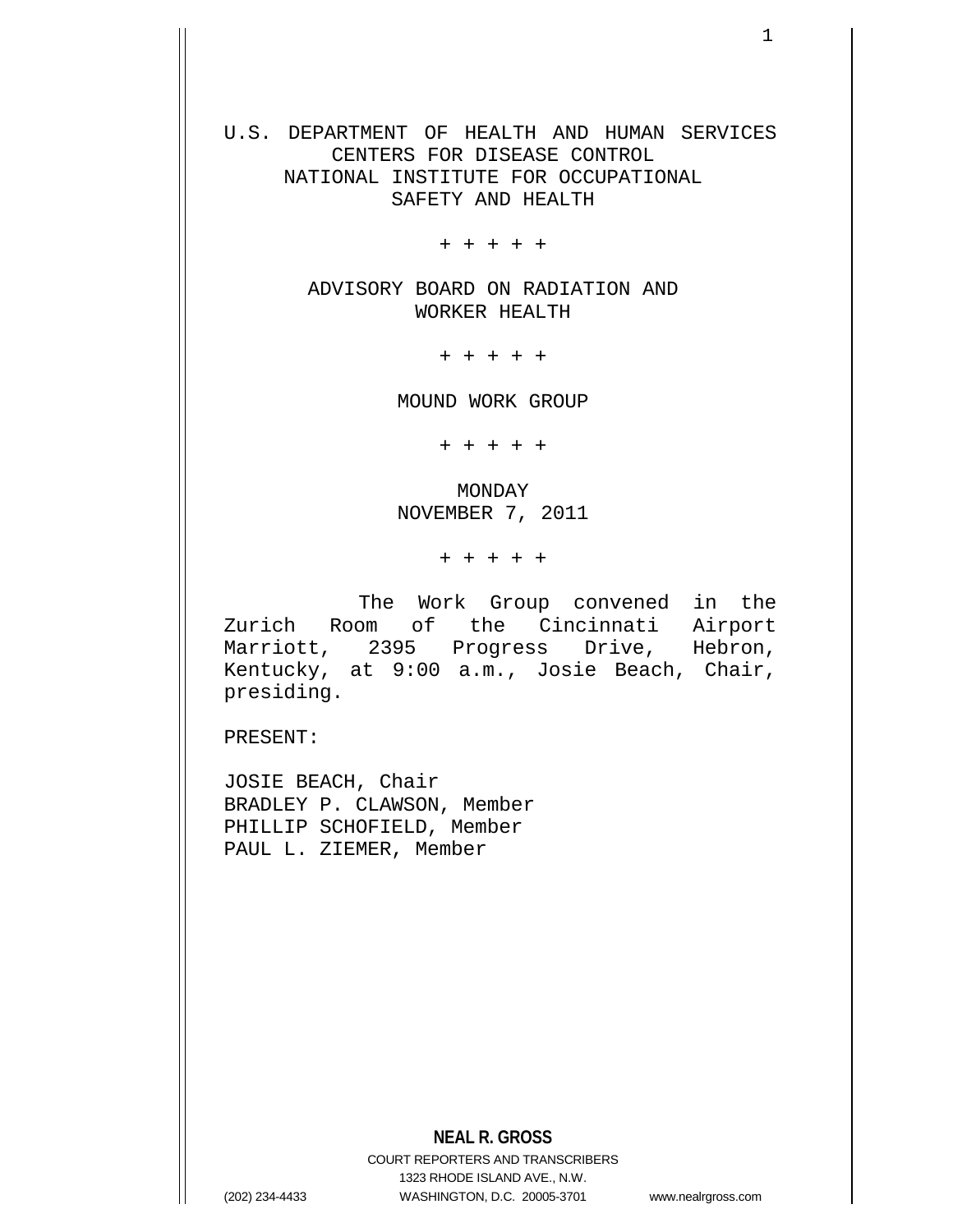ALSO PRESENT:

TED KATZ, Designated Federal Official ROBERT BARTON, SC&A\* RON BUCHANAN, SC&A\* MEL CHEW, ORAU Team\* JOE FITZGERALD, SC&A DEB JERISON\* KARIN JESSEN, ORAU Team JENNY LIN, HHS JOHN MAURO, SC&A\* ROBERT MORRIS, ORAU Team\* JIM NETON, DCAS WARREN SHEEHAN\* JOHN STIVER, SC&A BRANT ULSH, DCAS

\*Participating via telephone

## **NEAL R. GROSS**

COURT REPORTERS AND TRANSCRIBERS 1323 RHODE ISLAND AVE., N.W. (202) 234-4433 WASHINGTON, D.C. 20005-3701 www.nealrgross.com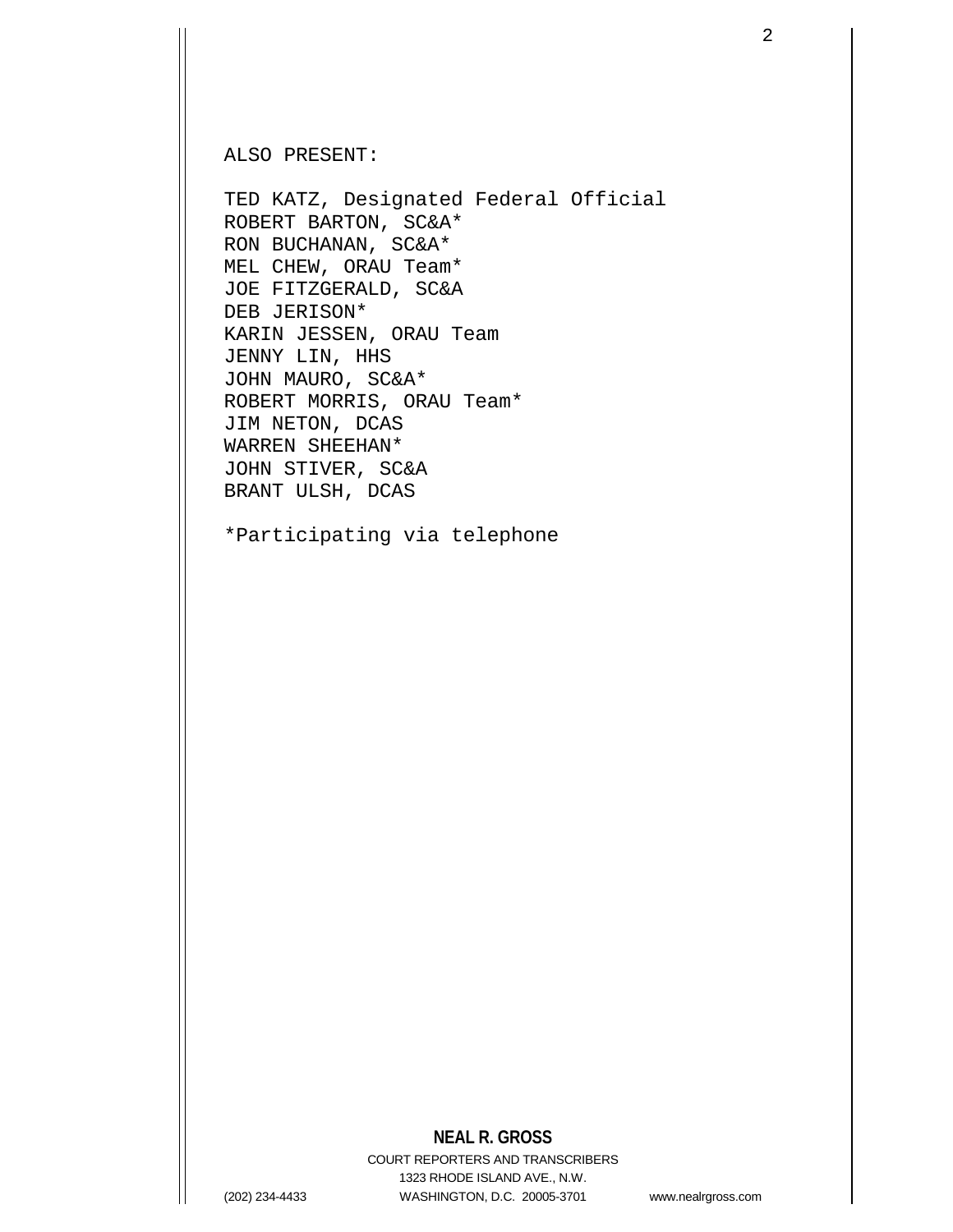$I-N-D-E-X$ 

Welcome and roll-call/introductions . . . 4 Work Group Discussion - Radon - NIOSH/SC&A. . . . . . . . . 7 - Neutrons/ NTA film track fading with adjustment factors; review NTA data for 1951-1960 - SC&A/NIOSH. . . . . . . . . . 18 - D&D Period - NIOSH/SC&A . . . . .133 - Tritides - SC&A/NIOSH . . . . . .137 - Adequacy/Completeness of Internal Dosimetry - NIOSH/SC&A. . . . . . . . . . 208 - WG recommendations - Action Items/Plans Adjourn . . . . . . . . . . . . . . . . . 278

## **NEAL R. GROSS**

COURT REPORTERS AND TRANSCRIBERS 1323 RHODE ISLAND AVE., N.W. (202) 234-4433 WASHINGTON, D.C. 20005-3701 www.nealrgross.com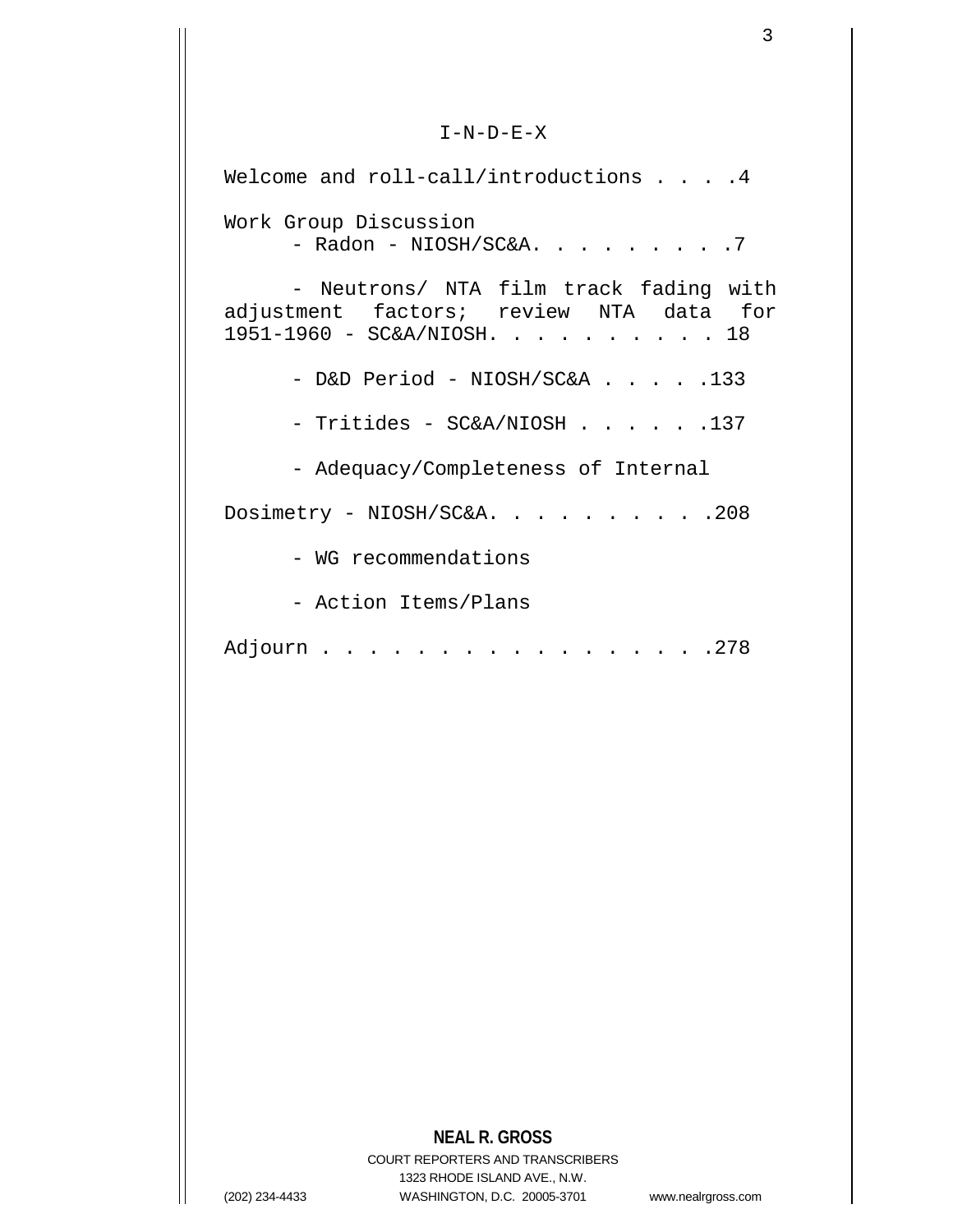**NEAL R. GROSS** COURT REPORTERS AND TRANSCRIBERS 1323 RHODE ISLAND AVE., N.W. (202) 234-4433 WASHINGTON, D.C. 20005-3701 www.nealrgross.com 1 P-R-O-C-E-E-D-I-N-G-S 2  $\parallel$  9:01 a.m. 3 MR. KATZ: Good morning everyone 4 || in the room and on the line. This is the 5 || Advisory Board of Radiation Worker Health, 6 || Mound Work Group just getting started and 7 beginning with roll call, Board Members 8 beginning with the Chair in the room, and  $9 \parallel$  please speak to conflict of interests since we 10 || are speaking about a specific site. 11 || (Roll call.) 12 MR. KATZ: Very good. We have an 13 || agenda posted on the NIOSH website under the 14 Board section, as well as some of the 15 documents that we are going to be discussing 16 today, or most -- most if not all should be 17 | posted there as well. 18 || And let me just remind everyone on 19 the line to mute your phone except when you 20 || are addressing the group. Press \*6 if you 21 don't have a mute button. That will mute your  $22$  | phone. Press \*6 again and it will unmute your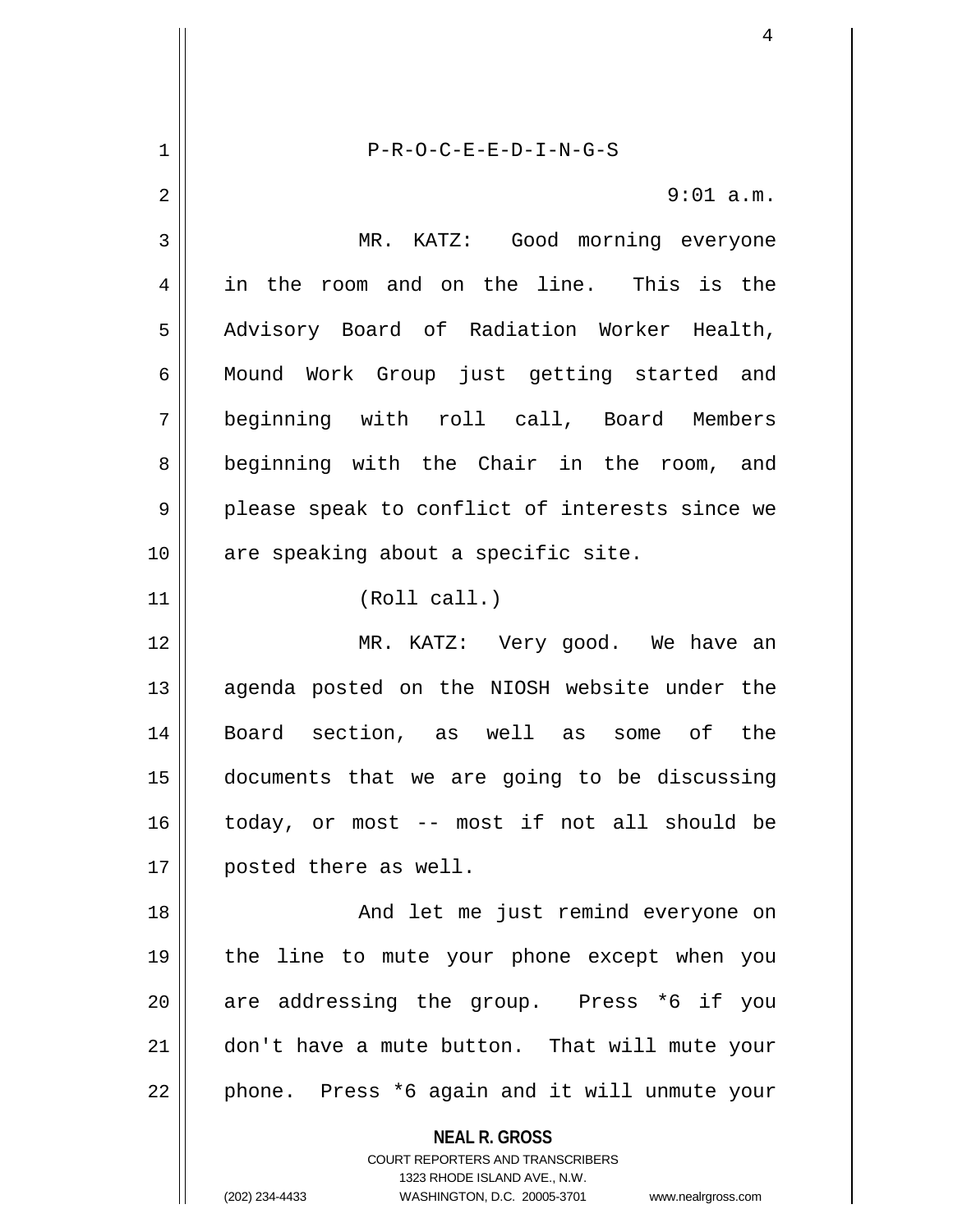| $\mathbf 1$ | phone for when you want to speak. And please                     |
|-------------|------------------------------------------------------------------|
| 2           | don't put your phone on hold at any point, but                   |
| 3           | hang up and dial back in if you need to leave                    |
| 4           | the call at some point.                                          |
| 5           | It's your agenda, Josie.                                         |
| 6           | CHAIR BEACH: Okay, thank you.                                    |
| 7           | Like Ted said, the agenda is posted on the                       |
| 8           | website. We plan to take probably a quick                        |
| $\mathsf 9$ | break between 9 and noon, lunch at noon, and I                   |
| 10          | assume we have a fairly full schedule but we                     |
| 11          | may be finished by $-$ between 4 and 5 today.                    |
| 12          | I am going to give Work Group --                                 |
| 13          | or not Work Group, excuse me -- claimants or                     |
| 14          | members of the public an opportunity to talk                     |
| 15          | during some of our discussion today.                             |
| 16          | We are going to first start with                                 |
| 17          | radon, and radon if you remember was issue                       |
| 18          | number 2 for this Working Group. We added an                     |
| 19          | SEC Class for radon at a full Board meeting in                   |
| 20          | May of 2010. That was our Idaho meeting.                         |
| 21          | Since that time there have been                                  |
| 22          | several concerns from claimants over the<br>log                  |
|             | <b>NEAL R. GROSS</b>                                             |
|             | <b>COURT REPORTERS AND TRANSCRIBERS</b>                          |
|             | 1323 RHODE ISLAND AVE., N.W.                                     |
|             | (202) 234-4433<br>WASHINGTON, D.C. 20005-3701 www.nealrgross.com |

 $\mathsf{I}$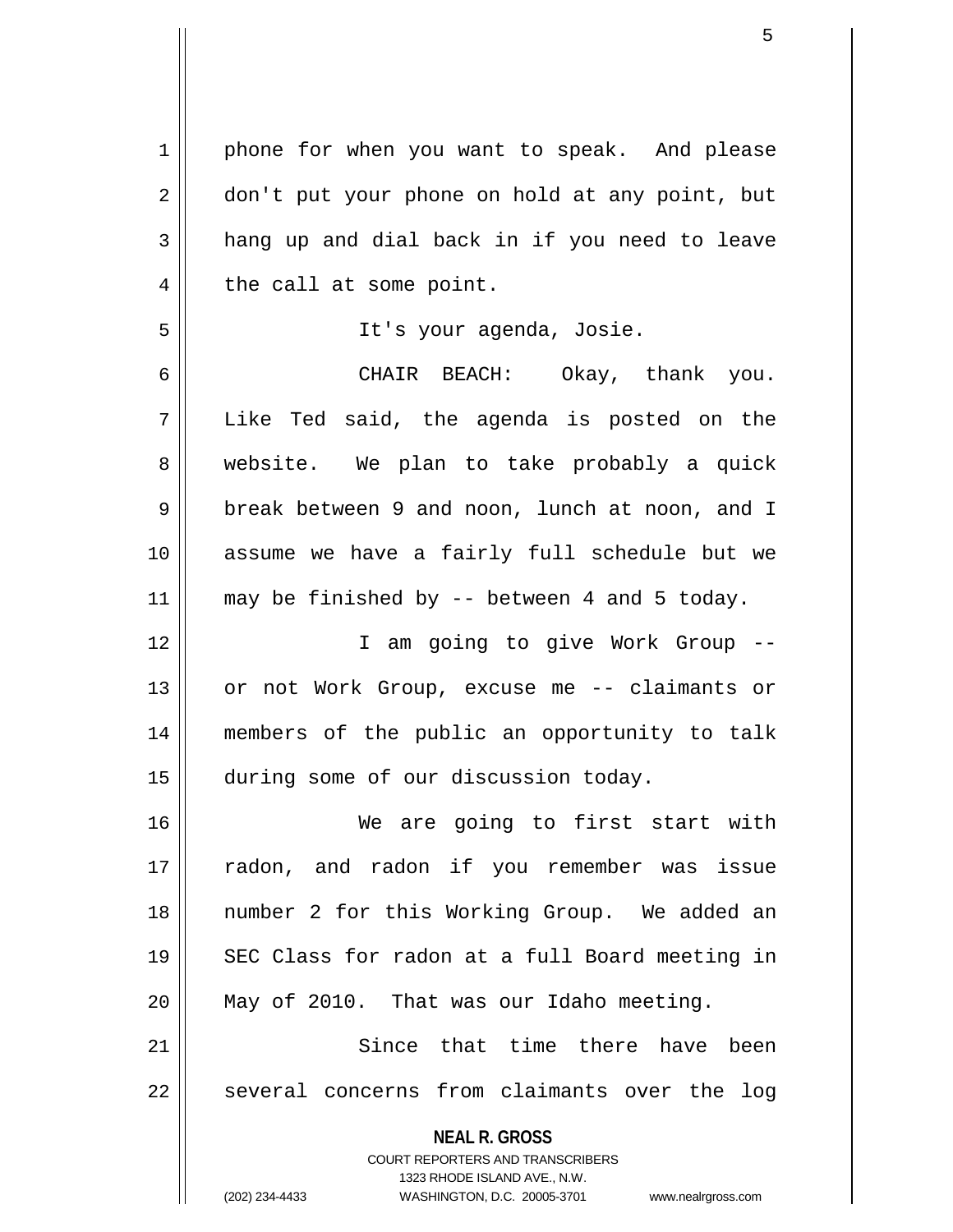1 || book and not being complete and DOL not 2 accepting alternate proof of the required  $3$  | tritium bioassay sample.

4 So it's my understanding the  $5 \parallel$  concerns over the Class Definition may be why  $6 \parallel$  we brought radon back on to our agenda item. 7 However the Work Group did not request further 8 work to be done post-1980 for either NIOSH or  $9 \parallel$  SC&A.

10 || The Rand for the record, I am just 11 wondering, Brant, if NIOSH could explain the 12 || basis for the October 2011 radon issues paper, 13 || just so we have a clear understanding before 14 || we get started into any more discussion.

**NEAL R. GROSS** 15 DR. ULSH: Yes, that makes good 16 || sense. We discussed the Class Definition for 17 radon extensively at the Niagara Falls 18 meeting. I can't remember when that was. It 19  $\parallel$  was the spring of --20 || CHAIR BEACH: It was May. 21 || DR. ULSH: May. 22 CHAIR BEACH: Oh, no, sorry that

> COURT REPORTERS AND TRANSCRIBERS 1323 RHODE ISLAND AVE., N.W.

(202) 234-4433 WASHINGTON, D.C. 20005-3701 www.nealrgross.com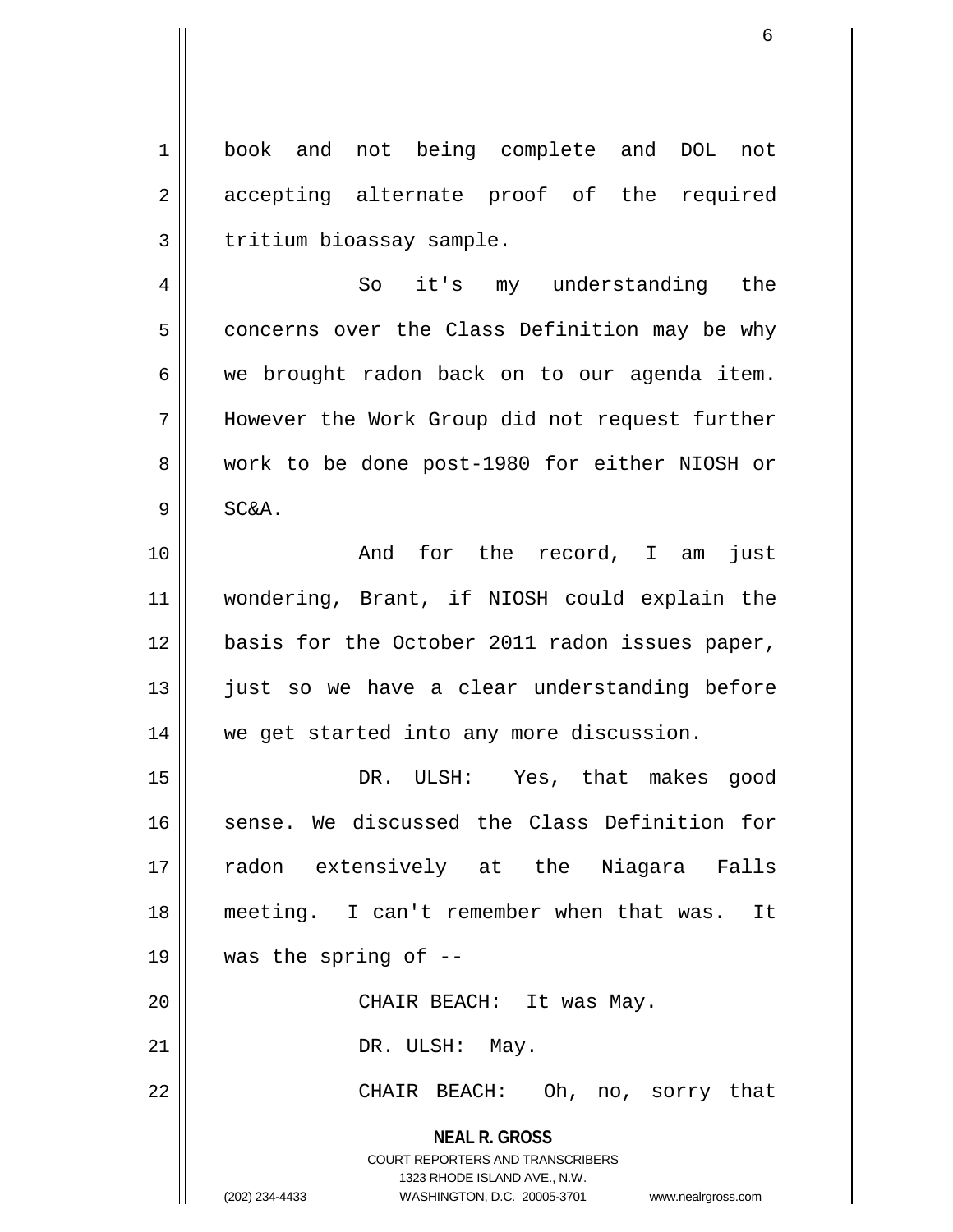$1 \parallel$  was before then.

| $\overline{2}$ | It was earlier<br>MEMBER ZIEMER:                                                                                                                                       |
|----------------|------------------------------------------------------------------------------------------------------------------------------------------------------------------------|
| $\mathbf{3}$   | than that. It was like February.                                                                                                                                       |
| $\overline{4}$ | DR. ULSH: Okay.                                                                                                                                                        |
| 5              | MEMBER ZIEMER: Well, anyway.                                                                                                                                           |
| 6              | DR. ULSH: At that meeting, there                                                                                                                                       |
| 7              | was some discussion back and forth about                                                                                                                               |
| 8              | defining the radon class by tritium bioassay.                                                                                                                          |
| 9              | Just to kind of refresh                                                                                                                                                |
| 10             | everybody's memory here at the table, and                                                                                                                              |
| 11             | those on the phone, the situation with radon                                                                                                                           |
| 12             | is that Mound conducted some radium-actinium-                                                                                                                          |
| 13             | thorium separation activities early in the                                                                                                                             |
| 14             | 1950s.                                                                                                                                                                 |
| 15             | And to make a very long story                                                                                                                                          |
| 16             | short, there was some residual material left                                                                                                                           |
| $17$           | over from those activities that remained, and                                                                                                                          |
| 18             | it was discovered in 1979 that one worker                                                                                                                              |
| 19             | showed up for a whole body count, and he got                                                                                                                           |
| 20             | some strange results.                                                                                                                                                  |
| 21             | the ensuing investigation<br>So                                                                                                                                        |
| 22             | determined that there -- this worker had an                                                                                                                            |
|                | <b>NEAL R. GROSS</b><br><b>COURT REPORTERS AND TRANSCRIBERS</b><br>1323 RHODE ISLAND AVE., N.W.<br>(202) 234-4433<br>WASHINGTON, D.C. 20005-3701<br>www.nealrgross.com |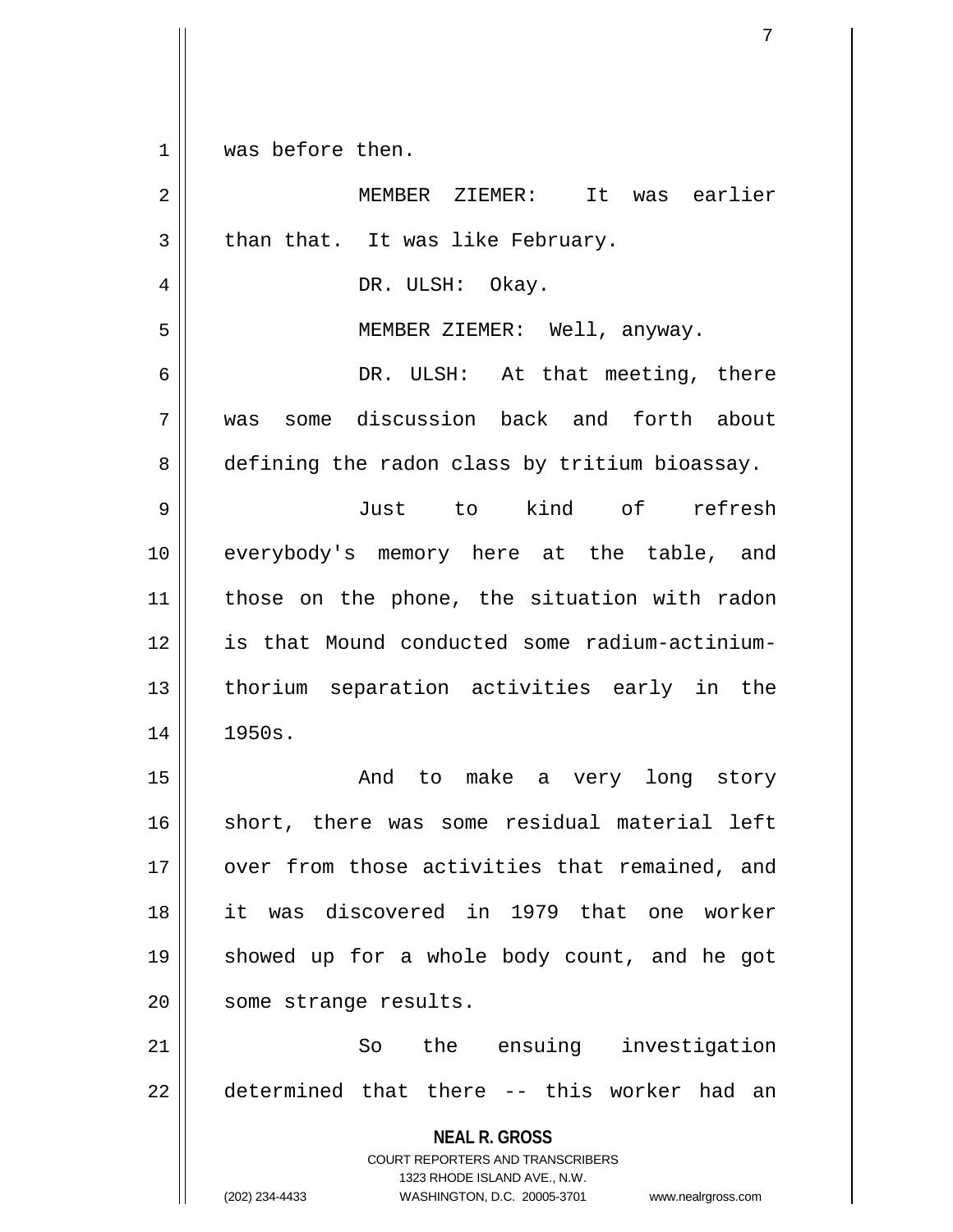1 office on top of the Old Cave where those 2 earlier separation runs had occurred, and that  $3 \parallel$  there was a crack in the floor near his desk 4 and they discovered radon streaming out of  $5$  || that crack in the floor.

6 And they did a lot of 7 measurements, you know, in different places 8 around there, but that was the basis for 9 determining, for defining that original radon 10 || Class, because we decided that we just really 11 could not reconstruct the radon dose for that 12 worker, in I think it was SW-19.

13 || So then everyone around the table 14 here had some discussions about well how do we 15 really get our arms around defining this  $16$  Class.

17 || And I think SC&A in particular had 18 some concerns based on an earlier interview 19 || that they had conducted, regarding the extent 20 | of possible radon exposure.

21 || The source of the radon exposure 22 was a tunnel that ran under the room where

> **NEAL R. GROSS** COURT REPORTERS AND TRANSCRIBERS 1323 RHODE ISLAND AVE., N.W. (202) 234-4433 WASHINGTON, D.C. 20005-3701 www.nealrgross.com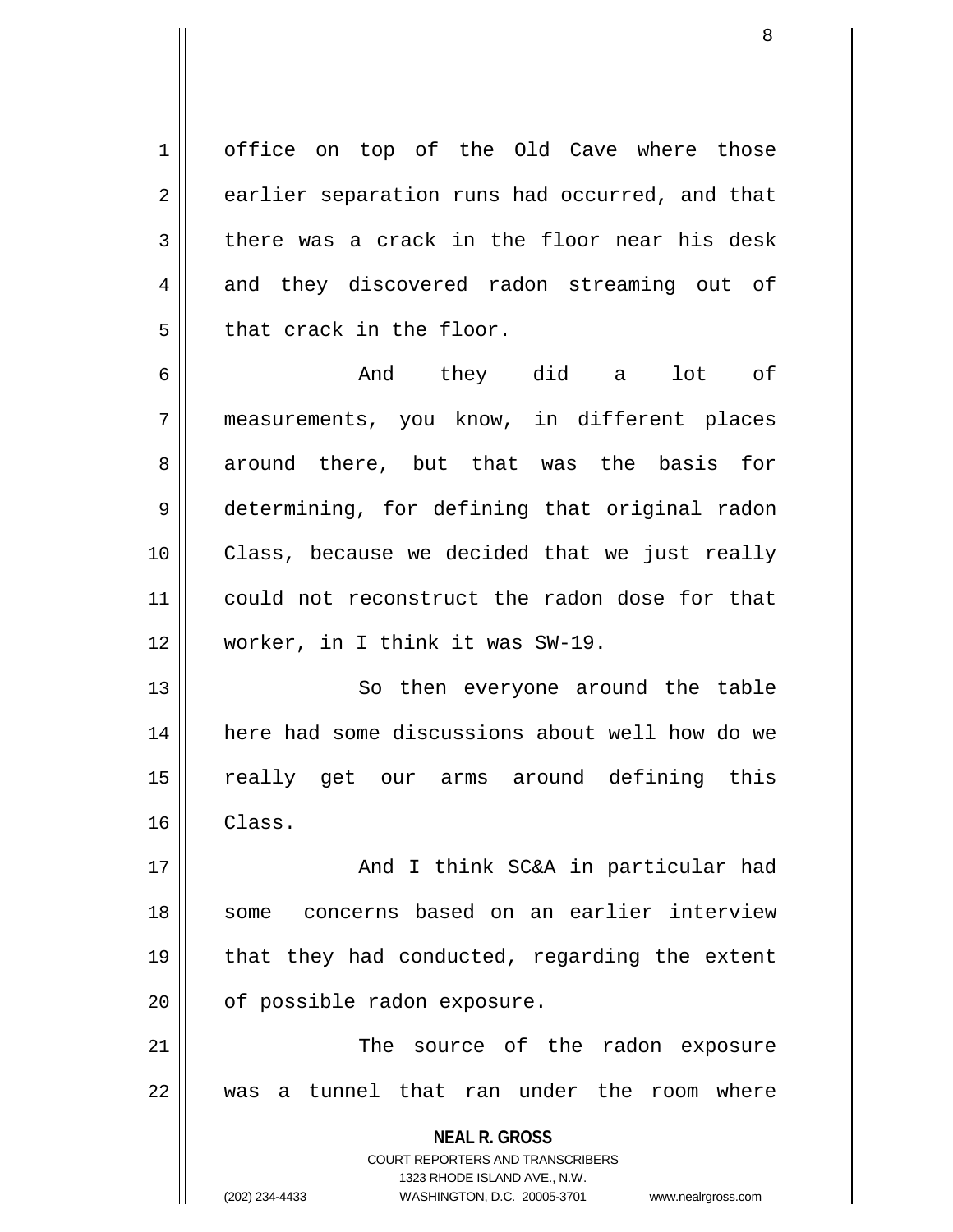1 | this worker's office was located, and there 2 was some discussion about what was the extent  $3 \parallel$  of that tunnel.

4 We didn't really know at that time 5 and there was some concern that that tunnel  $6 \parallel$  might have gone on into the R building and 7 posed an exposure potential for more workers 8 || than would be captured by the Class as we 9 defined it.

10 Well, the problem was, at the time 11 we were having those discussions, NIOSH, 12 meaning me, stated that the Class Definition 13 || based on tritium bioassay would capture anyone 14 || in R and SW buildings because everyone was  $15$   $\parallel$  required to be on tritium bioassay.

16 || So the discussion really kind of 17 ended there. We went ahead with the Class 18 definition. Subsequently to that, some 19 information provided by members of the public 20 demonstrated that in fact not all of the R 21 || building was an area that required tritium 22 | bioassay.

**NEAL R. GROSS**

COURT REPORTERS AND TRANSCRIBERS 1323 RHODE ISLAND AVE., N.W. (202) 234-4433 WASHINGTON, D.C. 20005-3701 www.nealrgross.com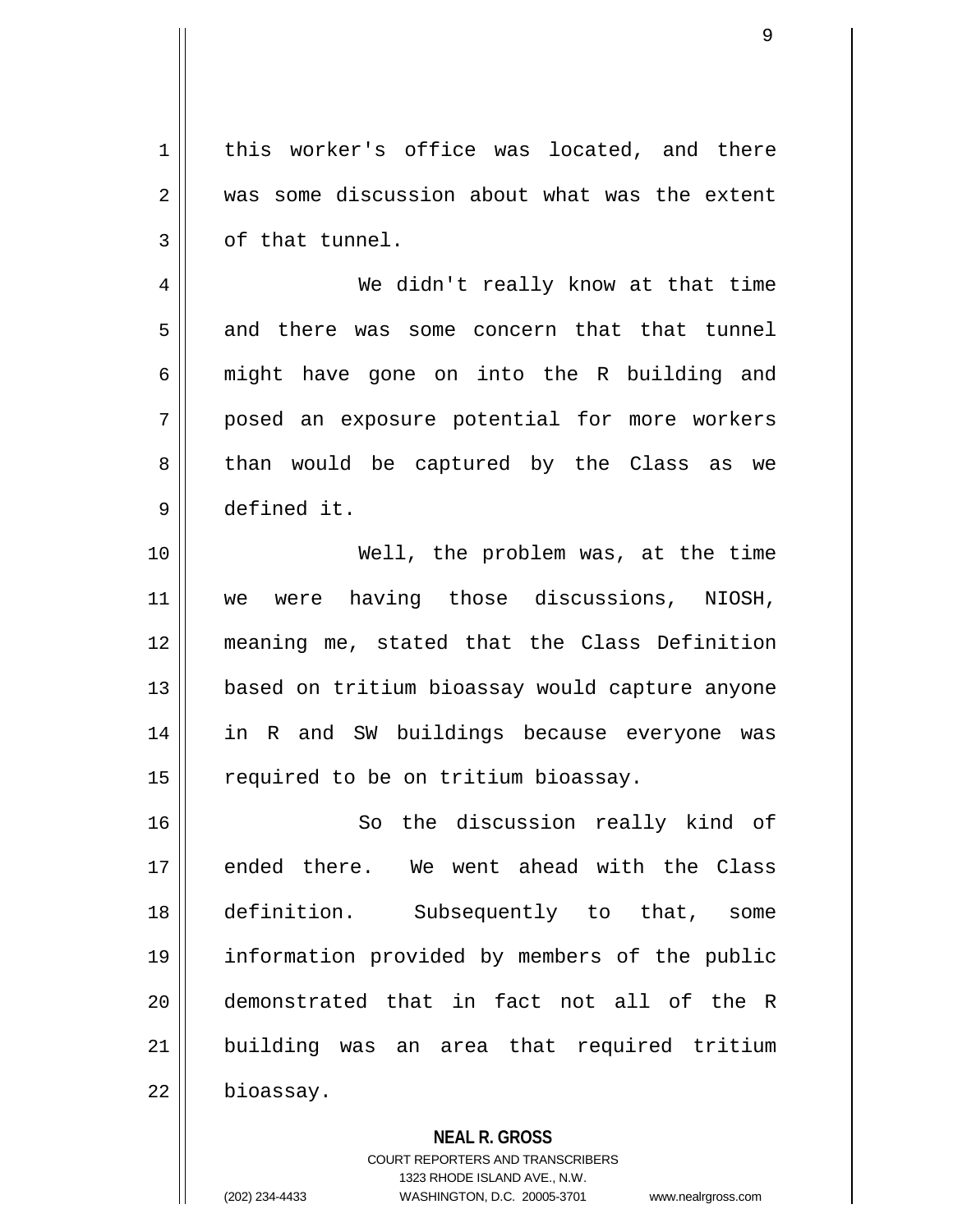**NEAL R. GROSS** COURT REPORTERS AND TRANSCRIBERS 1323 RHODE ISLAND AVE., N.W. (202) 234-4433 WASHINGTON, D.C. 20005-3701 www.nealrgross.com 1 So that was the genesis for NIOSH  $2 \parallel$  to initiate the October report, because we 3 | committed to the Working Group that if new 4 information came in, we would revisit the 5 issue. 6 DR. NETON: And I think just to 7 clarify, in reviewing the transcripts, it 8 || appeared to us that the discussion by the 9 Working Group was cut short once we declared 10 || that everybody in the R and SW building were 11 monitored. Therefore it really didn't matter 12 how far that tunnel extended. 13 || DR. ULSH: Right. 14 DR. NETON: So that was the basis  $15$  | of why we chose to review this whole program, 16 || because it was really never discussed fully at 17 the Working Group level what the exposure 18 potential could have been for workers in the  $19 \parallel$  entire R building. 20 DR. ULSH: So that was kind of the 21 | reasoning behind our report. Now, do you want  $22$  | to discuss that Josie, or do you want me to go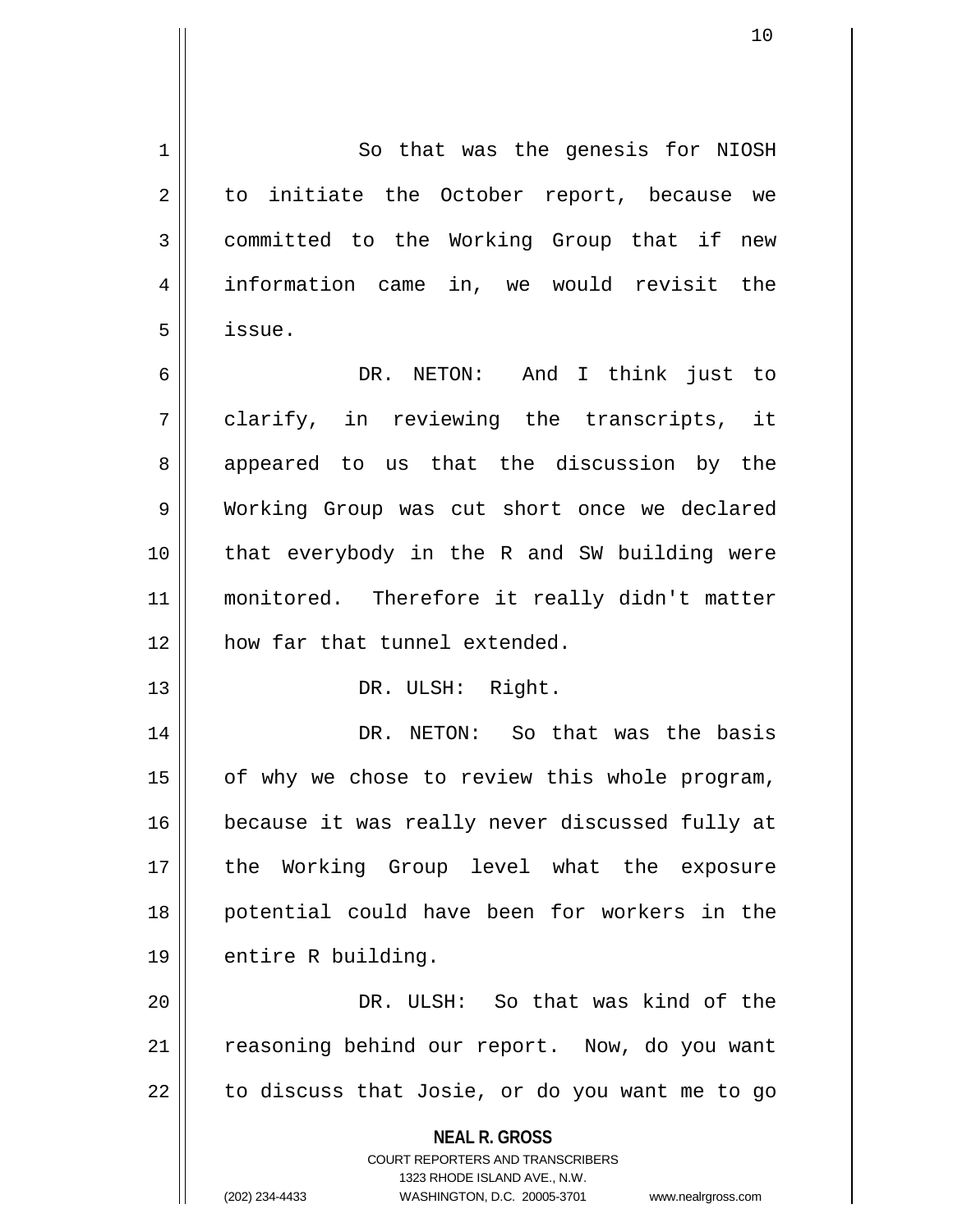1 || into the report? 2 || CHAIR BEACH: I think we should. 3 || DR. ULSH: Which? 4 CHAIR BEACH: No, you should  $5 \parallel$  discuss that, yes, please. 6 DR. ULSH: All right. 7 MEMBER CLAWSON: One thing, this 8 || is Brad from the Work Group, it kind of took 9 me aside when all of a sudden I saw this 10 || report because I had no background for what it 11 || was for, where it was coming from. 12 I think in the future, as these  $13$  || things come up, it would be nice if you would  $14$  | kind of let us know where we are going at it,  $15$  so we know what we are doing. 16 You know, we had some questions 17 before on how radon was and the answer was cut 18 || short because it was the R and S building and 19 it seemed like everything was kind of changing 20 a little bit on us and I didn't really 21 || understand why until Joe kind of sat down and  $22$  | explained what his understanding was to us.

> **NEAL R. GROSS** COURT REPORTERS AND TRANSCRIBERS 1323 RHODE ISLAND AVE., N.W.

(202) 234-4433 WASHINGTON, D.C. 20005-3701 www.nealrgross.com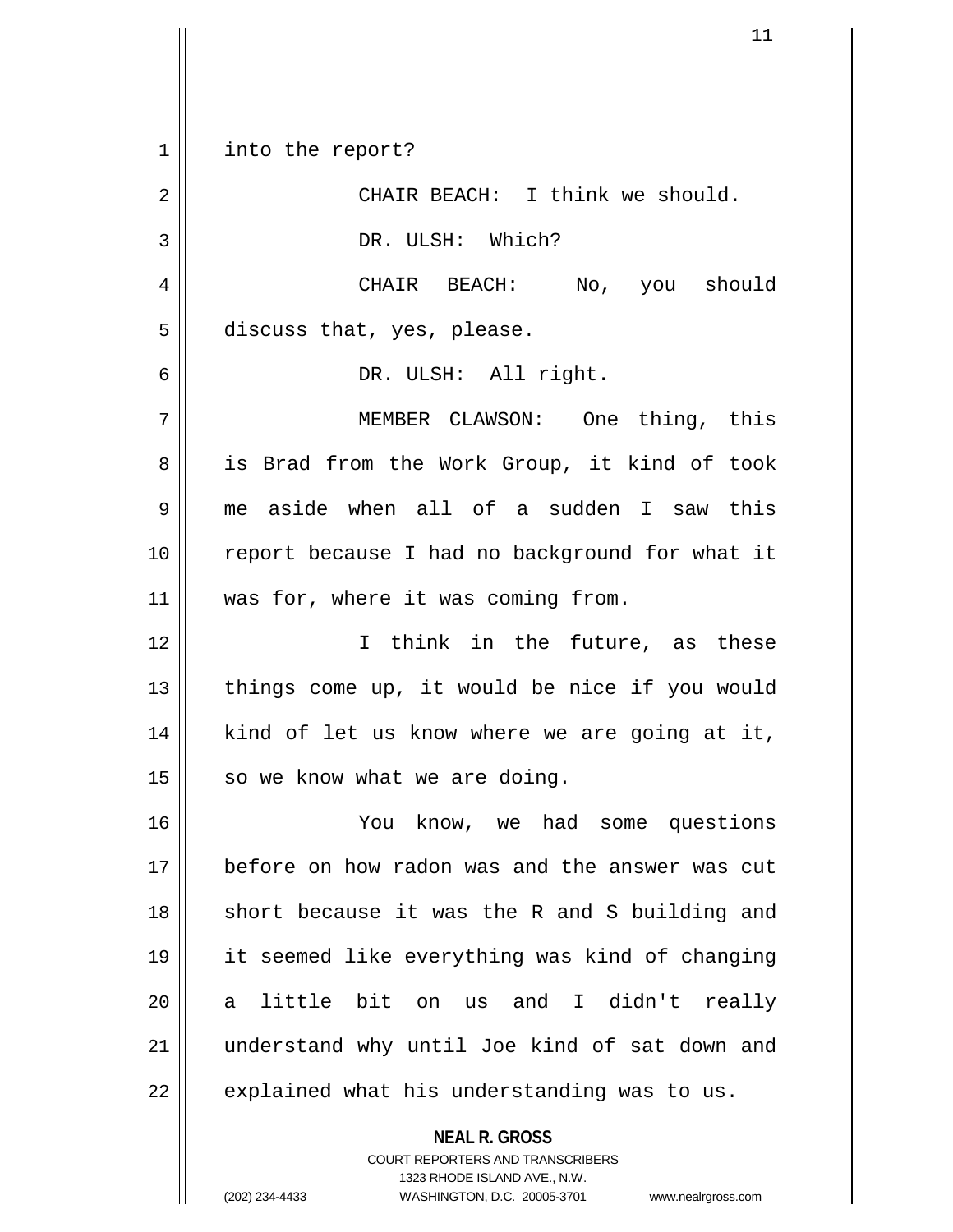**NEAL R. GROSS** COURT REPORTERS AND TRANSCRIBERS 1323 RHODE ISLAND AVE., N.W. (202) 234-4433 WASHINGTON, D.C. 20005-3701 www.nealrgross.com 1 || So in the future, it may be good 2 || just to let us know, this is going to come  $3 \parallel$  out. 4 DR. ULSH: Well I apologize that 5 you had some -- that that caused some  $6 \parallel$  confusion. It is described in the introduction  $7 \parallel$  of the report, why we were writing it. 8 || However if that wasn't sufficient  $9 \parallel$  to avoid that confusion, maybe we should have 10 d taken additional measures and --11 MEMBER CLAWSON: Well, even that 12 the report was being written, because I  $13$  || thought we were done with it, to tell you the 14 | truth. 15 CHAIR BEACH: And I also think the 16 confusion -- there were several things going 17 || on. At our February meeting we were hearing 18 from claimants and I know I had some 19 conversations with Stu about re-bringing it to 20 | the Work Group. 21 || But we never really knew what was 22 || coming until we got this report. So my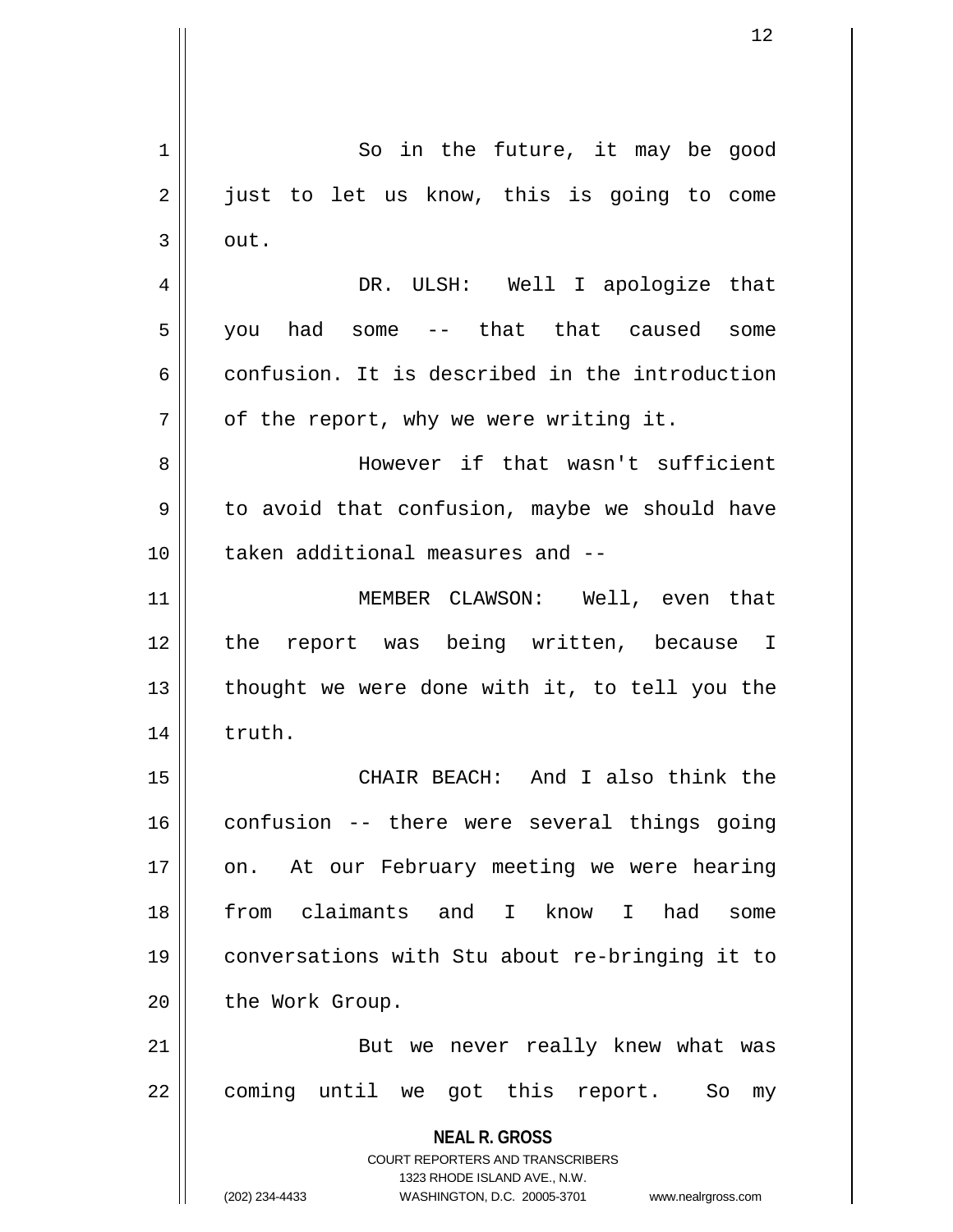**NEAL R. GROSS** COURT REPORTERS AND TRANSCRIBERS 1323 RHODE ISLAND AVE., N.W. (202) 234-4433 WASHINGTON, D.C. 20005-3701 www.nealrgross.com 1 understanding, it was the Class Definition 2 problem, or DOL was having trouble 3 | administering the Class. 4 || So this, this does clear up some  $5 \parallel$  of it, but it just left -- left a lot of  $6 \parallel$  things in question also. 7 DR. ULSH: Well again, there were  $8 \parallel$  a lot of developments going on, like you said,  $9 \parallel$  after the action at the Niagara meeting, and 10 || we decided that since we were going to revisit  $11$  | this issue anyway, because of the tunnel, the 12 extent of tritium urinalysis data, we should  $13$  || cover all the issues that were in play at the  $14$  | time in one report rather than piece it out. 15 || So, okay, I understand what you 16 are saying, that we could have perhaps 17 communicated to you ahead of time that this 18 || report was coming and what was going to be in 19 it. But that was our thinking behind doing  $20$  | the report. 21 CHAIR BEACH: Okay. Any other  $22 \parallel$  questions that -- for this -- are you ready to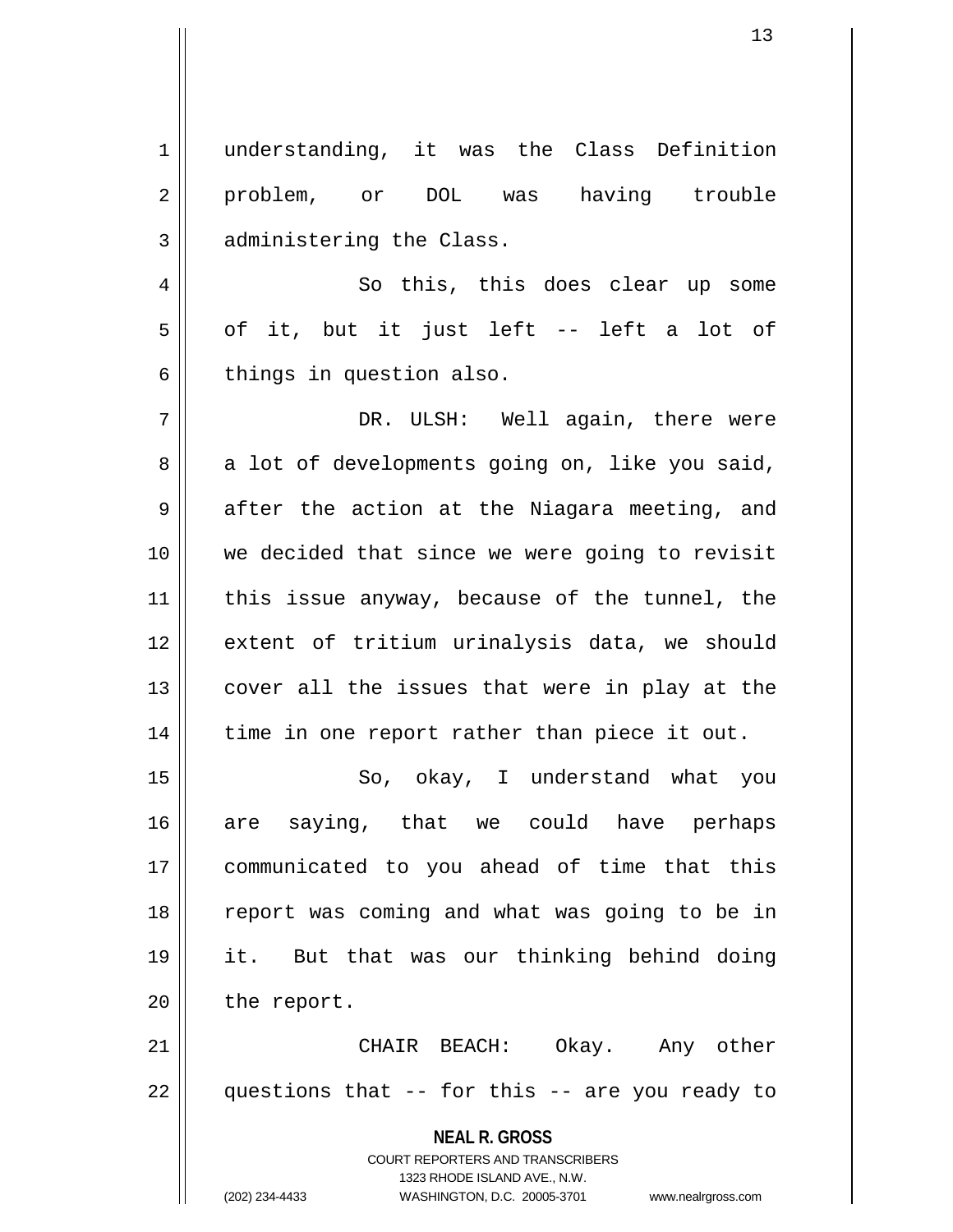$1 \parallel$  start in on the report then?

| $\overline{a}$ | DR. ULSH: Sure. As I mentioned                                                                                                                                         |
|----------------|------------------------------------------------------------------------------------------------------------------------------------------------------------------------|
| $\mathfrak{Z}$ | just a minute ago, one of the issues that                                                                                                                              |
| 4              | became again relevant, at least in our                                                                                                                                 |
| 5              | opinion, was the extent of the tunnel that                                                                                                                             |
| 6              | went under the office in SW-19, from which the                                                                                                                         |
| 7              | radon was leaking.                                                                                                                                                     |
| 8              | SC&A had raised some questions                                                                                                                                         |
| $\mathsf 9$    | about the extent of that tunnel. So since                                                                                                                              |
| 10             | that issue came up again, and we decided it                                                                                                                            |
| 11             | was still in play, I did some further                                                                                                                                  |
| 12             | research, worked with some former Mound                                                                                                                                |
| 13             | workers and to make a long story short, I                                                                                                                              |
| 14             | worked with one of those workers who has a                                                                                                                             |
| 15             | connection with the Mound museum.                                                                                                                                      |
| 16             | They have in their possession a                                                                                                                                        |
| 17             | collection of historical drawings, blueprints,                                                                                                                         |
| 18             | and with his assistance, I went and pulled the                                                                                                                         |
| 19             | original drawings for that tunnel.                                                                                                                                     |
| 20             | And it showed conclusively that                                                                                                                                        |
| 21             | the tunnel went under the SW building where                                                                                                                            |
| 22             | this worker's office was, and it went<br>from                                                                                                                          |
|                | <b>NEAL R. GROSS</b><br><b>COURT REPORTERS AND TRANSCRIBERS</b><br>1323 RHODE ISLAND AVE., N.W.<br>(202) 234-4433<br>WASHINGTON, D.C. 20005-3701<br>www.nealrgross.com |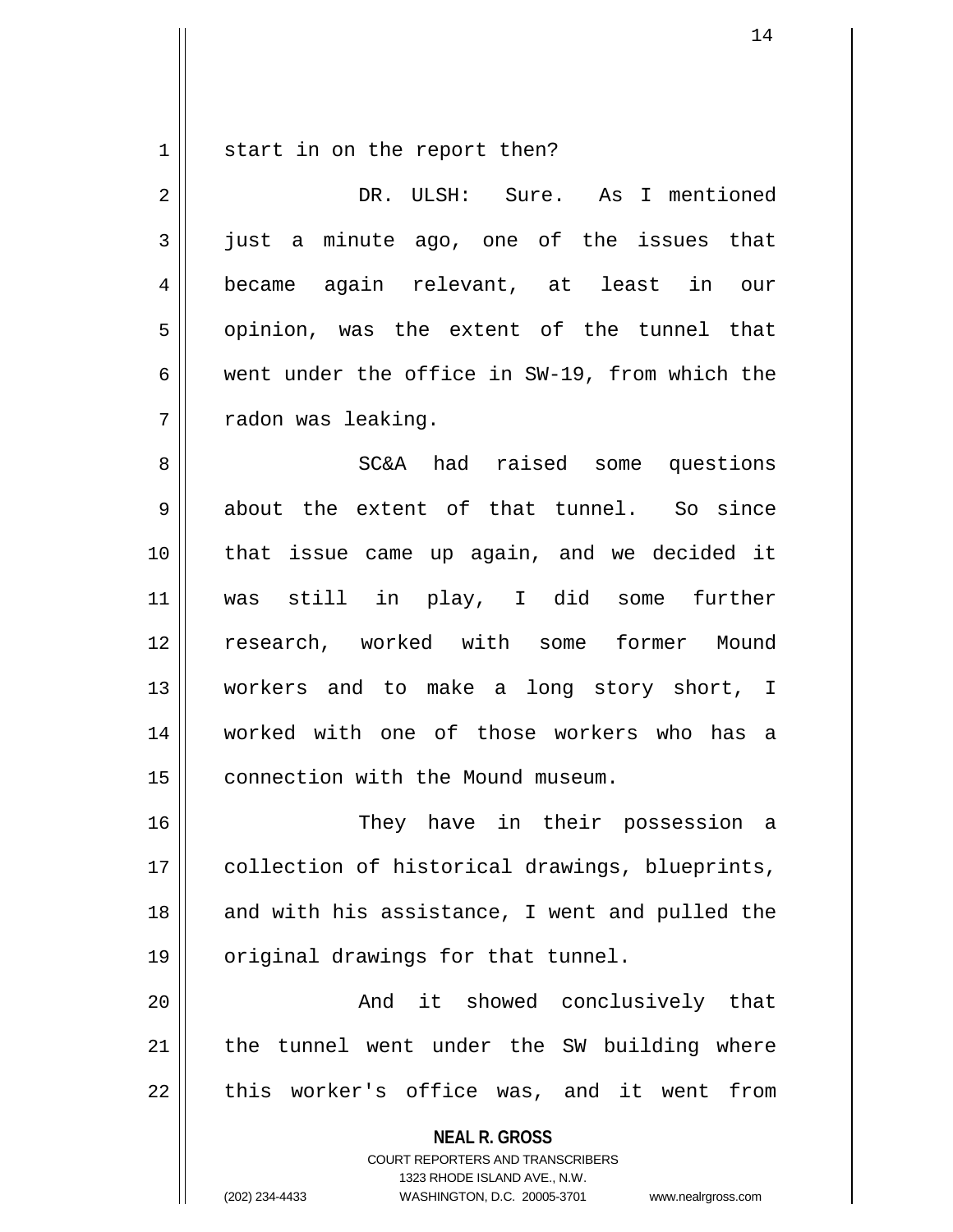**NEAL R. GROSS**  $1 \parallel$  there to the fan house and up the stack. It 2 did not proceed further into R building. 3 So that was one of the questions  $4 \parallel$  that was still in play, and I have presented  $5 \parallel$  that in my report, some excerpts of the 6 blueprints. 7 || The full blueprints concerning the 8 entire building are in the SRDB, Site Research 9 || Database, and the references are provided in 10 | the report. 11 || So that was one issue. Another 12 issue that was in play was the source of the 13 || radon that was observed at Mound and there was 14 | some question about that. 15 || The workers that we had talked to, 16 and I think the workers that SC&A had talked  $17$  || to as well, stated that they were told, or it 18 was their belief or their observation, that 19 the source of elevated radon around the Mound 20 || site was from the coal plant operated by 21 Dayton Power & Light that was situated in the 22 || Great Miami River Valley, just upwind from

> COURT REPORTERS AND TRANSCRIBERS 1323 RHODE ISLAND AVE., N.W.

(202) 234-4433 WASHINGTON, D.C. 20005-3701 www.nealrgross.com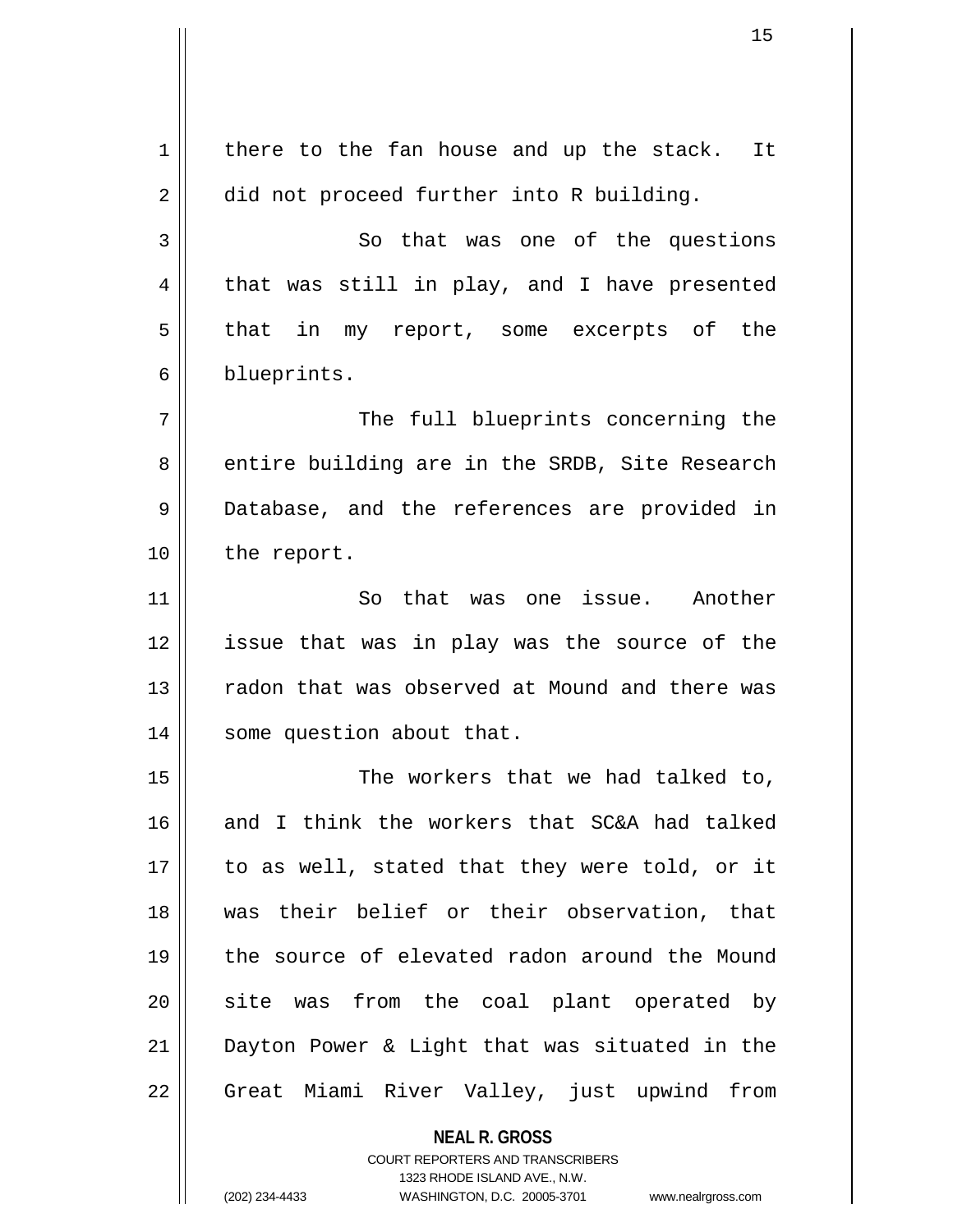$1 \parallel$  Mound, was the source of that radon.

| $\overline{2}$ | So we treated -- or we addressed                                                                                                                                       |
|----------------|------------------------------------------------------------------------------------------------------------------------------------------------------------------------|
| 3              | that issue in this report as well. To make a                                                                                                                           |
| 4              | long story short, again, it's I think                                                                                                                                  |
| 5              | reasonable that that source could have                                                                                                                                 |
| 6              | contributed to elevated radon at Mound. I                                                                                                                              |
| 7              | certainly have no conclusive evidence to say                                                                                                                           |
| 8              | those workers were wrong.                                                                                                                                              |
| 9              | It's also evident, however, that                                                                                                                                       |
| 10             | the source that we are talking about,                                                                                                                                  |
| 11             | underneath the Old Cave, contributed to                                                                                                                                |
| 12             | elevated radon at least in localized areas.                                                                                                                            |
| 13             | And so the question -- it appears                                                                                                                                      |
| 14             | there was a combination of those two. So I                                                                                                                             |
| 15             | provided some material in the report. There                                                                                                                            |
| 16             | are some photographs that kind of provide some                                                                                                                         |
| 17             | perspective about where the coal plant is in                                                                                                                           |
| 18             | relation to the Mound site.                                                                                                                                            |
| 19             | And again, I think the important                                                                                                                                       |
| 20             | thing here is that we are<br>not taking<br>a                                                                                                                           |
| 21             | position that it was all the coal site, or the                                                                                                                         |
| 22             | coal plant that contributed to Mound radon.                                                                                                                            |
|                | <b>NEAL R. GROSS</b><br><b>COURT REPORTERS AND TRANSCRIBERS</b><br>1323 RHODE ISLAND AVE., N.W.<br>(202) 234-4433<br>WASHINGTON, D.C. 20005-3701<br>www.nealrgross.com |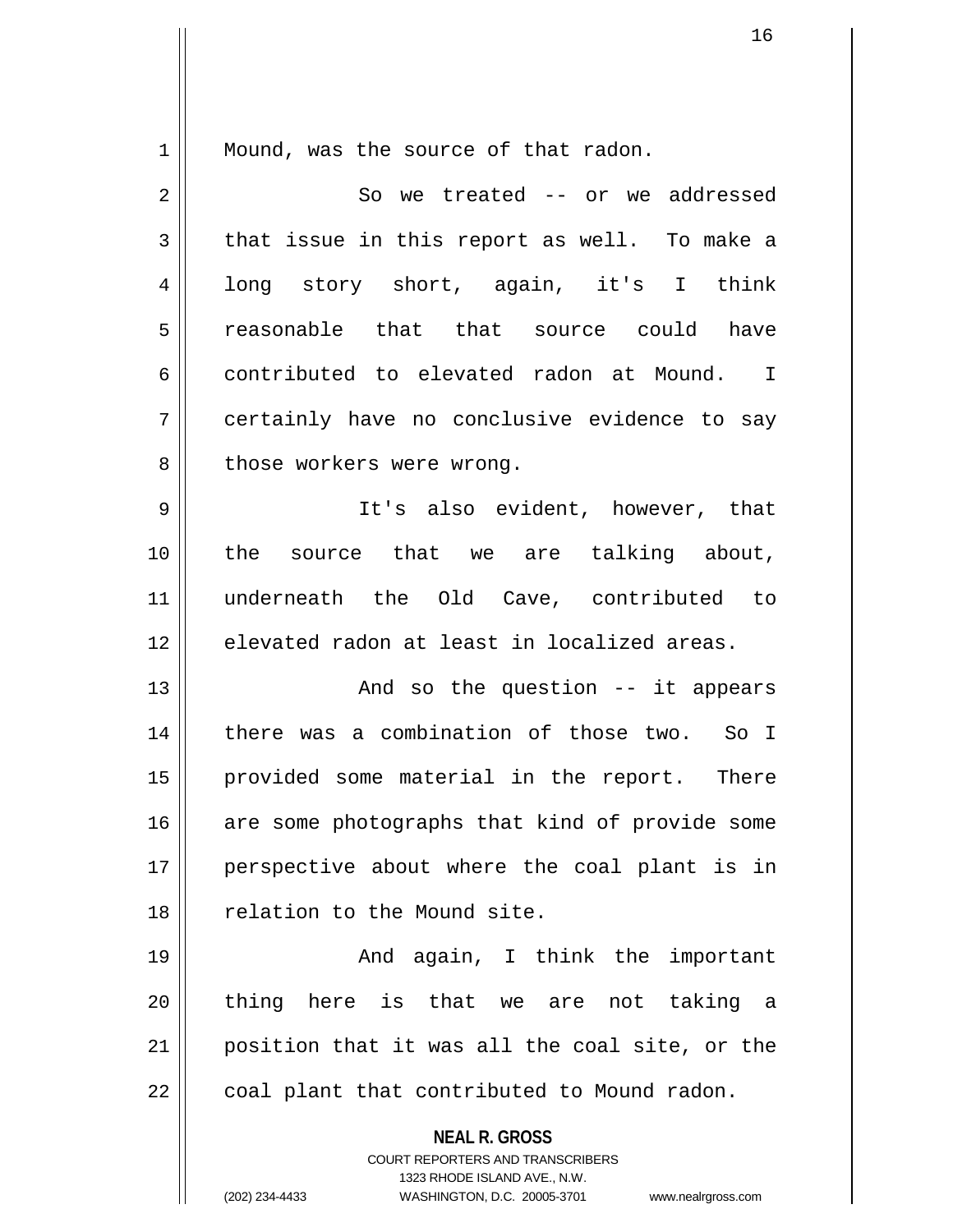**NEAL R. GROSS** COURT REPORTERS AND TRANSCRIBERS 1323 RHODE ISLAND AVE., N.W. (202) 234-4433 WASHINGTON, D.C. 20005-3701 www.nealrgross.com 1 || We are simply saying that's what 2 the workers said. It's a reasonable 3 conclusion that it could have contributed.  $4 \parallel$  But we are not saying that that was the only 5 | source. 6 and so then once we determined the  $7$  || extent of the tunnel under SW-19, then we 8 || wanted to address the question, do we need to 9 | change our Class Definition. 10 Now, it's perhaps not intuitively 11 obvious why we are talking about tritium 12 bioassay when the Class is based on radon 13 | exposure. 14 The thinking behind that was in 15  $\parallel$  the area where we observed radon exposure, SW-16 19, it was an area that required tritium 17 | bioassay. 18 So by saying workers who had 19 tritium bioassay, we would capture anyone who  $20$  | could have been exposed in SW-19. 21 CHAIR BEACH: Can I ask you a 22 | question then?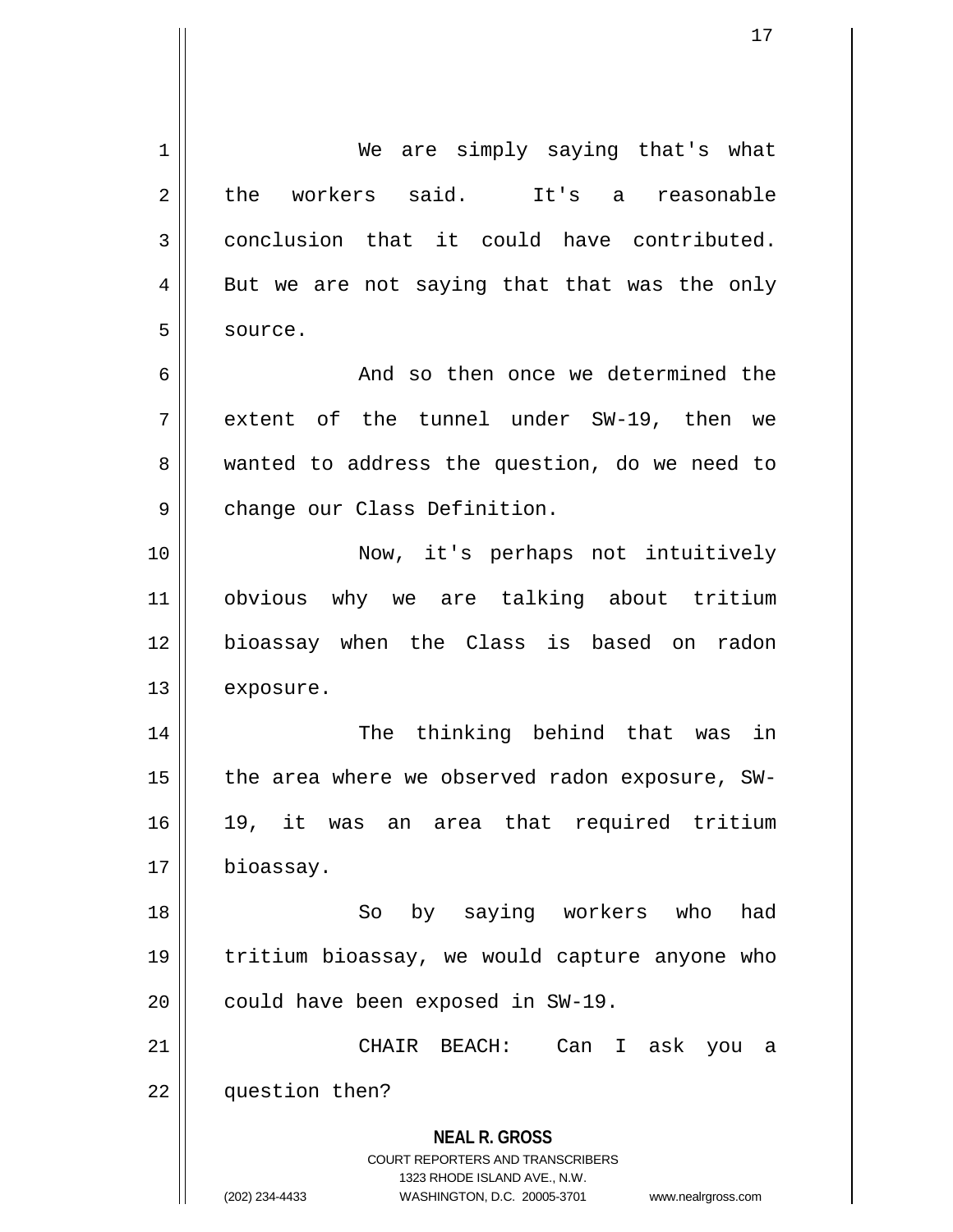|    | 18                                                                                                                                                              |
|----|-----------------------------------------------------------------------------------------------------------------------------------------------------------------|
|    |                                                                                                                                                                 |
| 1  | DR. ULSH: Fire away.                                                                                                                                            |
| 2  | CHAIR BEACH: So I understand that                                                                                                                               |
| 3  | tritium bioassay -- does it have to be a                                                                                                                        |
| 4  | positive assay or does it just have to                                                                                                                          |
| 5  | indicate the person was bioassayed for                                                                                                                          |
| 6  | tritium?                                                                                                                                                        |
| 7  | Because there has been some                                                                                                                                     |
| 8  | question from claimants if they have zeroes,                                                                                                                    |
| 9  | they are not getting compensated.                                                                                                                               |
| 10 | DR. ULSH: It's the latter. It's                                                                                                                                 |
| 11 | only tritium bioassay. It does not have to be                                                                                                                   |
| 12 | positive.                                                                                                                                                       |
| 13 | CHAIR BEACH:<br>Okay.                                                                                                                                           |
| 14 | DR. ULSH:<br>The<br>issue that<br>you                                                                                                                           |
| 15 | mention is another issue that we talk about in                                                                                                                  |
| 16 | the report.                                                                                                                                                     |
| 17 | CHAIR BEACH: Right, right.                                                                                                                                      |
| 18 | DR. ULSH: So we fully understood                                                                                                                                |
| 19 | at the time that we defined the Class this                                                                                                                      |
| 20 | way, that we would be capturing people who                                                                                                                      |
| 21 | gave tritium bioassay, who never visited SW-                                                                                                                    |
| 22 | They didn't have an exposure.<br>19.                                                                                                                            |
|    | <b>NEAL R. GROSS</b><br>COURT REPORTERS AND TRANSCRIBERS<br>1323 RHODE ISLAND AVE., N.W.<br>(202) 234-4433<br>WASHINGTON, D.C. 20005-3701<br>www.nealrgross.com |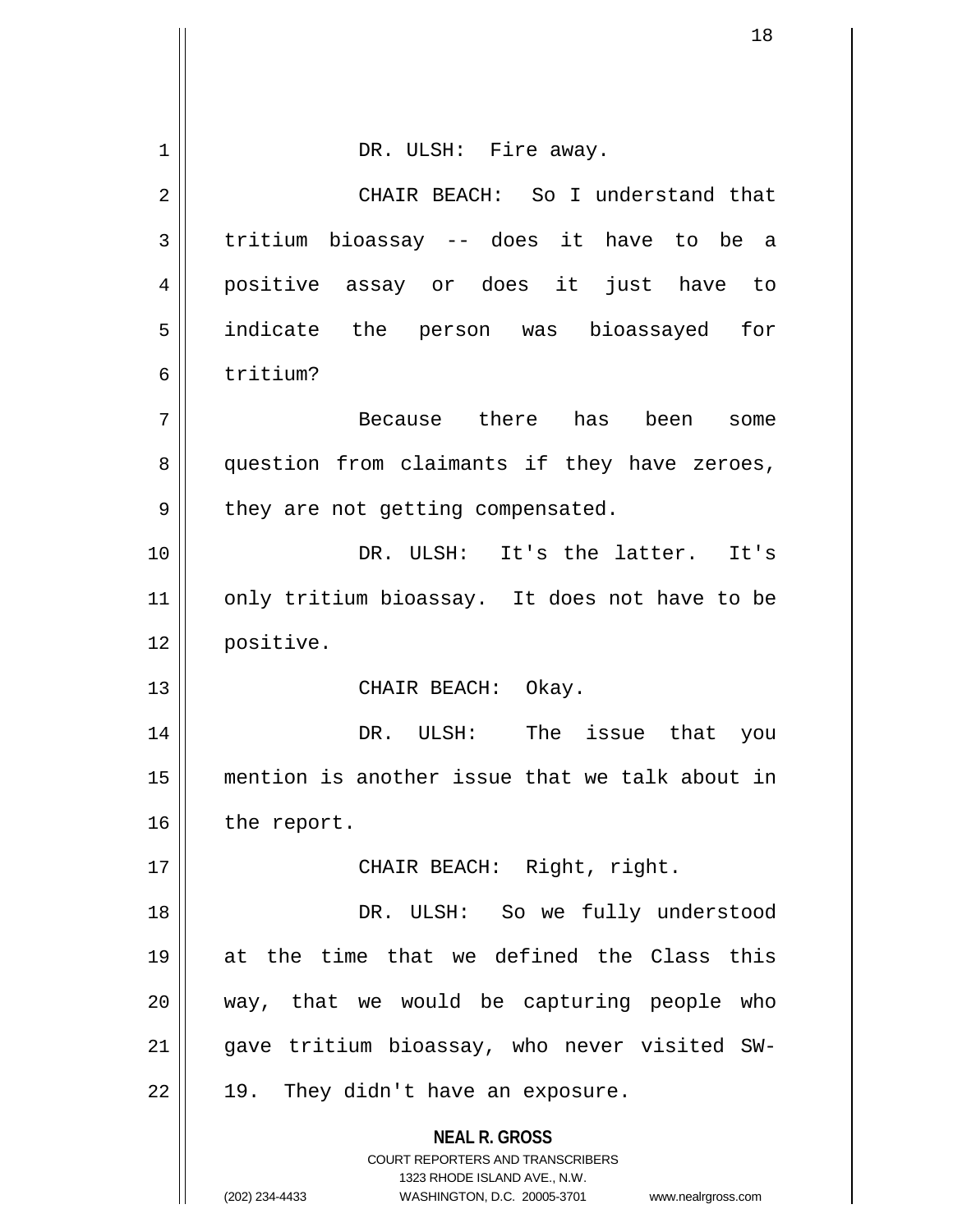**NEAL R. GROSS** COURT REPORTERS AND TRANSCRIBERS 1323 RHODE ISLAND AVE., N.W. (202) 234-4433 WASHINGTON, D.C. 20005-3701 www.nealrgross.com 1 | The problem is, we have no way to 2 define the Class as only people who were in  $3 \parallel$  SW-19 for 250 days. We can't identify who  $4 \parallel$  those people --5 CHAIR BEACH: Other than saying  $6 \parallel$  all workers at Mound, which expands it. 7 DR. ULSH: Right, that would be a 8 broader definition beyond what we have 9 | proposed. 10 So, given the new information 11 || about the extent of the R building tunnel, we 12 || revisited the adequacy of our Class Definition 13 based on tritium bioassay. 14 We also looked at the new 15 information that was submitted by the public 16 and we went back and looked in more detail 17 what areas of the R building did require 18 | tritium bioassay. 19 I don't know if it would be 20 || helpful if I sketched real quick. Yes, why  $21$  | don't I do that. I apologize to those of you  $22$  || who are on the phone -- those of you who are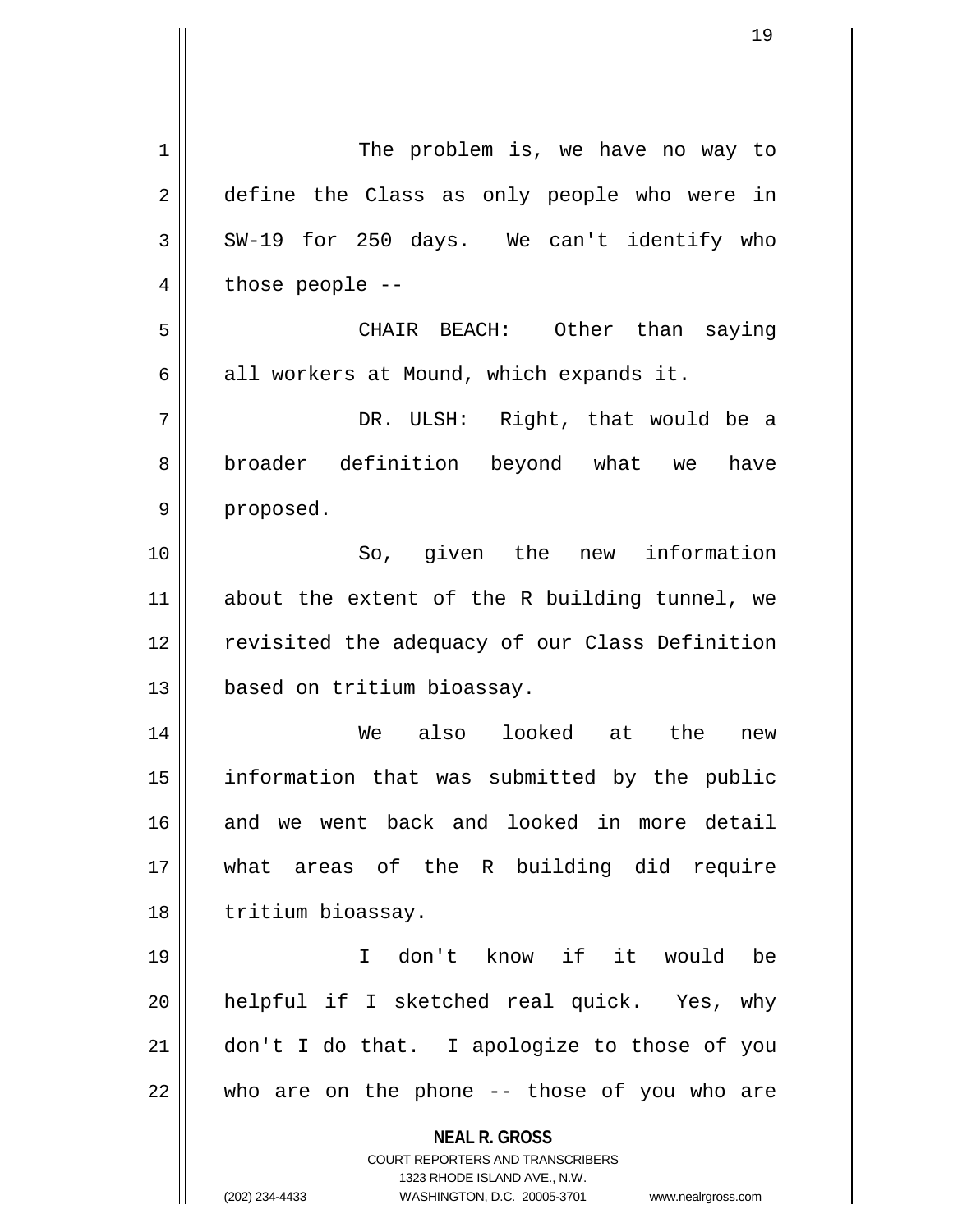**NEAL R. GROSS** COURT REPORTERS AND TRANSCRIBERS 1323 RHODE ISLAND AVE., N.W.  $1 \parallel$  on the phone won't be able to see this. 2 || Just roughly, because my artistic 3 ability is very limited, this is the SW 4 building. Roughly, SW-19 is down in this  $5 \parallel$  area. The workers' office was here. The  $6 \parallel$  tunnel ran along here and then down to the  $7||$  stack; the fan house that led to the stack. 8 The R building is attached to the 9 SW building. So its designated as two 10 buildings but they are joined. And this is 11 | the R building. 12 || So we determined the tunnel does 13 || not go into the R building. Now originally I 14 || had said that this entire complex, R and SW, 15 | required tritium bioassay. 16 That turned out not to be the 17 || case. The new information that we got showed 18 || that really it was only the part of the R 19 building that adjoined SW that required 20 | tritium bioassay. 21 || This area over here did not always 22 | require tritium bioassay.

(202) 234-4433 WASHINGTON, D.C. 20005-3701 www.nealrgross.com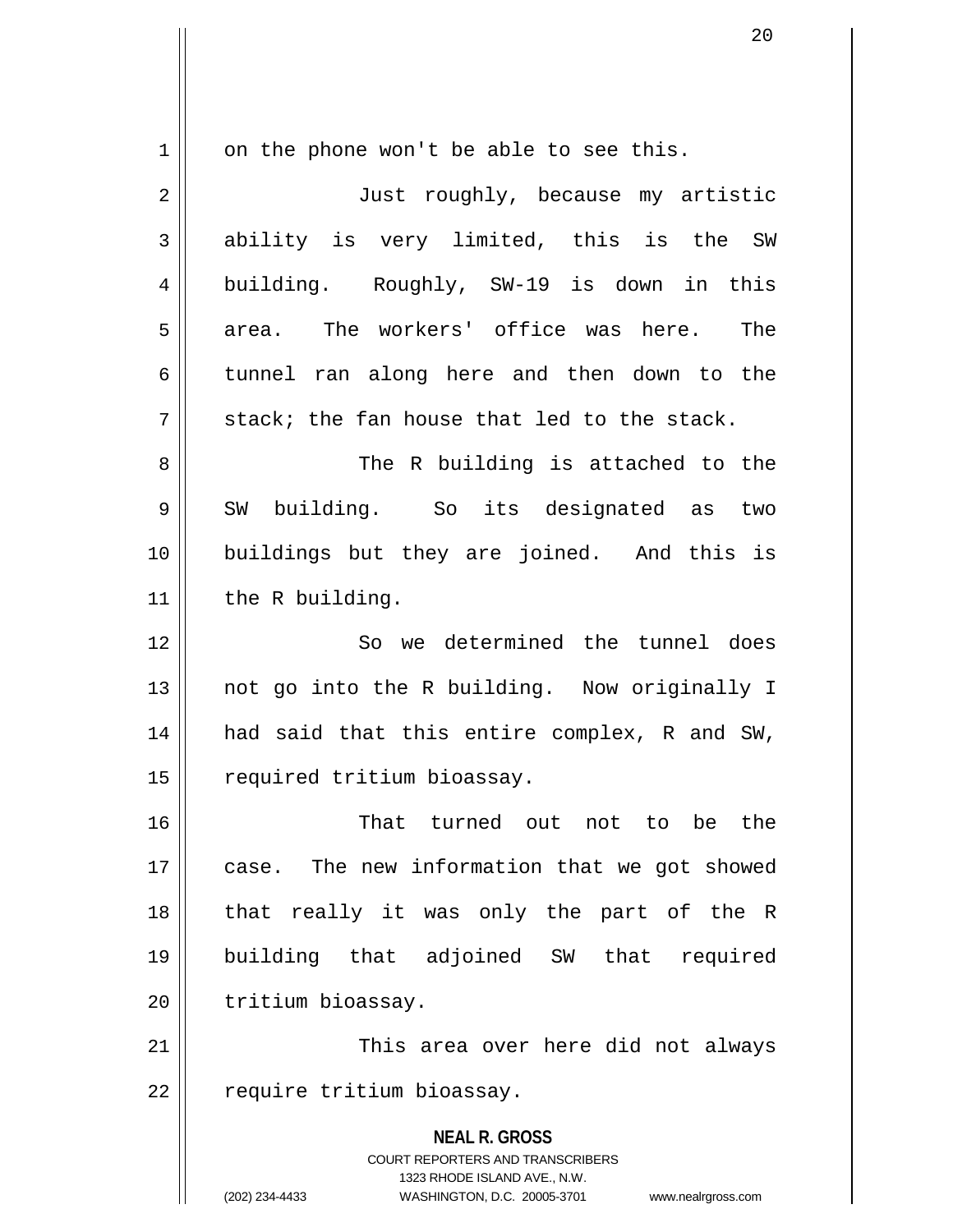**NEAL R. GROSS** COURT REPORTERS AND TRANSCRIBERS 1323 RHODE ISLAND AVE., N.W. (202) 234-4433 WASHINGTON, D.C. 20005-3701 www.nealrgross.com 1 MR. FITZGERALD: Just a quick 2 || question. Is there a free passage or is there  $3 \parallel$  an airlock or some kind of a control between  $4 \parallel$  the two parts of R? 5 DR. ULSH: There's negative 6 | pressure. 7 MR. FITZGERALD: There is a seal  $8 \parallel$  between the non-tritium and the tritium in R. 9 DR. ULSH: Well, I'm not going to 10 tell you Joe, that not a single of molecule 11 | air passed between them. 12 MR. FITZGERALD: No, no, no -- 13 || (Simultaneous speaking.) 14 MR. FITZGERALD: Is the tritium 15 || controlled such that you have to go through 16 || some kind of barrier to go from the non-17 I tritium into the tritium? 18 DR. ULSH: Yes, they did have 19 doors, you know, doors that separated the two,  $20$  and the airflow was from the hallways into the 21 laboratories. 22 || So yes, I understand what you are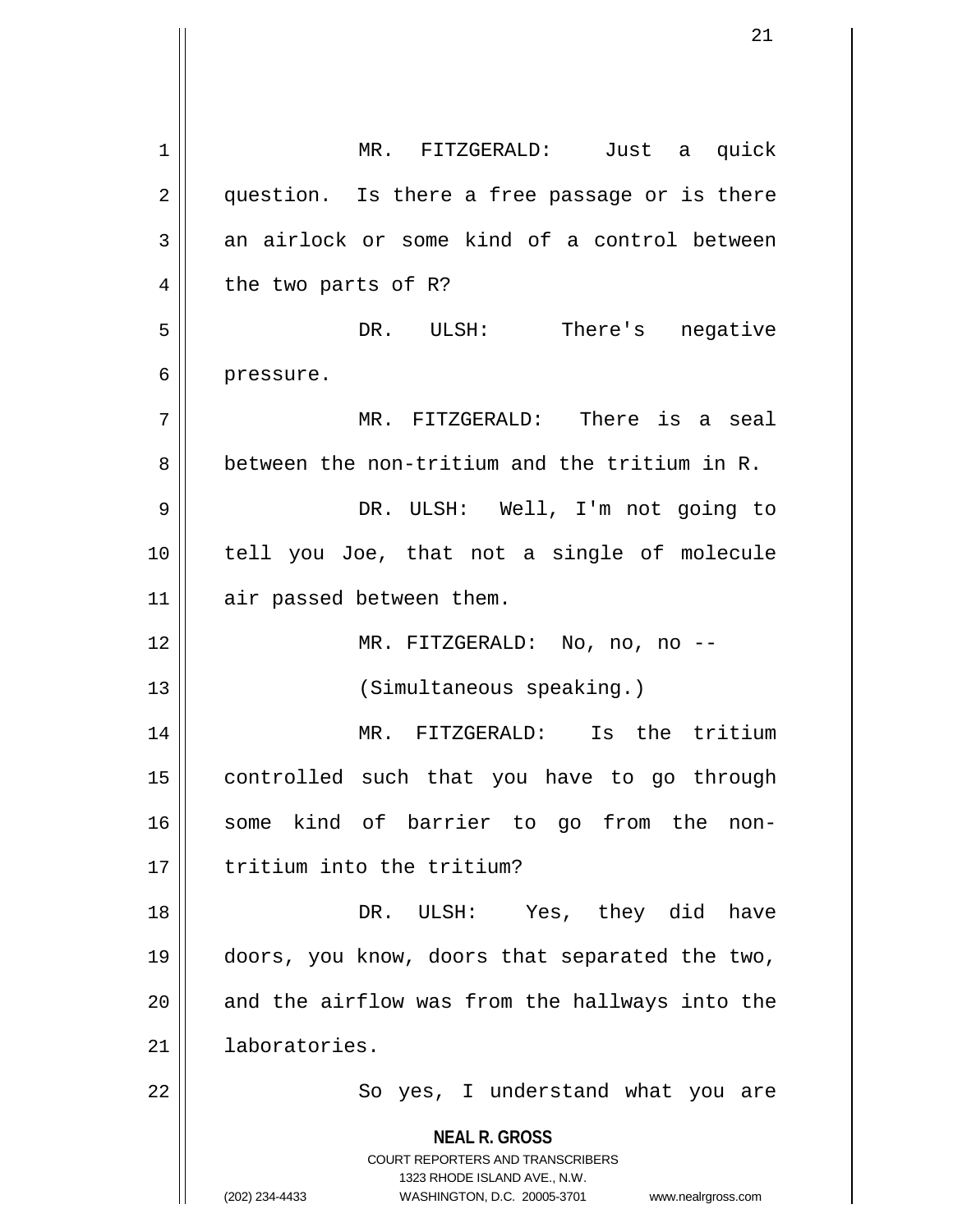**NEAL R. GROSS** COURT REPORTERS AND TRANSCRIBERS 1323 RHODE ISLAND AVE., N.W. (202) 234-4433 WASHINGTON, D.C. 20005-3701 www.nealrgross.com 1 || saying. Could air have exchanged between SW  $2 \parallel$  and R? I'm not going to say that that didn't  $3 \parallel$  happen in a building this big and complex. 4 || But in general, the airflow I think was  $5$  || towards the SW building. 6 CHAIR BEACH: What about when they  $7 \parallel$  started D&D and changing the airflow and  $8 \parallel$  changing that type of --9 DR. ULSH: So what time period are 10 we talking, like the '90s or '80s? 11 || CHAIR BEACH: Post-'80s. 12 DR. ULSH: Well, I know that they 13 did smoke tests. But keep in mind that by 14 || that time, this source had been remediated as 15 described -- 16 CHAIR BEACH: Okay. 17 || DR. ULSH: by that worker that --18 || CHAIR BEACH: But what year was it 19 || remediated, just remind me? 20 || DR. ULSH: Well, at the conclusion  $21$  | of the radium-actinium-thorium separation they  $22$   $\parallel$  did a round of remediation, and that was in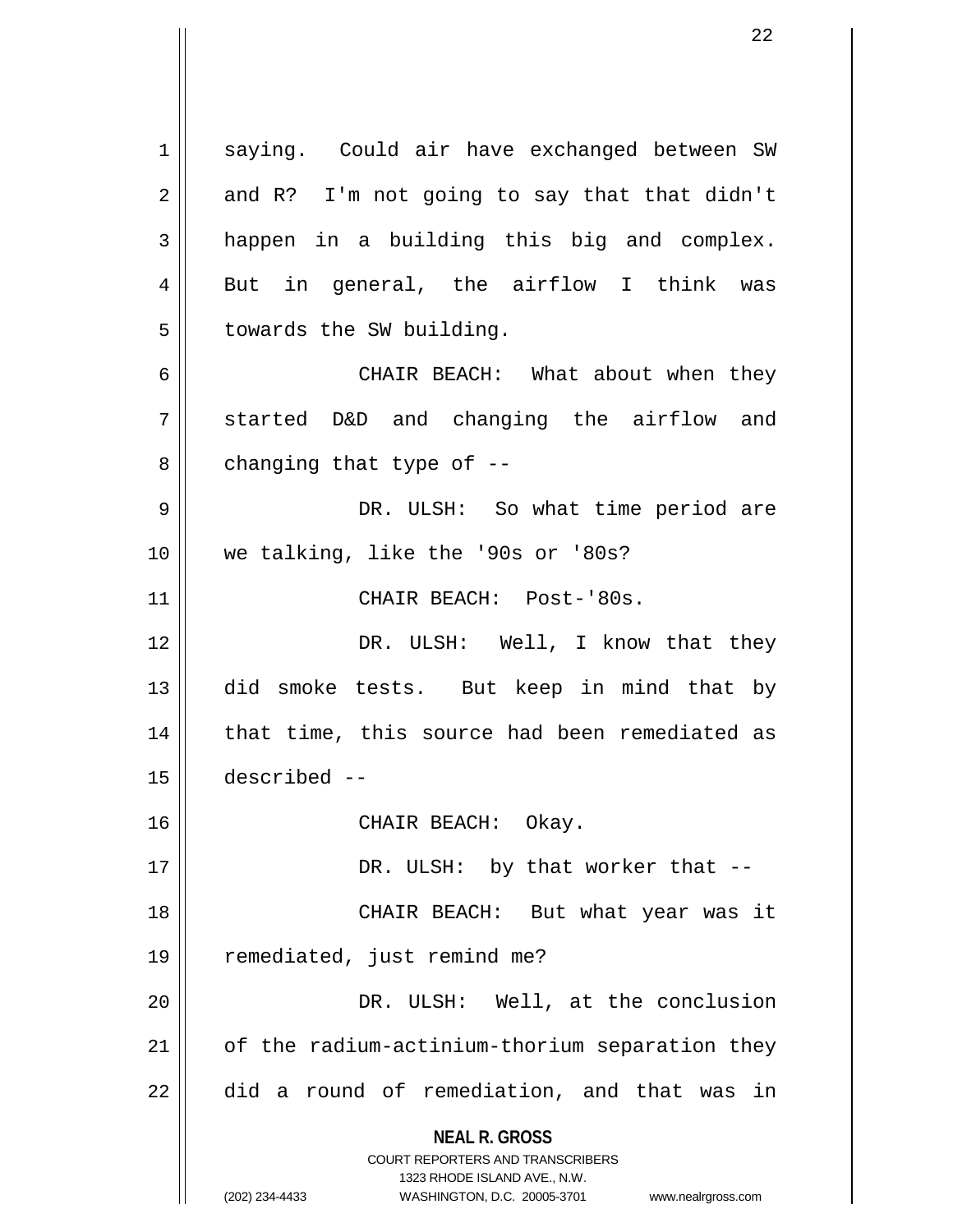**NEAL R. GROSS** COURT REPORTERS AND TRANSCRIBERS 1323 RHODE ISLAND AVE., N.W. (202) 234-4433 WASHINGTON, D.C. 20005-3701 www.nealrgross.com  $1 \parallel$  the late '50s. The problem is that there was  $2 \parallel$  still some residual material. 3 || CHAIR BEACH: Right. 4 DR. ULSH: So I think the  $5 \parallel$  remediation that you are talking about, that 6 we discussed, were they went in and put a  $7 \parallel$  stack in to vent this tunnel. That occurred 8 || in late 1979, early 1980. 9 CHAIR BEACH: I remember now. 10 Thank you. 11 || MEMBER CLAWSON: Now, Mark, or 12 DR. ULSH: Brad. 13 || MEMBER CLAWSON: Brant, or -- part 14 || of that hot cell was -- there was a hot cell 15 for that level, correct? Or was it just the 16 tunnel? 17 || DR. ULSH: I'm sorry, say that  $18$  || again. 19 MEMBER CLAWSON: Wasn't there a 20 || hot cell that tied in as part of this? 21 DR. ULSH: There -- in this area  $22 \parallel$  of SW-19.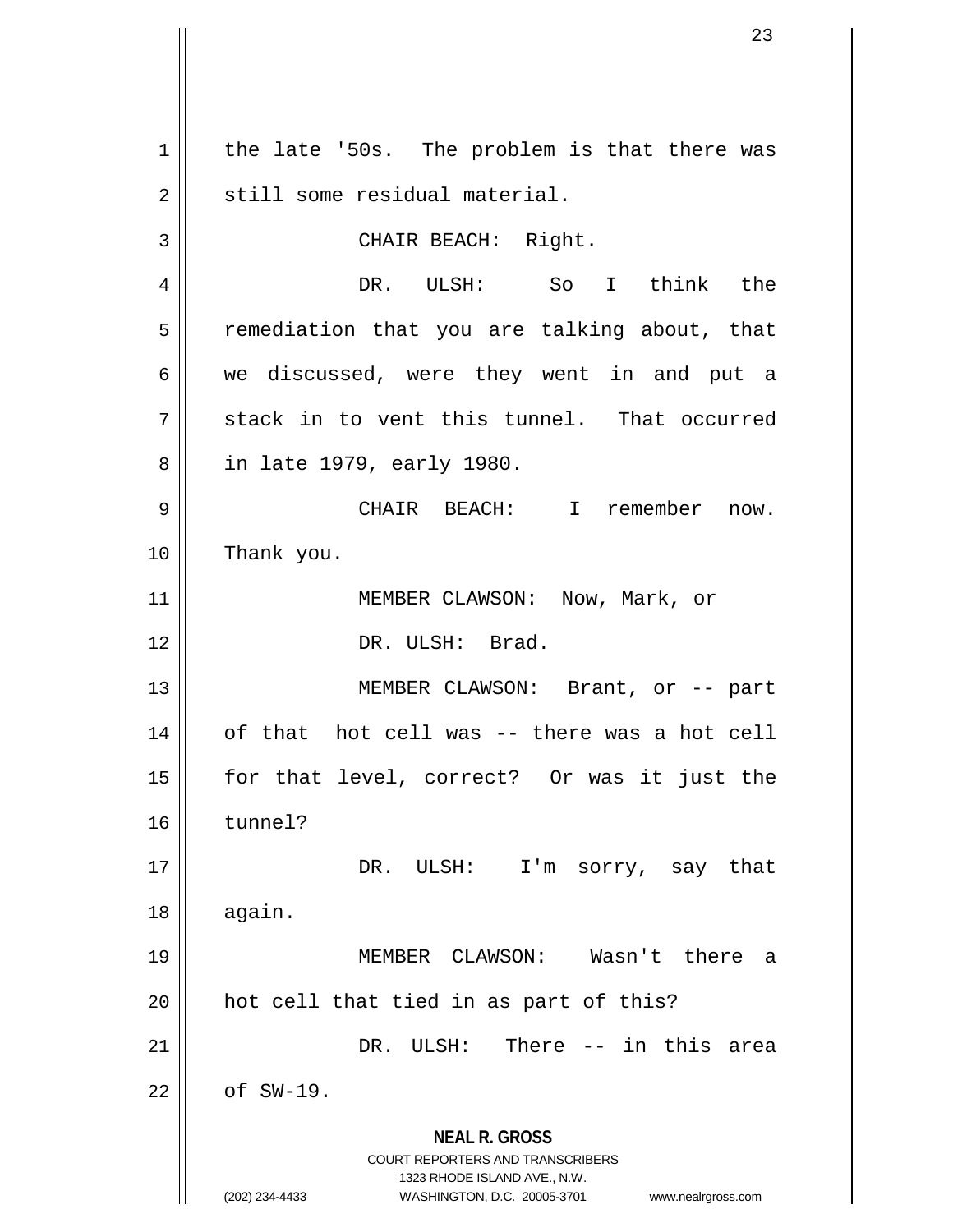|    | 24                                                                                                                                                              |
|----|-----------------------------------------------------------------------------------------------------------------------------------------------------------------|
|    |                                                                                                                                                                 |
| 1  | MEMBER CLAWSON: Okay.                                                                                                                                           |
| 2  | DR. ULSH: SW-19 was an office                                                                                                                                   |
| 3  | that was established on top of the Old Cave                                                                                                                     |
| 4  | facility.                                                                                                                                                       |
| 5  | MEMBER CLAWSON: Okay.                                                                                                                                           |
| 6  | DR. ULSH: The Old Cave existed                                                                                                                                  |
| 7  | in, well in the 1950s, and that contained a                                                                                                                     |
| 8  | hot cell that you are talking about. That was                                                                                                                   |
| 9  | remediated in the '50s. They poured concrete                                                                                                                    |
| 10 | in, and they established SW-19 on top of that.                                                                                                                  |
| 11 | MEMBER CLAWSON: Were they using                                                                                                                                 |
| 12 | the airflow from SW to support the R building?                                                                                                                  |
| 13 | If you are saying that it has gone out of                                                                                                                       |
| 14 | stack -- this is something that we get into                                                                                                                     |
| 15 | all these -- in the earlier years, DOE would                                                                                                                    |
| 16 | build a building like SW and then add onto it,                                                                                                                  |
| 17 | and all they are doing is tying into the                                                                                                                        |
| 18 | existing airflow systems to it.                                                                                                                                 |
| 19 | So when you have got one that is                                                                                                                                |
| 20 | at a negative flow, you are pulling -- you                                                                                                                      |
| 21 | have got some -- you have got a lot of pull                                                                                                                     |
| 22 | that is going to be coming in there.                                                                                                                            |
|    | <b>NEAL R. GROSS</b><br>COURT REPORTERS AND TRANSCRIBERS<br>1323 RHODE ISLAND AVE., N.W.<br>(202) 234-4433<br>WASHINGTON, D.C. 20005-3701<br>www.nealrgross.com |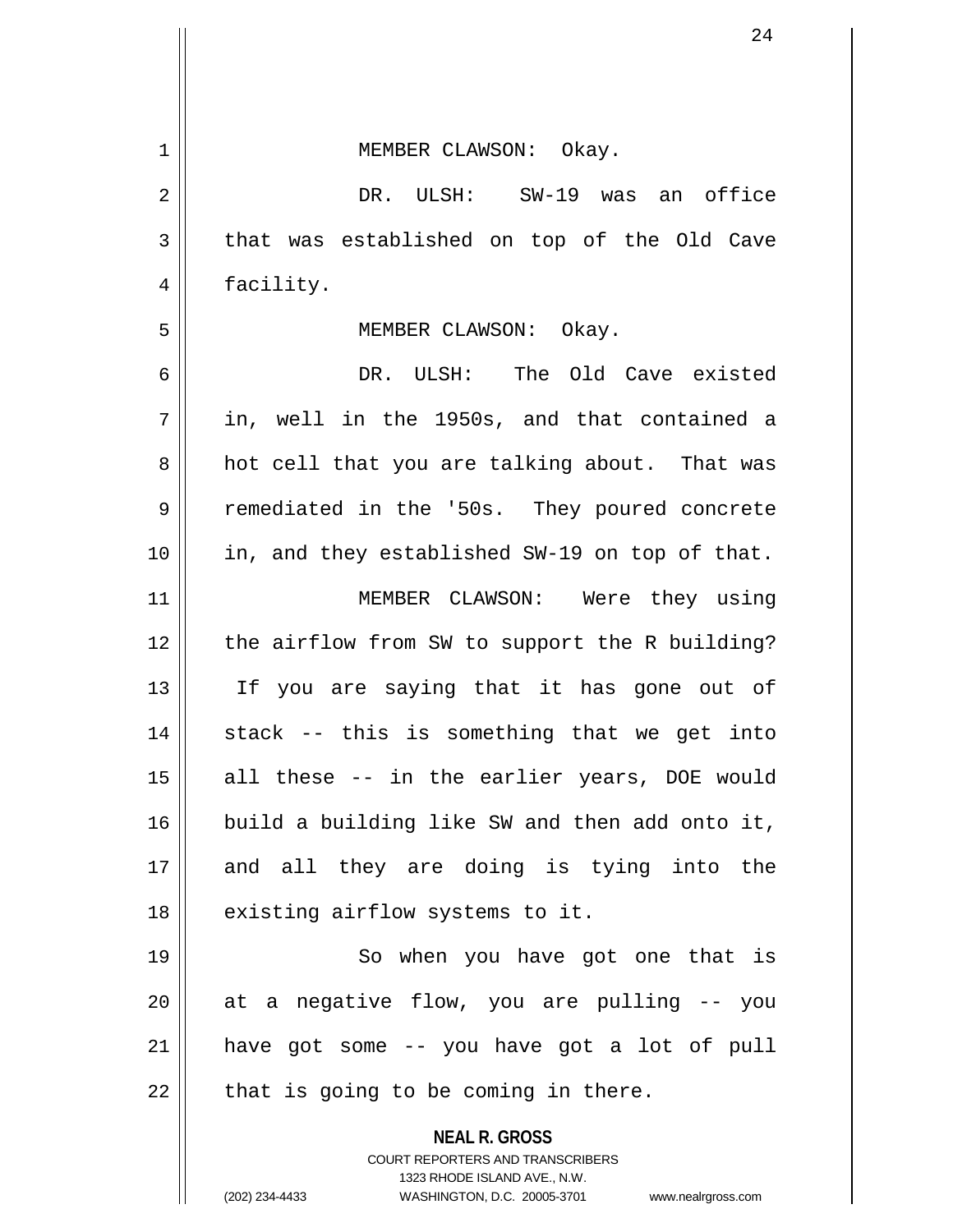**NEAL R. GROSS** COURT REPORTERS AND TRANSCRIBERS 1323 RHODE ISLAND AVE., N.W. (202) 234-4433 WASHINGTON, D.C. 20005-3701 www.nealrgross.com 1 How is the airflow set up on, I  $2 \parallel$  guess, R is what I am mainly looking at, what 3 || I am trying to figure out. 4 DR. ULSH: Okay, I am going to be 5 very general here. 6 MEMBER CLAWSON: Okay. 7 DR. ULSH: In general, air was 8 || pulled from the SW building into this stack.  $9 \parallel$  This stack also serviced the R building, in  $10$  | that R -- air from the R building was pulled 11 || into this stack and blown up this stack. 12 || **Does that answer your question?** 13 || MEMBER CLAWSON: I'm just trying 14 || to figure out which one is the major one that  $15$  has the pull, as we call it, because you have 16 || got to understand how to keep those at 17 || negative pressure and how the venting systems 18 work. 19 DR. NETON: Well Brad, I think 20 what Brant is showing is the source term was - 21  $\vert$  - the stack was very close to the source term,  $22$   $\parallel$  which was that cave that was contaminated.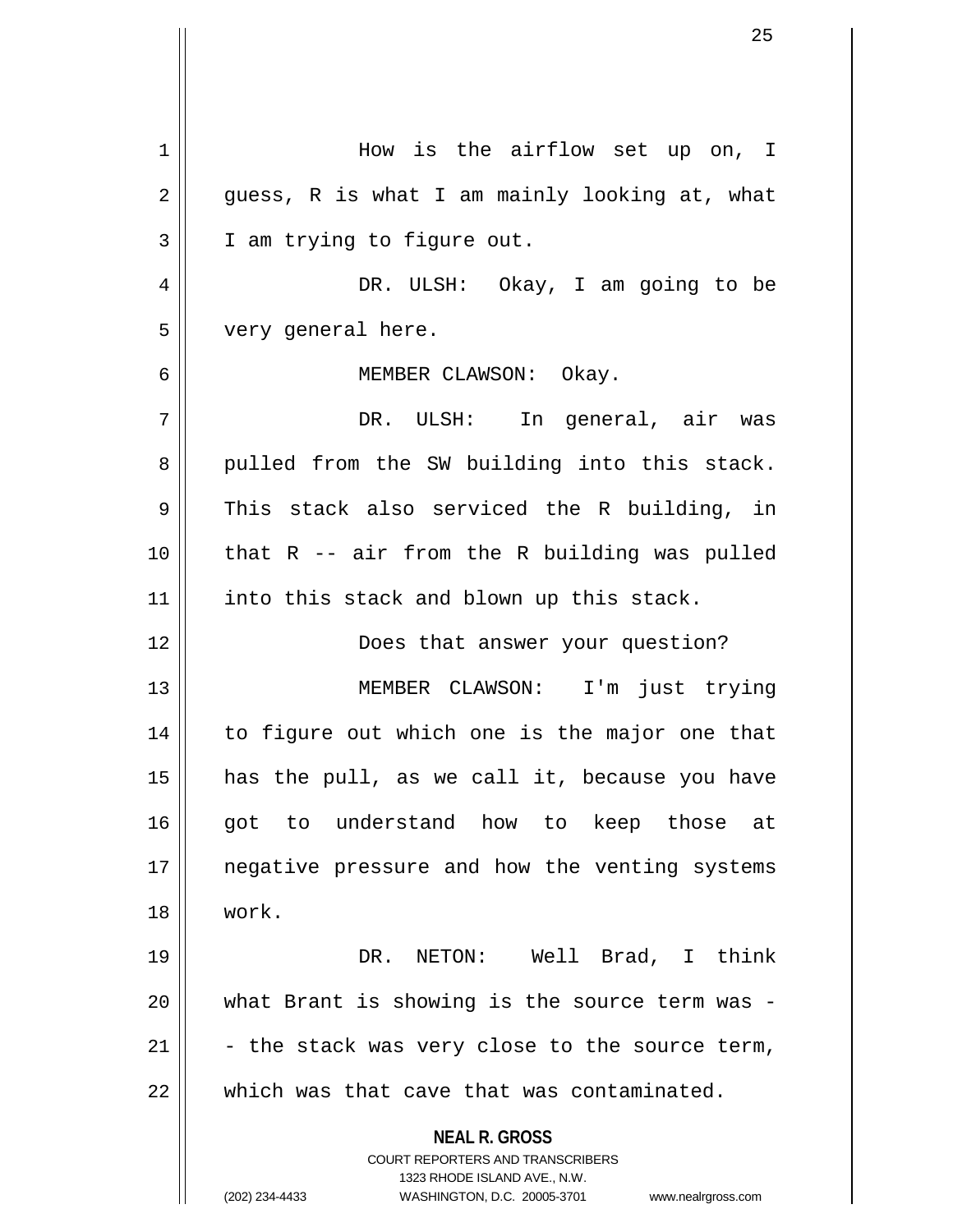**NEAL R. GROSS** COURT REPORTERS AND TRANSCRIBERS 1323 RHODE ISLAND AVE., N.W. (202) 234-4433 WASHINGTON, D.C. 20005-3701 www.nealrgross.com 1 So I don't know that we know of  $2 \parallel$  any residual contamination in what I would  $3 \parallel$  call the cold side of the R building from 4 | radium, radon activities. 5 || DR. ULSH: The cold side --6 CHAIR BEACH: So let me make sure 7 I get this straight. Anybody that worked on  $8 \parallel$  let's say the cold side of R did not have a 9 | tritium bioassay? 10 || DR. NETON: It was not required 11 || CHAIR BEACH: It was not required. 12 DR. ULSH: The work that they did 13 || in this part did not require tritium bioassay. 14 MEMBER ZIEMER: If they worked 15 somewhere else -- 16 CHAIR BEACH: So if they 17 || supposedly only worked on the cold side and 18 didn't have a tritium bioassay, how do we know 19  $\parallel$  that they didn't work -- cross over every once  $20$  | in a while? 21 DR. ULSH: Good question. The  $22$   $\parallel$  reason that we know that is because entrance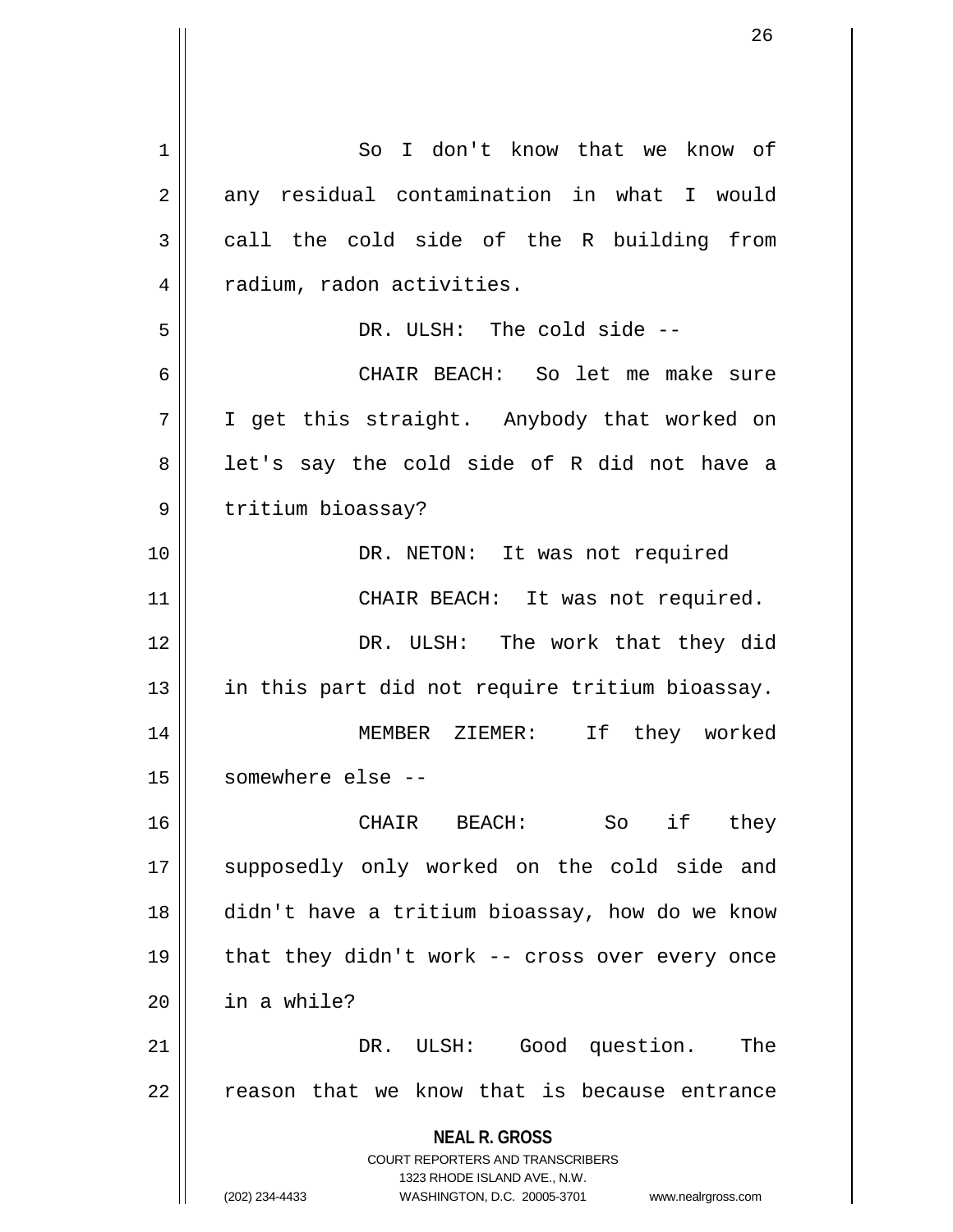**NEAL R. GROSS** COURT REPORTERS AND TRANSCRIBERS 1323 RHODE ISLAND AVE., N.W. 1 || into the SW building and this part of the R 2 | building required tritium bioassay. 3 CHAIR BEACH: So we are 100 4 percent sure that nobody entered that side 5 | without a tritium bioassay. 6 DR. ULSH: No. We are never 100  $7$  || percent sure of anything like that. 8 CHAIR BEACH: What percentage 9 || though? I get -- because we are excluding 10 anybody that didn't have a tritium bioassay,  $11$  and saying that if they didn't have one, then 12 they weren't -- they weren't in SW and 13 || couldn't have been exposed to the radon. 14 DR. ULSH: We know from our 15 interview with former workers that that area 16 || was posted. You know, could someone have gone 17 || in to deliver a letter and go back out? Yes, 18 it's possible. It would have been contrary to 19 || the posting requirements but it's possible. 20 || The real question is, could 21 someone have gone in here and spent 250 days  $22$   $\parallel$  without giving us a single tritium urinalysis.

(202) 234-4433 WASHINGTON, D.C. 20005-3701 www.nealrgross.com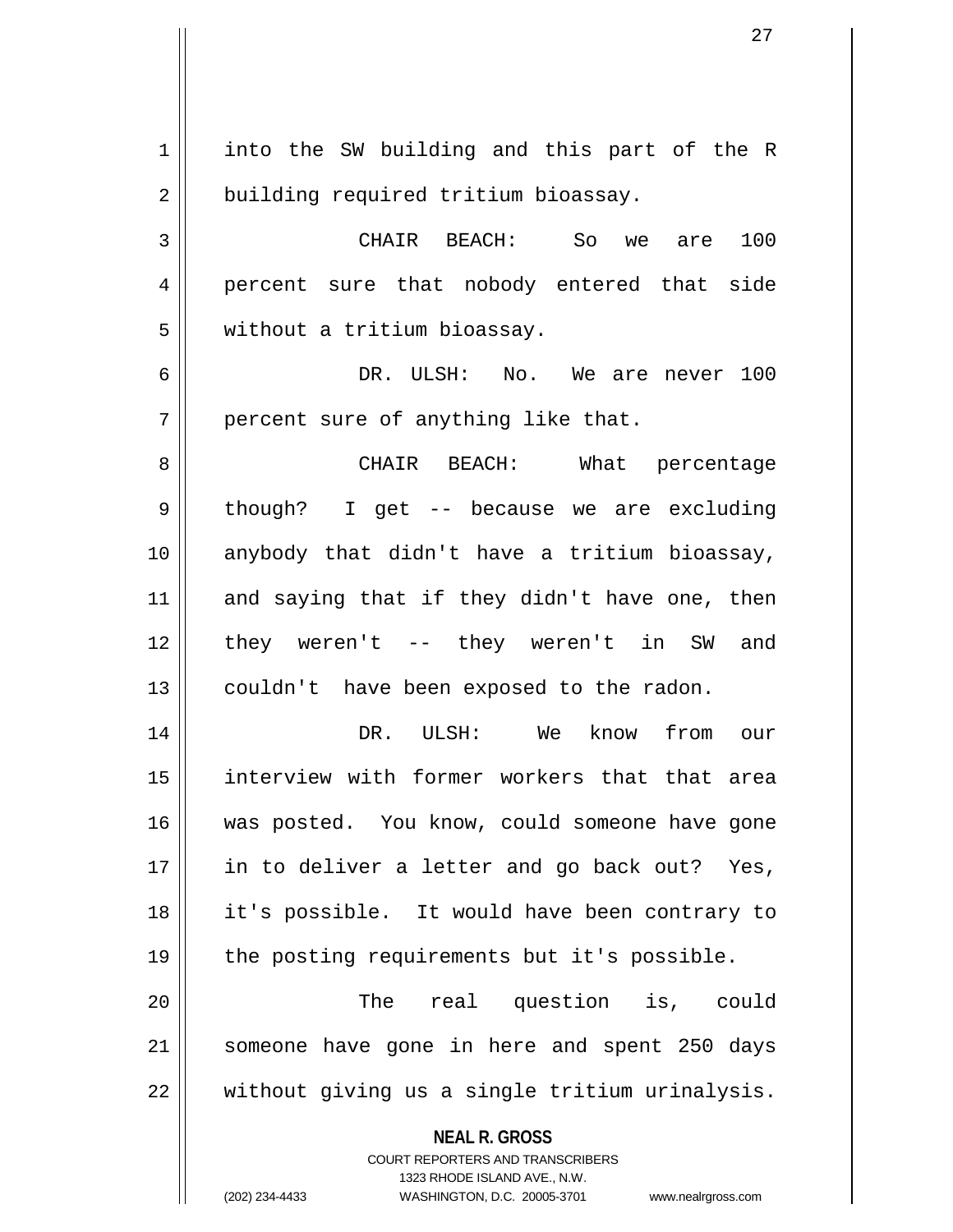**NEAL R. GROSS** COURT REPORTERS AND TRANSCRIBERS 1323 RHODE ISLAND AVE., N.W. (202) 234-4433 WASHINGTON, D.C. 20005-3701 www.nealrgross.com 1 || Is it 100 percent impossible? No. But it's 2 || not plausible. That's what the workers told  $3 \parallel$  us. 4 CHAIR BEACH: Okay. 5 MEMBER CLAWSON: Well, yes, but 6 also in talking with the workers too we have  $7 \parallel$  come to find out that a lot of the maintenance 8 people were going from one side to the other 9 and when they were talking about tritium 10 bioassay, it was people that was continuously 11 in there. 12 And they were going in and they'd 13 || change out glove boxes, they were doing all 14 || this other stuff, changing out fan motors or 15 whatever else like that, and some of them have 16 already mentioned that they weren't on the 17 tritium bioassay, unless then they got 18 || assigned full-time to SW. 19 DR. ULSH: That is a different 20  $\parallel$  account than I have heard, Brad. If you have  $21$  got access to interviews that say that they  $22$  || spent any significant amount of time in here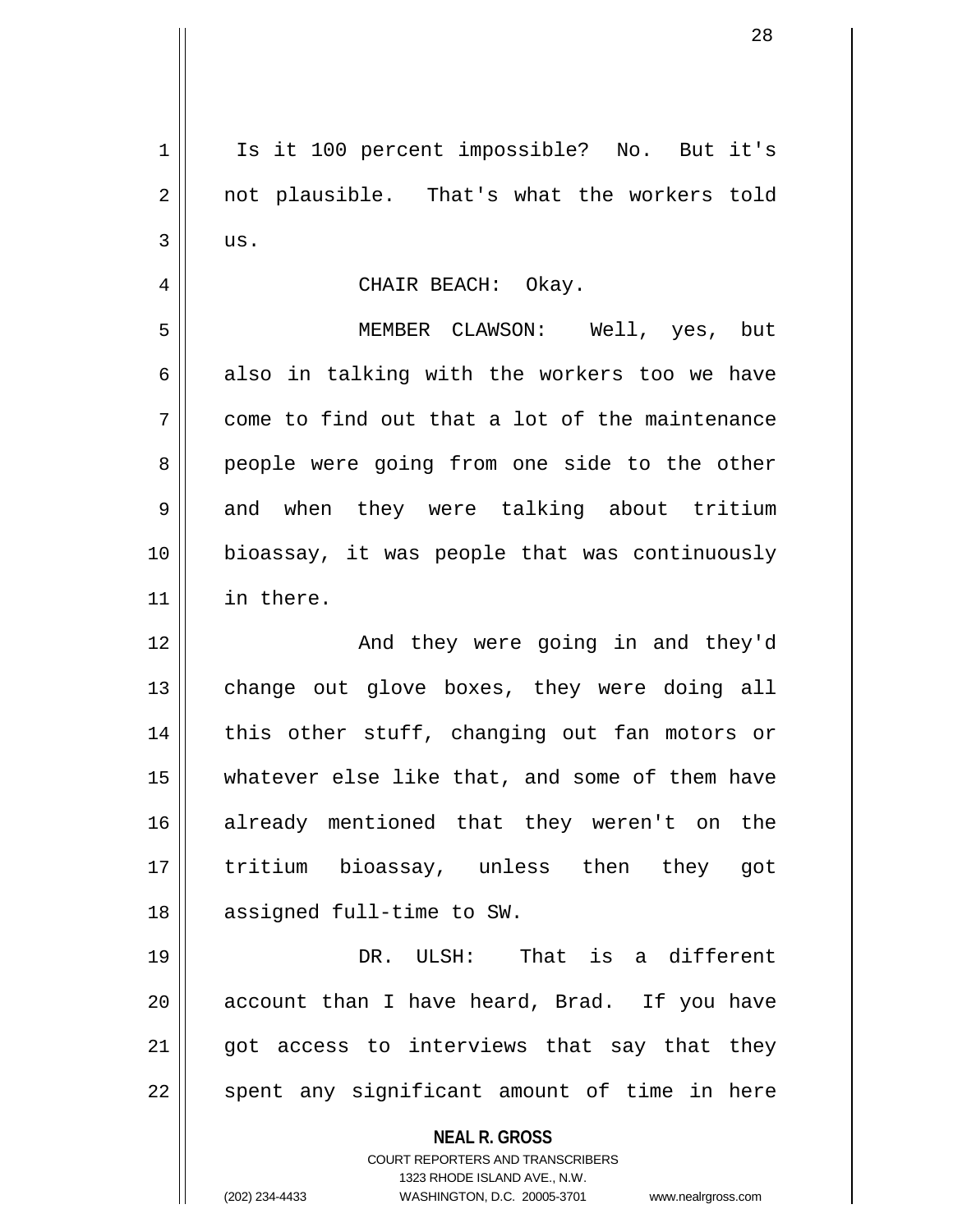1 and were not subject to tritium urinalysis  $2 \parallel$  requirements, that's news to me.

3 MEMBER CLAWSON: Well, this was 4 || just from the interviews up to now, because  $5 \parallel$  the construction worker -- not construction =  $6 \parallel$  but the maintenance people went all over the  $7 \parallel$  site, and they had certain ones that were 8 || assigned to certain buildings, specializing in  $9 \parallel$  certain parts of it, and those fell in to the 10 || tritium bioassay.

11 || The other ones said, you know, 12 we'd go in, we'd support projects and so forth 13 || like that, and then we were back out and we 14 didn't have to do that.

15 DR. ULSH: So you're talking about 16 the rovers that were maybe assigned to a 17 || centralized maintenance facility and just went  $18$  | into here for a job and left.

19 MEMBER CLAWSON: Well yes, but 20 || some were -- but they could be there for quite  $21$  a while. I guess one of them that got into  $22$  || this was -- on the outside of that building

**NEAL R. GROSS**

COURT REPORTERS AND TRANSCRIBERS 1323 RHODE ISLAND AVE., N.W. (202) 234-4433 WASHINGTON, D.C. 20005-3701 www.nealrgross.com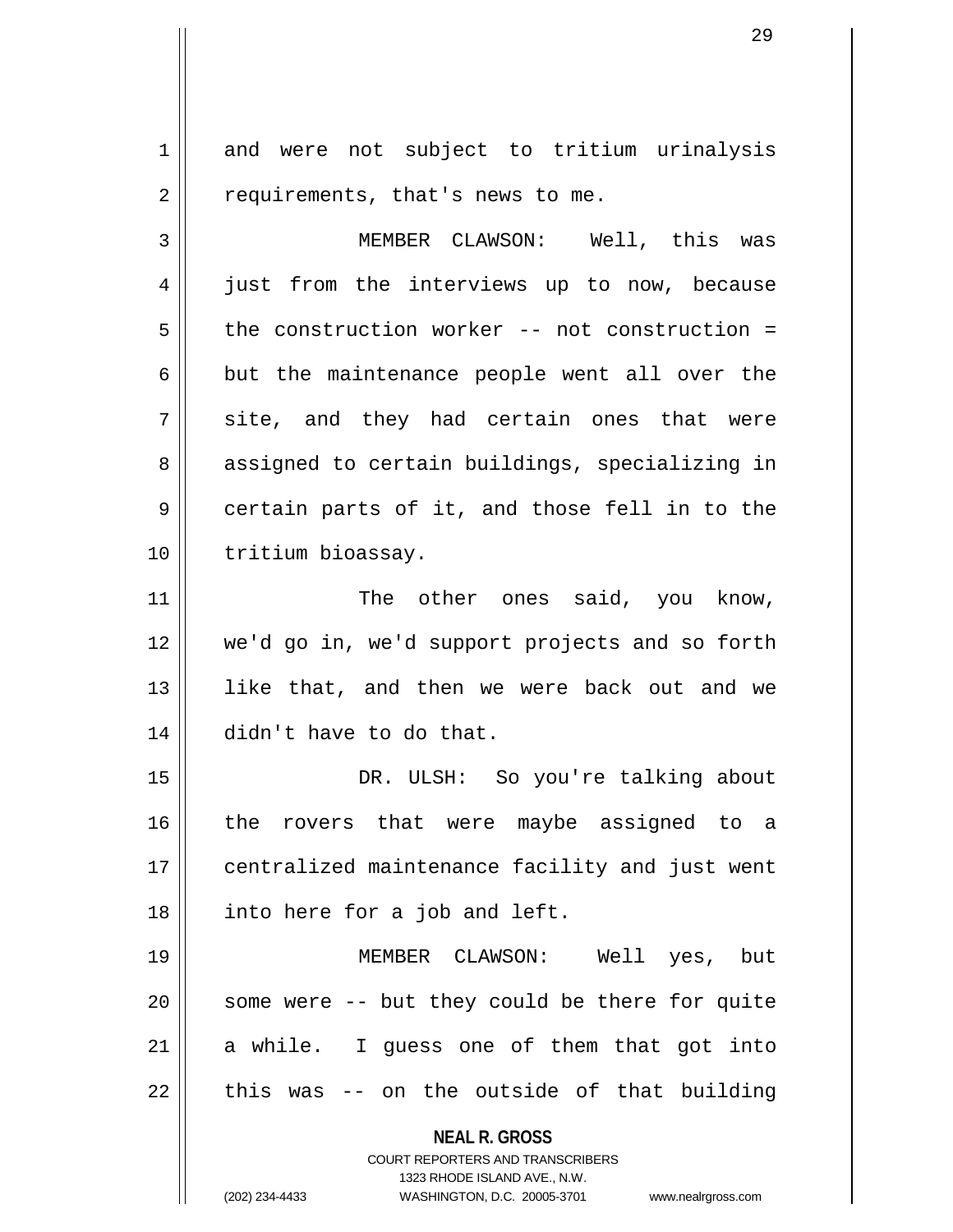1 | you've got a power source that goes into the 2 || building but they were rerouting the power  $3 \parallel$  supplies into it, and they had to go into SW  $4 \parallel$  but they didn't have to submit any bioassays 5 | or tritium samples. They were actually inside  $6 \parallel$  the SW building putting in the power lines.

7 || The point that I'm trying to get 8 to is, I work in these facilities. I 9 understand how the roving work forces work. 10 We have got one main shop that most everybody 11 works at. I've got a small group of 12 || maintenance people that work just for me.

13 And they are on all of our 14 || requirements, the other ones aren't. And 15 that's what makes me nervous about this and I 16 Taised this before when we were getting into 17 this. So you are right. We can't be 100 18 || percent sure one way or the other, but I want 19 you to realize that that's -- that's where my 20 **d** issue lies with this.

21 DR. ULSH: I understand what you  $22 \parallel$  are saying. I understand that your concern is

> **NEAL R. GROSS** COURT REPORTERS AND TRANSCRIBERS 1323 RHODE ISLAND AVE., N.W. (202) 234-4433 WASHINGTON, D.C. 20005-3701 www.nealrgross.com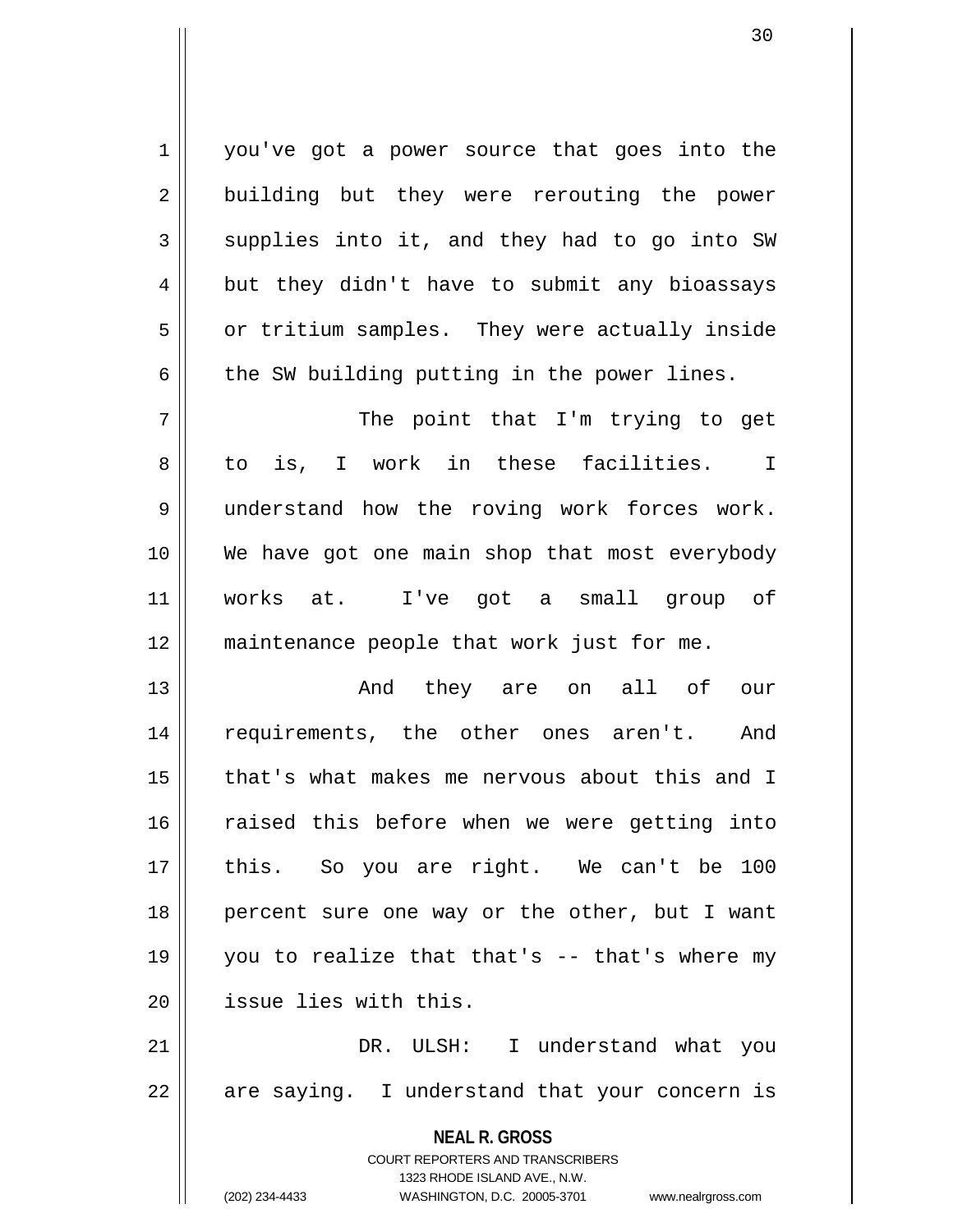**NEAL R. GROSS** COURT REPORTERS AND TRANSCRIBERS 1323 RHODE ISLAND AVE., N.W. (202) 234-4433 WASHINGTON, D.C. 20005-3701 www.nealrgross.com  $1 \parallel$  the rovers. Keep in mind a couple of things  $2 \parallel$  here. We are talking about the time frame  $3 \parallel$  before 10 CFR 835 is it Jim? 4 Under 10 CFR 835, which I am sure 5 you are very familiar with because it's  $6 \parallel$  contemporary, you are only to be monitored if 7 you have a potential for a 100 millirem 8 | exposure per year. 9 That requirement was not in effect 10 in the time frame that we are talking about 11 here. The interviewees, at least that I am 12 || aware of, that we have talked to, said that if 13 || you went into this building for any extended 14 period, for any work that would have even 15 approached 250 days, you would be on tritium 16 bioassay requirements, and that is not just a 17 || on-off. This is a couple of times a week. 18 || And it only takes one to put you in the SEC. 19 || Now if your level of --20 MR. SHEEHAN: Brad? 21 || DR. ULSH: Yes. 22 MR. SHEEHAN: This is Warren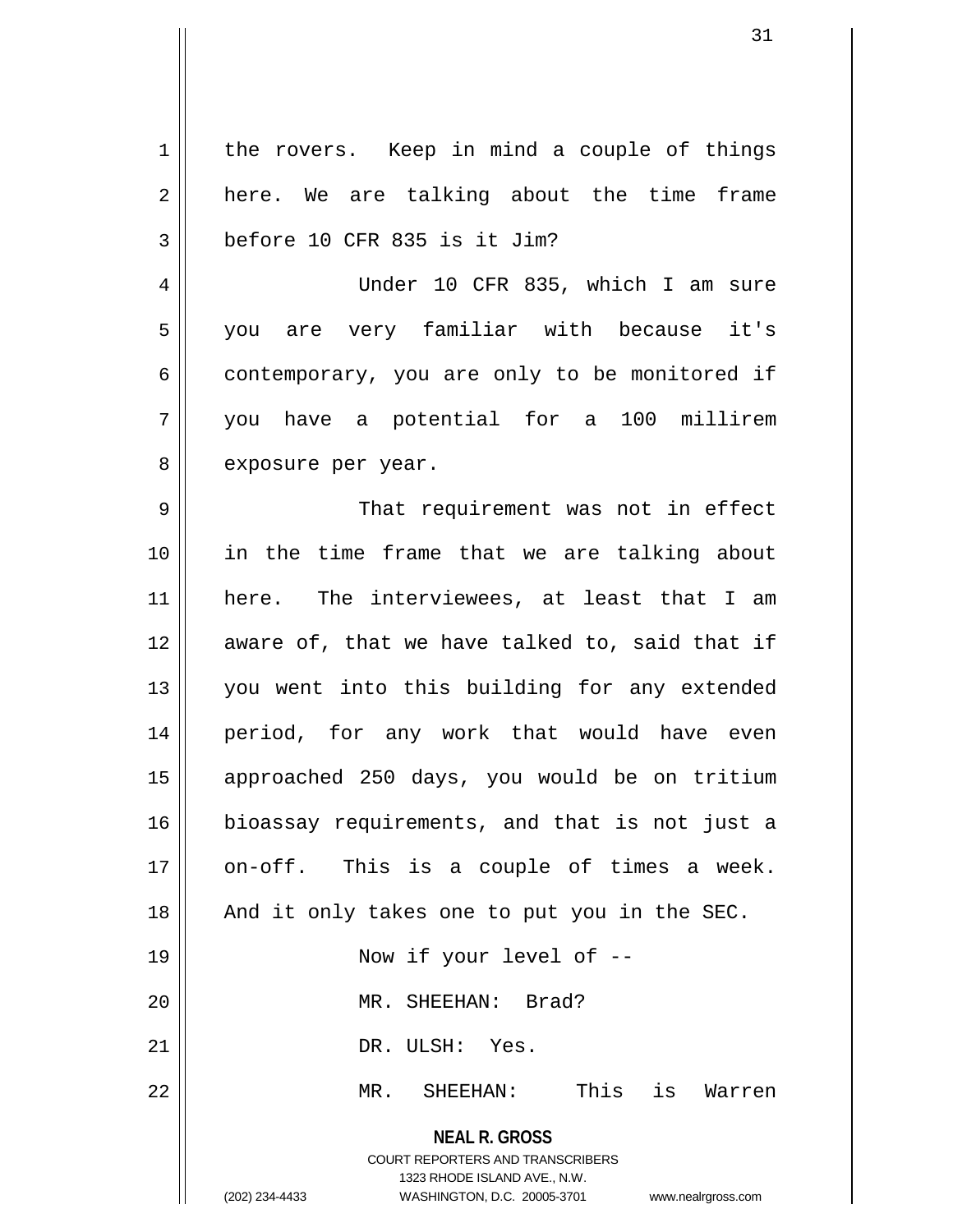$1 \parallel$  Sheehan.

| $\overline{2}$ | DR. ULSH: Hey Warren.                                                                                                                                                  |
|----------------|------------------------------------------------------------------------------------------------------------------------------------------------------------------------|
| 3              | MR. SHEEHAN:<br>I want to answer                                                                                                                                       |
| 4              | something here though I think that Brad has                                                                                                                            |
| 5              | brought up that's missed. The rovers that he                                                                                                                           |
| 6              | is talking about, if they went in to do a job,                                                                                                                         |
| 7              | they were on a work permit, and the work                                                                                                                               |
| 8              | permit required them to get a urine sample.                                                                                                                            |
| 9              | These were guys that were not                                                                                                                                          |
| 10             | assigned to the building, okay, but would                                                                                                                              |
| 11             | visit, and if they went in there for any kind                                                                                                                          |
| 12             | of work, then the work that -- the health                                                                                                                              |
| 13             | surveyor would check off if they had required                                                                                                                          |
| 14             | a sample.                                                                                                                                                              |
| 15             | Now this doesn't address<br>the                                                                                                                                        |
| 16             | outside electrician that went in that Brad                                                                                                                             |
| 17             | talks about. That doesn't address that issue                                                                                                                           |
| 18             | but I believe it does the other issues, okay?                                                                                                                          |
| 19             | CHAIR BEACH: Thanks Warren.                                                                                                                                            |
| 20             | MR. KATZ:<br>What's Warren's<br>last                                                                                                                                   |
| 21             | name, I'm sorry?                                                                                                                                                       |
| 22             | CHAIR BEACH: Sheehan.                                                                                                                                                  |
|                | <b>NEAL R. GROSS</b><br><b>COURT REPORTERS AND TRANSCRIBERS</b><br>1323 RHODE ISLAND AVE., N.W.<br>(202) 234-4433<br>WASHINGTON, D.C. 20005-3701<br>www.nealrgross.com |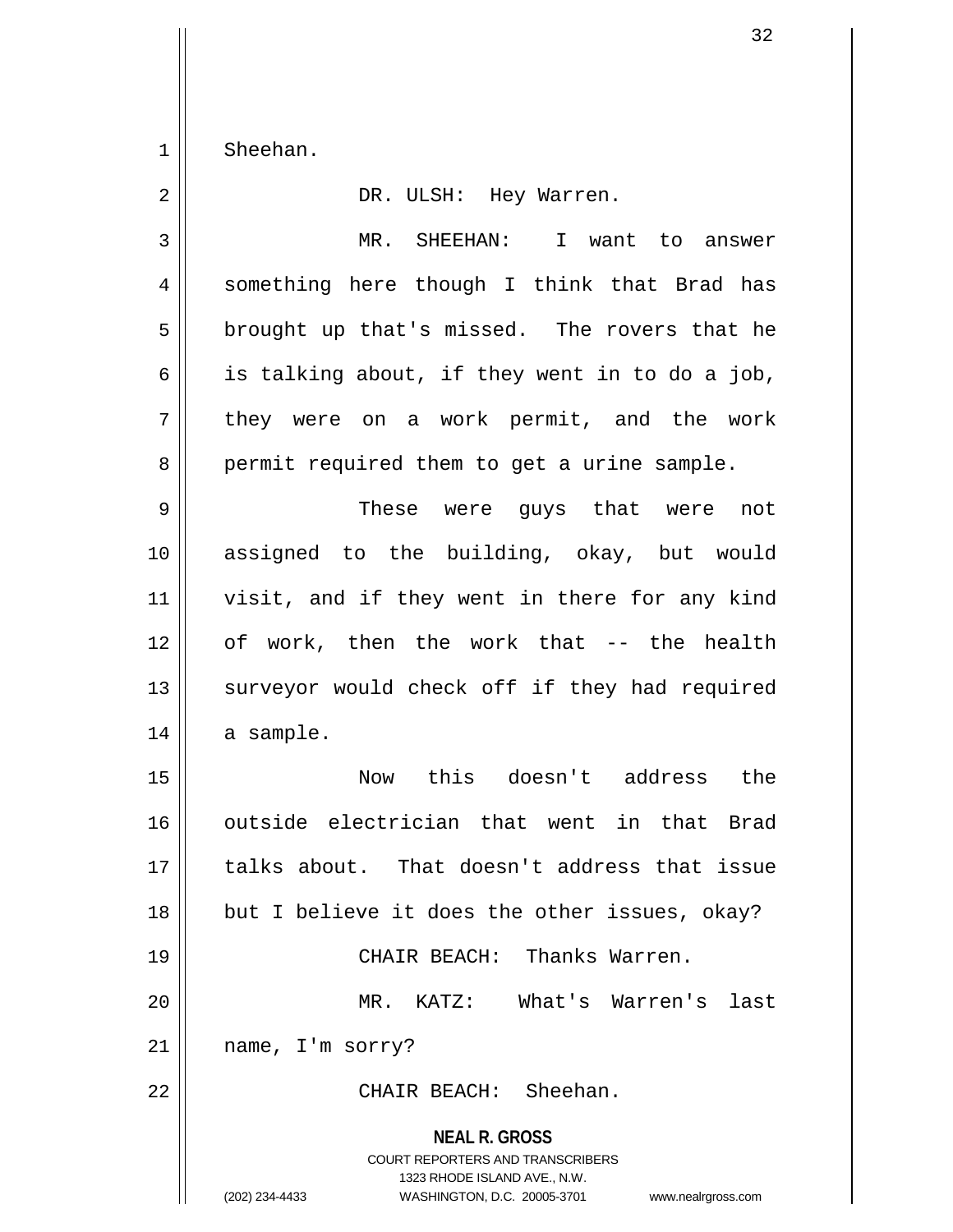|    | 33                                                                                               |
|----|--------------------------------------------------------------------------------------------------|
|    |                                                                                                  |
| 1  | MR. FITZGERALD: Sheehan.                                                                         |
| 2  | MR. KATZ: Thank you.                                                                             |
| 3  | DR. ULSH: The other issue that                                                                   |
| 4  | you mentioned Josie, was the interpretation of                                                   |
| 5  | the MESH report but do you want to discuss                                                       |
| 6  | this further before we get into that?                                                            |
| 7  | CHAIR BEACH: Yes.                                                                                |
| 8  | DR. ULSH: Okay.                                                                                  |
| 9  | MEMBER ZIEMER: Well, why wouldn't                                                                |
| 10 | the electrician have been on a work permit? I                                                    |
| 11 | didn't quite follow what the argument was                                                        |
| 12 | there.                                                                                           |
| 13 | DR. ULSH: I didn't either.<br>Hey                                                                |
| 14 | Warren?                                                                                          |
| 15 | MR. SHEEHAN: I'm back on. Well,                                                                  |
| 16 | when you have people on the outside of the                                                       |
| 17 | building, in other words, I don't know -- this                                                   |
| 18 | is way beyond the period that -- I don't know                                                    |
| 19 | when this occurred Brad. This was probably in                                                    |
| 20 | the D&D phase, was it? I don't know.                                                             |
| 21 | MEMBER CLAWSON: Well, one                                                                        |
| 22 | electrician that I talked to was talking about                                                   |
|    | <b>NEAL R. GROSS</b><br><b>COURT REPORTERS AND TRANSCRIBERS</b>                                  |
|    | 1323 RHODE ISLAND AVE., N.W.<br>(202) 234-4433<br>WASHINGTON, D.C. 20005-3701 www.nealrgross.com |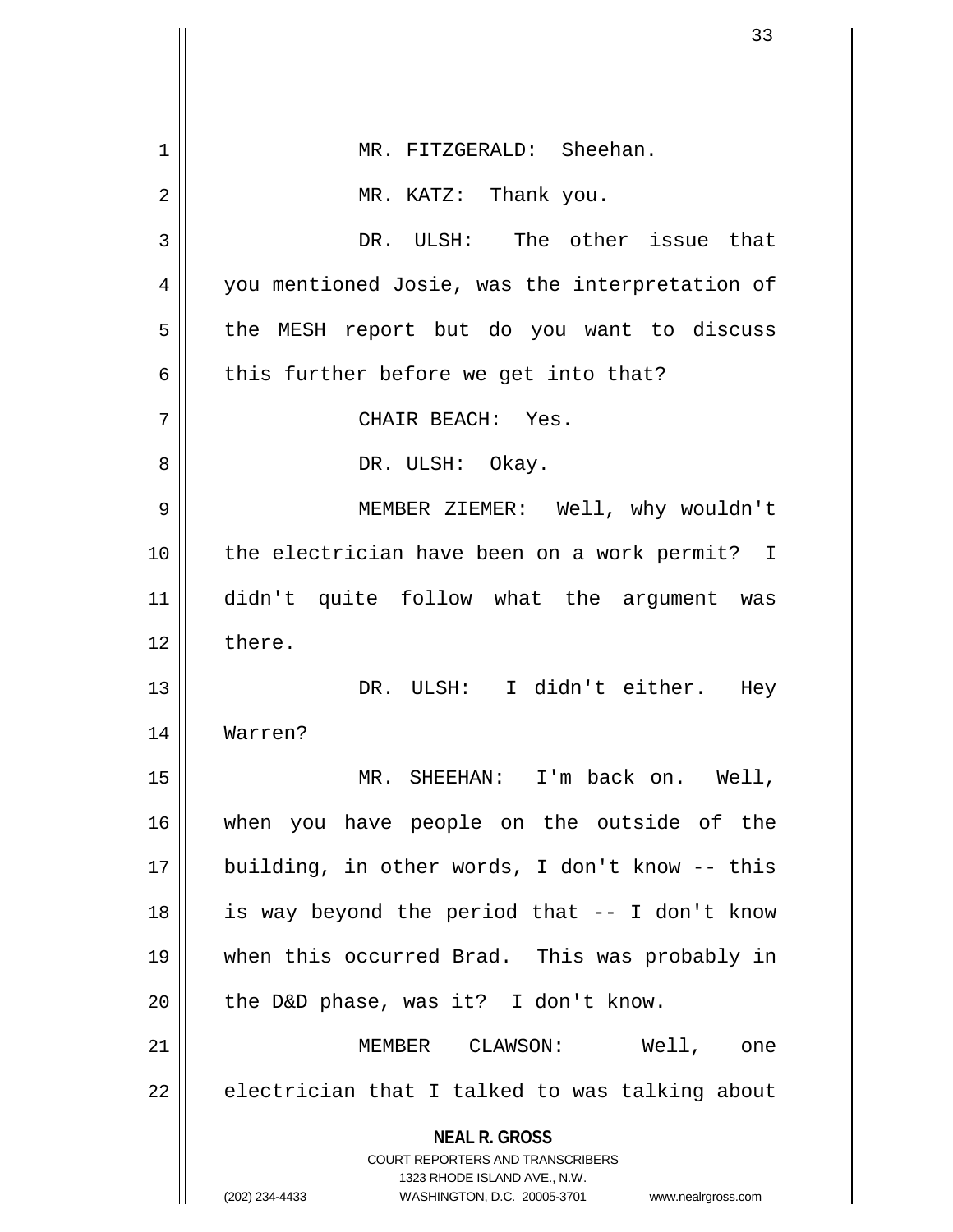1 how the power supply went in there and you 2 || could actually gain access to the main feed  $3 \parallel$  into the facility from the outside. There was 4 || supposed to be a door on the outside that you  $5$  | actually went into.

6 || But part of the problem was, was 7 when they started pulling electrical cables 8 || back out of SW, and so you know, this possibly  $9 \parallel$  could have been in later years and so forth.

10 || But I just wanted, you know,  $11$  | there's always exceptions to all the rules.

12 MR. SHEEHAN: Well, whether or not  $13$  || this was on a work permit or not, that's kind 14 of the crux of this matter, whether or not  $15$  || that job was covered by a work permit, and all 16 || the jobs in radiation potential areas were 17 || covered by work permits, so that's about where  $18$   $\parallel$  -- that's where we have to leave it I think.

19 || DR. ULSH: So without knowing the 20 details of the particular interview or 21  $\parallel$  situation that you are talking about Brad -- I  $22 \parallel$  don't know when it occurred or exactly what

## **NEAL R. GROSS**

COURT REPORTERS AND TRANSCRIBERS 1323 RHODE ISLAND AVE., N.W. (202) 234-4433 WASHINGTON, D.C. 20005-3701 www.nealrgross.com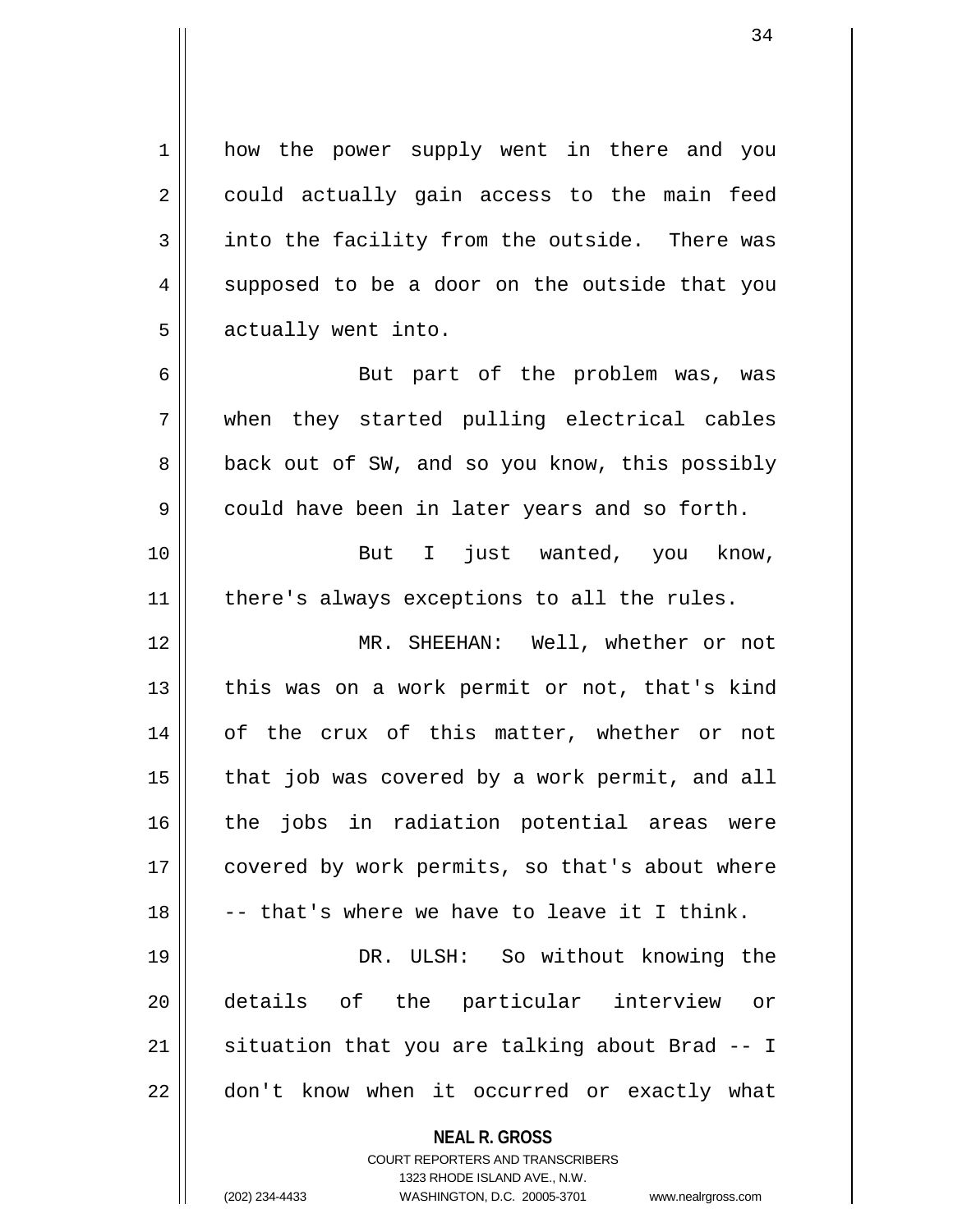**NEAL R. GROSS** COURT REPORTERS AND TRANSCRIBERS 1323 RHODE ISLAND AVE., N.W.  $1 \parallel$  the details are -- if it occurred in the D&D 2 || years after tritium work had ceased, and in  $3 \parallel$  the era of 10 CFR 835, it's entirely possible 4 that someone could have gone in without 5 || tritium bioassay. I just don't know the 6 details of what you are talking about. 7 MEMBER CLAWSON: Well, and to tell 8 you the truth, these interviews, until we 9 || started getting into this deeper, it didn't 10 make any -- you know, it was just listening to 11 | what they did. 12 || But then when you started laying 13  $\parallel$  this out, to me it started making a little bit 14 more of a question. 15 DR. ULSH: A couple of other 16 factors to keep in mind -- this was also a 17 plutonium facility so it was operated under 18 negative pressure. 19 You didn't want plutonium blowing  $20$  || out of this building into the environment. 21 You wanted air to be sucked in, to go through  $22$   $\parallel$  the filters.

(202) 234-4433 WASHINGTON, D.C. 20005-3701 www.nealrgross.com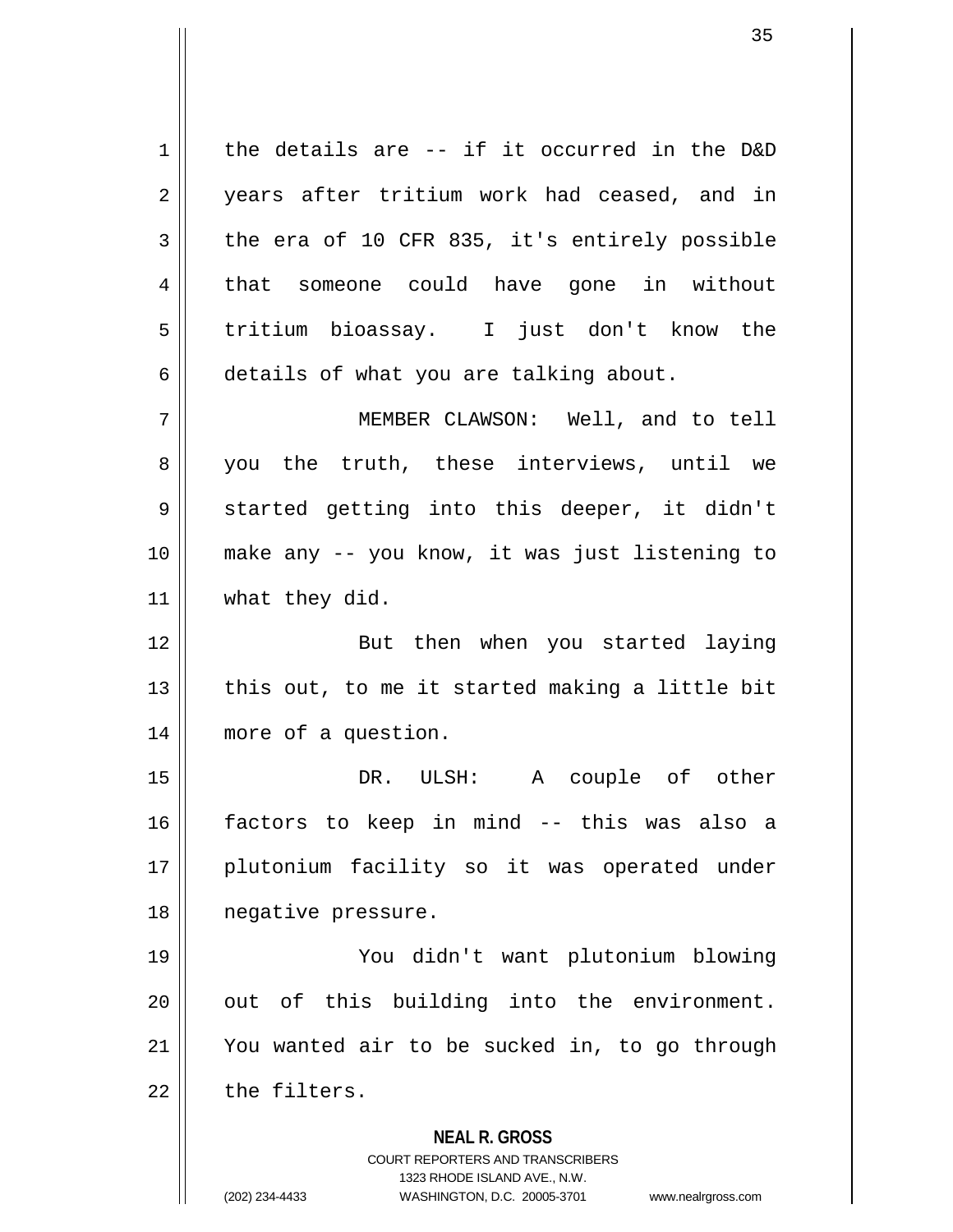1 || So if you have got a guy working  $2 \parallel$  on the outside of the building, I'm not going  $3 \parallel$  to say it's absolutely impossible that he 4 could have encountered contamination. Just in  $5 \parallel$  general, the idea, it is to operate this under 6 | negative pressure.

7 Now the other thing -- you know 8 || you have got maintain some perspective here.  $9 \parallel$  The situation that we are talking about, where 10 the one guy was working in SW-19 sitting at 11 || his desk, they took measurements at the crack 12 and they took measurements in the breathing 13 || zone of his desk, and they already observed a 14 || factor of 10 decline in radon exposures.

15 Now, there's a lot of 16 uncertainties there, and that's the basis of 17 us saying that it's an SEC. But I think you 18 || can at least look at the general trend and say 19 there was a big decrease. Why? Probably 20 || because of dilution, because of decay of 21 | short-lived radon species.

22 When you then go beyond, not just

**NEAL R. GROSS** COURT REPORTERS AND TRANSCRIBERS 1323 RHODE ISLAND AVE., N.W. (202) 234-4433 WASHINGTON, D.C. 20005-3701 www.nealrgross.com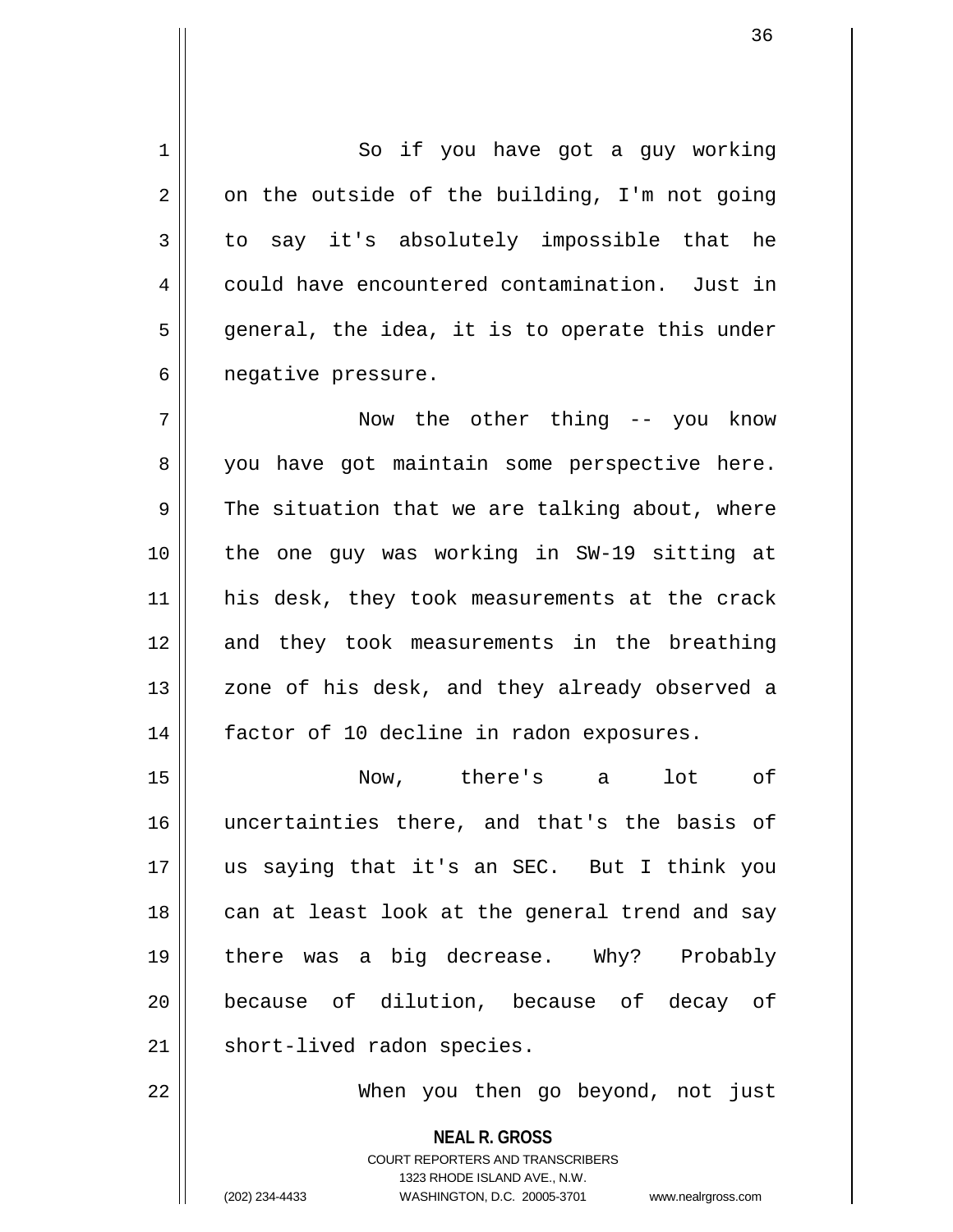**NEAL R. GROSS** COURT REPORTERS AND TRANSCRIBERS 1323 RHODE ISLAND AVE., N.W. (202) 234-4433 WASHINGTON, D.C. 20005-3701 www.nealrgross.com 1 from the crack to his desk but from the desk 2 to the entire room, from the room to the  $3 \parallel$  entire building, can we really say that radon 4 || was sufficiently high to endanger somebody's 5 health? 6 They even did measurements right  $7 \parallel$  in this area and found low radon or no radon. 8 MEMBER CLAWSON: How many radon 9 || samples do we have? 10 || DR. ULSH: Well, I spoke to you in 11 Niagara Falls, I gave you a set of 12 measurements that were associated with that 13 | remediation activity. 14 || I can tell you that they operated 15 || radon monitors throughout this building as 16 || required. I can't really describe to you the 17 || entire radon sampling network. I don't know -18 19 MEMBER CLAWSON: I was just 20 || wondering because I only remember a couple of  $21$  samples by the crack, and that was about it. 22 DR. NETON: Right, well that's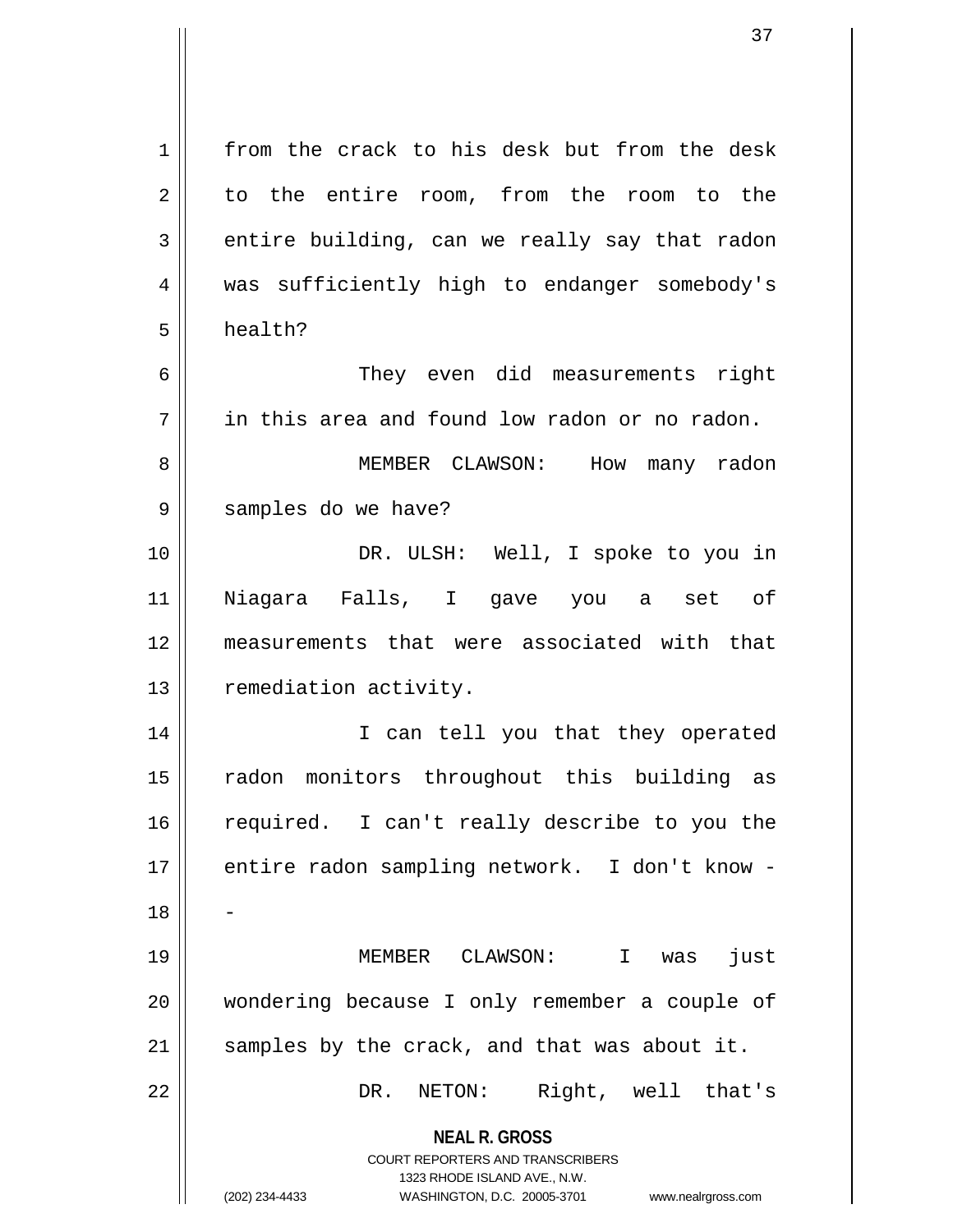**NEAL R. GROSS** 1 | where they discovered the source term. I 2 || mean, you've got to look at the source term  $3 \parallel$  that we are trying to cover here, and that's - $4 \parallel$  - essentially that crack in the floor there.  $5 \parallel$  That's what brought up this whole Class. 6 MR. FITZGERALD: But that was 7 about it in 1980. 8 DR. ULSH: Right, that was -- the  $9 \parallel$  basis of the Class was that we didn't have 10 radon sampling measurements between the first 11 remediation of the cave in 1959, and then this 12 crack was discovered in 1980. We didn't have 13 || radon measurements. That's why we said we 14 || need to designate an SEC here. 15 || But when they remediated this, and 16 || then there was at least one or two rounds of 17 || post-remediation sampling, they didn't observe 18 || those higher radon concentrations anymore. 19 In addition to that, they had 20 || radon measurements throughout this building  $21$  || but I can't really characterize those off the  $22$  | top of my head.

> COURT REPORTERS AND TRANSCRIBERS 1323 RHODE ISLAND AVE., N.W.

(202) 234-4433 WASHINGTON, D.C. 20005-3701 www.nealrgross.com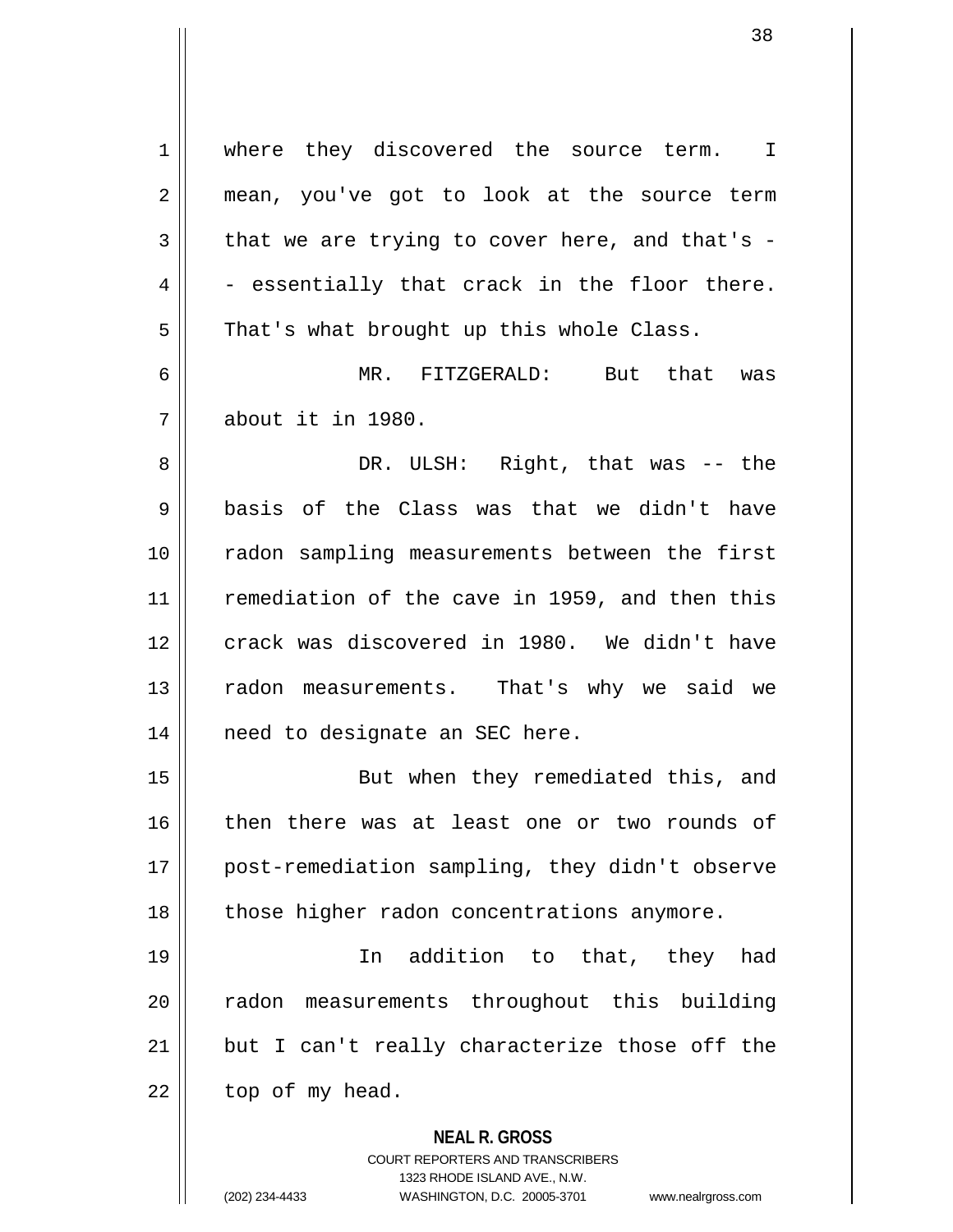**NEAL R. GROSS** COURT REPORTERS AND TRANSCRIBERS 1323 RHODE ISLAND AVE., N.W. (202) 234-4433 WASHINGTON, D.C. 20005-3701 www.nealrgross.com 1 MEMBER CLAWSON: The corrective  $2 \parallel$  action for this tunnel was to actually vent  $3 \parallel$  it, because that's what we believe was the 4 issue, was that they actually sealed the  $5 \parallel$  tunnel off at the start, creating radon inside 6  $|$  --7 DR. NETON: They also sealed the  $8 \parallel$  cracks though, I believe. 9 DR. ULSH: Yes they did. 10 || DR. NETON: And most of the high 11 activity was related to radon-219, which has 12 like a 55-second half life. That's what 13 || really was sort of perplexing or confusing to 14 folks when they first started taking these 15 measurements. 16 CHAIR BEACH: Ready? 17 || DR. ULSH: MESH. 18 CHAIR BEACH: Sure. 19 DR. ULSH: Okay. As Susan 20 mentioned earlier, there's been a lot of 21 | confusion about interpretation of a particular  $22$  | report in the MESH database.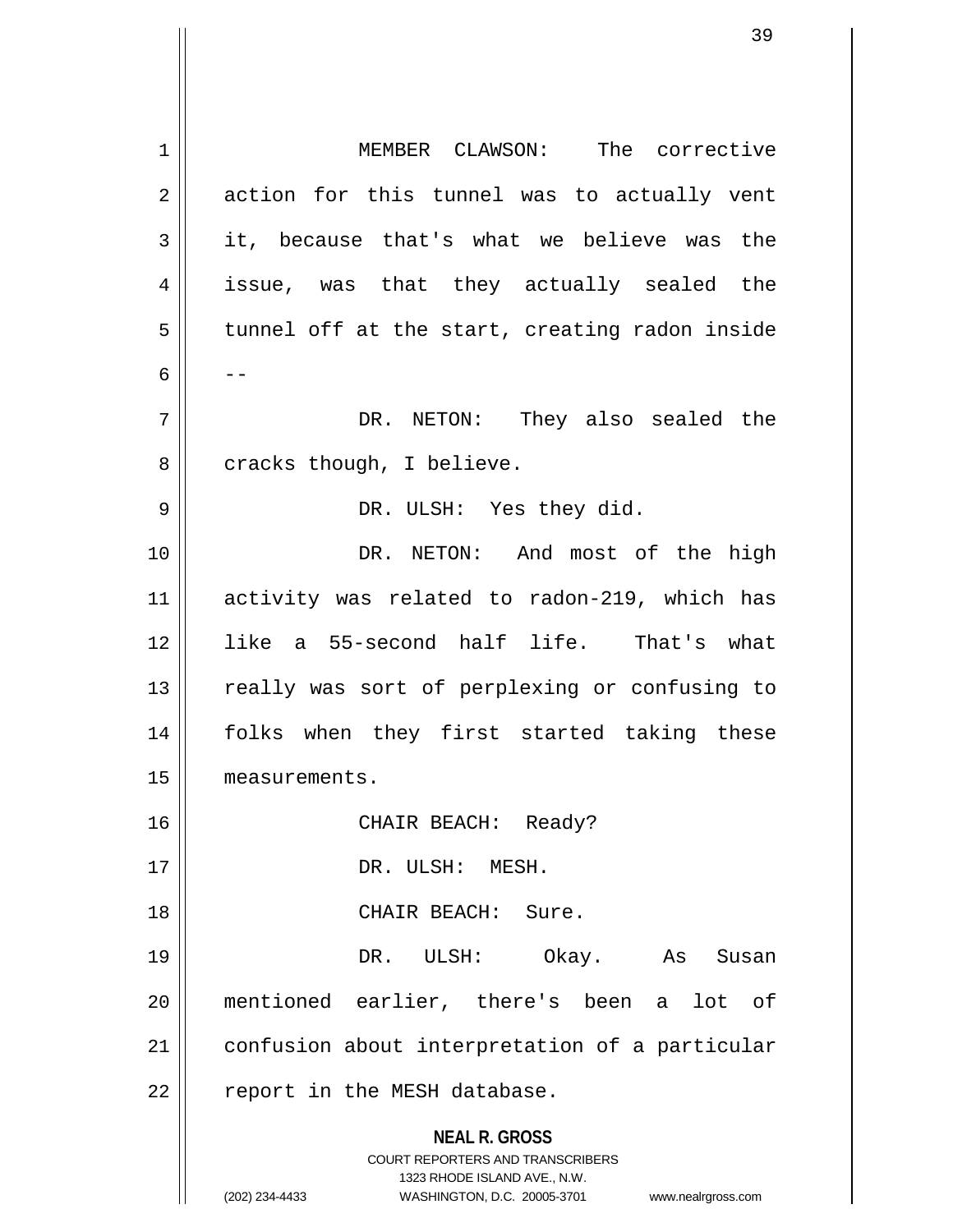**NEAL R. GROSS** COURT REPORTERS AND TRANSCRIBERS 1323 RHODE ISLAND AVE., N.W. (202) 234-4433 WASHINGTON, D.C. 20005-3701 www.nealrgross.com 1 || In particular I think it's called 2 | the MESH Tritium Report or something like  $3 \parallel$  that. It's a standardized report that goes 4 into claimant dosimetry files, to worker 5 | dosimetry files. 6 6 And the confusion is that in those 7 columns, you sometimes see a 0.000 and it's 8 || typically dated in September of the calender  $9 \parallel$  year. 10 || The Mondu some have interpreted that to 11 mean see, I had a tritium urinalysis, it 12 wasn't positive, but I had one. I should be 13 in the Class. 14 DR. NETON: It was actually 15 || reported a tritium dose, right? That column 16 was not a tritium bioassay result. It was a 17 | tritium dose. 18 DR. ULSH: Correct. 19 DR. NETON: And it was listed as  $20$  | 0.000 as a dose for the year. 21 || DR. ULSH: Right. 22 | DR. NETON: Tritium.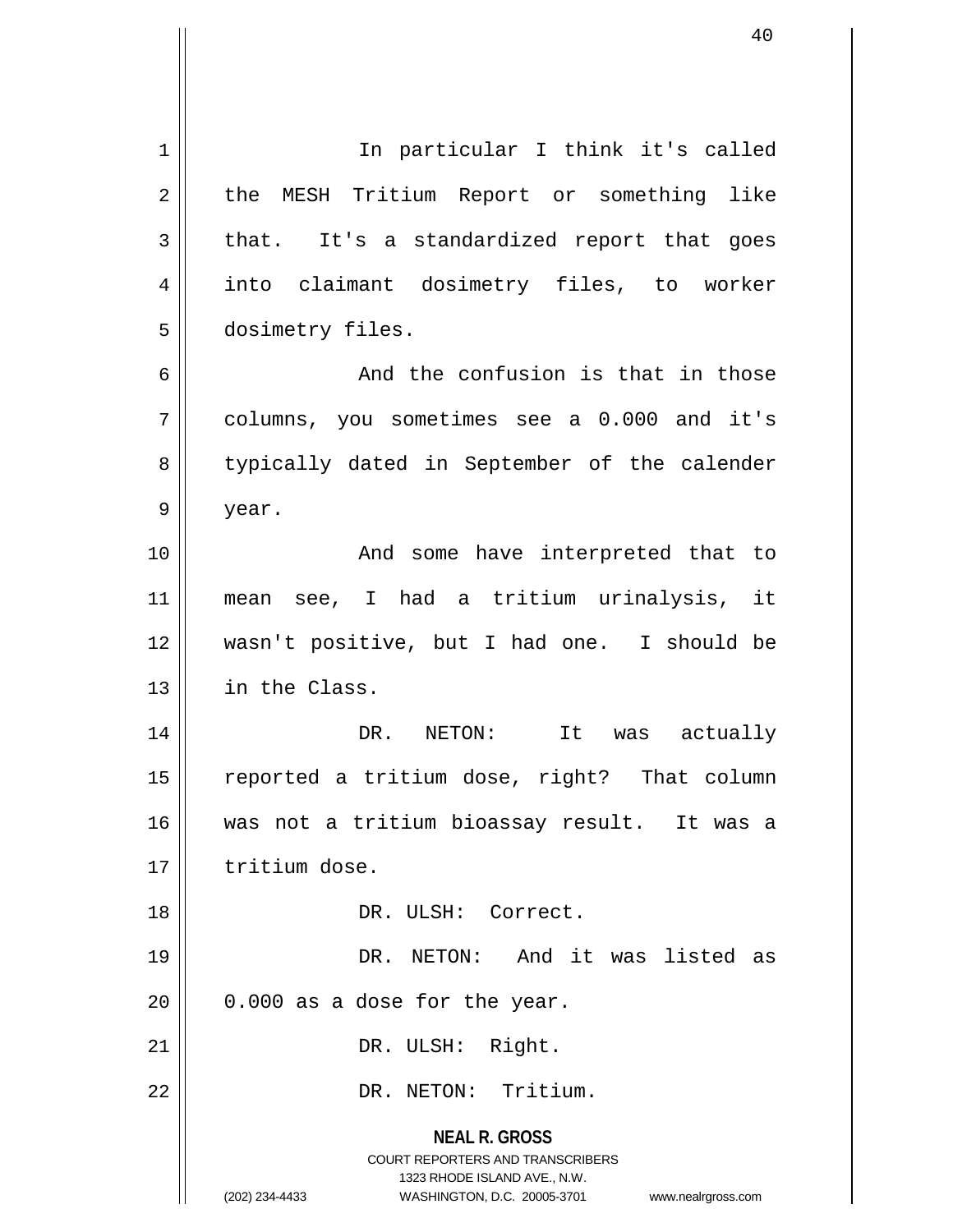1 DR. ULSH: Right. So I think the 2 || correct interpretation of that number is a 3 | legitimate concern. The situation is, what we 4 discovered, and that's one of the things that 5 we reported on in our report, our latest 6 | report here. 7 During the time period in question  $8 \parallel$  that we are talking about here, when these 9 || numbers applied, Mound, like many other sites 10 across the DOE complex, considered tritium to 11 be a whole body dose, because tritium goes 12 throughout the body. It's not just  $13$  | concentrated in one area, one organ. 14 In addition, external dose, the 15 kind that you measure on a film badge, or a 16 TLD, is a whole body dose. So what Mound did 17 and many other sites did, they combined 18 || tritium and external dose into one whole body 19 dose and they reported that as a combined 20 number. 21 So when you look and you see a  $22$  || number in that column, it could be that the

> **NEAL R. GROSS** COURT REPORTERS AND TRANSCRIBERS 1323 RHODE ISLAND AVE., N.W.

(202) 234-4433 WASHINGTON, D.C. 20005-3701 www.nealrgross.com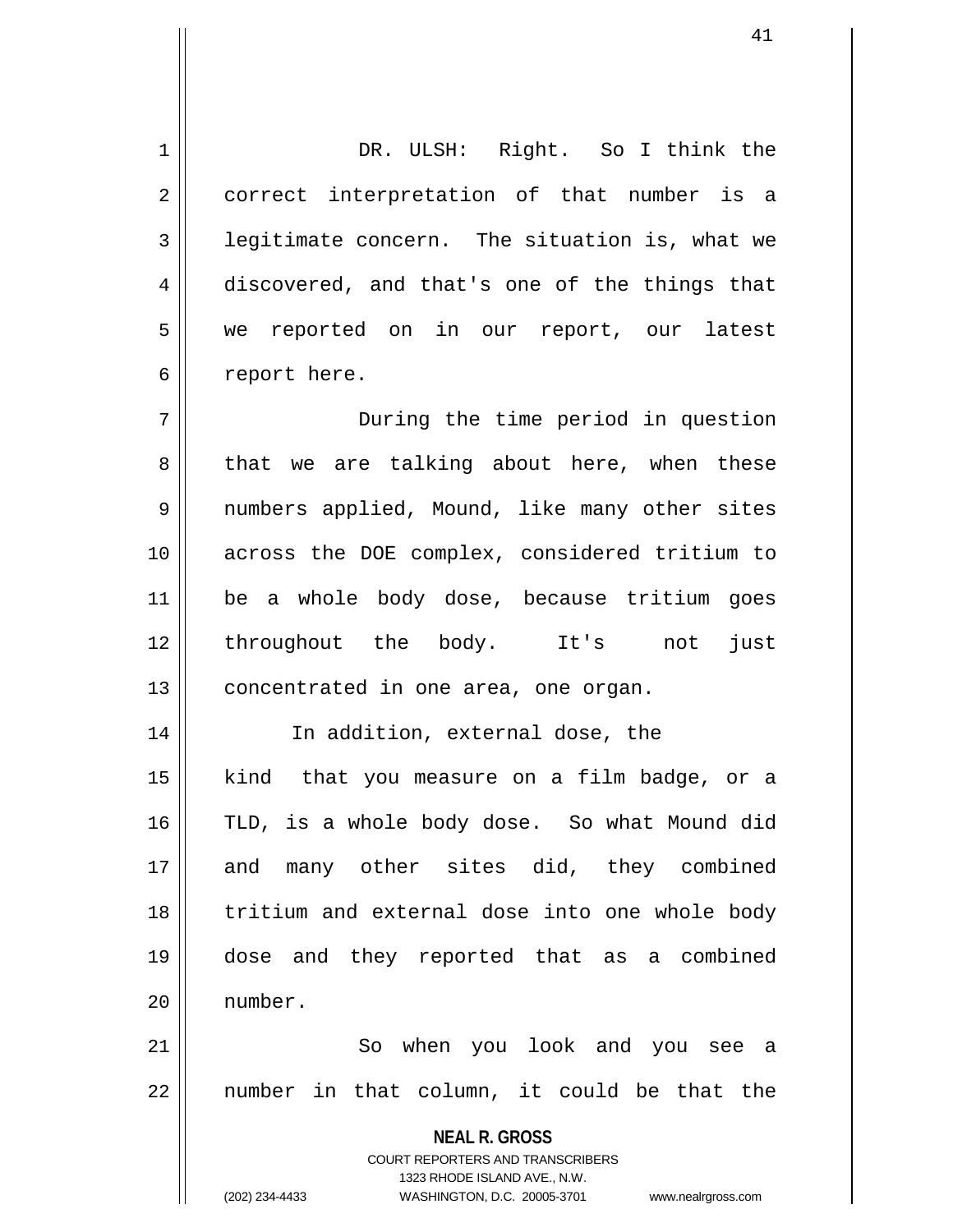**NEAL R. GROSS** COURT REPORTERS AND TRANSCRIBERS 1 person was monitored for tritium and had a 2 || negative dose. That's one possible 3 || interpretation. 4 || It could be that that person had 5 | external dosimetry and did not have a positive 6 reported dose. It could be both. Just 7 looking at that number, you can't tell what 8 l the situation is. 9 One situation, if it was a tritium 10 dose, they would probably qualify for the SEC.  $11$  The other situation, if it was just external, 12 || they wouldn't automatically qualify for the  $13$   $\parallel$  SEC. 14 || So how do you resolve it? Well,  $15$  || the way that we have approached data every 16 other time, is we go to the primary data 17 | source. 18 || The primary data source in this 19 case is the Mound tritium log books. This is 20 where the internal dosimetry folks at Mound, 21 when they collected tritium urinalysis 22 || results, they recorded them in these log

> 1323 RHODE ISLAND AVE., N.W. (202) 234-4433 WASHINGTON, D.C. 20005-3701 www.nealrgross.com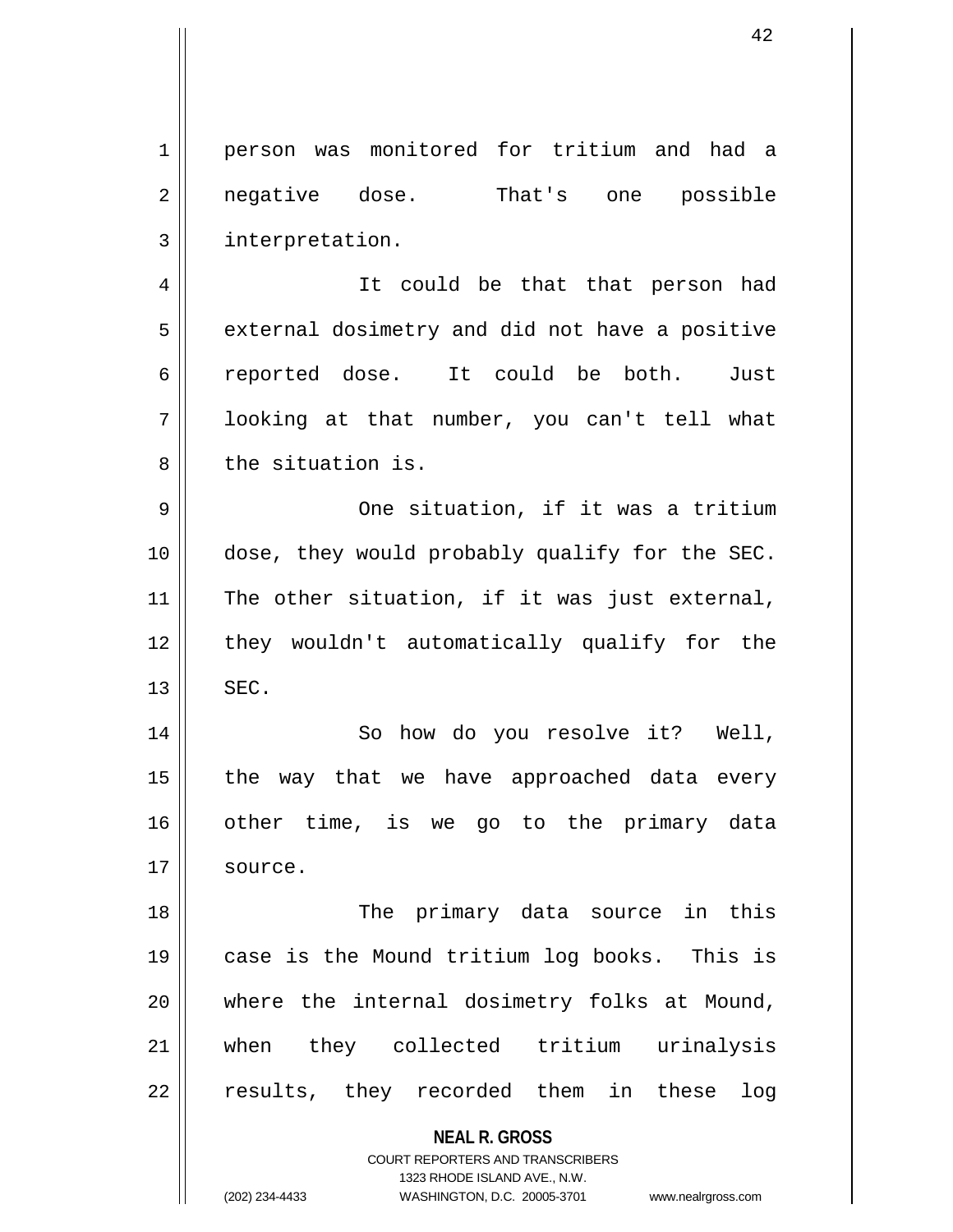1 books.

**NEAL R. GROSS** COURT REPORTERS AND TRANSCRIBERS 1323 RHODE ISLAND AVE., N.W. (202) 234-4433 WASHINGTON, D.C. 20005-3701 www.nealrgross.com 2 | Now from there, throughout the  $3 \parallel$  history of Mound, they were transcribed into 4 computer databases, eventually winding up in 5 MESH. 6 And in the past we have had to  $7$  spend some effort looking at the transfer of  $8 \parallel$  that data from the original source in the log 9 books to these various electronic databases 10 || and was anything missed, was it done 11 | correctly, we have examined that. 12 That's why we always try to go  $13$  | back to the primary data source when we can, 14 when it's readily available. In this case the 15 || tritium log books were readily available. We 16 captured them. We coded them. 17 || The Genesis of the genesis of the same and that was the genesis of the 18 list that we made of individual workers who 19 had given tritium urinalysis results. 20 Now when I say log books, don't  $21$  get too hung up on that, because there were  $22$  || some periods of time that they weren't log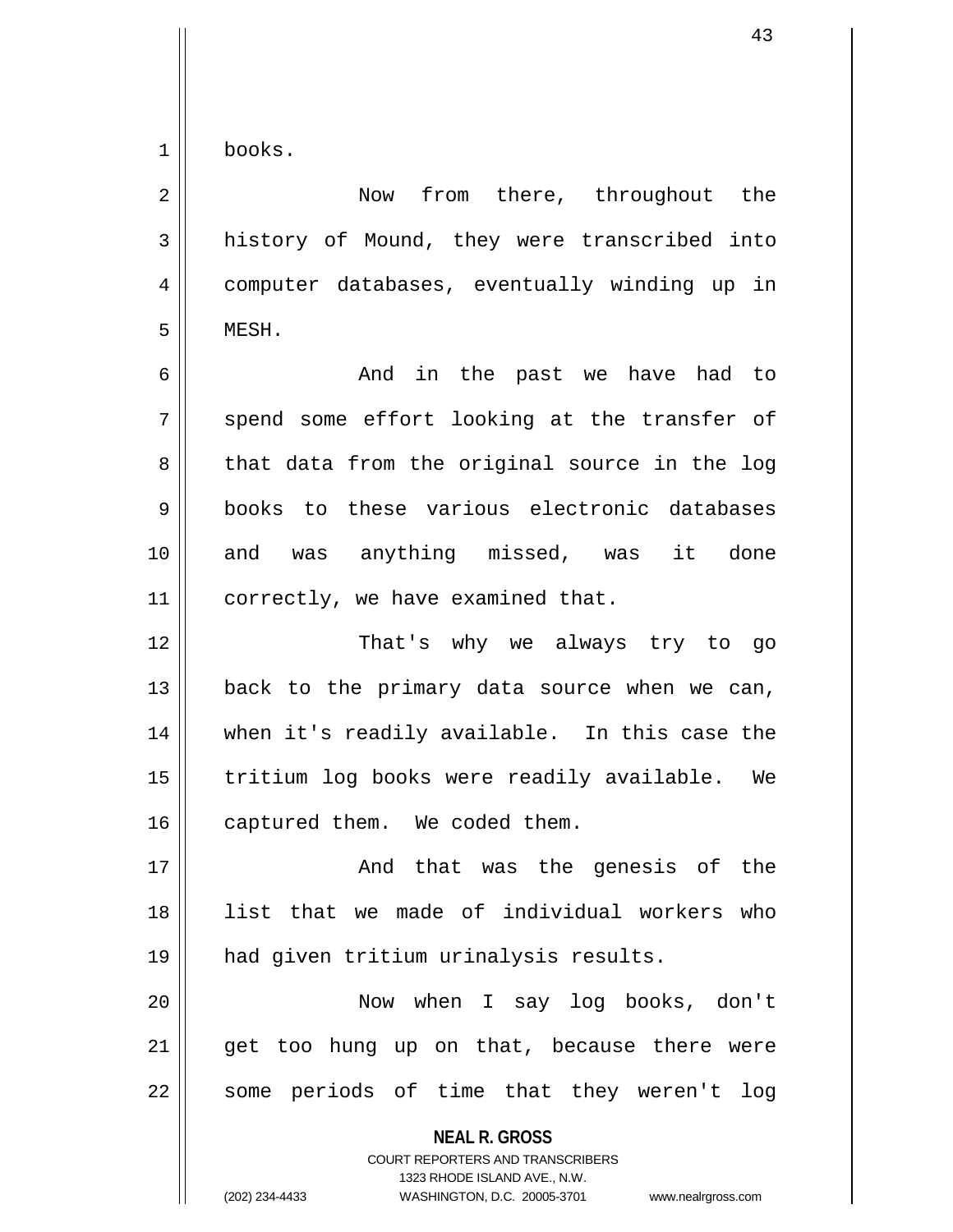**NEAL R. GROSS** COURT REPORTERS AND TRANSCRIBERS 1323 RHODE ISLAND AVE., N.W. (202) 234-4433 WASHINGTON, D.C. 20005-3701 www.nealrgross.com 1 books -- they were typed sheets or various 2 different hard copy forms. So basically I am  $3 \parallel$  talking about hard copy, original hard copy  $4 \parallel$  data. 5 || So as long as we were looking at 6  $\parallel$  this radon issue again, we took the 7 || opportunity to go back and double check and 8 make sure that there were no chronological 9 gaps in our collection of hard copy tritium 10 || urinalysis data. 11 Well unfortunately we discovered  $12$  || that there were a couple of gaps within the 13  $\parallel$  report. There were a couple of years I think, 14 what '74 and -- 15 CHAIR BEACH: September 1, '72 16 | through December 31, '72. 17 || DR. ULSH: So the last quarter of  $18 \parallel 72.$ 19 CHAIR BEACH: And then the two-20 year period January 1, 1975 through December  $21 \parallel 31, 1976.$ 22 || DR. ULSH: So for those two time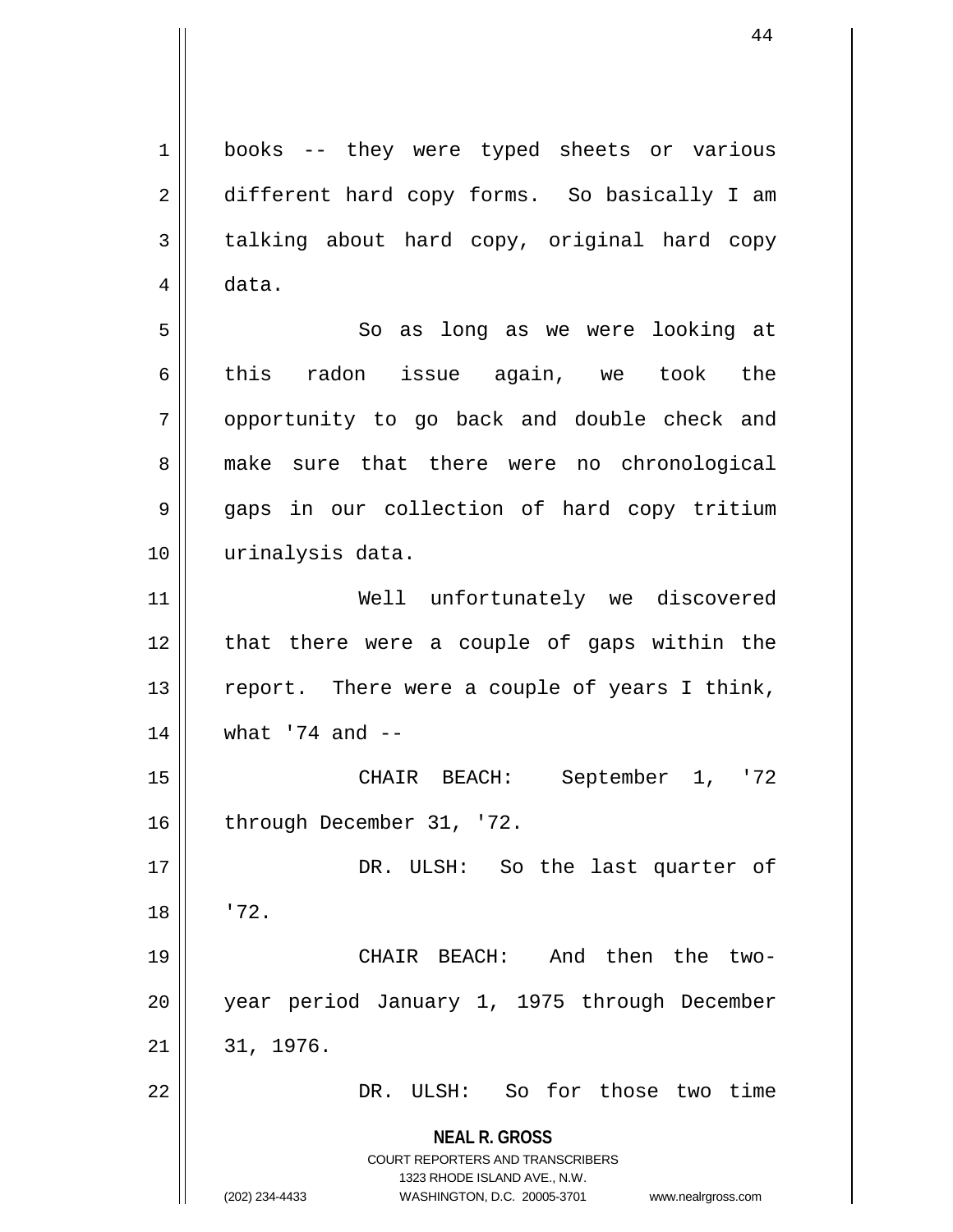**NEAL R. GROSS** COURT REPORTERS AND TRANSCRIBERS 1323 RHODE ISLAND AVE., N.W.  $1 \parallel$  periods, we did not have the original tritium  $2 \parallel$  urinalysis data. Therefore we are proposing,  $3 \parallel$  and this has not been acted upon, we are 4 proposing to the Working Group and the 5 Advisory Board, that for those two time 6 || periods we expand the Class Definition to 7 || include all workers because that was our means  $8 \parallel$  of determining who could have been in SW-19, 9 was that data. We don't have that data for 10 || those two time periods. 11 MEMBER ZIEMER: Just a procedural 12 question here. If we proceeded with this 13 || proposal, does that require that you revise  $14$  | the Evaluation Report or  $-$ 15 DR. NETON: I think it's more than  $16$  | that. I think it would have to be --17 MEMBER ZIEMER: Because this looks 18 || a little bit like an 83.14 almost. 19 DR. NETON: I believe that would -  $20$   $\vert$  - I haven't thought about this, but I would 21 think that it would need to be  $83.14$  because  $22$   $\parallel$  we have already opined as to what our position

(202) 234-4433 WASHINGTON, D.C. 20005-3701 www.nealrgross.com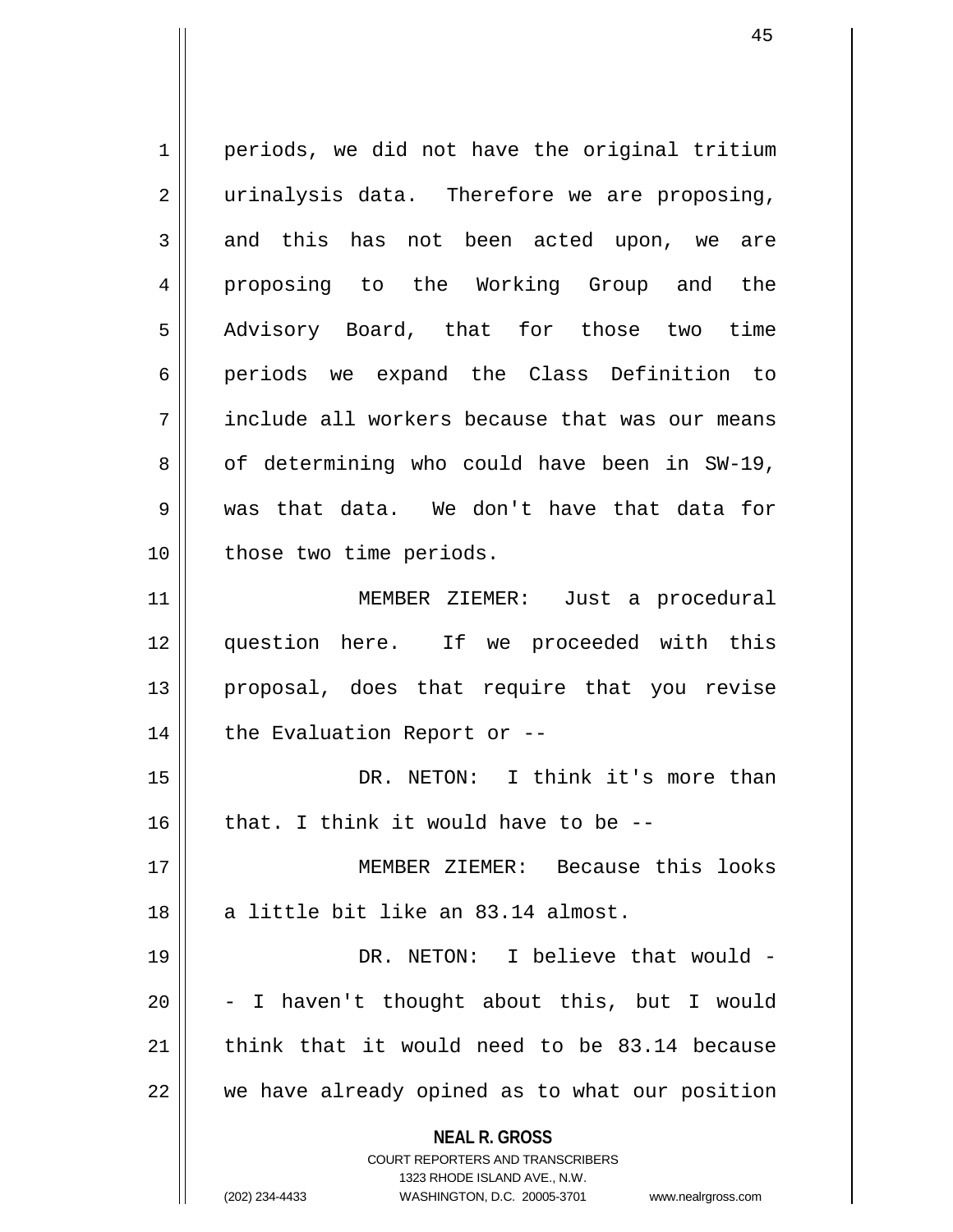**NEAL R. GROSS** COURT REPORTERS AND TRANSCRIBERS 1323 RHODE ISLAND AVE., N.W. (202) 234-4433 WASHINGTON, D.C. 20005-3701 www.nealrgross.com 1 || is. The Board has acted on it. We are now 2 || recommending a change in the Class and to  $3 \parallel$  change that Class Definition then we would  $4 \parallel$  have to go through the 83.14. 5 MEMBER ZIEMER: And that's for  $6 \parallel$  this particular period. 7 MS. LIN: And it's a different 8 || basis for having this Class. So you know --9 DR. NETON: It's changed the basis 10 for the Class. You'd essentially have to add 11 an additional Class. 12 CHAIR BEACH: Will you be ready 13 || for that a the Board meeting in December? 14 DR. ULSH: Don't know. It depends 15 | on your recommendations. 16 MEMBER ZIEMER: Well, I don't 17 know. Let me ask the Chair. It seems to me 18 that we could go ahead and act on it. But 19 it's out of sequence because we don't have a  $20$  |  $83.14$  request --21 | CHAIR BEACH: It is. 22 MEMBER ZIEMER: We have -- we have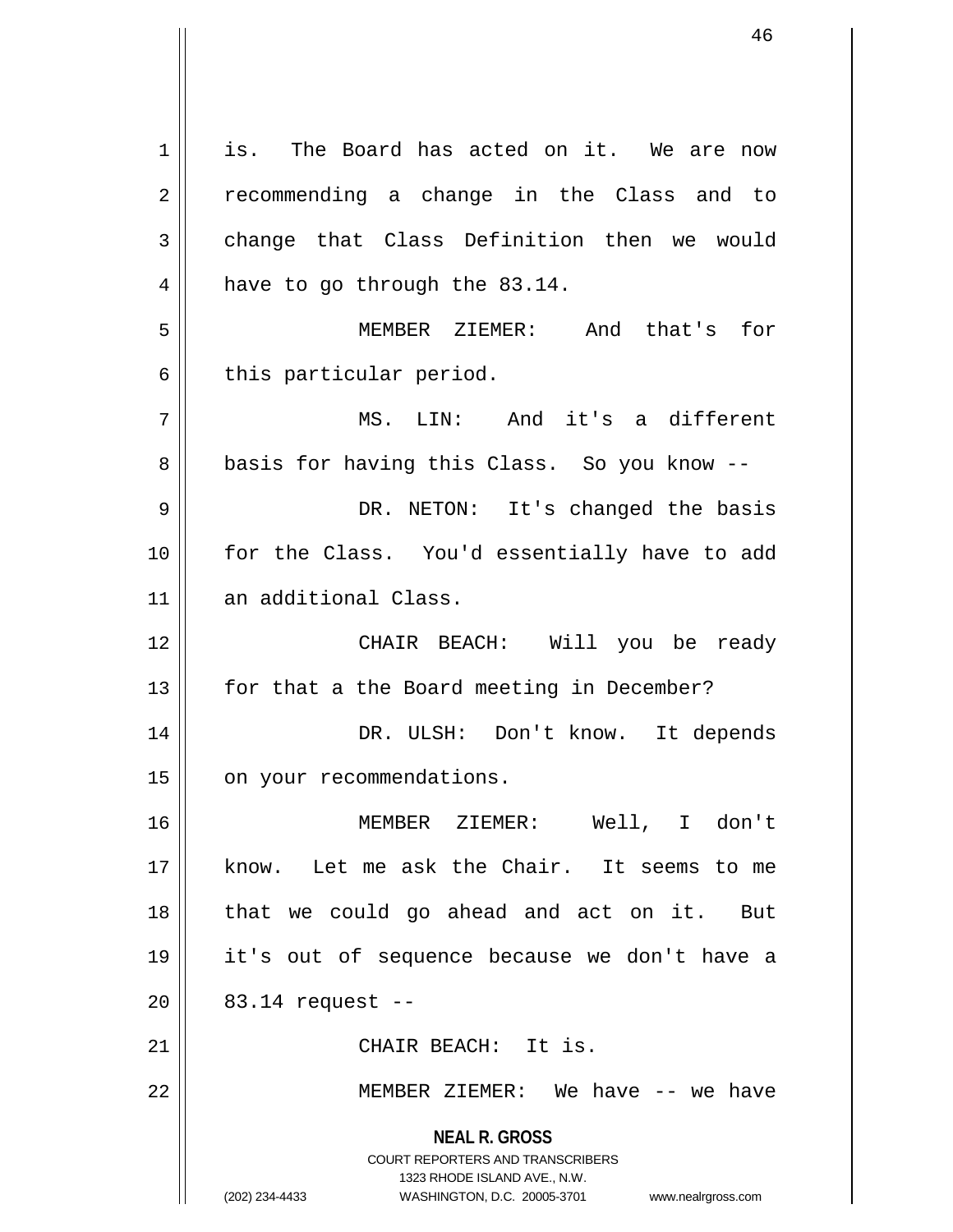**NEAL R. GROSS** COURT REPORTERS AND TRANSCRIBERS 1323 RHODE ISLAND AVE., N.W. (202) 234-4433 WASHINGTON, D.C. 20005-3701 www.nealrgross.com  $1 \parallel$  the report, which --2 | DR. NETON: Let me sort of back up  $3 \parallel$  a step though, because part of the resolution 4 of this problem depends on whether this 5 | original argument that Brant proposed about 6  $\parallel$  the R building, if that holds, if that doesn't  $7 \parallel$  hold then we have got a whole separate issue. 8 CHAIR BEACH: Okay and so let's  $9 \parallel$  not talk -- let's not go to that until we hear 10 || from SC&A and hear from any petitioners that - $11$   $\parallel$  - or claimants that have questions. 12 MEMBER ZIEMER: Right, I just 13 wanted to get a feel for process-wise, what  $14$  | would  $-$ 15 || CHAIR BEACH: You stole my thunder  $16$  | because I was going to ask --17 || (Simultaneous speaking.) 18 MR. KATZ: Just to be clear I 19 mean, you wouldn't -- the Work Group wouldn't 20 be making a recommendation until the Board 21 meeting and at that point you would have an 22 | Evaluation Report on the table and so on.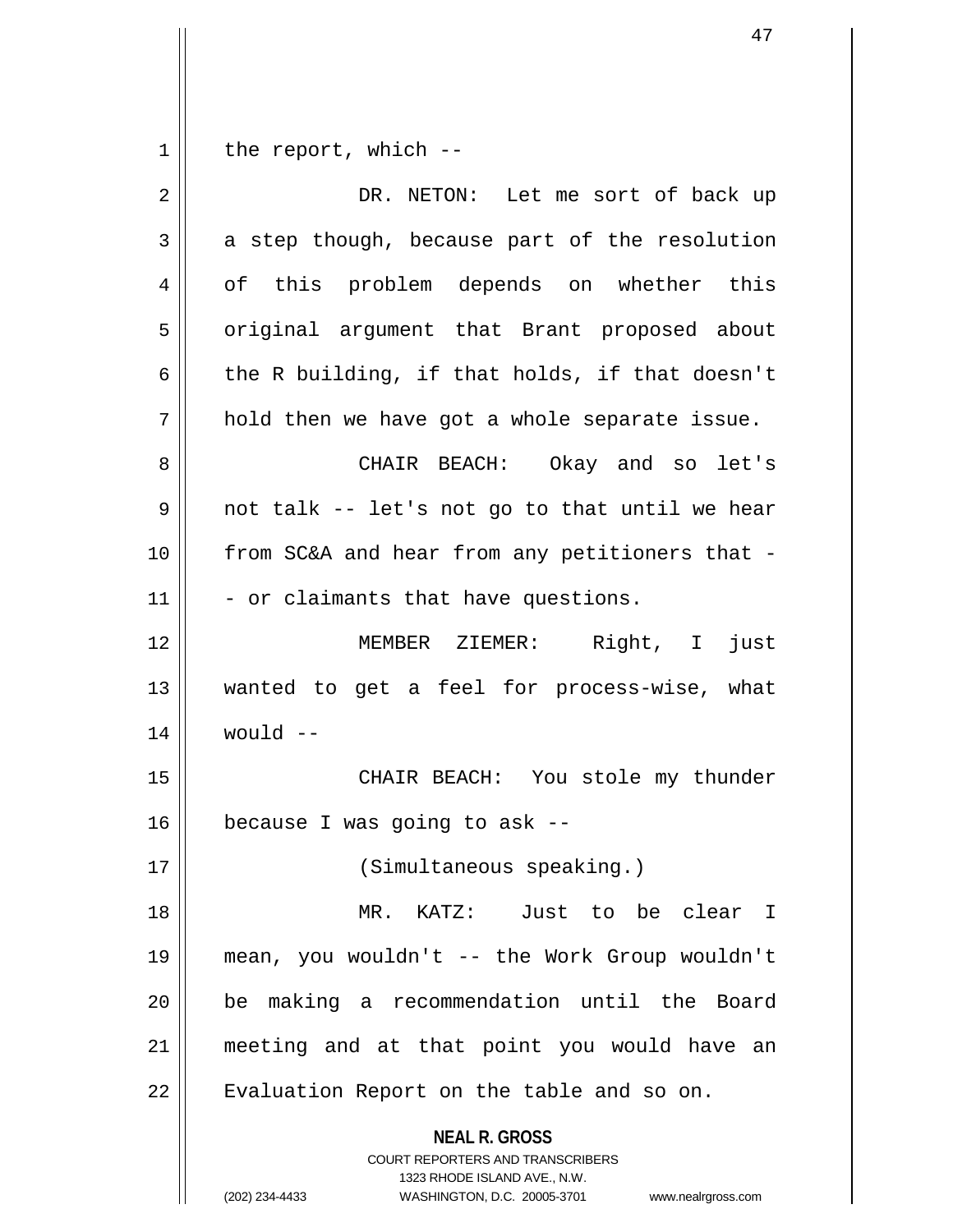**NEAL R. GROSS** COURT REPORTERS AND TRANSCRIBERS 1323 RHODE ISLAND AVE., N.W. (202) 234-4433 WASHINGTON, D.C. 20005-3701 www.nealrgross.com 1 || CHAIR BEACH: Right. 2 MR. FITZGERALD: Can I ask a  $3 \parallel$  clarifying question? What's the status of the 4 || current SEC Class? Is that being implemented  $5 \parallel$  as we do all this? So this is not holding  $6 \parallel$  anything up?  $7 \parallel$  MR. KATZ: No, it isn't. 8 CHAIR BEACH: It's only holding up 9 || people in that time frame. 10 MR. FITZGERALD: In that specific  $11$  time. 12 CHAIR BEACH: Okay. Well, and I 13 was confused. I know I sent Jim a couple of 14 || emails saying okay what exactly is this Work 15 | Group supposed to do here. 16 DR. NETON: So I think it's pretty  $17 \parallel$  clear at this point I hope --18 || CHAIR BEACH: Yes, it's much more 19 clear. 20 DR. NETON: We need to decide 21  $\parallel$  whether this new finding about the R building 22 monitoring status changes the Working Group's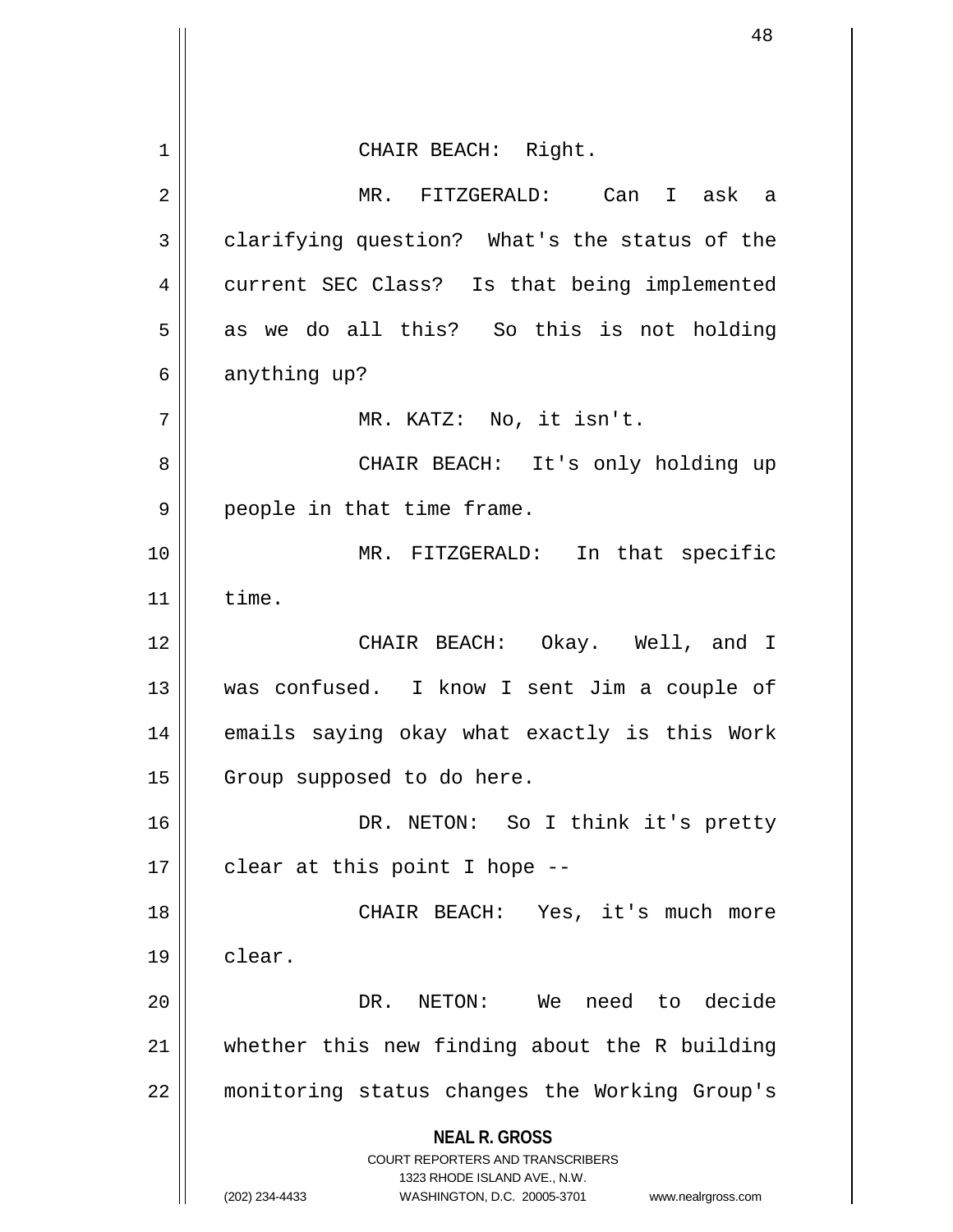1 | opinion on the validity of the Class as it 2 | currently is defined.

3 Then we can take up the issue  $4 \parallel$  about the 83.14 with the missing bioassay if  $5 \parallel$  that  $-$ 

6 CHAIR BEACH: Well, and let's be  $7 \parallel$  clear. Let's be clear. The Class Definition  $8 \parallel$  that is existing right now, the original one,  $9 \parallel$  that is not changing. You are still going to  $10$  || say R and SW as --

11 DR. NETON: Well, no, see here's  $12$  | the situation. We actually have -- this has - $13$  - brought this up, and I think Brant said a 14 member of the public, it's actually a claimant  $15$ 

16 || CHAIR BEACH: Right.

17 DR. NETON: Had clear, 18 demonstrable evidence that he had worked in 19  $\parallel$  the -- the person had worked in the R building 20 || and had no tritium bioassay and our response 21 || was well how could this possibly be?

22 || The Mand then we dug into this. So

**NEAL R. GROSS** COURT REPORTERS AND TRANSCRIBERS

1323 RHODE ISLAND AVE., N.W.

(202) 234-4433 WASHINGTON, D.C. 20005-3701 www.nealrgross.com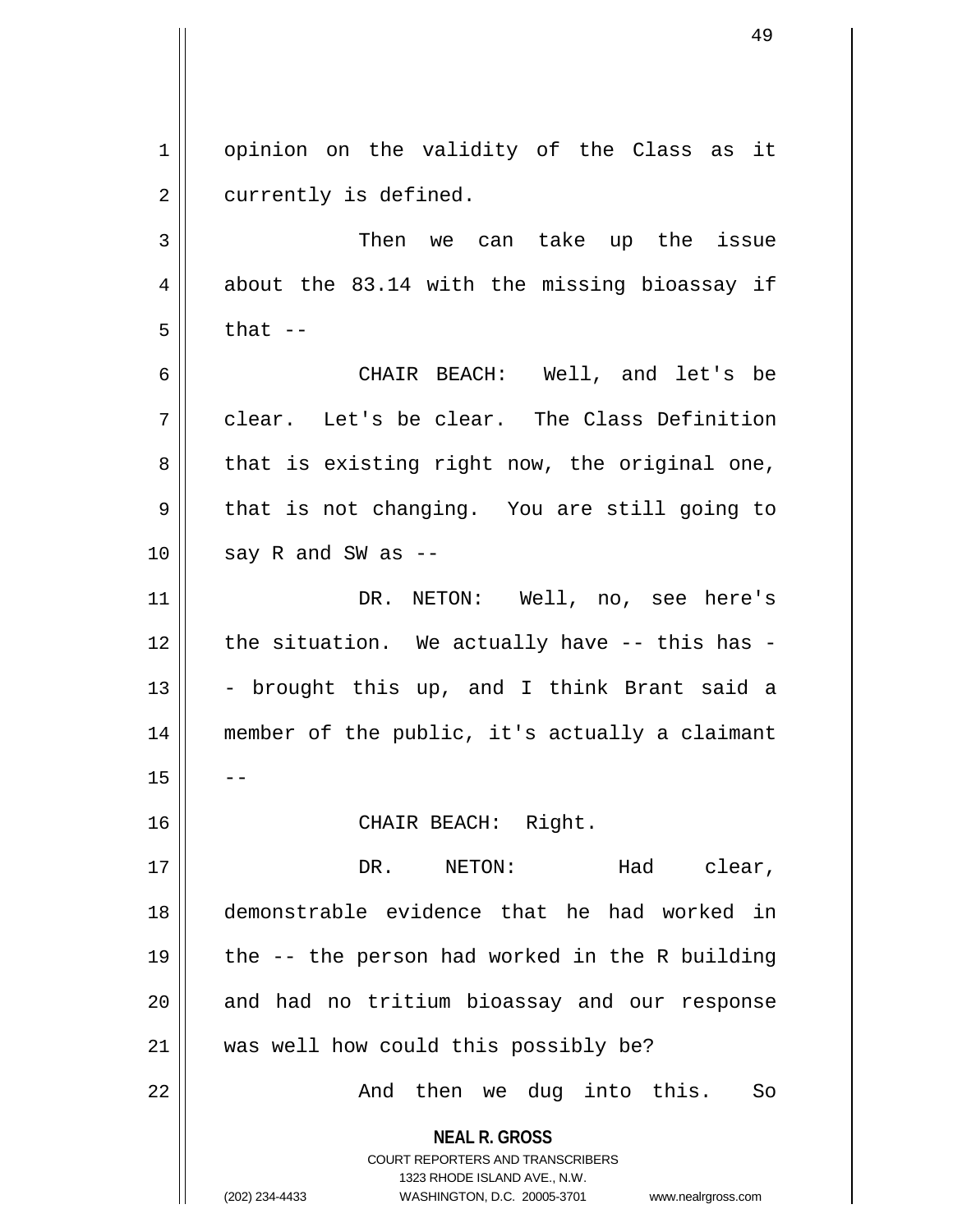**NEAL R. GROSS** COURT REPORTERS AND TRANSCRIBERS 1323 RHODE ISLAND AVE., N.W. 1 | that person was denied membership in the Class  $2 \parallel$  because they didn't have tritium bioassay yet  $3 \parallel$  they had worked in the R building and through  $4 \parallel$  subsequent review, we realized they had worked  $5 \parallel$  in the -- what I call the cold portion in the 6 half that was not contiguous with the SW 7 building. So -- 8 MR. KATZ: So another, just timing 9 || question, is have you located a claimant whose 10 dose reconstruction you can't do through the 11 || 83.14 process? 12 DR. NETON: I don't think we have 13 || gone down that path. I mean it's sort of like  $14 \parallel$  a --15 MR. KATZ: It's a pretty, that's a  $16$  | pretty narrow, well -- the final claimant that  $17 \parallel \qquad I \text{ --}$ 18 || DR. ULSH: Well, the original --19 DR. NETON: No, he would not be  $20$  || eligible. That person would not be eligible. 21 If this went forward, anyone who worked on the  $22$ 

(202) 234-4433 WASHINGTON, D.C. 20005-3701 www.nealrgross.com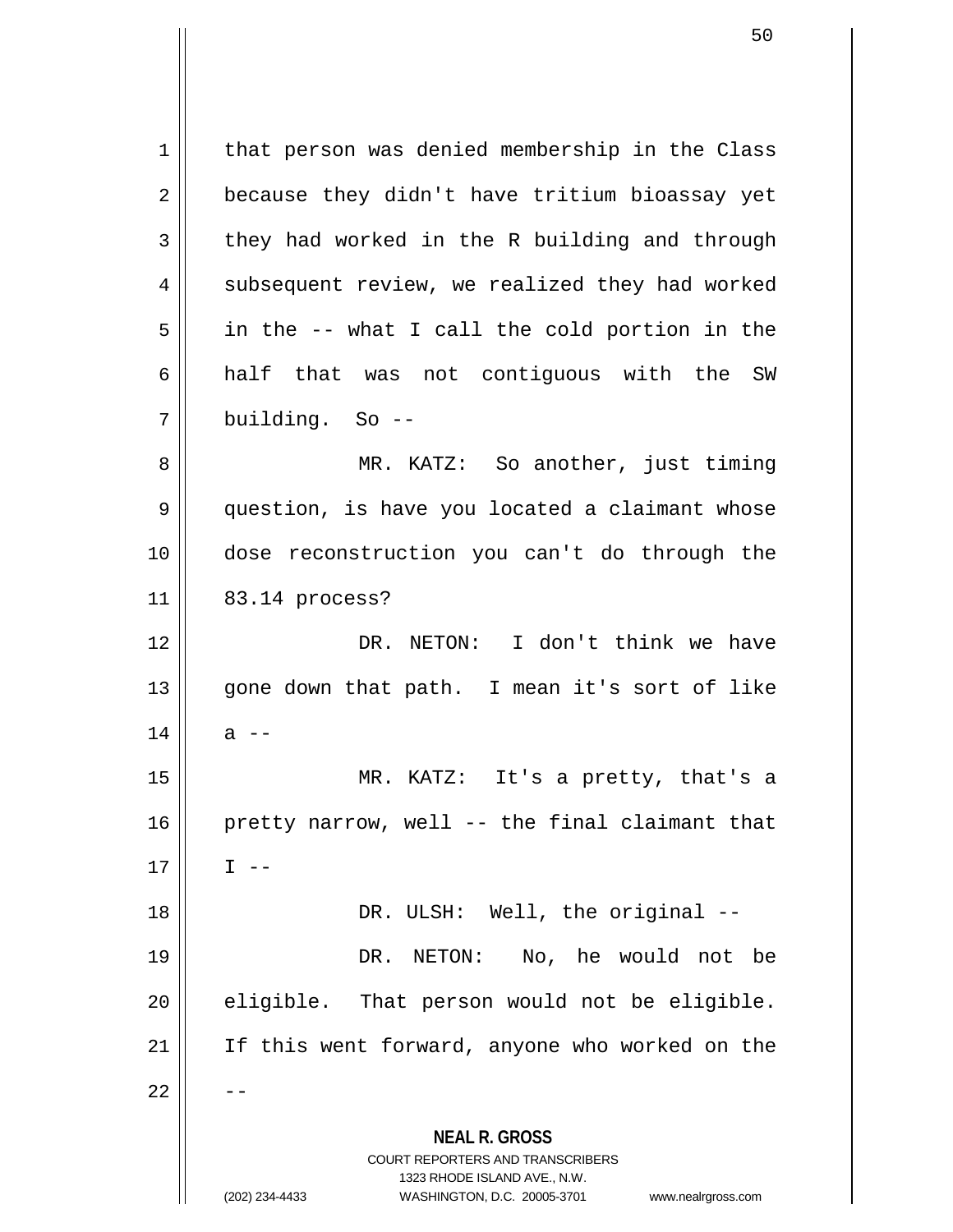| 1  | DR. ULSH: Oh, right, right --                                                                       |
|----|-----------------------------------------------------------------------------------------------------|
| 2  | DR. NETON: What I call the cold                                                                     |
| 3  | of the R building, the non-tritium-<br>side                                                         |
| 4  | monitored side of the R building would not be                                                       |
| 5  | -- would not have tritium bioassay and                                                              |
| 6  | therefore would not be a member of the Class.                                                       |
| 7  | DR. ULSH: You know, I think it                                                                      |
| 8  | would be a little bit premature for us to get                                                       |
| 9  | that far down the 83.14 road when we don't yet                                                      |
| 10 | know what the Working Group is going to do.                                                         |
| 11 | DR. NETON: I mean we could try to                                                                   |
| 12 | identify that there might be people out there,                                                      |
| 13 | but I don't think we've done that.                                                                  |
| 14 | MEMBER ZIEMER: Well and the other                                                                   |
| 15 | thing is that someone whose work may have                                                           |
| 16 | spanned that area may already be in the SEC,                                                        |
| 17 | because that's a pretty narrow band they're                                                         |
| 18 | already covering before --                                                                          |
| 19 | MR. KATZ: And so they wouldn't be                                                                   |
| 20 | a claimant for whose dose reconstruction you                                                        |
| 21 | can't do unless they had a cancer that's not                                                        |
| 22 | covered by the SEC.                                                                                 |
|    | <b>NEAL R. GROSS</b>                                                                                |
|    | <b>COURT REPORTERS AND TRANSCRIBERS</b>                                                             |
|    | 1323 RHODE ISLAND AVE., N.W.<br>(202) 234-4433<br>WASHINGTON, D.C. 20005-3701<br>www.nealrgross.com |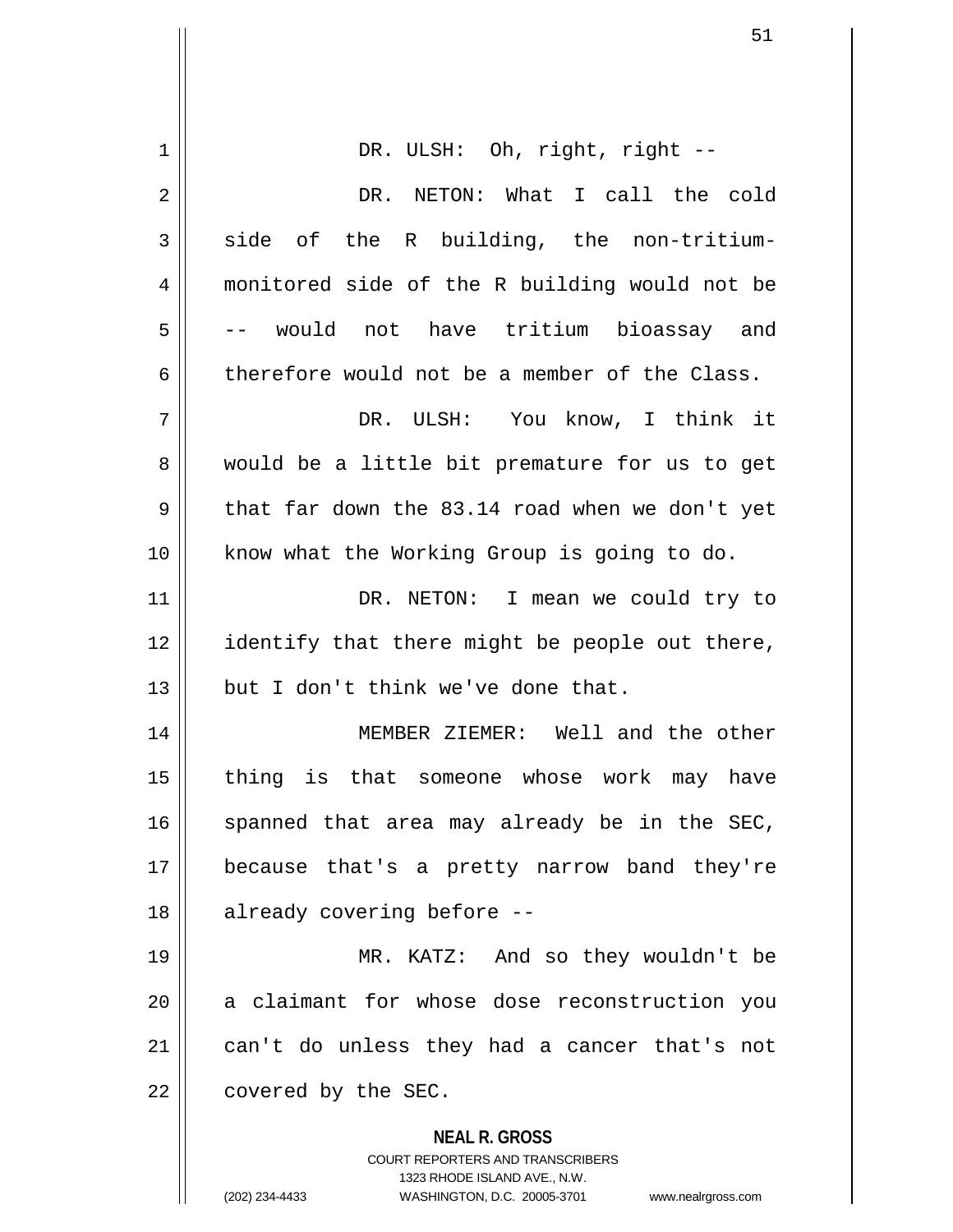| $\mathbf 1$ | MEMBER ZIEMER: Right.                                    |
|-------------|----------------------------------------------------------|
| 2           | MR. KATZ: So that's what -- I                            |
| 3           | only raise it only on a timing issue because             |
| 4           | they'll have to identify a claimant through              |
| 5           | the $83.14$ process $-$                                  |
| 6           | MEMBER ZIEMER: It's not like                             |
| 7           | someone's waiting for a dose reconstruction.             |
| 8           | MR. KATZ: So whether December                            |
| 9           | timing works depends in part on that, if                 |
| 10          | everything goes forward as they are                      |
| 11          | suggesting.                                              |
| 12          | DR. NETON: Well, let's put it                            |
| 13          | this way. I suspect that there's a lot of                |
| 14          | people that could have worked at Mound in                |
| 15          | those two years, never have been in that                 |
| 16          | building and then be -- all of a sudden become           |
| 17          | members of the Class. See even though it's               |
| 18          | only a two-year period, that opens it up to              |
| 19          | the entire site being eligible for the SEC. I            |
| 20          | think there's probably a reasonable chance               |
| 21          | that someone has been denied membership in the           |
| 22          | Class because they don't have tritium bioassay           |
|             | <b>NEAL R. GROSS</b><br>COURT REPORTERS AND TRANSCRIBERS |

1323 RHODE ISLAND AVE., N.W.

(202) 234-4433 WASHINGTON, D.C. 20005-3701 www.nealrgross.com

 $\prod$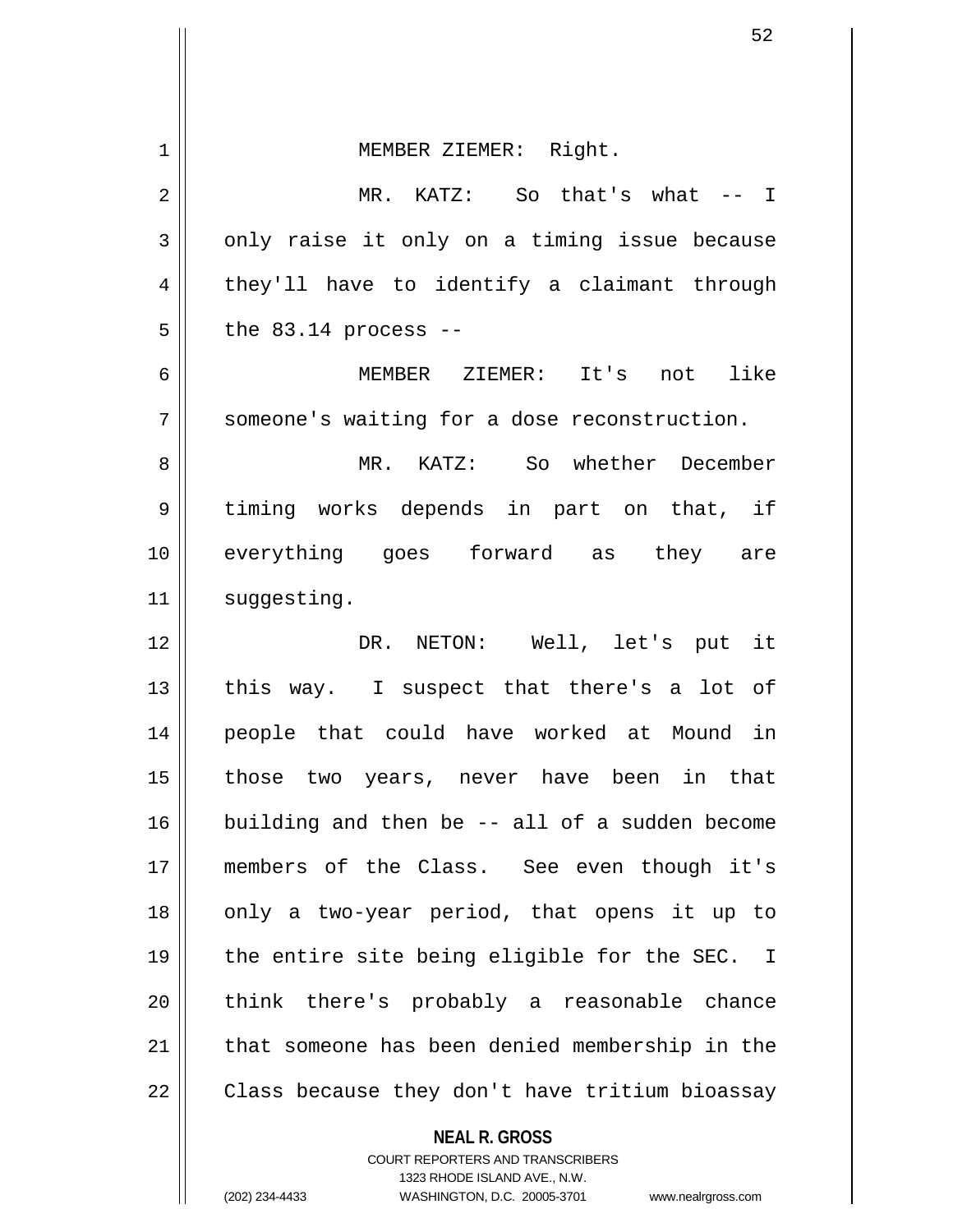|    | 53                                                                                                  |
|----|-----------------------------------------------------------------------------------------------------|
|    |                                                                                                     |
| 1  | but they worked in 1973 and '74, which would                                                        |
| 2  | make them eligible under this proposal.                                                             |
| 3  | think there's probably more<br>$\mathbf{I}$                                                         |
| 4  | people out there than you would think. I                                                            |
| 5  | don't know.                                                                                         |
| 6  | MEMBER CLAWSON: Mark, on -- how                                                                     |
| 7  | are you going to be able to distinguish for                                                         |
| 8  | not the years, the people that worked on the                                                        |
| 9  | cold side of R.                                                                                     |
| 10 | DR. NETON: I don't think you'd                                                                      |
| 11 | have to. They just wouldn't have tritium                                                            |
| 12 | bioassay samples.                                                                                   |
| 13 | Right, what we're<br>DR.<br>ULSH:                                                                   |
| 14 | proposing, with the exception of those years                                                        |
| 15 | where we have no original tritium urinalysis                                                        |
| 16 | data, with those exceptions, we are<br>not                                                          |
| 17 | proposing a change in the Class Definition.                                                         |
| 18 | We are proposing that the Definition, as is,                                                        |
| 19 | is appropriate based on tritium urinalysis                                                          |
| 20 | data.                                                                                               |
| 21 | Now the exceptions that<br>we                                                                       |
| 22 | mentioned are when we don't have that data,                                                         |
|    | <b>NEAL R. GROSS</b>                                                                                |
|    | COURT REPORTERS AND TRANSCRIBERS                                                                    |
|    | 1323 RHODE ISLAND AVE., N.W.<br>(202) 234-4433<br>WASHINGTON, D.C. 20005-3701<br>www.nealrgross.com |
|    |                                                                                                     |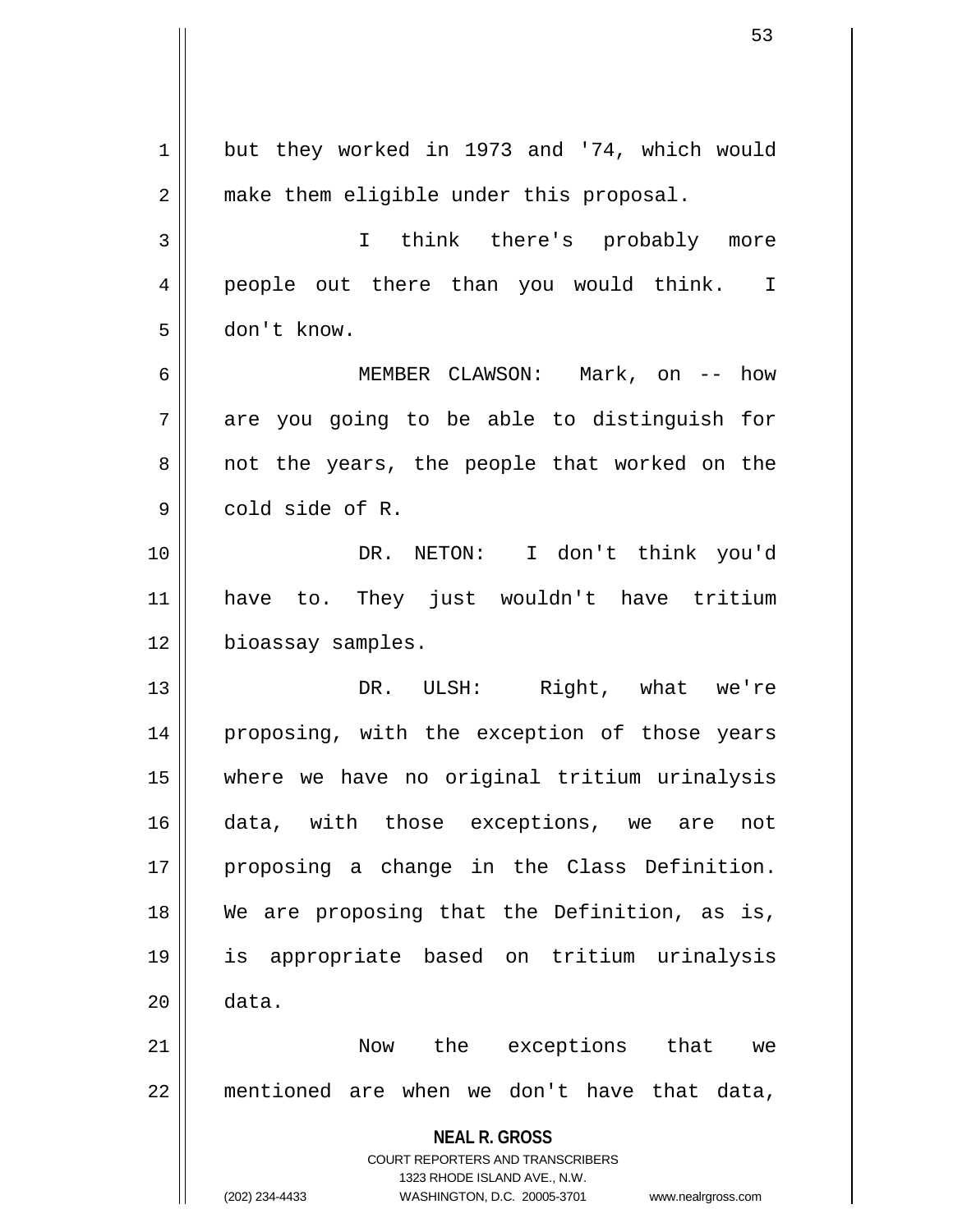**NEAL R. GROSS** COURT REPORTERS AND TRANSCRIBERS 1323 RHODE ISLAND AVE., N.W. (202) 234-4433 WASHINGTON, D.C. 20005-3701 www.nealrgross.com 1 and we're saying include everybody because we  $2 \parallel$  can't narrow it down. 3 || DR. NETON: Because the original 4 Class Definition said nothing about the R  $5 \parallel$  building. 6 CHAIR BEACH: No it did not. 7 DR. NETON: It just said anyone 8 W who was monitored for tritium. 9 CHAIR BEACH: And I think the 10 reason for this confusion is we went -- we had 11 like four or five different -- 12 DR. ULSH: Yes. 13 CHAIR BEACH: -- versions of the 14 || Class Definition when we voted on it. We were  $15$  scrambling. At one point it said R and SW. 16 DR. ULSH: It did. 17 CHAIR BEACH: The letter that went 18 to the Secretary said R and SW, but if you  $19$  || look at the actual definition that was  $-$ -20 DR. NETON: Well, the definition 21 didn't say R and SW, but you are right, in the  $22$  |  $logic$  --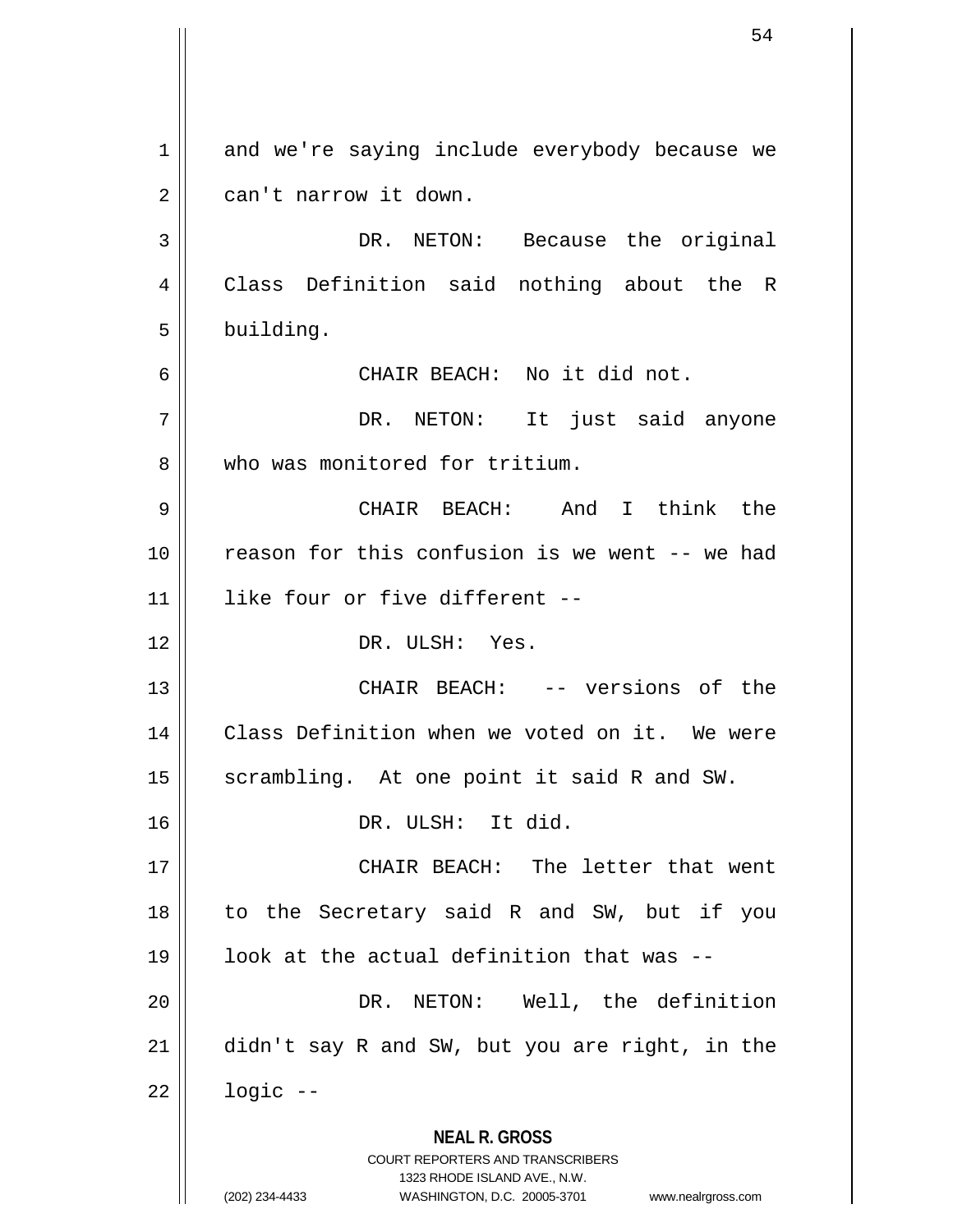|    | 55                                                                  |
|----|---------------------------------------------------------------------|
|    |                                                                     |
| 1  | CHAIR BEACH: Logic, yes.                                            |
| 2  | DR. NETON: -- discussion, the                                       |
| 3  | rationale of adding the Class, it talked about                      |
| 4  | the R building being monitored and that is                          |
| 5  | something we also need to take up with OGC                          |
| 6  | about what that means in modifying that                             |
| 7  | original -- or not -- original discussion that                      |
| 8  | went to the Secretary's office.                                     |
| 9  | MR. FITZGERALD: Yes, if I can                                       |
| 10 | jump in.                                                            |
| 11 | CHAIR BEACH: Yes.                                                   |
| 12 | MR. FITZGERALD: That's kind of                                      |
| 13 | where I was coming from too, that you know, we                      |
| 14 | had in the original Site Profile as Brant was                       |
| 15 | mentioning, you know we raised it early on                          |
| 16 | back when we interviewed somebody and we were                       |
| 17 | trying to get a sense of the scope of this                          |
| 18 | thing.                                                              |
| 19 | And SW-19 was the easy one.<br>That                                 |
| 20 | was clearly a problem in terms of influx. But                       |
| 21 | we did get this one interview that seemed to                        |
| 22 | indicate there was some entry at the R                              |
|    | <b>NEAL R. GROSS</b><br><b>COURT REPORTERS AND TRANSCRIBERS</b>     |
|    | 1323 RHODE ISLAND AVE., N.W.                                        |
|    | (202) 234-4433<br>WASHINGTON, D.C. 20005-3701<br>www.nealrgross.com |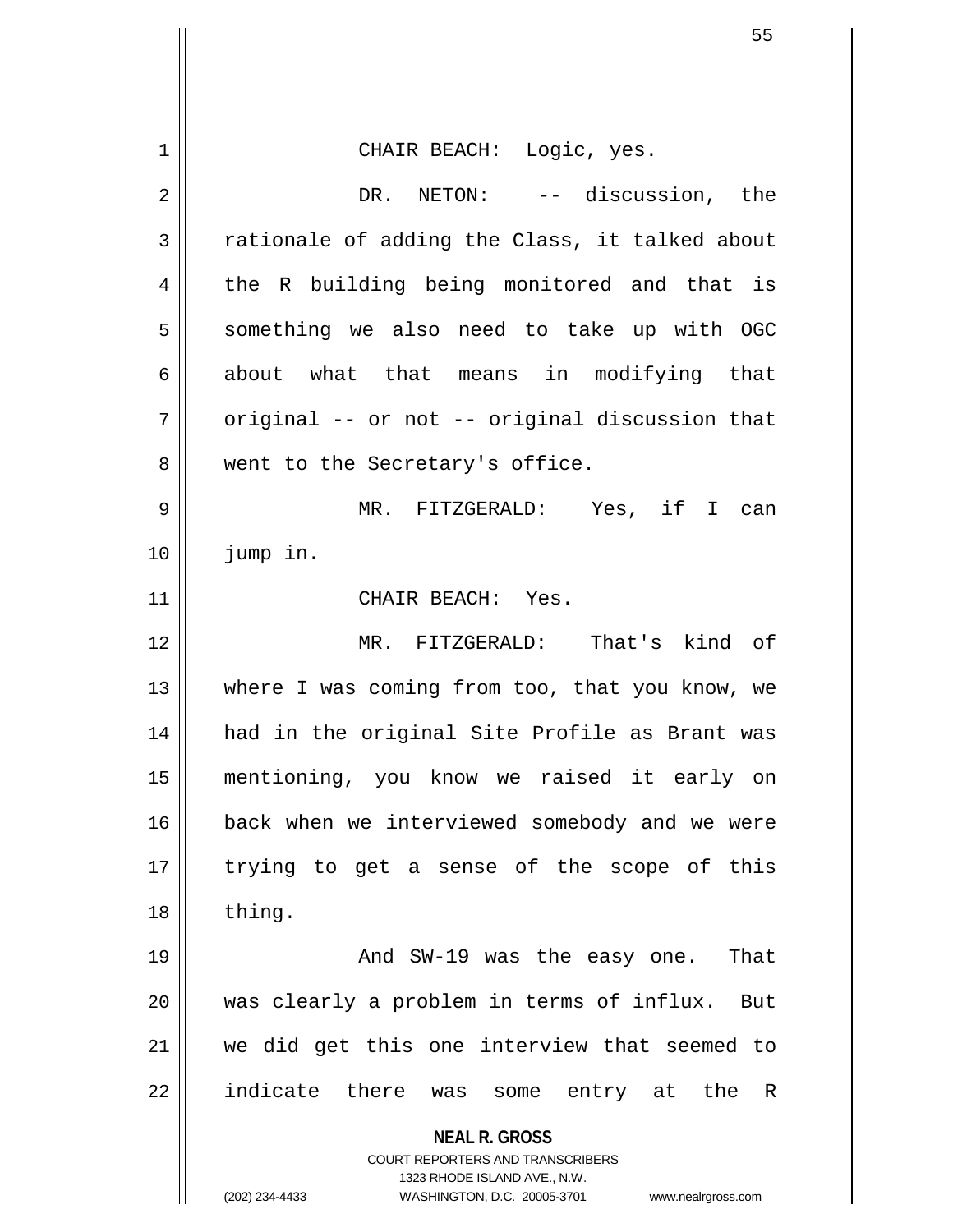$1 \parallel$  building.

| $\overline{2}$ | And you know, being a Site                     |
|----------------|------------------------------------------------|
| 3              | Profile, we didn't spend a lot of time trying  |
| 4              | to you know, dig -- you know we had a set of   |
| 5              | interviews, we got that data point and we      |
| 6              | brought that to the Work Group.                |
| 7              | And you know I think that was                  |
| 8              | represented fairly accurately. We didn't       |
| 9              | really pursue that any further. We sort of     |
| 10             | focused on the implications of radon coming in |
| 11             | and you know, whether or not it was dose       |
| 12             | reconstructable, and that kind of proceeded.   |
| 13             | And certainly in the final                     |
| 14             | discussions, it didn't really get addressed    |
| 15             | either, I mean it was just sort of assumed     |
| 16             | there was an entry point based on that, that   |
| 17             | could have included R. R and SW<br>was         |
| 18             | contiguous. I think Jim, you brought up that   |
| 19             | you know, people did move from the R and SW.   |
| 20             | Now we know it's clear they only moved         |
| 21             | apparently on the tritium areas.               |
|                |                                                |

22 || But there was some movement, so

**NEAL R. GROSS** COURT REPORTERS AND TRANSCRIBERS 1323 RHODE ISLAND AVE., N.W. (202) 234-4433 WASHINGTON, D.C. 20005-3701 www.nealrgross.com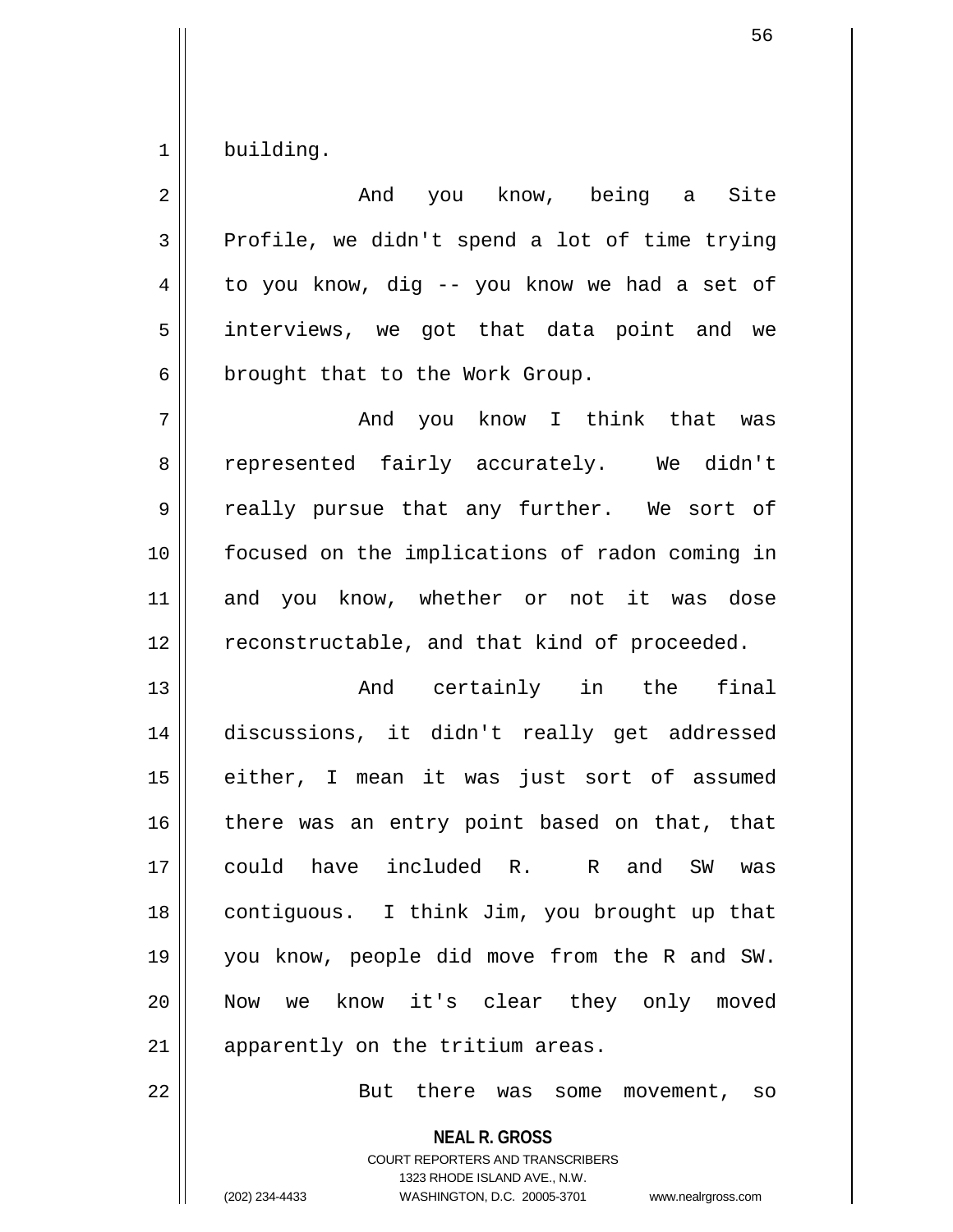1 || they could have been exposed to the 2 concentrations in and around SW-19. So there  $3 \parallel$  was a lot of discussion of that, which made it  $4 \parallel$  a more dynamic situation, which was part of 5 || the basis for the SEC.

6 and there was a lot of discussion  $7 \parallel$  about well, how do you scope that, and I think 8 || the Work Group at the time felt the easiest 9 way was just to say R and SW because you know, 10 radon sort of finds its own way so to speak, 11 and there was some evidence that it was 12 | qetting into both buildings.

13 And then, as I think we indicated, 14 it was a lot of give and take and the feeling 15 was that the trigger should be tritium 16 bioassay because of this strong evidence that 17 to get into R and SW you needed a tritium 18 bioassay, and that seemed to be a cleaner way, 19 just as opposed to using building 20 designations.

21 || T can't recall all the discussion, 22 || but I thought there was some unease about

> **NEAL R. GROSS** COURT REPORTERS AND TRANSCRIBERS

1323 RHODE ISLAND AVE., N.W. (202) 234-4433 WASHINGTON, D.C. 20005-3701 www.nealrgross.com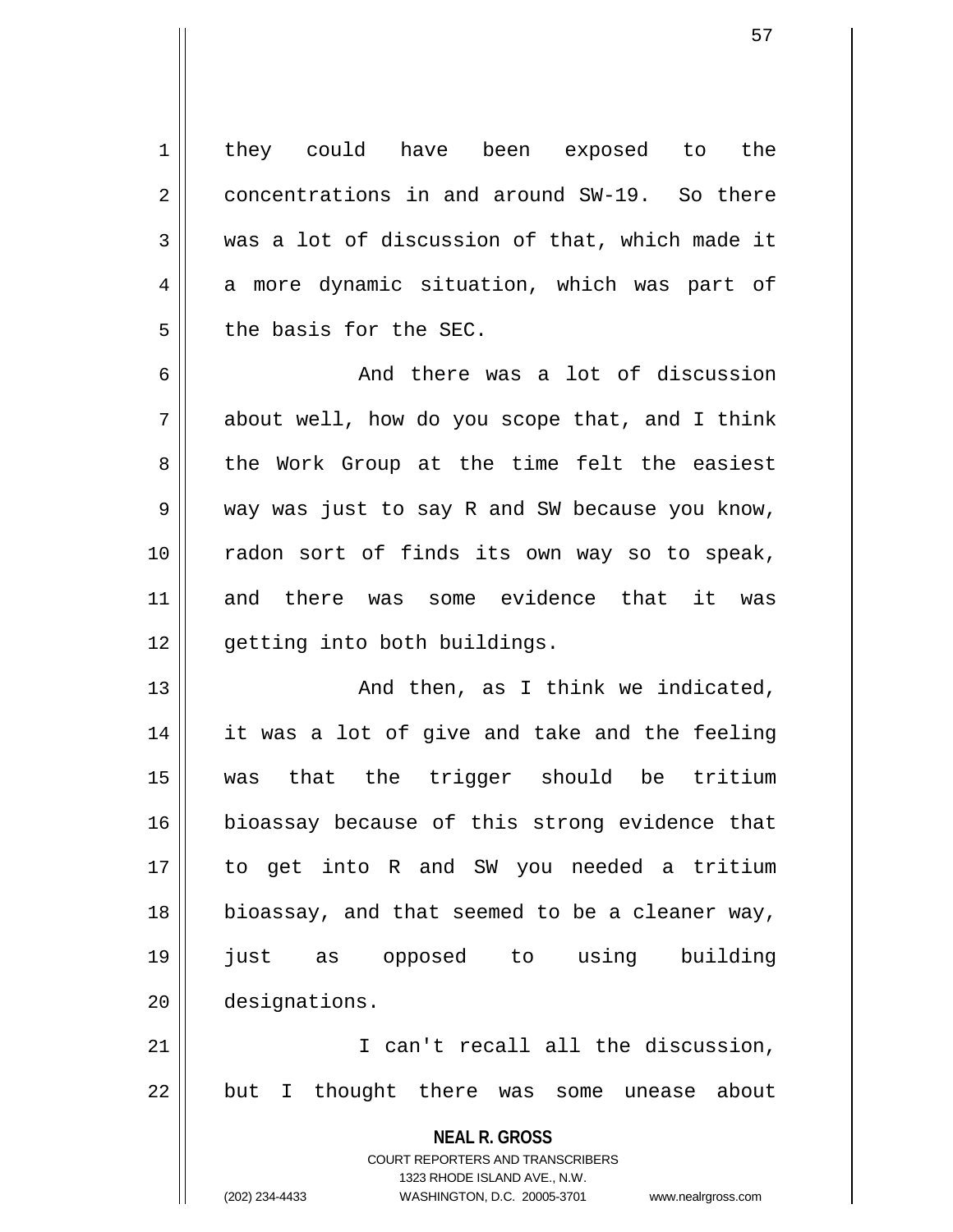1 || using building designations at the time and it  $2 \parallel$  was a feeling that the tritium bioassay in the  $3 \parallel$  log was a much more cut and dry way of 4 determining access.

5 And that certainly is the  $6 \parallel$  background. Now, the research I am hearing  $7 \parallel$  about is certainly taking what we did in that 8 Site Profile interview a lot further, and I  $9 \parallel$  think it clarifies things that we didn't have 10 || a chance to clarify.

11 || The only issue I have is that we 12 did acknowledge influx into R building, and I  $13$  || think like this issue in general, once you get 14 || past the actual measurements in SW-19 and you 15 know, sort of the concentrations in the  $16$  | tunnel, it gets a lot more subjective.

17 || I mean you know, we don't really 18 have good data points for radon measurements 19 throughout R and SW. If we did we wouldn't 20 **have this discussion.** 

21 We don't really have, you know, a  $22$  || lot of specific information about you know,

> **NEAL R. GROSS** COURT REPORTERS AND TRANSCRIBERS 1323 RHODE ISLAND AVE., N.W. (202) 234-4433 WASHINGTON, D.C. 20005-3701 www.nealrgross.com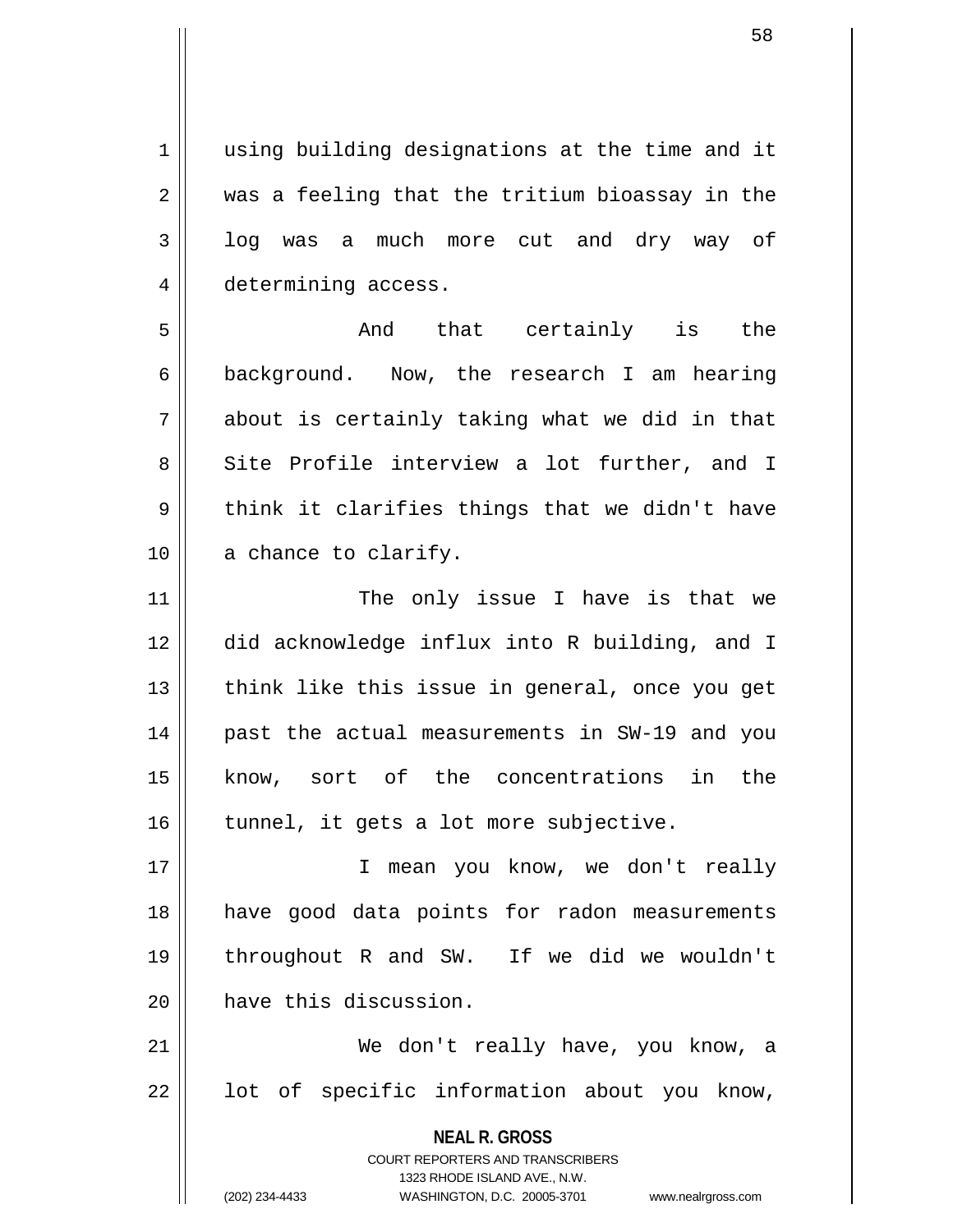1 || did worker A go to worker you know, location  $2 \parallel$  B. So it becomes more subjective.

3 And I think the points that Brant 4 || is making are pretty persuasive, that if you 5 | have a negative pressure flowing into SW, and 6 you have a sufficient barrier so that you  $7 \parallel$  know, you can assume that there isn't too much 8 || mixing of both people and air, and that you 9 || know, your rigor of tritium bioassay going 10 from the cold -- cold side -- non-tritium -- 11 the non-tritium side to the tritium side of R 12 building, you have a rigor that precludes 13 people from just dropping in a lot, then I  $14$  | think that's fairly persuasive.

15 || But again, it's subjective and the 16 only thing I would offer is that the Work 17 Group might consider, given this turn, you 18 know, sort of, because it did advocate R 19 building, whether it wants anything more  $20$  | confirmatory about things like  $-$ - I didn't see 21  $\parallel$  a whole lot on  $-$  I think that the discussion 22 | on negative pressure and you know fume hoods,

> **NEAL R. GROSS** COURT REPORTERS AND TRANSCRIBERS 1323 RHODE ISLAND AVE., N.W. (202) 234-4433 WASHINGTON, D.C. 20005-3701 www.nealrgross.com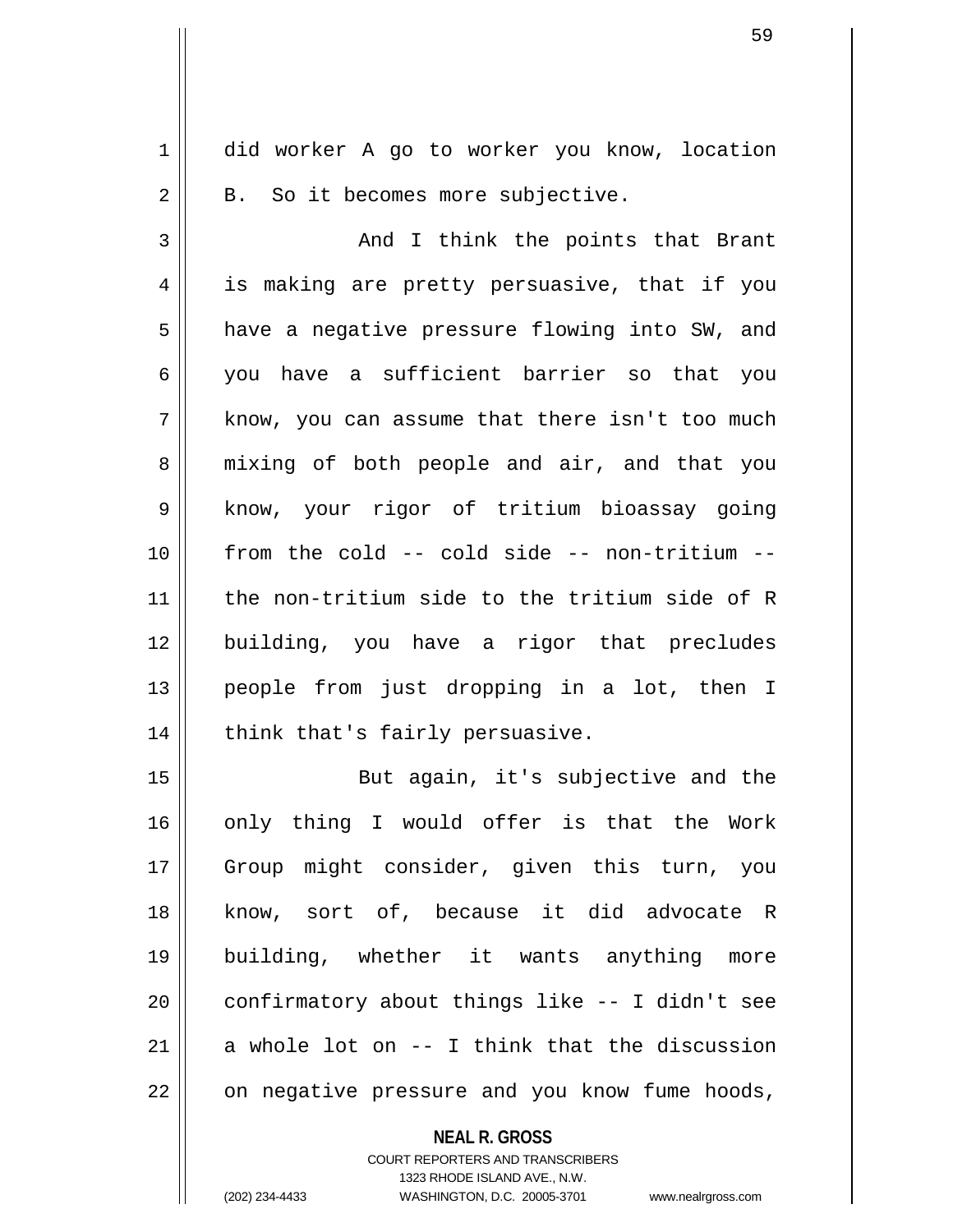**NEAL R. GROSS** COURT REPORTERS AND TRANSCRIBERS 1323 RHODE ISLAND AVE., N.W.  $1 \parallel$  I think the issue on R building was that one 2 | interview, it was pretty clear that operation  $3 \parallel$  of a fume hood in a room seemed to really  $4 \parallel$  exacerbate the influx. 5 I don't have any idea how many 6 fume hoods were in R building and didn't  $7 \parallel$  really have a chance to go look at the 8 || pressure -- not the pressure -- but the 9 || ventilation patterns. 10 || But you know I think there might  $11$  be some  $-$ 12 MEMBER ZIEMER: Are you talking 13  $\parallel$  about the -- from the non-tritium side? 14 MR. FITZGERALD: Yes. I mean if  $15 \parallel$  you have a --16 MEMBER ZIEMER: Whether they were  $17$  | qoing there  $-$ 18 MR. FITZGERALD: Yes, if you have 19 fume hoods drawing -- see the issue is, yes,  $20$  || the tunnel ended. I'm not going to argue that 21 because I think we didn't have a chance to  $22$  | really look at the line drawings.

<sup>(202) 234-4433</sup> WASHINGTON, D.C. 20005-3701 www.nealrgross.com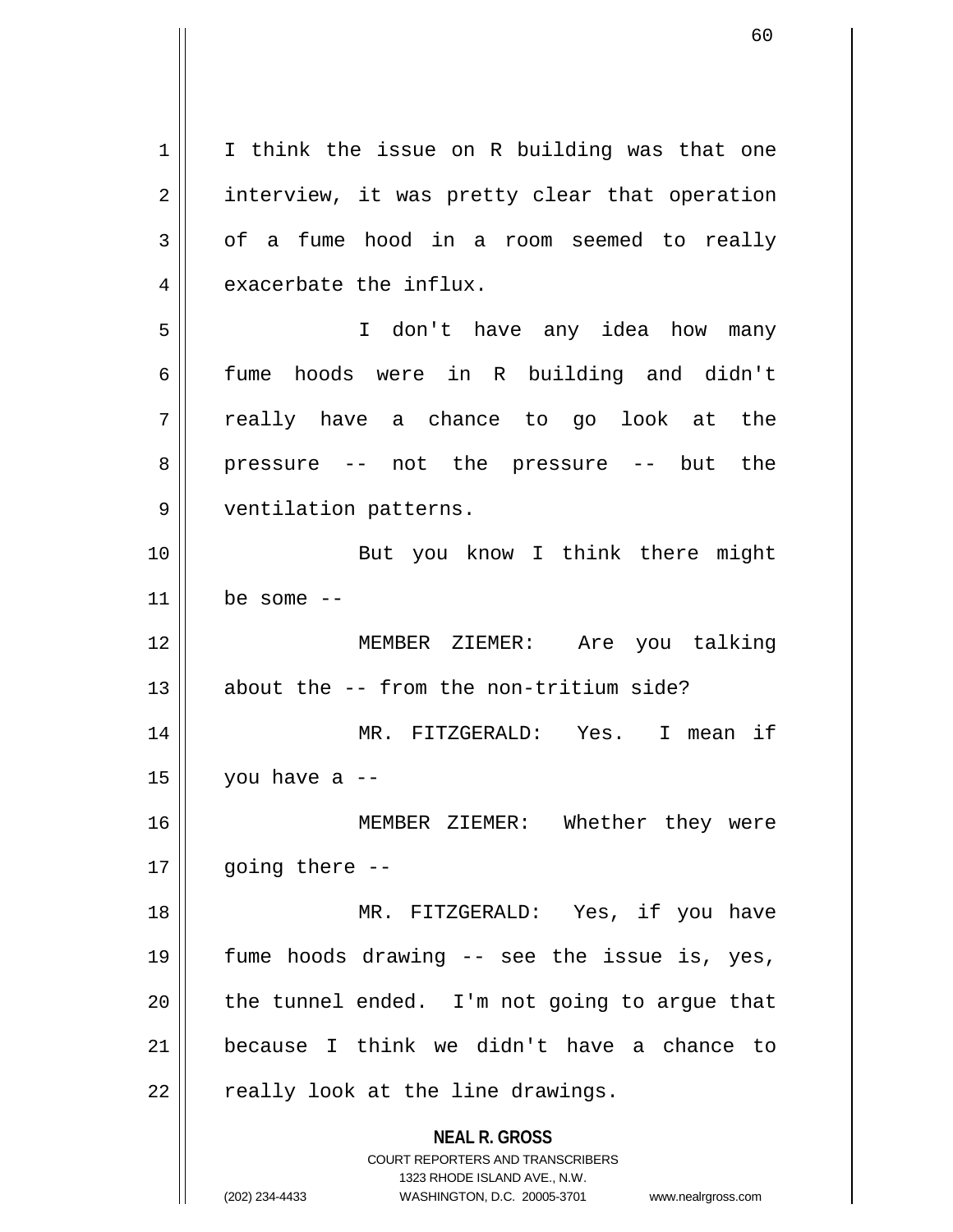1 But if radon was entering R 2 || building, I don't think anybody will know 3 Where it went. Now, the negative pressure I  $4 \parallel$  think is a very strong qualifying factor that  $5 \parallel$  it probably didn't go too far. 6 I think if there weren't these 7 kind of fume hoods on the non-tritium side, 8 || that would be a very strong argument that you 9 || wouldn't have another way of getting any radon 10 from the foundation into the non-tritium area 11 either. 12 And if you had -- and this part  $13$  bothers me a little bit, because we had some 14 misgivings about how rigorous the tritium 15 bioassay entry requirements were, because I 16 think we even heard from -- Mr. Sheehan, was  $17$  || that you that admitted that you came into  $-$ -18 || there was somebody who came into SW and sort 19 of acknowledged in one of our discussions that 20 yes, they dropped in and they didn't have to 21 do tritium bioassay. 22 So we had some misgivings about

> **NEAL R. GROSS** COURT REPORTERS AND TRANSCRIBERS 1323 RHODE ISLAND AVE., N.W. (202) 234-4433 WASHINGTON, D.C. 20005-3701 www.nealrgross.com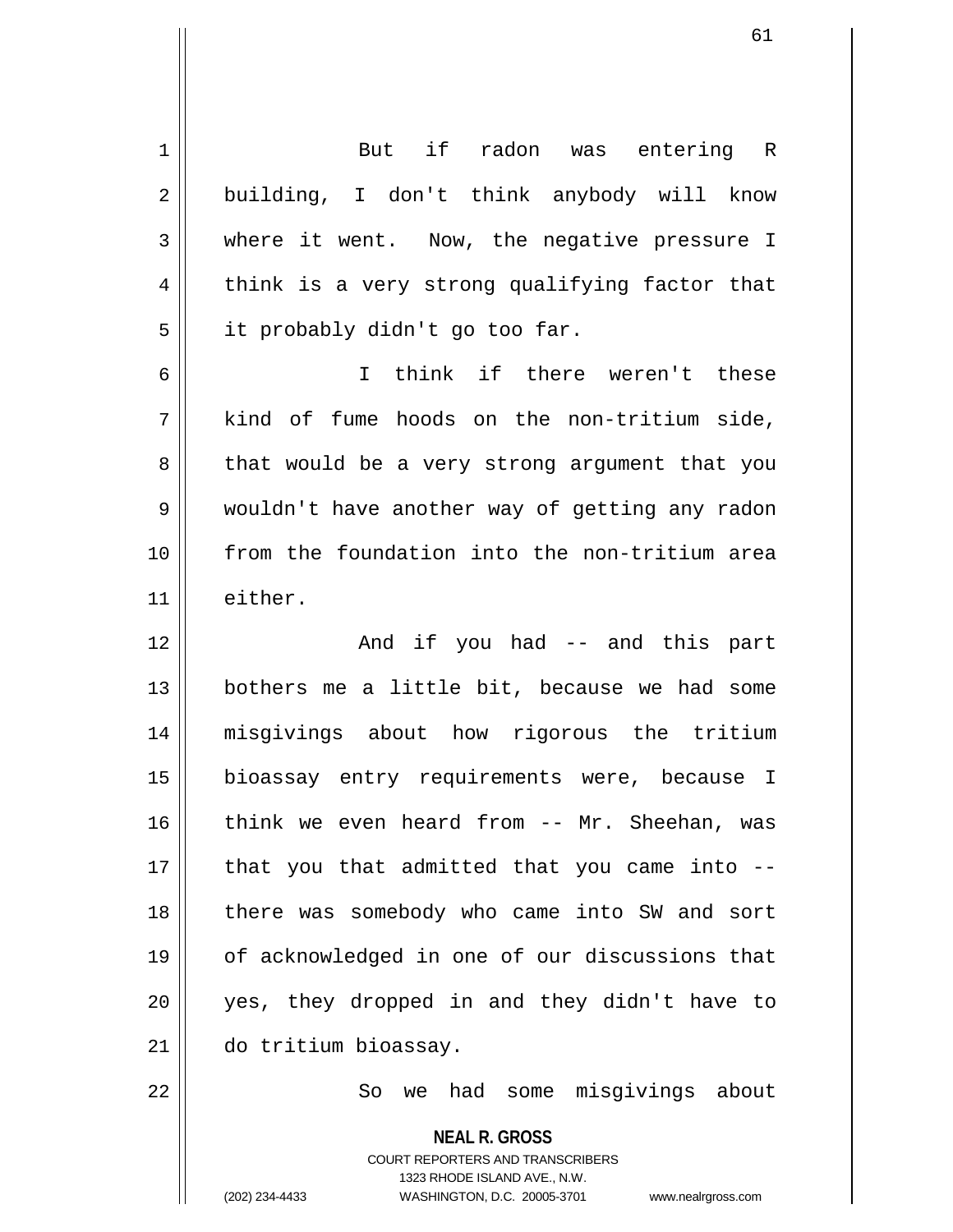**NEAL R. GROSS** COURT REPORTERS AND TRANSCRIBERS 1323 RHODE ISLAND AVE., N.W. 1 || whether there were people that might be 2 || exceptions that might have frequented but not 3 | necessarily got tritium bioassay. 4 || If that requirement was fairly  $5 \parallel$  rigorous, then I don't think there's an issue. 6 I think this presents a pretty good argument. 7 || But I think there's -- you know, 8 we just got the White Paper last month, and I  $9 \parallel$  think there's a few -- there's a few questions 10 like that, just go ahead and put the R 11 building to bed as far as that side of the R 12 || building would basically do it for me. 13 I don't know about the Work Group 14 || but you know if you are going to take the non- $15$  | tritium part of the R building out I think you 16 want to at least make sure about that and I 17 think -- I didn't see too much on the 18 ventilation but I did -- you just mentioned 19 it. That's a pretty important theme in my  $20$   $\parallel$  mind. 21 If you had a reverse ventilation  $22$  || into SW from R, I would think that would have

(202) 234-4433 WASHINGTON, D.C. 20005-3701 www.nealrgross.com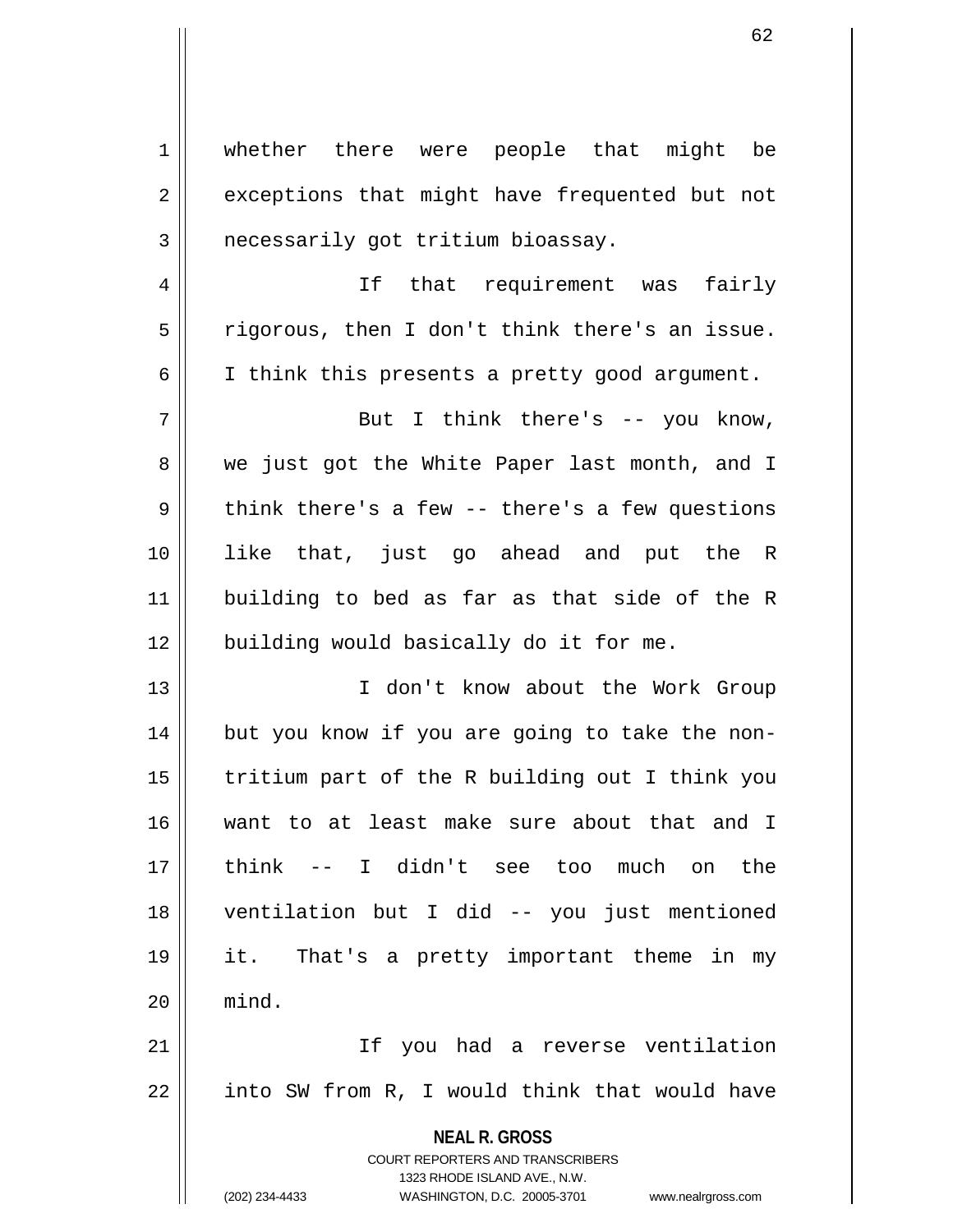1 a big mitigating effect on radon and the non- $2 \parallel$  tritium portion, and particularly if there was  $3 \parallel$  a -- not an airtight barrier, not the 4 molecular barrier, but you know, something  $5$  | that would keep the flow from mingling.

6 And if we could you know have  $7 \parallel$  something a little harder about the  $-$  because  $8 \parallel$  one thing that we talked about a lot, and I  $9 \parallel$  think was raised in our discussions, was that 10 you know one of the arguments for the SEC 11 based on the SW-19 was, well you can really 12 || know who went in and out, I mean people kind 13 of moved around, so you couldn't get a set 14 || group of workers that you knew were the only 15 || ones that would have been exposed to the radon 16 in and around SW-19.

17 || So that came up and I think to put 18 that to bed you would want to know that you 19 don't have that kind of movement, you don't 20 have support workers who would not have had a 21 | tritium bioassay.

22 || So I think there's a little bit

**NEAL R. GROSS** COURT REPORTERS AND TRANSCRIBERS 1323 RHODE ISLAND AVE., N.W. (202) 234-4433 WASHINGTON, D.C. 20005-3701 www.nealrgross.com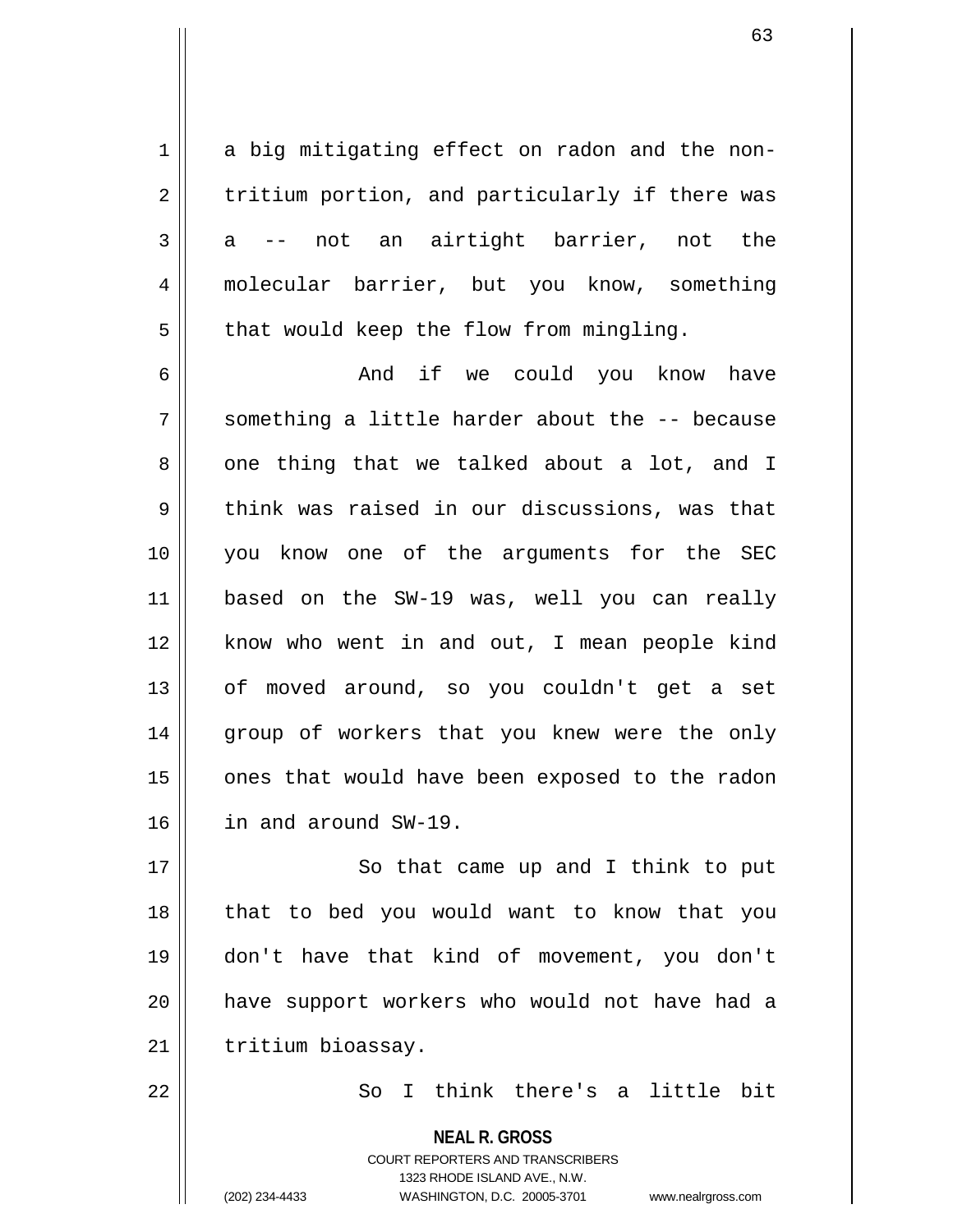**NEAL R. GROSS** COURT REPORTERS AND TRANSCRIBERS 1 || more of making sure we understand that  $2 \parallel$  clearly, that that was a requirement that went  $3 \parallel$  across the board. It would include support 4 workers and they would not have gone in and 5 || acquired and accumulated you know -- those are 6 the one set of workers who could get 250 days  $7 \parallel$  if they were in maintenance or something. 8 and I kind of doubt that they 9 would not have been tritium-bioassayed if they 10 frequented it from a support standpoint, but I 11 || think that that confirmation somehow I think 12 would put that to rest. 13 || So I quess my overall sense is 14 this is pretty persuasive but there's some 15 confirmatory things that would be useful,  $16$  given the fact that we are really defining a 17 hard line on the SEC and that there was 18 discussion. 19 || And when we were before discussing 20  $\parallel$  this SEC about the R building as a whole, that  $21$  should be included, and we backed off because 22 || we were reassured that the tritium bioassay

1323 RHODE ISLAND AVE., N.W.

(202) 234-4433 WASHINGTON, D.C. 20005-3701 www.nealrgross.com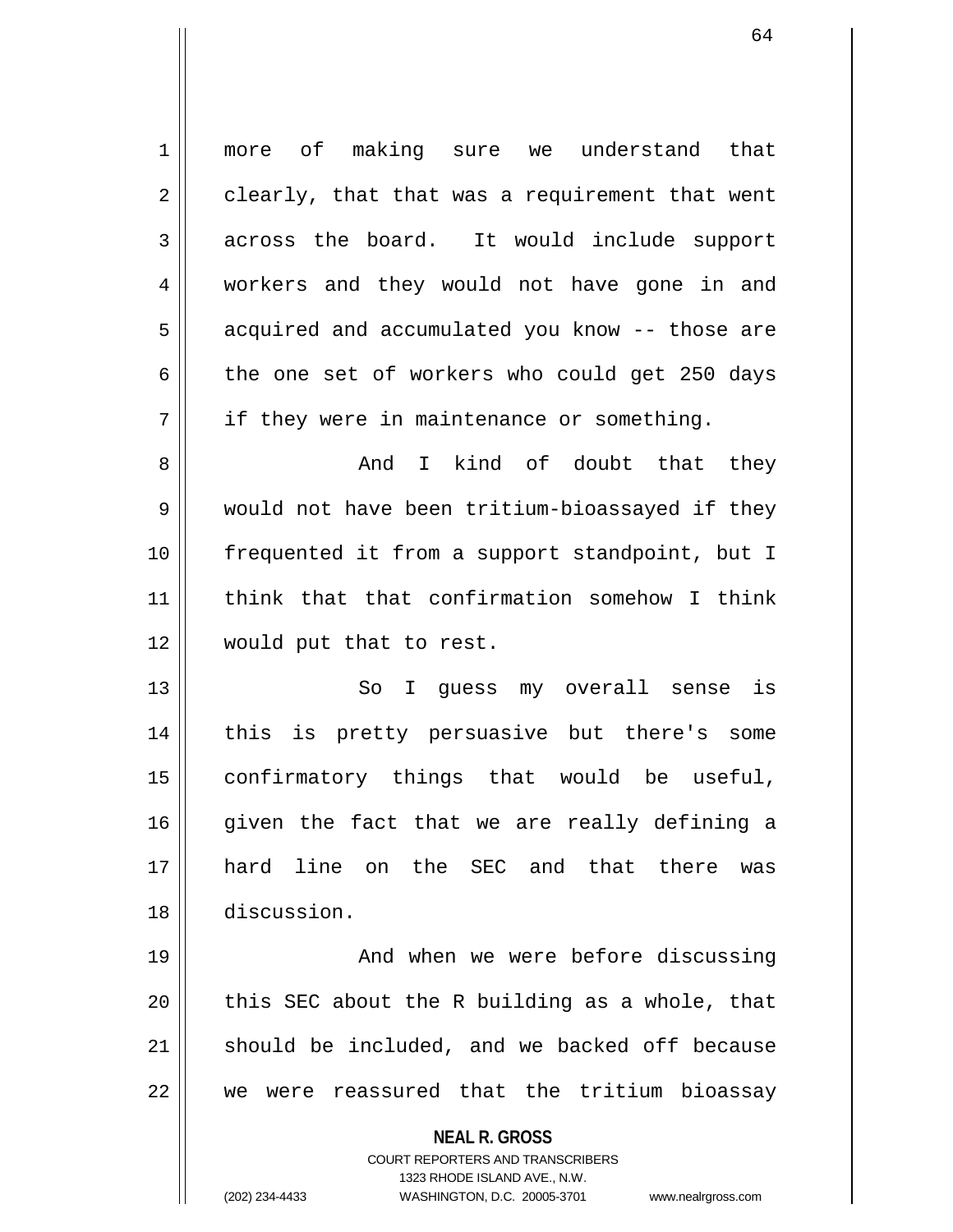**NEAL R. GROSS** COURT REPORTERS AND TRANSCRIBERS 1323 RHODE ISLAND AVE., N.W. (202) 234-4433 WASHINGTON, D.C. 20005-3701 www.nealrgross.com 1 | requirement would be the trigger, and that 2 | would in fact encompass both R and SW. 3 Now it appears that's not the case  $4 \parallel$  so -- or not the case in this context anyway. 5 CHAIR BEACH: So I think I heard  $6$  || some action there possible  $-$ -7 MR. FITZGERALD: Well, I -- no, 8 no, no, not a whole lot of action. I think  $9 \parallel$  it's just things that are being said, I think 10 if we could get some confirmation, I think 11 that would be sufficient. 12 DR. ULSH: Well let me be clear 13 || about my basis for making those statements. 14 It's largely anecdotal. I talked to a former 15 Mound worker who worked in this building for a 16 | number of years. 17 If you want documentation of the 18 || tritium bioassay requirements, we would have 19 to go look for that and I'm not saying we  $20$  | can't. We can. We can go look for that. 21 In terms of ventilation, again,  $22$  || that is talking about the same worker, it's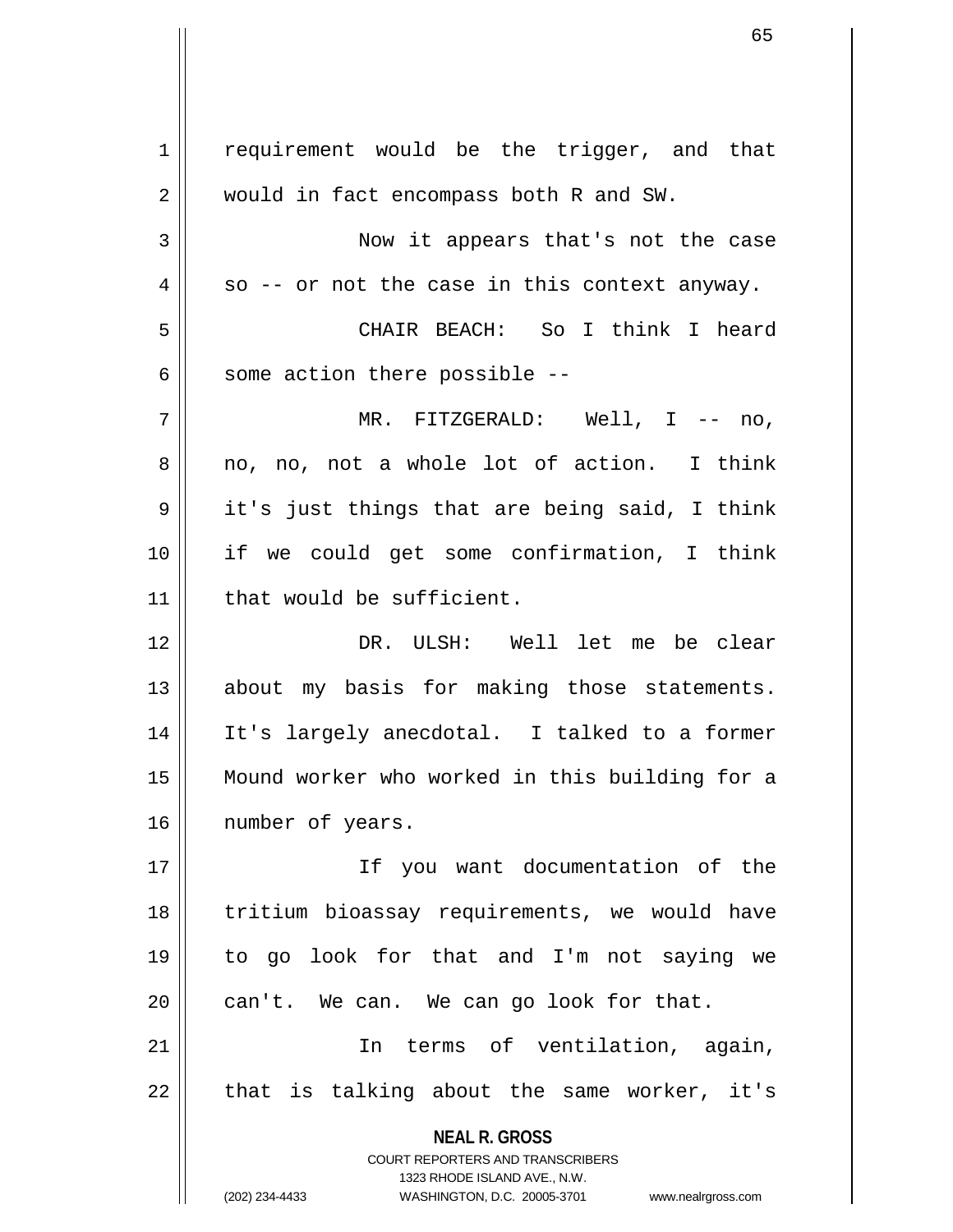**NEAL R. GROSS** COURT REPORTERS AND TRANSCRIBERS 1323 RHODE ISLAND AVE., N.W. (202) 234-4433 WASHINGTON, D.C. 20005-3701 www.nealrgross.com 1 anecdotal. If you want information about the 2 | ventilation patterns in that building we would  $3 \parallel$  have to go look for that as well. 4 So I mean if that's the actions  $5 \parallel$  you are asking then --6 MR. FITZGERALD: Well I think, but 7 I think those are very important, I guess,  $8 \parallel$  questions, but are they -- it seems like there 9 || must be something documented. 10 I mean it can't -- that kind of 11 information sounds like to me engineering 12 || information that you would have at any plant. 13 I mean am I wrong on that? You would have 14 || some evidence of what kind of patterns that 15 | you would have. 16 DR. ULSH: I'm not sure. I'd have  $17 \parallel$  to go look. 18 || MR. FITZGERALD: Okay. 19 || DR. ULSH: It's not something that 20 || I have looked for in the past. 21 MEMBER ZIEMER: Do we know whether  $22$   $\parallel$  there were fume hoods in the other side?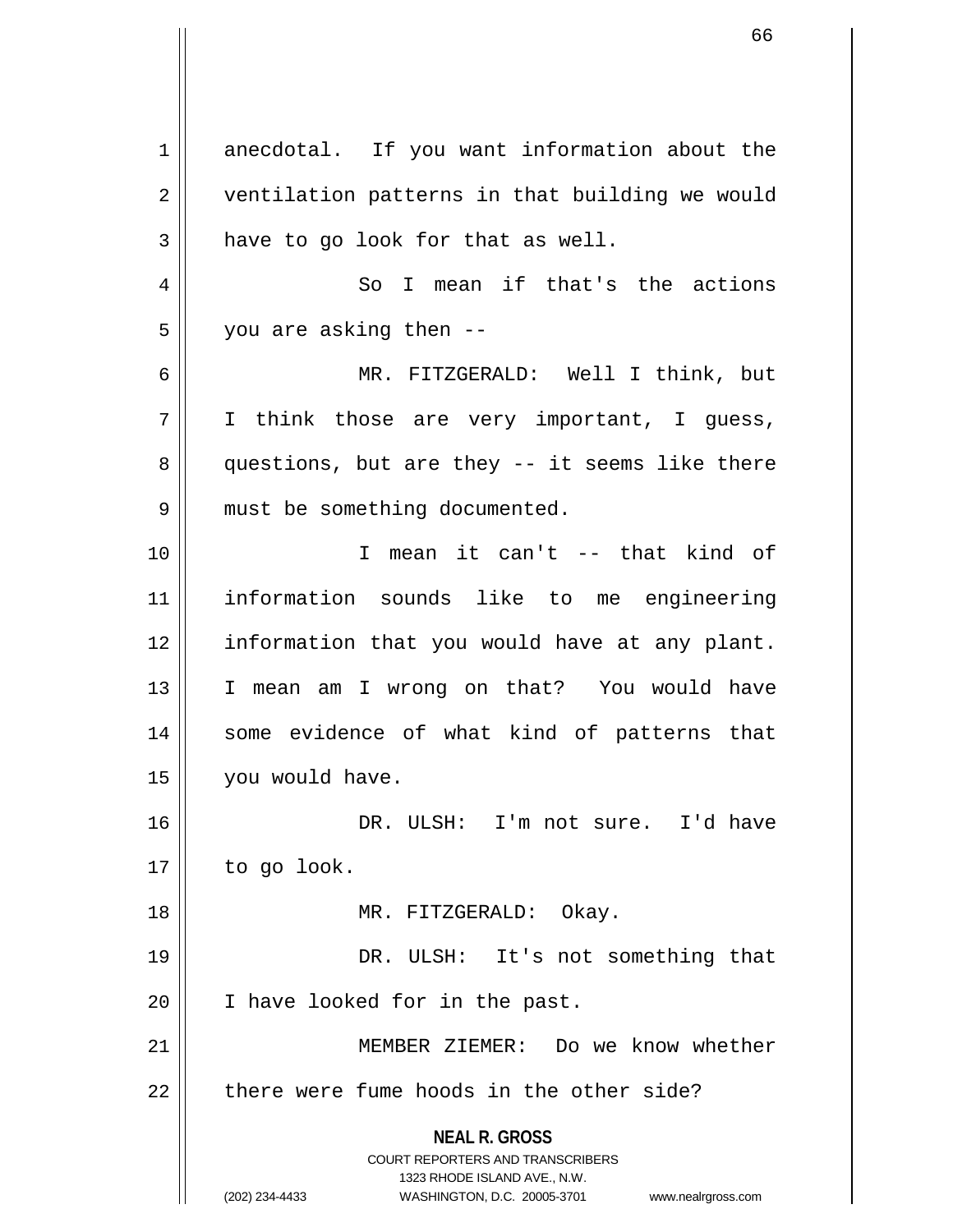| 1  | (Simultaneous speaking.)                       |
|----|------------------------------------------------|
| 2  | DR. ULSH: -- there was at least                |
| 3  | one in the non-tritium part of the R building. |
| 4  | MR. FITZGERALD: Non-tritium.                   |
| 5  | DR. NETON: They were working with              |
| 6  | plutonium and other actinides in that building |
| 7  | so I am very sure they had hoods.              |
| 8  | MR. FITZGERALD: And to be clear,               |
| 9  | I mean, the thing that we found in the Site    |
| 10 | Profile Paul was anecdotal as well, I mean in  |
| 11 | terms of the --                                |
| 12 | MEMBER ZIEMER: Well, but<br>I'm                |
| 13 | thinking in terms of engineering drawings. It  |
| 14 | seems to me that I mean, do we have any        |
| 15 | engineering drawings of that building,         |
| 16 | operational drawings that would tell us where  |
| 17 | -- if you knew where the fume hoods were, you  |
| 18 | could easily determine where the air supply -- |
| 19 | I mean it wouldn't make sense that they would  |
| 20 | be drawing their air from this other part of   |
| 21 | the building into there, otherwise that        |
| 22 | reverses your flow.                            |

**NEAL R. GROSS**

COURT REPORTERS AND TRANSCRIBERS 1323 RHODE ISLAND AVE., N.W. (202) 234-4433 WASHINGTON, D.C. 20005-3701 www.nealrgross.com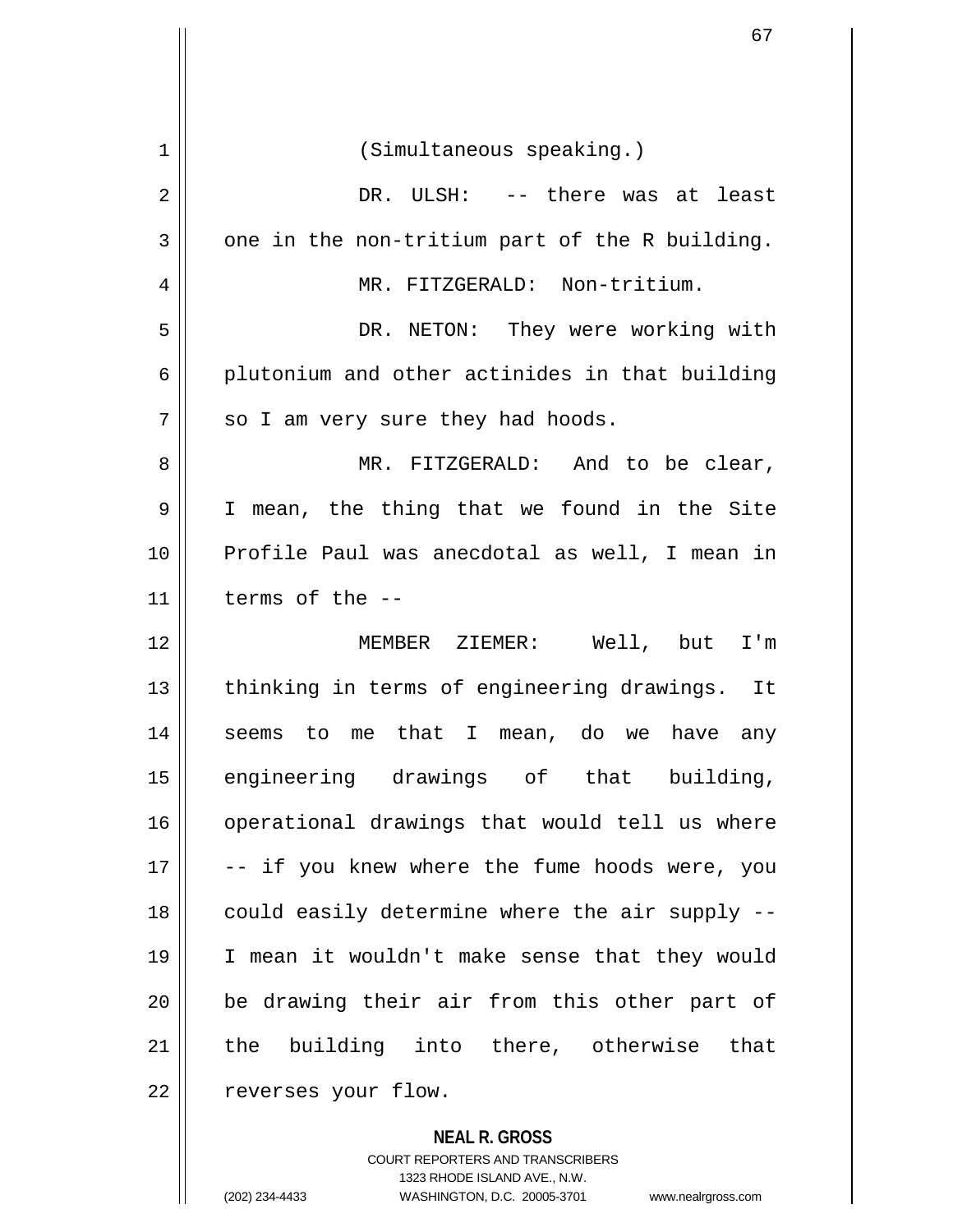| 1  | So I mean, sort of --                                    |
|----|----------------------------------------------------------|
| 2  | DR. ULSH: I<br>am sure that                              |
| 3  | engineering drawings must have existed at one            |
| 4  | $time$ $--$                                              |
| 5  | MEMBER ZIEMER: But it's<br>not                           |
| 6  | something that you have?                                 |
| 7  | DR. ULSH: I don't know if we have                        |
| 8  | it.                                                      |
| 9  | DR. NETON: We may or may not. We                         |
| 10 | haven't really looked at that level.                     |
| 11 | MEMBER CLAWSON: You've got                               |
| 12 | engineering drawings for the tunnel, correct?            |
| 13 | DR. ULSH: I've got the blueprint,                        |
| 14 | the line drawings for the tunnel and they're             |
| 15 | in the report and in the SRDB.                           |
| 16 | How about<br>MEMBER SCHOFIELD:                           |
| 17 | looking into possibly state permitting or even           |
| 18 | -- I am sure they were on some type of program           |
| 19 | for replacement of the HEPA filters and stuff            |
| 20 | in the building, which would probably document           |
| 21 | what they went to, where, and that would give            |
| 22 | you an idea what kind of fans, what kind of              |
|    | <b>NEAL R. GROSS</b><br>COURT REPORTERS AND TRANSCRIBERS |

1323 RHODE ISLAND AVE., N.W.

 $\prod$ 

 $\mathbf{I}$  $\mathbb{I}$ 

(202) 234-4433 WASHINGTON, D.C. 20005-3701 www.nealrgross.com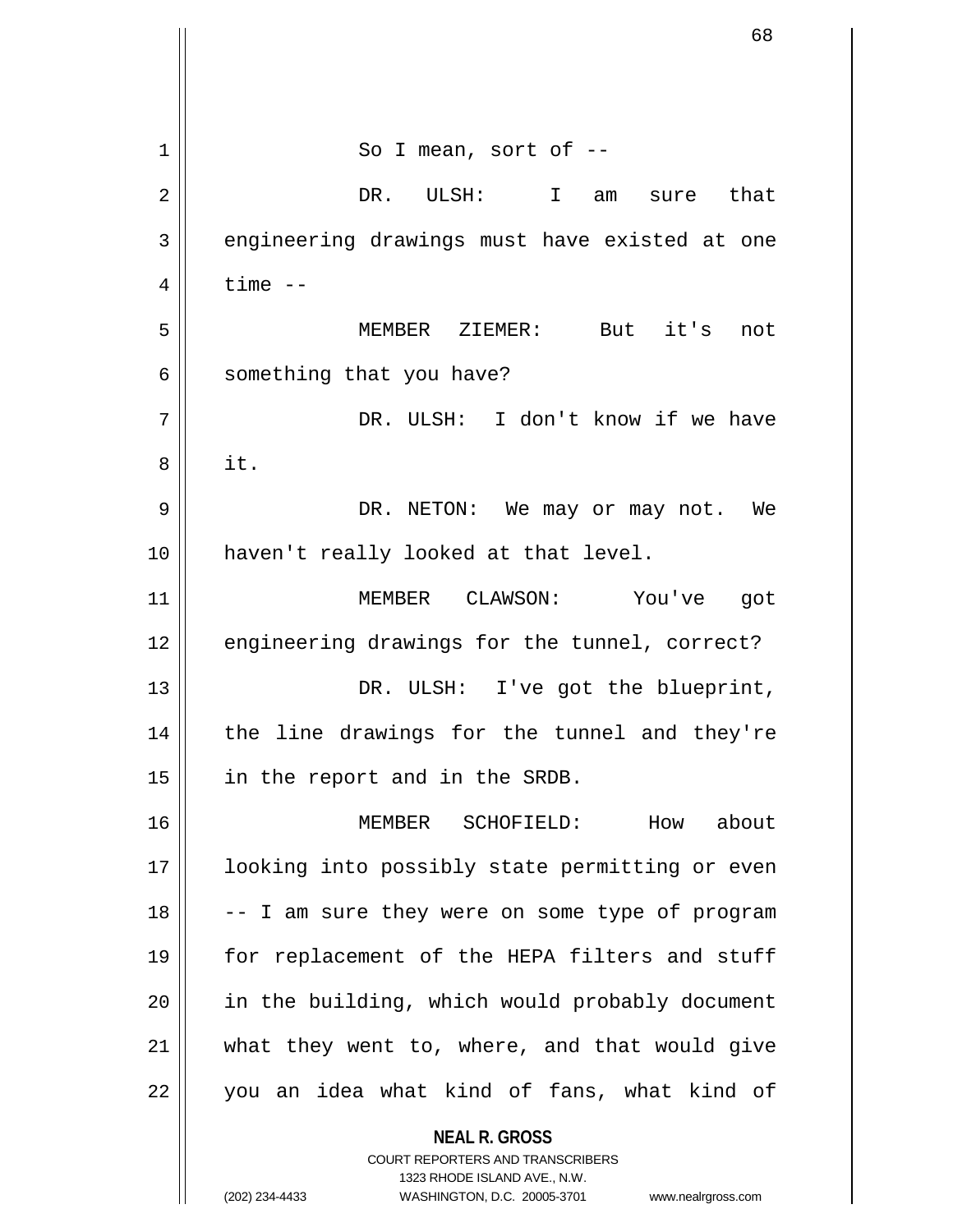$1 \parallel$  ventilation they would have.

| $\overline{2}$ | DR. ULSH: My initial thought,                                                                                                                                          |
|----------------|------------------------------------------------------------------------------------------------------------------------------------------------------------------------|
| $\mathbf{3}$   | Phil, is that a state or federal regulatory                                                                                                                            |
| 4              | agency would be concerned about what you are                                                                                                                           |
| 5              | blowing out the stack.                                                                                                                                                 |
| 6              | Where it goes before it gets to                                                                                                                                        |
| 7              | the stack is probably not their big concern.                                                                                                                           |
| 8              | But I don't know, we -- again it's not                                                                                                                                 |
| 9              | something that we have investigated.                                                                                                                                   |
| 10             | MEMBER SCHOFIELD: What<br>I'm                                                                                                                                          |
| 11             | thinking is did you use your documentation for                                                                                                                         |
| 12             | that, like, okay, we have these HEPA filters                                                                                                                           |
| 13             | here, they go to this type of -- this                                                                                                                                  |
| 14             | ventilation system and then that goes into a                                                                                                                           |
| 15             | file.                                                                                                                                                                  |
| 16             | MEMBER ZIEMER: Well, if this --                                                                                                                                        |
| 17             | if this stack is pulling from the non-tritium                                                                                                                          |
| 18             | side, which is I think what you indicated --                                                                                                                           |
| 19             | do we know that for sure?                                                                                                                                              |
| 20             | DR.<br>Yes, this stack<br>ULSH:                                                                                                                                        |
| 21             | serviced both SW and R.                                                                                                                                                |
| 22             | MEMBER ZIEMER: So if there were                                                                                                                                        |
|                | <b>NEAL R. GROSS</b><br><b>COURT REPORTERS AND TRANSCRIBERS</b><br>1323 RHODE ISLAND AVE., N.W.<br>(202) 234-4433<br>WASHINGTON, D.C. 20005-3701<br>www.nealrgross.com |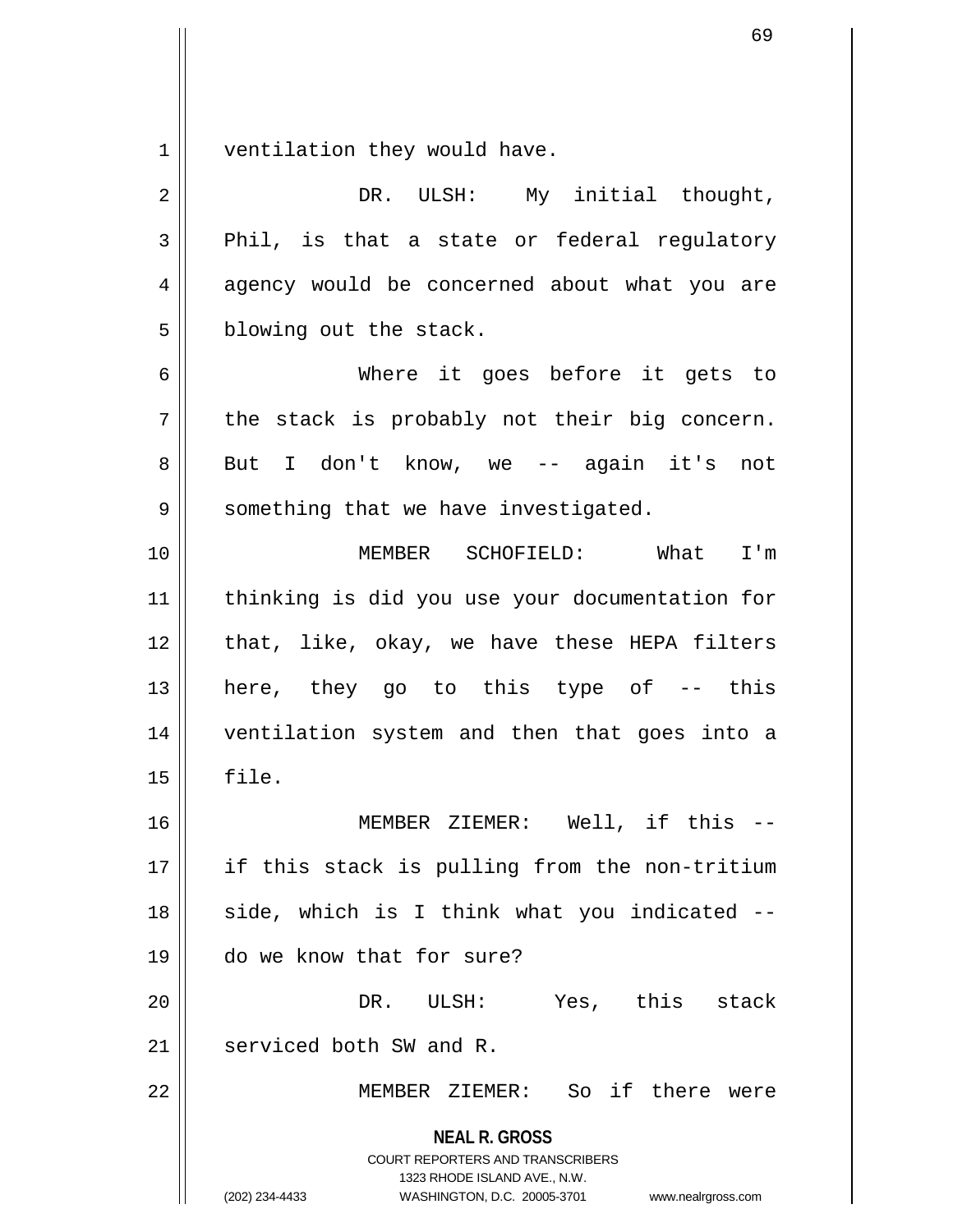**NEAL R. GROSS** COURT REPORTERS AND TRANSCRIBERS 1323 RHODE ISLAND AVE., N.W. (202) 234-4433 WASHINGTON, D.C. 20005-3701 www.nealrgross.com 1 | fume hoods over there, it's pulling on those? 2 CHAIR BEACH: Yes, if you look  $3 \parallel$  here you can see that the stack, well actually  $4 \parallel$  -- this is a better map. The stack goes all  $5 \parallel$  the way through. 6 DR. ULSH: Wait. Hold on. 7 || CHAIR BEACH: Is that correct? 8 DR. ULSH: The stack is located 9 || here. Here's the tunnel right here. The 10 tunnel -- 11 CHAIR BEACH: Okay, so what is 12 || this right there? 13 DR. ULSH: I don't know. I would 14 | have to look. 15 CHAIR BEACH: That looks like 16 another source of ventilation to me or a  $17 \parallel$  stack, because it goes through --18 DR. ULSH: It's too tiny to -- 19 CHAIR BEACH: But I -- that -- I 20 would want to know more about that. And then 21 || it changes. And just for those of you on the  $22$  | phone, we are must looking at the drawings on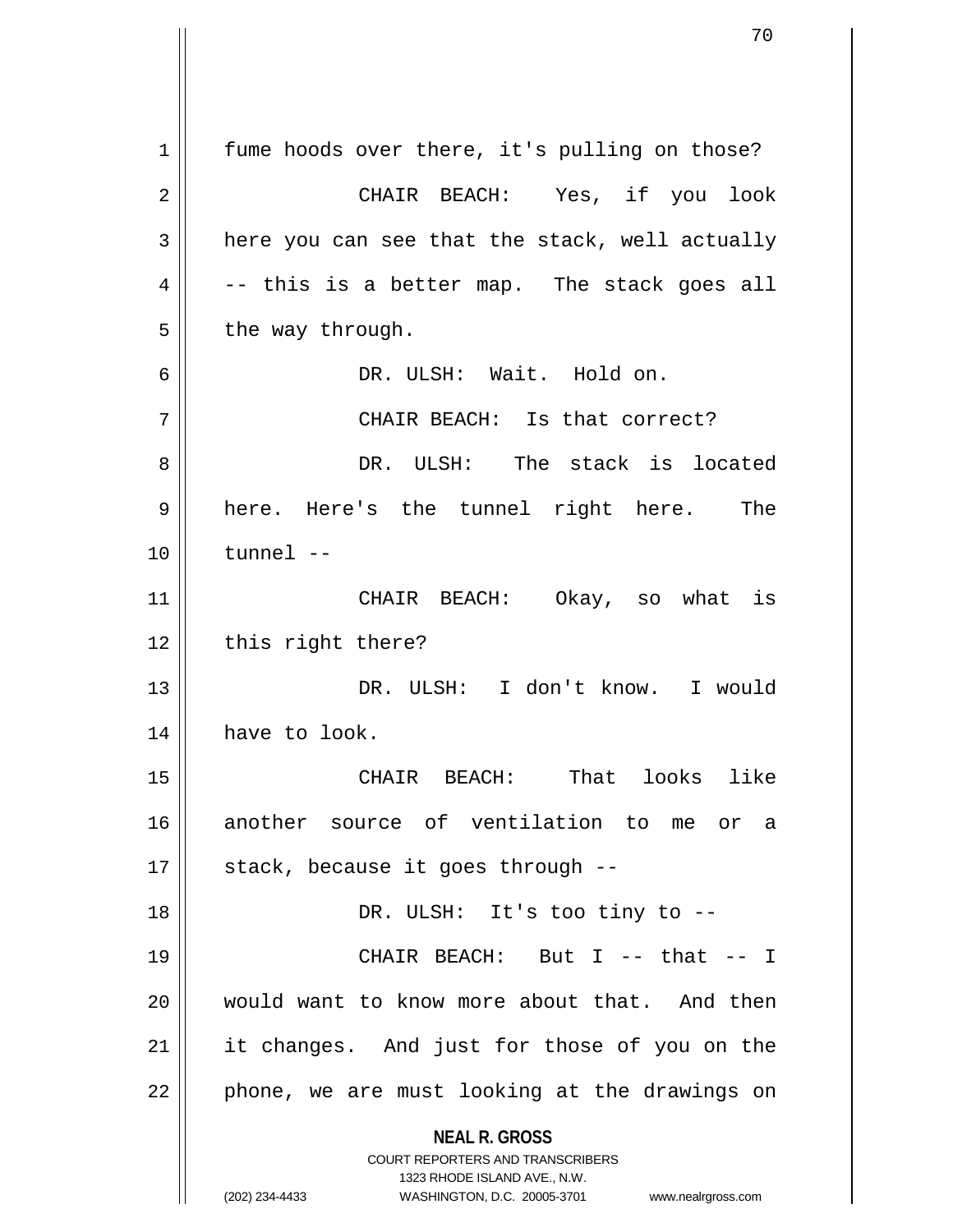**NEAL R. GROSS** COURT REPORTERS AND TRANSCRIBERS 1323 RHODE ISLAND AVE., N.W. (202) 234-4433 WASHINGTON, D.C. 20005-3701 www.nealrgross.com 1 || page 11 and 12 of NIOSH's report. 2 MEMBER ZIEMER: It's the October 3 report. 4 || DR. ULSH: I'll pull it up. Okay.  $5 \parallel$  Well, this might be relevant. The title of 6 this drawing is SW building. I put partial, I  $7$  | put the word partial. 8 || It's heating and ventilation. So 9 it might be the kind of thing that you are 10 looking for. It's a heating and ventilation 11 drawing. 12 || The Rand yes, Josie, that telescoped 13 || line across the drawing there that you were 14 || talking about, it does give the dimensions and 15 it does show that it -- where the -- different 16 ventilation tunnels run. 17 Now again, I have only shown -- 18 || again I'll draw -- if you consider this entire 19 line drawing, if it -- it's one of those 20 **building blueprints.** 21 I snipped out the relevant  $22 \parallel$  portion. Well, I guess it's this part here.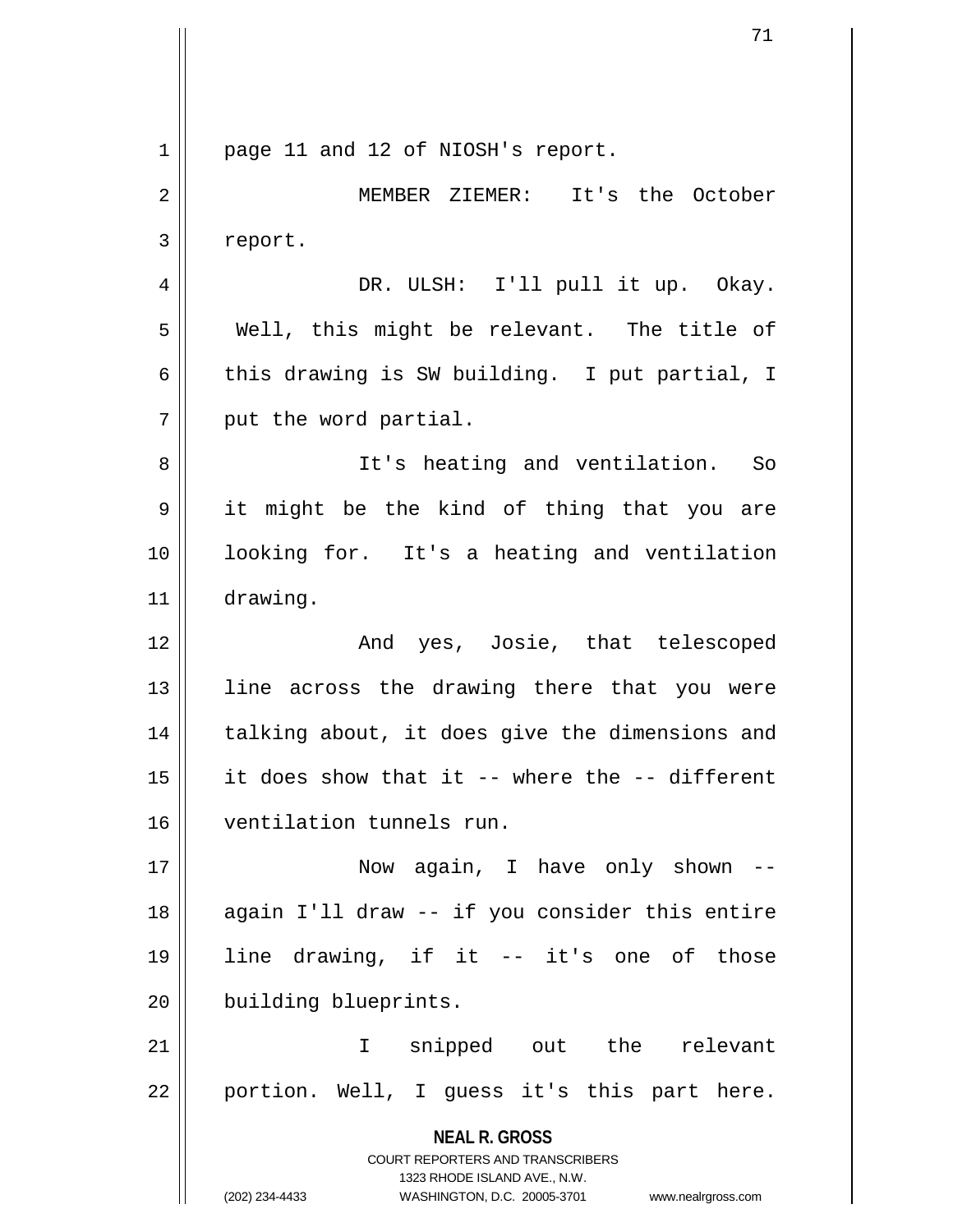**NEAL R. GROSS** COURT REPORTERS AND TRANSCRIBERS 1323 RHODE ISLAND AVE., N.W. 1 | There's more and that is in the original 2 drawing that is in the SRDB. So if you want  $3 \parallel$  to see that kind of detail that's where to  $4 \parallel$  look. 5 CHAIR BEACH: Well, I think to  $6 \parallel$  separate the two buildings we are going to  $7 \parallel$  have to see that level of detail. 8 DR. ULSH: Okay, I think this 9 drawing, this particular drawing is only of 10 | the SW building. 11 CHAIR BEACH: Is it only SW? 12 || DR. ULSH: Yes, but --13 || CHAIR BEACH: Okay. 14 DR. ULSH: But I'm confident that 15 there's a corresponding drawing for the R 16 building, which I could go get. 17 CHAIR BEACH: And kind of the way 18 || I see it, and correct me if I'm wrong, we are 19 kind of struggling with two separate issues  $20$  | here. We are struggling with the initial Class 21 Definition, and the R and SW, and then the  $22$  second part of this, the 83.14 that you are

(202) 234-4433 WASHINGTON, D.C. 20005-3701 www.nealrgross.com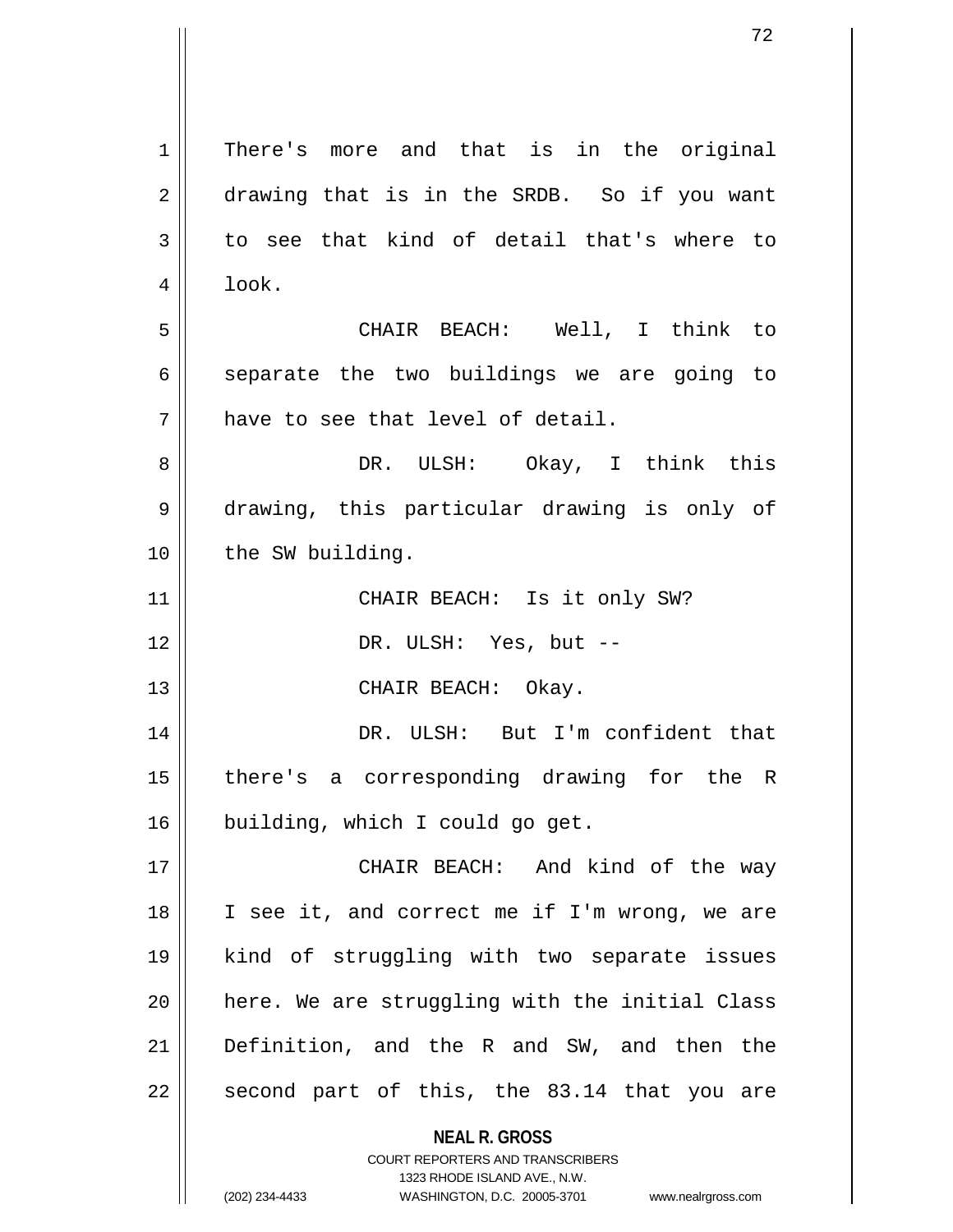1 || proposing, actually covers all workers, so  $2 \parallel$  it's really not part of this. 3 || DR. NETON: It wouldn't be if the 4 proposal that we put forth is accepted by 5 | everybody. 6 MR. FITZGERALD: I see -- Josie, I  $7 \parallel$  see a dilemma though, because the presumption  $8 \parallel$  that the you know -- the presumption the Work 9 Group was working on was that the tritium 10 bioassay entry requirements would in fact 11 || encompass both buildings. That was the reason  $12$  | they went forward that way. 13 And it was a claimant that came 14 forward that proved that presumption 15 incorrect. So now we are going back and 16 essentially doing further research to -- and I 17 think the research is good. Don't get me 18 || wrong. We are actually trying to back off the 19 || scope of the SEC based on the fact that we now 20 || know that that presumption has proved

21 erroneous.

22 And now we are trying to figure

**NEAL R. GROSS**

COURT REPORTERS AND TRANSCRIBERS 1323 RHODE ISLAND AVE., N.W. (202) 234-4433 WASHINGTON, D.C. 20005-3701 www.nealrgross.com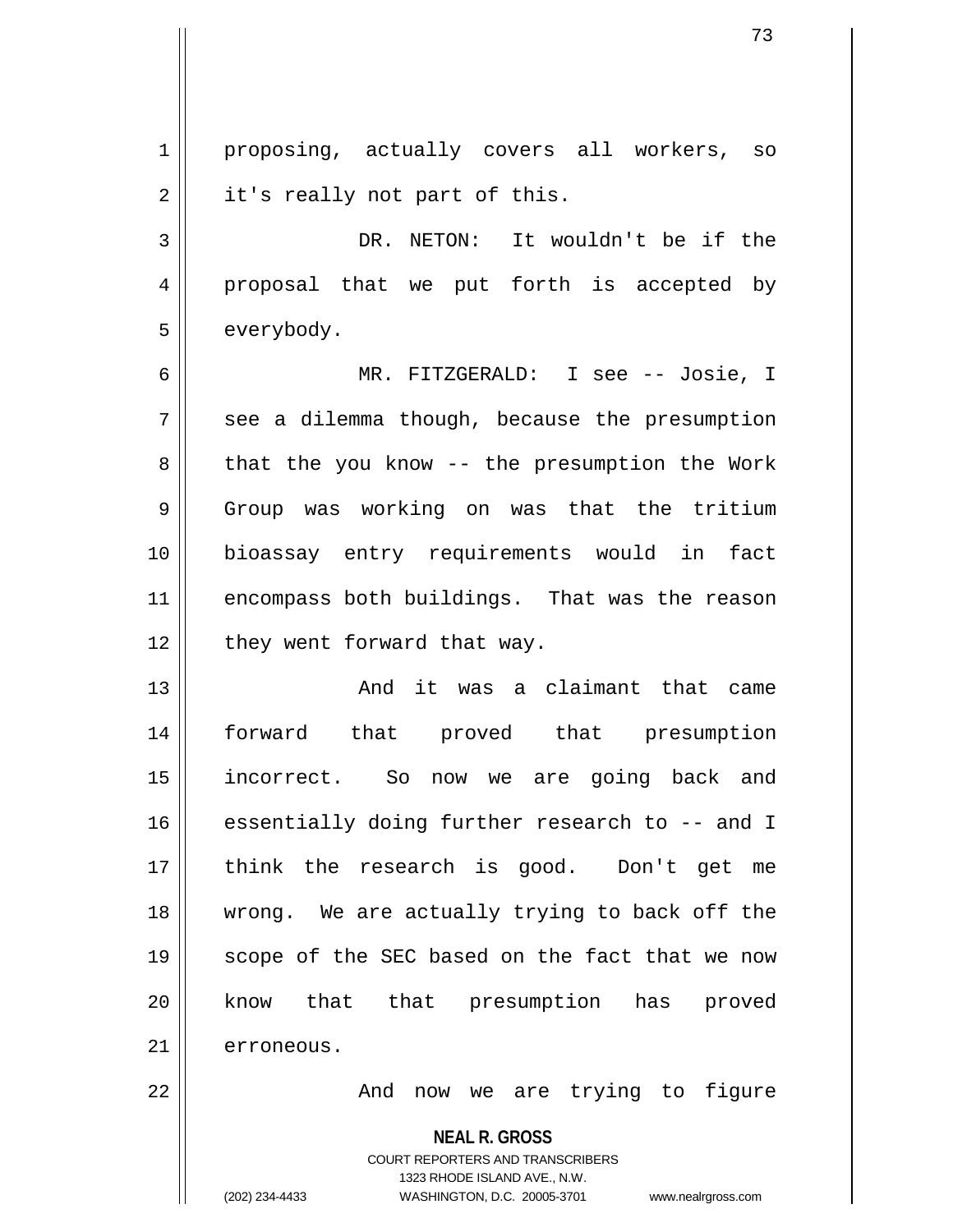$1 \parallel$  out, more subjectively I might add, you know,  $2 \parallel$  how far to back it off. And I think again the 3 parameters that are being discussed are pretty  $4 \parallel$  good ones.

5 But I think, given the 6 circumstances, that in fact the claimant has 7 gone forward has shown that the SEC 8 presumption on tritium entry as being a 9 | trigger was not adequate.

10 I think there's a little bit more 11 homework or just verification that we are 12 clear that ventilation or the entry source in 13 | fact are adequate.

14 || And I am a little concerned about 15 || anecdotal. I think anecdotal sounds, given  $16$  | the circumstances, maybe a little weak, that 17 maybe we need to do more -- nothing wrong, I 18 don't think we need to do a lot more -- but we 19 just need to do a little bit more to make sure  $20$   $\parallel$  this is validated.

21 DR. NETON: I'd just like to -- I  $22$  || think it's a little different than maybe what

> **NEAL R. GROSS** COURT REPORTERS AND TRANSCRIBERS 1323 RHODE ISLAND AVE., N.W. (202) 234-4433 WASHINGTON, D.C. 20005-3701 www.nealrgross.com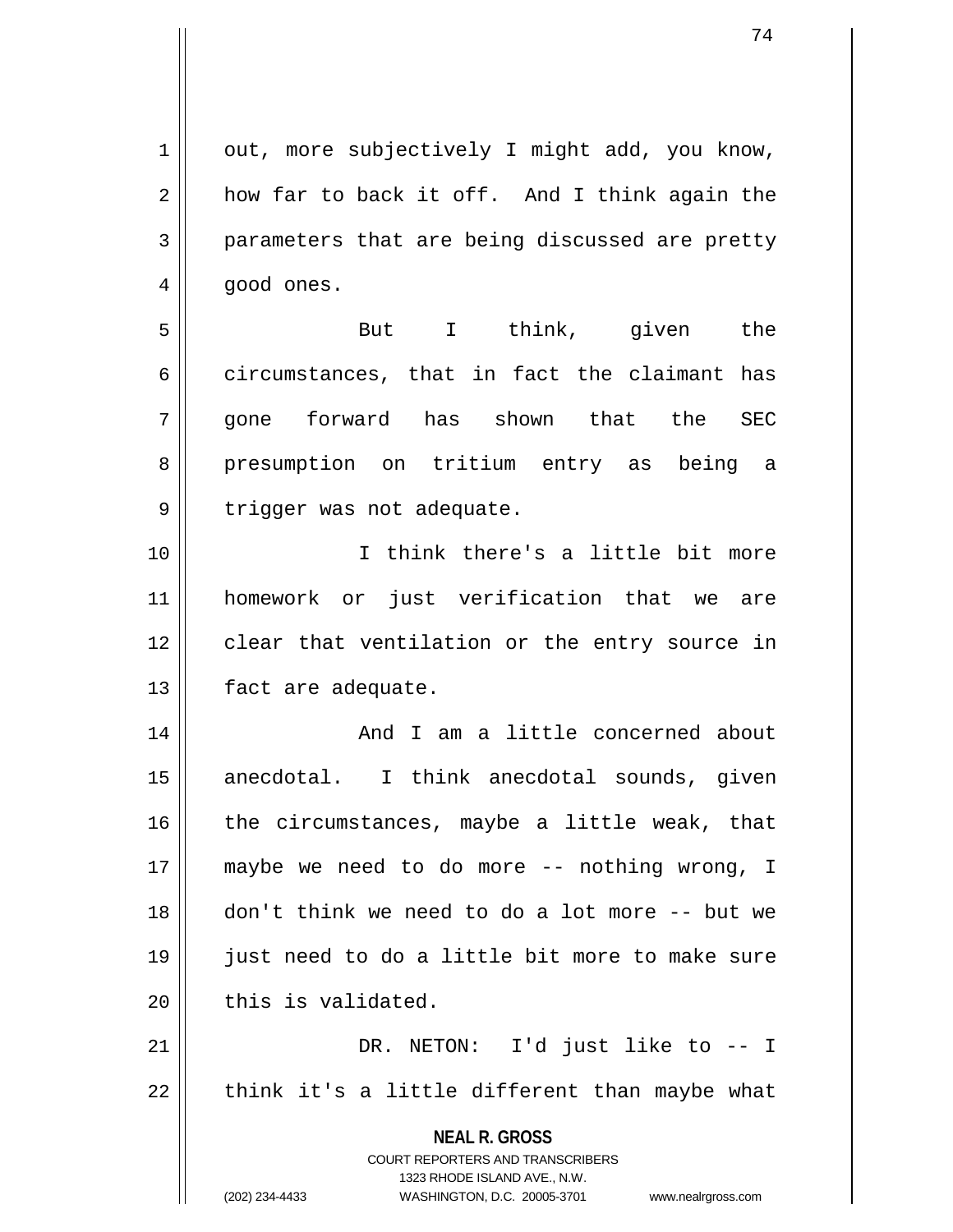**NEAL R. GROSS** COURT REPORTERS AND TRANSCRIBERS 1323 RHODE ISLAND AVE., N.W. (202) 234-4433 WASHINGTON, D.C. 20005-3701 www.nealrgross.com 1 | you portrayed the decision process was. My 2 | recollection was it was NIOSH's position that  $3 \parallel$  we did not feel that radon was -- should be, 4 probably cover anywhere other than SW  $5$  | building. 6 SC&A's position was well, we don't  $7 \parallel$  know that it didn't go into the R building and 8 || until we know that, you know, we are not going  $9 \parallel$  to say okay. 10 MR. FITZGERALD: Well, we did know 11 it went into R but -- 12 DR. NETON: Well we don't know it 13 went into R. See, that's the point. The 14 question was, where did the tunnel stop, and 15 | Brant has demonstrated --16 || MR. FITZGERALD: No, no. 17 || DR. NETON: -- conclusively that  $18$  || the tunnel stopped  $-$ 19 MR. FITZGERALD: But please, this 20 is important. I think we did have the 21 || interview with the rad tech who actually 22 monitored --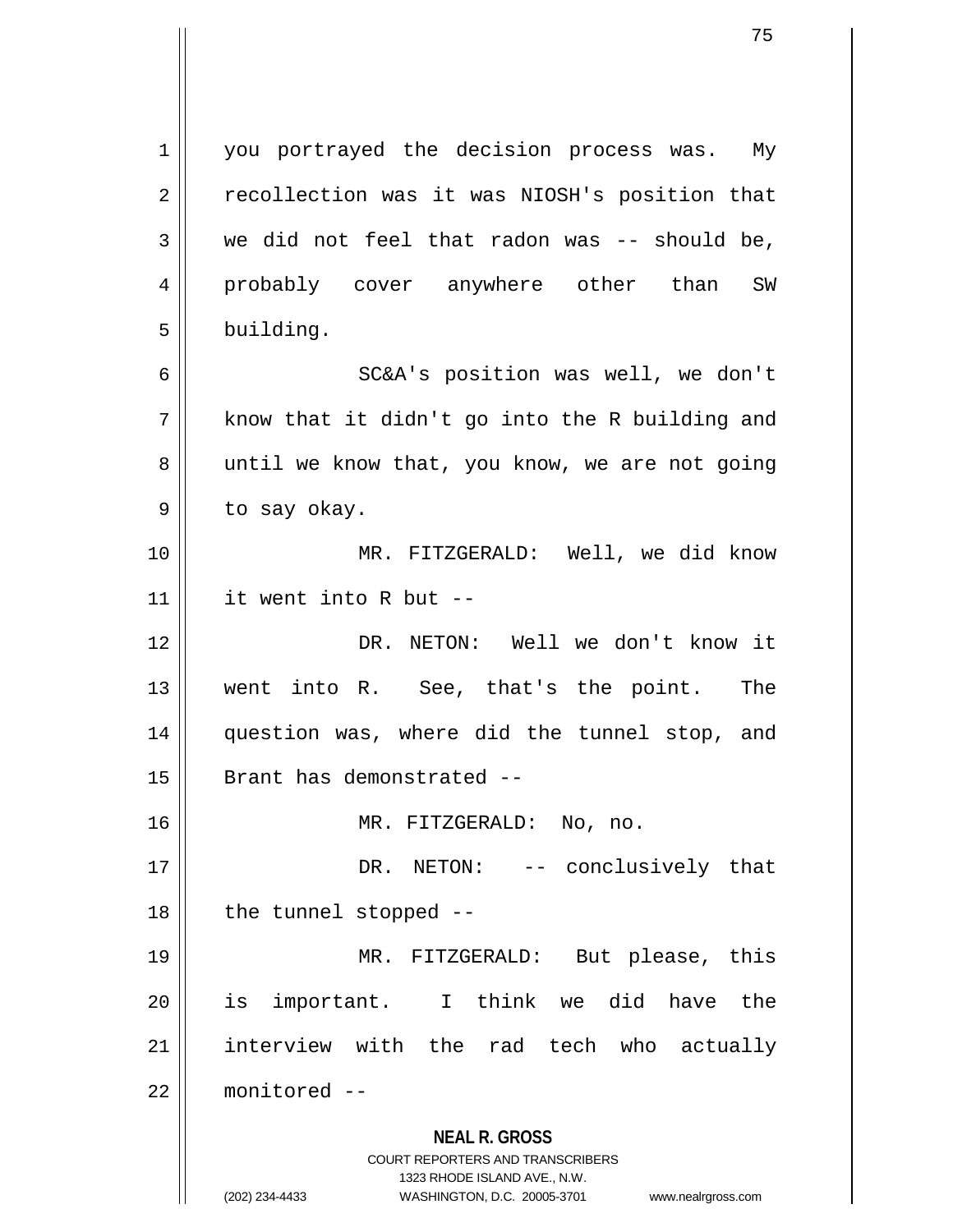| 1  | DR. NETON: Right.                                                                                                                                            |
|----|--------------------------------------------------------------------------------------------------------------------------------------------------------------|
| 2  | MR. FITZGERALD:<br>-- a room in R                                                                                                                            |
| 3  | building where it was coming in, and I think                                                                                                                 |
| 4  | Brant was able to validate that and even go a                                                                                                                |
| 5  | little bit further.                                                                                                                                          |
| 6  | Now, that's where we<br>left it                                                                                                                              |
| 7  | because that was kind of the Site Profile                                                                                                                    |
| 8  | inquiry, which says you know we don't know                                                                                                                   |
| 9  | what the implications are for the building as                                                                                                                |
| 10 | a whole, but we can demonstrate that it wasn't                                                                                                               |
| 11 | just SW.                                                                                                                                                     |
| 12 | That's kind of what we told the                                                                                                                              |
| 13 | Work Group and I think in the discussions it                                                                                                                 |
| 14 | was clear that you know, okay, you know, the                                                                                                                 |
| 15 | easiest thing to do is just say, since R and                                                                                                                 |
| 16 | SW are joined, it's just both buildings.                                                                                                                     |
| 17 | DR. NETON: I agree. But in                                                                                                                                   |
| 18 | tracking that to ground, I think it's                                                                                                                        |
| 19 | demonstrated that the radon was on the                                                                                                                       |
| 20 | tritium-monitored side of the R building. I                                                                                                                  |
| 21 | hope that's clear.                                                                                                                                           |
| 22 | MR. FITZGERALD: Well, I think, I                                                                                                                             |
|    | <b>NEAL R. GROSS</b><br>COURT REPORTERS AND TRANSCRIBERS<br>1323 RHODE ISLAND AVE., N.W.<br>(202) 234-4433<br>WASHINGTON, D.C. 20005-3701 www.nealrgross.com |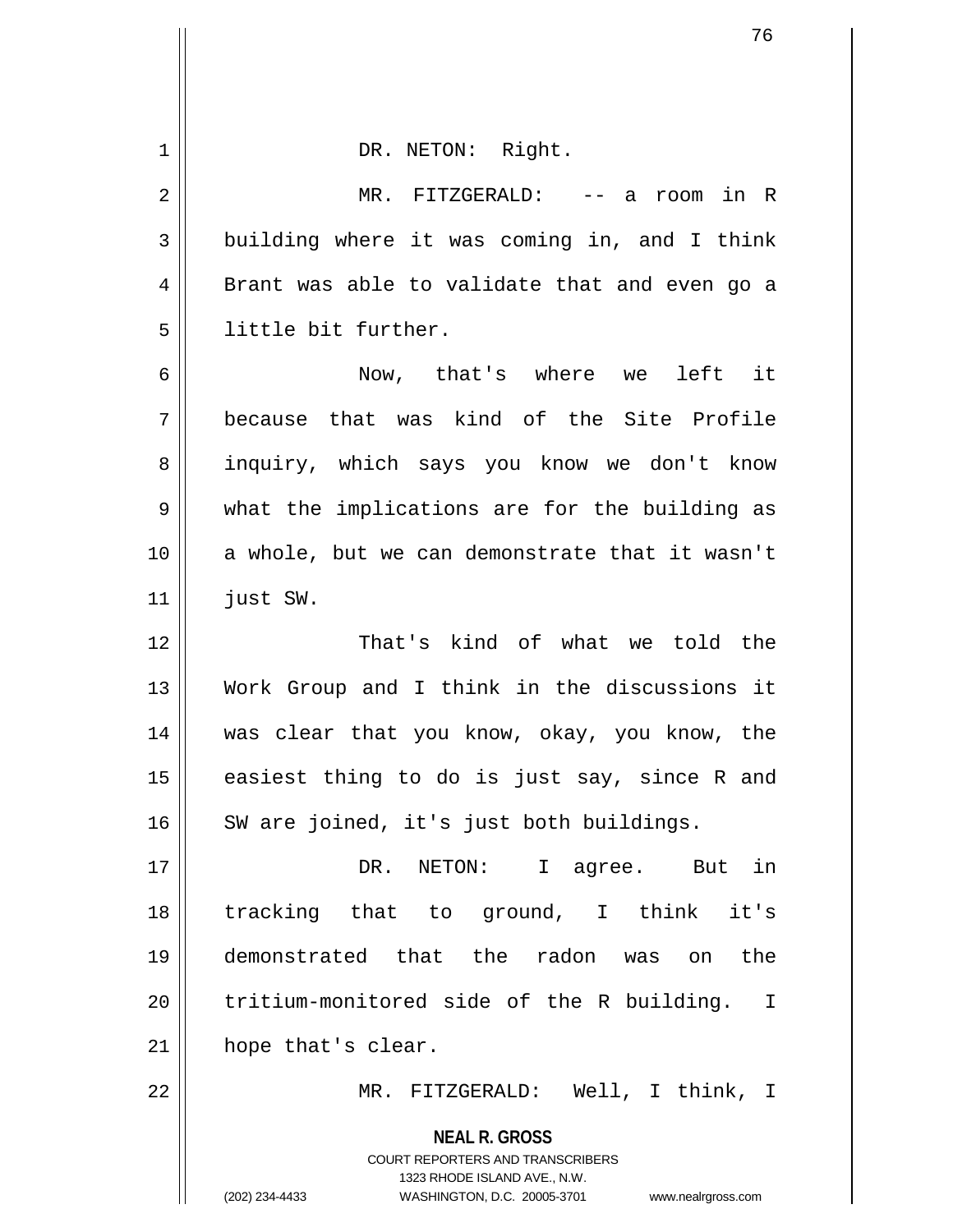1 | think qualitatively you have made a persuasive  $2 \parallel$  argument. I'm just saying that at this stage  $3 \parallel$  of the discussion, since we just are starting  $4 \parallel$  this discussion -- this is the first time we  $5 \parallel$  have actually had the information that Brant 6 | has brought forward in this White Paper  $-1$ 7 would say the only lingering question I have, 8 || is I think the ventilation pattern is 9 || important. I think the note that Brant made 10 earlier about the negative pressure I think 11 would be a key, key issue in my mind, that  $12 \parallel$  okay, yes, I think you got it. 13 || But I would like to see certainly  $14$   $\parallel$  a little more than anecdotal reference from a 15 worker that that was the case. And that's all  $16$  | I'm saying. 17 || Think that's got to be and I think that's got to be 18 available somewhere, that you in fact have a 19 ventilation pattern, a negative pressure,

20 where you can be a little bit more conclusive  $21$  that the  $-$  you know, any radon would be 22 moving in the other direction.

> **NEAL R. GROSS** COURT REPORTERS AND TRANSCRIBERS 1323 RHODE ISLAND AVE., N.W. (202) 234-4433 WASHINGTON, D.C. 20005-3701 www.nealrgross.com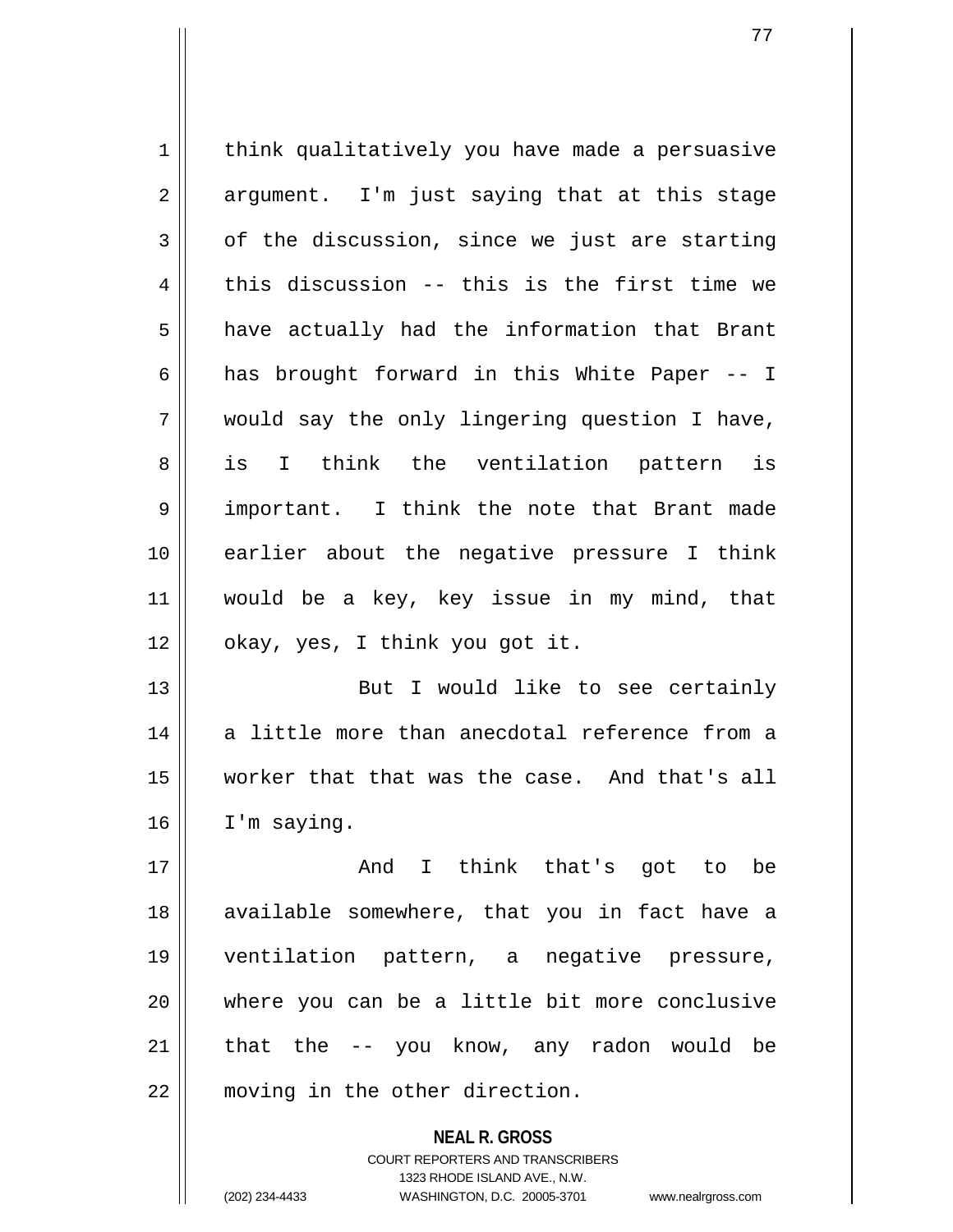| $\mathbf 1$    | I'm just a little surprised that                                                                    |
|----------------|-----------------------------------------------------------------------------------------------------|
| $\overline{2}$ | all we have is the anecdotal reference from a                                                       |
| $\mathfrak{Z}$ | worker. It must exist in something on the R                                                         |
| 4              | and $SW$ $-$                                                                                        |
| 5              | DR. ULSH: I'm not saying it                                                                         |
| 6              | doesn't. What I'm saying is that that's not                                                         |
| 7              | one of the factors that we have gone into                                                           |
| 8              | depth on in the research that we have done so                                                       |
| 9              | far.                                                                                                |
| 10             | It may very well be sitting in our                                                                  |
| 11             | SRDB or it may be that we have to go look for                                                       |
| 12             | it.                                                                                                 |
| 13             | MR. FITZGERALD: Yes, yes, and                                                                       |
| 14             | that's what I'm saying. Just to make sure                                                           |
| 15             | it's clear I'm not saying that I find your                                                          |
| 16             | overall argument wrong. I'm just saying that                                                        |
| 17             | I think, given the circumstances of how this                                                        |
| 18             | came about, it would be very important to at                                                        |
| 19             | least nail that down and there's a couple of                                                        |
| 20             | other things I'd be interested about fume                                                           |
| 21             | hoods.                                                                                              |
| 22             | I think this -- that actually to                                                                    |
|                | <b>NEAL R. GROSS</b>                                                                                |
|                | <b>COURT REPORTERS AND TRANSCRIBERS</b>                                                             |
|                | 1323 RHODE ISLAND AVE., N.W.<br>(202) 234-4433<br>WASHINGTON, D.C. 20005-3701<br>www.nealrgross.com |
|                |                                                                                                     |

 $\mathsf{l}$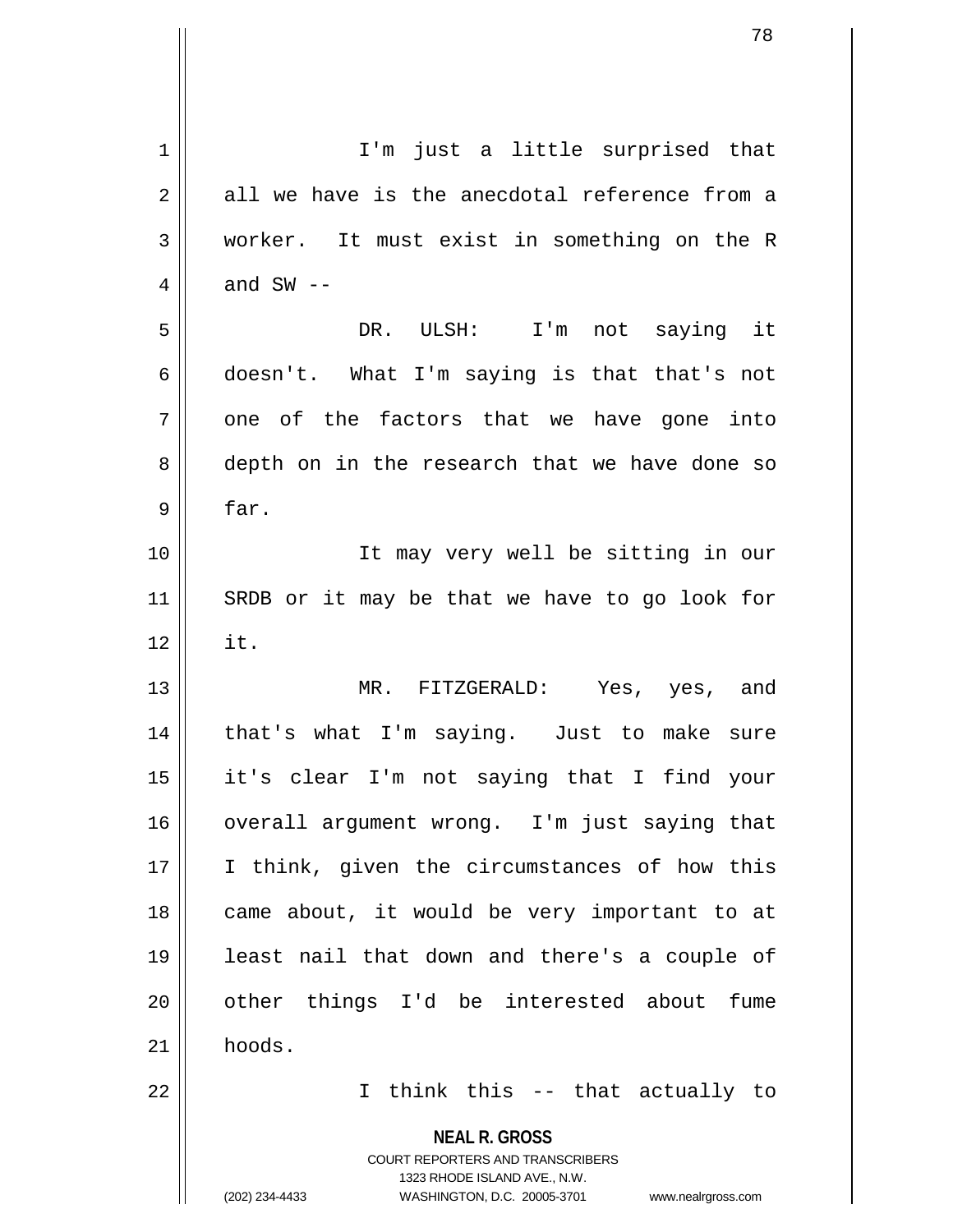1 || me is maybe among the most important ones,  $2 \parallel$  that plus a little better tack on tritium  $3 \parallel$  entry, just to make sure that since we have 4 || had some hiccups on that in the past, that you 5 || know, we are pretty clear, if you were a 6 maintenance person, you wouldn't be crossing  $7$   $\parallel$  back and forth into the tritium side of R if 8 you didn't have tritium bioassay, that kind of  $9 \parallel$  thing. 10 || The DR. ULSH: So, Josie there's a 11 couple of proposed actions on the table for 12 further research, and I just want to be clear  $13$  | that we bring you what you want. 14 In terms of heating or in terms of 15 ventilation, the ventilation issue, we already 16 have in the SRDB and a portion of it in this  $17$   $\parallel$  report, this heating and ventilation drawing. 18 We don't have that drawing in our 19 possession for the R building, but I am pretty  $20$  || confident I can get that. Once I do that and  $21$  || put it in the SRDB and let you guys know that  $22$  || it's there, is that the information that you

> **NEAL R. GROSS** COURT REPORTERS AND TRANSCRIBERS 1323 RHODE ISLAND AVE., N.W.

(202) 234-4433 WASHINGTON, D.C. 20005-3701 www.nealrgross.com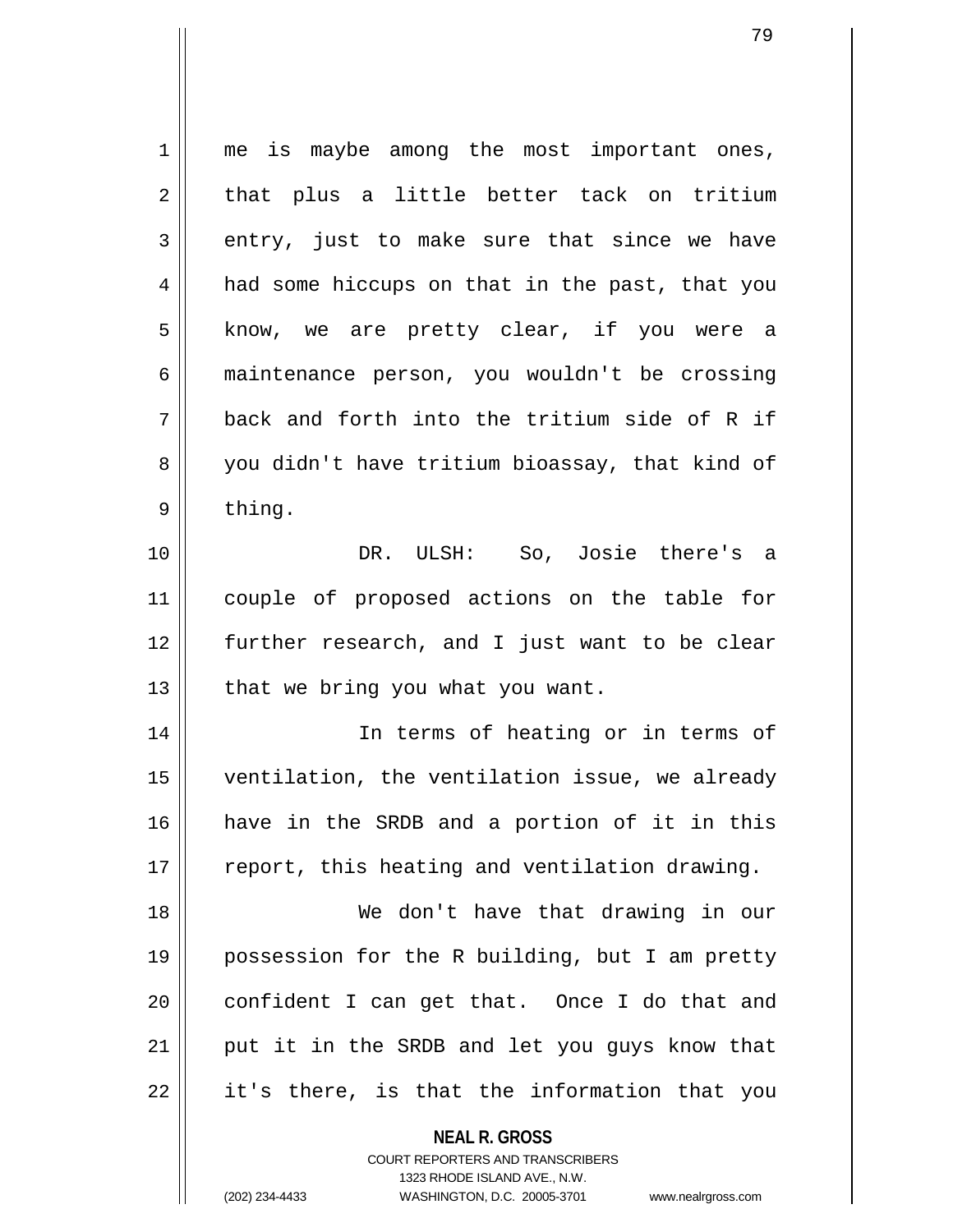| $\mathbf 1$ | are looking for on the ventilation question?                            |
|-------------|-------------------------------------------------------------------------|
| 2           | CHAIR BEACH: That, yes, that is                                         |
| 3           | part of it, for ventilation.                                            |
| 4           | DR. ULSH: For ventilation.                                              |
| 5           | MEMBER ZIEMER: Let me ask a                                             |
| 6           | question though. Will we be able to tell do                             |
| 7           | you think from those drawings actually what                             |
| 8           | the movement, what's hooking up to what, the                            |
| 9           | words -- for example, will we know that the R                           |
| 10          | building ventilation goes through this stack -                          |
| 11          | - that's the only stack in the building --                              |
| 12          | will we know that from the drawings? How                                |
| 13          | interpretable are they?                                                 |
| 14          | DR. ULSH: I don't know Paul.                                            |
| 15          | I'll leave that to your discretion. There's a                           |
| 16          | sample of it here in the report and --                                  |
| 17          | MEMBER ZIEMER: Yes, we'll have to                                       |
| 18          | look at it and see whether we can make                                  |
| 19          | something out of it.                                                    |
| 20          | MEMBER CLAWSON: Josie, one other                                        |
| 21          | part of this -- because I want you to take a                            |
| 22          | look at this. When you put a building at                                |
|             | <b>NEAL R. GROSS</b>                                                    |
|             | <b>COURT REPORTERS AND TRANSCRIBERS</b><br>1323 RHODE ISLAND AVE., N.W. |
|             | (202) 234-4433<br>WASHINGTON, D.C. 20005-3701 www.nealrgross.com        |

Ħ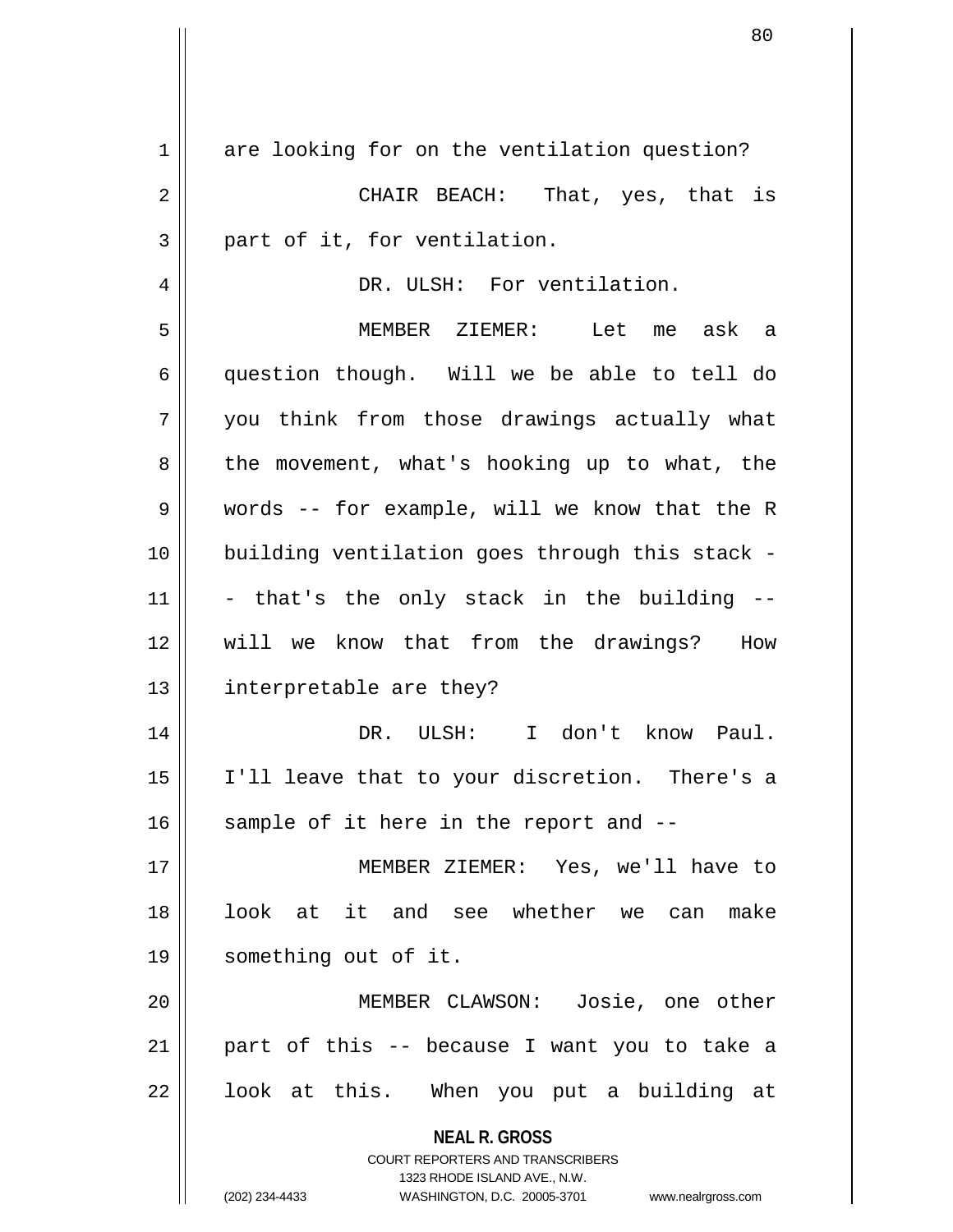**NEAL R. GROSS** COURT REPORTERS AND TRANSCRIBERS 1323 RHODE ISLAND AVE., N.W.  $1$  | negative pressure, you have to have a supply.  $2 \parallel$  That's how you maintain it at your negative  $3 \parallel$  pressure, so with the dampers. 4 And if you follow this on with  $5 \parallel$  page 12 over the top where it says the  $6 \parallel$  concrete plenum right here, and you see the 7 ducts going across that, that's your supply  $8$  || air coming into the facilities. 9 And it flows into your main ducts 10 that run down through the center of this. 11 || Through the use of the dampers and stuff is 12 where you maintain your rooms, and also the 13 | building at it.  $14$   $\parallel$  The thing that's  $-$ 15 CHAIR BEACH: Brad, it's not clear 16 if that -- that looks like it hooks into the 17 tunnel and it's not clear that it hooks into 18  $\parallel$  the other -- that one goes across the middle. 19 MEMBER CLAWSON: That's -- that's 20  $\parallel$  the point I'm trying to get at --21 CHAIR BEACH: Okay, sorry. Go  $22 \parallel$  ahead.

<sup>(202) 234-4433</sup> WASHINGTON, D.C. 20005-3701 www.nealrgross.com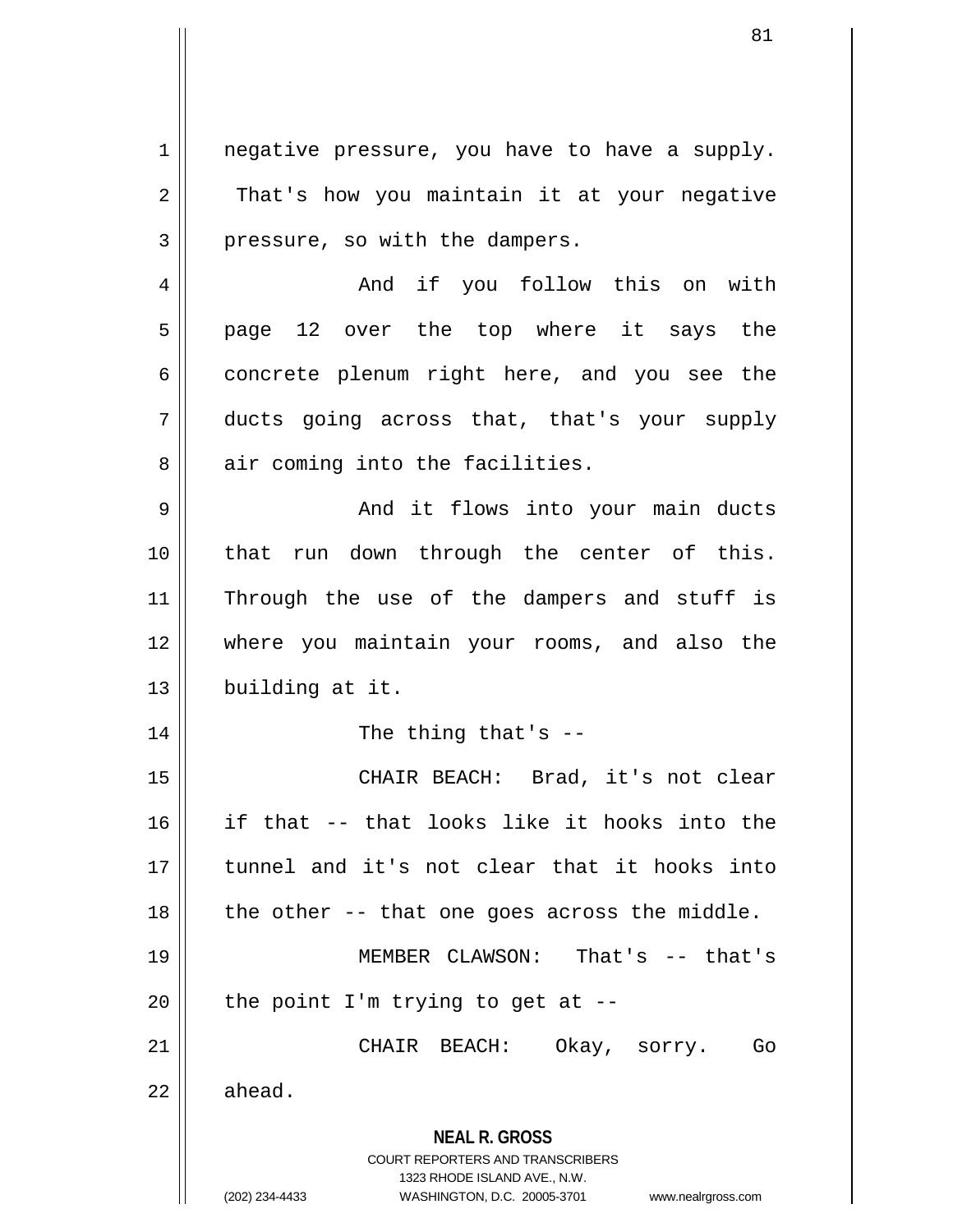| $\mathbf 1$ | MEMBER CLAWSON: Because we need -              |
|-------------|------------------------------------------------|
| 2           | - we need to be able to see how the supply --  |
| 3           | because to me right here, what bothers me is   |
| 4           | we've got the tunnel that goes right up and    |
| 5           | right across, and goes right into the bottom   |
| 6           | of this air plenum, and it's got that concrete |
| 7           | plenum right here. That's -- that is your      |
| 8           | supply air.                                    |
| 9           | CHAIR BEACH: Okay, so go ahead --              |
| 10          | MEMBER CLAWSON: So we need a --                |
| 11          | we need to determine from the prints. If you   |
| 12          | have got it, we can determine the flow chart   |
| 13          | from that. But it makes me worried about this  |
| 14          | being the tunnel underneath there, and right   |
| 15          | over at the other end of it, this is the       |
| 16          | supply air coming in.                          |
| 17          | Because if you look at your main -             |
| 18          | - main tunnel right there, you've got 3,450    |
| 19          | CFM compared to the 6,500. On both sides of    |
| 20          | the building, flowing inward, you have your    |
| 21          | supply air coming into your exhaust going out. |
| 22          | You control -- those rooms<br>are              |
|             | <b>NEAL R. GROSS</b>                           |

COURT REPORTERS AND TRANSCRIBERS 1323 RHODE ISLAND AVE., N.W.

 $\mathsf{II}$ 

(202) 234-4433 WASHINGTON, D.C. 20005-3701 www.nealrgross.com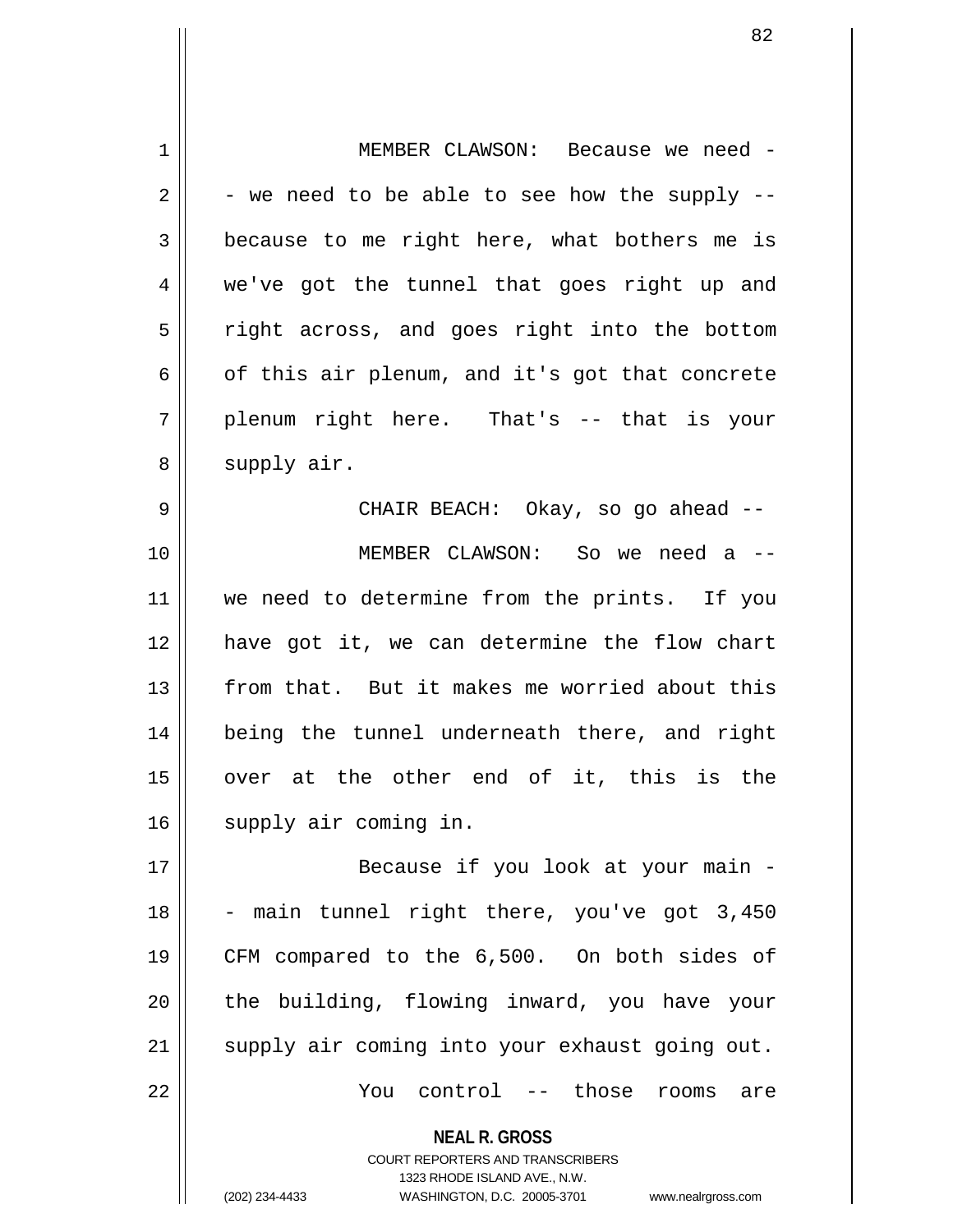**NEAL R. GROSS** COURT REPORTERS AND TRANSCRIBERS 1323 RHODE ISLAND AVE., N.W. (202) 234-4433 WASHINGTON, D.C. 20005-3701 www.nealrgross.com 1 | controlled by dampers to maintain the negative  $2 \parallel$  pressure. I just want to be able to make sure  $3 \parallel$  where we are pulling that supply air from. 4 DR. ULSH: So, are you happy with  $5$  | this drawing or do you want something --6 MEMBER CLAWSON: Well, this 7 drawing, what bothers me is the concrete 8 plenum that you are drawing your air from is  $9 \parallel$  the same one right above the tunnel. 10 || DR. NETON: Well, I think we just  $11$  | need to go get the drawing. 12 CHAIR BEACH: Well, I think we  $13$  | need -- this is SW. We need --14 MEMBER CLAWSON: We need, we need 15 help. We need help. R is going to tie into  $16$   $\parallel$  it. It's  $-$ 17 || DR. ULSH: My action item out of  $18$  || this in terms of the ventilation question is 19 to go get the corresponding drawing for the R 20 building. 21 Now the other proposed action  $22$  | that's on the table is to  $-$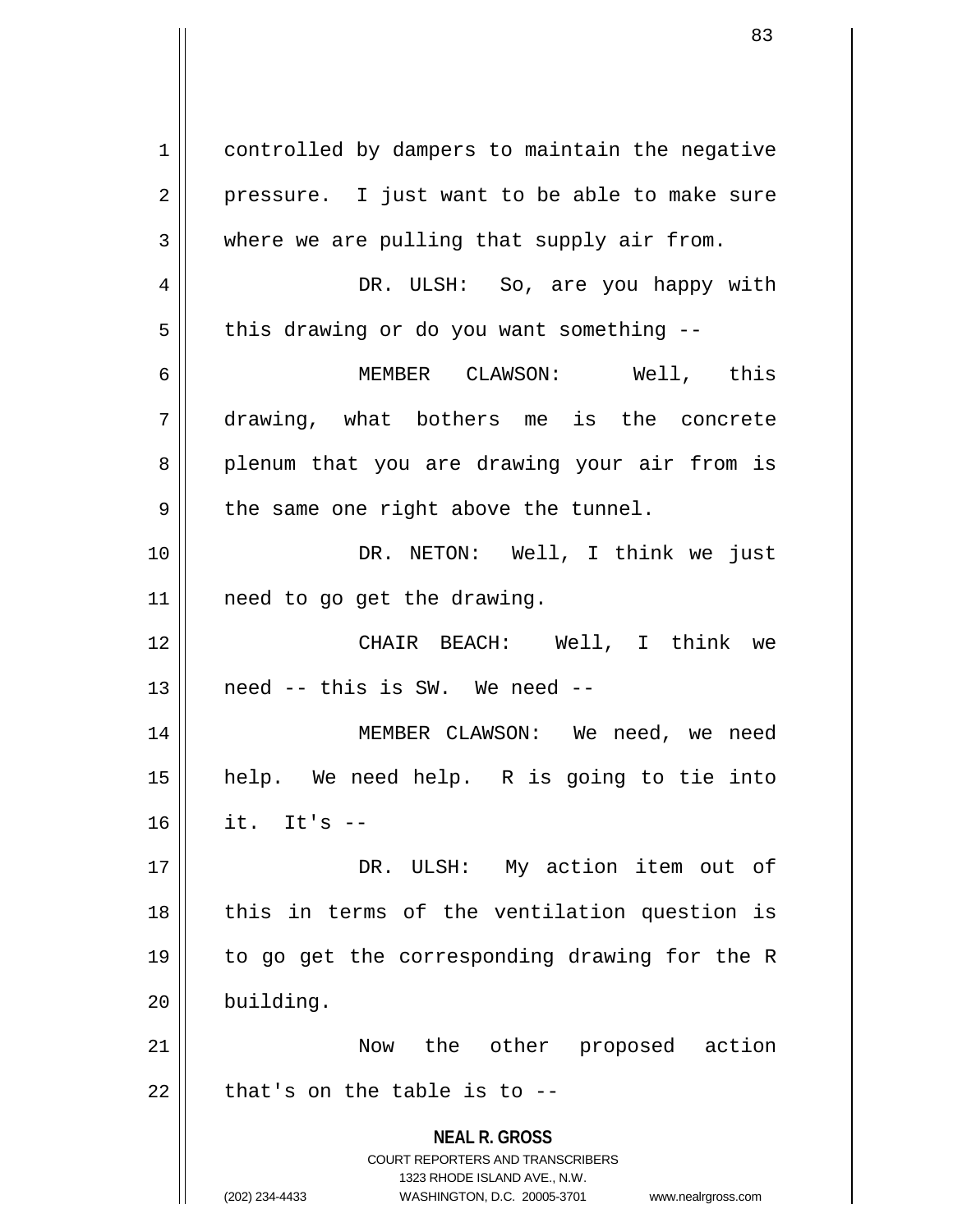**NEAL R. GROSS** COURT REPORTERS AND TRANSCRIBERS 1323 RHODE ISLAND AVE., N.W. (202) 234-4433 WASHINGTON, D.C. 20005-3701 www.nealrgross.com 1 || DR. NETON: Well, I think it does  $2 \parallel$  slightly go beyond just get the drawing but  $3 \parallel$  try to determine, at least internally within 4 || NIOSH, what we believe to be the case, where  $5 \parallel$  did the air -- was under negative pressure --6 MEMBER ZIEMER: Basically you want  $7 \parallel$  to be able to demonstrate that R isn't drawing 8 **b** air from SW. 9 DR. NETON: Exactly. I think if 10 we get the right drawing, we should be able to 11 do that. 12 CHAIR BEACH: So we're also 13 || looking at the fume hoods in R, if there are  $14$  | any and  $-$ 15 || DR. ULSH: There are. 16 CHAIR BEACH: What their source  $17 \parallel$  is. 18 MEMBER ZIEMER: Well, there's 19 still got to be plenums to supply the rooms 20 || where those fume hoods are. 21 MR. FITZGERALD: It's the same 22 || issue. Are they drawing them out you know,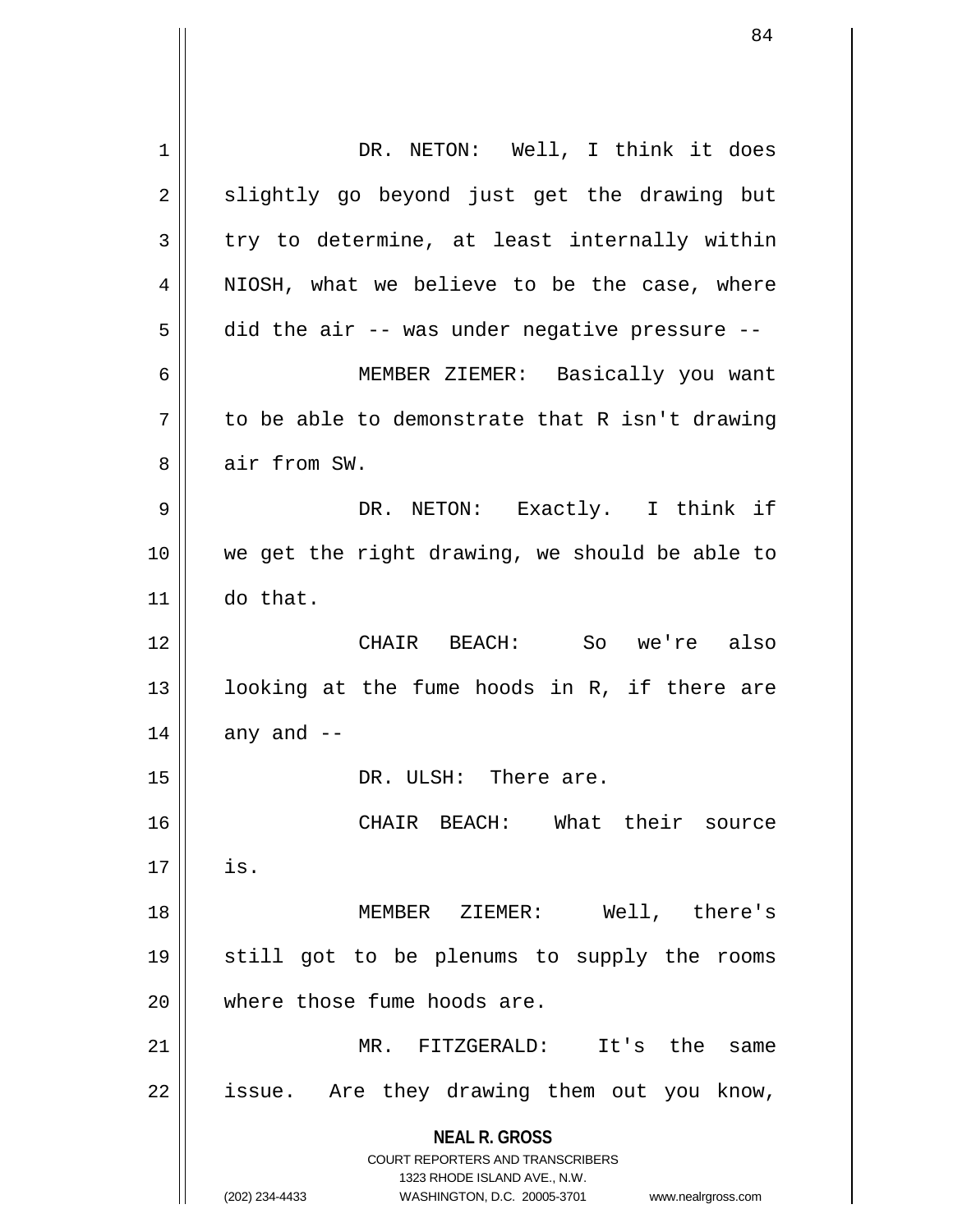**NEAL R. GROSS** COURT REPORTERS AND TRANSCRIBERS 1323 RHODE ISLAND AVE., N.W. (202) 234-4433 WASHINGTON, D.C. 20005-3701 www.nealrgross.com  $1 \parallel$  that kind of thing. 2 | NEMBER ZIEMER: Yes. 3 || MR. FITZGERALD: Yes. 4 DR. ULSH: Now the other -- 5 MEMBER ZIEMER: And you also have 6  $\parallel$  this, and many of these things, where you have  $7$  | a negative system but if part of the system is 8 turned off, for example if the SW side is  $9 \parallel$  turned off, does the R side pull air back? 10 I mean I've seen this in hoods -- 11 you have two hoods in the room, you turn one  $12$  | off and the other one is working and you get - $13 \parallel$  - you get air exchange. You need a little bit 14 | of definition out of that. 15 Is it possible for the air to move 16 || in the other direction if some subset of those 17 || things is turned off? Some of them work great 18 || if everything is running. 19 Of course nowadays, you get alarms  $20$  || if the rooms go  $-$  if you lose the negative 21 pressure. I don't know if they had that in  $22$  | those days.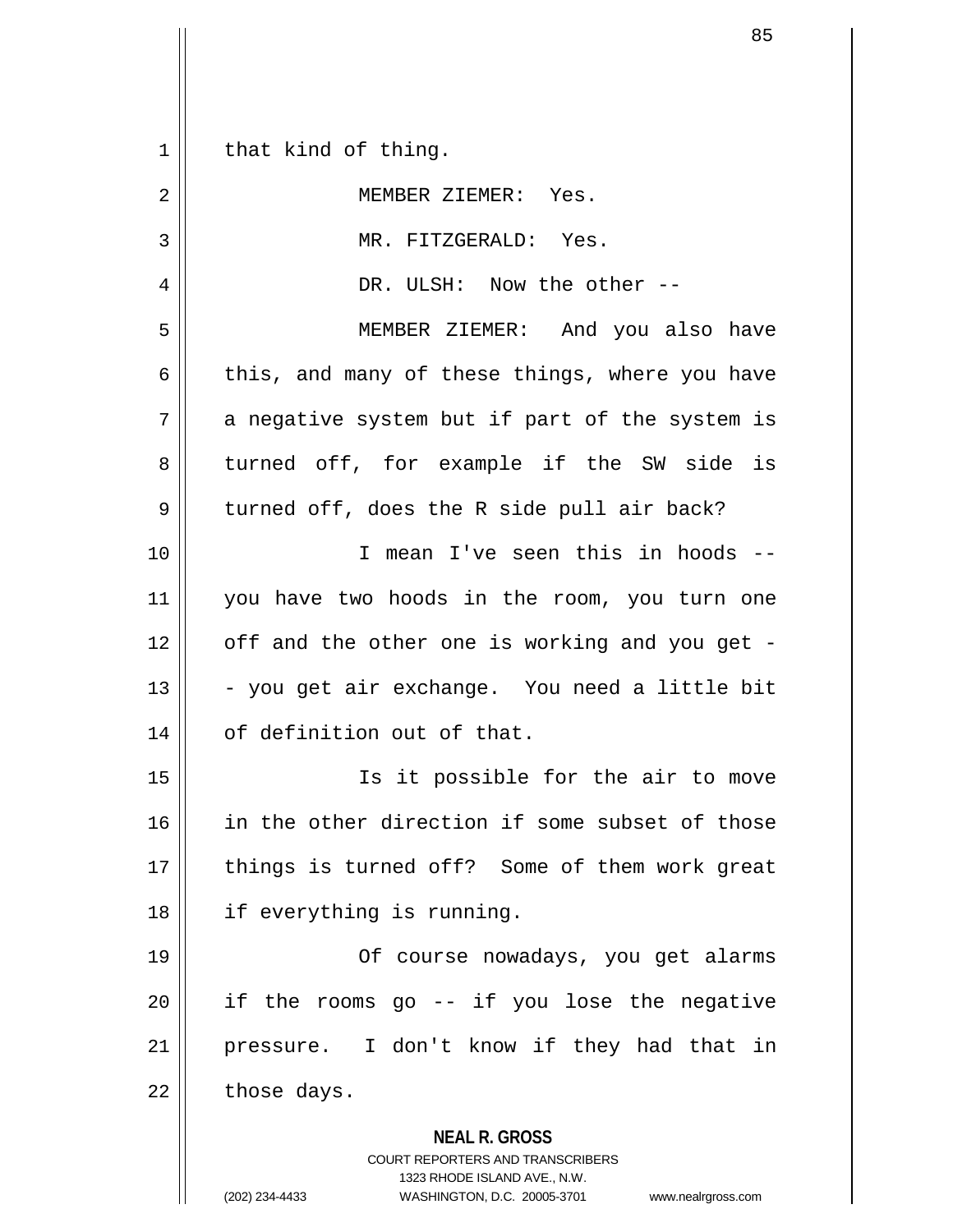| 1  | DR. ULSH: Yes, that's covered in                                                                    |
|----|-----------------------------------------------------------------------------------------------------|
| 2  | the -- one of the followup interviews that we                                                       |
| 3  | conducted, the question was asked, what                                                             |
| 4  | happens when you had a power outage.                                                                |
| 5  | Because this stack right here --                                                                    |
| 6  | MEMBER ZIEMER: Well, even without                                                                   |
| 7  | a power outage, sometimes you lose negative                                                         |
| 8  | pressure for other reasons, but yes.                                                                |
| 9  | DR. ULSH: The stack right here                                                                      |
| 10 | was an active stack, not a passive stack. It                                                        |
| 11 | was hand-driven.                                                                                    |
| 12 | MEMBER ZIEMER: Yes, okay.                                                                           |
| 13 | DR. ULSH: So when power was lost,                                                                   |
| 14 | that fan would shut off. The alarms would                                                           |
| 15 | start to go off across the buildings and                                                            |
| 16 | people evacuated. That's what happened.                                                             |
| 17 | MEMBER CLAWSON: SW was built                                                                        |
| 18 | first, right, and then R was added on? I                                                            |
| 19 | thought I remembered, because getting into                                                          |
| 20 | this, the first SW is built and like all these                                                      |
| 21 | sites, you know, they add on buildings right                                                        |
| 22 | and left, the way it goes in.                                                                       |
|    | <b>NEAL R. GROSS</b>                                                                                |
|    | <b>COURT REPORTERS AND TRANSCRIBERS</b>                                                             |
|    | 1323 RHODE ISLAND AVE., N.W.<br>(202) 234-4433<br>WASHINGTON, D.C. 20005-3701<br>www.nealrgross.com |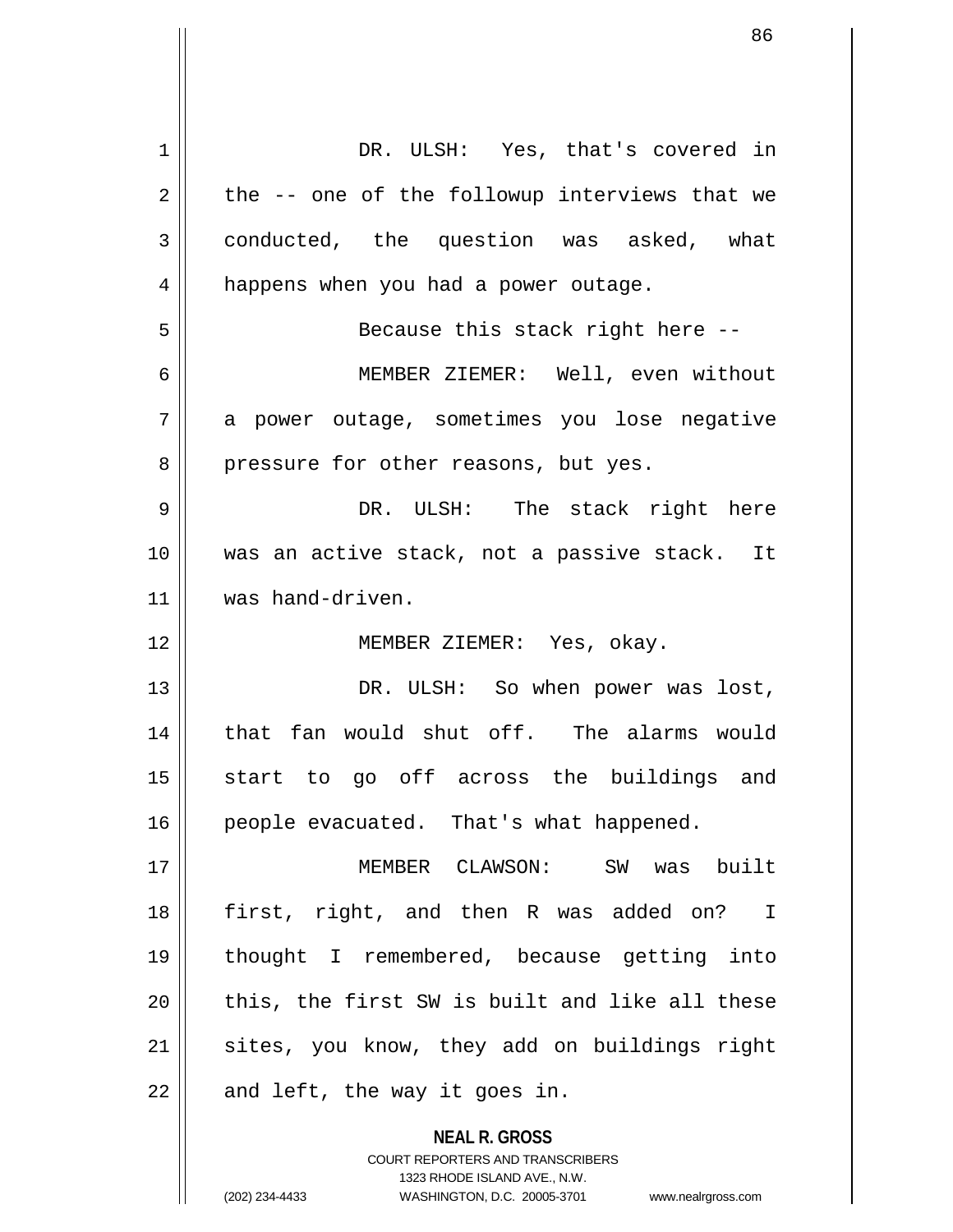|    | 87                                                                                              |
|----|-------------------------------------------------------------------------------------------------|
|    |                                                                                                 |
| 1  | DR. ULSH: I don't know Brad.<br>I                                                               |
| 2  | don't know which one was built first.                                                           |
| 3  | CHAIR BEACH: Okay, so<br>oh                                                                     |
| 4  | sorry.                                                                                          |
| 5  | MEMBER CLAWSON: I was just going                                                                |
| 6  | to say, 10 to 1 with -- because this is just a                                                  |
| 7  | basic flow diagram for SW. You probably have                                                    |
| 8  | a fume hood diagram somewhere in their, in                                                      |
| 9  | their paperwork.                                                                                |
| 10 | This can show how all that ties                                                                 |
| 11 | in, also how R ties into the facility too. It                                                   |
| 12 | should be relatively easy.                                                                      |
| 13 | DR. ULSH: If it exists over -- if                                                               |
| 14 | I can find it, I'll grab it.                                                                    |
| 15 | CHAIR BEACH: Okay, so let's be                                                                  |
| 16 | clear. Can you just run through your action                                                     |
| 17 | items again, just to make sure we have covered                                                  |
| 18 | them all?                                                                                       |
| 19 | DR. ULSH: I'm going to look for                                                                 |
| 20 | the drawing, the corresponding drawing for the                                                  |
| 21 | R building. I'll do that. If there<br>are                                                       |
| 22 | drawings in this collection that deal with                                                      |
|    | <b>NEAL R. GROSS</b><br><b>COURT REPORTERS AND TRANSCRIBERS</b><br>1323 RHODE ISLAND AVE., N.W. |
|    | (202) 234-4433<br>WASHINGTON, D.C. 20005-3701<br>www.nealrgross.com                             |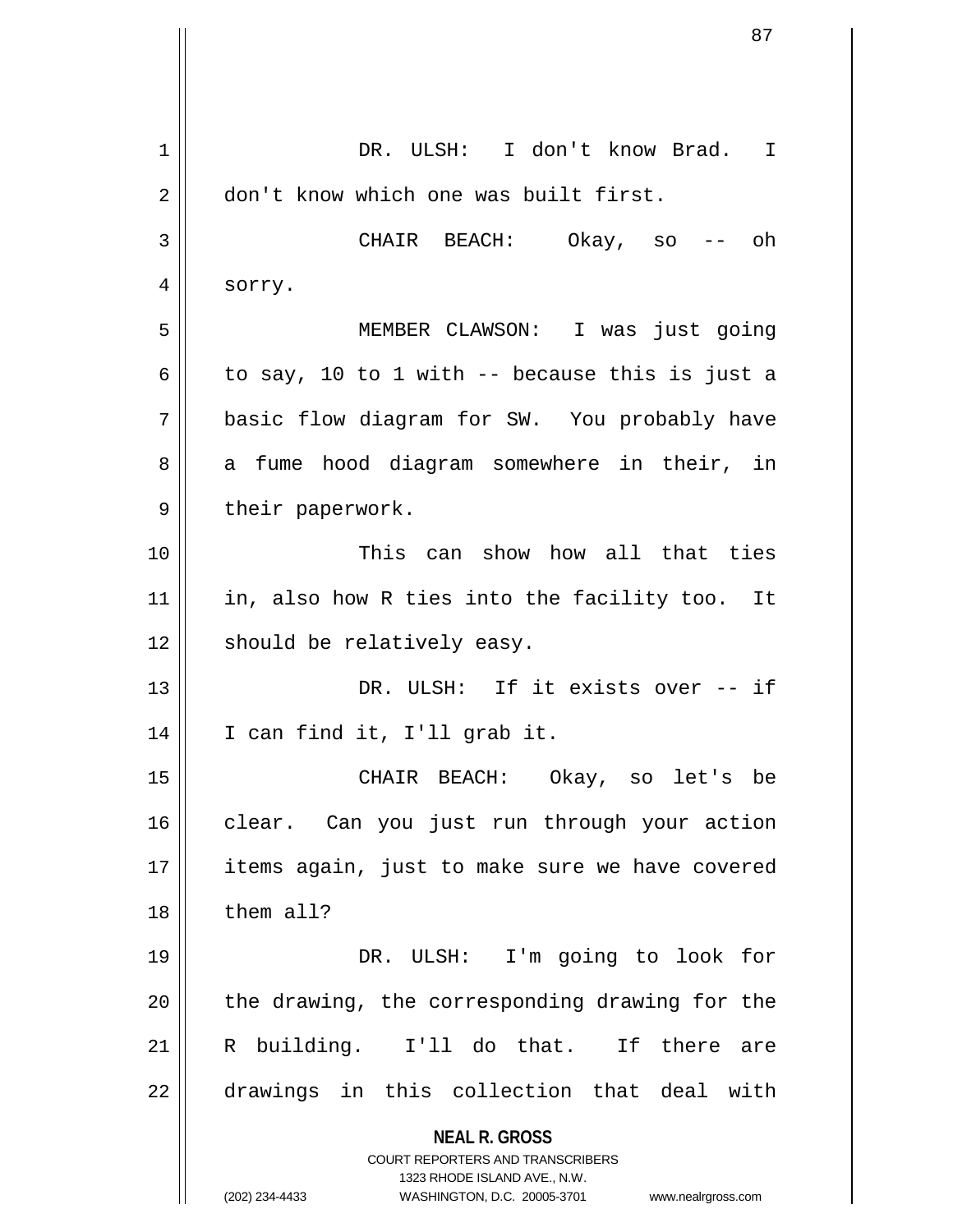**NEAL R. GROSS** COURT REPORTERS AND TRANSCRIBERS 1323 RHODE ISLAND AVE., N.W. (202) 234-4433 WASHINGTON, D.C. 20005-3701 www.nealrgross.com 1 | fume hoods, I'm going to grab those too. 2 | Now Jim talked about some further 3 deliberations --  $4 \parallel$  DR. NETON: To the extent we can, 5 || yes, based on the information we find, can we 6 document the directionality of the flow of the  $7 \parallel$  air between the R and SW building? 8 That's the main goal here. I 9 don't want to just throw data out to the 10 Working group and say okay, here it is , what 11 do you think? 12 I mean we should do some sort of 13 || interpretation of we find, that's all I'm 14 | saying. 15 CHAIR BEACH: And then tritium  $16$  | entry requirements, what  $-$ 17 DR. ULSH: Yes, that was the 18 || second proposed action and I guess I am asking 19 you what kind of documentation you want to  $20$   $\parallel$  see. 21 MR. FITZGERALD: Well, I think  $22$  || that issue is just to  $-$  you know we have had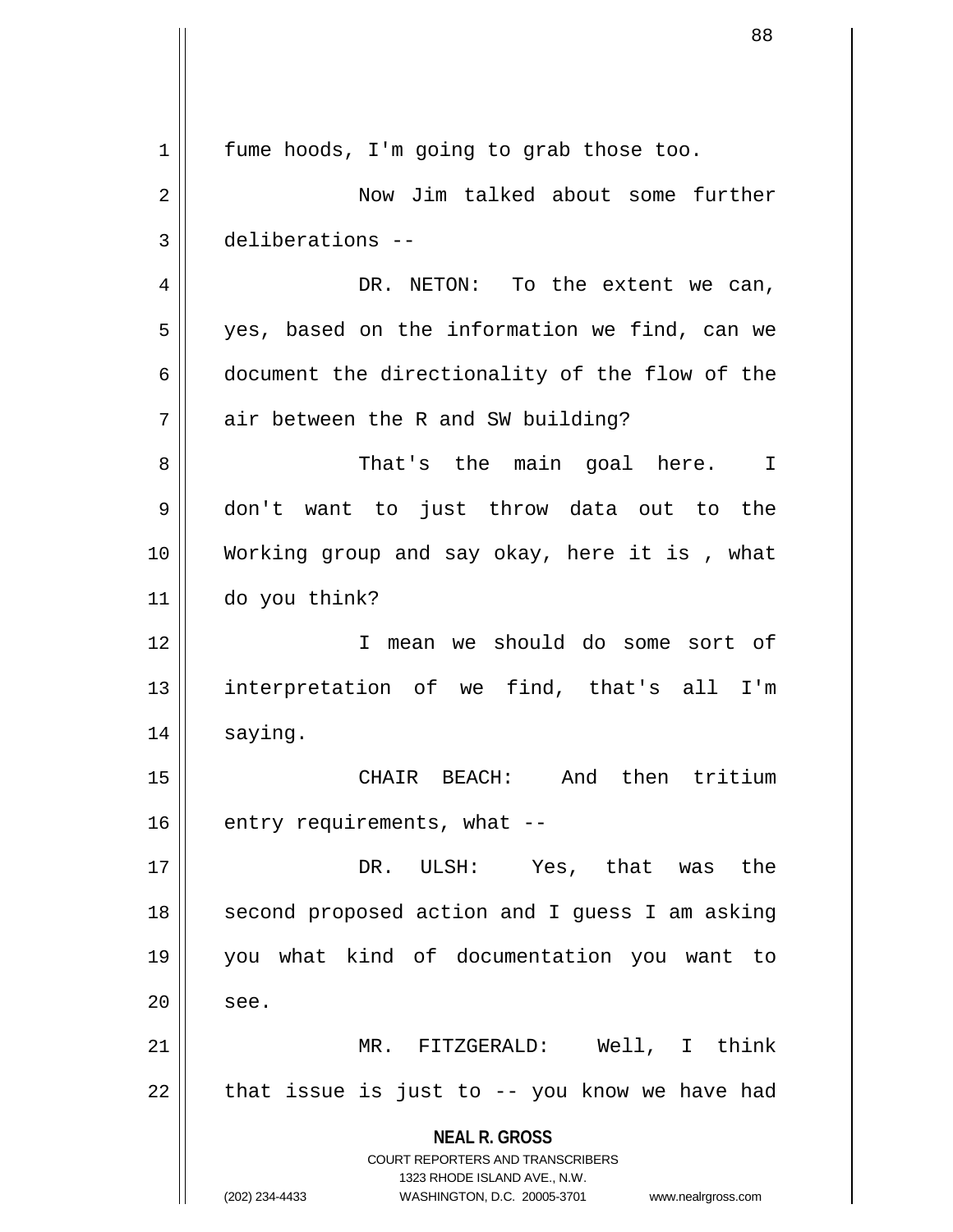1 | in and outs on this issue. I think it would  $2 \parallel$  be helpful to see if there's anything that 3 could clarify, you know, how rigorous I quess 4 || is the best word in terms of people going back  $5 \parallel$  and forth from non-tritium to tritium, whether 6 or not one would expect them to receive  $7 \parallel$  tritium bioassay, not just for the dropping  $8 \parallel$  the mail off type thing, but you know, if they 9 in fact had regular duties like maybe 10 || maintenance or something like that. 11 || So just to clarify that because I 12 am still a little uncertain about that  $13$  situation, more so now that we learn that even 14 within R building you had these two camps that 15 were coexisting. 16 || And I think that would help answer 17 the question I think Brad raised earlier, 18 which is would you expect to have much 19 mingling and therefore some problems with 20 || that? I think that would help the Work Group 21 clarify, no, it was fairly rigorous, there 22 might have been some intermittent, but

> **NEAL R. GROSS** COURT REPORTERS AND TRANSCRIBERS 1323 RHODE ISLAND AVE., N.W.

(202) 234-4433 WASHINGTON, D.C. 20005-3701 www.nealrgross.com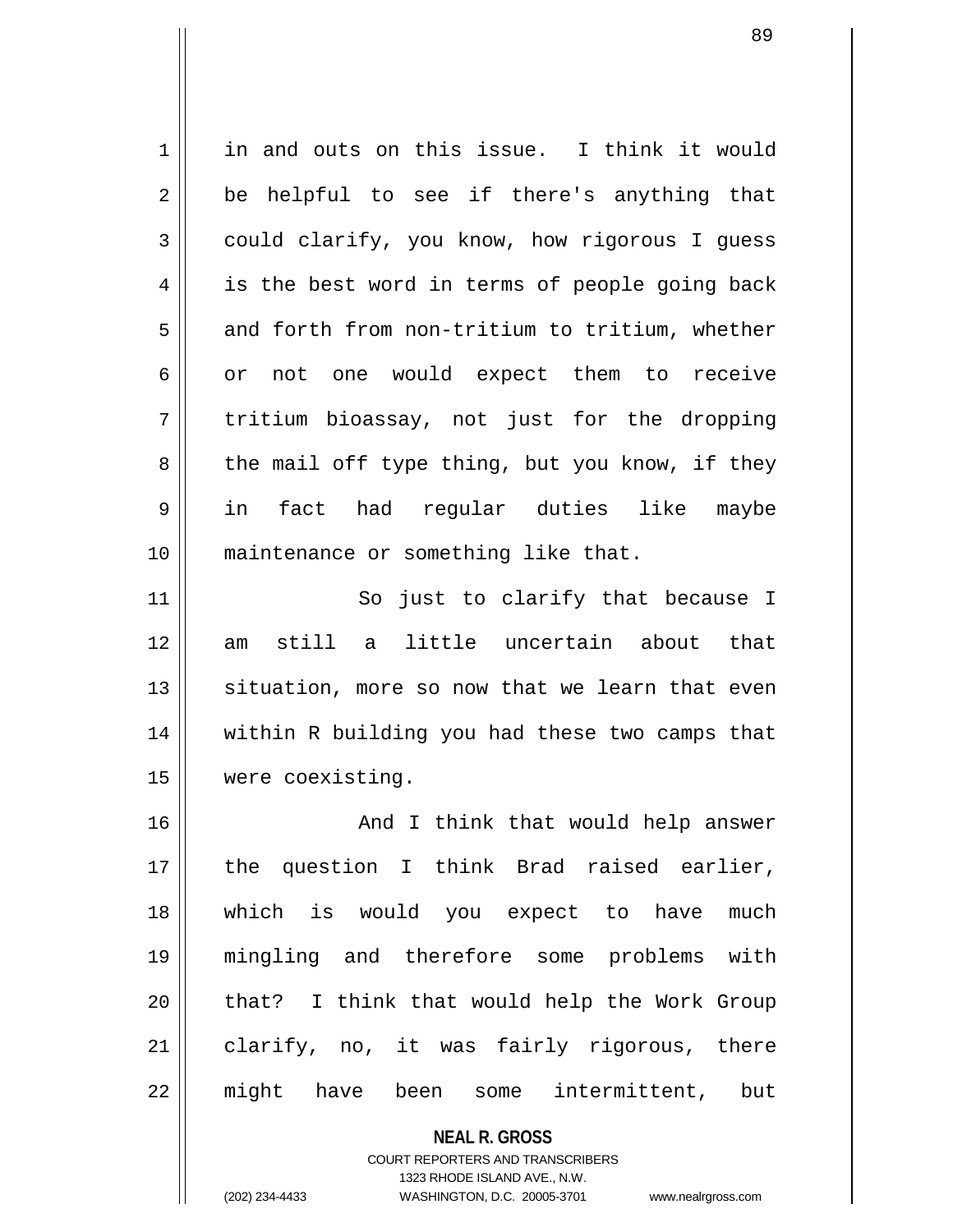1 certainly not 250 days type of thing. That's  $2 \parallel$  all I'm saying.

3 DR. ULSH: Well, we -- I 4 | understand the intent.

5 MR. FITZGERALD: But as far as the 6 actual mechanics, I would look for any 7 || progress reports or something that would speak 8 | to Joe Schmo you know, was exposed to tritium 9 but was not monitored or something that would 10 show evidence that they were actually managing  $11$  | that so that you didn't have  $-$ - you wouldn't 12 || expect to -- because they had procedures that 13  $\parallel$  said that but I think we are finding they are 14 || not necessarily airtight in all cases.

15 In this case you have two 16 populations in the same exact building 17 || separated by perhaps a door, where on one side 18 you had a tritium bioassay presumably, on the 19 | other side you did not.

20 I can't imagine back in the '60s  $21$  and '70s that was necessarily as rigorous as  $22$  | we would think it might be, you know.

> **NEAL R. GROSS** COURT REPORTERS AND TRANSCRIBERS 1323 RHODE ISLAND AVE., N.W. (202) 234-4433 WASHINGTON, D.C. 20005-3701 www.nealrgross.com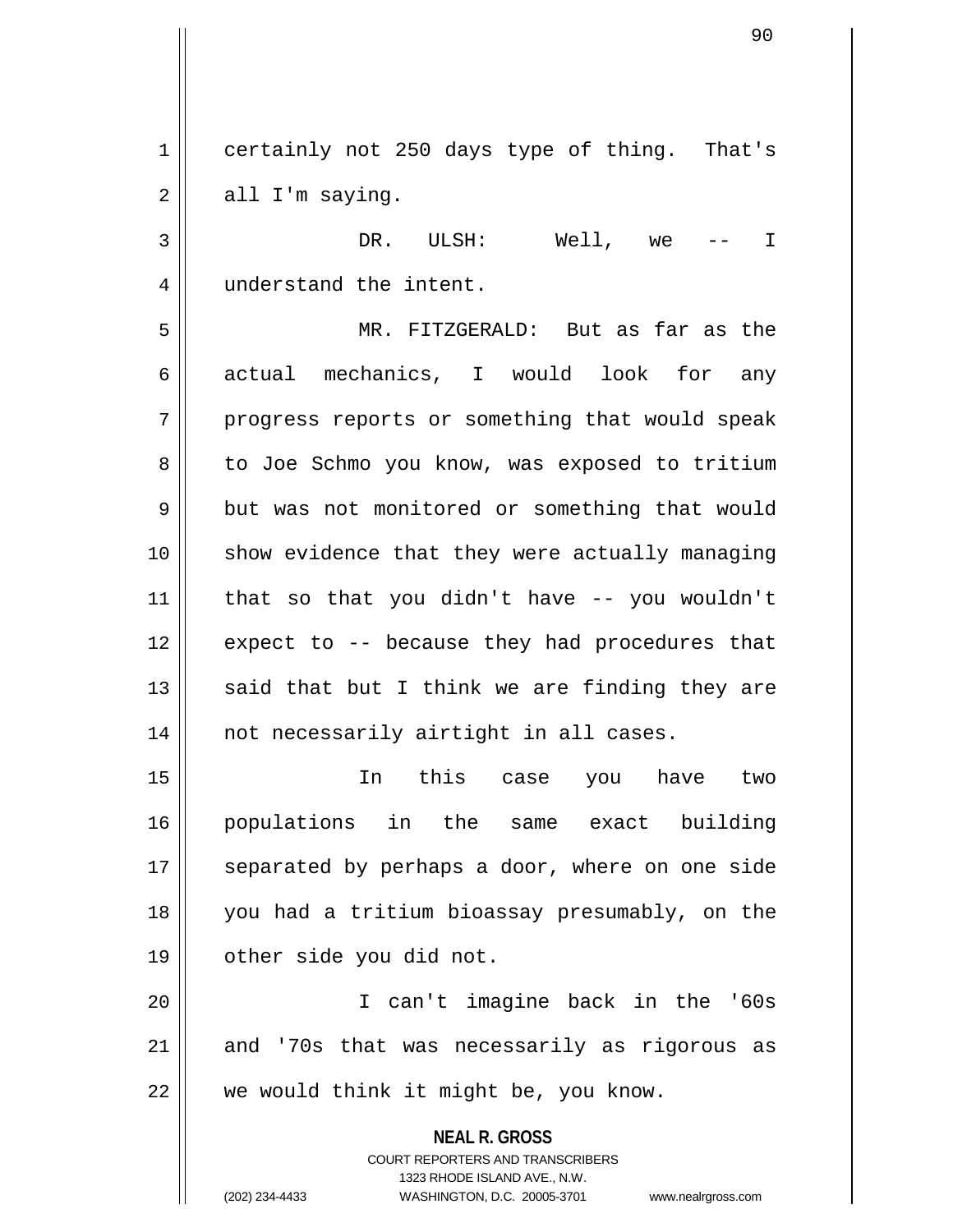| 1  | MEMBER ZIEMER: But in the actual                                    |
|----|---------------------------------------------------------------------|
| 2  | case though that sort of raised this question                       |
| 3  | it was sort of the reverse. It's not a person                       |
| 4  | who claims they were exposed to tritium --                          |
| 5  | MR. FITZGERALD: Right, right.                                       |
| 6  | MEMBER ZIEMER: They weren't given                                   |
| 7  | that bioassay. They were not given bioassay                         |
| 8  | and were in the building that was presumably                        |
| 9  | what we were designating initially.                                 |
| 10 | MR. FITZGERALD: Yes, and we were                                    |
| 11 | concerned -- in this original assessment we                         |
| 12 | were concerned about actually the reverse                           |
| 13 | issue but $-$                                                       |
| 14 | MEMBER ZIEMER: But what you are                                     |
| 15 | talking about seems to me it would be a little                      |
| 16 | different. Are there people who were exposed                        |
| 17 | to tritium that didn't have a tritium                               |
| 18 | bioassay? That's sort of separate from the                          |
| 19 | case that raised this.                                              |
| 20 | MR. FITZGERALD: Oh no, no, I am                                     |
| 21 | not raising that. I see it as the first,                            |
| 22 | meaning that with the -- in this case it                            |
|    |                                                                     |
|    | <b>NEAL R. GROSS</b>                                                |
|    | COURT REPORTERS AND TRANSCRIBERS<br>1323 RHODE ISLAND AVE., N.W.    |
|    | (202) 234-4433<br>WASHINGTON, D.C. 20005-3701<br>www.nealrgross.com |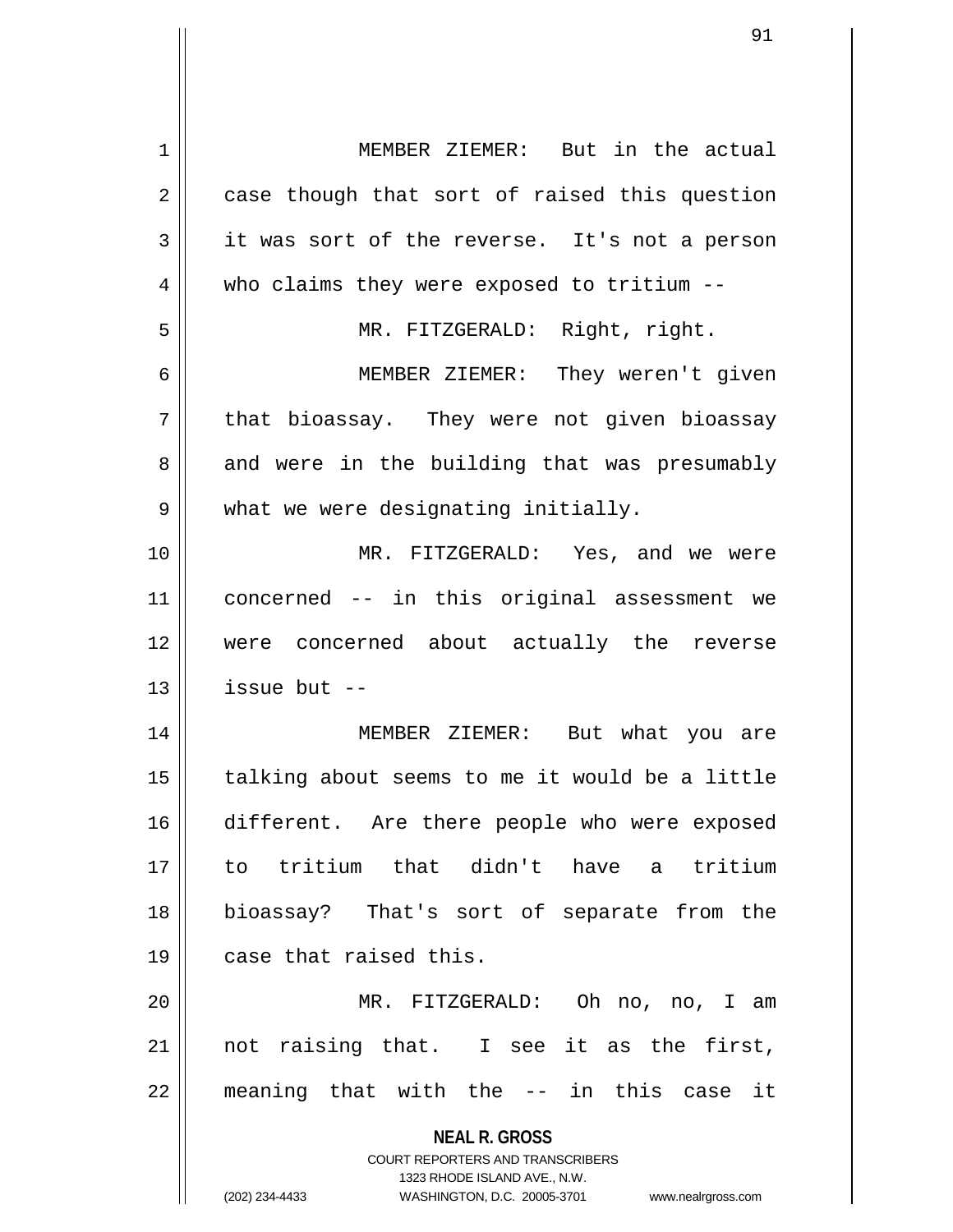**NEAL R. GROSS** COURT REPORTERS AND TRANSCRIBERS 1323 RHODE ISLAND AVE., N.W. (202) 234-4433 WASHINGTON, D.C. 20005-3701 www.nealrgross.com 1 wasn't a tritium worker, worked on a clean  $2 \parallel$  site, and the presumption is that he did not  $3 \parallel$  go over to the other side without -- because  $4 \parallel$  he didn't get a tritium bioassay. 5 || MEMBER ZIEMER: Right. 6 MR. FITZGERALD: But I'm just  $7 \parallel$  saying are we -- how sure we are that -- how  $8 \parallel$  sure of that are we given the fact that this  $9 \parallel$  has come up before about is that a black and 10 white line as far as entry into the tritium 11 areas of R and SW or not? 12 MEMBER ZIEMER: Now the case, 13 || Brad, that you raised, the guy, was he 14 claiming he got into the -- inside the  $15$  | building or was he  $-$ 16 MEMBER CLAWSON: No, he had access  $17$ 18 MEMBER ZIEMER: Or he could get 19 inside from -- 20 MEMBER CLAWSON: Oh, he had access  $21$ 22 MEMBER ZIEMER: this outer -- he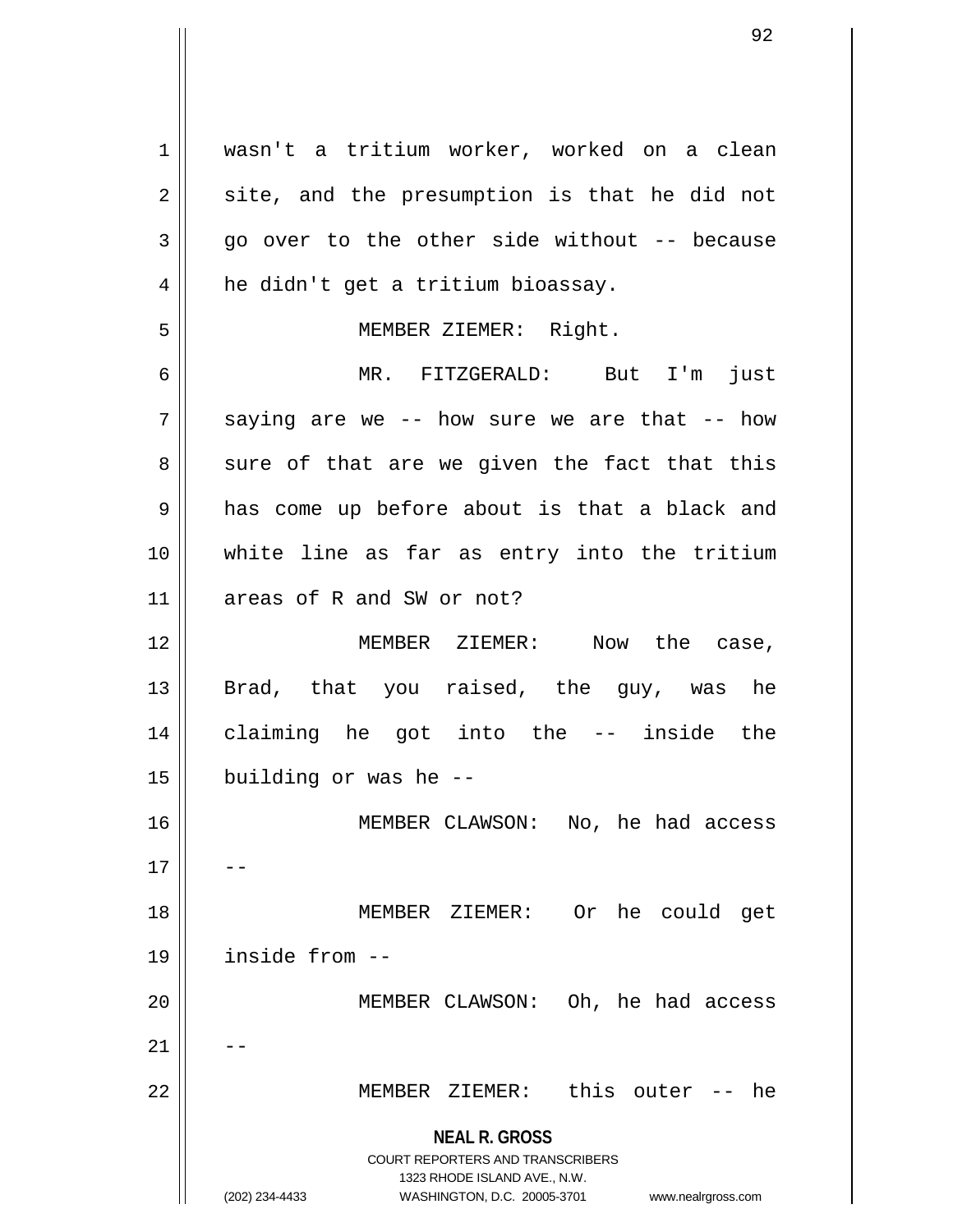**NEAL R. GROSS** COURT REPORTERS AND TRANSCRIBERS 1323 RHODE ISLAND AVE., N.W. (202) 234-4433 WASHINGTON, D.C. 20005-3701 www.nealrgross.com 1 || was working outside on the main line? 2 MEMBER CLAWSON: Well, yes the  $3$  || main power feed coming in  $-$ 4 | MEMBER ZIEMER: Yes. 5 MEMBER CLAWSON: They had to do  $6 \parallel$  electrical upgrade on it as a lot of them did,  $7$  | especially when they added on buildings, you  $8 \parallel$  could actually gain access into the building, 9 || into the electrical panel room out through an 10 | outside door. 11 There was a door that went into  $12$  | the  $-$ 13 MEMBER ZIEMER: For the electrical 14 stuff. 15 MEMBER CLAWSON: Yes, but part of  $16$  | the thing was --17 || MEMBER ZIEMER: It wasn't part of 18 | the regular entry? 19 MEMBER CLAWSON: No, this -- 20 || MEMBER ZIEMER: I got you. 21 MEMBER CLAWSON: Part of the thing  $22 \parallel$  was, is they were pulling cable from inside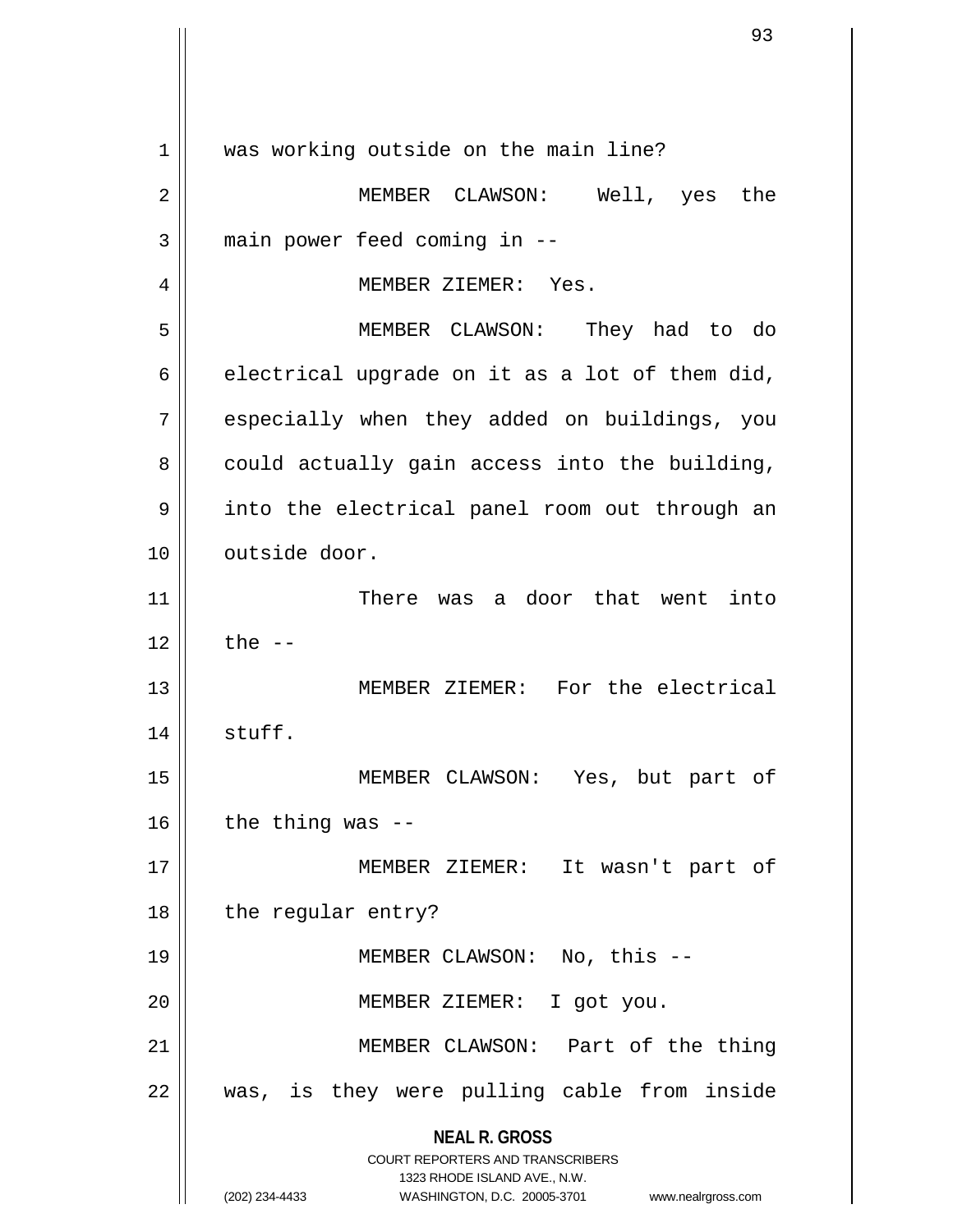**NEAL R. GROSS** COURT REPORTERS AND TRANSCRIBERS 1323 RHODE ISLAND AVE., N.W. (202) 234-4433 WASHINGTON, D.C. 20005-3701 www.nealrgross.com  $1$  the facility to do the electrical upgrade. 2 Well like anything else, especially with the  $3$  negative plant, you pull a lot of stuff 4 | through you know, it's what they call influxed  $5 \parallel$  air that runs through the electrical columns,  $6 \parallel$  especially where it's off conduit. 7 CHAIR BEACH: Okay, any other 8 actions there for radon? 9 MR. KATZ: Is that one clear, 10 because it's still not clear to me what 11  $\parallel$  exactly how --12 DR. ULSH: I mean we've got worker 13 interviews that tell us what the policies 14 were. I can probably find you written 15 documentation that will at least cover -- that 16 will at least be relevant to this. 17 I don't know whether it will 18 answer every question. It's not clear to me, 19 beyond those two data sources, exactly what we  $20$  || are looking for, but --21 MR. FITZGERALD: Well, I think  $22$  || it's the rigor of implementation. I think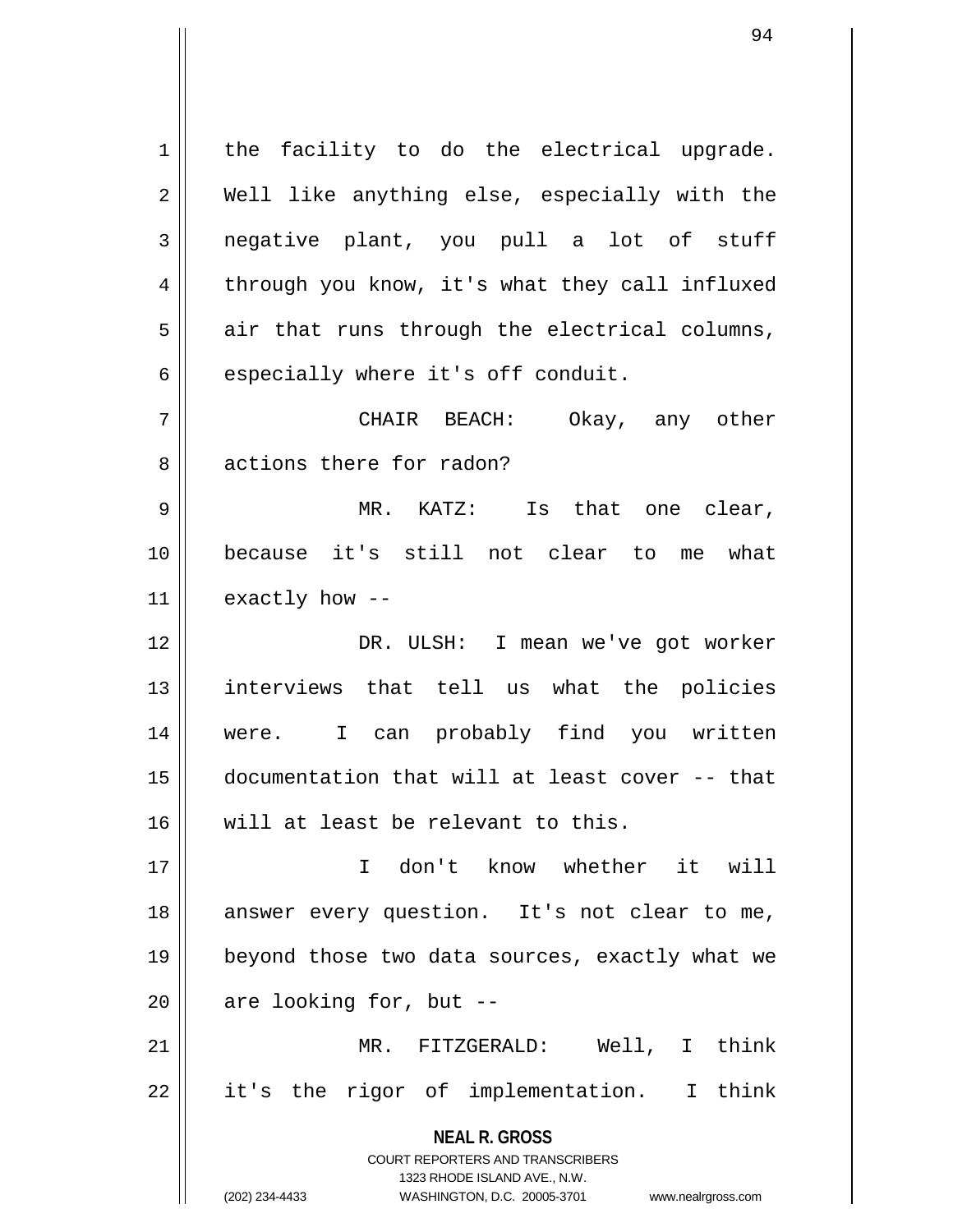1 | there's policy that says you should get  $2 \parallel$  tritium bioassay if you are in a tritium area. 3 | I think no one arques with that.

4 || But you know, you called, Brant --5 we did interview -- I can't remember who it 6 was. But somebody -- we point blank asked  $7 \parallel$  them, we said you know, when you went to SW, 8 || did you have to leave a tritium bioassay, and  $9 \parallel$  this individual as I recall -- we can look up 10 the notes -- responded that no because I 11 didn't work there, but I went to, if I 12 remember, I had a meeting or visit or 13 something, and I thought that oh, that's 14 interesting.

15 || So you know, if you're not a 16 worker in that building, you can still get in 17 without a tritium bioassay. So that kind of 18 || raised some questions in my mind about how --19 you know these days you could not even walk in  $20$  | the door without evidence of being bioassayed. 21 Back then it sounded like it was a 22 || little looser. You could go in but as long as

> **NEAL R. GROSS** COURT REPORTERS AND TRANSCRIBERS 1323 RHODE ISLAND AVE., N.W.

(202) 234-4433 WASHINGTON, D.C. 20005-3701 www.nealrgross.com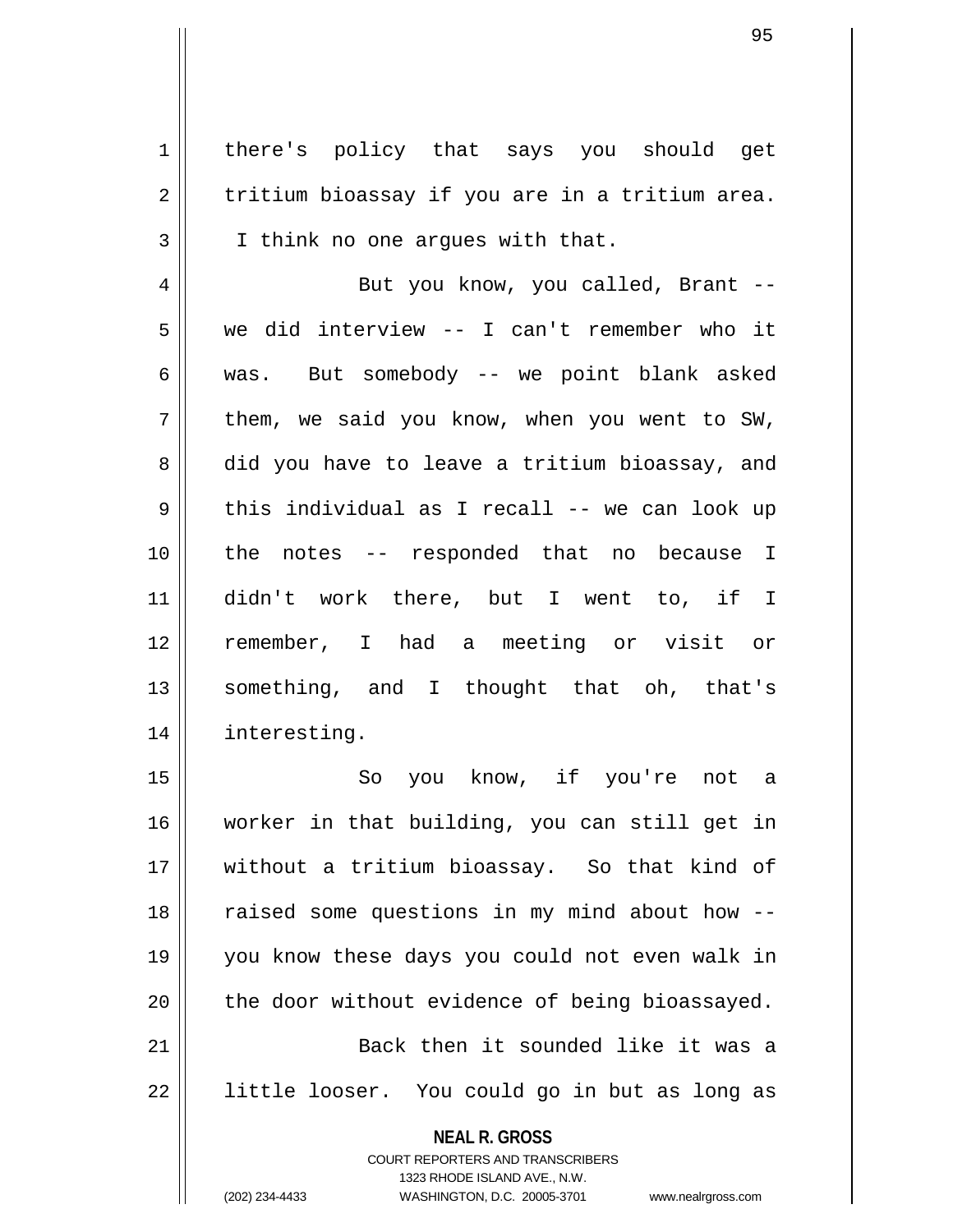**NEAL R. GROSS** COURT REPORTERS AND TRANSCRIBERS 1323 RHODE ISLAND AVE., N.W. (202) 234-4433 WASHINGTON, D.C. 20005-3701 www.nealrgross.com 1 || you weren't a steady worker, you didn't need  $2 \parallel$  it. 3 DR. ULSH: My recollection of an  $4 \parallel$  interview -- I'm not sure that we are talking 5 || about the same interview. 6 MR. FITZGERALD: Okay. 7 DR. ULSH: But it was a particular 8 worker, I will tell you his name when we are  $9 \parallel$  on break, said that -- the question was 10 presented, if you worked in this building, 11 would you be on tritium bioassay and the 12 answer was yes. 13 || But what about if you just went in 14 intermittently, what if you went in to deliver 15 || a letter, or something like that, and the 16 workers -- 17 || CHAIR BEACH: You had a meeting. 18 || DR. ULSH: Right, had a meeting, 19 || right. That was another scenario. 20 CHAIR BEACH: Yes. 21 DR. ULSH: And the worker said, 22 || well, you know, it's possible someone could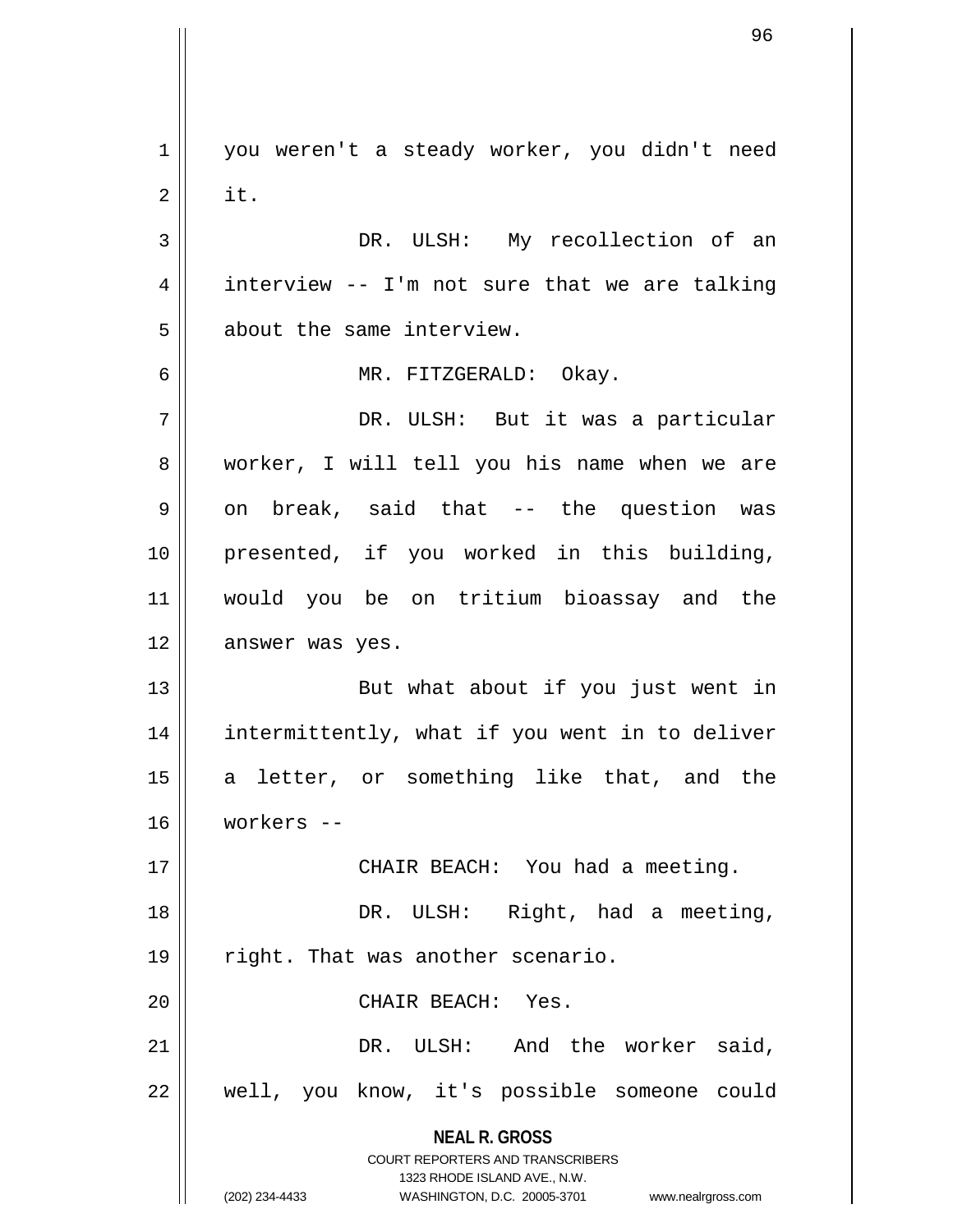1 have gone in for a meeting or to deliver a  $2 \parallel$  letter and not given tritium bioassay. They 3 were supposed to but I can't swear to you that  $4 \parallel$  that always happened. 5 That's the interview and the 6 answer that I recall. Again, I'm not sure if 7 | we are talking about the same one. 8 MR. FITZGERALD: I think it was. 9 I think though that's kind of where we are at. 10 I mean I think it's difficult to gauge 11 implementation as opposed to policy because 12 policy is easily written down but how you 13 actually carry out the policy is always a 14 question in terms of management of the 15 | program. 16 || But in this case I think that it 17 would be helpful to know if there's anything 18 || that would give the Work Group confidence that 19 you know, anyone who went into those areas 20 would have received a tritium bioassay if they 21 were there you know, any appreciable amount of  $22$   $\parallel$  time.

**NEAL R. GROSS**

COURT REPORTERS AND TRANSCRIBERS 1323 RHODE ISLAND AVE., N.W. (202) 234-4433 WASHINGTON, D.C. 20005-3701 www.nealrgross.com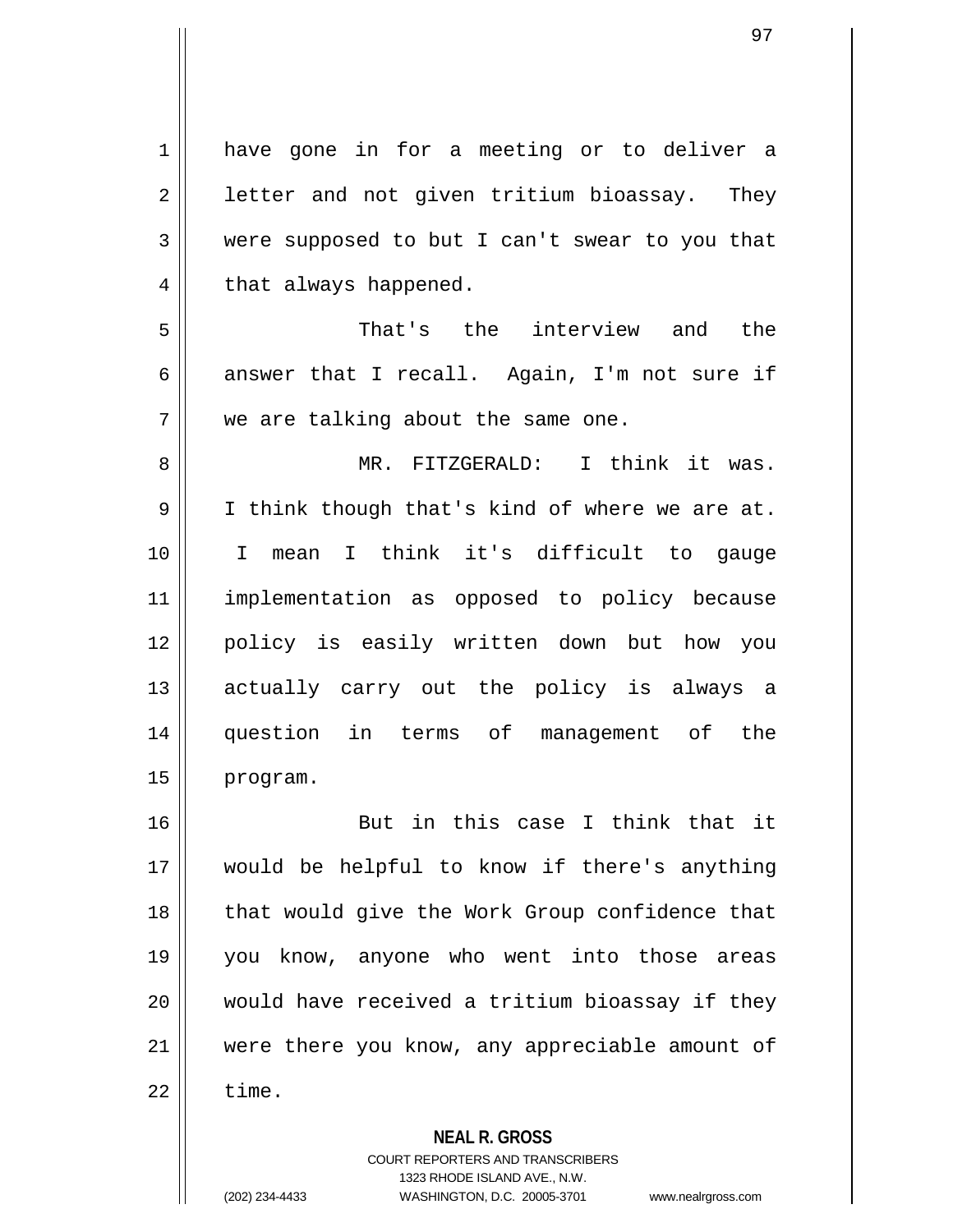**NEAL R. GROSS** COURT REPORTERS AND TRANSCRIBERS 1323 RHODE ISLAND AVE., N.W. (202) 234-4433 WASHINGTON, D.C. 20005-3701 www.nealrgross.com 1 || MEMBER ZIEMER: Is there anything 2 || more we could get that we don't have? We have  $3 \parallel$  this one interview. Are we going to interview 4 a bunch more people and see how widespread  $5 \parallel$  this is? 6 MR. FITZGERALD: I don't know. I  $7 ||$  think it's partly can you in fact do anything 8 more than just say that you know, the 9 expectation would be that you wouldn't have  $10 \parallel$  that. 11 Now, this one individual, the  $12$  | claimant, who was in the no-tritium side of R, 13 who worked on the non-tritium side of R, I 14 mean, I don't know if anyone interviewed him -  $15$ 16 MEMBER ZIEMER: Well he is not 17 | claiming to have gotten tritium. 18 MR. FITZGERALD: No, I would ask 19 him you know, did you go into the tritium side  $20$  |  $\sigma$ f R? 21 || DR. NETON: I was going to say, it  $22$   $\parallel$  seems to me the issue is really the robustness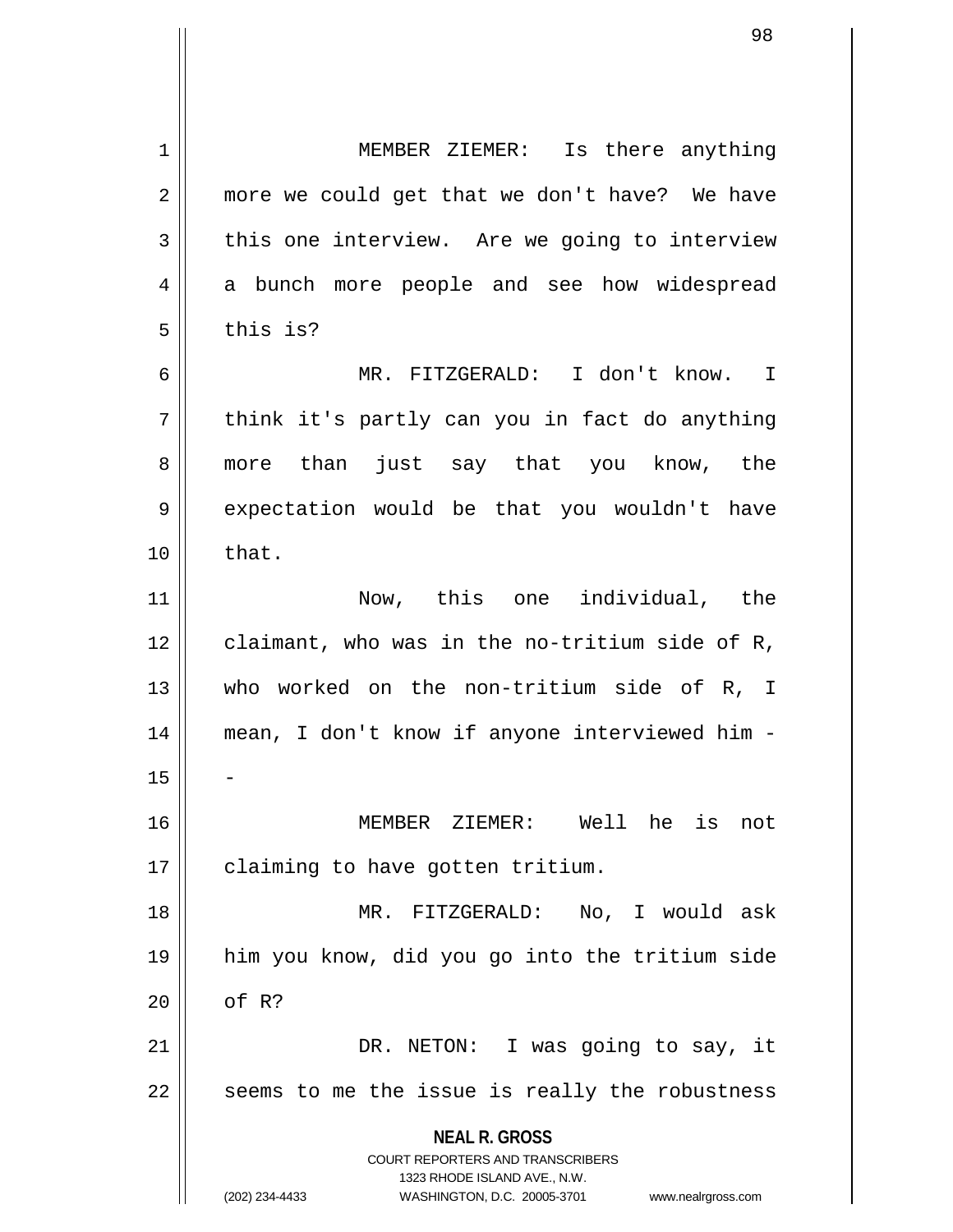| 1              | of the R -- the two sides of the R, like                         |
|----------------|------------------------------------------------------------------|
| $\overline{2}$ | before, because there's already a Class based                    |
| 3              | on this.                                                         |
| 4              | So presumably we would all feel                                  |
| 5              | comfortable with the fact that the tritium                       |
| 6              | bioassay program was robust and you could do                     |
| 7              | it, and now the only real difference here is                     |
| 8              | that you have a building that's --                               |
| 9              | MR. FITZGERALD: Implementation.                                  |
| 10             | DR. NETON: Close to it.                                          |
| 11             | MR. FITZGERALD: Yes, oh close to                                 |
| 12             | it, it's $-$                                                     |
| 13             | DR. NETON: What I'm saying though                                |
| 14             | is that if it's going to focus anything, it's                    |
| 15             | not so much of was that requirement in place                     |
| 16             | because we have already had a Class based on                     |
| 17             | that requirement. It's could people who were                     |
| 18             | in the R building who had much more convenient                   |
| 19             | access to that other side --                                     |
| 20             | MR. FITZGERALD: I mean I would                                   |
| 21             | even -- we could interview this one individual                   |
| 22             | and say listen, you know, you clearly didn't                     |
|                | <b>NEAL R. GROSS</b><br><b>COURT REPORTERS AND TRANSCRIBERS</b>  |
|                | 1323 RHODE ISLAND AVE., N.W.                                     |
|                | WASHINGTON, D.C. 20005-3701 www.nealrgross.com<br>(202) 234-4433 |

 $\mathsf{I}$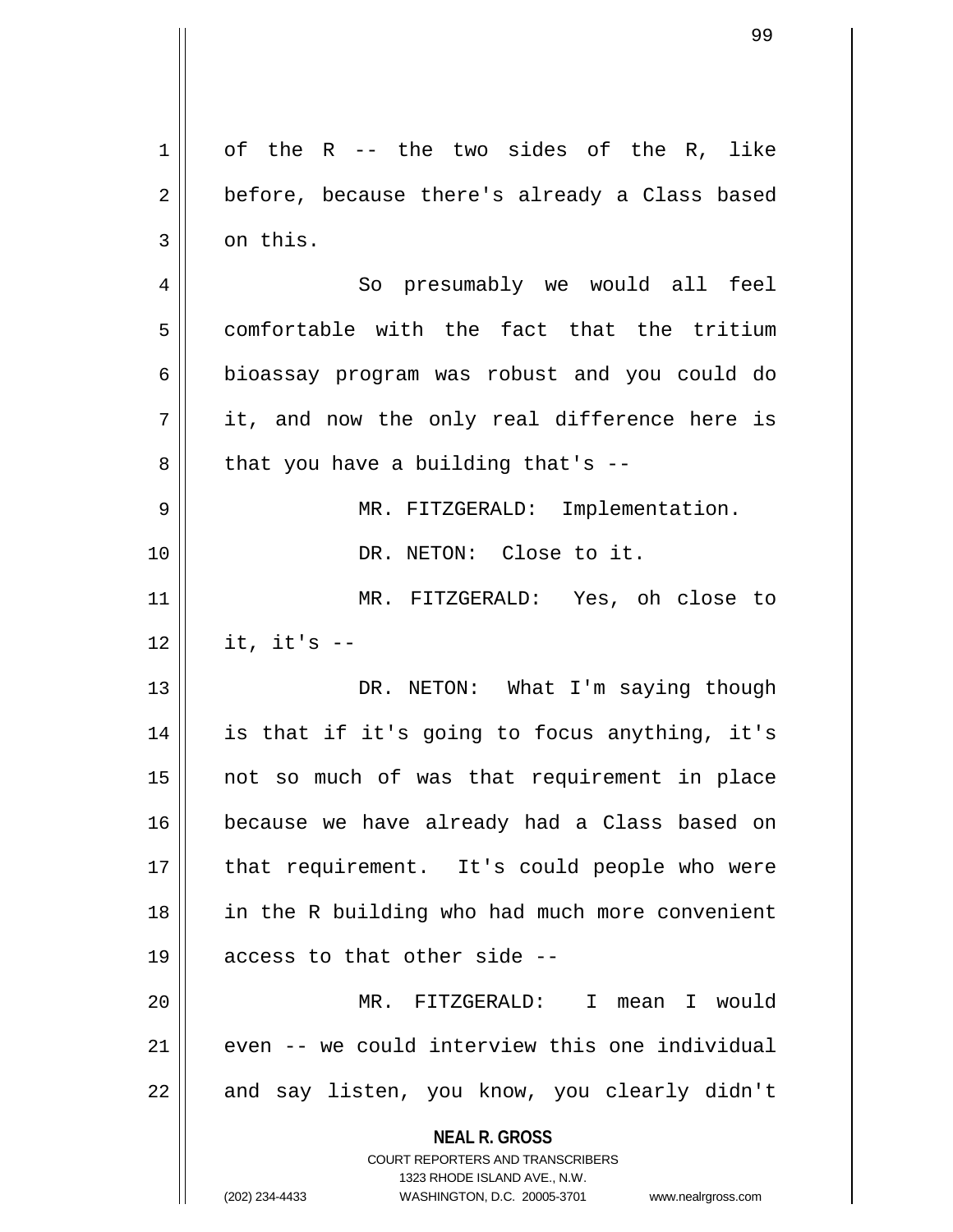**NEAL R. GROSS** COURT REPORTERS AND TRANSCRIBERS 1323 RHODE ISLAND AVE., N.W. (202) 234-4433 WASHINGTON, D.C. 20005-3701 www.nealrgross.com 1 have it. Now, you and your colleagues, did 2 || you, you know, cross over on a regular basis  $3 \parallel$  because you know, it was just a door. 4 Did you have to in fact -- did you 5 | know you couldn't do that because you were on 6  $\parallel$  tritium -- I mean I just would want to have a 7 || little bit more than we have now, particularly  $8 \parallel$  since this came up the way it came up. 9 DR. ULSH: So we want more work 10 interviews? Is that -- 11 CHAIR BEACH: Does SC&A want to 12 || interview this particular worker that NIOSH -13 MR. FITZGERALD: It's up to the 14 Work Group. Certainly the Work Group can make  $15$  | that call. 16 CHAIR BEACH: I think it's a good  $17 \parallel$  idea. 18 MR. FITZGERALD: Is there any 19 | reason we couldn't? 20 DR. NETON: I don't know. I was 21 || just thinking about that. I mean, this person  $22$  || is --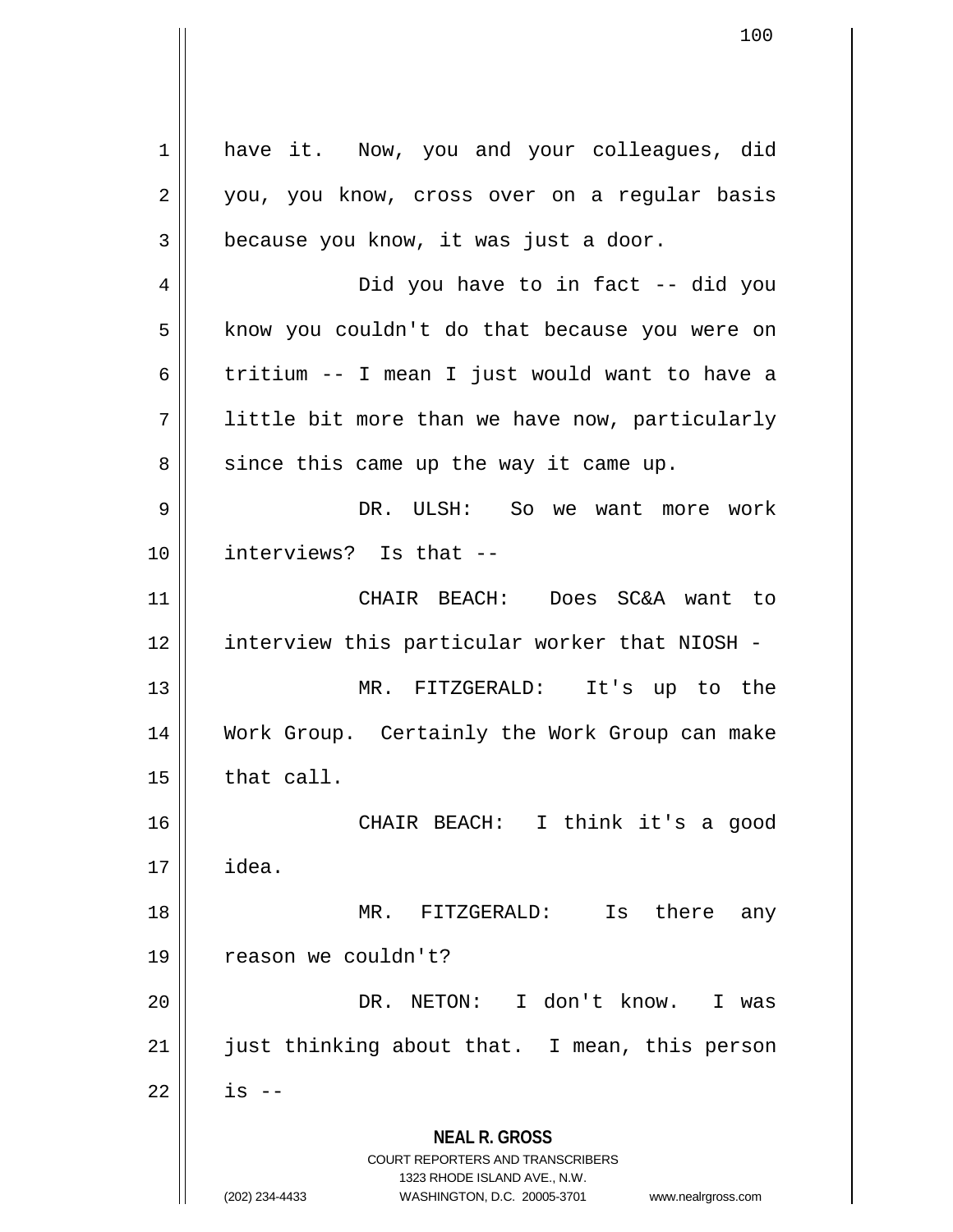**NEAL R. GROSS** COURT REPORTERS AND TRANSCRIBERS 1323 RHODE ISLAND AVE., N.W. (202) 234-4433 WASHINGTON, D.C. 20005-3701 www.nealrgross.com 1 || MEMBER ZIEMER: Is this a closed  $2 \parallel$  case already? 3 || DR. ULSH: Don't know. 4 | PR. NETON: I don't know. 5 DR. ULSH: The information that 6 was submitted to us wasn't submitted to us by  $7 \parallel$  the claimant. It was submitted to us by  $-$ 8 DR. NETON: The Department of 9 Labor. 10 DR. ULSH: No, no, no. The 11 information that suggested that this person 12 worked in the R building but did not have 13 || tritium bioassay was given to us by a third 14 person. 15 DR. NETON: I don't think so. I  $16$  think  $-$ 17 DR. ULSH: Well, let's talk about 18 it on break. 19 DR. NETON: Okay. Maybe I'm -- 20 MR. FITZGERALD: I think it's an 21 || important qualifier. But if we could talk to  $22$  || he and/or his colleagues, his coworkers in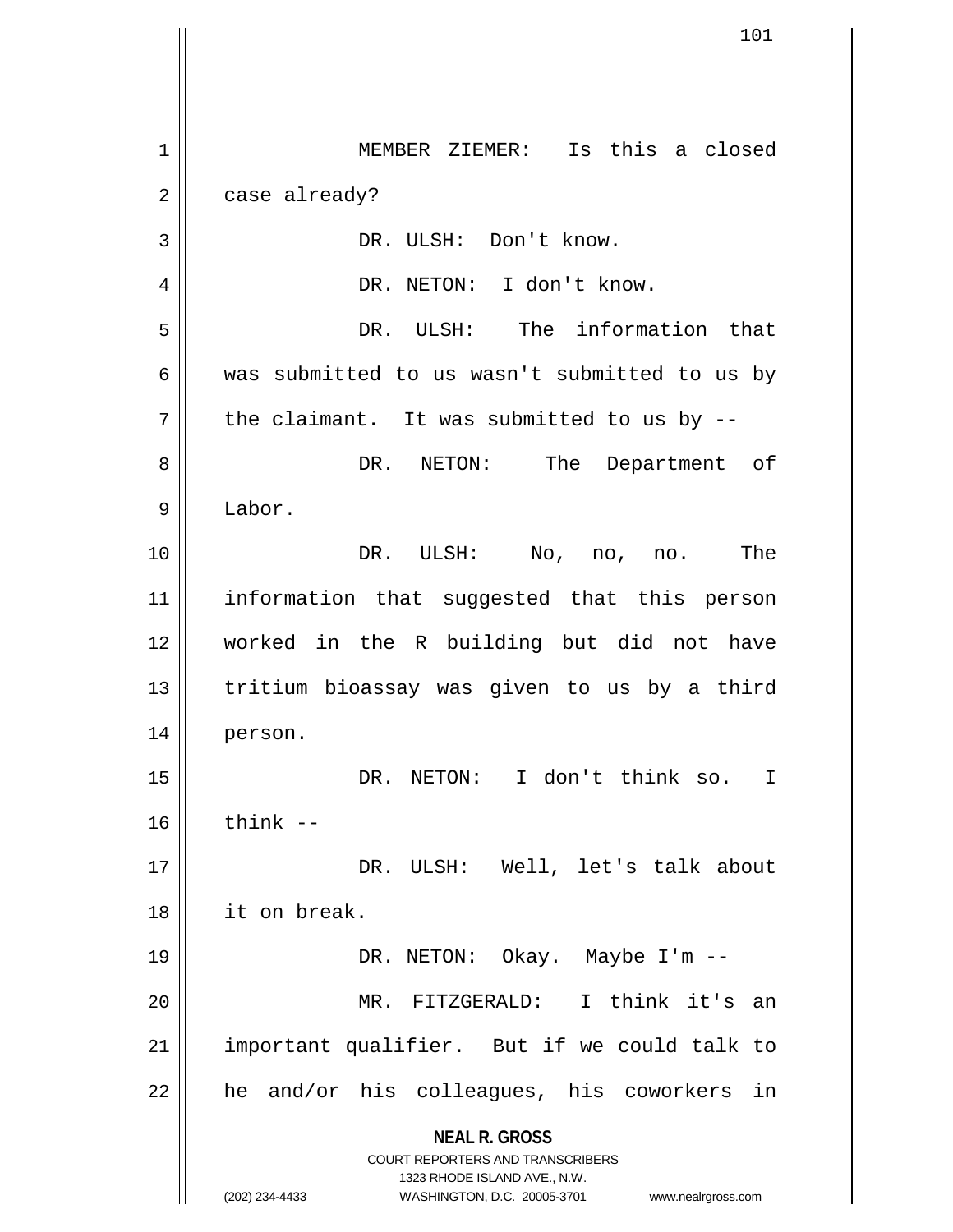| $\mathbf 1$    | that $side, I think --$                                                                                                                                                |
|----------------|------------------------------------------------------------------------------------------------------------------------------------------------------------------------|
| $\overline{2}$ | MEMBER ZIEMER: To confirm what                                                                                                                                         |
| 3              | the barriers --                                                                                                                                                        |
| 4              | MR. FITZGERALD: Just to confirm,                                                                                                                                       |
| 5              | say okay, you guys were not on tritium                                                                                                                                 |
| 6              | bioassay, can we confirm that you did not                                                                                                                              |
| 7              | spend any appreciable amount of time in the                                                                                                                            |
| 8              | tritium area.                                                                                                                                                          |
| $\mathsf 9$    | My concern is that they probably                                                                                                                                       |
| 10             | consider themselves Pu workers, not tritium                                                                                                                            |
| 11             | workers, and -- but did that mean there                                                                                                                                |
| 12             | wasn't, you know, that part that I hear, I                                                                                                                             |
| 13             | would like to hear them tell us no, we didn't                                                                                                                          |
| 14             | go over there because we knew we shouldn't go                                                                                                                          |
| 15             | over there without tritium bioassay, or if                                                                                                                             |
| 16             | it's the converse, then it sort of throws that                                                                                                                         |
| 17             | out.                                                                                                                                                                   |
| 18             | MR. KATZ: My concern is if you do                                                                                                                                      |
| 19             | this, and I think it's fine to do this, talk                                                                                                                           |
| 20             | to this initial person or whatever, but then,                                                                                                                          |
| 21             | depending on what you learn, you may need to                                                                                                                           |
| 22             | talk to a lot more people, because it's not                                                                                                                            |
|                | <b>NEAL R. GROSS</b><br><b>COURT REPORTERS AND TRANSCRIBERS</b><br>1323 RHODE ISLAND AVE., N.W.<br>(202) 234-4433<br>WASHINGTON, D.C. 20005-3701<br>www.nealrgross.com |

 $\mathsf{I}$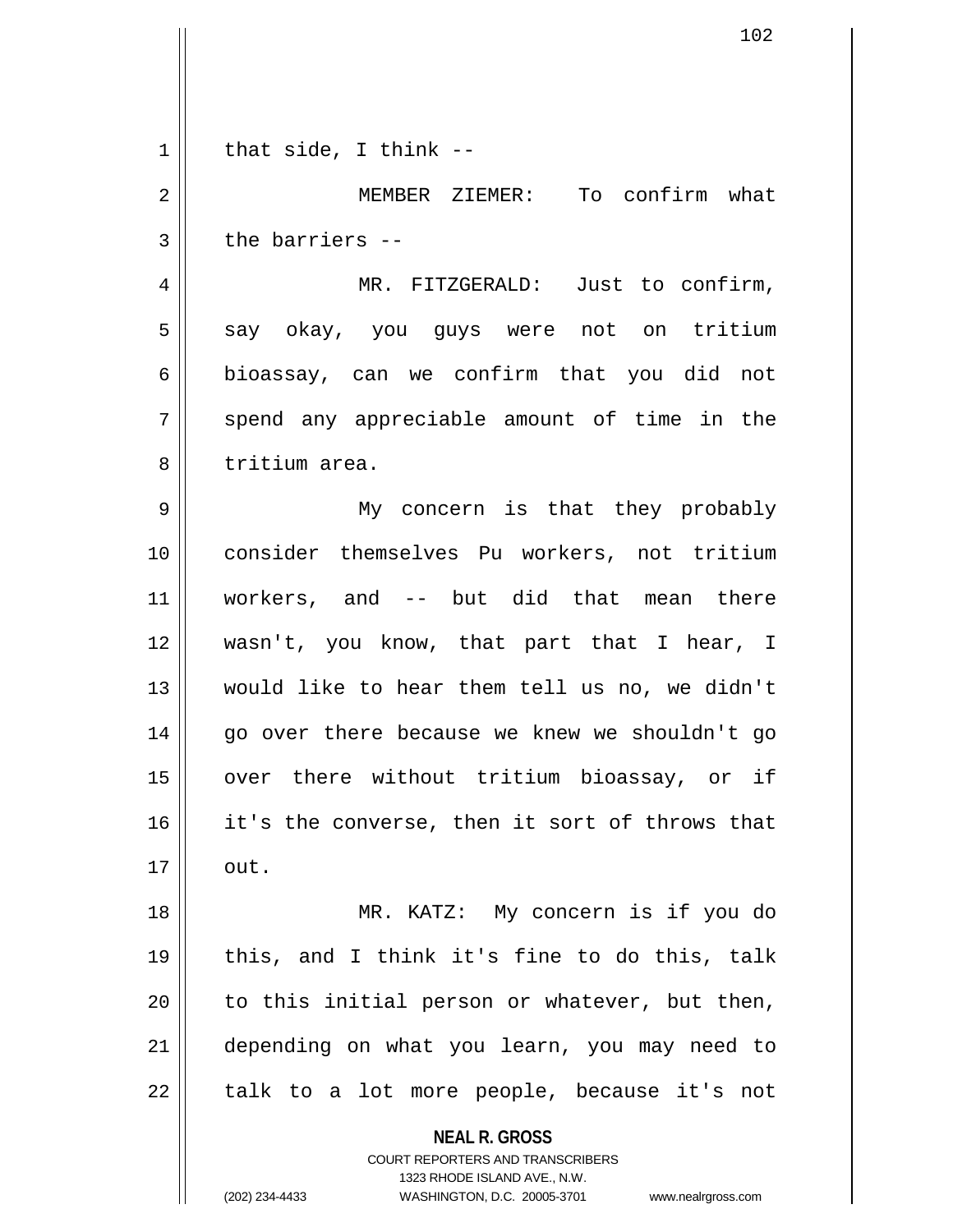**NEAL R. GROSS** COURT REPORTERS AND TRANSCRIBERS 1323 RHODE ISLAND AVE., N.W. 1 || going to get you past -- it's not going to  $2 \parallel$  resolve this issue depending on -- I mean, I'm 3 not sure how you get a feeling of resolution 4 | from talking to one individual alone. 5 CHAIR BEACH: Well I think it's a  $6 \parallel$  combination of that person plus looking at the 7 drawings, seeing how the buildings were 8 ll connected --9 MR. KATZ: No, but the drawings 10 don't get to this issue -- 11 | CHAIR BEACH: No. 12 MR. KATZ: which is -- 13 || CHAIR BEACH: But it's a 14 combination of -- 15 (Simultaneous speaking.) 16 MR. FITZGERALD: I preface my 17 || remarks saying we are in a subjective part of 18 || this. There is no way to do it in black and 19 white. We are just saying you know, weight of  $20$  || evidence, persuasiveness, and I think this 21 would add to the persuasiveness of what we 22 || have heard today, and be a little more

(202) 234-4433 WASHINGTON, D.C. 20005-3701 www.nealrgross.com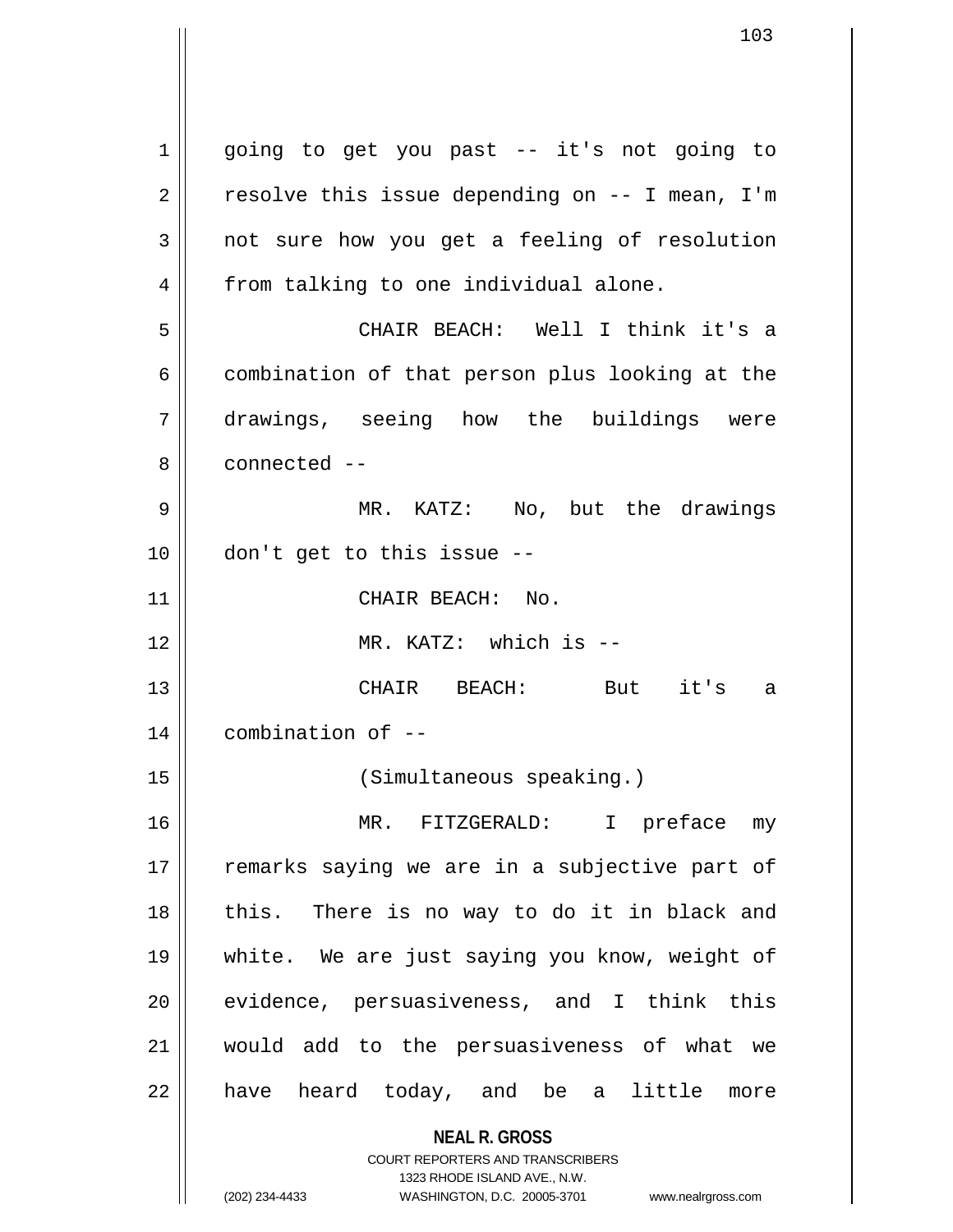1 confirmatory given the circumstances.

| 2  | MR. KATZ: Right and I'm just                  |
|----|-----------------------------------------------|
| 3  | saying, depending on what he says, so what if |
| 4  | he says well you know, I did it, you know,    |
| 5  | month I went over there without a<br>once a   |
| 6  | whatever, so then what do you do? Then you    |
| 7  | need to figure out, I mean, if you bring that |
| 8  | back to the Work Group, I don't know what the |
| 9  | Work Group makes of that.                     |
| 10 | MEMBER ZIEMER: I don't think we               |
| 11 | know until we hear what the answer is to --   |
| 12 | (Simultaneous speaking.)                      |
| 13 | MR. FITZGERALD: We do the best we             |
| 14 | can. We do as best we can. It may be          |
| 15 | equivocal and in which case, you know, no     |
| 16 | worse off but we are not going to $-$ -       |
| 17 | MR. KATZ: No, so the only thing I             |
| 18 | was just thinking, is there a decision logic  |
| 19 | we can have here at the Work Group now as to  |
| 20 | if you find this, then you go interview more  |
| 21 | people or whatever, so that we don't have you |
| 22 | know, four months between steps here?         |
|    | <b>NEAL R. GROSS</b>                          |

COURT REPORTERS AND TRANSCRIBERS 1323 RHODE ISLAND AVE., N.W.

(202) 234-4433 WASHINGTON, D.C. 20005-3701 www.nealrgross.com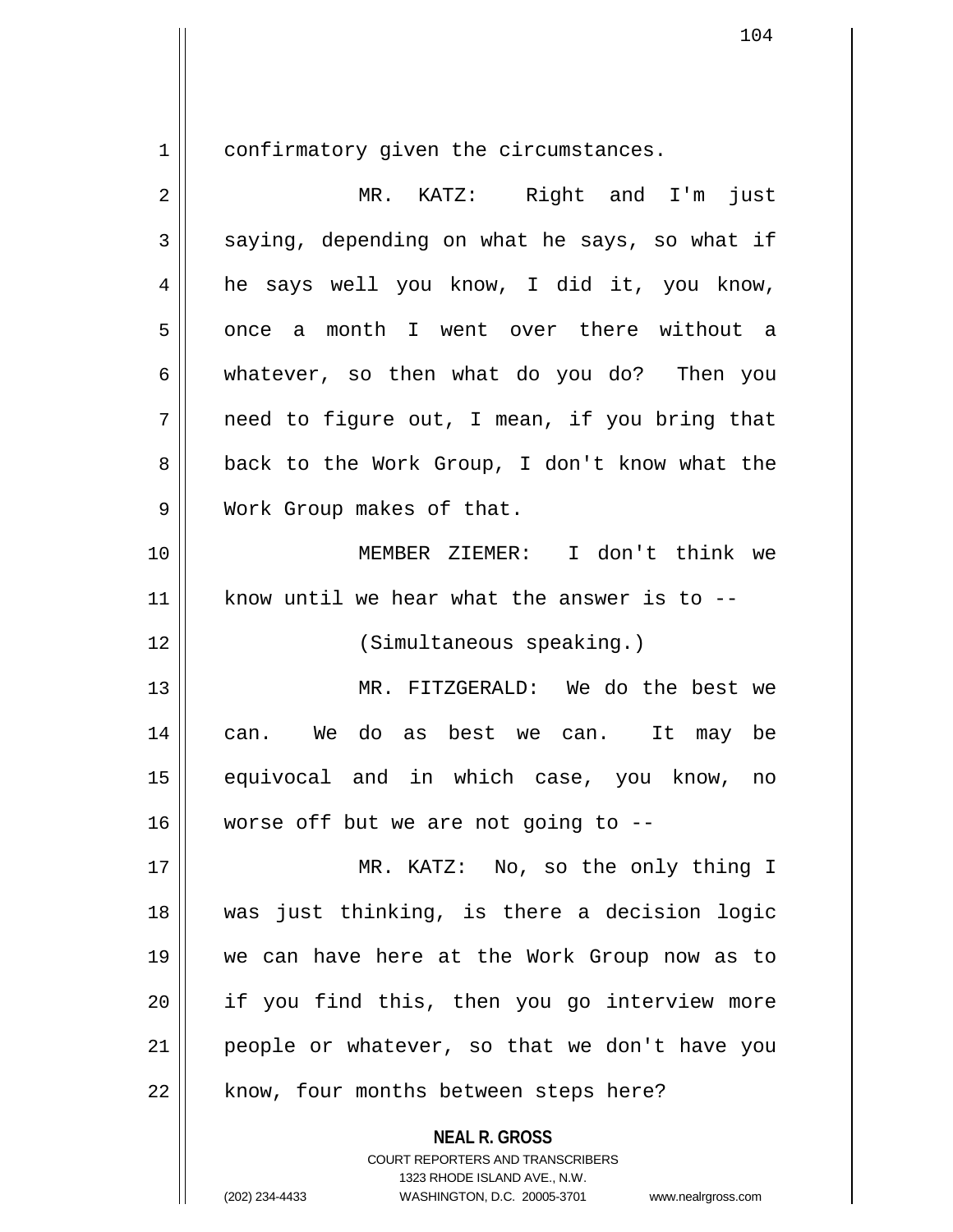**NEAL R. GROSS** COURT REPORTERS AND TRANSCRIBERS 1323 RHODE ISLAND AVE., N.W. (202) 234-4433 WASHINGTON, D.C. 20005-3701 www.nealrgross.com 1 MEMBER ZIEMER: It may be that 2 || this worker could tell you not only his  $3 \parallel$  personal experience but what about the others 4 | in your group or something. 5 MR. FITZGERALD: That's what we  $6 \parallel$  are hoping. 7 MEMBER ZIEMER: What was the 8 || practice? Because if you have one person 9 either way you can say well that's him, but 10 || maybe there were others who were different. 11 MEMBER CLAWSON: I think also, to 12 || the information that we have, the question 13 will be able to be more addressed towards this 14 R issue, not just in general, as it was 15 before. 16 || I think we are getting to the very  $17$  end of that and the question can be pretty 18 quick. 19 MR. KATZ: So if he says for 20 || example I don't really know, you know, I 21 didn't have more exposure, because I don't 22 || really know, do you want at that point for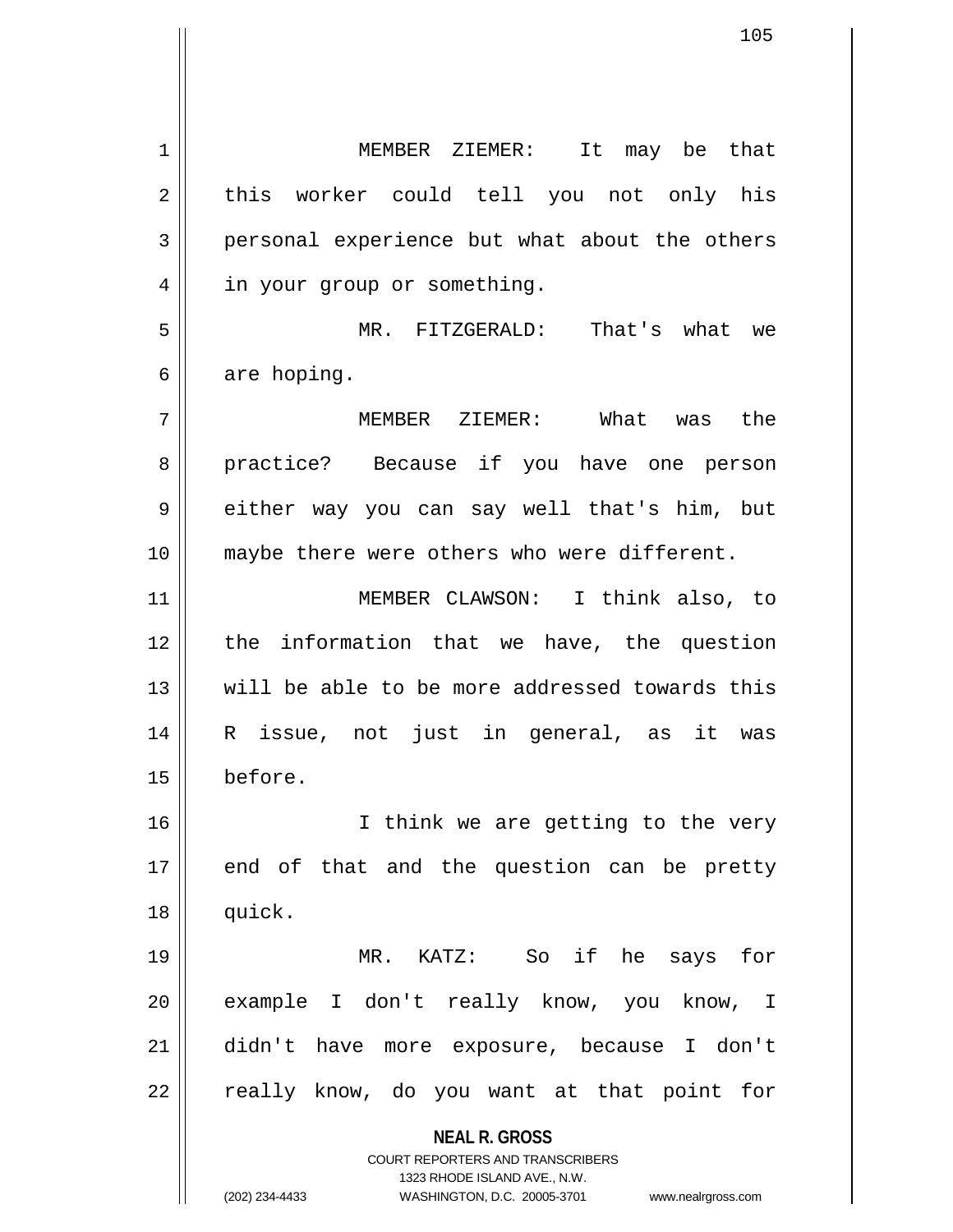**NEAL R. GROSS** COURT REPORTERS AND TRANSCRIBERS 1323 RHODE ISLAND AVE., N.W. (202) 234-4433 WASHINGTON, D.C. 20005-3701 www.nealrgross.com 1 || SC&A to interview some more workers or --2 CHAIR BEACH: No, I think - 3 MR. KATZ: That's what I'm just 4 | saying. 5 CHAIR BEACH: At some point we 6 and need to make a decision and move forward. 7 MR. KATZ: I'm just trying to say  $8 \parallel$  do you do this thing step-wise. 9 || CHAIR BEACH: Right. 10 MR. KATZ: Since we have this case 11 maybe we can take advantage of it and learn 12 || something. If not, we leave it. 13 || MR. KATZ: Okay. 14 || CHAIR BEACH: I agree with that. 15 || And before we move on, Deb, is there any 16 question you might have on this issue? 17 || MS. JARISON: Thank you. The only 18 thing that comes to mind is, and I don't 19 remember the time period that I saw this, but 20 I think in the documents I've looked it, I've 21 || seen references -22 CHAIR BEACH: We missed that Deb,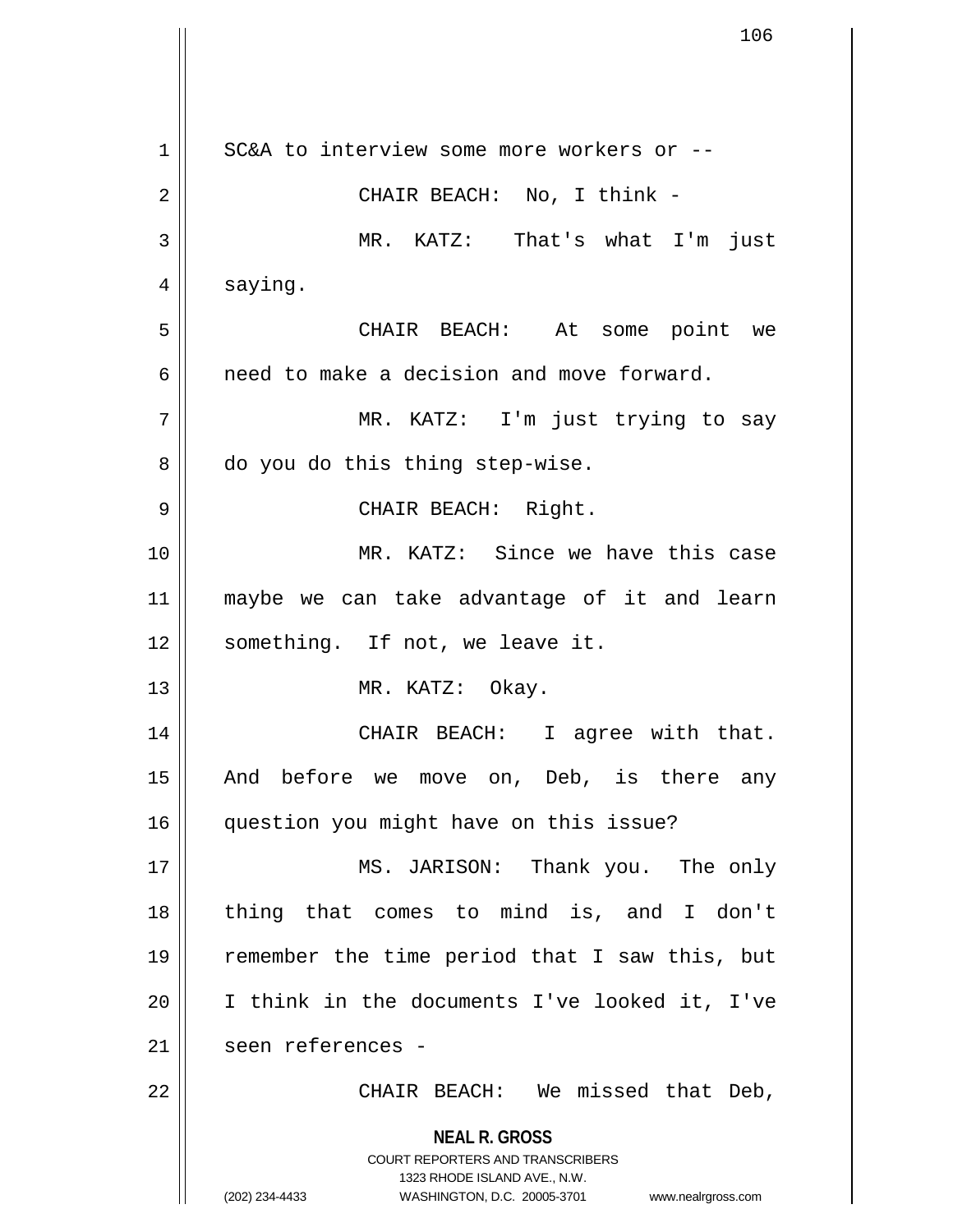**NEAL R. GROSS** COURT REPORTERS AND TRANSCRIBERS 1323 RHODE ISLAND AVE., N.W. 1 || could you say that again? We are going to  $2 \parallel$  turn up the mic a little bit. 3 MS. JARISON: In some of the 4 documents I have read and I don't remember the 5 date, but I did see references to air reversal 6 | in R, but that's the only thing I could think  $7$  || of that speaks to the issue. 8 CHAIR BEACH: Yes, and that's 9 Something we addressed a little bit earlier. 10 If you think about where those references 11 were, could you send me an email on that, 12 because that would be important for us to take  $13$  a look at. 14 MS. JARISON: I'll search the 15 database a little later and see what I can 16 | come up with. 17 CHAIR BEACH: Okay. Thanks Deb. 18 || MS. JARISON: Thank you. 19 MEMBER SCHOFIELD: Brant, I've got 20 || a quick question for you. I'll assume the  $21$  section at Mound who did all those urinalysis,  $22$  || fecal samples, all that stuff, had a logbook

(202) 234-4433 WASHINGTON, D.C. 20005-3701 www.nealrgross.com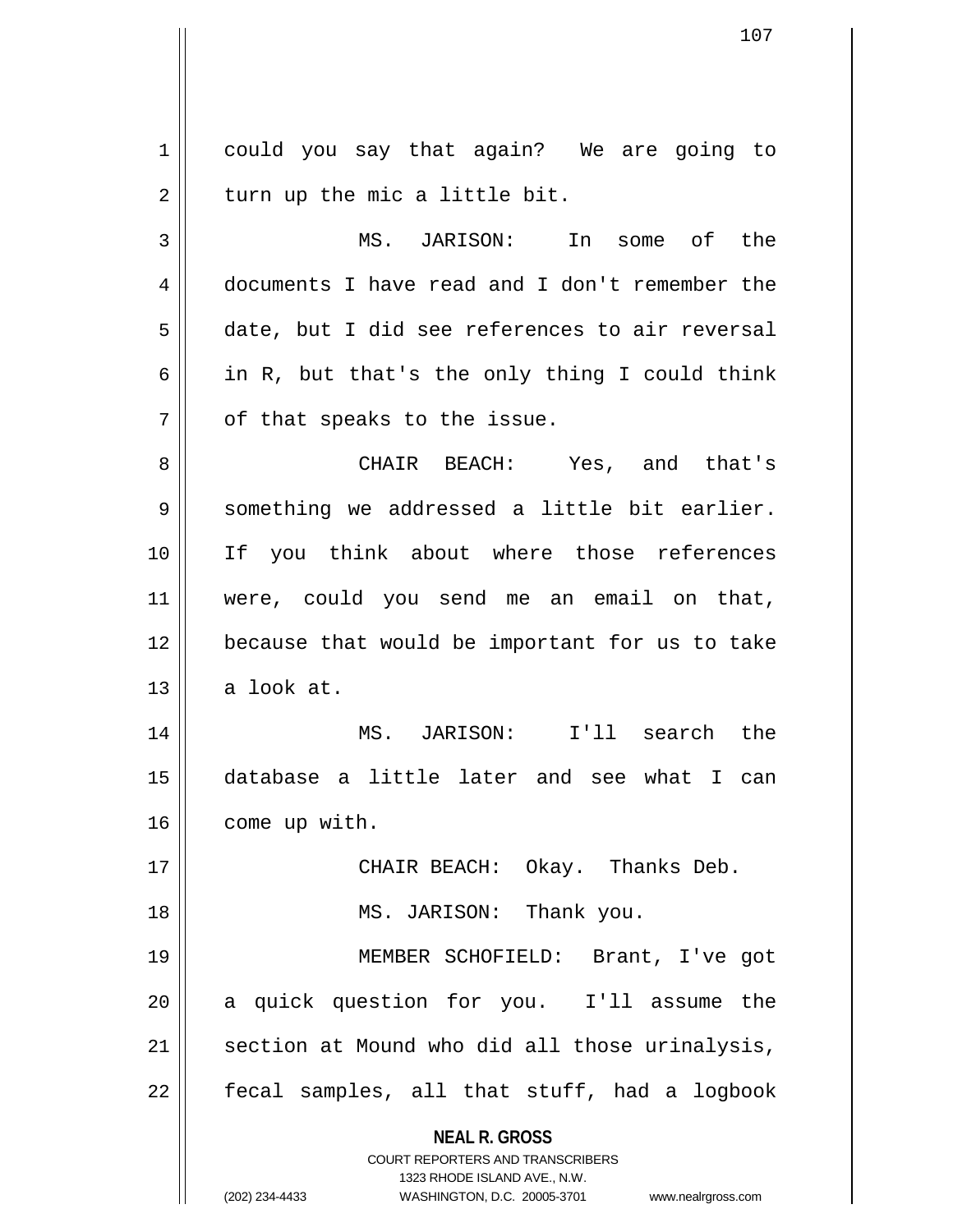**NEAL R. GROSS** COURT REPORTERS AND TRANSCRIBERS 1323 RHODE ISLAND AVE., N.W. (202) 234-4433 WASHINGTON, D.C. 20005-3701 www.nealrgross.com  $1$  they maintained. Have those been digitized,  $2 \parallel$  that you guys could search them by - however  $3 \parallel$  they did it -- maybe the employee number or 4 || social security or whatever? 5 DR. ULSH: We -- okay. We located  $6 \parallel$  the collection of tritium urinalysis logbooks 7 for the time period '59 through '80 with the 8 exception of those gaps we discussed earlier. 9 Those logbooks have not been 10 digitized in their entirety. I mean, we 11 haven't coded them into spreadsheets in their 12 entirety. 13 What we did do is go through and 14 || pull out -- ORAU did this -- pulled out the 15 identifying information, the name, the HP ID 16 and when they gave the tritium urinalysis 17 | result. 18 || I'm not sure if we put the actual 19 result in there. The point was so that we  $20$  could assemble a list of name for the SEC 21 | Class. Does that answer your question? 22 MEMBER SCHOFIELD: Well, kind of,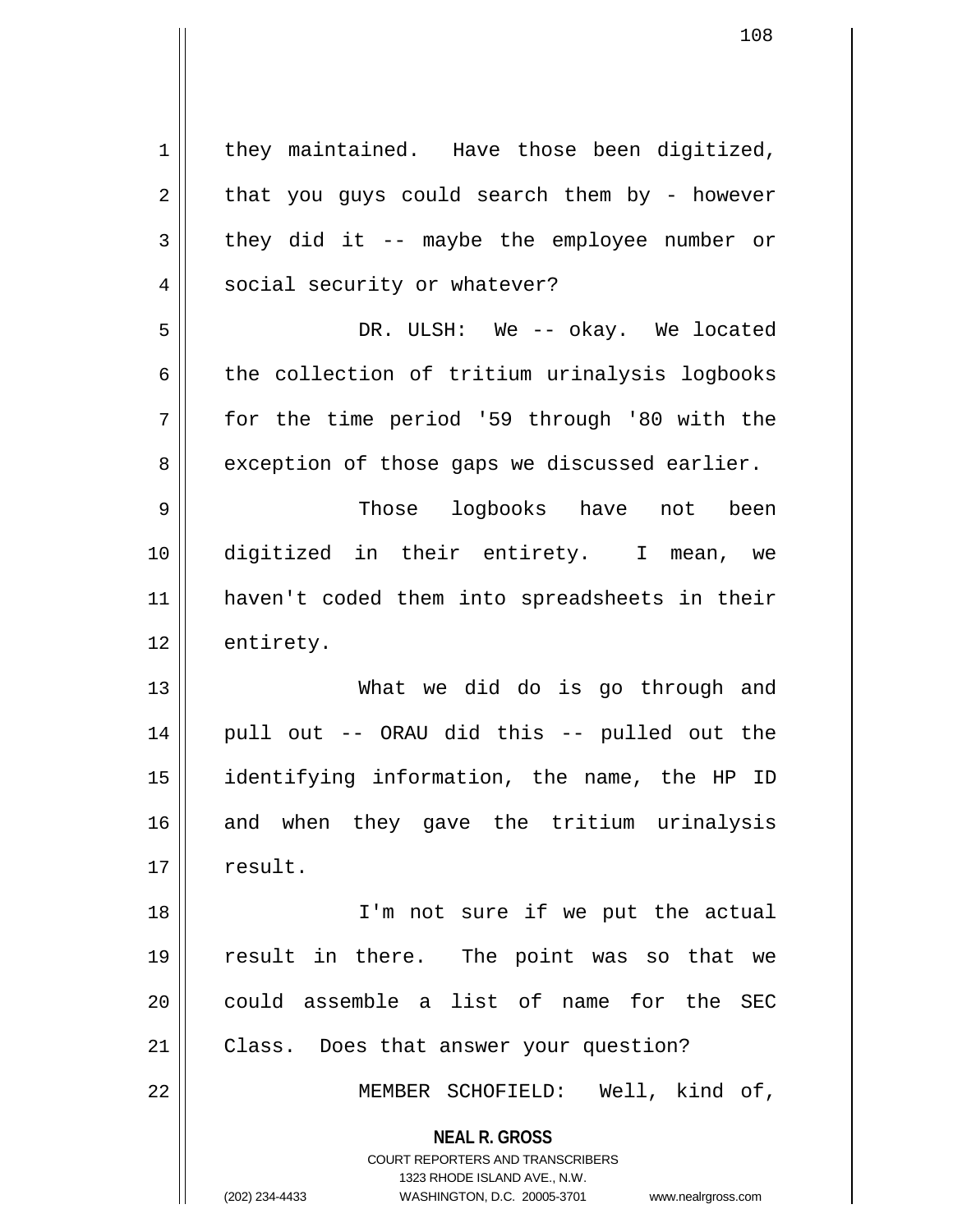| $\mathbf 1$ | what I'm kind of thinking of, there's a                             |
|-------------|---------------------------------------------------------------------|
| 2           | possibility that maybe some people are listed                       |
| 3           | as plutonium workers rather than tritium                            |
| 4           | workers, but yet they were actually on the                          |
| 5           | combination bioassay program. And may not                           |
| 6           | have been in the tritium database but might be                      |
| 7           | in say the plutonium workers' database.                             |
| 8           | DR. ULSH: Well, in the logbooks                                     |
| 9           | the workers are not identified -- they are not                      |
| 10          | categorized as plutonium workers or tritium                         |
| 11          | workers, at least not in the logbooks I'm                           |
| 12          | talking about.                                                      |
| 13          | MEMBER SCHOFIELD: Okay.                                             |
| 14          | DR. NETON: These are<br>just                                        |
| 15          | bioassay logbook records, they are not                              |
| 16          | analytical laboratory records. They didn't go                       |
| 17          | into any kind of detail about the<br>job                            |
| 18          | location.                                                           |
| 19          | MEMBER SCHOFIELD:<br>Okay, so I just                                |
| 20          | wonder if they'd broke them down or something.                      |
| 21          | Not in this particular<br>DR. NETON:                                |
| 22          | logbook.                                                            |
|             | <b>NEAL R. GROSS</b>                                                |
|             | <b>COURT REPORTERS AND TRANSCRIBERS</b>                             |
|             | 1323 RHODE ISLAND AVE., N.W.                                        |
|             | (202) 234-4433<br>WASHINGTON, D.C. 20005-3701<br>www.nealrgross.com |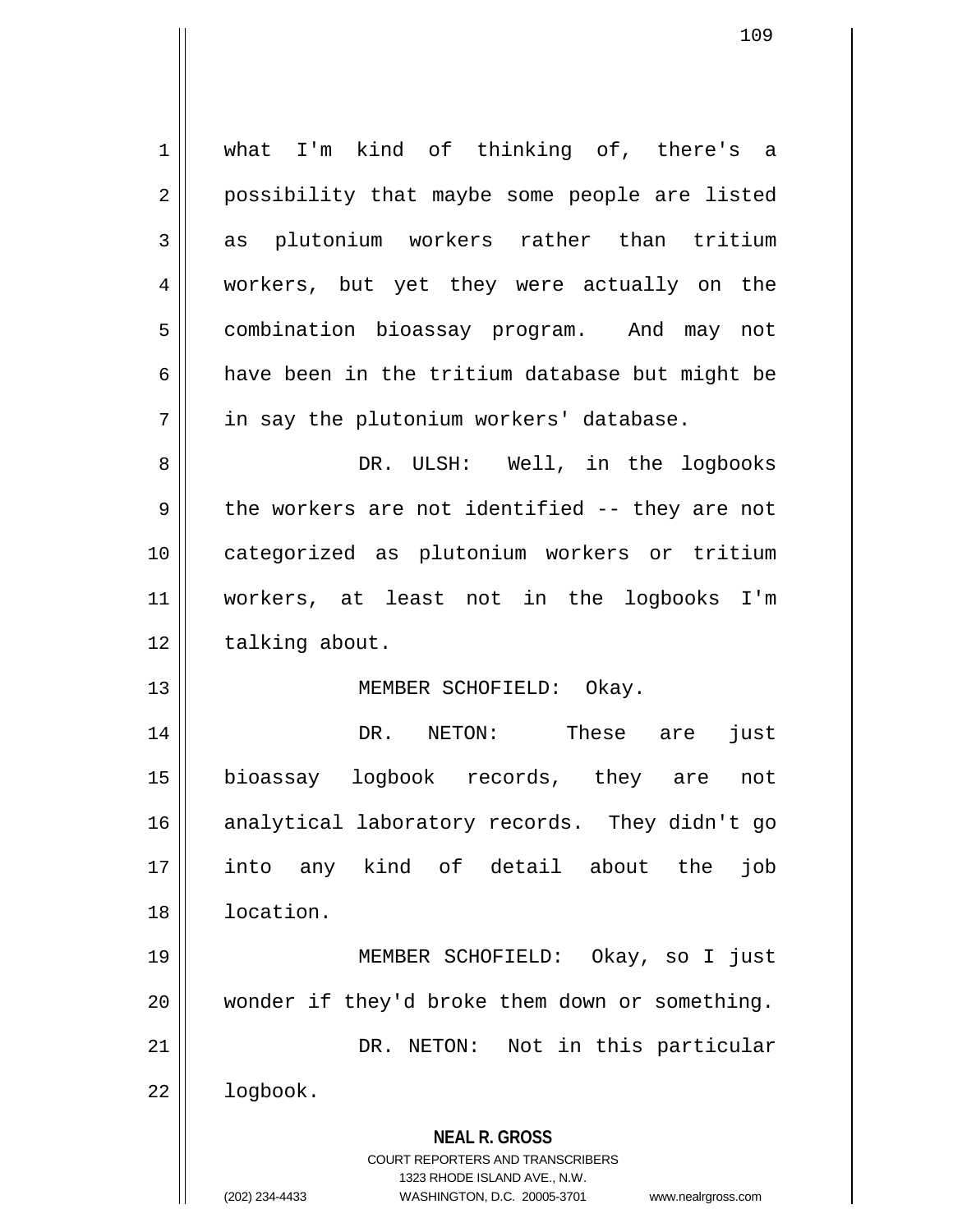| 1  | MEMBER SCHOFIELD: Okay.                                                                         |
|----|-------------------------------------------------------------------------------------------------|
| 2  | CHAIR BEACH: So any more                                                                        |
| 3  | questions or comments on radon? Has everybody                                                   |
| 4  | got their actions? And be thinking about how                                                    |
| 5  | soon these actions can be completed too,                                                        |
| 6  | because we are going to want to schedule                                                        |
| 7  | another meeting for very soon.                                                                  |
| 8  | MR. KATZ: So, and on that last                                                                  |
| 9  | action, so Brant, NIOSH is doing the look also                                                  |
| 10 | at the worker interview for the worker                                                          |
| 11 | interview we have, and follow up with that                                                      |
| 12 | worker, or is SC&A following up --                                                              |
| 13 | DR. NETON: We don't have a worker                                                               |
| 14 | interview. We have a case.                                                                      |
| 15 | MR. KATZ: The case.                                                                             |
| 16 | DR. NETON: And I don't know if                                                                  |
| 17 | that person is even available to interview.                                                     |
| 18 | MR. KATZ: But SC&A would be doing                                                               |
| 19 | that interview, or --                                                                           |
| 20 | $\mathbf{I}$<br>think<br>BEACH:<br>CHAIR<br>a                                                   |
| 21 | combination of --                                                                               |
| 22 | MR. KATZ: Both together.                                                                        |
|    | <b>NEAL R. GROSS</b><br><b>COURT REPORTERS AND TRANSCRIBERS</b><br>1323 RHODE ISLAND AVE., N.W. |
|    | (202) 234-4433<br>WASHINGTON, D.C. 20005-3701<br>www.nealrgross.com                             |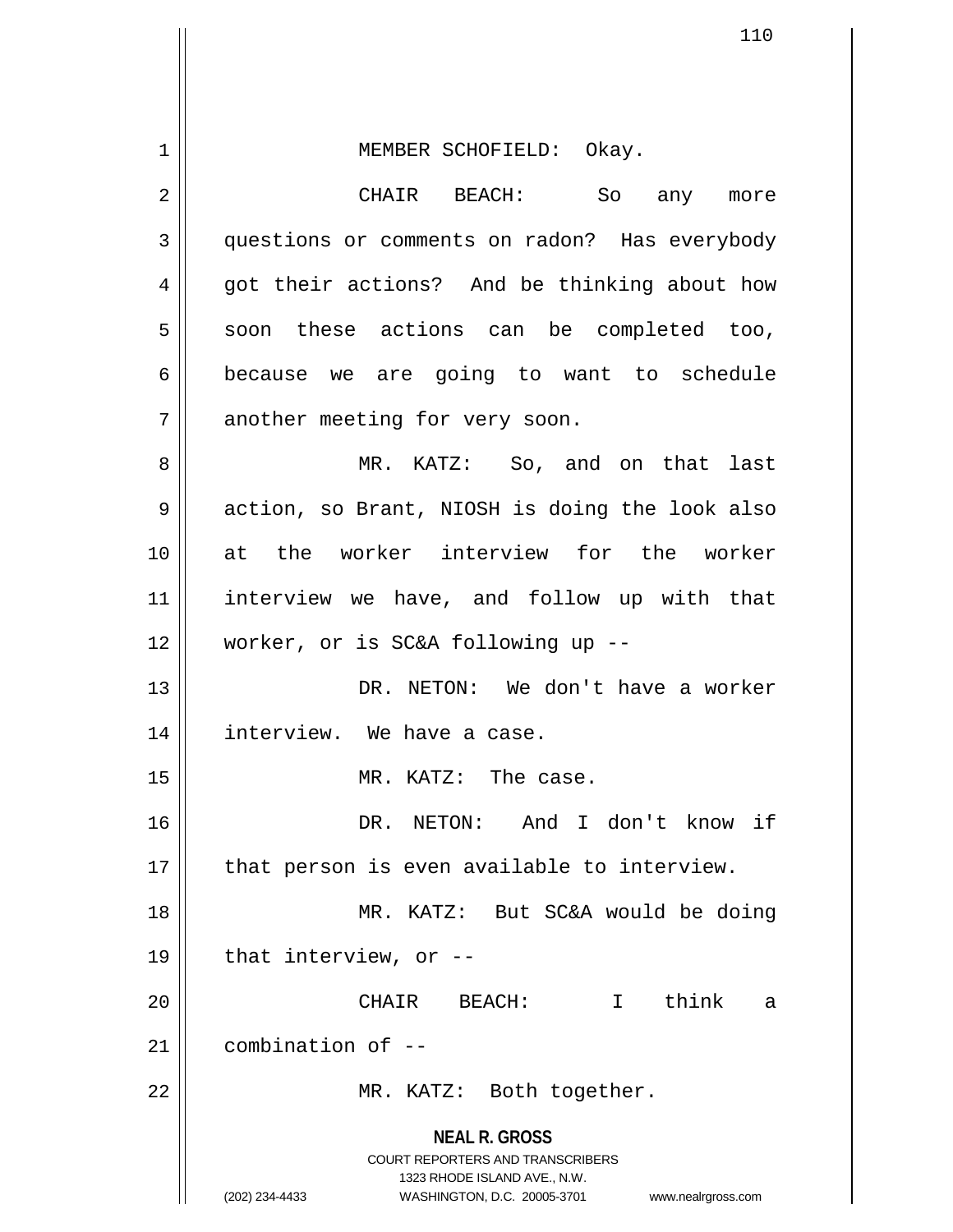|                | 111                                                                 |
|----------------|---------------------------------------------------------------------|
|                |                                                                     |
|                |                                                                     |
| $\mathbf 1$    | (Simultaneous speaking.)                                            |
| $\overline{2}$ | CHAIR BEACH: If it's possible,                                      |
| 3              | then NIOSH will have to provide that                                |
| 4              | information.                                                        |
| 5              | DR. NETON: We need to find out.                                     |
| 6              | CHAIR BEACH: Yes.                                                   |
| 7              | DR. ULSH: Yes, I don't -- I don't                                   |
| 8              | know the vital status of this person. I don't                       |
| 9              | know if they are still alive and available, I                       |
| 10             | don't know if they are willing to talk to us,                       |
| 11             | so we are going to have to find out.                                |
| 12             | MR. KATZ: Right, okay.                                              |
| 13             | CHAIR BEACH: But that --                                            |
| 14             | MR. KATZ: That makes it clear.                                      |
| 15             | MR. FITZGERALD: Well, just to                                       |
| 16             | clarify though, I think what Paul was saying                        |
| 17             | earlier, it's not just that person. We can                          |
| 18             | identify coworkers in the R building -                              |
| 19             | MEMBER ZIEMER: Well, or if that                                     |
| 20             | person knew what the practice was as a group,                       |
| 21             | because people often know that, yes, we all                         |
| 22             | went here and did that --                                           |
|                | <b>NEAL R. GROSS</b>                                                |
|                | COURT REPORTERS AND TRANSCRIBERS<br>1323 RHODE ISLAND AVE., N.W.    |
|                | (202) 234-4433<br>WASHINGTON, D.C. 20005-3701<br>www.nealrgross.com |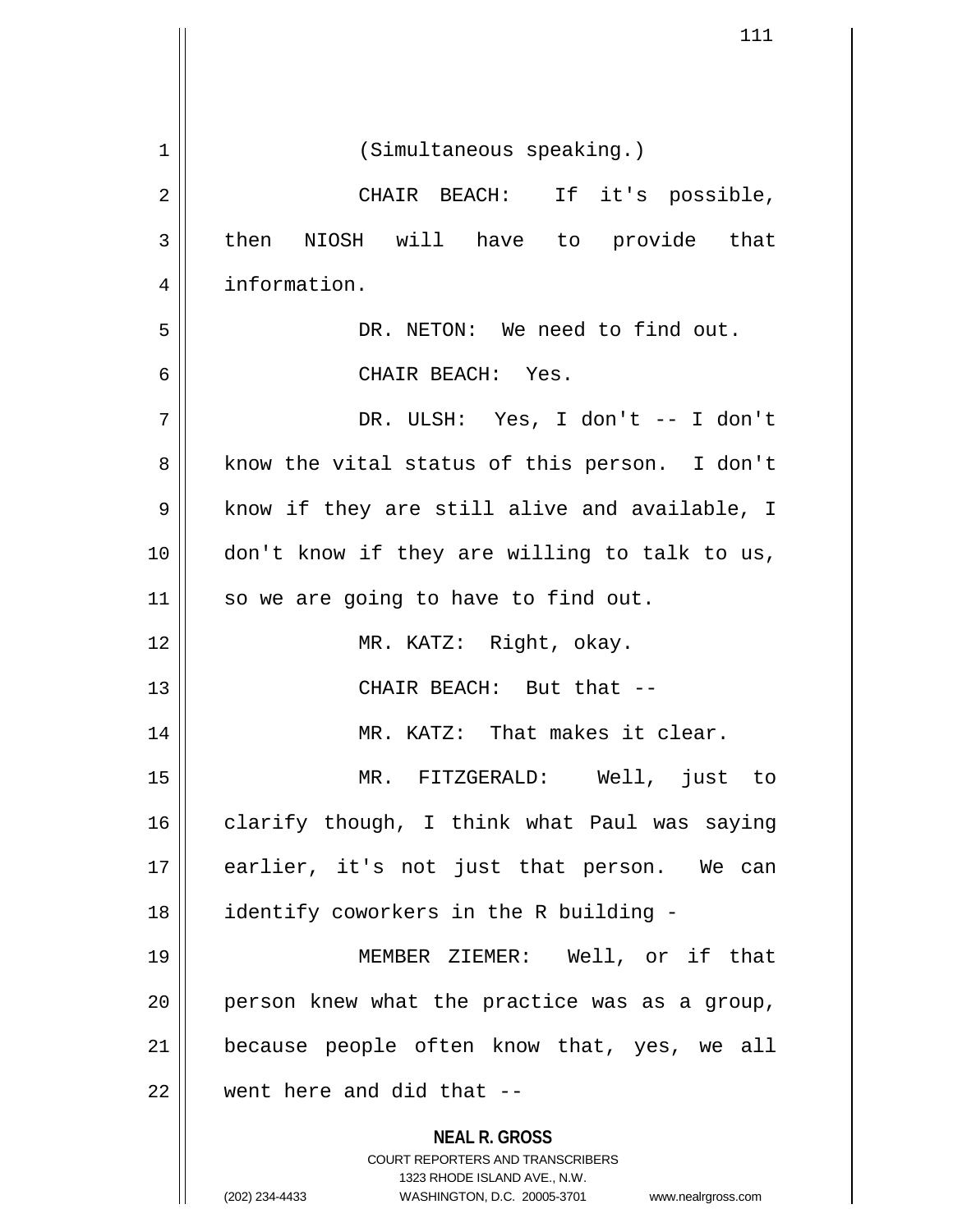**NEAL R. GROSS** COURT REPORTERS AND TRANSCRIBERS 1323 RHODE ISLAND AVE., N.W. (202) 234-4433 WASHINGTON, D.C. 20005-3701 www.nealrgross.com 1 || MR. FITZGERALD: We had lunch over  $2 \parallel$  in the SW every day or something, you know. 3 || MR. KATZ: So, if that case, that 4 individual case, that worker is not available 5 | for one reason or another, you might look for 6  $\parallel$  someone else who worked in --7 MEMBER ZIEMER: Worked with that 8 person. 9 MR. KATZ: the R building and was 10 similarly situated. Is that what we are 11 | saying? 12 DR. ULSH: We could, or how about 13 if I just let the Working Group know that 14 | result. 15 MR. KATZ: Yes, that's the first 16 || step. Right. And I think we can, we can go 17 || forward by email on that, if we know what we 18 learn. 19 CHAIR BEACH: Okay. So we are 20 finished with radon. Yes, let's take a 10- 21 minute break. 22 || (Whereupon the above-entitled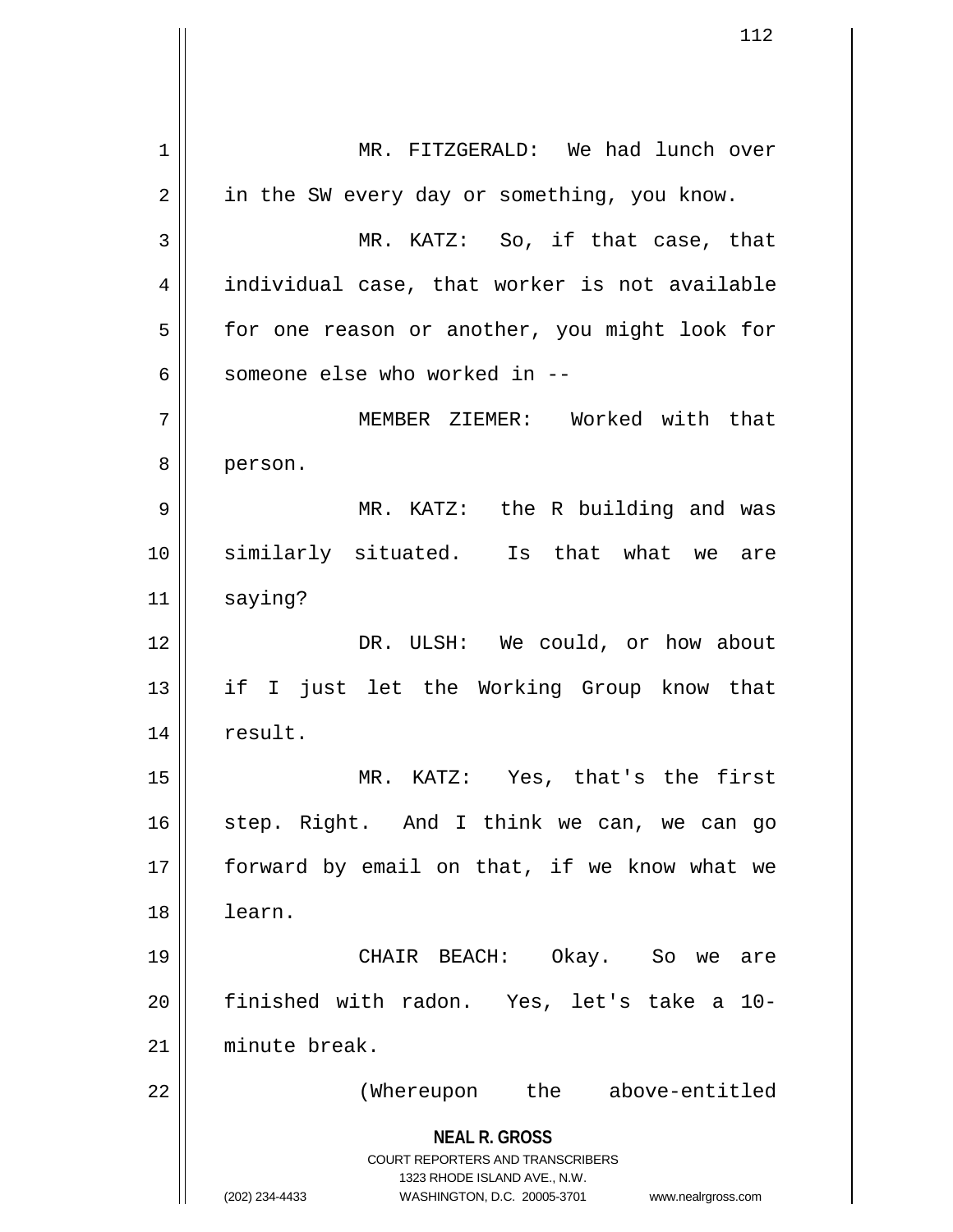**NEAL R. GROSS** COURT REPORTERS AND TRANSCRIBERS 1323 RHODE ISLAND AVE., N.W. (202) 234-4433 WASHINGTON, D.C. 20005-3701 www.nealrgross.com 1 || matter went off the record at 10:31 a.m. and  $2 \parallel$  resumed at  $10:46$  a.m.) 3 MR. KATZ: Okay, we're back  $4 \parallel$  online, a short break. This is the Mound Work  $5 \parallel$  Group. 6 CHAIR BEACH: Okay, and so at this  $7 \parallel$  time we are going to move into neutron and NTA 8 || film track fading and adjustment factors, and 9 I believe we are going to go ahead and have 10 || SC&A kick this portion off. 11 MR. FITZGERALD: Yes, Ron 12 || Buchanan, are you on the line? 13 DR. BUCHANAN: Yes I am. 14 MR. FITZGERALD: Would you 15 || summarize, and we did receive -- we exchanged 16 a series of papers over last year and we did 17 || receive the most recent one from NIOSH I think 18 it was in the spring. 19 CHAIR BEACH: March 2011. 20 MR. FITZGERALD: Right, 2011. And 21 we just provided our response late summer I 22 || think it was, August or whatever, September.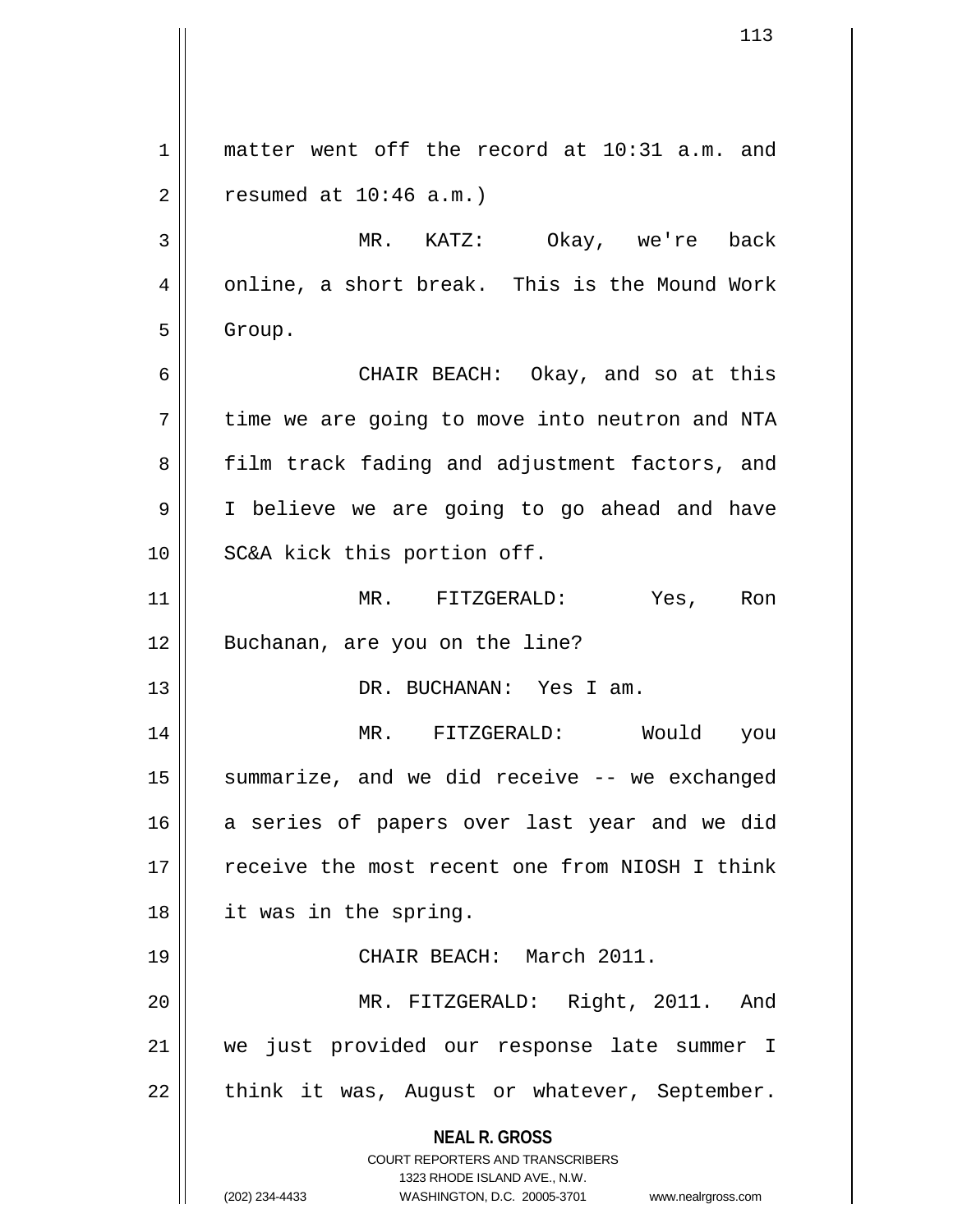**NEAL R. GROSS** COURT REPORTERS AND TRANSCRIBERS 1323 RHODE ISLAND AVE., N.W. (202) 234-4433 WASHINGTON, D.C. 20005-3701 www.nealrgross.com 1 So if you can recap what we, you know, this  $2 \parallel$  history a little bit, and how we responded to  $3$  || the very last NIOSH paper. 4 CHAIR BEACH: So just to be clear, 5 I believe the report Joe just referred to is 6 the October  $4^{th}$ , 2011. 7 || MR. FITZGERALD: Right. 8 DR. BUCHANAN: Okay, yes, that's 9 correct, October  $4^{th}$  was our last memo, and 10 this summarized all of the previous 11 discussions and action items down into three 12 || issues on the neutron part. 13 One was the debating over the 14 || correct MCNP correction factor to use, four or 15 eight inch, a poly or water. We also had 16 action two which was concerned with the 17 fading, the track fading after a period of 18 || time, and item three was the data for 1951 to 19 1960. 20 || And so what -- we went through all  $21$  | the exchanges here and I briefly summarized 22  $\parallel$  them in that memo of October 4<sup>th</sup>. But today I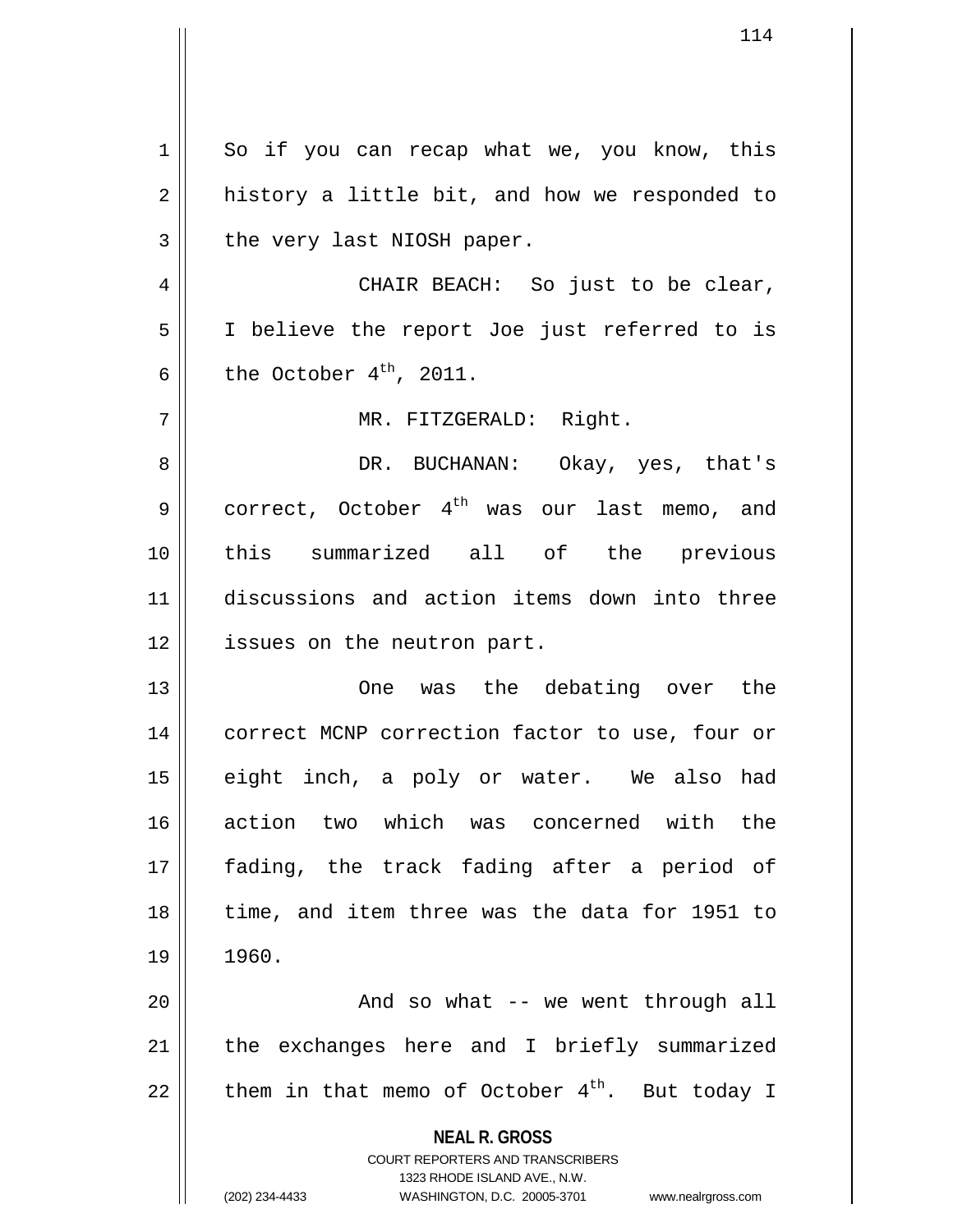$1 \parallel$  will breeze through all those -- I will just 2 | summarize.

3 || The first action item one, was  $4 \parallel$  concerned with the fact that we felt -- the  $5 \parallel$  SC&A felt that the eight inches of water was 6 || more appropriately used when modeling the 7 neutron.

8 This was due to the moderation of 9 || the high energy neutrons to thermal and how 10 much the NTA film had missed.

11 || The SC&A's last statement on  $12$  | that is that they would -- they felt that the 13 || four and eight were close and four was more 14 representative but they would accept the 15 recommendation and use eight and use the 16 || tables two and three in SC&A's report.

17 || And so we agree with that decision 18 and have no further issues on the fitness of 19 material to use in that modeling. That was 20 | action item number one.

21 CHAIR BEACH: Any discussion on 22 | that, comments from -- Work Group Members have

> **NEAL R. GROSS** COURT REPORTERS AND TRANSCRIBERS

> > 1323 RHODE ISLAND AVE., N.W.

(202) 234-4433 WASHINGTON, D.C. 20005-3701 www.nealrgross.com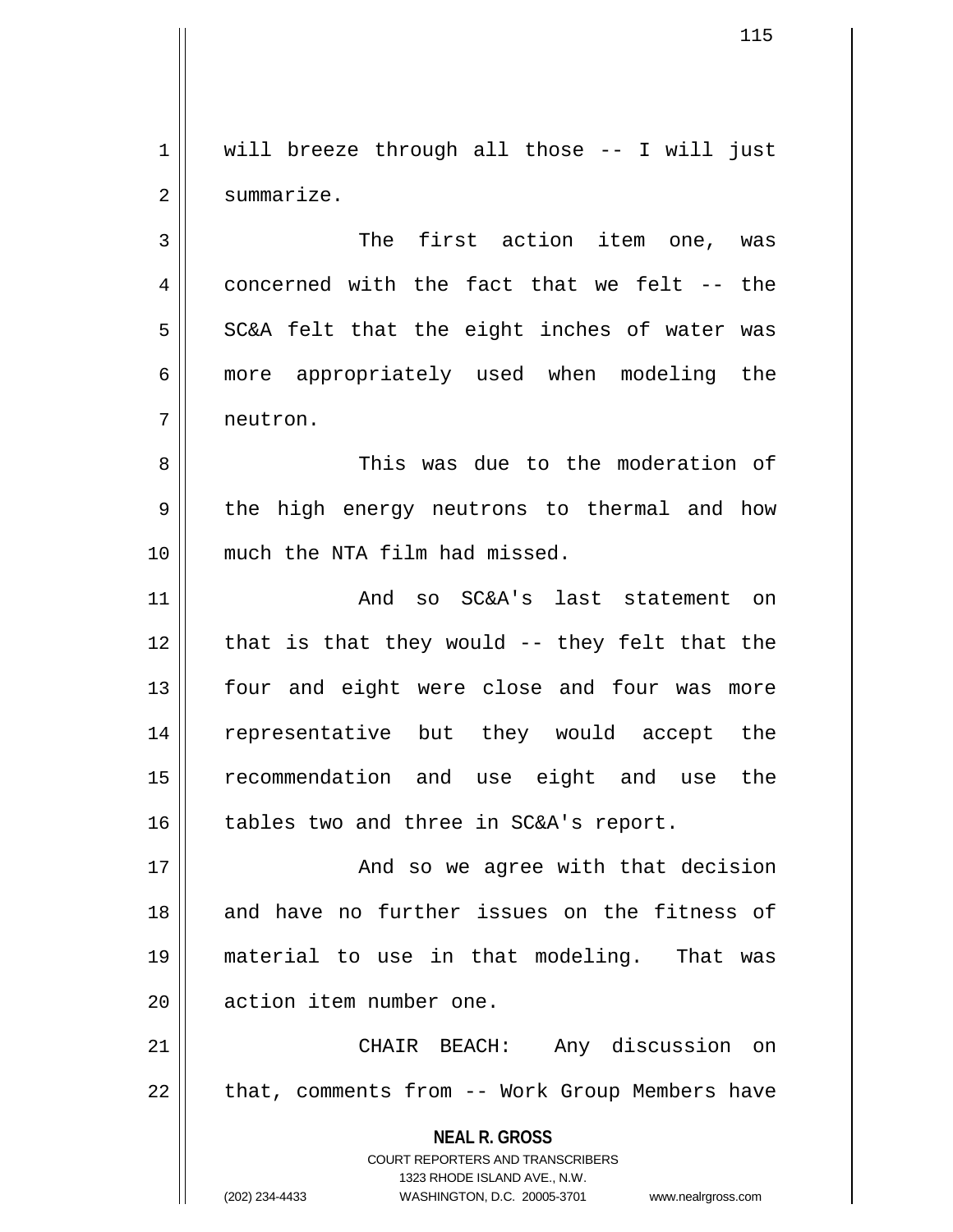1 | questions?

| $\overline{2}$ | MEMBER ZIEMER: It sort of ends up                                                                                                                                      |
|----------------|------------------------------------------------------------------------------------------------------------------------------------------------------------------------|
| 3              | to be a moot point, you are saying in                                                                                                                                  |
| 4              | practice, in terms of the actual values                                                                                                                                |
| 5              | between the four and the eight, right?                                                                                                                                 |
| 6              | MR. FITZGERALD: Yes, but there                                                                                                                                         |
| 7              | was considerable concern early on --                                                                                                                                   |
| 8              | MEMBER ZIEMER: Yes.                                                                                                                                                    |
| 9              | MR. FITZGERALD: That that would                                                                                                                                        |
| 10             | make a difference and as it turned out --                                                                                                                              |
| 11             | MEMBER ZIEMER: But it actually                                                                                                                                         |
| 12             | $didn't so --$                                                                                                                                                         |
| 13             | MR. FITZGERALD: It did not.                                                                                                                                            |
| 14             | MEMBER ZIEMER: So is that pretty                                                                                                                                       |
| 15             | much true across the board then?                                                                                                                                       |
| 16             | DR. ULSH: What do you mean across                                                                                                                                      |
| 17             | the board?                                                                                                                                                             |
| 18             | MEMBER ZIEMER: Well, are we going                                                                                                                                      |
| 19             | to have -- sort of intuitively you would think                                                                                                                         |
| 20             | there would be a difference, but in every case                                                                                                                         |
| 21             | where this is -- this is for calibration I                                                                                                                             |
| 22             | guess mainly, right? Is it a calibration                                                                                                                               |
|                | <b>NEAL R. GROSS</b><br><b>COURT REPORTERS AND TRANSCRIBERS</b><br>1323 RHODE ISLAND AVE., N.W.<br>(202) 234-4433<br>WASHINGTON, D.C. 20005-3701<br>www.nealrgross.com |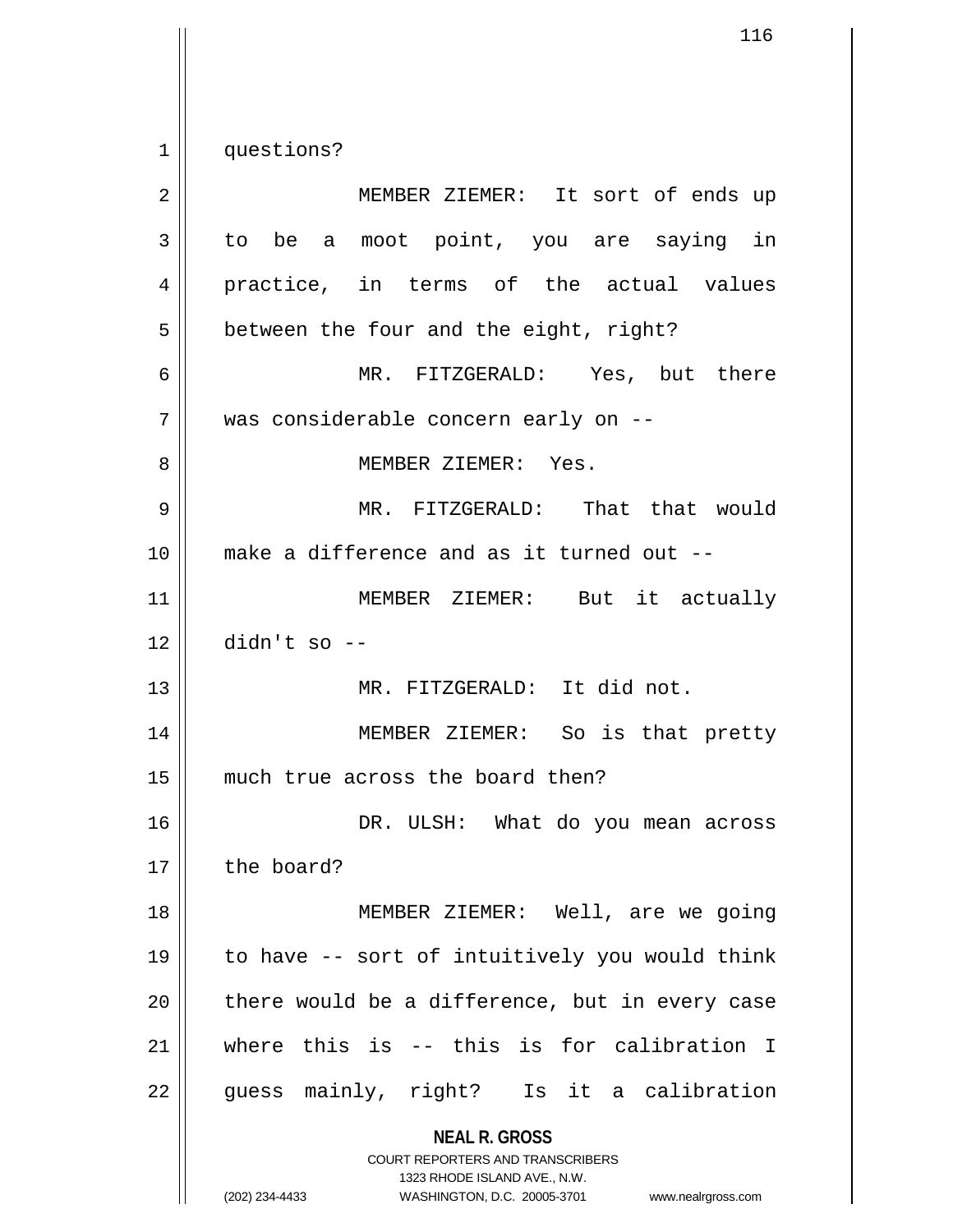**NEAL R. GROSS** COURT REPORTERS AND TRANSCRIBERS 1323 RHODE ISLAND AVE., N.W. 1 issue?  $2 \parallel$  DR. ULSH: No, it has to do with - $3 \parallel$  - well like Ron said, it has to do with the 4 | MCNP model that we did. 5 MEMBER ZIEMER: Oh, yes, so if you 6 | model it with eight versus four? 7 DR. ULSH: Right. We proposed to 8 use four inches. SC&A said no, we think you 9 | should use eight. 10 MEMBER ZIEMER: Right. 11 || DR. ULSH: We said you know what, 12 we still think four's better but it doesn't 13 make any difference, well, not much of a 14 significant difference. Going from four 15 inches to eight, the results are almost  $16$  | exactly the same. 17 || MEMBER ZIEMER: Okay. 18 || DR. ULSH: So, in the interest of 19 coming to closure, we'll just agree. 20 DR. BUCHANAN: Yes, and this had 21 to do with the number of neutrons that were  $22$  || missed by the NTA film, and in a couple of

(202) 234-4433 WASHINGTON, D.C. 20005-3701 www.nealrgross.com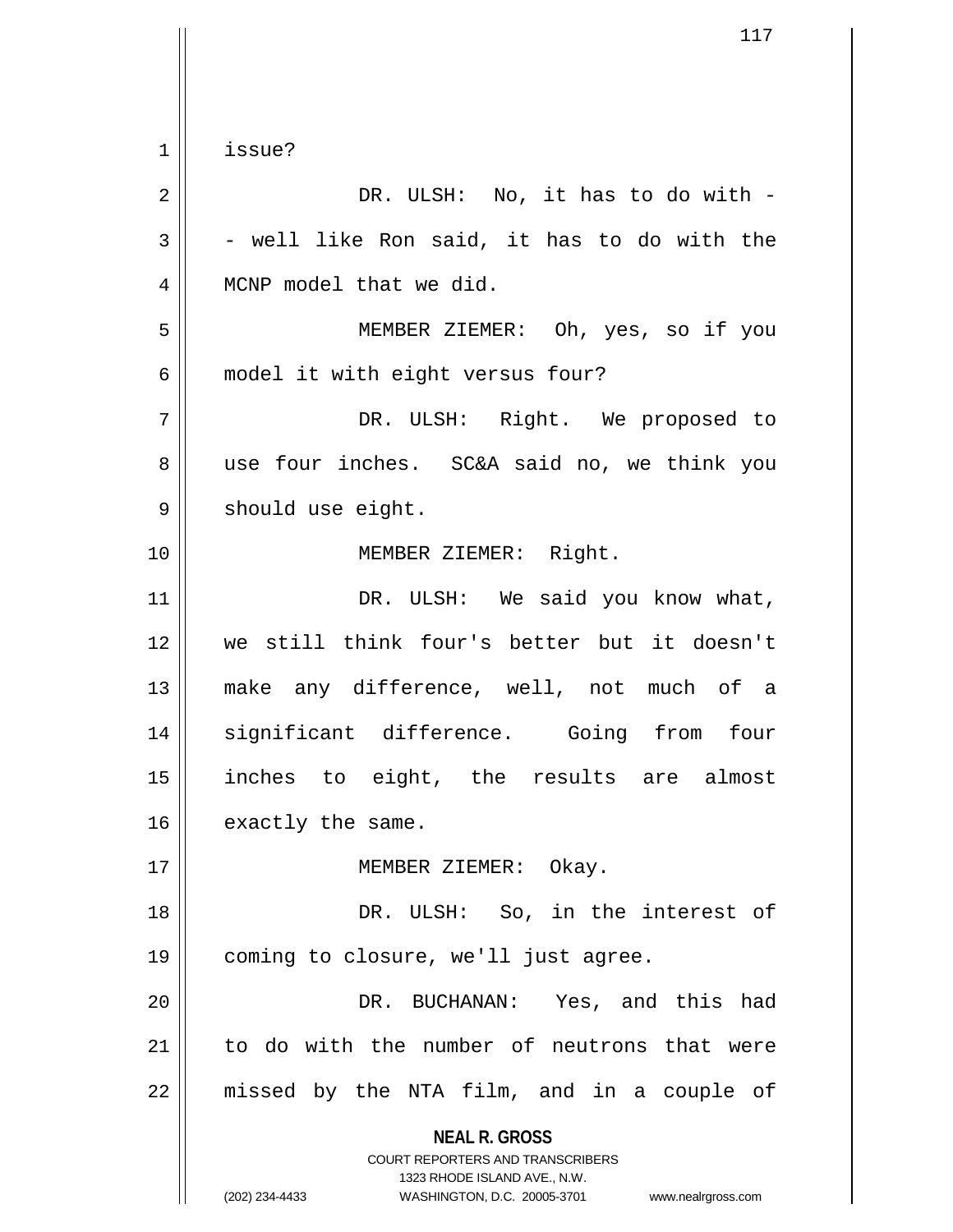**NEAL R. GROSS** COURT REPORTERS AND TRANSCRIBERS 1323 RHODE ISLAND AVE., N.W. (202) 234-4433 WASHINGTON, D.C. 20005-3701 www.nealrgross.com 1 instances it had made a small amount of 2 difference, but essentially you plateau out  $3 \parallel$  when you get to between four and eight inches. 4 || So I think we have settled that if  $5$  || there's no other questions. 6 CHAIR BEACH: No. 7 DR. BUCHANAN: SC&A's main concern 8 || is that we need to look beyond four inches to  $9 \parallel$  see what happens out there, and when we did, 10 we've seen that there wasn't a whole lot of 11 difference. 12 || So that brings us back to item 13 || number two, and this had to do with fading, as 14 NTA film is worn and then is say, turned in  $15$  | once a month, and what about the first tracks  $16$  that register at the beginning of the month, 17 || there is fading especially if there's humidity 18 || and these weren't originally sealed against 19 humidity. 20 And so we -- what that comes down 21 to is that we agree with NIOSH's 22 || recommendation of 33 percent in one-week and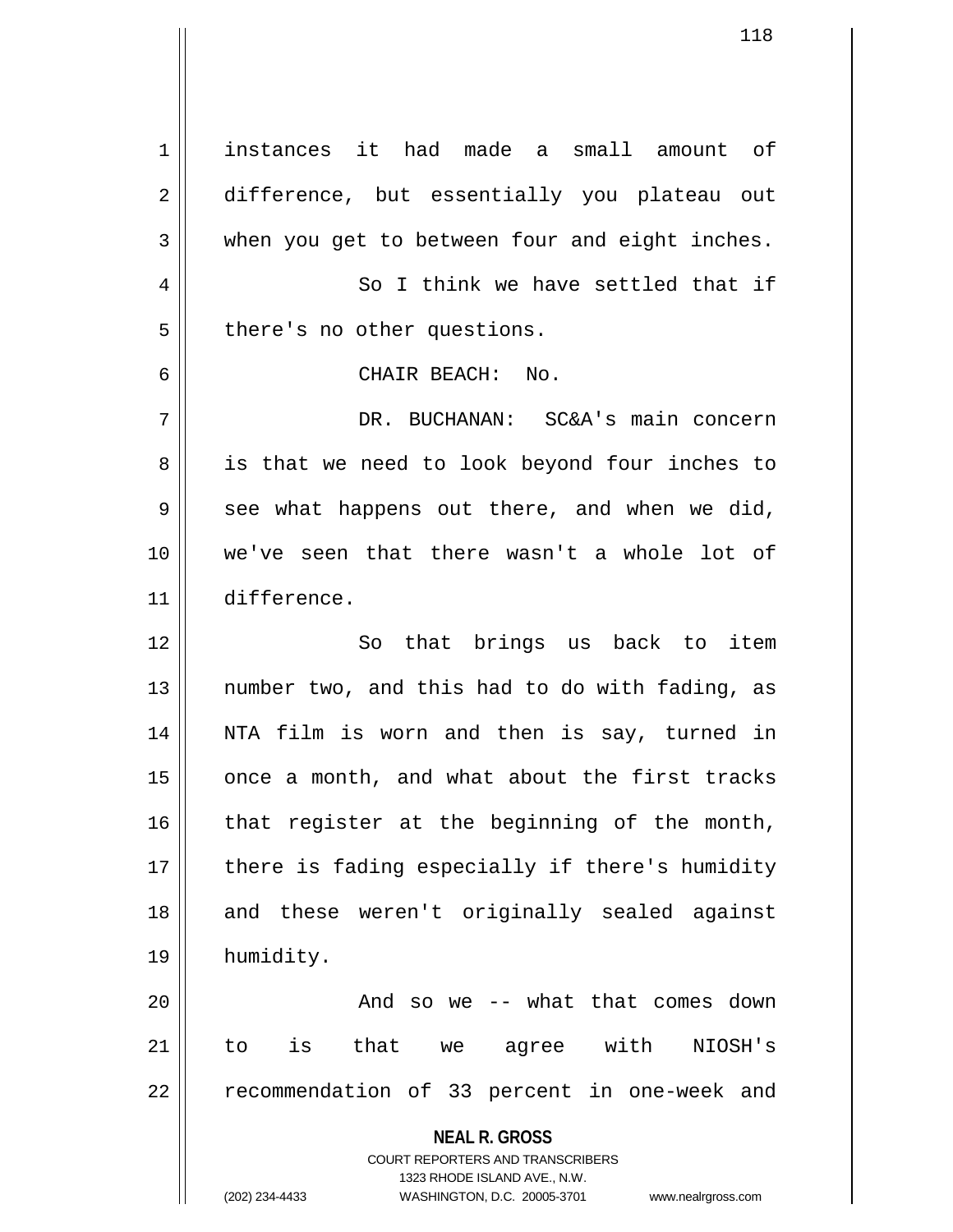**NEAL R. GROSS** COURT REPORTERS AND TRANSCRIBERS 1323 RHODE ISLAND AVE., N.W. (202) 234-4433 WASHINGTON, D.C. 20005-3701 www.nealrgross.com 1 || 56 percent in two- and four-week films. 2 What we didn't agree with was the  $3 \parallel$  nine percent fading factor, and so in TBD-6 4 for Mound, it does state the 33 percent and 56 5 || percent. In the Evaluation Report there is 6 recommended a -- the SEC Evaluation Report 7 recommended a nine percent, nine percent 8 | fading factor. 9 And so we agree with this issue as 10 || long as the TBD values are applied, the 36 and 11 56 percent, and I understand that's what NIOSH 12 intends to do. 13 DR. ULSH: Yes I think so. 14 CHAIR BEACH: And so does the nine 15 | percent, does that go away, or  $-$ -16 DR. BUCHANAN: Right, we -- nine 17 || percent would not be used. 18 CHAIR BEACH: Okay. All right, 19 and so NIOSH is agreeing that they are going  $20$  | to use the 33 percent and the 56 percent. Any 21 | comments or questions? 22 || MEMBER ZIEMER: I had a question.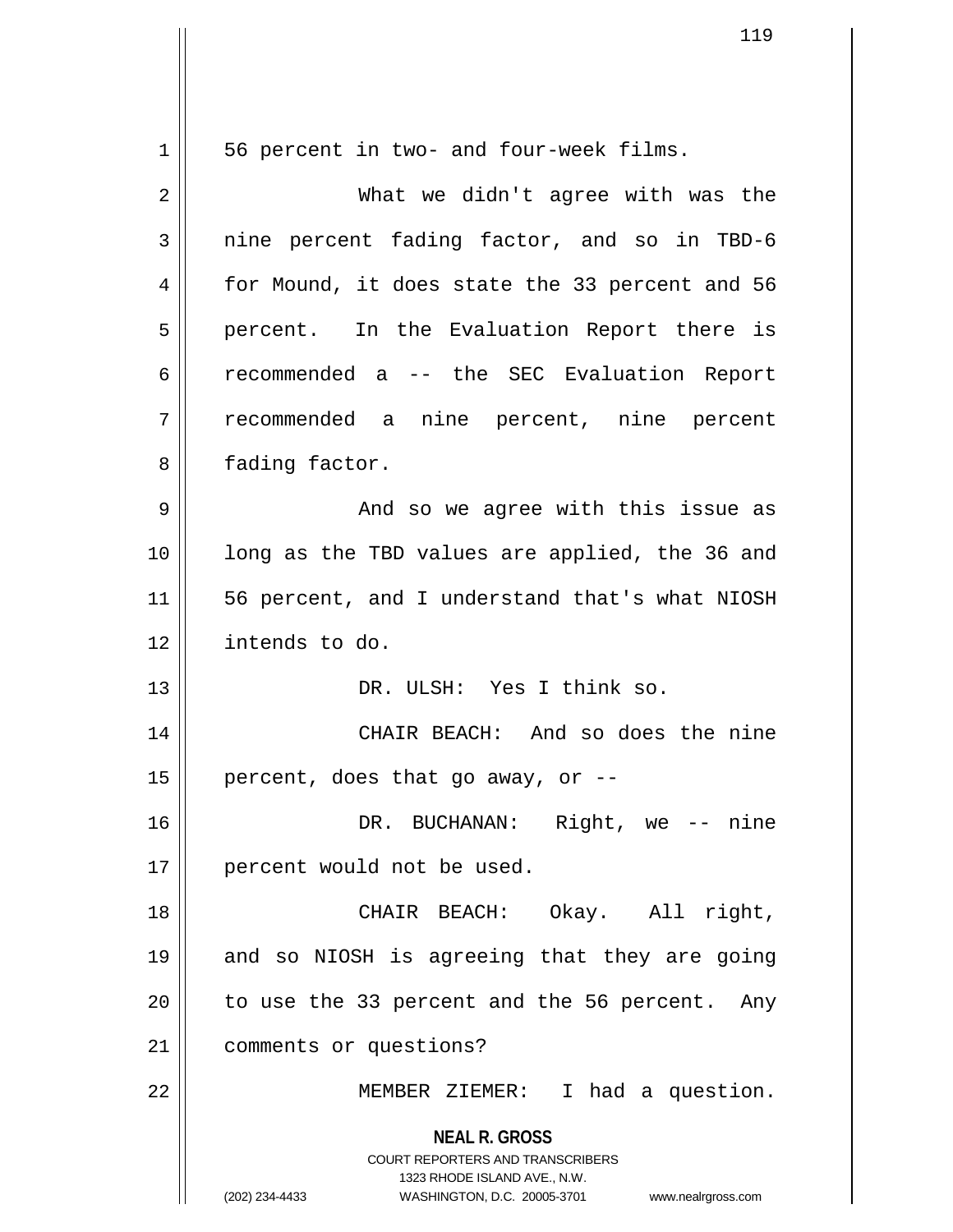**NEAL R. GROSS** COURT REPORTERS AND TRANSCRIBERS 1323 RHODE ISLAND AVE., N.W. (202) 234-4433 WASHINGTON, D.C. 20005-3701 www.nealrgross.com 1<sup>I</sup> It wasn't clear to me when whoever did 2 | Mound's dosimetry, did they apply those 3 factors already or are you applying them on 4 | their results? 5 At what point are those 6 corrections being applied? I would have 7 || thought they would have been applied 8 | originally by the people reading the dosimeter 9 | based on those time factors. 10 || MR. KATZ: Before you answer that, 11 can I just -- there's someone on the line who 12 doesn't have their phone muted and there's 13 feedback, and I don't know, it's -- we can 14 live with it in here, but I don't know how bad 15 || it is for people trying to listen. 16 So someone on the line needs to 17 mute their phone, \*6 if you don't have a mute 18 || button. Thank you. 19 DR. ULSH: To answer your question 20 || Paul, I know Ron Buchanan is on the line  $21$  because he just spoke, and I am hoping that  $22 \parallel$  Bob Morris is on the line. Bob, are you out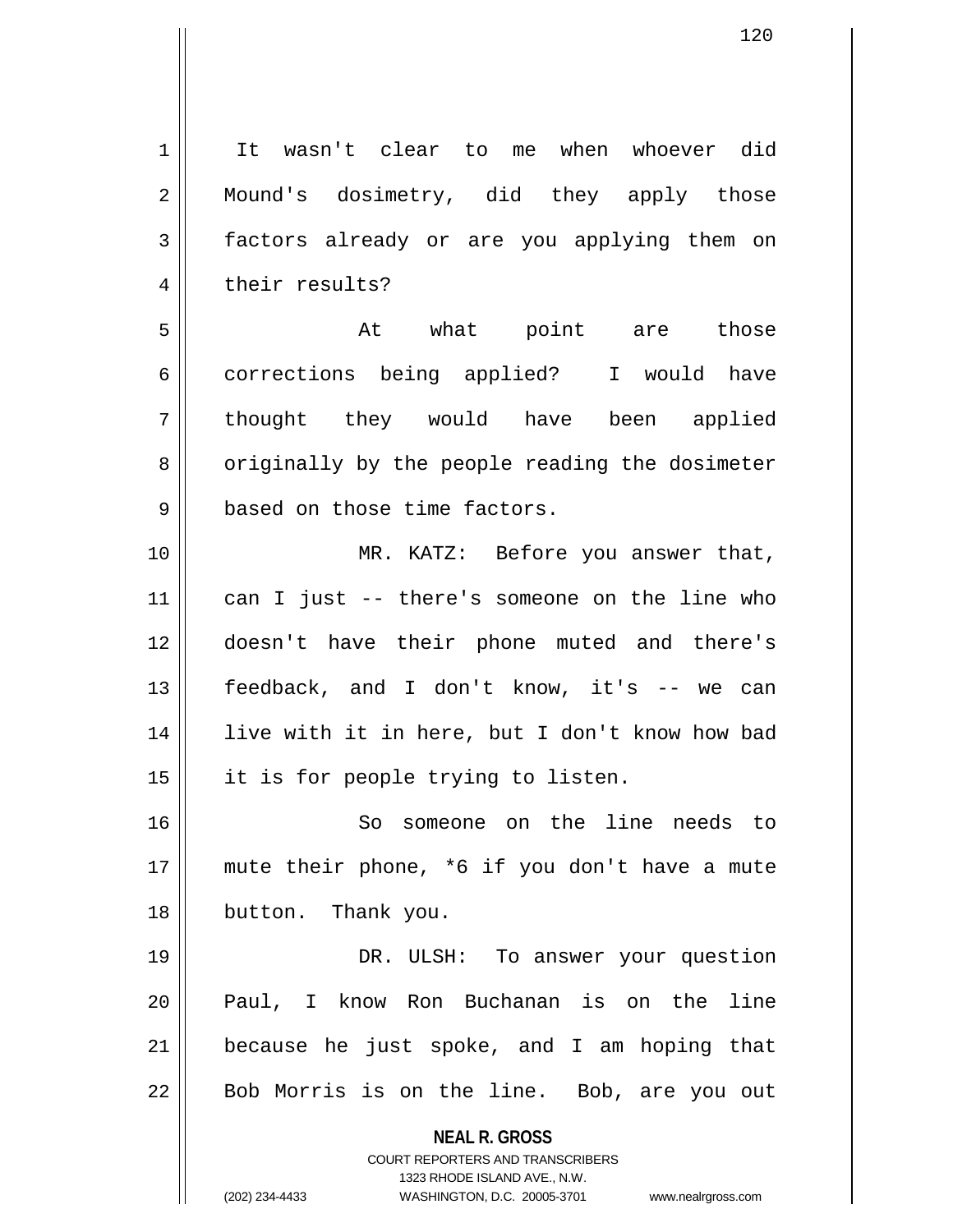$1 \parallel$  there?

| 2              | DR. BUCHANAN: He was on.                                                                                                                                               |
|----------------|------------------------------------------------------------------------------------------------------------------------------------------------------------------------|
| 3              | DR. ULSH: Okay, so I think the                                                                                                                                         |
| $\overline{4}$ | answer Paul, I haven't looked at this because                                                                                                                          |
| 5              | we were in agreement, but I think the answer                                                                                                                           |
| 6              | is we are proposing to go back and apply the                                                                                                                           |
| 7              | fading factor to the reported results.                                                                                                                                 |
| 8              | And I think it was based on some                                                                                                                                       |
| 9              | subsequent studies that were done at Mound, so                                                                                                                         |
| 10             | after the NTA film, you know, had been used,                                                                                                                           |
| 11             | at some point a study was conducted by Mound                                                                                                                           |
| 12             | to look at the fading issue, and we are                                                                                                                                |
| 13             | proposing to apply those --                                                                                                                                            |
| 14             | MEMBER ZIEMER: Right, and I                                                                                                                                            |
| 15             | understood that, and it seemed to me that if                                                                                                                           |
| 16             | they knew what the fading was, they would have                                                                                                                         |
| 17             | applied it to their final numbers.                                                                                                                                     |
| 18             | DR. NETON: But not necessarily                                                                                                                                         |
| 19             | retrospectively. Is that the issue?                                                                                                                                    |
| 20             | I don't know.<br>MEMBER ZIEMER:                                                                                                                                        |
| 21             | That's what I'm sort of asking, has it already                                                                                                                         |
| 22             | been applied, and -- well, even if it's                                                                                                                                |
|                | <b>NEAL R. GROSS</b><br><b>COURT REPORTERS AND TRANSCRIBERS</b><br>1323 RHODE ISLAND AVE., N.W.<br>WASHINGTON, D.C. 20005-3701<br>(202) 234-4433<br>www.nealrgross.com |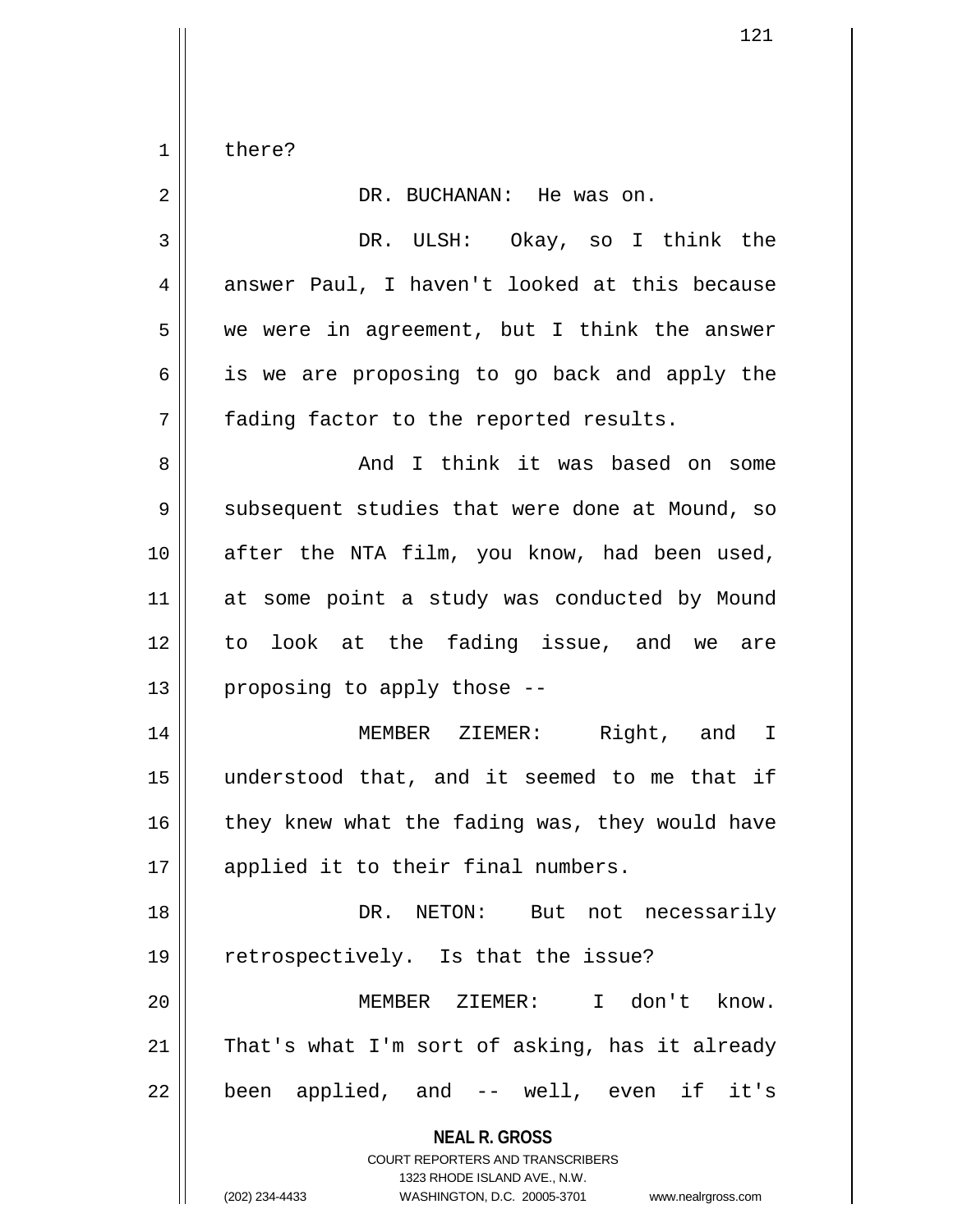**NEAL R. GROSS** COURT REPORTERS AND TRANSCRIBERS 1323 RHODE ISLAND AVE., N.W. (202) 234-4433 WASHINGTON, D.C. 20005-3701 www.nealrgross.com 1 | retrospective, is there some point at which 2 || you no longer apply it because it's already 3 been applied? 4 || In other words you are taking the 5 || number and recalculating it, or have they 6 already done it? Do we know the answer to  $7$  || that? That's all I'm asking. 8 MR. MORRIS: This is Bob, Robert 9 || Morris, Ted. 10 MR. KATZ: Yes, go ahead. 11 MR. MORRIS: In some cases the 12 record was ambiguous about when or if 13 | correction points were applied. 14 MEMBER ZIEMER: Okay, so if we 15 don't know, we'll go ahead and apply it, is 16 || what you are saying. But are there cases 17 where we do know? 18 MR. MORRIS: We do know that in 19 || some cases there were corrections applied and 20 || that in some cases they were the wrong 21 || correction factors from our assumptions, 22 || because we have gone back reconciled and said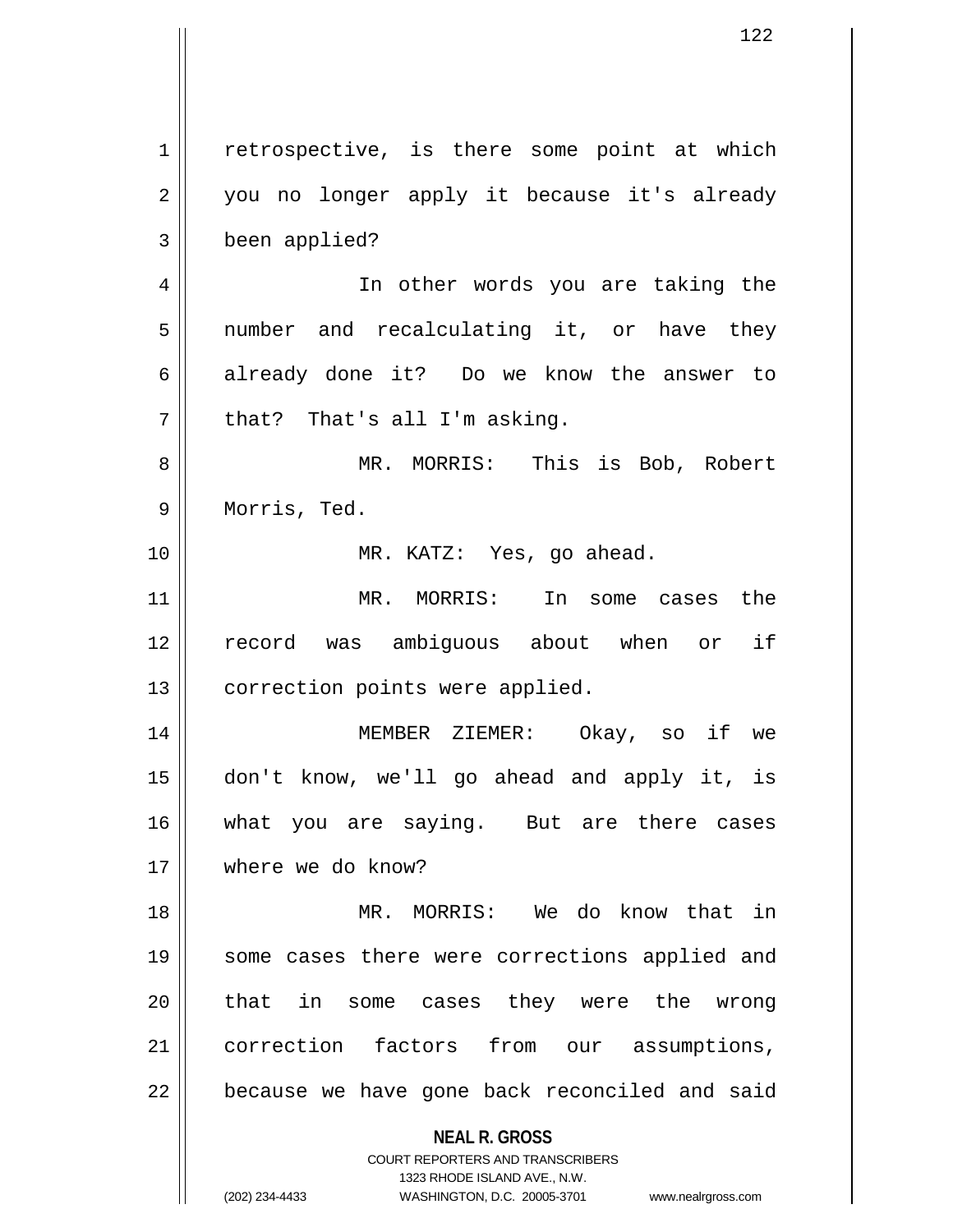**NEAL R. GROSS** COURT REPORTERS AND TRANSCRIBERS 1323 RHODE ISLAND AVE., N.W. 1 || well, that wasn't conservative enough. 2 || So we backed out any correction 3 factors that we had identified and then 4 || reapplied them in our work that went into the 5 White Paper where our correction factors were 6 defined. 7 || So our dose reconstruction method 8 We will have taken out correction factors that we 9 || have identified and replaced them with the 10 | correction factors that we specified. 11 MEMBER ZIEMER: I got you. So 12 || even if they applied correction factors, 13 you'll just start over with the original data  $14$  | and reapply. 15 MR. MORRIS: That's correct. 16 MEMBER ZIEMER: I got you. Okay, 17 || that will work for me. 18 DR. BUCHANAN: Yes, Paul, this is 19 Ron Buchanan, SC&A. In Meyer -- most 20 || estimates -- their work was taken from Meyer 21  $\parallel$  and in a lot of -- several cases he would say  $22$  || at the end of something, oh, this is the

(202) 234-4433 WASHINGTON, D.C. 20005-3701 www.nealrgross.com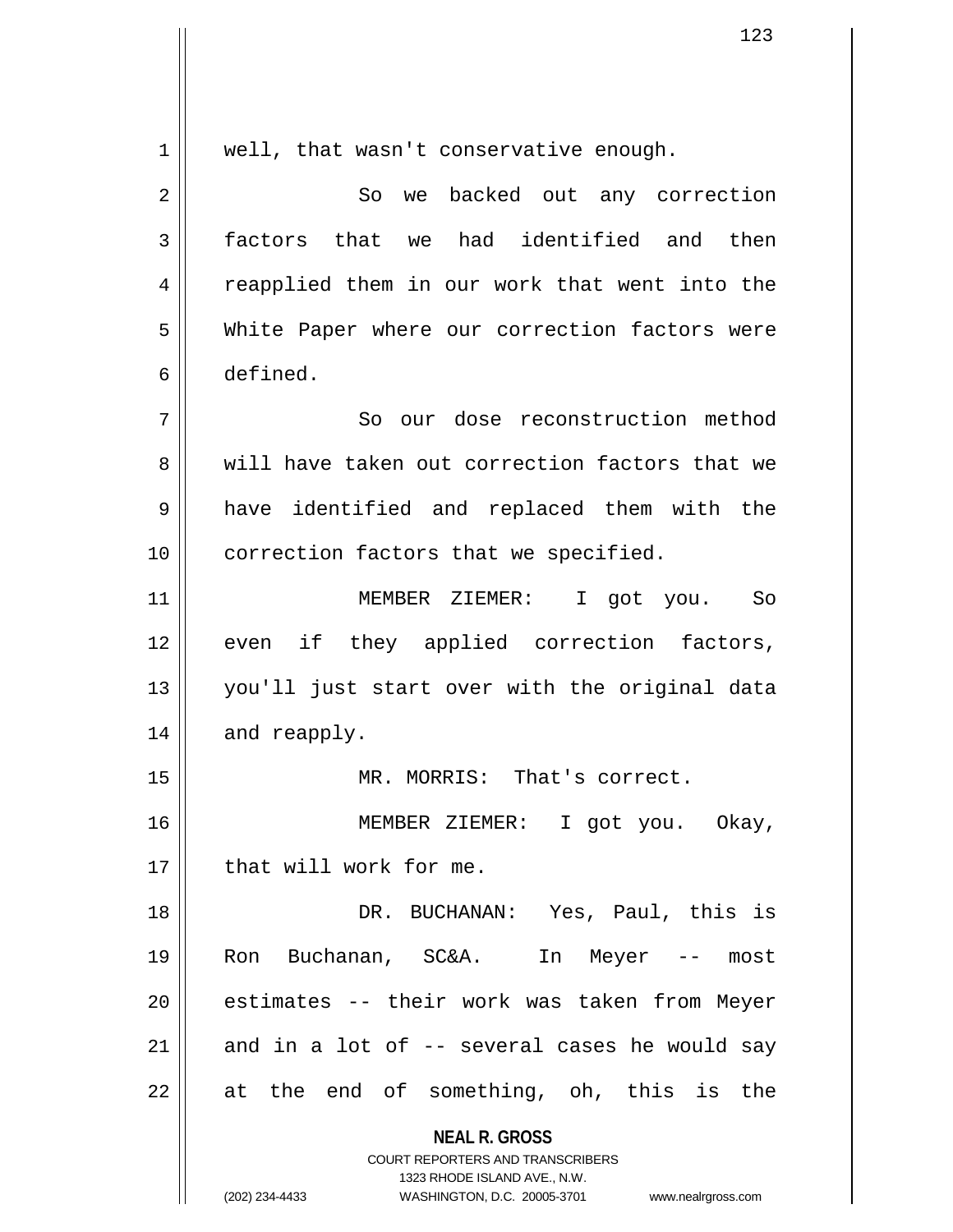**NEAL R. GROSS** COURT REPORTERS AND TRANSCRIBERS 1 correction factor, but it never did say, and  $2 \parallel$  he might say it should be applied but it's 3 || never stated that the data was changed and so 4 we have to assume, unless we see in the  $5 \parallel$  records that it was changed, that it wasn't  $6 \parallel$  changed. 7 MEMBER ZIEMER: Yes, understood. 8 || That's fine. That works for me. 9 MR. MORRIS: Yes I agree with 10 || exactly what Ron just said. 11 CHAIR BEACH: Great. Okay. I  $12$  | think we are ready to  $-$ 13 MEMBER ZIEMER: So both -- those  $14$  | two agree then and  $-$ 15 CHAIR BEACH: So that closes item 16 || two and then on to item three Ron please. 17 DR. BUCHANAN: Okay. On item 18 || three, in a certain period, 1951 through 1960, 19 there was an individual, it was always 20 individual neutron data, and so NIOSH proposed 21 using a categorical data which we had some  $22$  | problems with in light that there was NTA film

1323 RHODE ISLAND AVE., N.W.

124

(202) 234-4433 WASHINGTON, D.C. 20005-3701 www.nealrgross.com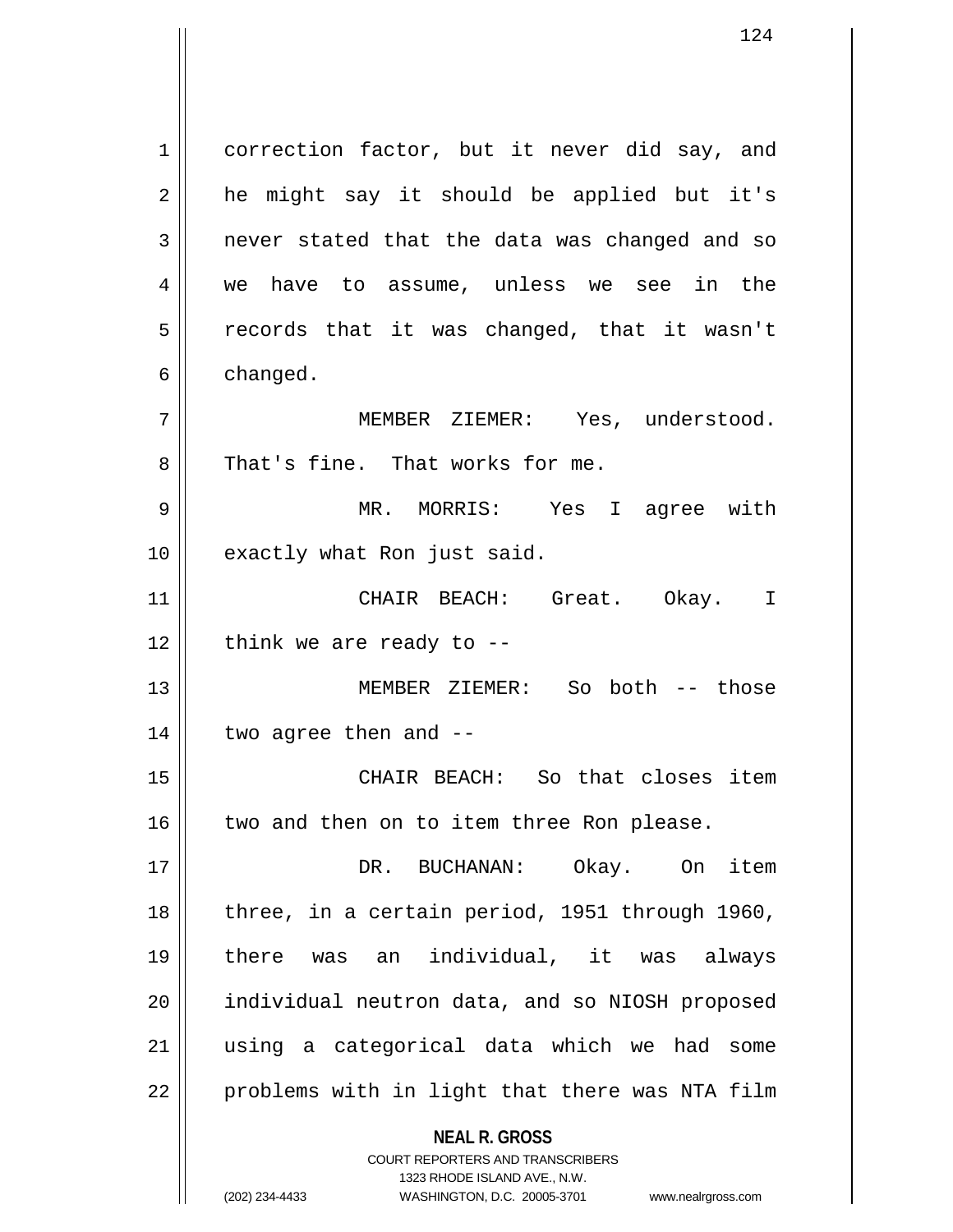$1 \parallel$  available, and instead of trying to do an N/P 2 || method, just use the NTA film directly as it 3 was, we had requested that NIOSH look at that  $4 \parallel$  and they said that they would go back and look  $5 \parallel$  at that and SC&A at this point does not see  $6$  that this is an SEC issue.

7 We believe that either, you know, 8 the categorical data, what NIOSH proposes or  $9 \parallel$  the method we propose of looking at the raw 10 NTA data supplies enough information to 11 provide dose reconstruction or coworker data 12 | for that period.

13 And so we do not believe at this 14 point it is an SEC issue.

15 DR. ULSH: And to add to that, to 16 bolster what Ron said, the argument that we 17 are making is the time period that we are 18 || talking about using categorical data is 1951 19 to 1960, and we already have an SEC Class for  $20$  | that time period.

21 || So, and that SEC Class includes  $22 \parallel$  all workers. It goes from 1951 to '59, so

**NEAL R. GROSS**

COURT REPORTERS AND TRANSCRIBERS 1323 RHODE ISLAND AVE., N.W. (202) 234-4433 WASHINGTON, D.C. 20005-3701 www.nealrgross.com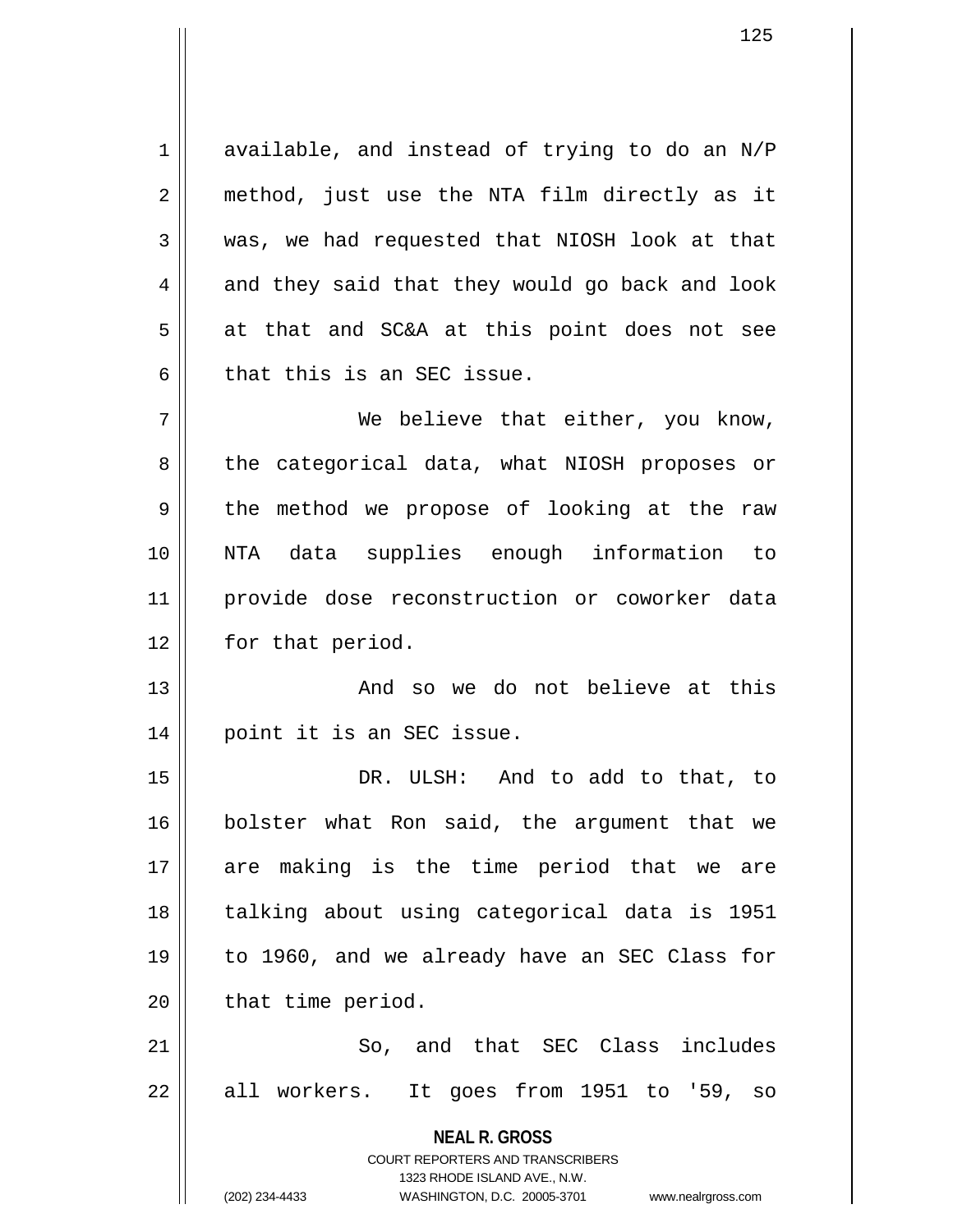**NEAL R. GROSS** COURT REPORTERS AND TRANSCRIBERS 1323 RHODE ISLAND AVE., N.W. (202) 234-4433 WASHINGTON, D.C. 20005-3701 www.nealrgross.com  $1 \parallel$  there is one year additional. But the effect  $2 \parallel$  of saying that we can't reconstruct neutron 3 doses, it wouldn't add anyone to the SEC 4 Class, it wouldn't benefit any claimant. It 5 || would just throw out neutron dose because you  $6 \parallel$  are saying we can't do it. 7 || CHAIR BEACH: Right. 8 DR. ULSH: I don't know if you 9 || really want to pursue that. 10 MR. KATZ: Although that's not 11 | really a basis for judging feasibility. 12 || CHAIR BEACH: No. 13 || MR. KATZ: Even though that's what 14 you say is correct, it's really -- it's 15 || supposed to be just determined on its merits. 16 MEMBER CLAWSON: Correct. Any 17 questions? So I am going to say that with  $18$  || that neutron -- the neutron issue 14 and -- oh 19 20 MEMBER ZIEMER: So, one as the  $21$  sort of action then is to accept that. 22 CHAIR BEACH: Well, because SC&A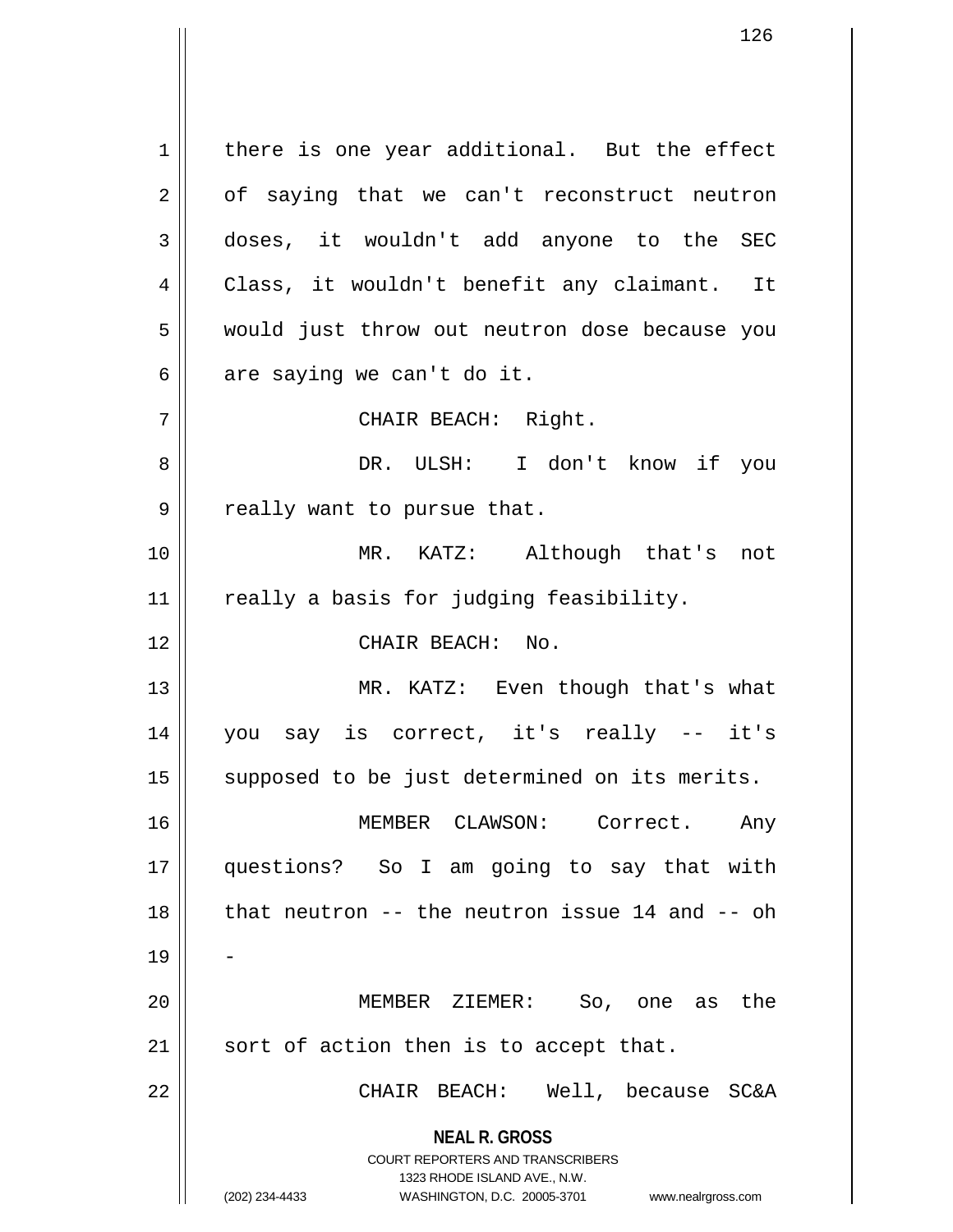**NEAL R. GROSS** COURT REPORTERS AND TRANSCRIBERS 1323 RHODE ISLAND AVE., N.W. (202) 234-4433 WASHINGTON, D.C. 20005-3701 www.nealrgross.com 1 is saying that either their calculations or  $2 \parallel$  NIOSH's, they are in agreement with that. 3 DR. BUCHANAN: Yes, it would be a 4 || TBD issue as opposed to an SEC issue. 5 MR. KATZ: But did I understand 6 you? I thought what you were saying Ron is  $7 \parallel$  that either method, your view is either method 8 || is adequate, is that what you were saying? 9 DR. BUCHANAN: No, I'm just saying 10 there's two methods available. SC&A 11 || recommends using the categorical data. SC&A 12 || recommends using the raw NTA data. But SC&A 13 feels like the data is there and so it isn't  $14$  an issue. 15 || MR. KATZ: Okay, thank you. 16 CHAIR BEACH: And Brant, what are 17 your plans? Are you going to use the raw data  $18$  | or -- or just catching you cold here. 19 DR. ULSH: No, actually you are 20 not. I have thought about this. But there's 21 been some back and forth between NIOSH and 22 || SC&A about the acceptability of the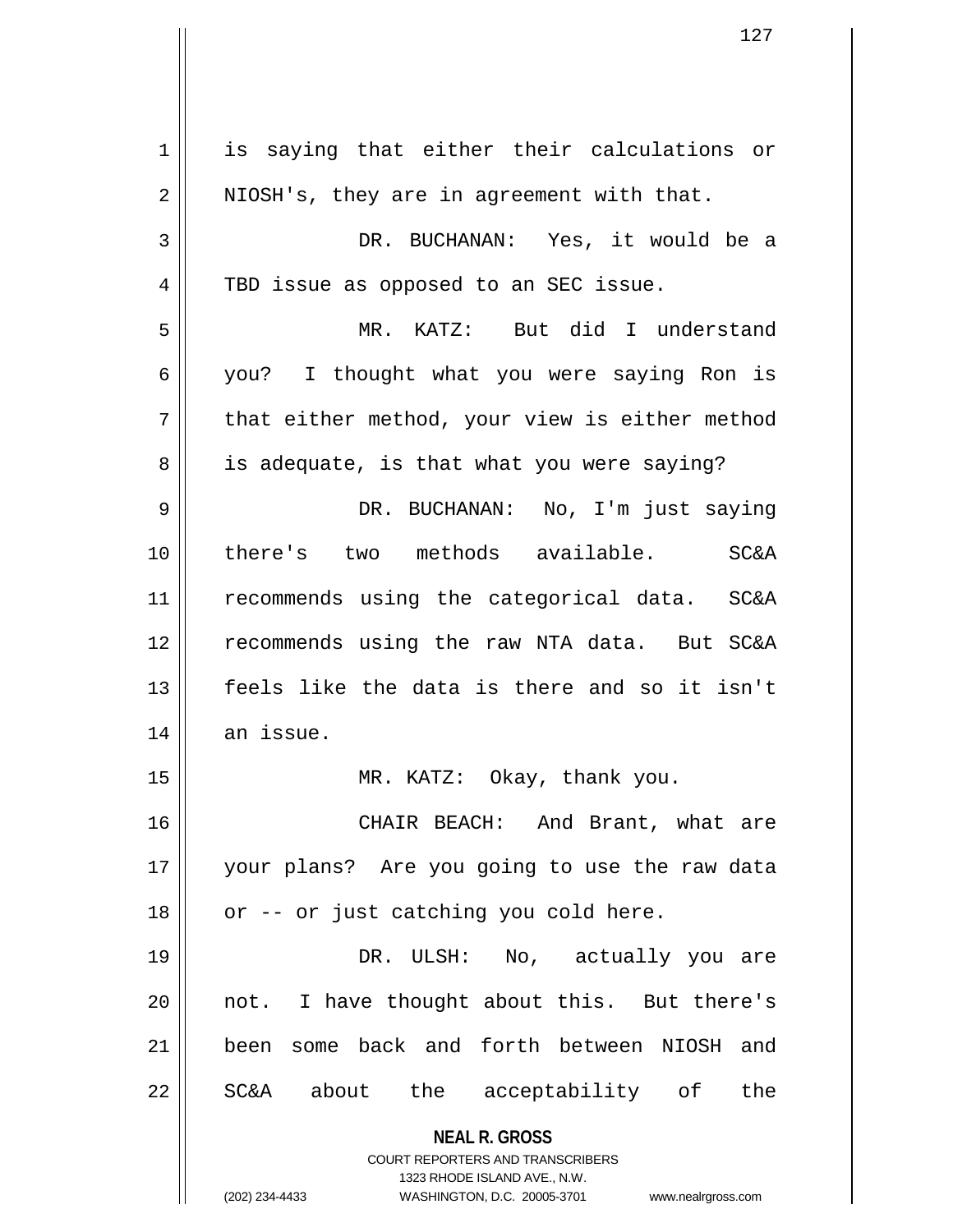$1$  categorical data for 1951 to '60.

| $\overline{2}$ | I think it's accurate to say that                                                                                                                               |
|----------------|-----------------------------------------------------------------------------------------------------------------------------------------------------------------|
| 3              | not yet in agreement about that<br>we are                                                                                                                       |
| 4              | question. We are just at the point where we                                                                                                                     |
| 5              | both agree that it is not an SEC issue.                                                                                                                         |
| 6              | CHAIR BEACH: Right.                                                                                                                                             |
| 7              | DR. ULSH: We have got some                                                                                                                                      |
| 8              | reasons for favoring the categorical data but                                                                                                                   |
| 9              | I don't know if you want to get into that now,                                                                                                                  |
| 10             | since it's -- we are saying that it's really                                                                                                                    |
| 11             | kind of a TBD issue.                                                                                                                                            |
| 12             | CHAIR BEACH: What does the Work                                                                                                                                 |
| 13             | Group think?                                                                                                                                                    |
| 14             | MEMBER CLAWSON: If it's TBD -                                                                                                                                   |
| 15             | MEMBER ZIEMER: If we agree that                                                                                                                                 |
| 16             | it's a TBD issue it takes it off the SEC plate                                                                                                                  |
| $17\,$         | and then we can discuss it as part of the TBD,                                                                                                                  |
| 18             | which is what I think both sides<br>are                                                                                                                         |
| 19             | recommending.                                                                                                                                                   |
| 20             | CHAIR BEACH: Yes, I agree. Okay,                                                                                                                                |
| 21             | so that closes issue 14 and 15. And well, I                                                                                                                     |
| 22             | guess I shouldn't close it. Warren, are you                                                                                                                     |
|                | <b>NEAL R. GROSS</b><br>COURT REPORTERS AND TRANSCRIBERS<br>1323 RHODE ISLAND AVE., N.W.<br>(202) 234-4433<br>WASHINGTON, D.C. 20005-3701<br>www.nealrgross.com |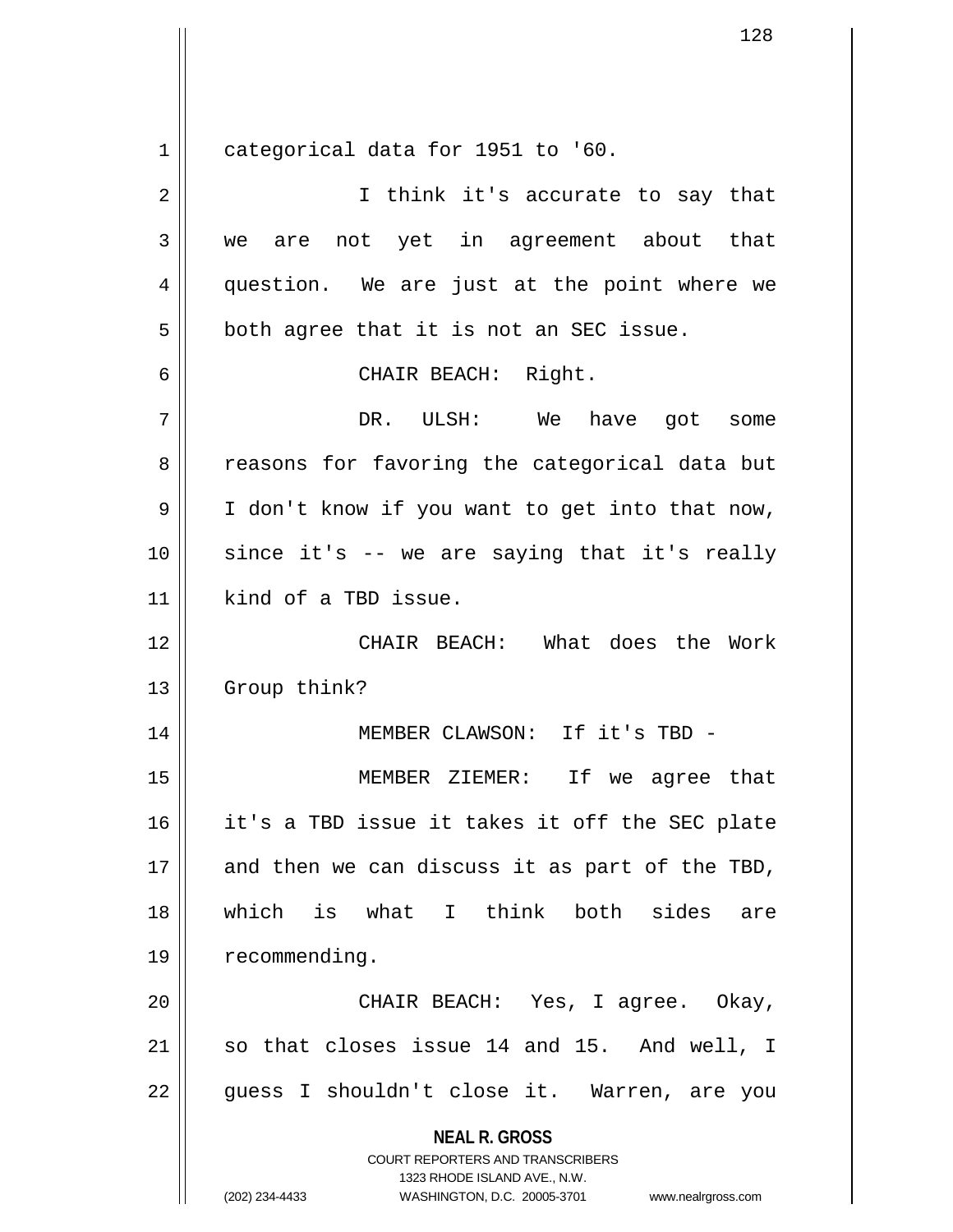**NEAL R. GROSS** COURT REPORTERS AND TRANSCRIBERS 1323 RHODE ISLAND AVE., N.W. (202) 234-4433 WASHINGTON, D.C. 20005-3701 www.nealrgross.com 1 || still on the line? 2 || MR. SHEEHAN: Hello. 3 CHAIR BEACH: Hi. Did you have 4 | any questions or comments at this time? 5 MR. SHEEHAN: No. Oh there was  $6 \parallel$  one comment about Brad I think suggested that 7 || the SW building was built before the R 8 | building. That's not right. 9 The R building is part of the 10 || original construction. The SW building was 11 added on. 12 || CHAIR BEACH: I think his question 13 was when was it built, so thanks for 14 | clarifying. 15 MR. SHEEHAN: Okay. Well it was 16 built in about 1950. 17 || MEMBER CLAWSON: Yes, we were just  $18$  | trying to figure out how the airflow is going. 19 We are going to pull up the prints on that. 20 | I appreciate that, though. 21 MR. SHEEHAN: Okay. Regarding the  $22$  film fading correction, I believe that the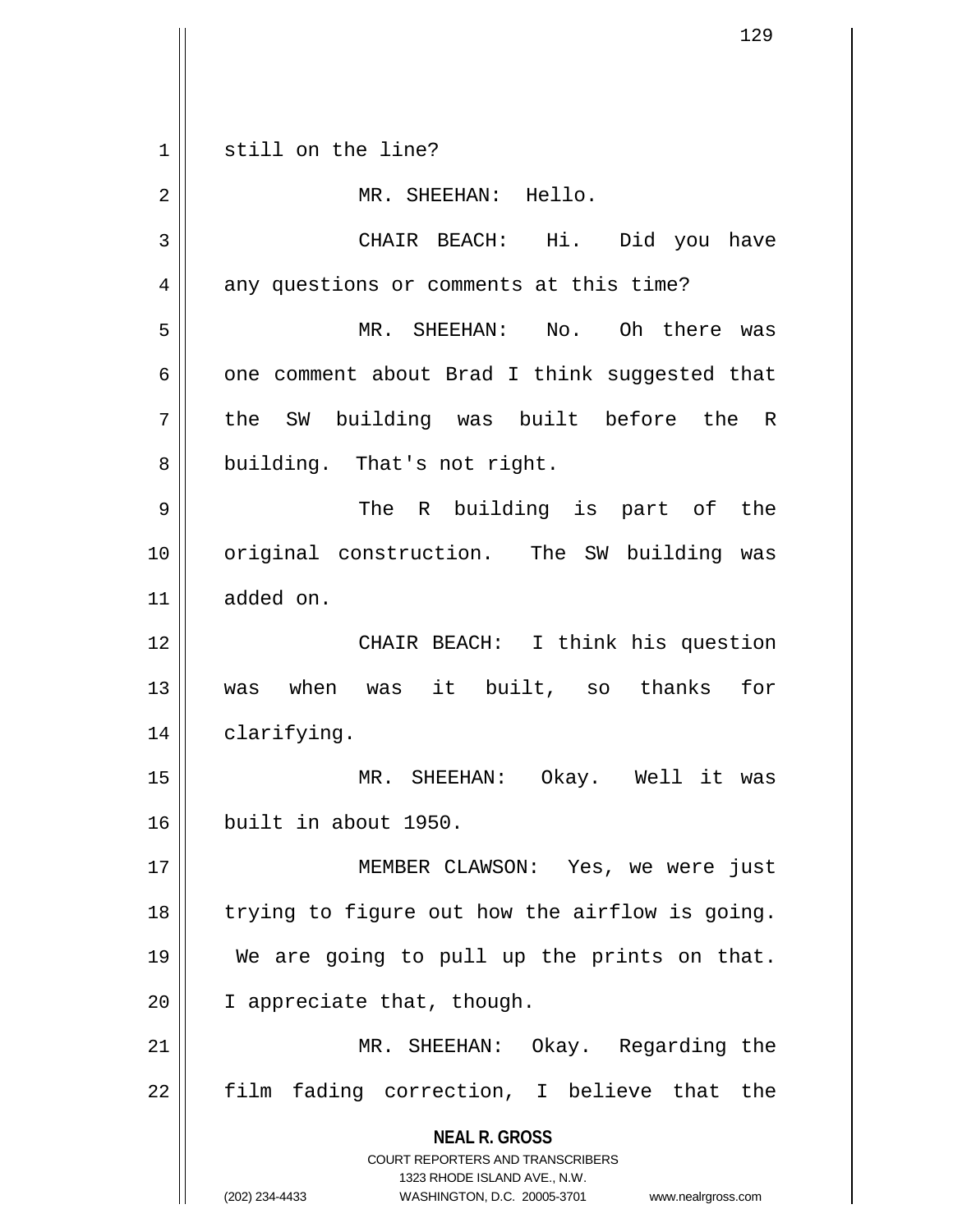**NEAL R. GROSS** COURT REPORTERS AND TRANSCRIBERS 1323 RHODE ISLAND AVE., N.W. (202) 234-4433 WASHINGTON, D.C. 20005-3701 www.nealrgross.com 1 || nine percent correct was never made on the  $2 \parallel$  films at that time. I don't know if people  $3 \parallel$  have ever substantiated that it was. I don't  $4 \parallel$  think it was. 5 And then later on, I think in the  $6 \parallel$  '60s, when we got into the plutonium-238 oxide  $7 \parallel$  problem and clearly started that calibration  $8 \parallel$  system of '68, I'm not sure that they went  $9 \parallel$  back from '68 to say '60 to correct the fading 10 || problem. I don't know who did. 11 CHAIR BEACH: Okay. Thank you.  $12$  | All right. 13 MEMBER SCHOFIELD: I have a quick 14 question. Do we know what shielding they 15 actually had on the glove boxes? Was it like 16 four inches of polyethylene or four inches of 17 water? 18 DR. ULSH: We do. Bob Morris 19 modeled it. So Bob, what was it? 20 MR. SHEEHAN: Is that a question 21 || for me? I don't know who the question is 22 directed to.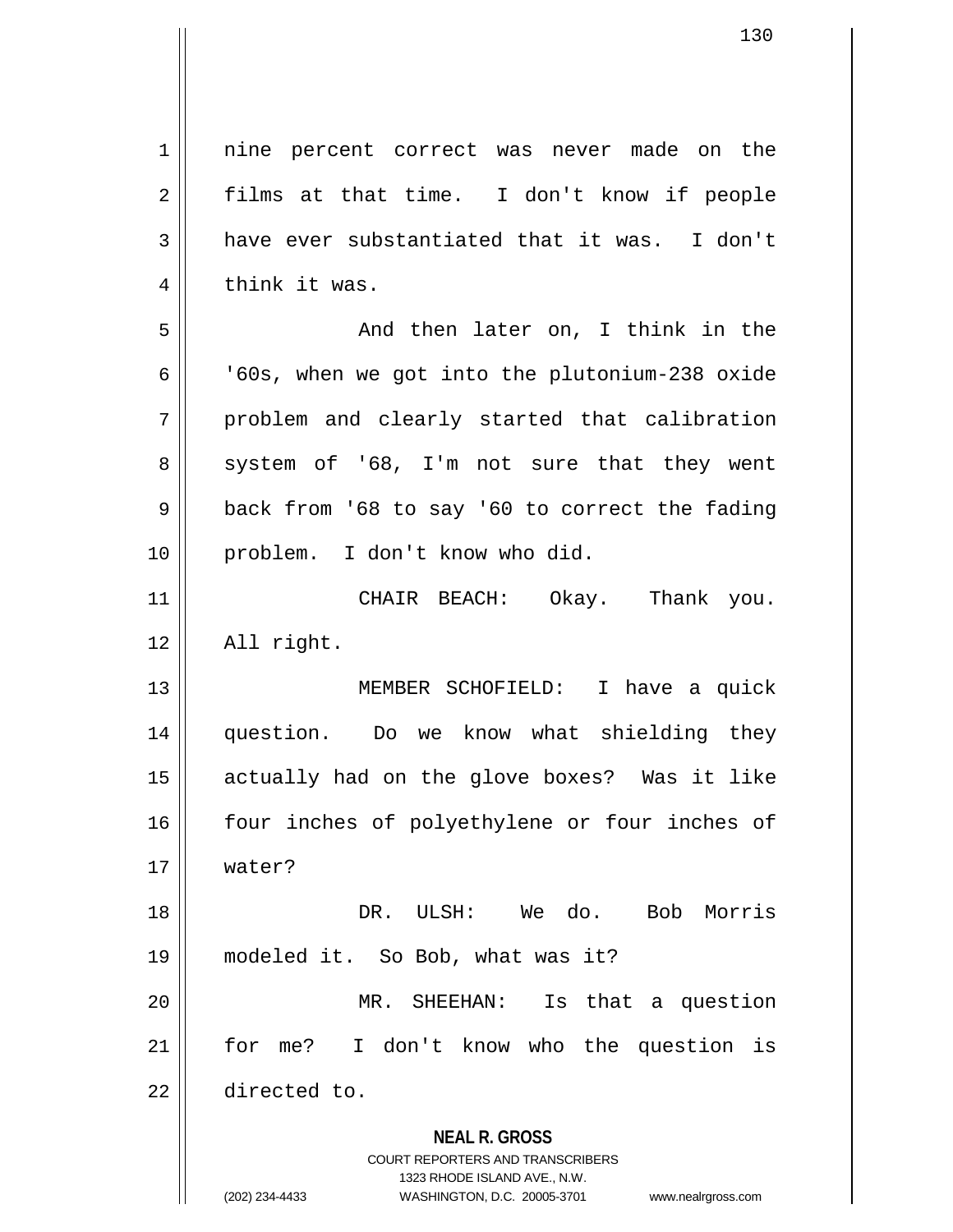**NEAL R. GROSS** COURT REPORTERS AND TRANSCRIBERS 1323 RHODE ISLAND AVE., N.W. 1 || DR. ULSH: Sorry, I understand 2 || it's a general question but I am kind of 3 directing it to Bob Morris. 4 || MR. SHEEHAN: All right. Thank  $5 \parallel$  you. 6 DR. ULSH: Hello Bob, are you out 7 bhere? 8 MR. MORRIS: This is Robert 9 | Morris. It was water-based shielding. 10 || **MEMBER SCHOFIELD:** Okay. 11 || CHAIR BEACH: Okay. 12 DR. MAURO: This is John Mauro. 13 || Can you folks hear me? 14 CHAIR BEACH: Yes, we sure can  $15 \parallel$  John. 16 || DR. MAURO: I thought I would just 17 add a little -- I remember when we ran the 18 || analyses on the thickness of the shielding and 19 the effects it had on the distribution of the  $20$  || energy, and one of the questions I asked of 21 Bob Anigstein who made the runs, does the  $22$  || model of the glove box itself  $-$  and such as

(202) 234-4433 WASHINGTON, D.C. 20005-3701 www.nealrgross.com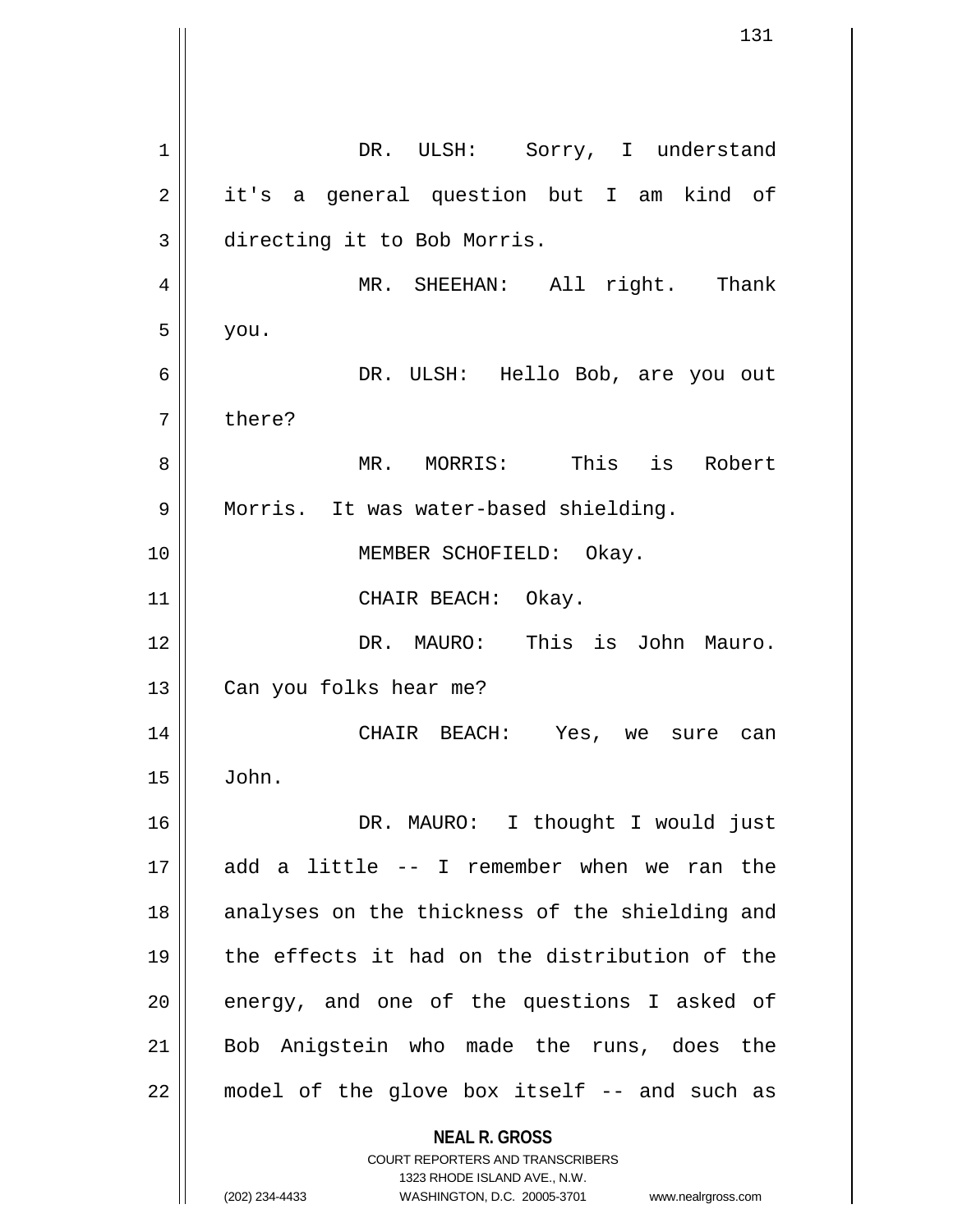1 || the question that you just raised, the  $2 \parallel$  thickness of the window, or the type of window  $3 \parallel$  and the material.

4 And he looked at a variety of  $5 \parallel$  glove boxes and he said really the glove box, 6 it doesn't matter. What matters, you know, 7 what, when we looked at that, that was not a 8 || factor and he was looking at how the energy 9 distribution of neutrons changed when you 10 increased from I guess anywhere from two 11 | inches up to 12 inches of water shielding.

12 || So I guess to answer your question 13 || Phil, we found that the make and model of the 14 || glove box really didn't have much effect on 15 | the results.

16 MR. MORRIS: This is Robert 17 Morris. One more thing, just I recall, in 18 some cases there was Benelex shielding 19 requiring, and so when we did this analysis 20 || initially, we interchanged Benelex for water 21 and demonstrated there was not much difference 22 || in the shielding effect.

> **NEAL R. GROSS** COURT REPORTERS AND TRANSCRIBERS 1323 RHODE ISLAND AVE., N.W. (202) 234-4433 WASHINGTON, D.C. 20005-3701 www.nealrgross.com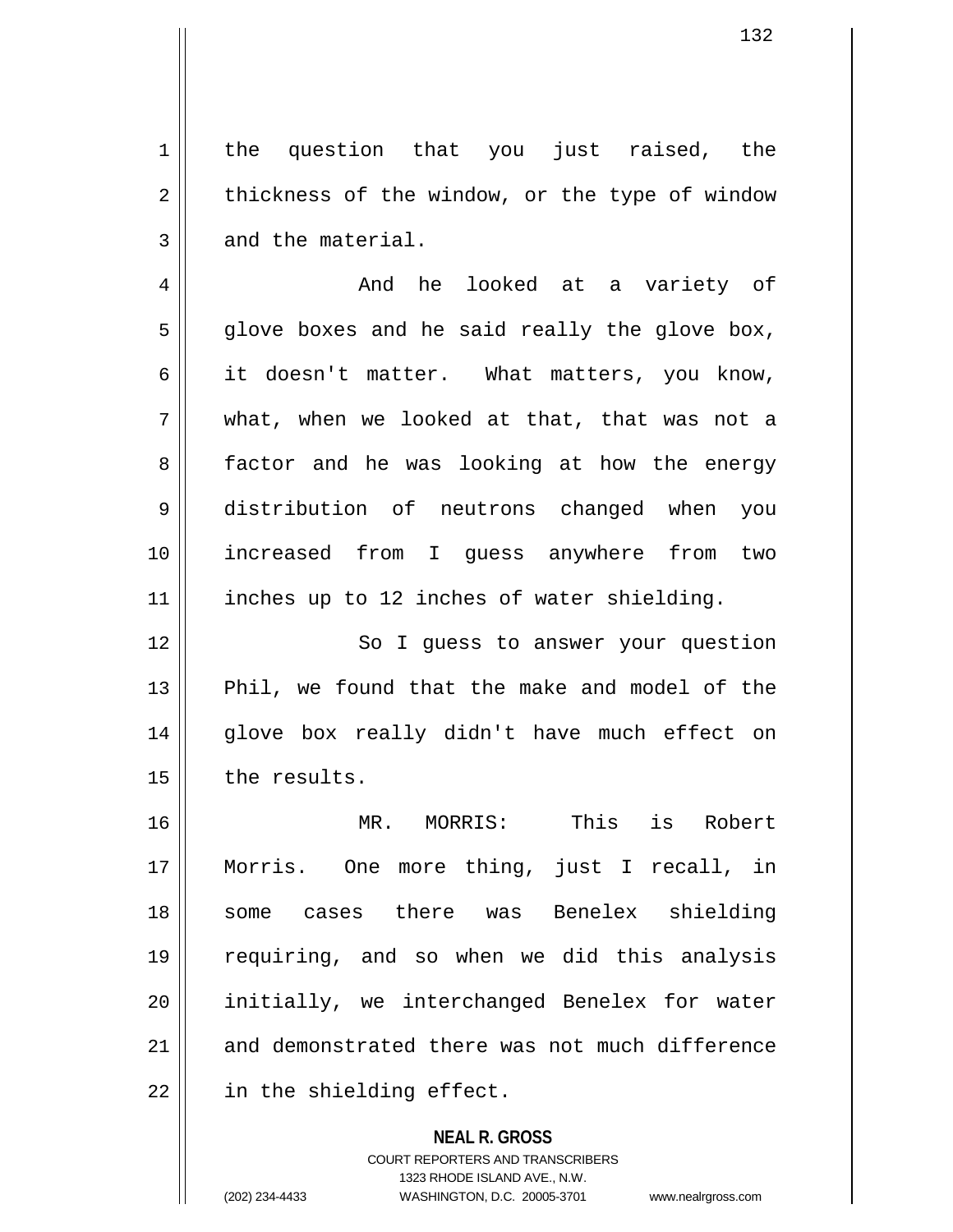| 133                                                                                                                                                             |
|-----------------------------------------------------------------------------------------------------------------------------------------------------------------|
|                                                                                                                                                                 |
| So I think you can almost think of                                                                                                                              |
| as interchangeable kinds of materials.<br>them                                                                                                                  |
| It's really the question of how much hydrogen                                                                                                                   |
| is in the medium.                                                                                                                                               |
| DR. MAURO: We agree with that.                                                                                                                                  |
| CHAIR BEACH: Okay. Thank you.                                                                                                                                   |
| So if we are ready, let's go ahead and move                                                                                                                     |
| into the D&D issue which is item number 10.                                                                                                                     |
| And let's see. Just a little bit of history.                                                                                                                    |
| The Work Group did a little work on D&D and                                                                                                                     |
| then Joe sent out a memo back in April I                                                                                                                        |
| believe, was it April?                                                                                                                                          |
| MR. FITZGERALD: April 2010.                                                                                                                                     |
| 2010, with<br>CHAIR BEACH:<br>some                                                                                                                              |
| specific questions and then NIOSH's later                                                                                                                       |
| report, April 2010, replies to all those                                                                                                                        |
| questions.                                                                                                                                                      |
| MR. FITZGERALD: May 2011.                                                                                                                                       |
| CHAIR BEACH:<br>Or excuse me,<br>May                                                                                                                            |
| 2011.                                                                                                                                                           |
| MR. FITZGERALD: Right.                                                                                                                                          |
| Okay, so who wants<br>CHAIR BEACH:                                                                                                                              |
| <b>NEAL R. GROSS</b><br>COURT REPORTERS AND TRANSCRIBERS<br>1323 RHODE ISLAND AVE., N.W.<br>(202) 234-4433<br>WASHINGTON, D.C. 20005-3701<br>www.nealrgross.com |
|                                                                                                                                                                 |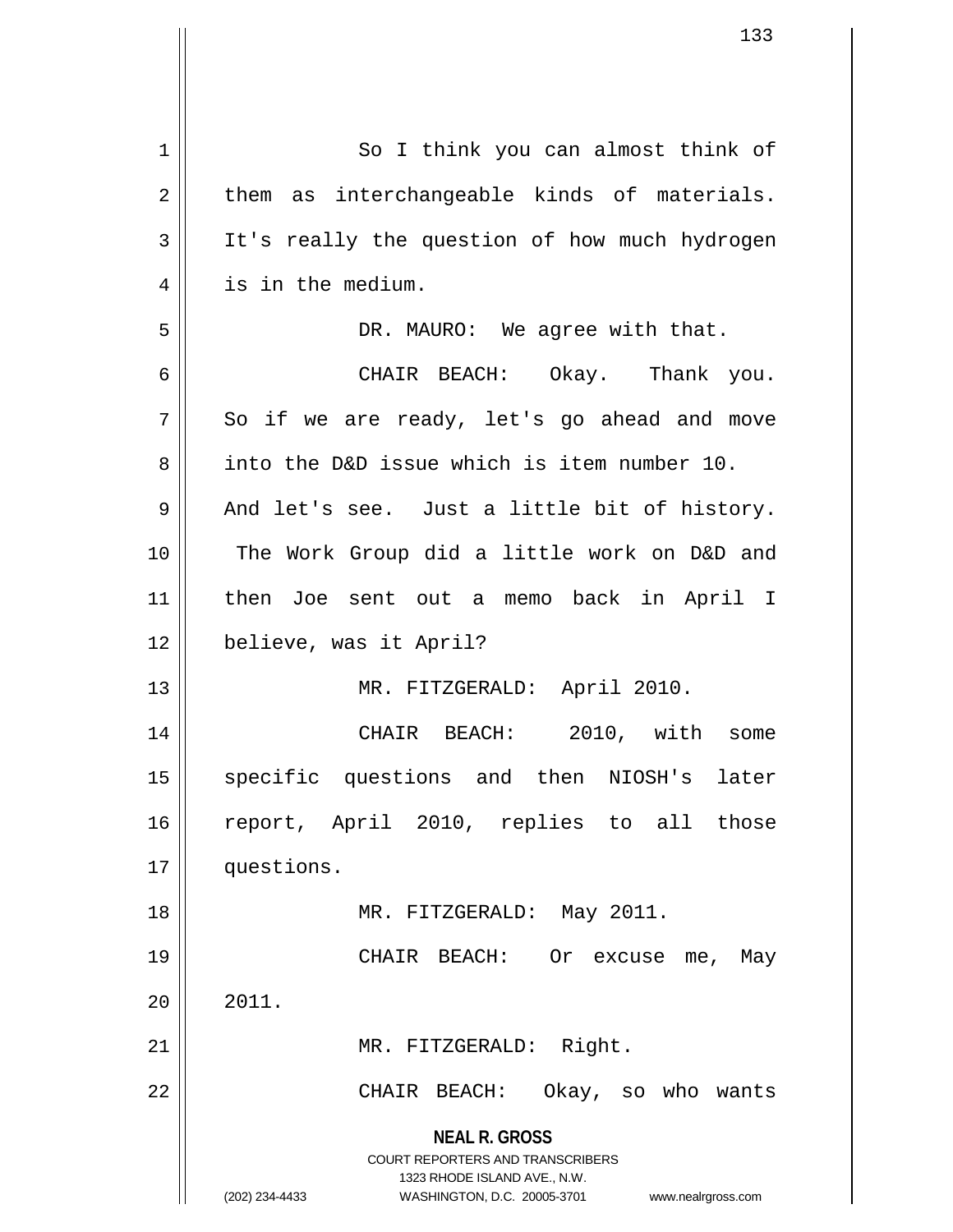1 || to kick this off? NIOSH? Clarify? 2 MR. FITZGERALD: Yes, clarify. I  $3 \parallel$  think we had a lot of question on D&D and 4 there was a response, and I can't remember if 5 || it was earlier than April, initial response,  $6 \parallel$  at the last Work Group meeting in January of 7 2010, and I think there was a position 8 advanced that there was a -- it wasn't an 9 issue with bioassay compliance with D&D 10 workers, yes, there's a couple of papers. 11 || And I think at that stage we were 12 concerned about getting more validation of 13 || that assertion. I think it was a 90 percent 14 compliance rate that was indicated and we were  $15$  concerned because that seemed to be a pretty 16 high compliance rate compared with other  $17 \parallel$  sites. 18 || The Genesis of the genesis of the same and that was the genesis of the 19 note back and the NIOSH response in May went 20 || one step further and did a sampling analysis 21 | of the RWPs and I defer to Brant to go through  $22$  || that part of it.

> **NEAL R. GROSS** COURT REPORTERS AND TRANSCRIBERS 1323 RHODE ISLAND AVE., N.W. (202) 234-4433 WASHINGTON, D.C. 20005-3701 www.nealrgross.com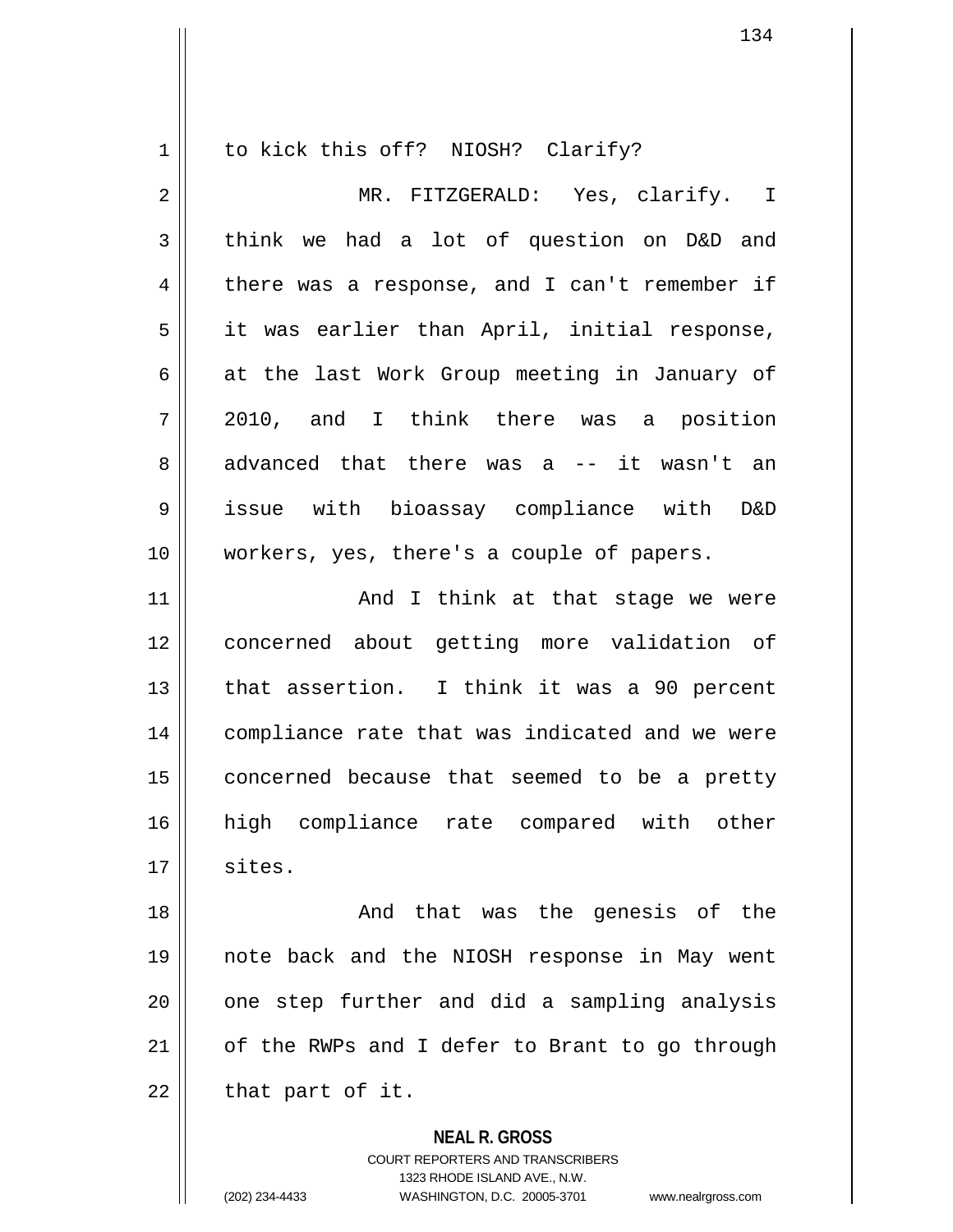1 || But it was pretty in-depth 2 || sampling of the compliance rate that was  $3 \parallel$  associated with a random selection of RWPs, 4 and I think it a '97, '98, it was the late 5 | 90s as far as D&D operations.

6 And that came out with a 7 verification of something in the order of 84  $8 \parallel$  to 90 percent, something like that, high '80s, 9 which is still an amazingly high compliance 10 || rate but that certainly validates that for 11 whatever reason Mound had a lot of success in 12 || qetting D&D workers to in fact follow through  $13$  and get bioassay data into the system, which 14 || satisfies our concern that the coworker model, 15 if it's going to be applicable across the 16 board to both the operations as well as the 17 D&D area, you would need to at least have some 18 || confidence that you are using a full deck of 19 data, that you are not being short-changed on  $20$  | the D&D side, which is sometimes the case when 21 you are dealing with transient workers that 22 || you don't have a whole success rate with

## **NEAL R. GROSS**

COURT REPORTERS AND TRANSCRIBERS 1323 RHODE ISLAND AVE., N.W. (202) 234-4433 WASHINGTON, D.C. 20005-3701 www.nealrgross.com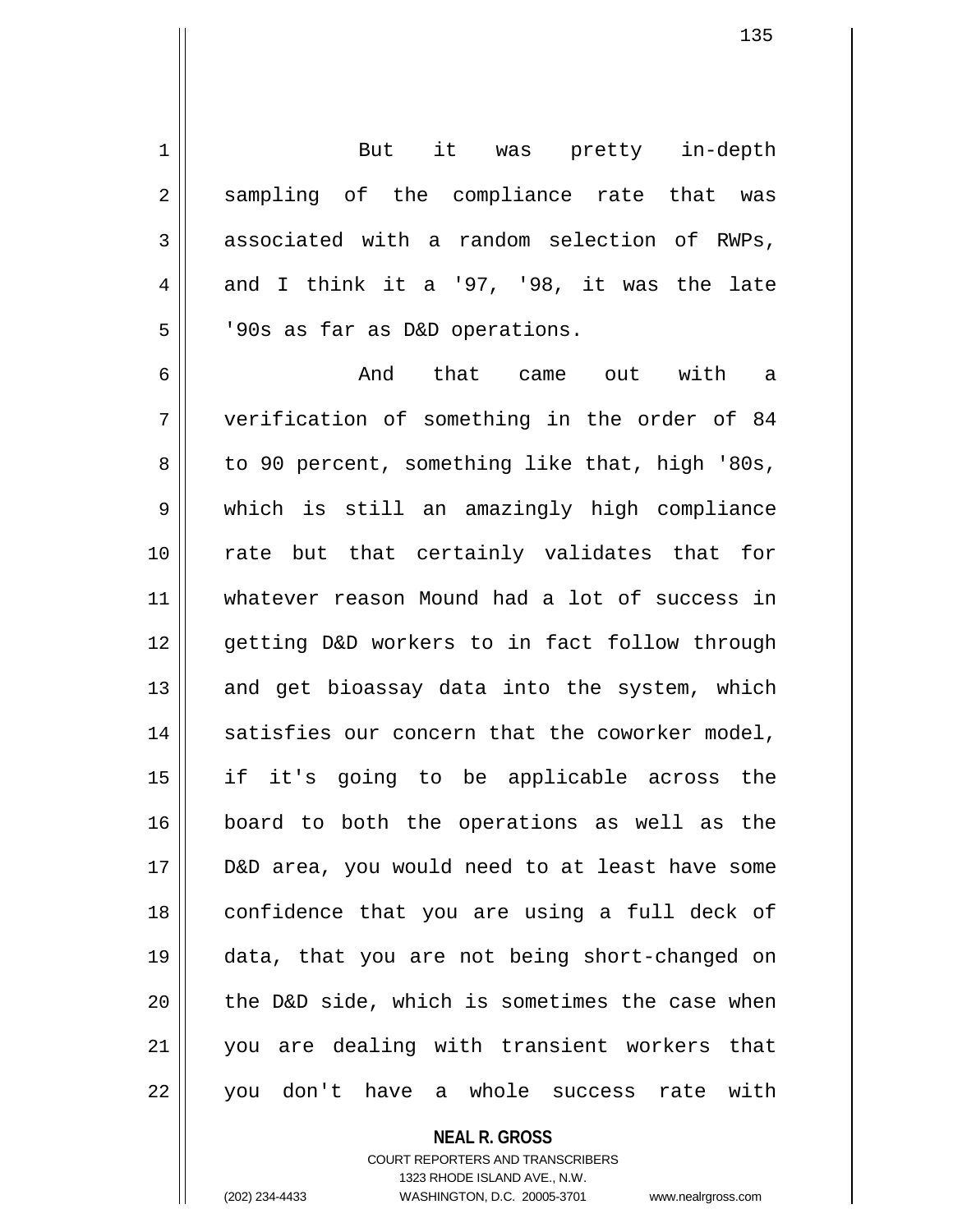1 || having them leave bioassays when they leave  $2 \parallel$  the site.

3 || So I guess in sum, if that 4 | validation you know, with that validation and 5 | that sampling analysis, you know, we accept  $6 \parallel$  that high rate even though again, we remain  $7 \parallel$  surprised at that rate, it seems to be in fact  $8 \parallel$  the case at Mound that they had a very high 9 | compliance rate on D&D bioassays.

10 So you know, I think that 11 satisfies our original concern that there 12 wasn't sufficient validation, that that 13 compliance rate was in fact as high as it 14 | appears to be.

15 So that's a short-hand answer. 16 I'll turn over to Brant.

17 DR. ULSH: I'll respond to any 18 || specific questions, but you know, if we are in 19 || agreement, why rock the boat?

20 CHAIR BEACH: Your response speaks 21 || for itself, right? Is there any other 22 || comments, concerns, about this time period? I

> **NEAL R. GROSS** COURT REPORTERS AND TRANSCRIBERS

> > 1323 RHODE ISLAND AVE., N.W.

(202) 234-4433 WASHINGTON, D.C. 20005-3701 www.nealrgross.com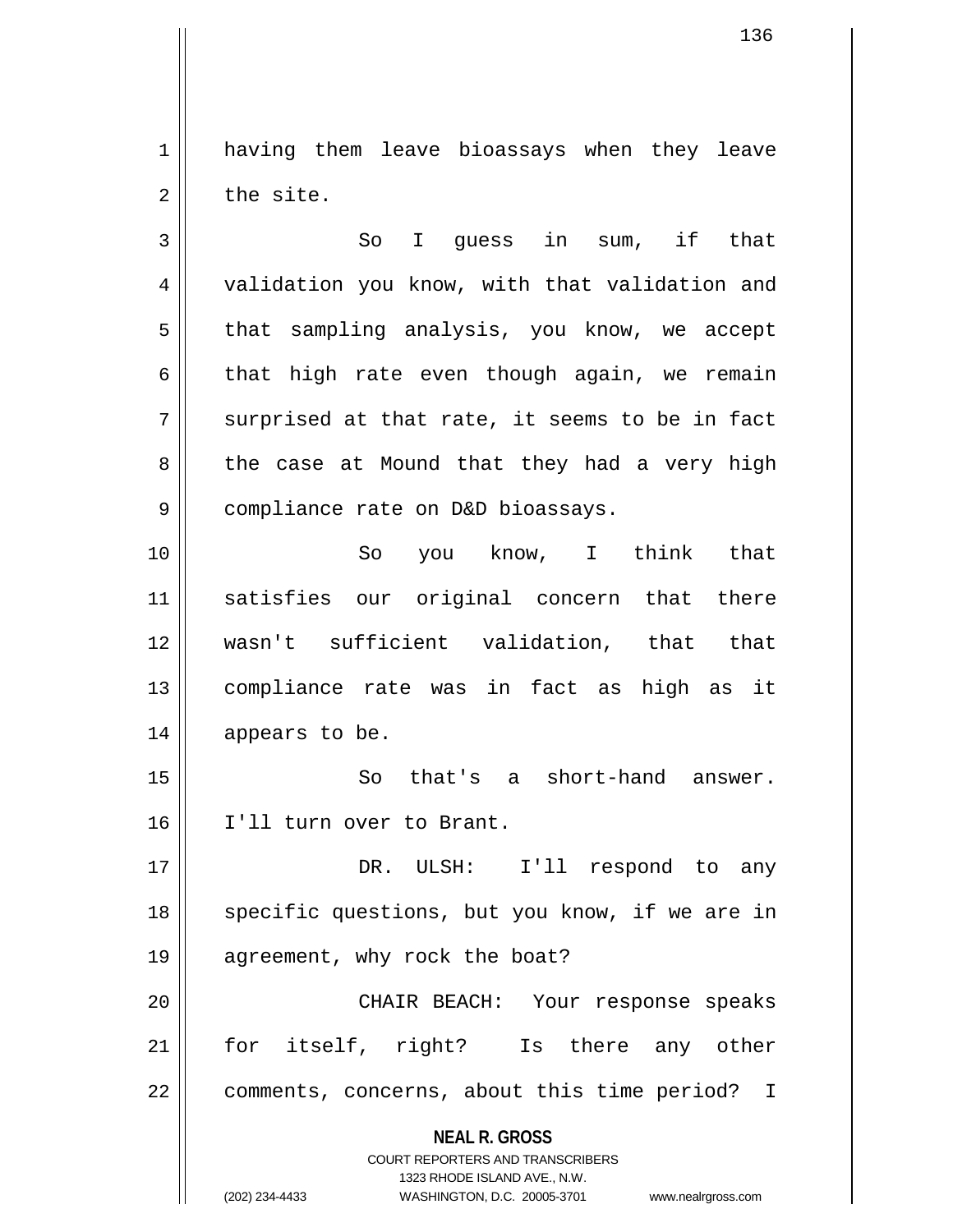**NEAL R. GROSS** COURT REPORTERS AND TRANSCRIBERS 1323 RHODE ISLAND AVE., N.W. (202) 234-4433 WASHINGTON, D.C. 20005-3701 www.nealrgross.com 1 || know I was pushing for this, more data, 2 || because the 90 percent seemed awful high and  $3 \parallel$  so I do appreciate the work that went into  $4 \parallel$  this and the fact that you did it for us, and 5 | I have no further questions. 6 MR. KATZ: Closed. 7 CHAIR BEACH: Closed. Okay. How  $8 \parallel$  are we doing for time? 9 || MEMBER ZIEMER: Pretty good. 10 CHAIR BEACH: So, the rest of the 11 agenda basically deals with tritides and 12 adequacy and completeness of internal data. 13 || The work packets from NIOSH to SC&A came just 14 recently so this portion will get into the 15 discussion, but it's mostly for clarification, 16 because SC&A is not prepared to give us an 17 answer at this time. 18 || So I think tritides, hopefully we 19 can get done before lunch and then come back  $20$  | and finish up with the adequacy.  $21$  ||  $\sim$  And if not, we will just --22 || (Laughter.)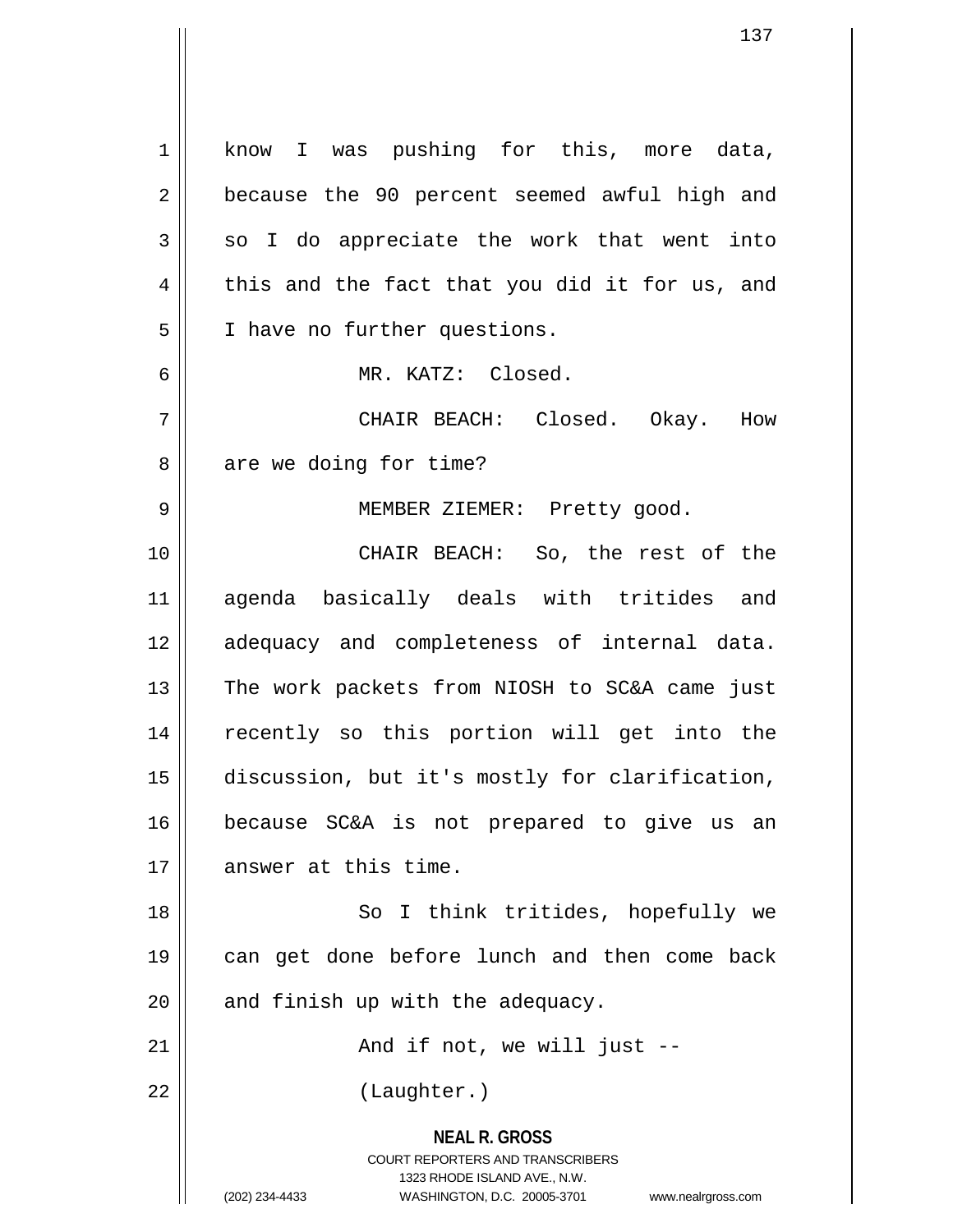|    | 138                                                                                                                                                                    |
|----|------------------------------------------------------------------------------------------------------------------------------------------------------------------------|
|    |                                                                                                                                                                        |
| 1  | Okay.                                                                                                                                                                  |
| 2  | MR. FITZGERALD: Hunger will be a                                                                                                                                       |
| 3  | motivator.                                                                                                                                                             |
| 4  | CHAIR BEACH: Do you want to kick                                                                                                                                       |
| 5  | off with questions, or NIOSH? I guess NIOSH,                                                                                                                           |
| 6  | you maybe should since it was your --                                                                                                                                  |
| 7  | MR. FITZGERALD: Yes, yes, it's a                                                                                                                                       |
| 8  | new approach.                                                                                                                                                          |
| 9  | CHAIR BEACH: It<br>was your                                                                                                                                            |
| 10 | approach, yes.                                                                                                                                                         |
| 11 | DR. ULSH: Okay, tritides, right?                                                                                                                                       |
| 12 | CHAIR BEACH: Yes.                                                                                                                                                      |
| 13 | DR. ULSH: Okay. Basically the                                                                                                                                          |
| 14 | situation with tritides is Mound did a lot of                                                                                                                          |
| 15 | work with tritides for the purpose of tritium                                                                                                                          |
| 16 | storage, and there was some question raised                                                                                                                            |
| 17 | about how we could adequately bound the dose                                                                                                                           |
| 18 | for those compounds because some tritides                                                                                                                              |
| 19 | behave very differently from the more common                                                                                                                           |
| 20 | type of tritium, the more common form of                                                                                                                               |
| 21 | tritium that we are used to thinking about,                                                                                                                            |
| 22 | and that's gaseous or tritiated water, which                                                                                                                           |
|    | <b>NEAL R. GROSS</b><br><b>COURT REPORTERS AND TRANSCRIBERS</b><br>1323 RHODE ISLAND AVE., N.W.<br>(202) 234-4433<br>WASHINGTON, D.C. 20005-3701<br>www.nealrgross.com |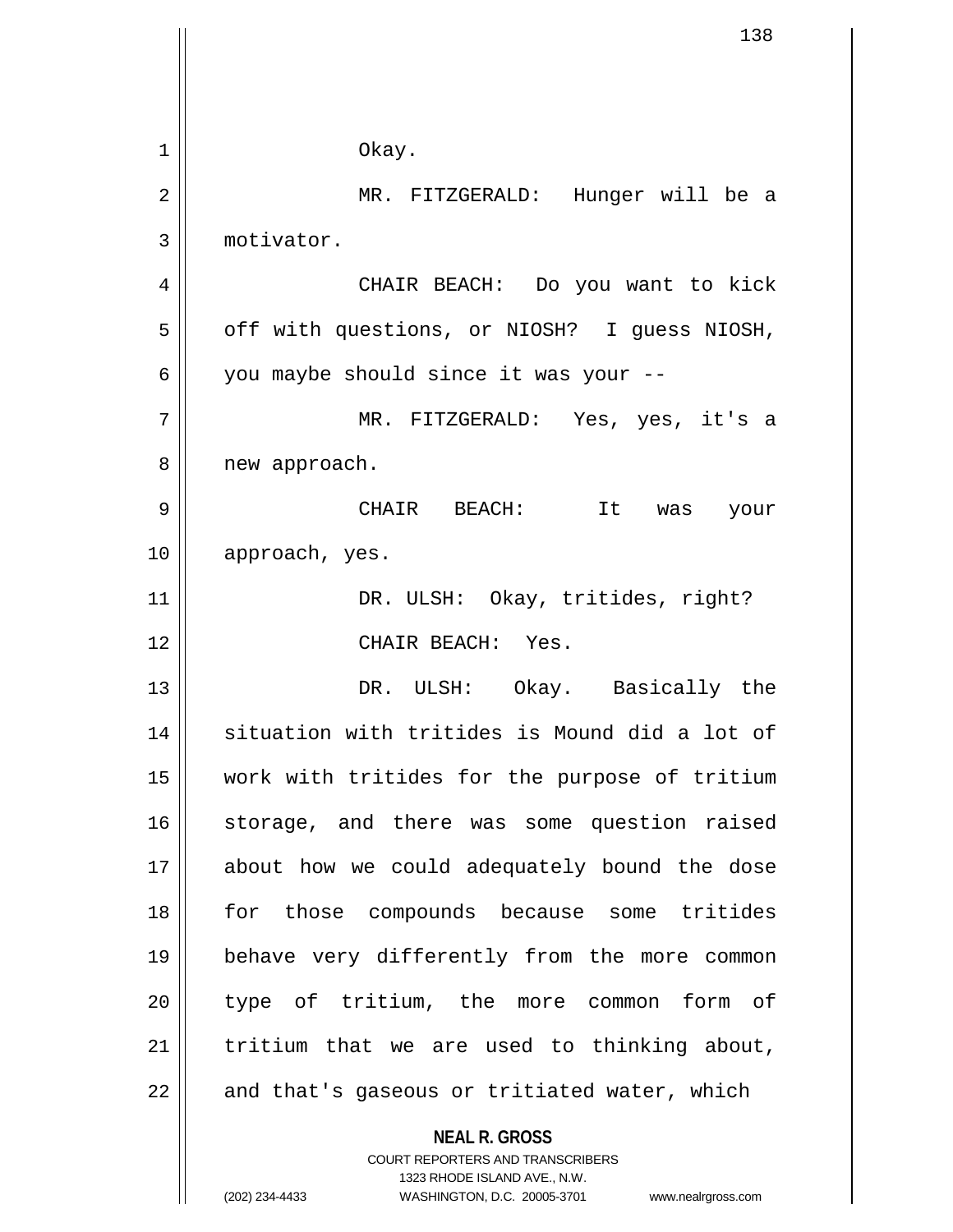1 || is very mobile, goes basically the whole body  $2 \parallel$  is the target organs.

3 Tritides are different. They are  $4 \parallel$  a particulate so it's more of a situation 5 where the dose is concentrated in the lungs  $6 \parallel$  and there was some question about, for some of 7 || the less mobile of these tritide compounds,  $8 \parallel$  the adequacy of urinalysis data.

9 In addition, there was the 10 question that has been discussed about which 11 || workers were exposed and which were not. So 12 || one of the issues that we clarified over the 13 course of these discussions was that we are 14 not talking about all tritide compounds, just  $15$  | those very immobile type of tritide compounds.

16 || The Solem Mand for that particular compound, 17 || NIOSH has advanced the position that those 18 workers were all bioassayed, just like any 19 other tritium worker at Mound, and we knew who 20 || those workers were by name, based on worker 21 || interviews, and furthermore, we also knew of a  $22$   $\parallel$  few specific incidents that occurred and who

> **NEAL R. GROSS** COURT REPORTERS AND TRANSCRIBERS 1323 RHODE ISLAND AVE., N.W. (202) 234-4433 WASHINGTON, D.C. 20005-3701 www.nealrgross.com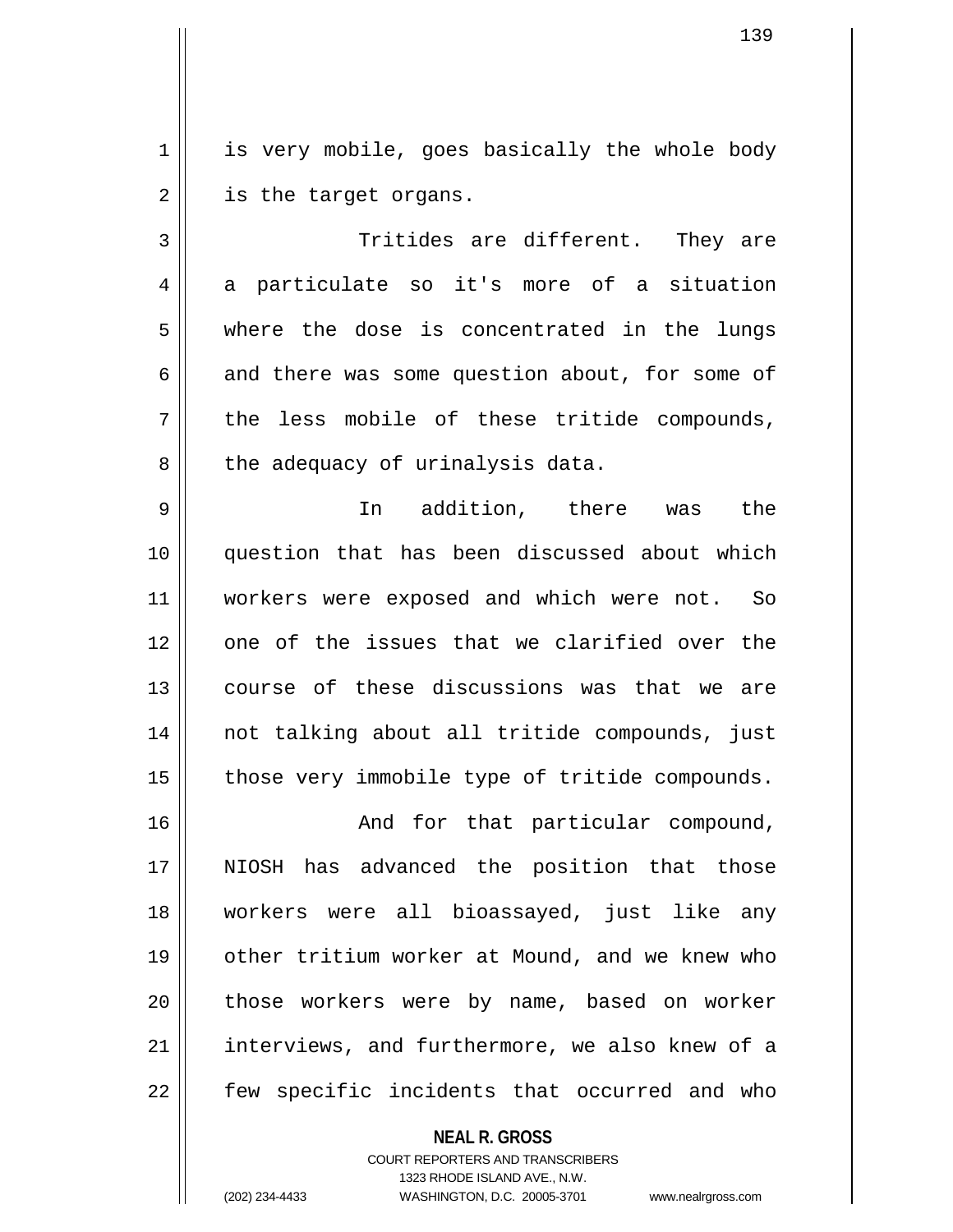1 || was involved with that.

| 2  | I think some concern was expressed             |
|----|------------------------------------------------|
| 3  | about that approach by the Working Group but   |
| 4  | that was our latest position.                  |
| 5  | Now, at the last Mound Working                 |
| 6  | Group meeting, I mentioned that we also had    |
| 7  | access to some tritium wipe samples, because   |
| 8  | this had to do with the concern that, yes,     |
| 9  | okay, we have got the names of these workers   |
| 10 | who were primarily involved, but what about    |
| 11 | the maintenance workers or the other people    |
| 12 | who could have been exposed.                   |
| 13 | We took the position that there                |
| 14 | wasn't a realistic exposure potential for      |
| 15 | those folks but concern remained.              |
| 16 | So I mentioned that we had these               |
| 17 | wipe samples for the areas where this          |
| 18 | particular compound was handled and I think it |
| 19 | was Paul, if I recall correctly, requested     |
| 20 | that we go ahead and look at those wipe        |
| 21 | samples and come up with some kind of an       |
| 22 | analysis on whether or not that indicated an   |

**NEAL R. GROSS**

COURT REPORTERS AND TRANSCRIBERS 1323 RHODE ISLAND AVE., N.W. (202) 234-4433 WASHINGTON, D.C. 20005-3701 www.nealrgross.com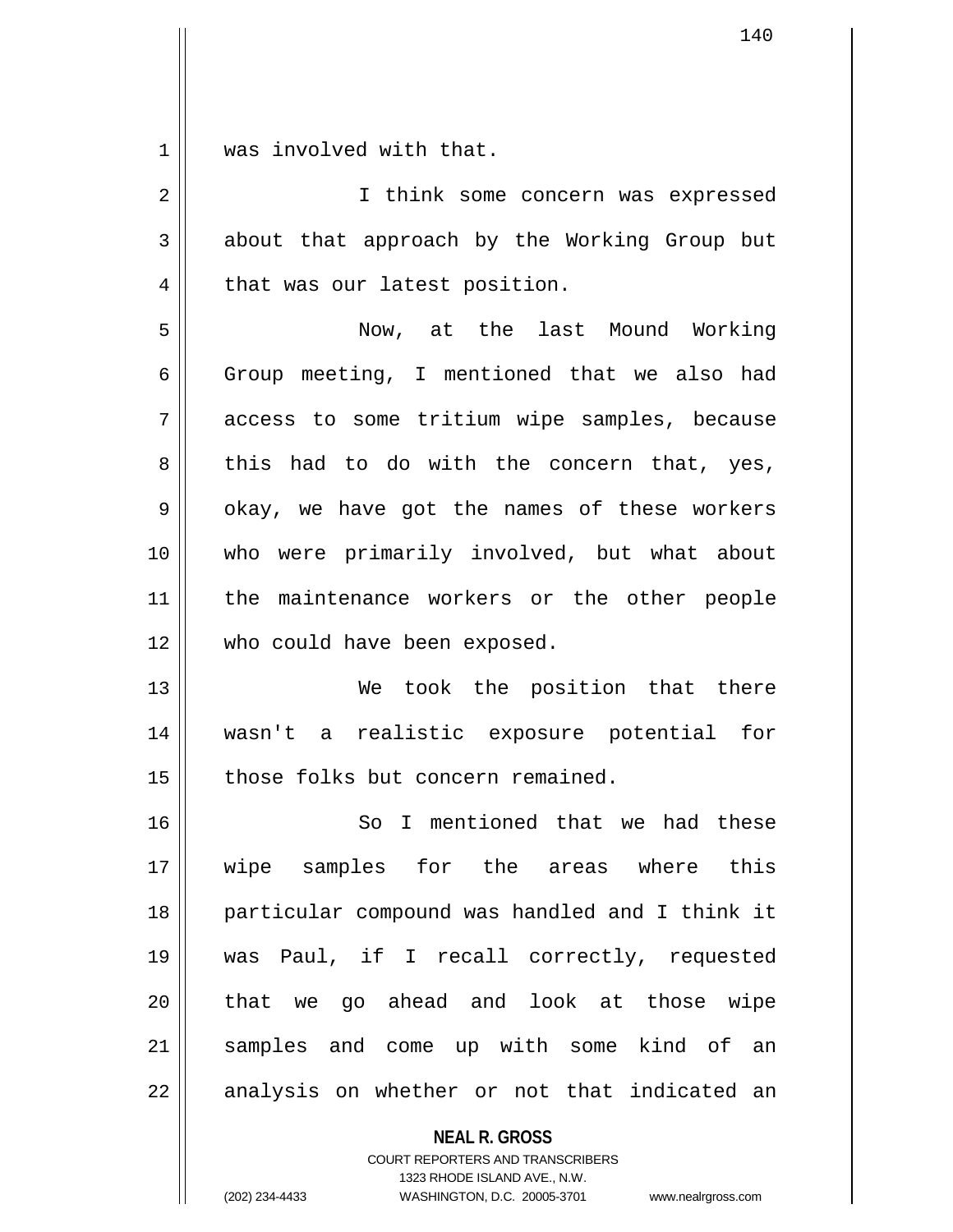$1$  exposure potential.

| $\overline{2}$ | So, NIOSH just recently submitted                                                                                                                                      |
|----------------|------------------------------------------------------------------------------------------------------------------------------------------------------------------------|
| $\mathfrak{Z}$ | to the Working Group and to SC&A, I think it                                                                                                                           |
| 4              | was, I've got a date, it was November $7th$ , a                                                                                                                        |
| 5              | series of files that presented our analysis.                                                                                                                           |
| 6              | In the email that I sent,                                                                                                                                              |
| 7              | transmitting those files, I stated that we                                                                                                                             |
| 8              | were in the process of collating all this into                                                                                                                         |
| 9              | a more coherent format, a White Paper, but it                                                                                                                          |
| 10             | would be easier to look at, but I wanted to                                                                                                                            |
| 11             | get it to you guys with as much lead time for                                                                                                                          |
| 12             | this meeting as possible.                                                                                                                                              |
| 13             | And basically the outcome of that                                                                                                                                      |
| 14             | analysis was we did not see an indication of                                                                                                                           |
| 15             | widespread exposure to tritide compounds,                                                                                                                              |
| 16             | based on the tritium wipe samples that were                                                                                                                            |
| 17             | conducted in those areas.                                                                                                                                              |
| 18             | So that's kind of the 40,000-foot                                                                                                                                      |
| 19             | view of our analysis. I'm sure that you all                                                                                                                            |
| 20             | have some specific questions.                                                                                                                                          |
| 21             | MR. FITZGERALD: Okay. Well I                                                                                                                                           |
| 22             | think as Josie pointed out, we are still -- I                                                                                                                          |
|                | <b>NEAL R. GROSS</b><br><b>COURT REPORTERS AND TRANSCRIBERS</b><br>1323 RHODE ISLAND AVE., N.W.<br>(202) 234-4433<br>WASHINGTON, D.C. 20005-3701<br>www.nealrgross.com |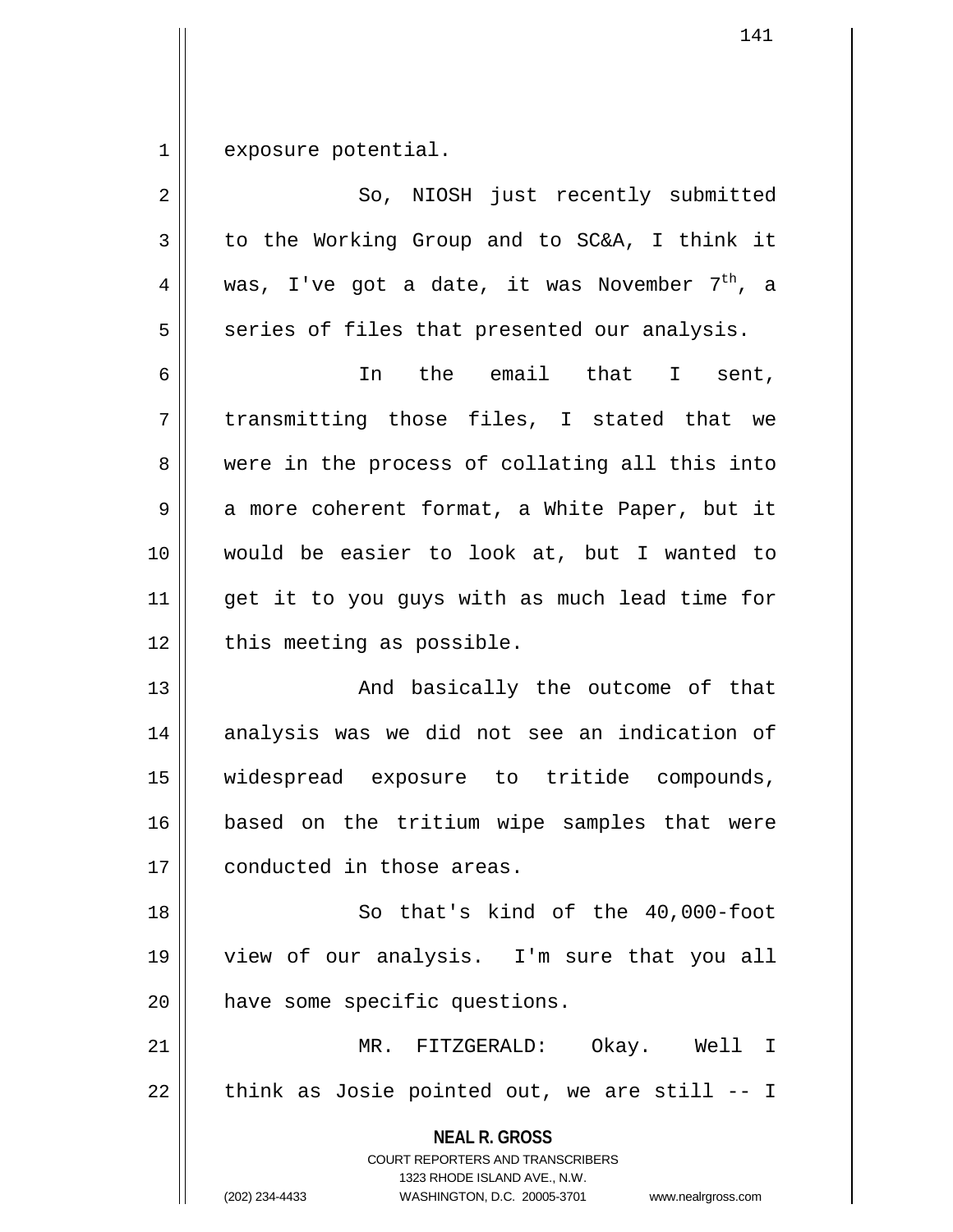$1 \parallel$  think we have had a couple of weeks so we are 2 || still going through the files and we do  $3 \parallel$  appreciate getting the files. It certainly  $4 \parallel$  gives us a running start at it. 5 So our questions are more  $6 \parallel$  clarifying as you know, we are sort of half

7 way through this, and we'd like the benefit of 8 || just understanding it better.

9 But I want to break it into two 10 parts, you know, one I think is the classic 11 plausibility question. We have been working 12 || this issue it seems like a long time, but just 13 || trying to get to this question of what is 14 plausible in terms of dose reconstructability 15  $\parallel$  and we have been through a number of, you know 16 a number of loops dealing with the, as you  $17$  || have pointed out, the  $-$  can you identify the 18 workers, exposure potential, those kinds of 19 | things.

20 || And then there's the question of - $21$   $\parallel$  - of technical feasibility. You know, if one  $22 \parallel$  can get to a source term, can you in fact use

**NEAL R. GROSS**

COURT REPORTERS AND TRANSCRIBERS 1323 RHODE ISLAND AVE., N.W. (202) 234-4433 WASHINGTON, D.C. 20005-3701 www.nealrgross.com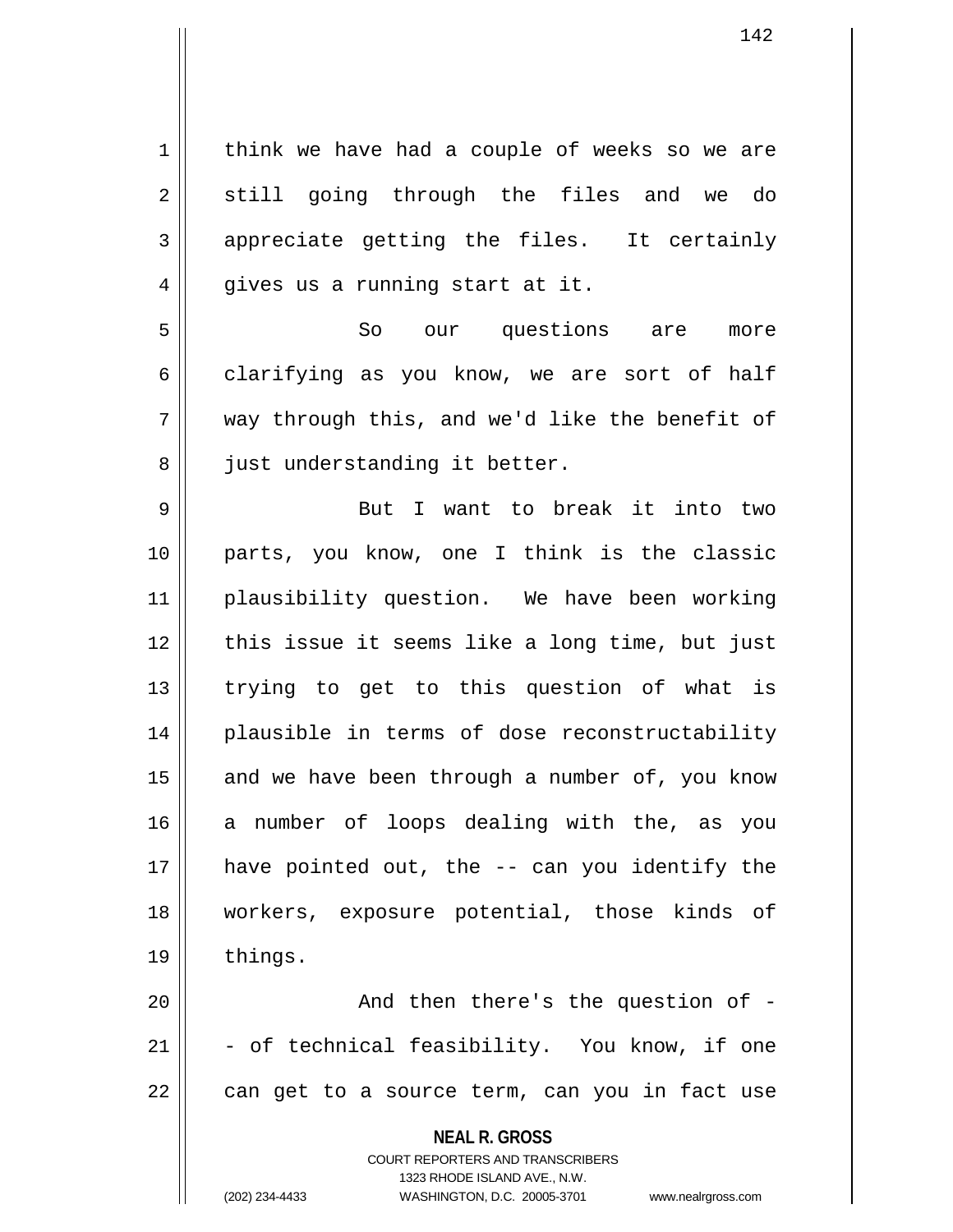1 | resuspension factors and other parameters to  $2 \parallel$  come up with a bounding estimate that could be 3 used that way?

4 And I think that certainly is a 5 || technical feasibility question and we are 6 | working hard at that, looking at it from the  $7 \parallel$  standpoint of the resuspension factors and the 8 analysis you have provided in those papers, 9 || these initial papers.

10 || But I want to step back to part 11 || one, because I really see them as two separate 12 questions, you know, one is the plausibility  $13$  | of going this route. This is certainly a new 14 way to look at this. We haven't looked at it 15 | quite this way.

16 || The Second part is, if you do 17 look at it that way, is it technically 18 feasible to derive that dose value in the 19 || process that you have presented?

20 || So on the plausibility side, and 21 now, going back in time, we had this  $22$  | conversation in Santa Fe at the Board meeting.

> **NEAL R. GROSS** COURT REPORTERS AND TRANSCRIBERS 1323 RHODE ISLAND AVE., N.W. (202) 234-4433 WASHINGTON, D.C. 20005-3701 www.nealrgross.com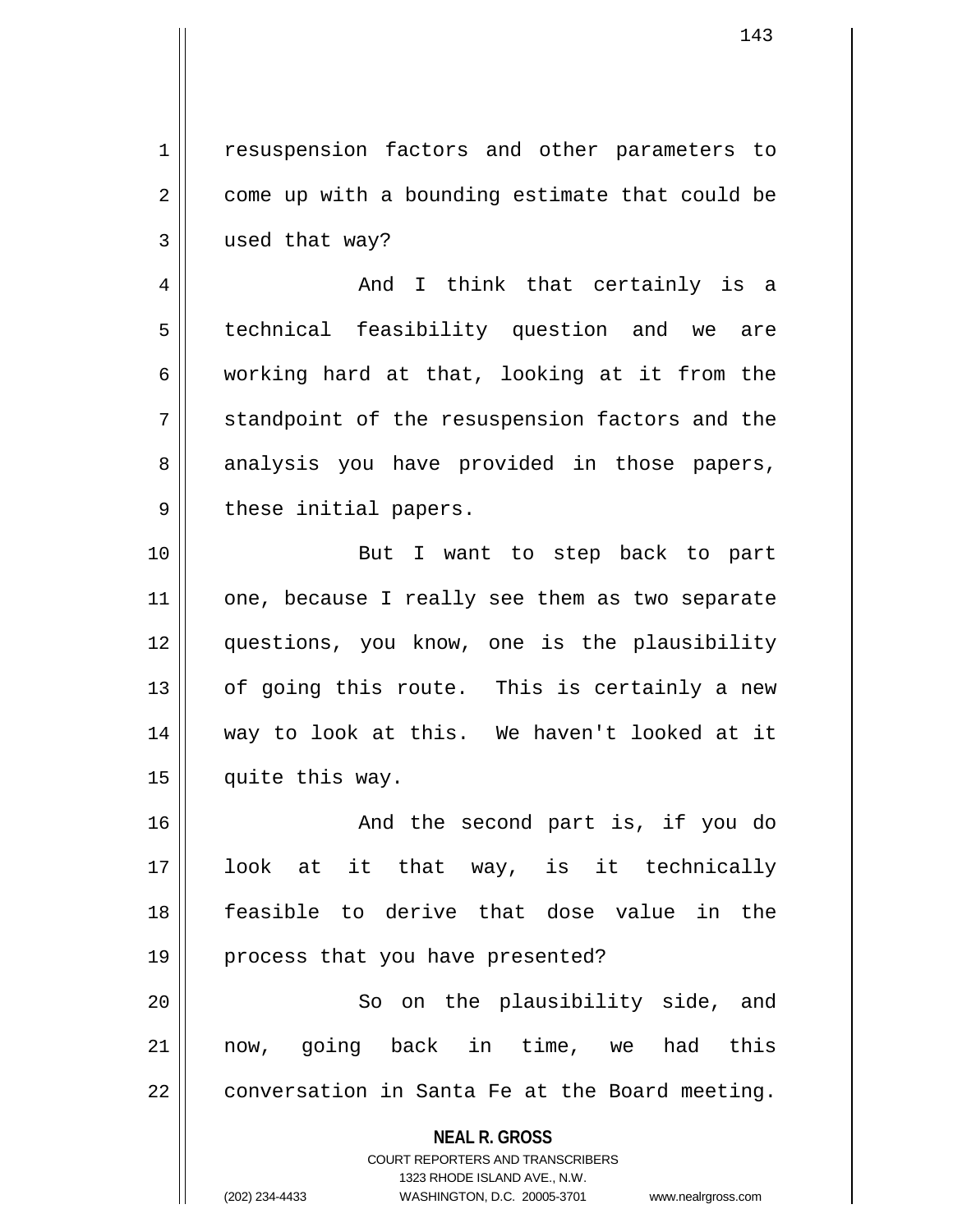1 | Jim Neton and I presented on this question of 2 exposure potential, and trying to look at  $3 \parallel$  conceptually under the Act, certainly how -- $4 \parallel$  and the regulations -- how one frames up 5 || plausibility from the standpoint of -- once  $6 \parallel$  you have established the exposure potential, 7 what data come into play?

8 And in this case, for tritides,  $9 \parallel$  the dilemma is that of course they didn't 10 || certainly have a radiological control program 11 focused on that, and therefore there weren't 12 any bioassays as far as looking for tritides, 13 || inside the tritides, air sampling and source 14 | term characterization.

15 || So we really don't have a lot of 16 the specific kinds of data that would be 17 helpful. And as I understand what you are 18 proposing, and again, you know, we are just 19 looking at this fairly fresh, you are  $20$  proposing that what we do have is a lot of 21 tritium swipes for the rooms involved in  $22$  || handling, and that you know, in terms of

> **NEAL R. GROSS** COURT REPORTERS AND TRANSCRIBERS 1323 RHODE ISLAND AVE., N.W. (202) 234-4433 WASHINGTON, D.C. 20005-3701 www.nealrgross.com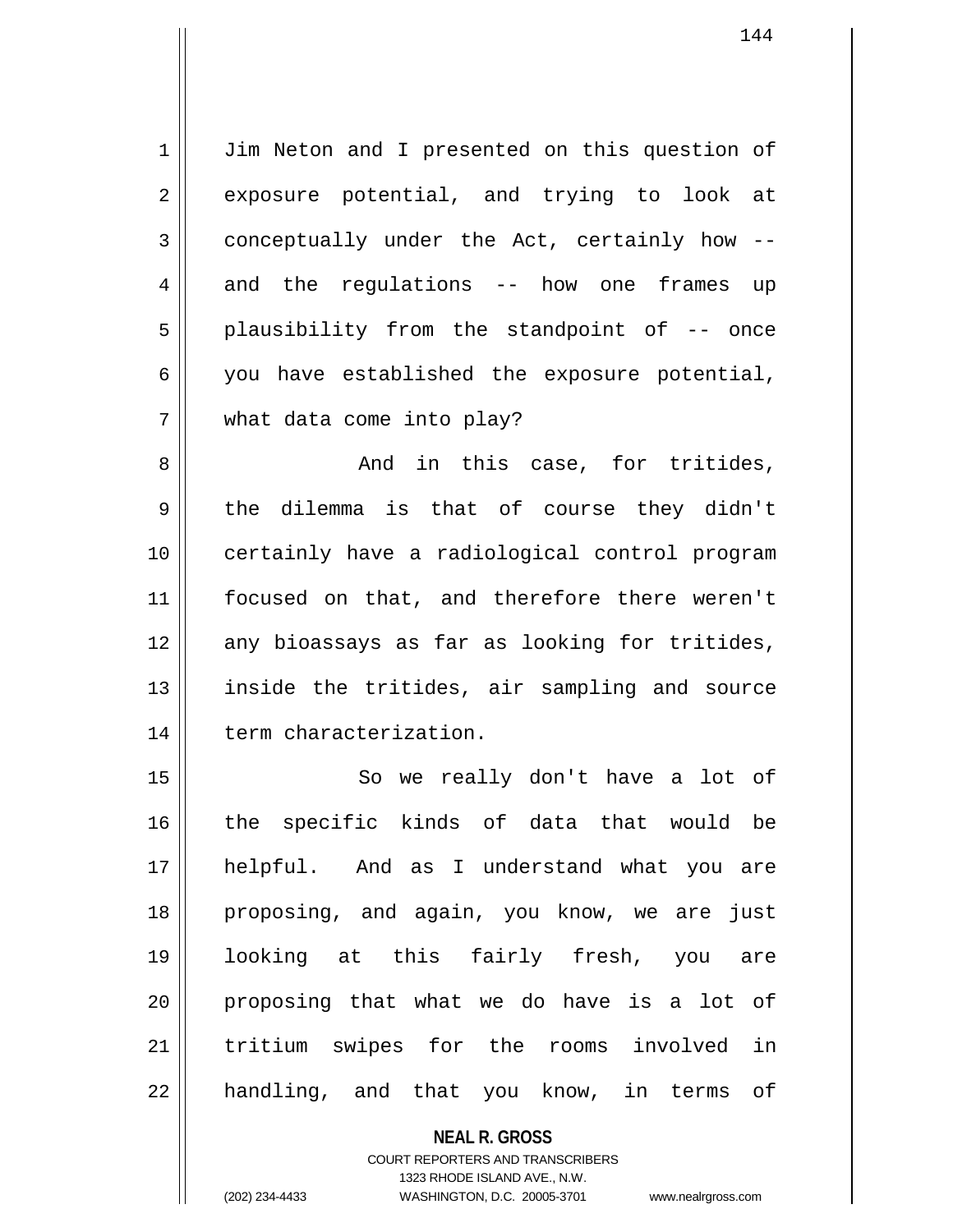**NEAL R. GROSS** COURT REPORTERS AND TRANSCRIBERS 1 looking for a conservative estimation of what  $2 \parallel$  the tritide exposure and therefore dose might 3 be, you can make some assumptions going in  $4 \parallel$  that if what you are smearing is in fact 100 5 || percent tritide, you can then go from there  $6 \parallel$  and do  $-$  using resuspension factors come up  $7 \parallel$  with a 96<sup>th</sup>, 98<sup>th</sup> percentile, you know, 8 distribution and therefore come up with an 9 inarguably conservative number for what a 10 worker might in fact -- what tritide might be 11 available for that worker to breathe in. 12 || Now conceptually am I getting that 13 || right or not? Am I off? 14 DR. ULSH: I don't want to 15 interrupt. 16 MR. FITZGERALD: Oh okay. What 17  $\parallel$  I'm getting at though is I -- you know I -- we 18 have gone through this hierarchy of 19 quantitative data as sort of the basis for  $20$  || trying to figure out dose reconstructability,  $21$  and again we had that conversation back at the 22 || Board meeting in Santa Fe which was kind of

1323 RHODE ISLAND AVE., N.W.

145

(202) 234-4433 WASHINGTON, D.C. 20005-3701 www.nealrgross.com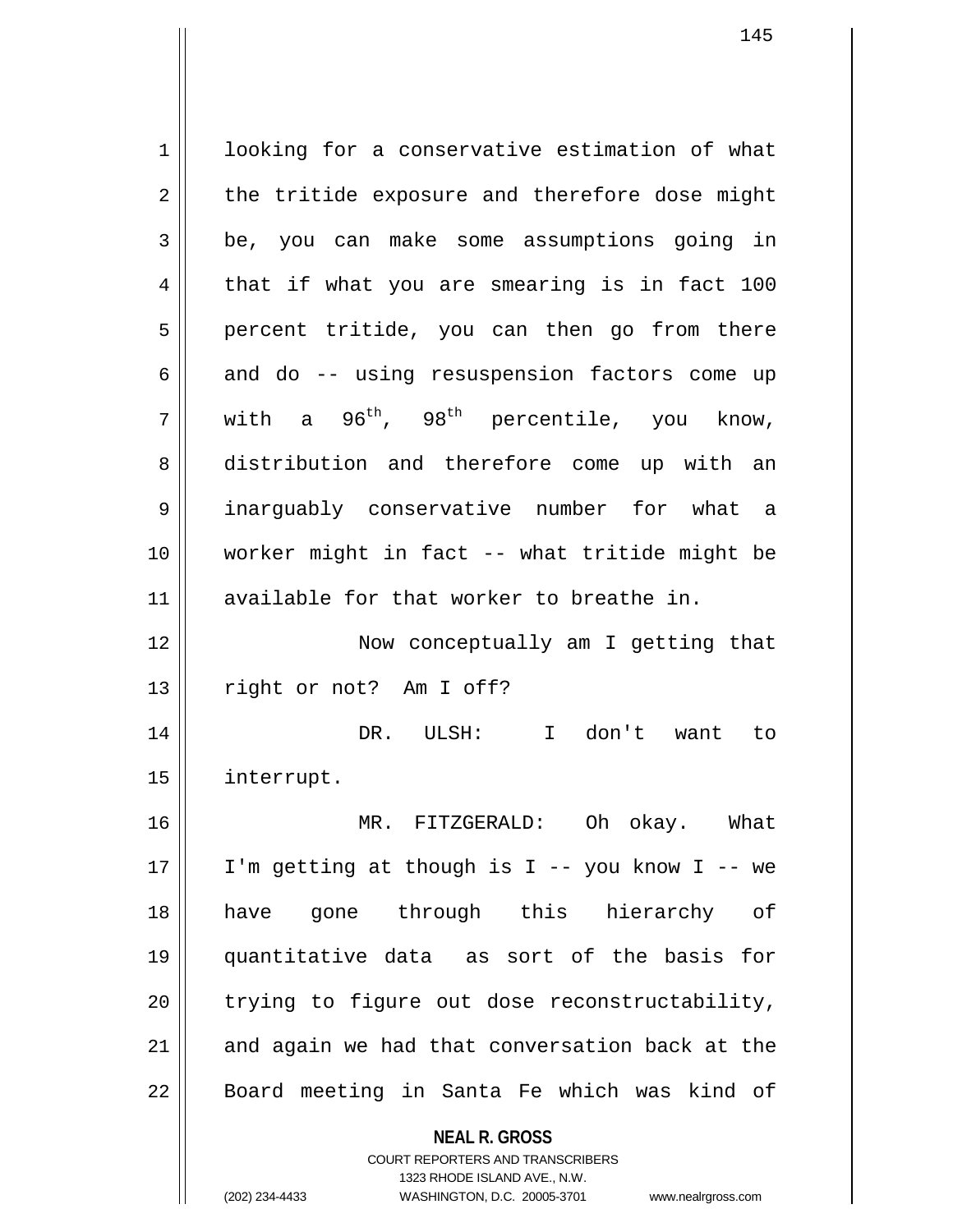1 | focused on you know, what is the basis for 2 | making that judgement.

3 And in this case we don't really 4 || have that site-specific information, and we  $5 \parallel$  said this in the very beginning, that one of 6  $\parallel$  the dilemmas with tritide, we don't have good,  $7 \parallel$  site-specific information that would tell you, 8 || you know, what exactly is that insoluble 9 tritide source term that you could then 10 || somehow come up with a calculation for.

11 || The Mand in my opinion, and we've 12 || talked about this before, when you have to  $13$  substitute a compound or a nuclide, in this  $14$  || case you are substituting something that's --15 it's very much a carrier agent, the tritium 16 for the tritide, to me it's sort of a 17 || substitute-nuclide issue of saying we don't 18 have the information for tritide but we do 19 have the information for tritium, and if we 20 make that leap, you know, if we can make the 21 || leap, the presumption that we call it 100  $22$  || percent tritide, that would in fact lead us

## **NEAL R. GROSS**

COURT REPORTERS AND TRANSCRIBERS 1323 RHODE ISLAND AVE., N.W. (202) 234-4433 WASHINGTON, D.C. 20005-3701 www.nealrgross.com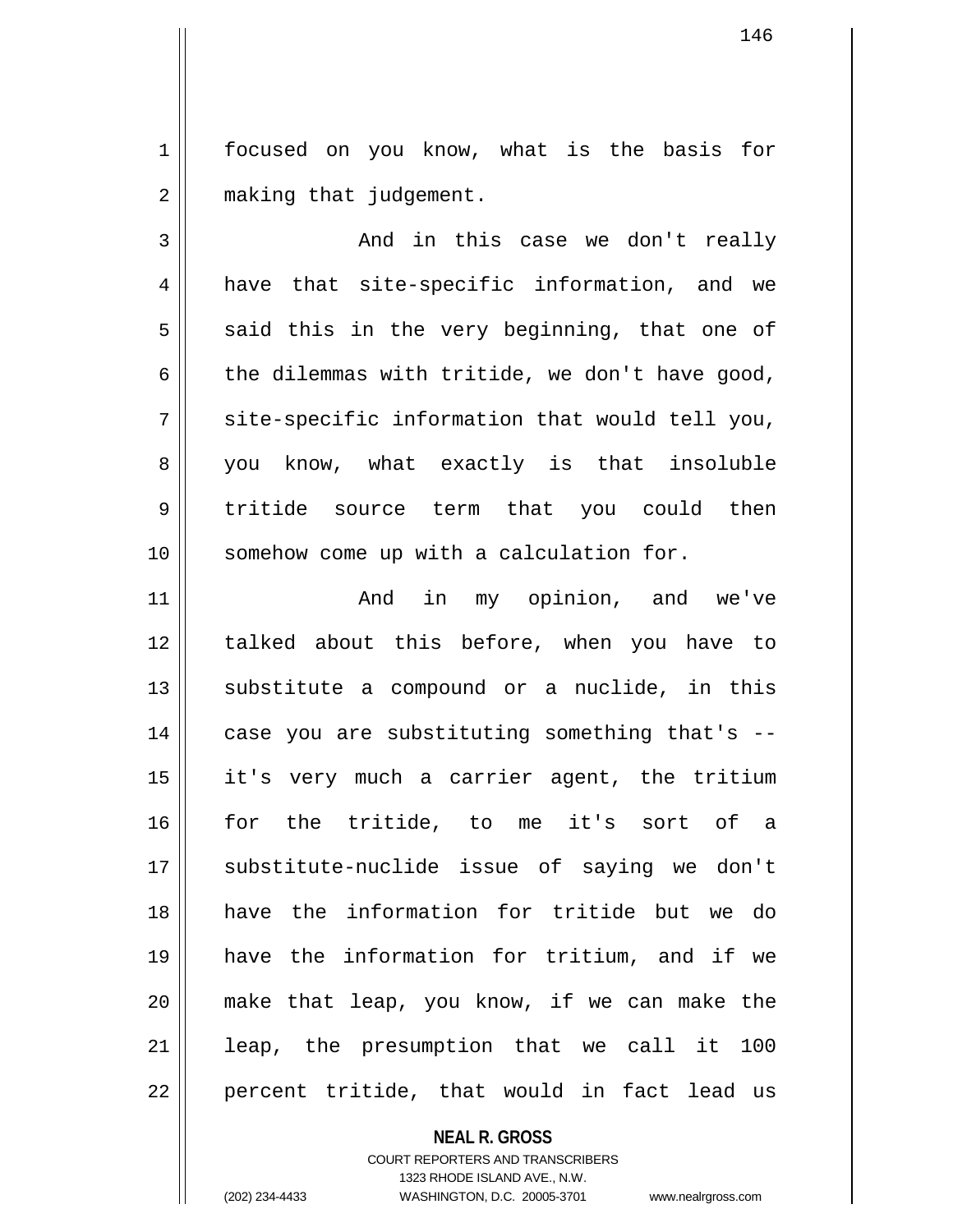$1 \parallel$  down a path of a very conservative, inarguably 2 | bounding estimate.

3 || But I would question that leap,  $4 \parallel$  saying that you know, if we don't have the  $-$ - $5 \parallel$  any of the quantitative information on  $6$  || tritides, to make the leap of assuming 100 7 percent tritide as the starting point for 8 doing your swipe analysis, I think that is 9 || substituting another compound to enable you to 10 make a very conservative, you know, inarguably 11 conservative estimate, but one that is not 12 || cooted in the site information that one needs 13 to use to come up with dose reconstruction 14 || with sufficient accuracy.

15 You see where I am going?

16 DR. NETON: This is -- I would 17  $\parallel$  argue that you know -- I would agree with you 18 || if those numbers, if those analyses came up to 19 be extremely high values, tens of rems, 20 | hundreds of rems, thousands of rems.

21 || But they don't. And in fact what 22 || I think the analysis demonstrated more than

> **NEAL R. GROSS** COURT REPORTERS AND TRANSCRIBERS

> > 1323 RHODE ISLAND AVE., N.W.

(202) 234-4433 WASHINGTON, D.C. 20005-3701 www.nealrgross.com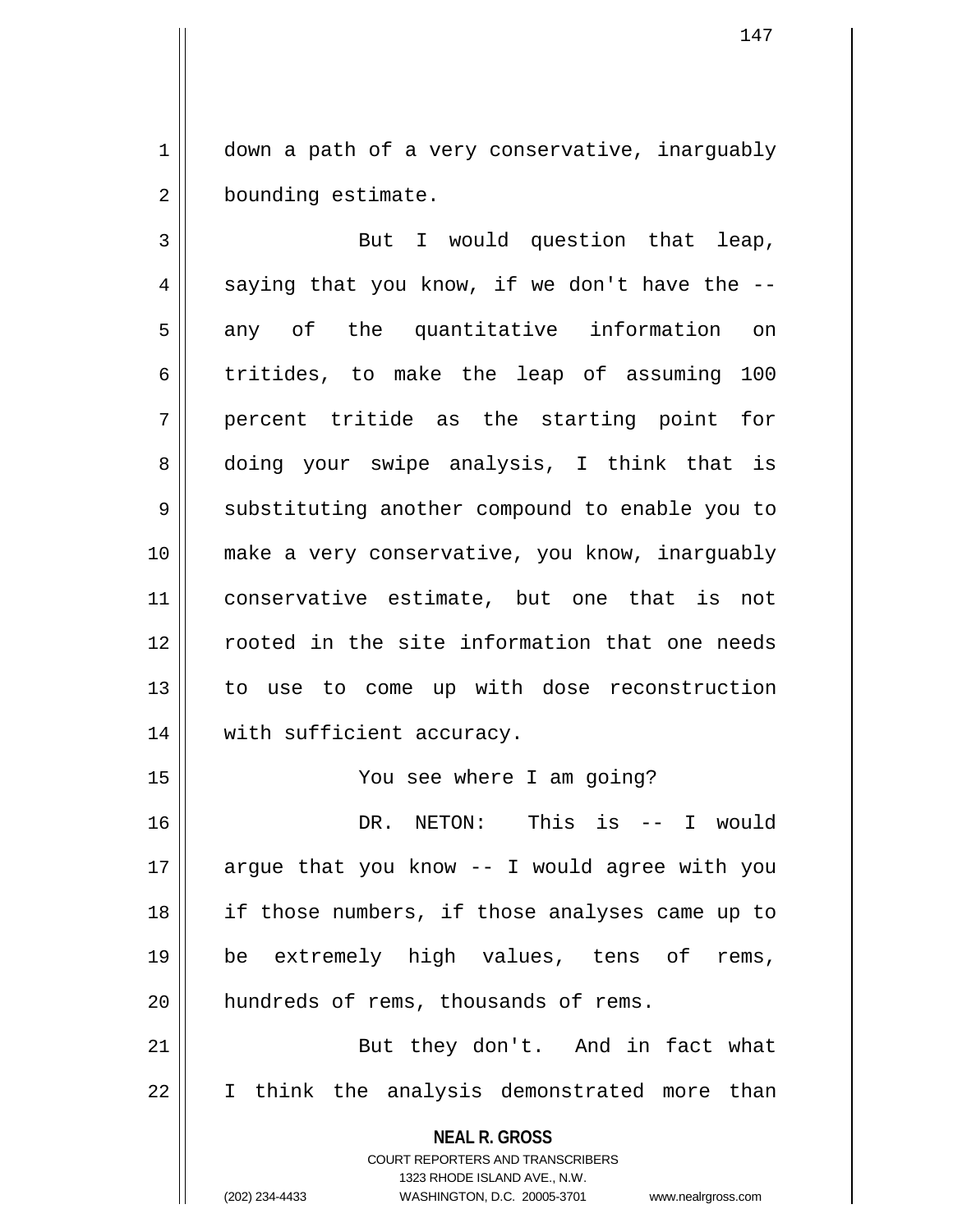1 anything is that there are oftentimes good 2 || reasons why people aren't monitored for  $3 \parallel$  bioassay, and it has to do with the source  $4 \parallel$  term that's available.

5 And I think the tritium smears 6 clearly identify the source term that's 7 available to these workers and under some very 8 conservative assumptions, the source term 9 can't get you there to get you doses that 10 exceed -- I think 100 millirem was somewhere 11 || near the highest ones, and then more often 12 || than not they were in the 1 to 10 millirem  $13 \parallel$  range.

14 || So I don't know that that puts you 15 in a realm of insufficent accuracy or -- I  $16$  think it's just using the data that are there 17 to demonstrate --

18 MR. FITZGERALD: Well, how do you, 19 how do yo know if you don't -- I mean you can 20 || assume, based on professional judgment, that 21 the tritide could not contribute more than  $22$  | what you are saying. It would be trivial.

> **NEAL R. GROSS** COURT REPORTERS AND TRANSCRIBERS

1323 RHODE ISLAND AVE., N.W. (202) 234-4433 WASHINGTON, D.C. 20005-3701 www.nealrgross.com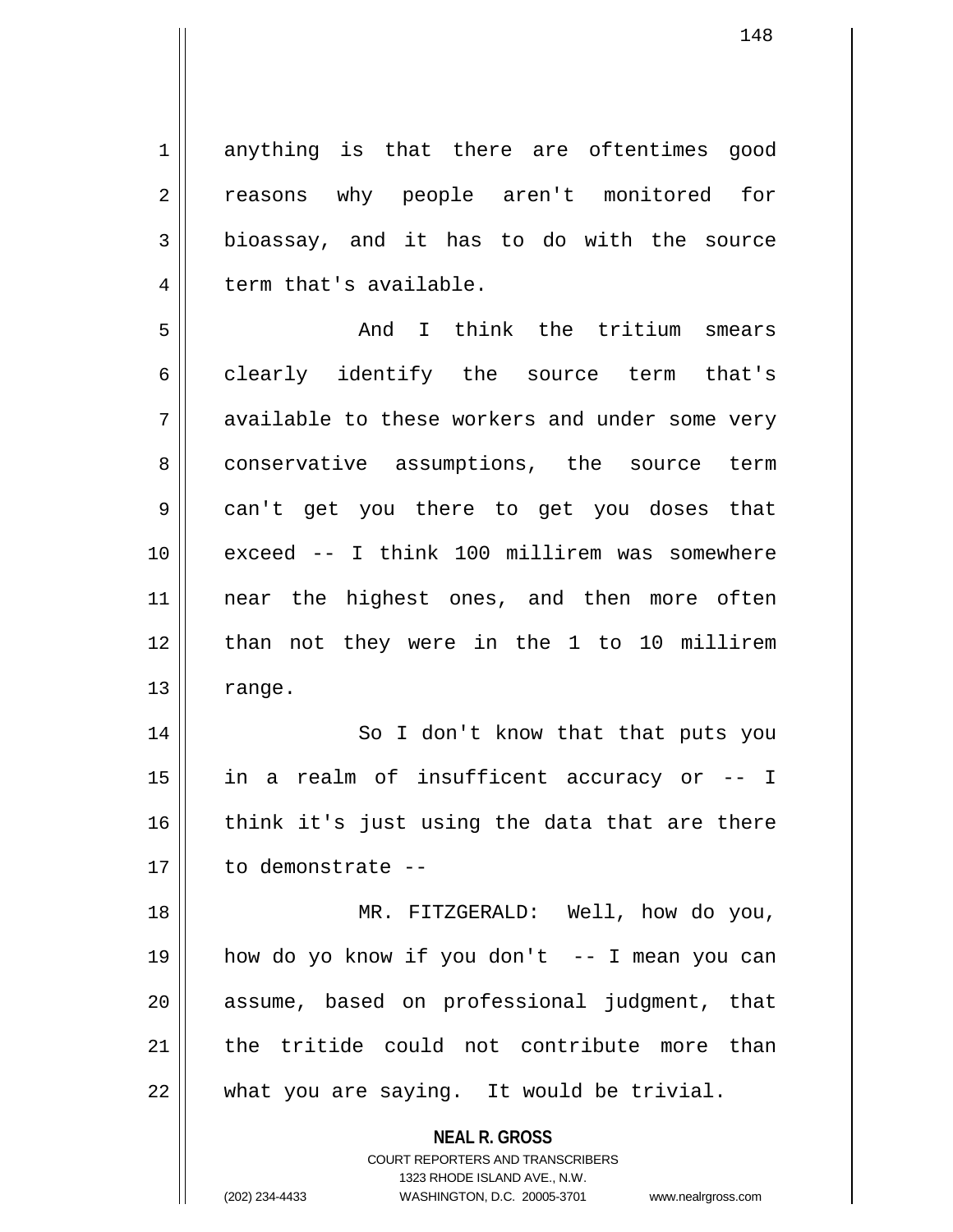| 1              | But on the other hand there's no                                    |
|----------------|---------------------------------------------------------------------|
| 2              | data that would back that up per se. It's a                         |
| 3              | small component of the tritium but you don't                        |
| $\overline{4}$ | know how big or small --                                            |
| 5              | DR. NETON: Yes but it would be                                      |
| 6              | just much lower, I mean the doses would be                          |
| 7              | much lower.                                                         |
| 8              | MR. FITZGERALD: But before we go                                    |
| 9              | there, okay, we went through this with Pantex.                      |
| 10             | Clearly this is a question of dose                                  |
| 11             | reconstructability and not dose level, and I                        |
| 12             | just want to make sure we don't get into                            |
| 13             | weighing the dose reconstructability by virtue                      |
| 14             | of how much dose it delivers because I, you                         |
| $15$           | know, I don't think that's the issue as much                        |
| 16             | as can you come up with a coherent way of                           |
| 17             | applying the site-specific information that's                       |
| 18             | available to<br>base a plausible dose                               |
| 19             | reconstruction on?                                                  |
| 20             | DR. NETON: I don't buy that                                         |
| 21             | argument at all.                                                    |
| 22             | MR. SHEEHAN: Well, let me<br>see,                                   |
|                | <b>NEAL R. GROSS</b>                                                |
|                | COURT REPORTERS AND TRANSCRIBERS<br>1323 RHODE ISLAND AVE., N.W.    |
|                | (202) 234-4433<br>WASHINGTON, D.C. 20005-3701<br>www.nealrgross.com |

 $\overline{\mathsf{I}}$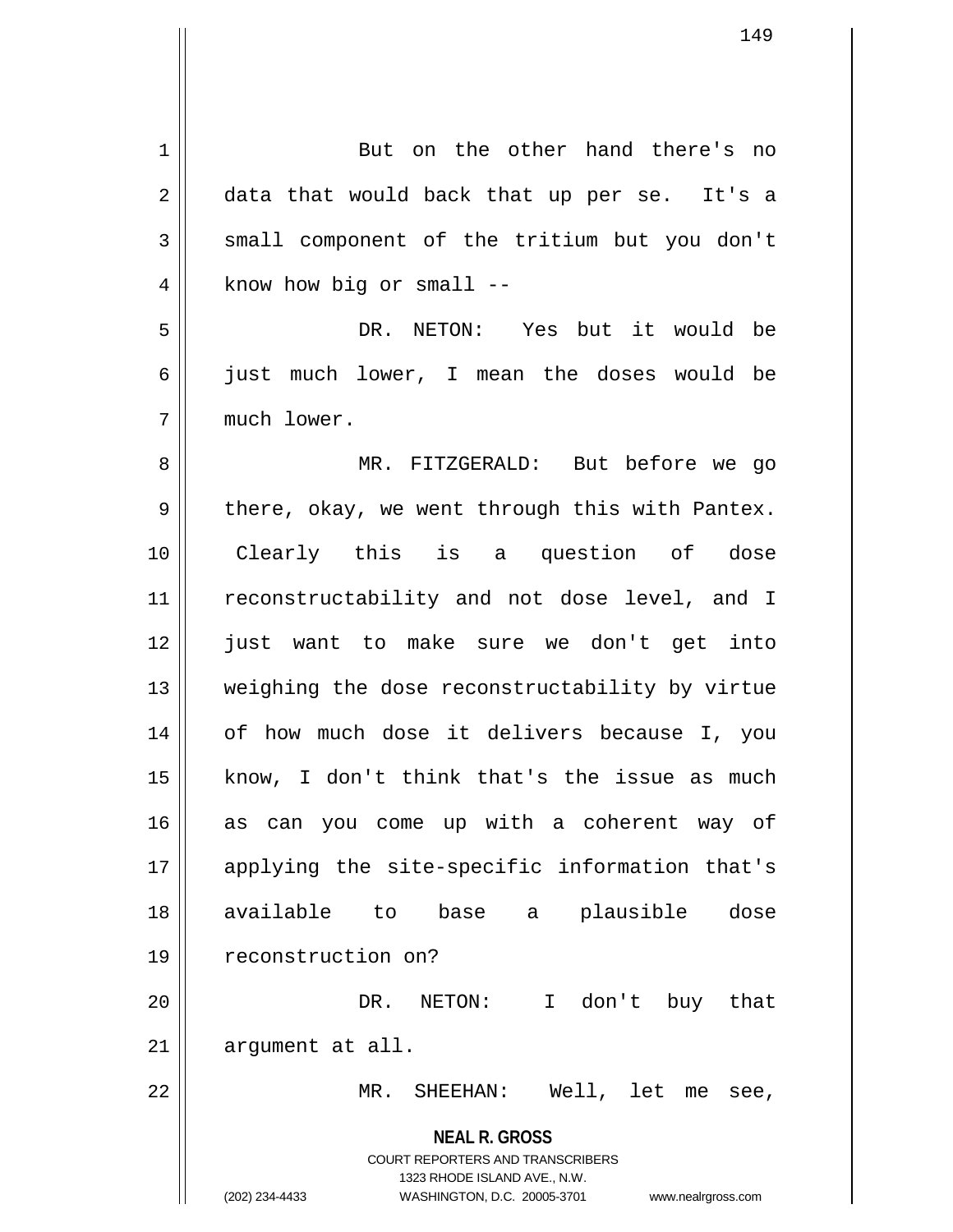1 || hold on. I think we are getting bottled up in 2 || language, at least I am not following the 3 discussion. We started with tritium bioassay. 4 To say that there wasn't monitoring is not  $5 \parallel$  entirely accurate. There was monitoring. It 6 was tritium bioassay. The results of tritium 7 air monitoring and there was tritium swipe 8 monitoring.

9 Now we recognize that this is a 10 different form of tritium that we are talking 11 about than is more common, but the way that 12 you sample for a particulate, especially an 13 insoluble particulate, is through swipe 14 monitoring, and fact that's what DOE did to 15 ensure that they were complying with  $16$  regulations, at least in the later years, was 17 they recognized that the missed dose was 18 higher than you would want from a regulatory 19 compliance standpoint using bioassay, and 20 therefore they relied on swipe monitoring 21 || because it gave you a lower missed dose.

22 And that's what we have shown

**NEAL R. GROSS** COURT REPORTERS AND TRANSCRIBERS 1323 RHODE ISLAND AVE., N.W. (202) 234-4433 WASHINGTON, D.C. 20005-3701 www.nealrgross.com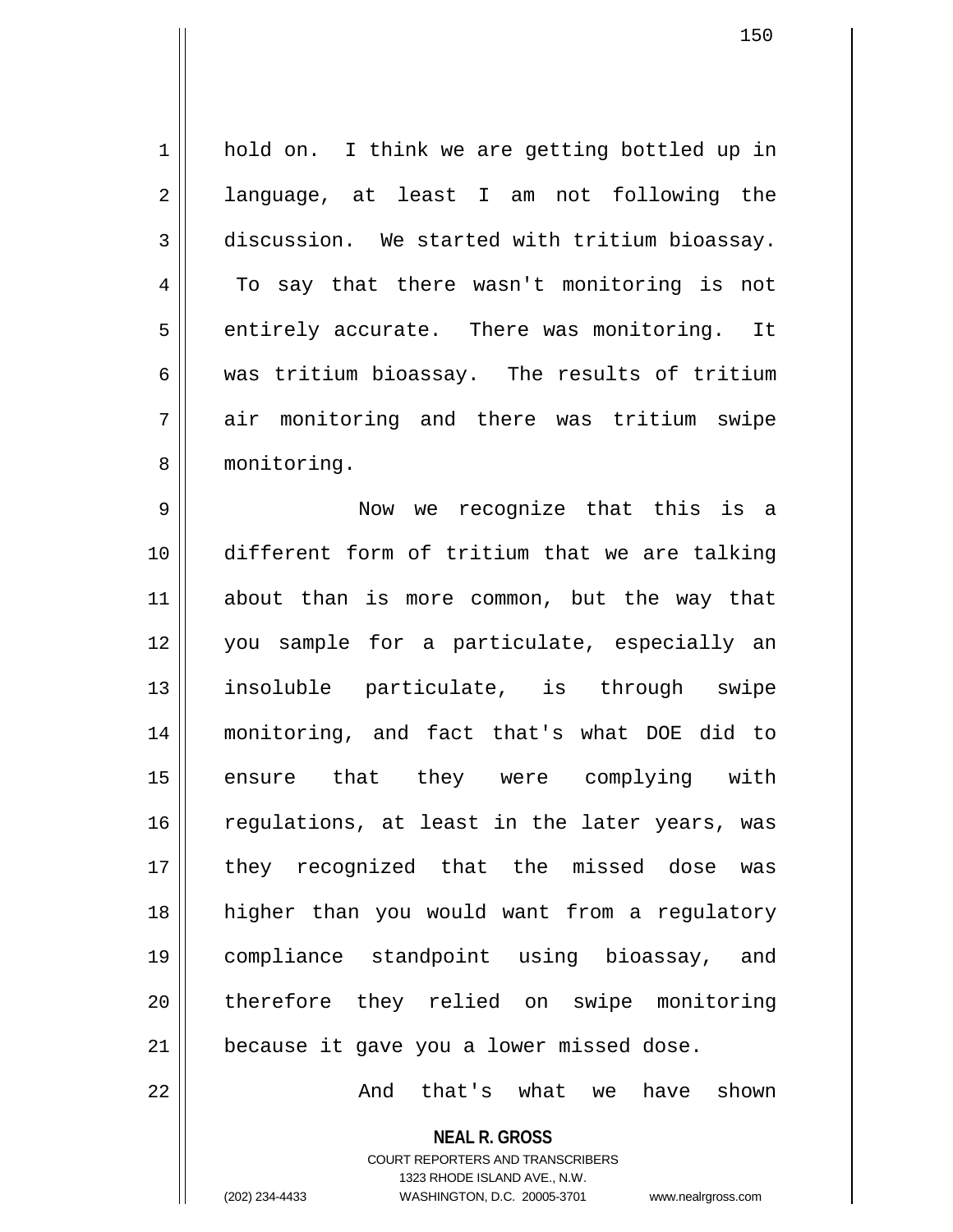**NEAL R. GROSS** COURT REPORTERS AND TRANSCRIBERS 1323 RHODE ISLAND AVE., N.W. (202) 234-4433 WASHINGTON, D.C. 20005-3701 www.nealrgross.com  $1 \parallel$  here, is that there is no huge potential -- $2 \parallel$  there is no potential for huge missed doses. 3 || DR. NETON: Right, but I think 4 what Joe was getting at though is that we 5 haven't demonstrated that it's either tritium  $6 \parallel$  or tritide that we are smearing and we are 7 Substituting a more insoluble form and I would 8 || argue we do this all the time when we 9 Substitute type S uranium or type Super S or 10 || type M or even F. 11 It's built into our regulations 12 and we will default to the most claimant-13 || favorable assumption that's there to quantify  $14$  | the dose, put an upper bound on it, and that's 15 || just part and parcel of our regulations, and I 16 don't see that -- I don't see the argument  $17$  || that you are making that we are substituting a 18 more insoluble form because we don't know the 19 || exact solubility nature of the tritium. 20 MR. FITZGERALD: No, no, but I  $21$  think this is -- I would say this is  $22 \parallel$  different, though. Well, I think you are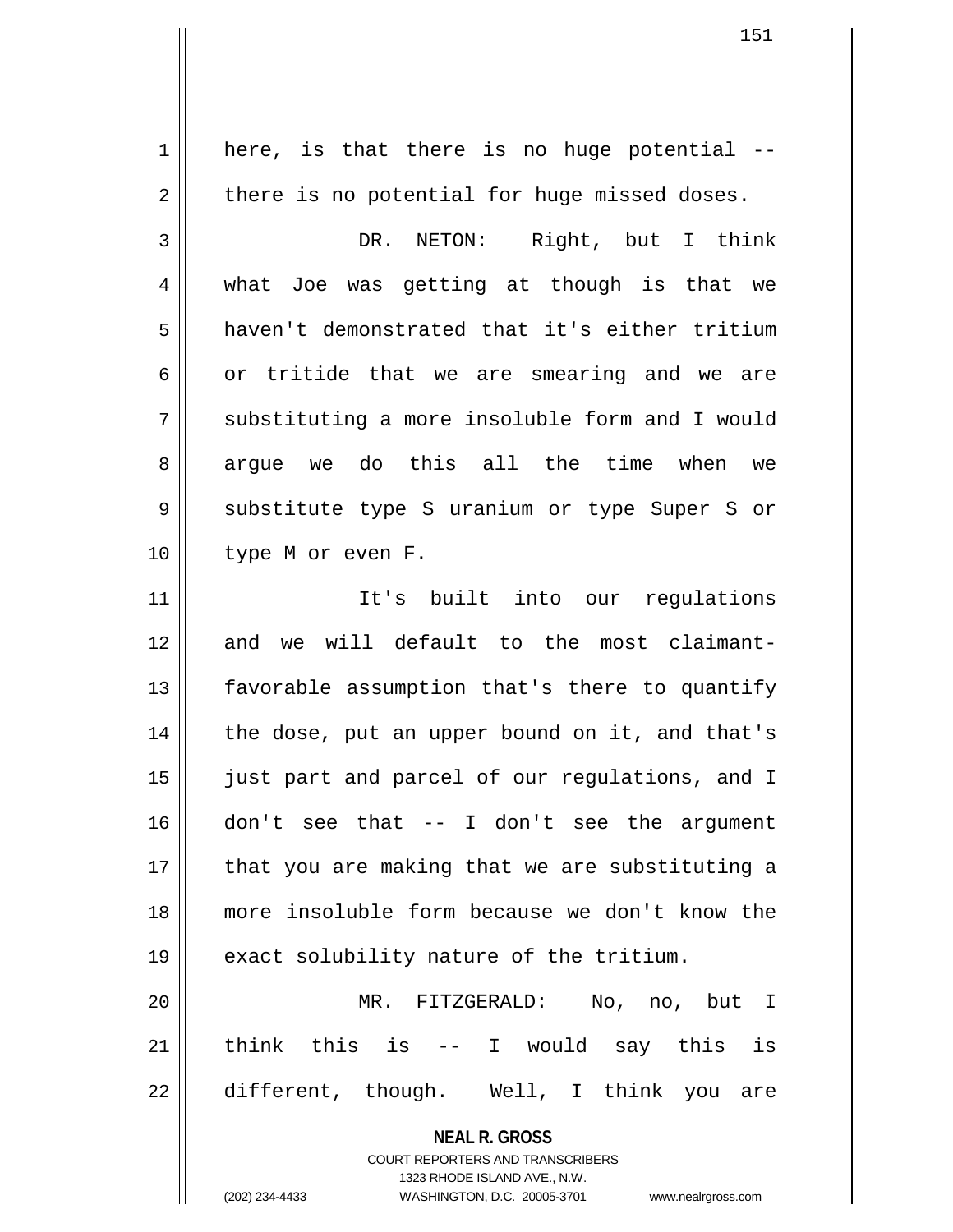**NEAL R. GROSS** COURT REPORTERS AND TRANSCRIBERS 1323 RHODE ISLAND AVE., N.W. 1 | talking about, you know, going to smears, now  $2 \parallel$  stepping back from this issue, and this is why  $3 \parallel$  the Work Group is concerned, that you know, 4 you don't have the traditional and key pieces 5 || of the personnel monitoring data that you 6 usually have, because again, there wasn't a 7 consciousness, certainly wasn't attention or 8 || focus on monitoring for insoluble particulate 9 ll tritium. 10 It just -- that didn't come about 11  $\parallel$  until the late '80s and into the  $-$ - I'm sorry, 12 || the late '90s and into the 2000s, that's when 13 || that consciousness arose in DOE and it came up 14 || with the approach for it. 15 || So you didn't have any of that, 16 and you know, when you are smearing, you are 17 || smearing for tritium, I mean you are basically 18 || smearing for tritium and that's the data you  $19 \parallel$  have. 20 And I am just saying that in order  $21$  to apply your tritium data, your smear data, 22 || you have to make an assumption that's not

(202) 234-4433 WASHINGTON, D.C. 20005-3701 www.nealrgross.com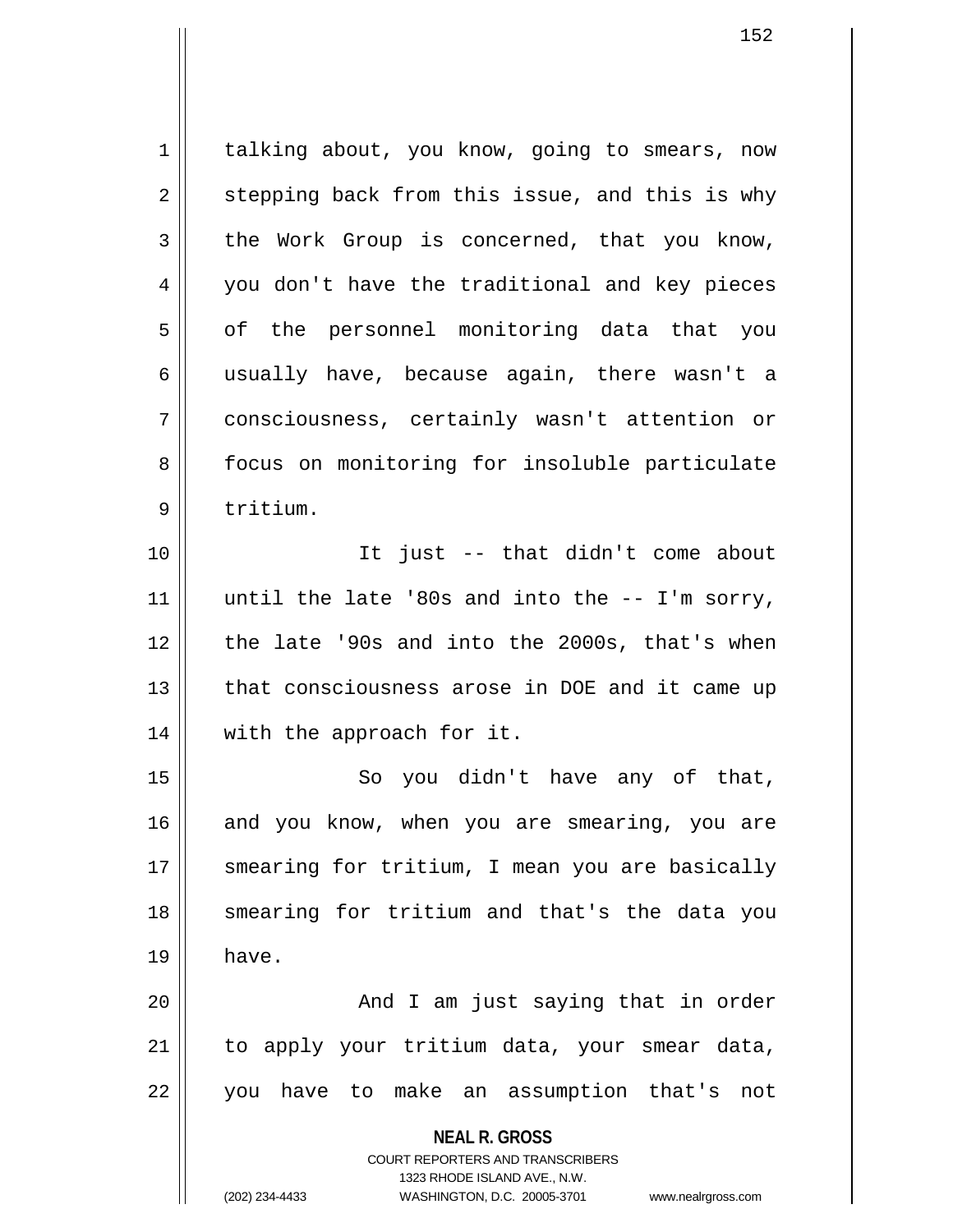1 || rooted in any site-specific information, an 2 || assumption that 100 percent of it is going to 3 | be tritides.

4 | We went through this discussion, I  $5 \parallel$  think, early on, when we got into the tritide 6 || issue, I think there was a proposal on the  $7 \parallel$  table at the time that, you know, one approach 8 to solving this issue was, why don't we assume  $9 \parallel$  that all the tritium that was in the air being 10 bioassayed for the tritium workers was 11 || tritides, and yes, that would present a very 12 high and very conservative dose to the lung 13 but that certainly would be a very 14 || straightforward way to deal with the question 15 || of you know, tritides being mixed in with the 16 tritium.

17 And I think the conclusion, well 18 || that's not plausible to assume that you know, 19 that tritium in the air was all tritide and 20 || that all the lung cancers would be in 21 | principle based on that.

22 And so we -- that was backed away

**NEAL R. GROSS** COURT REPORTERS AND TRANSCRIBERS 1323 RHODE ISLAND AVE., N.W. (202) 234-4433 WASHINGTON, D.C. 20005-3701 www.nealrgross.com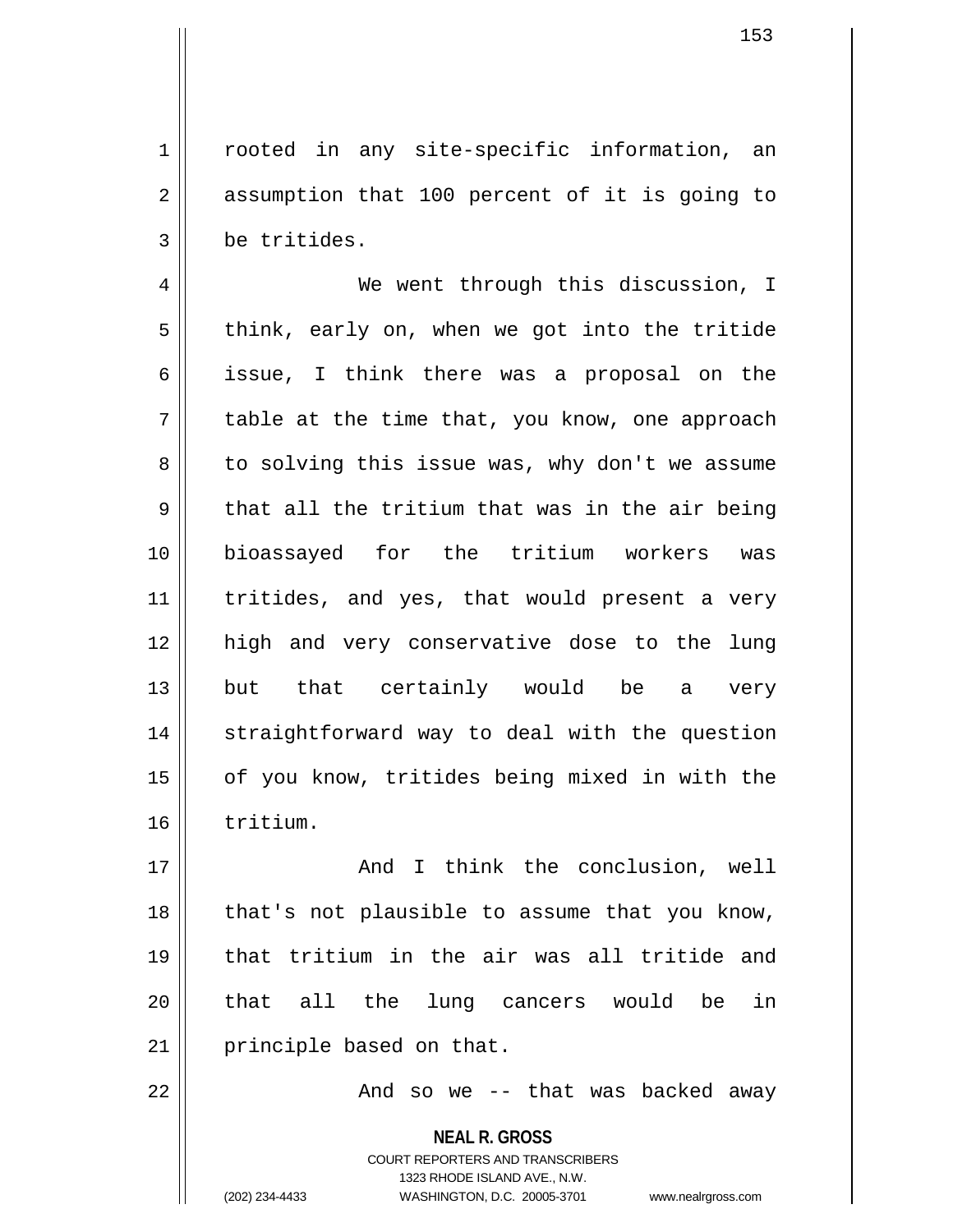**NEAL R. GROSS** COURT REPORTERS AND TRANSCRIBERS 1 from but that was sort of a thinking out loud  $2 \parallel$  you know --3 || DR. NETON: I'm not sure we're not 4 | doing that now. 5 MR. FITZGERALD: Well, that's what 6 I'm saying. I think we are sort of back to  $7$  || that construct of saying  $-$ 8 DR. NETON: I would challenge you 9 || to explain to me why that is any different 10 || than looking at the solubility properties of 11 || the various compounds that are available and 12 || picking the most insoluble one to be claimant-13 || favorable, and we do that many, many, almost 14 all the time. 15 MR. FITZGERALD: But in this case  $16$ 17 DR. NETON: Because it's an 18 insoluble compound of hydrogen, just like a 19 more insoluble form of uranium that's an oxide  $20$  || is more insoluble than a fluoride form. It's 21 what it's bound to that determines its  $22$  | solubility class.

1323 RHODE ISLAND AVE., N.W.

(202) 234-4433 WASHINGTON, D.C. 20005-3701 www.nealrgross.com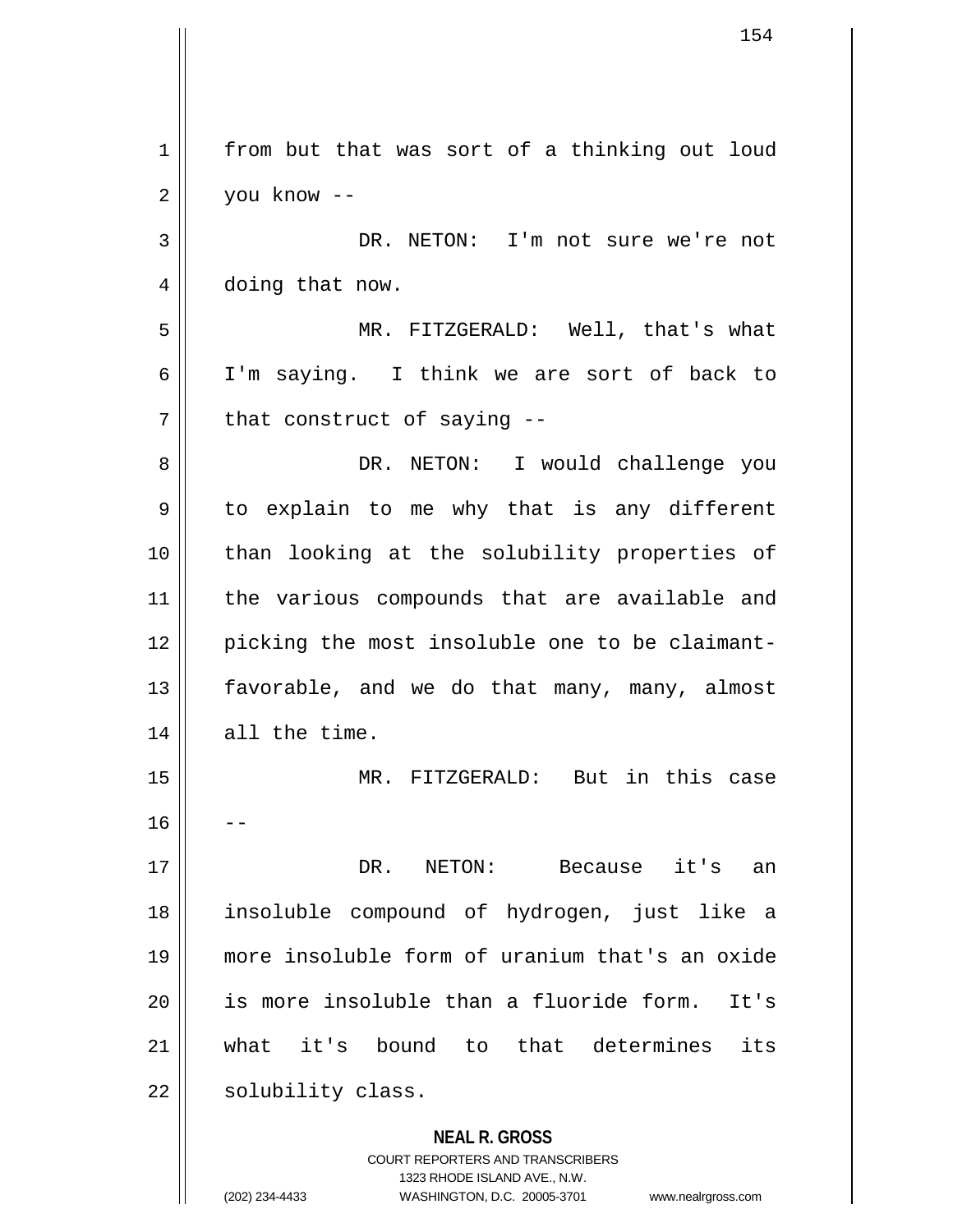**NEAL R. GROSS** COURT REPORTERS AND TRANSCRIBERS 1323 RHODE ISLAND AVE., N.W. 1 | So this is hydrogen and some metal 2 || binding versus some uranium and oxygen or 3 uranium and fluorine. I don't see the 4 difference. I really, I really have trouble 5 with that. 6 DR. ULSH: And we're not proposing 7 || this as necessarily a dose reconstruction 8 methodology. What we are saying is, even 9 under worst-case assumptions it doesn't give 10 || you a dose which is not sufficiently accurate. 11 || We are saying that this is not an 12 || SEC issue, because here is this analysis that 13 makes very conservative assumptions and even  $14$  | then we don't get --15 DR. NETON: And I don't see the 16 connection to the Pantex where we had no 17 monitoring data there, no bioassay, we were 18 back-extrapolating. 19 MR. FITZGERALD: Well, again -- 20 DR. NETON: If we had smears on  $21$  all of these pits during that year I think we  $22$  || would argue that we could probably have done

(202) 234-4433 WASHINGTON, D.C. 20005-3701 www.nealrgross.com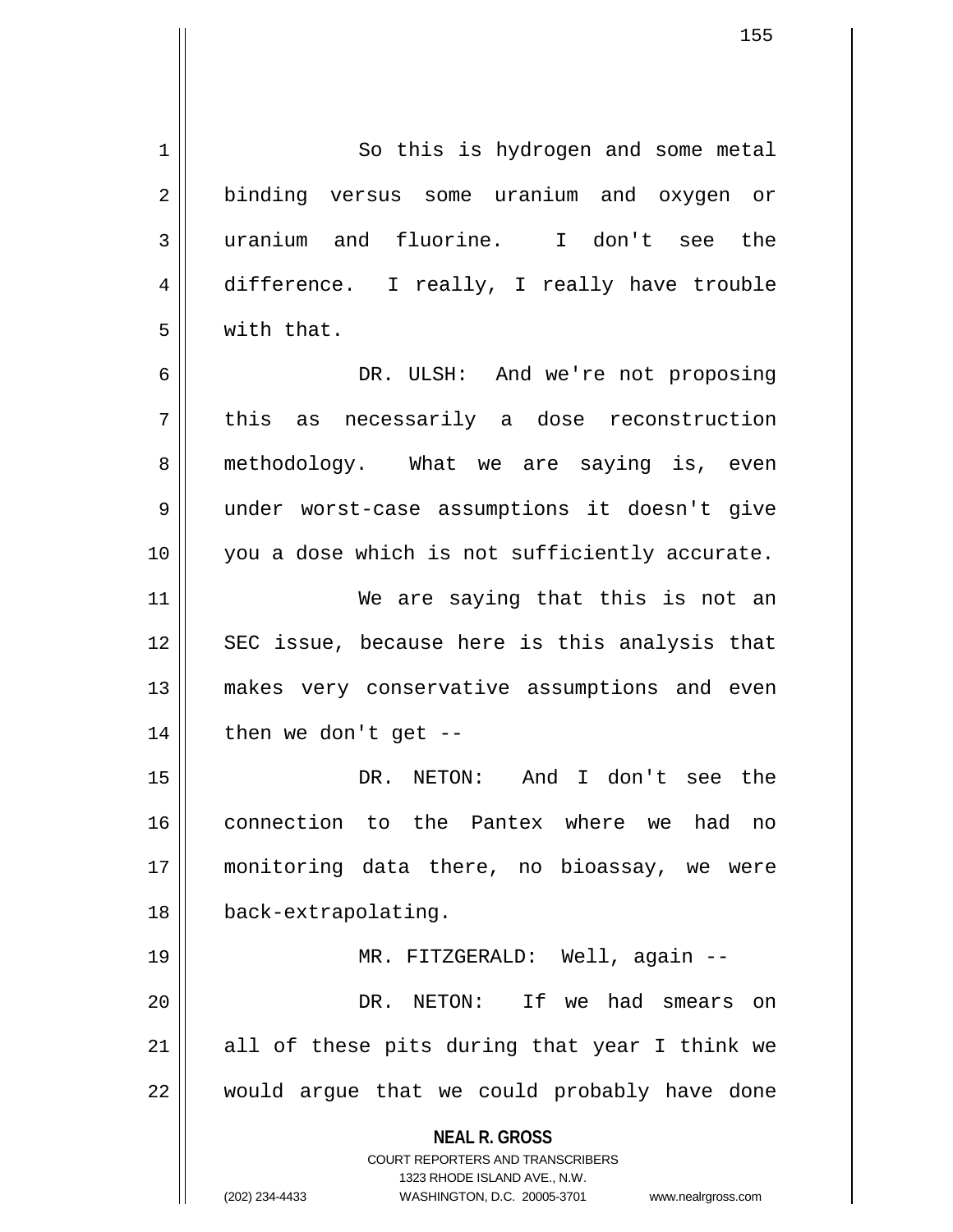$1$  the does reconstruction at Pantex.

| $\overline{2}$ | MR. FITZGERALD: But if you are                                                                                                                                         |
|----------------|------------------------------------------------------------------------------------------------------------------------------------------------------------------------|
| 3              | going this way, you know, again we went                                                                                                                                |
| 4              | through this discussion two years ago, that                                                                                                                            |
| 5              | you could also assume that the tritium that                                                                                                                            |
| 6              | workers were exposed to in general were                                                                                                                                |
| 7              | tritides, and it would be the same kind of                                                                                                                             |
| 8              | thing. You are going the most conservative                                                                                                                             |
| 9              | route assuming that all the tritium was the                                                                                                                            |
| 10             | tritide, most insoluble form, and --                                                                                                                                   |
| 11             | DR. NETON: If there was                                                                                                                                                |
| 12             | potential. There has to be some reasonable                                                                                                                             |
| 13             | source term there that would indicate that it                                                                                                                          |
| 14             | would be a tritide. If it was all water vapor                                                                                                                          |
| 15             | tritium, we would never assume that source                                                                                                                             |
| 16             | term.                                                                                                                                                                  |
| 17             | But if there are conditions there                                                                                                                                      |
| 18             | that exist that would make it obvious that                                                                                                                             |
| 19             | there is a more -- there is potential for a                                                                                                                            |
| 20             | more insoluble source term, that's when we                                                                                                                             |
| 21             | would invoke that.                                                                                                                                                     |
| 22             | $MR$ .<br>FITZGERALD:<br>again,<br>But<br>I.                                                                                                                           |
|                | <b>NEAL R. GROSS</b><br><b>COURT REPORTERS AND TRANSCRIBERS</b><br>1323 RHODE ISLAND AVE., N.W.<br>(202) 234-4433<br>WASHINGTON, D.C. 20005-3701<br>www.nealrgross.com |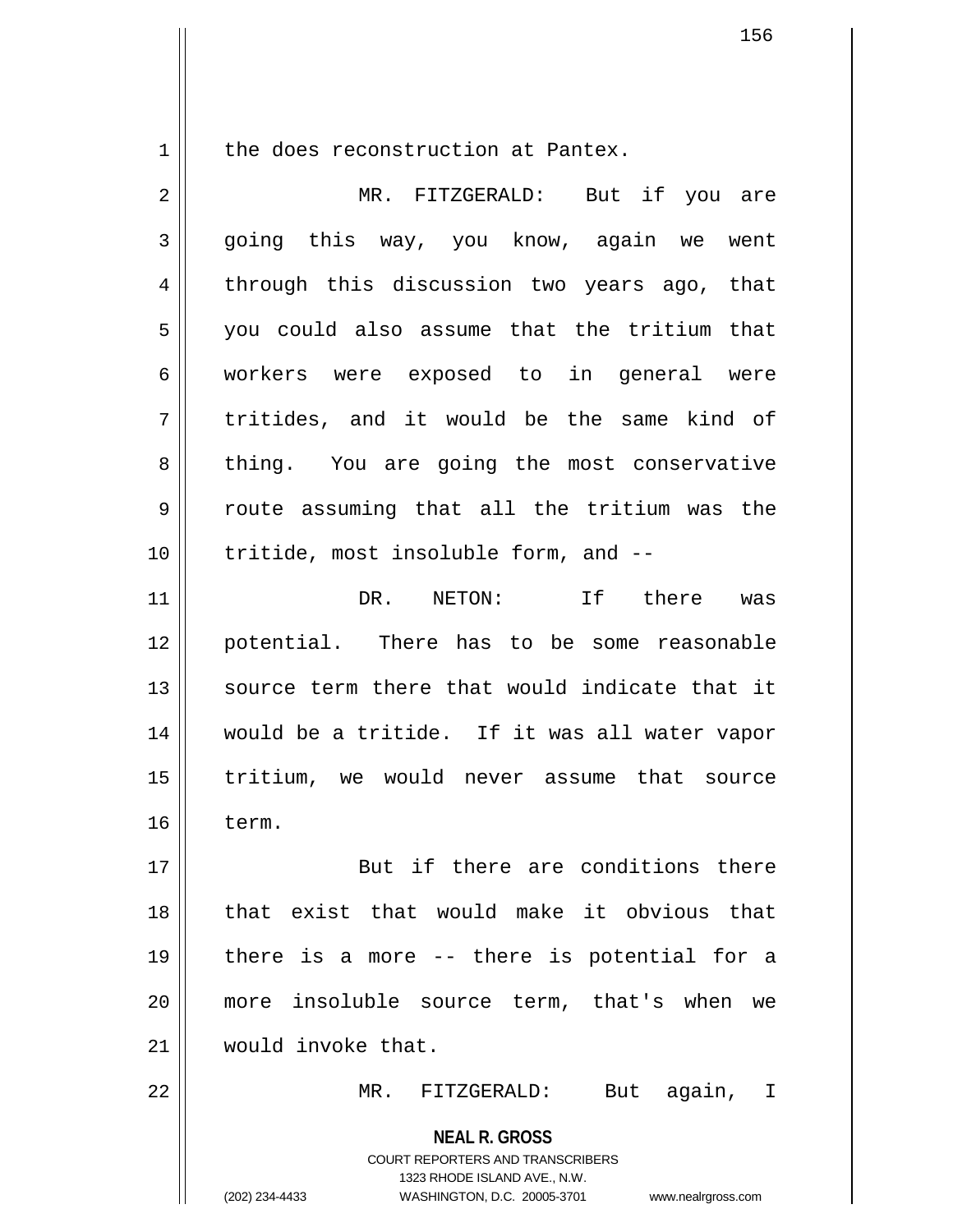**NEAL R. GROSS** COURT REPORTERS AND TRANSCRIBERS 1323 RHODE ISLAND AVE., N.W. (202) 234-4433 WASHINGTON, D.C. 20005-3701 www.nealrgross.com 1 | think the issue for the Work Group though, and  $2 \parallel$  this is where I still have a problem Jim, is  $3 \parallel$  the, you know, is it in fact plausible,  $4 \parallel$  realistic, rooted in site-specific data, that 5 || 100 percent of surfaces in these two rooms  $6 \parallel$  were in fact coated with insoluble tritides? 7 I don't think that's plausible. I 8 || mean it's a means to an end but is it 9 || plausible to even make that assumption? 10 DR. ULSH: In fact that's the 11 argument that we made. This stuff is handled 12 inside of a tritium-tight glove box, and if  $13$  | there's any tritium that escapes it's going to 14 be water vapor. It's not going to be 15 particulate. 16 But I think you questioned that 17 | assumption. 18 || MR. FITZGERALD: Yes I have. 19 || DR. ULSH: So to make the argument 20 || come to closure, we said well even if we  $21$  accept your argument, even if that's true, the 22 doses are not thousands of rem. It's at most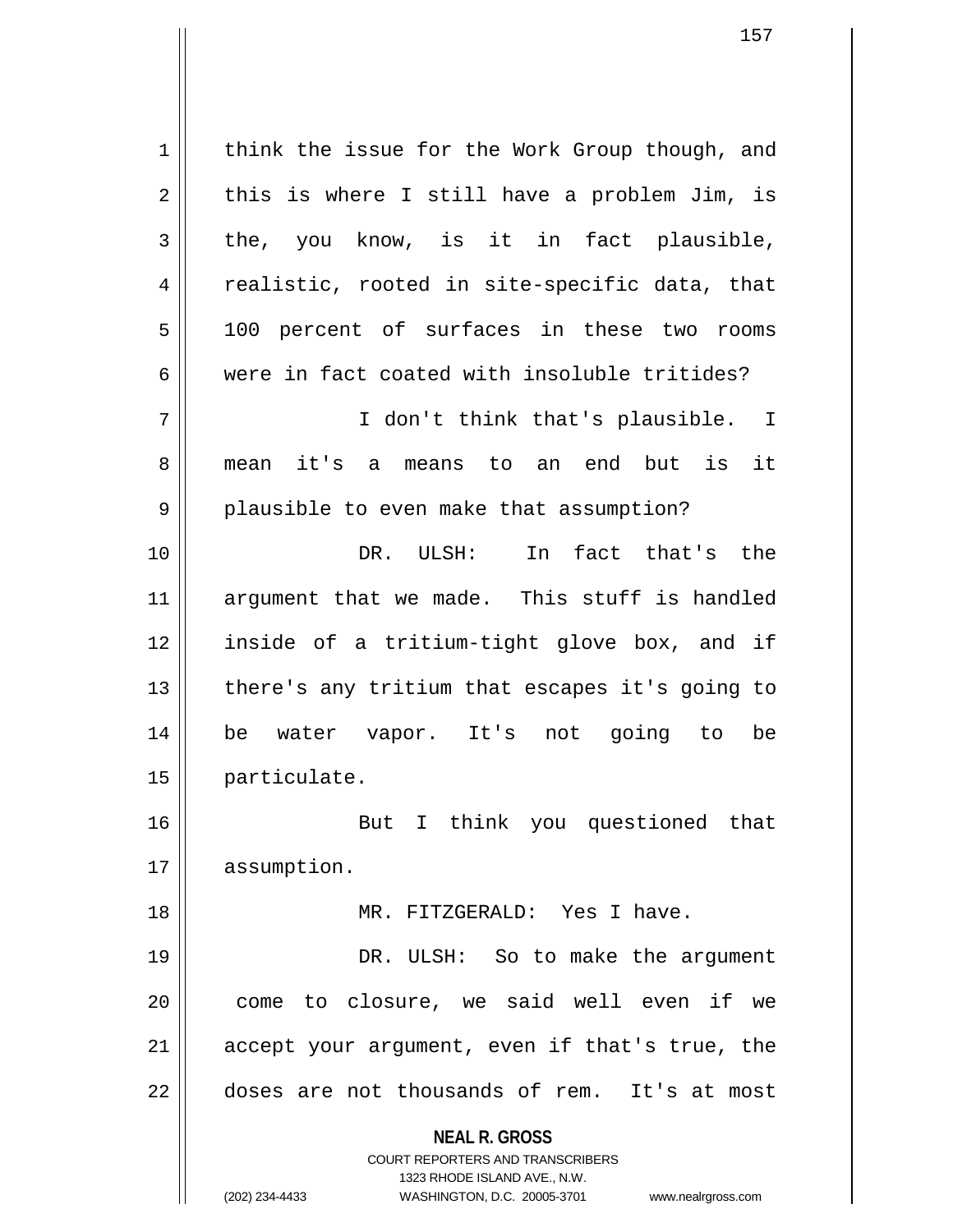$1 \parallel 100$  millirem.

| $\overline{2}$ | MR. FITZGERALD: Well, I want to                                                                                                                                        |
|----------------|------------------------------------------------------------------------------------------------------------------------------------------------------------------------|
| 3              | separate how much dose, you know, to whether                                                                                                                           |
| 4              | or not one can plausibly assume 100 percent                                                                                                                            |
| 5              | contamination with -- surface contamination                                                                                                                            |
| 6              | with insoluble tritide.                                                                                                                                                |
| 7              | That's the part $-$ the dose part                                                                                                                                      |
| 8              | is a separate issue.                                                                                                                                                   |
| $\mathsf 9$    | DR. ULSH: Well, if you want us to                                                                                                                                      |
| 10             | assume 10 percent or 1 percent or 5 percent,                                                                                                                           |
| 11             | we can do that.                                                                                                                                                        |
| 12             | MR. FITZGERALD: You can assume                                                                                                                                         |
| 13             | anything you want. That's what I'm saying.                                                                                                                             |
| 14             | We don't know. Nobody knows and you know, I'm                                                                                                                          |
| 15             | just saying that there's no site-specific                                                                                                                              |
| 16             | basis for assuming anything as far as surface                                                                                                                          |
| 17             | contamination with tritides. We don't know.                                                                                                                            |
| 18             | MEMBER ZIEMER: Well I think the                                                                                                                                        |
| 19             | argument that is made for, for example                                                                                                                                 |
| 20             | high-fired plutonium is a similar argument on                                                                                                                          |
| 21             | the percent-wise.                                                                                                                                                      |
| 22             | you go to -- if you were<br>When                                                                                                                                       |
|                | <b>NEAL R. GROSS</b><br><b>COURT REPORTERS AND TRANSCRIBERS</b><br>1323 RHODE ISLAND AVE., N.W.<br>(202) 234-4433<br>WASHINGTON, D.C. 20005-3701<br>www.nealrgross.com |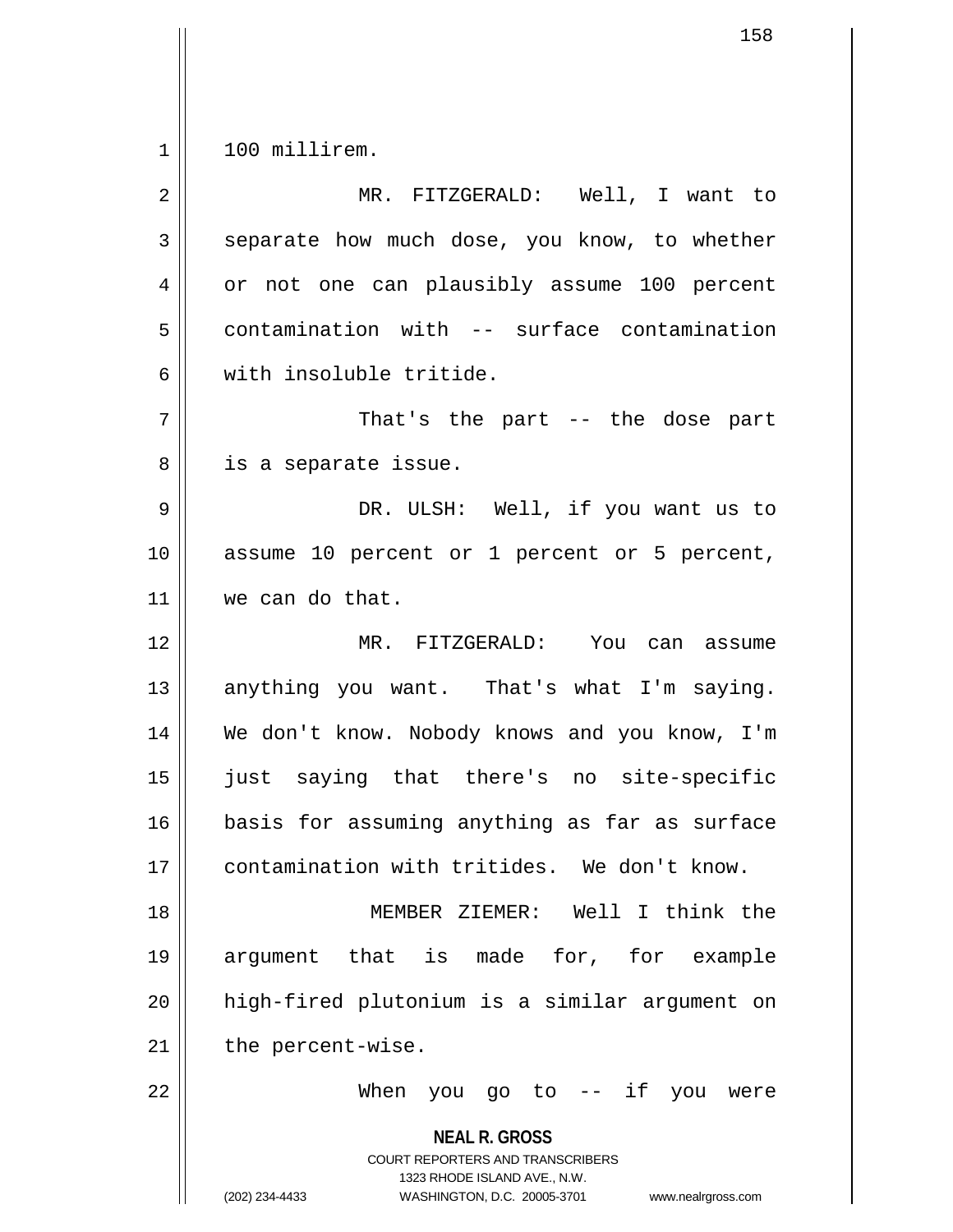**NEAL R. GROSS** COURT REPORTERS AND TRANSCRIBERS 1323 RHODE ISLAND AVE., N.W. 1 monitoring an area where you knew there were 2 || tritides, suppose you knew a priori rather  $3$  than retrospectively, that there were tritides 4 there, your smearing would be the same, your  $5 \parallel$  air sampling I think would be the same, your  $6$  | counting methods would be the same. 7 And then what would you do with 8 l the data? 9 MR. FITZGERALD: You wouldn't -- 10 you wouldn't be able to count -- see there 11 wasn't any means to ascertain what the tritide 12 | component was. 13 || MEMBER ZIEMER: No, I know, but 14 what would you do if you knew that they were 15 using both with your sampling data is the 16 point, I mean you take a tritium smear, you 17 || count it, you analyze it, if you want to use 18 || that to assign dose, what are you going to do? 19 You are going to put an upper limit on it. 20 | It can't be more than this. 21 MR. FITZGERALD: Well I think they  $22$  | came up with the protocol  $-$ 

(202) 234-4433 WASHINGTON, D.C. 20005-3701 www.nealrgross.com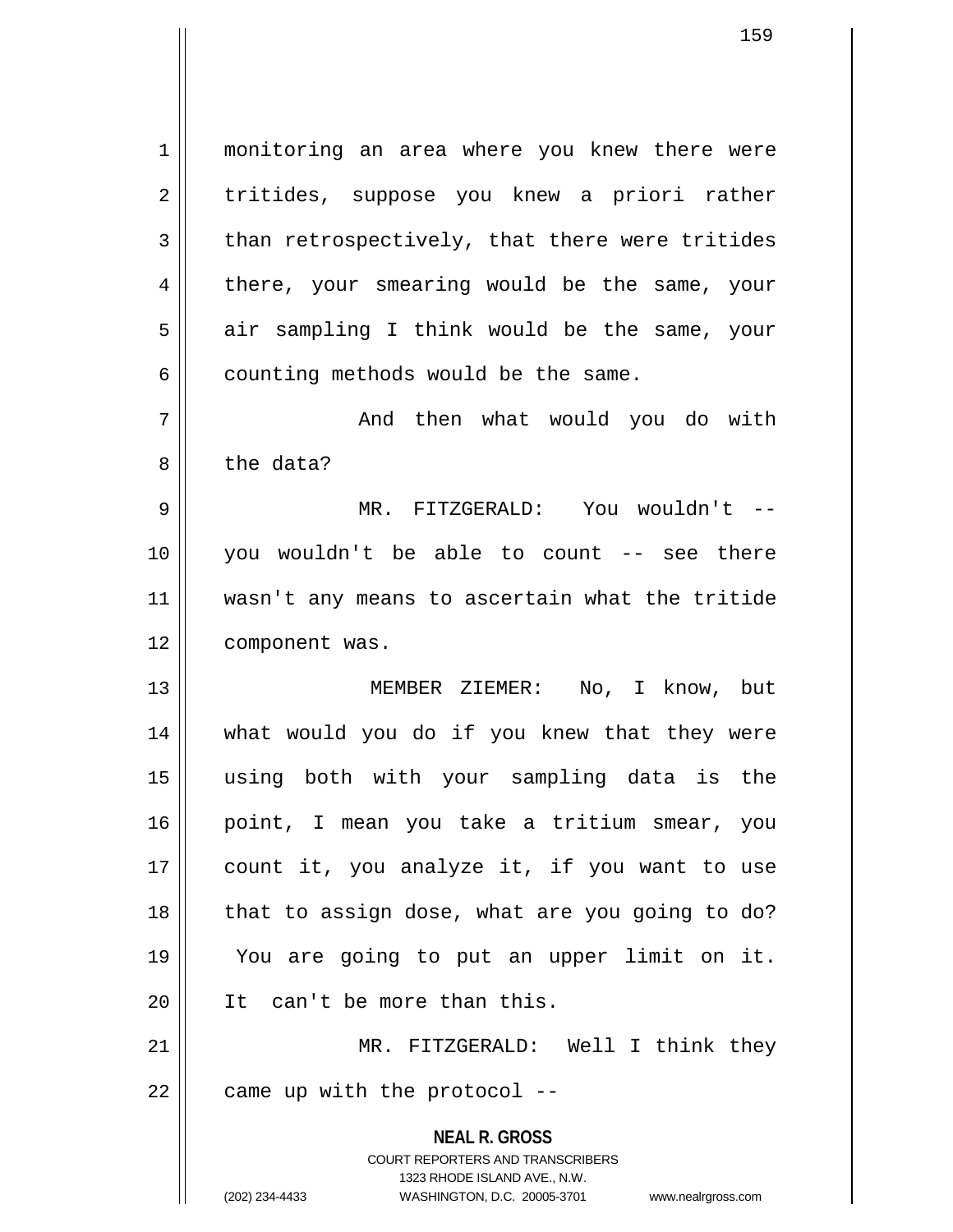**NEAL R. GROSS** COURT REPORTERS AND TRANSCRIBERS 1323 RHODE ISLAND AVE., N.W. (202) 234-4433 WASHINGTON, D.C. 20005-3701 www.nealrgross.com 1 MEMBER ZIEMER: It's not an 2 || unreasonable bounding in the sense that you  $3 \parallel$  have a sample. It's not like a location where 4 we are saying we don't know what the air  $5 \parallel$  concentration was so let's load it up as much  $6 \parallel$  as we can with something that's almost 7 unbreathable and then calculate it. I mean, 8 || you have the data. 9 || So if you want to bound, you can 10 assume it's all tritide, and that puts -- 11 that's not an unreasonable bound since you 12 have an actual number and the worst case is  $13$  || that it's all tritides, sure, it probably most 14 || of the time isn't. 15 MR. FITZGERALD: I don't think we  $16$  know. 17 MEMBER ZIEMER: We don't. But it 18 || can't be more than 100 percent so why wouldn't 19 | that bound it? 20 MR. KATZ: But if we don't know, I 21 mean then that throws out the -- then you are  $22$  || saying it is plausible in which case there's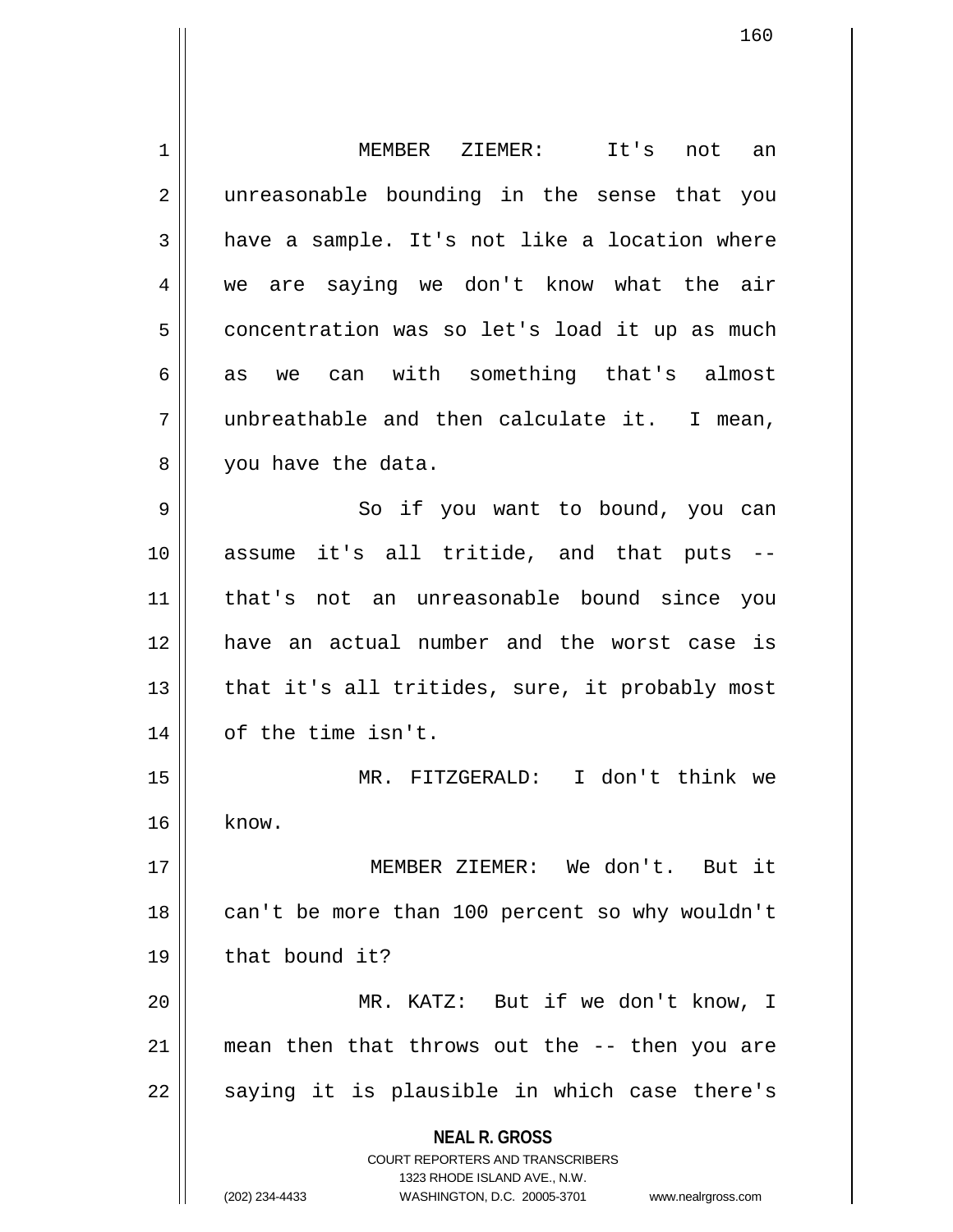| $\mathbf 1$    | not a problem with using it as a bounding.                                                          |
|----------------|-----------------------------------------------------------------------------------------------------|
| $\overline{2}$ | MR. FITZGERALD: Well, I'm saying                                                                    |
| 3              |                                                                                                     |
| 4              | (Simultaneous speaking.)                                                                            |
| 5              | MR. FITZGERALD: There's nothing                                                                     |
| 6              | from the site that would give you any basis                                                         |
| 7              | for knowing anything, and I -- if you can't                                                         |
| 8              | apply anything from the site, other than the                                                        |
| 9              | fact that you don't know, I am just raising                                                         |
| 10             | this question, if you don't know anything --                                                        |
| 11             | if you have no information from the site other                                                      |
| 12             | than the fact that we have no data that would                                                       |
| 13             | lead you to conclude anything in terms of                                                           |
| 14             | contamination, it sort of leaves you with the                                                       |
| 15             | only possibility of saying, well, you know,                                                         |
| 16             | you go to 100 percent but there's no basis                                                          |
| 17             | from the site. There's nothing that tells you                                                       |
| 18             | from the site that that's even a plausible                                                          |
| 19             | number.                                                                                             |
| 20             | MEMBER ZIEMER: Well you have the                                                                    |
| 21             | possibility of its being a tritide to start                                                         |
| 22             | with.                                                                                               |
|                | <b>NEAL R. GROSS</b>                                                                                |
|                | <b>COURT REPORTERS AND TRANSCRIBERS</b>                                                             |
|                | 1323 RHODE ISLAND AVE., N.W.<br>(202) 234-4433<br>WASHINGTON, D.C. 20005-3701<br>www.nealrgross.com |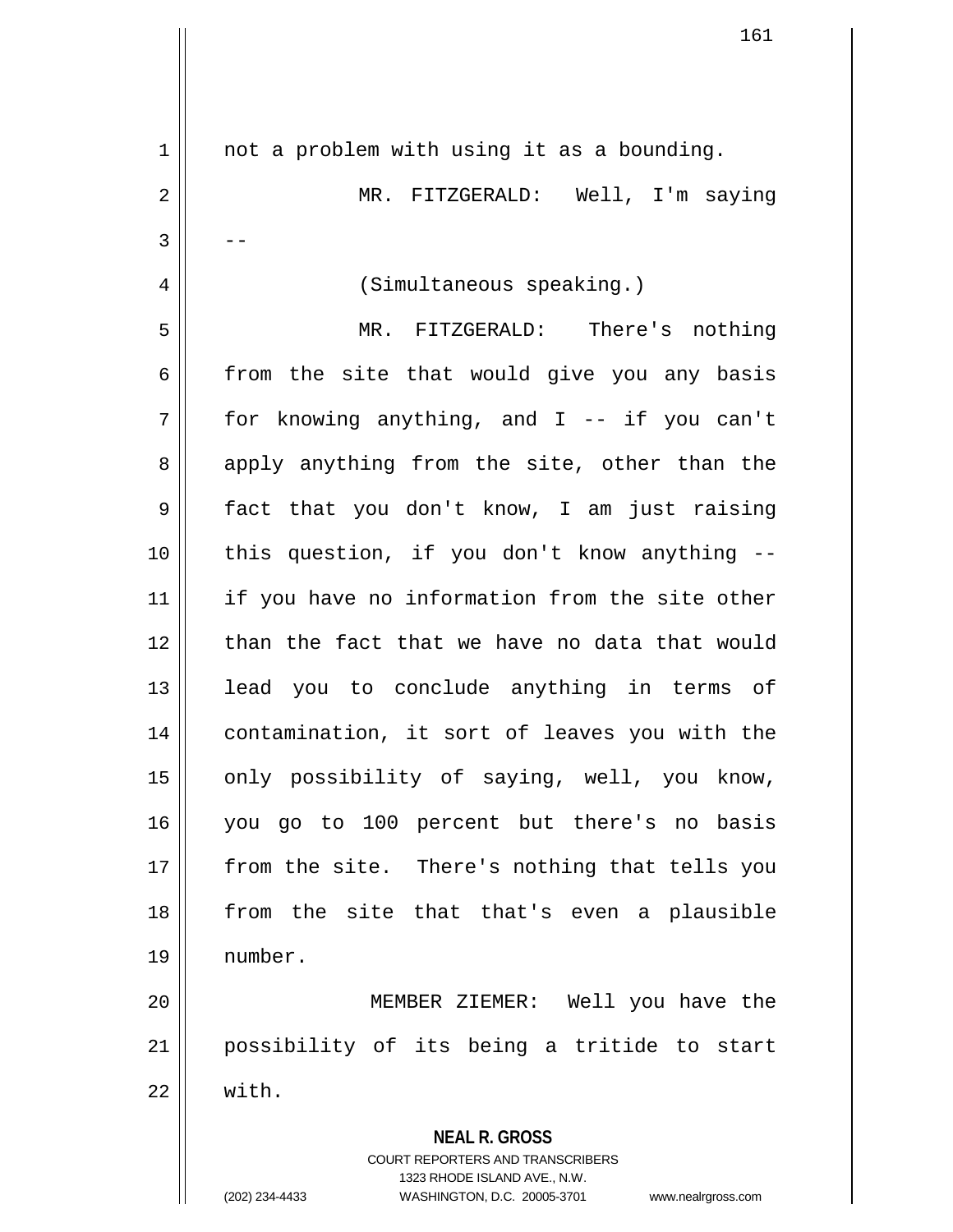**NEAL R. GROSS** 1 MR. FITZGERALD: Yes, but 2 || certainly the exposure potential, the 3 possibility of it being a tritide. I'm just  $4 \parallel$  saying that that's as far as it goes. 5 You don't have any more 6 information than that. 7 DR. MAURO:. This is John. I have  $8 \parallel$  a couple of questions, if I may. 9 CHAIR BEACH: Go ahead, John. 10 DR. MAURO:. Yes, I can 11 understand, and we discussed this a bit over 12 the weekend, and certainly Joe could probably  $13$  expand upon it, we have discussed that there 14 might in fact be a couple of time periods at 15 play here, where, one, do you recall that 16 there was a time that the tritium was being 17 || processed as tritides, was being processed, 18 || and then a time period when it wasn't. And I 19 am visualizing you are taking swipe samples  $20$  || and let's say you are into a time period where 21 || you are no longer processing, perhaps there is 22 || no tritiated water or tritium being processed

> COURT REPORTERS AND TRANSCRIBERS 1323 RHODE ISLAND AVE., N.W.

(202) 234-4433 WASHINGTON, D.C. 20005-3701 www.nealrgross.com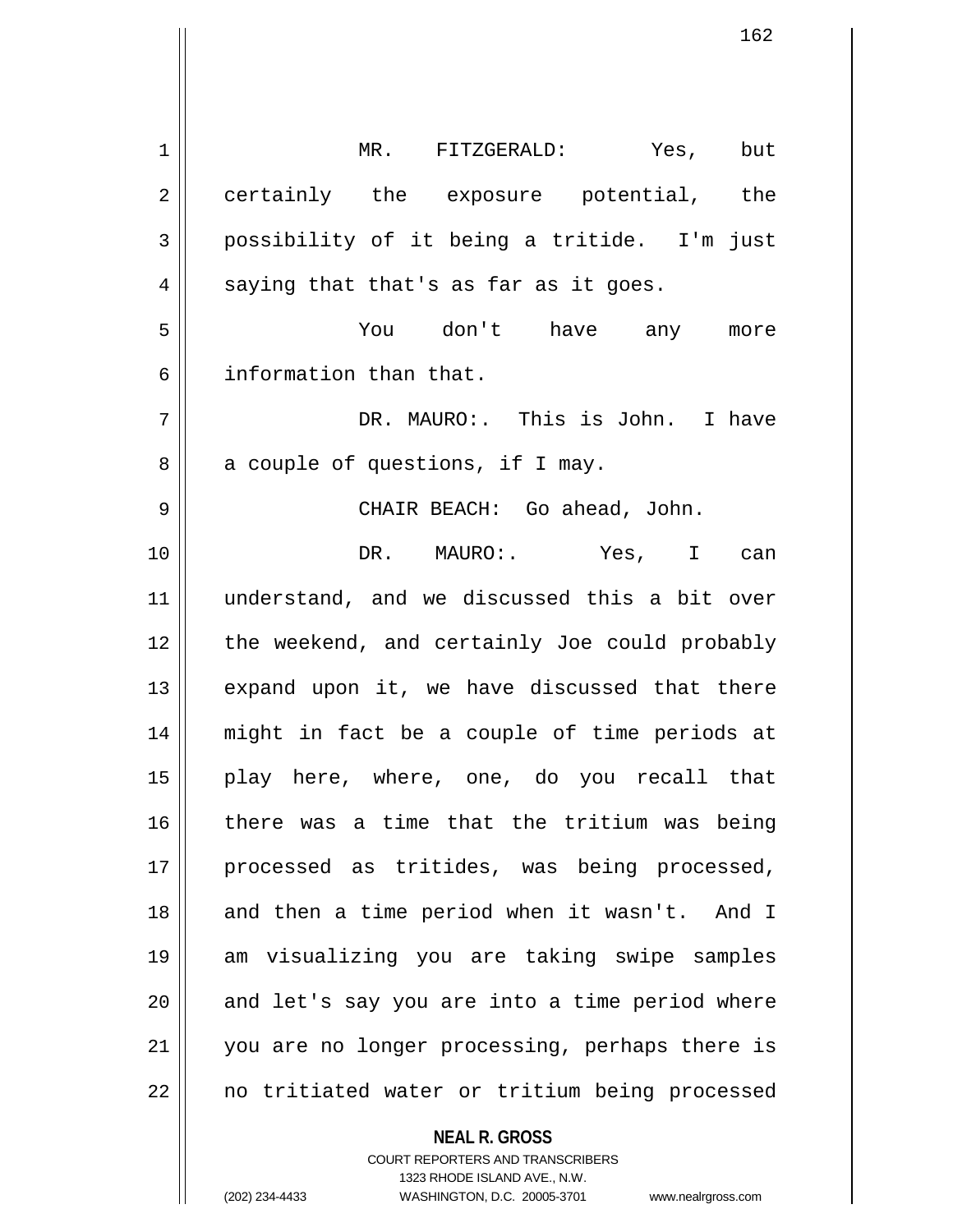| $\mathbf 1$ | in the building, and you are -- but now you    |
|-------------|------------------------------------------------|
| 2           | have swipe samples taken from surfaces.        |
| 3           | At that point in time, and this is             |
| 4           | a -- I was thinking that -- what would I       |
| 5           | expect to be on surfaces and those of you who  |
| 6           | are more familiar with swipe samples for       |
| 7           | tritium maybe could answer this. So this is    |
| 8           | more of a question.                            |
| 9           | Would you expect any old tritiated             |
| 10          | water that might have deposited on surfaces to |
| 11          | clear away eventually because of evaporation   |
| 12          | and other processes while the tritides would   |
| 13          | sort of stay there, on a surface? This is      |
| 14          | after you are no longer processing.            |
| 15          | So I guess the question I have is              |
| 16          | that I am trying to find a way to convince     |
| 17          | myself that, at least during certain time      |
| 18          | periods, the approach that you have taken      |
| 19          | might be plausible, if you feel that, well,    |
| 20          | you know, we are at a time period when you     |
| 21          | would expect the only thing left on surfaces   |
| 22          | was tritides.                                  |
|             |                                                |

**NEAL R. GROSS**

COURT REPORTERS AND TRANSCRIBERS 1323 RHODE ISLAND AVE., N.W. (202) 234-4433 WASHINGTON, D.C. 20005-3701 www.nealrgross.com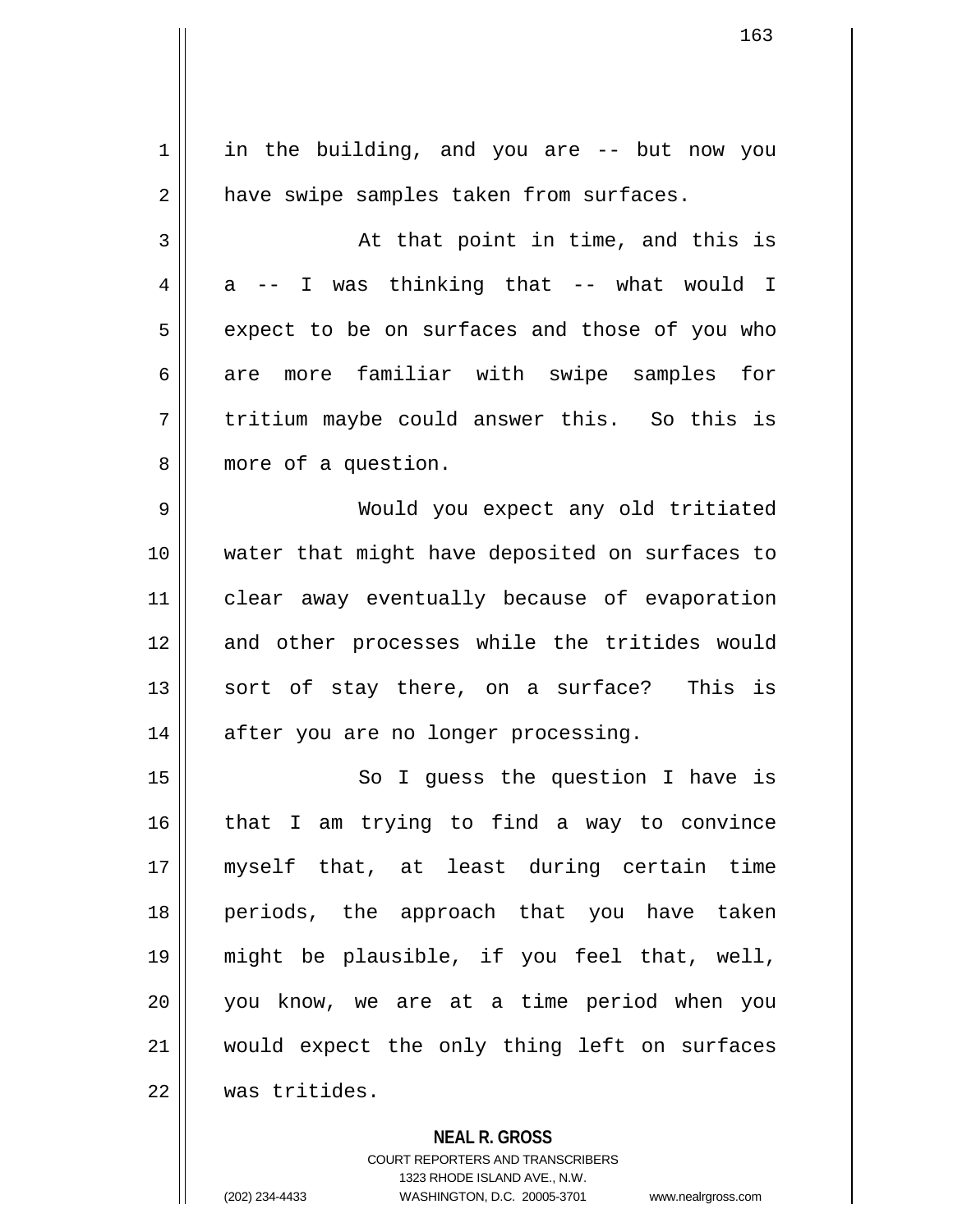**NEAL R. GROSS** COURT REPORTERS AND TRANSCRIBERS 1323 RHODE ISLAND AVE., N.W. (202) 234-4433 WASHINGTON, D.C. 20005-3701 www.nealrgross.com 1 | It's a question and those of you 2 who have worked with tritium, you know, I 3 guess there's really two questions in one 4 || here. One is, were there time periods when  $5 \parallel$  there was really no operations going on, with  $6 \parallel$  either tritide, or where tritium or tritides 7 was being used, and do you have swipe samples 8 || for that time period? 9 And the second question is more of 10 || a technical one. Would you expect there to be 11 || tritiated water on surfaces, oh, a year or so 12 after you have stopped operations. Wouldn't  $13$  | they sort of go away by evaporative processes 14 or does tritiated water sort of stick around 15 anyway? 16 MR. STIVER: John, this is John 17 || Stiver. I have looked into the data. We are 18 going to actually get into that a little 19 later, about the data representativeness and 20 | the completeness. 21 || But one thing that we do have is  $22$  || that for all these reports that list the swipe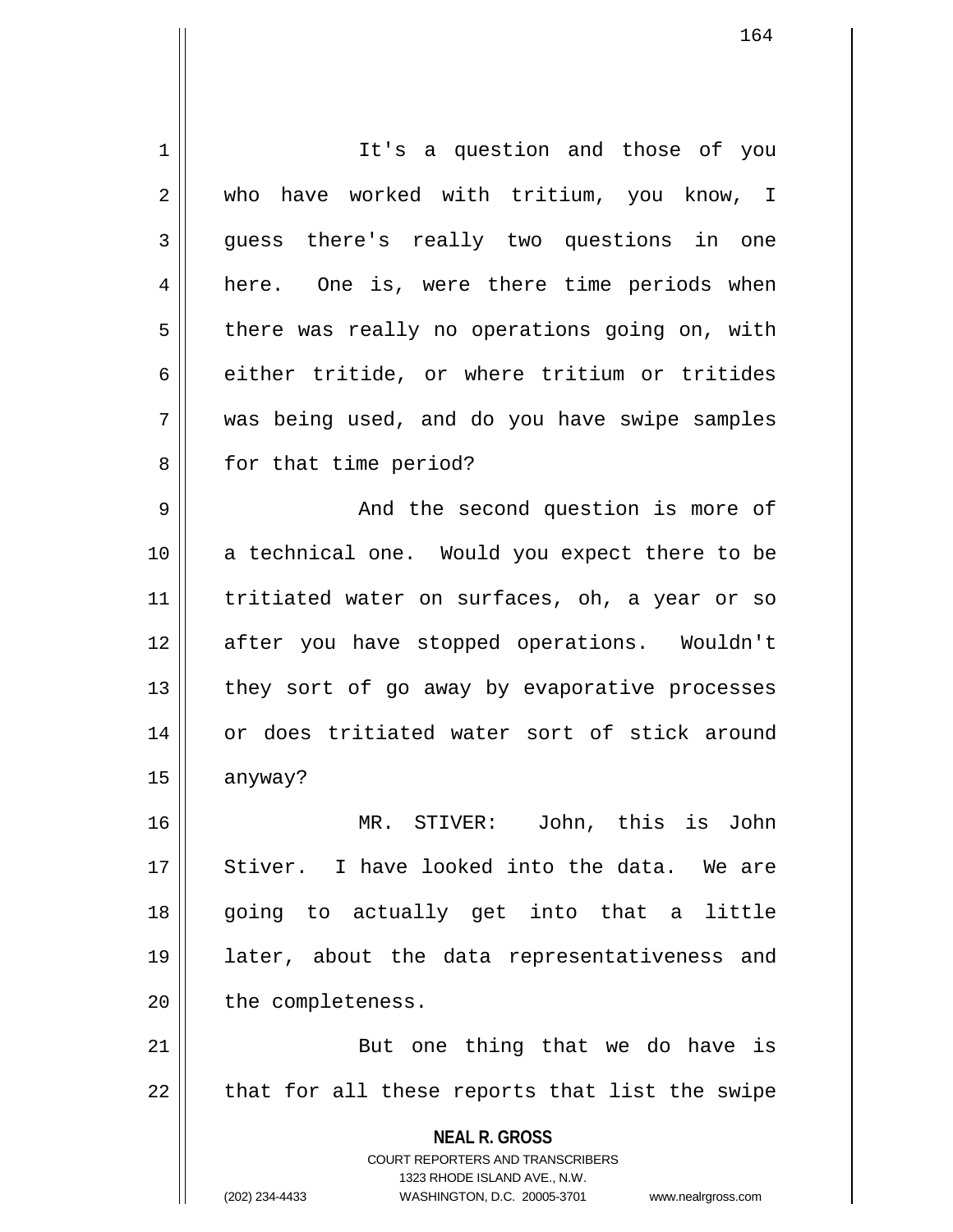**NEAL R. GROSS** 1 || samples, we also have air sampling data, and  $2 \parallel$  recall that the air samples used a pre-filter 3 to get rid of the particulates so you can 4 pretty safe that what you are looking at is  $5 \parallel$  the oxide H2O, or tritiated gas in the --6 those particular measurements were about, if I 7 recall correct, about three orders of 8 | magnitude higher than what you would get by 9 || assuming the high-side resuspension factor in  $10$  | the 95<sup>th</sup> percentile from the monthly swipe  $11 \parallel$  data. 12 So it looks like there is indeed 13 || tritiated water in the atmosphere in those 14 rooms during the period in which this data 15 were collected. Now -- 16 DR. MAURO:. Okay good, that 17  $\parallel$  answers the question, the first part. 18 MR. STIVER: Getting back to the 19 issue of when operations were going or not, 20 you are kind of getting into a classified  $21$  issue there and so I don't really want to go  $22$  || there at this point.

> COURT REPORTERS AND TRANSCRIBERS 1323 RHODE ISLAND AVE., N.W.

(202) 234-4433 WASHINGTON, D.C. 20005-3701 www.nealrgross.com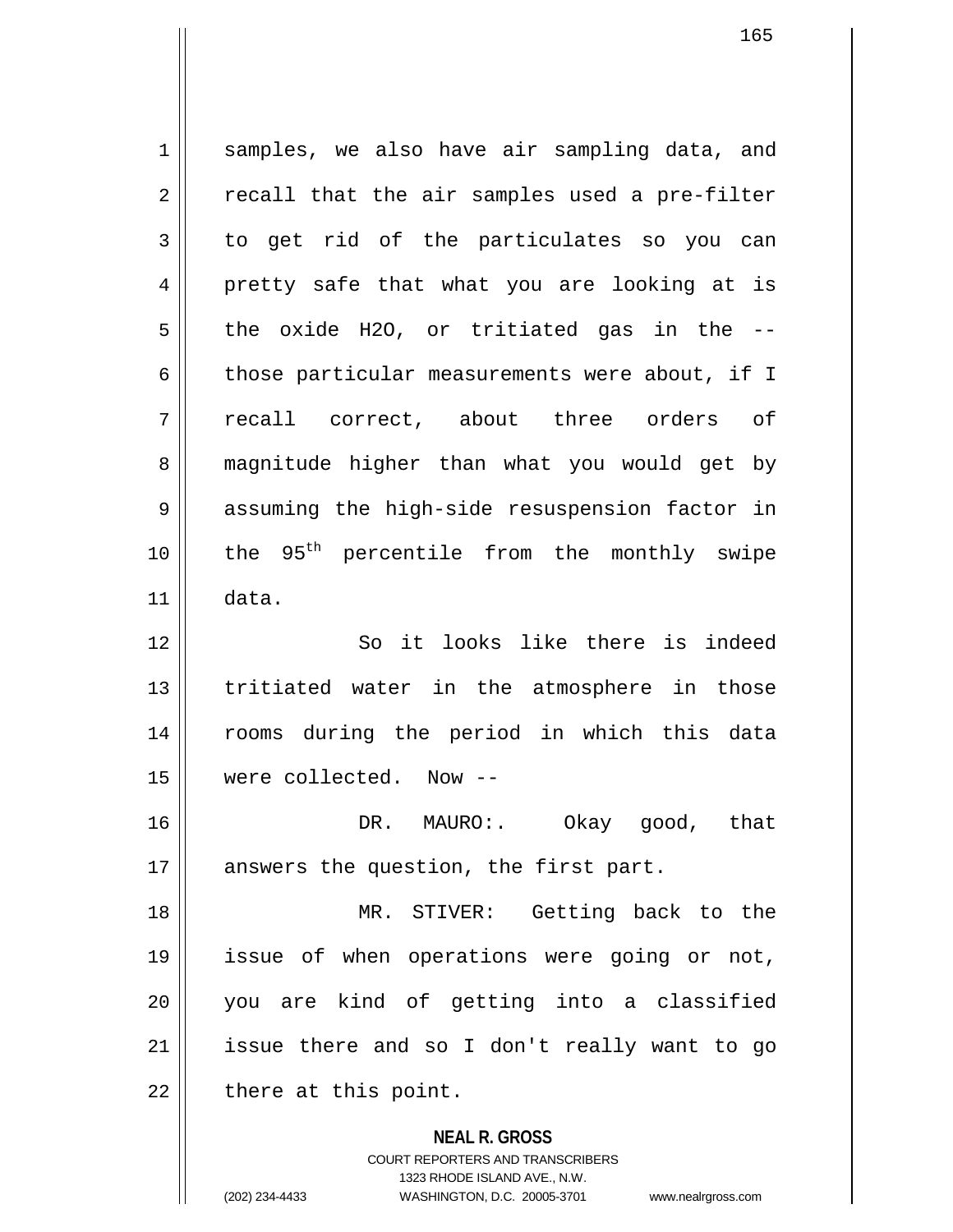**NEAL R. GROSS** COURT REPORTERS AND TRANSCRIBERS 1323 RHODE ISLAND AVE., N.W. (202) 234-4433 WASHINGTON, D.C. 20005-3701 www.nealrgross.com 1 || But if you were to assume that  $2 \parallel$  this is post-operational, and we do have  $3$  reason to believe that some of the data are 4 | indeed post-operational, that you may see that 5 | you are not just looking at tritides. 6 Plus you don't just have those 7 two. You've got you know, hydrogen is 8 || essentially highly reactive, as you know, and 9 || tritium especially so, because of the 10 ionization potential. It can then react much 11 || easily with other organics and dust particles 12 and other things in that room aside from 13 || tritides, so you have that complicating factor  $14$  as well. 15 DR. BUCHANAN: This is Ron 16 Buchanan, SC&A, and John, no, water-based 17 tritium would not go away in a year. It 18 || certainly moves around more than the tritides, 19 || but it would not evaporate or disappear in any 20 | reasonable amount of time. 21 It's a real long thing to catch  $22 \parallel$  and it doesn't stay put but it doesn't go away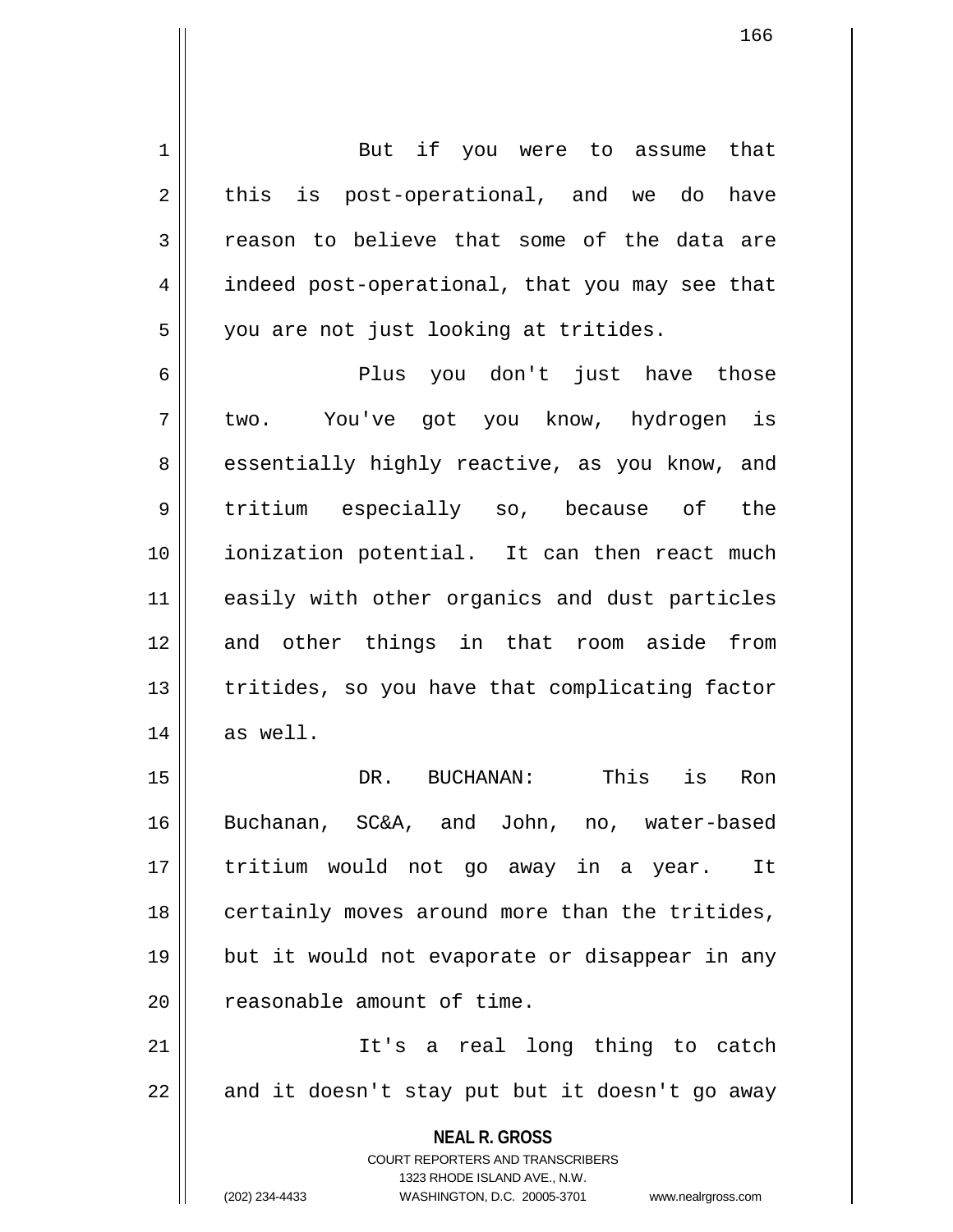**NEAL R. GROSS** COURT REPORTERS AND TRANSCRIBERS 1323 RHODE ISLAND AVE., N.W. (202) 234-4433 WASHINGTON, D.C. 20005-3701 www.nealrgross.com 1 || either. It moves around on surfaces and in  $2 \parallel$  the air and in the buildings. 3 || So you couldn't eliminate water-4 | based tritium after a period of time. 5 DR. MAURO:. Okay, no, good. And  $6 \parallel$  that helps me think it through. John Stiver, 7 you had mentioned that there were these air 8 || samples -- collected quite a bit of air 9 || sampling data and there was a pre-filter. 10 || The Contract Contract And I quess this is -- did we or 11 did NIOSH see any data measuring the pre-12 filter because if there were going to be any 13 particulates, that's where you would find  $14$   $\parallel$  them? 15 MR. STIVER: I would have to ask  $16$  | Brant or Jim, if you guys would  $-$ 17 DR. ULSH: Go ahead. Take a shot. 18 MR. STIVER: If you had, I think 19 you would have used it. 20 || MS. JESSEN: I know Mel Chew is on  $21$  | the line. Mel, is anyone else from your team  $22$  || on line that could field that question? Or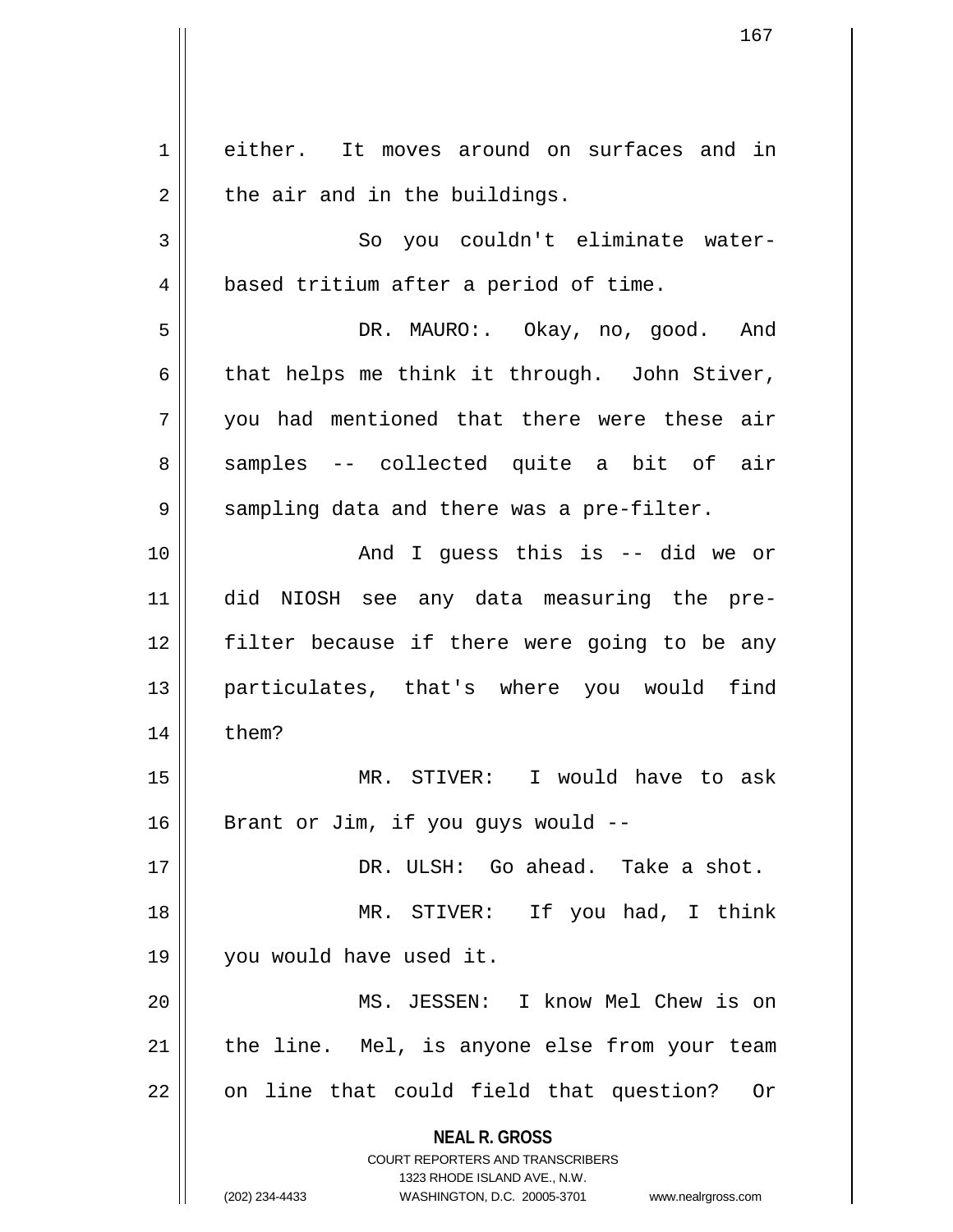**NEAL R. GROSS** COURT REPORTERS AND TRANSCRIBERS 1323 RHODE ISLAND AVE., N.W.  $1 \parallel$  you? 2 | R. CHEW: I'm online. Go ahead. 3 DR. ULSH: No, you go ahead. 4 | (Laughter.) 5 DR. CHEW: Ask the question again. 6 MR. KATZ: The question, Mel, is 7 whether anyone has looked or seen any data on  $8 \parallel$  the pre-filters, as to whether they -- we have  $9 \parallel$  such data. 10 DR. CHEW: Not that I recall. 11 || That doesn't necessarily mean that there 12 wasn't any such data, but I'm not sure we  $13$  analyzed any of the data that was on a pre-14 filter. 15 || But I'm sure -- I think though, 16 || Brant, you and I had that discussion, we were 17 || -- the pre-filters were counted, is that 18 || right? And so there should be some data. 19 || DR. ULSH: I'm sure that they were  $20$  || but keep in mind, we started with the tritium  $21$  swipe data because that's what we were asked  $22$  | to analyze.

(202) 234-4433 WASHINGTON, D.C. 20005-3701 www.nealrgross.com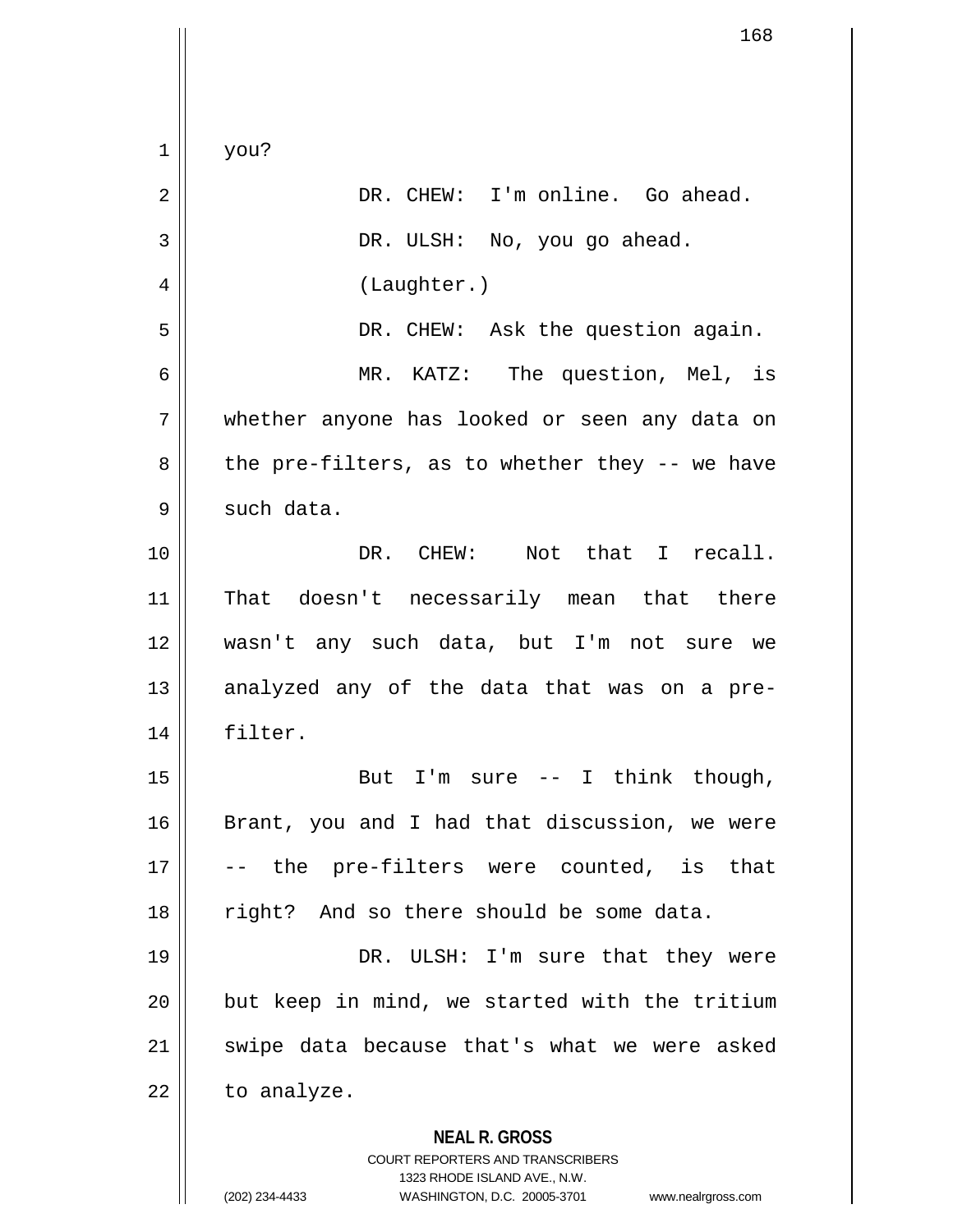| 1  | DR. MAURO:. This is John Mauro.                |
|----|------------------------------------------------|
| 2  | If you have the counts of tritium on the pre-  |
| 3  | filters somewhere, that's golden information.  |
| 4  | DR. NETON: Well, I don't think so              |
| 5  | John, and I mean we run into the same -- it's  |
| 6  | sort of a reverse argument here. I would       |
| 7  | posit that these are probably not breathing    |
| 8  | zone air samples. They are room general area   |
| 9  | air samples, and so, to equate that with its   |
| 10 | potential exposure to the worker from a recent |
| 11 | stretch of source term doing some kind of      |
| 12 | activity, as a maintenance function or         |
| 13 | something like that, is probably not going to  |
| 14 | be a good comparison.                          |
| 15 | MEMBER SCHOFIELD: You know what,               |
| 16 | I've got a general question. I'd like to hear  |
| 17 | some clarification on these. On the swipe      |
| 18 | samples, did they take them and, say they took |
| 19 | maybe a series of three, they let the first    |
| 20 | one cook for 30 minutes, second one, one hour, |
| 21 | then one and a half hours, and then they take  |
| 22 | an average of those three?                     |
|    |                                                |

**NEAL R. GROSS** COURT REPORTERS AND TRANSCRIBERS 1323 RHODE ISLAND AVE., N.W.

(202) 234-4433 WASHINGTON, D.C. 20005-3701 www.nealrgross.com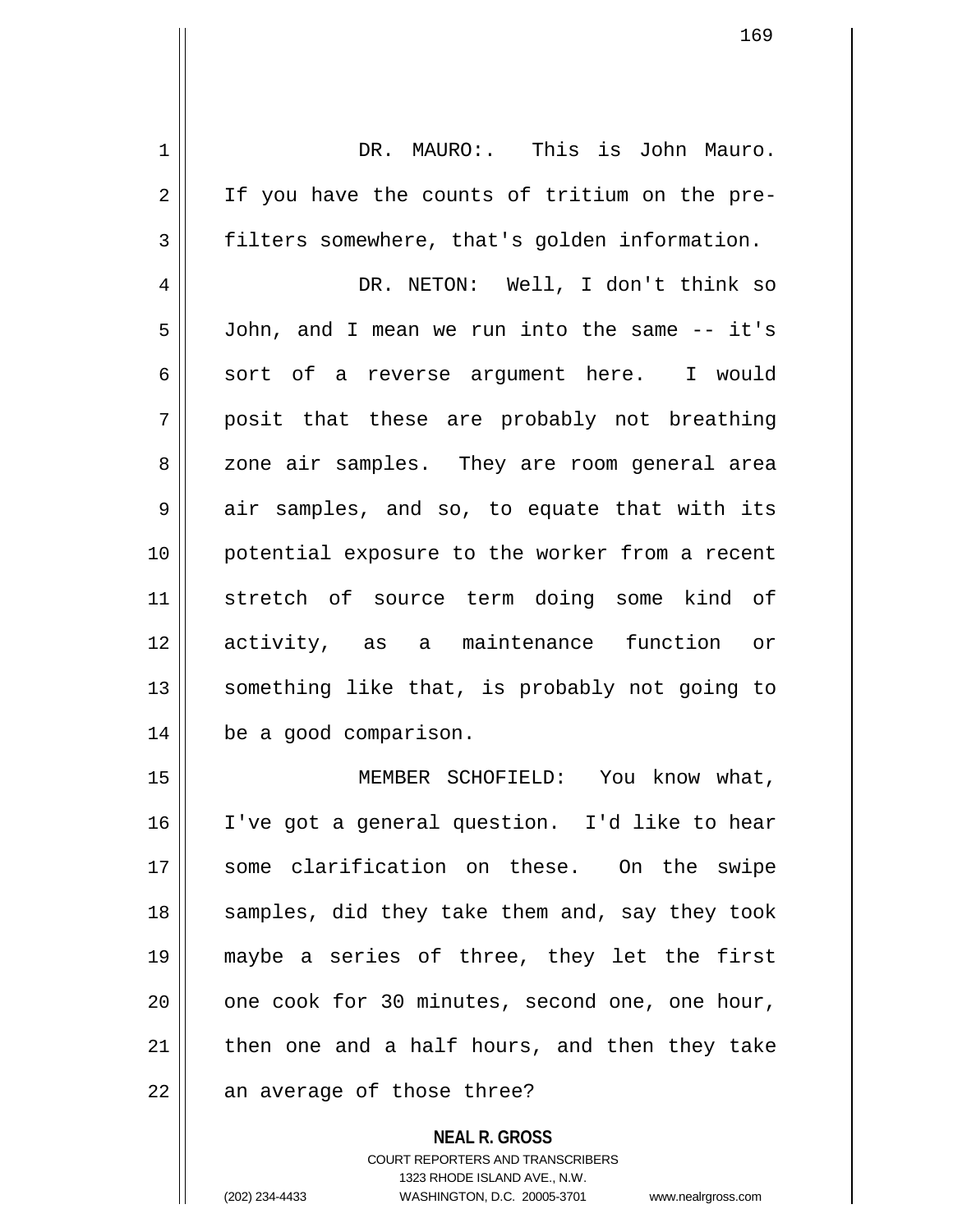| 1  | Or did they after, say, an hour                                                                                                                                        |
|----|------------------------------------------------------------------------------------------------------------------------------------------------------------------------|
| 2  | and a half, they take that one, or did they                                                                                                                            |
| 3  | count them immediately? I mean this is                                                                                                                                 |
| 4  | definitely going to have an effect on the                                                                                                                              |
| 5  | final numbers, how they actually handled the -                                                                                                                         |
| 6  |                                                                                                                                                                        |
| 7  | DR. NETON: Are you talking about                                                                                                                                       |
| 8  | letting them decay for radon? Is that what                                                                                                                             |
| 9  | you are getting at?                                                                                                                                                    |
| 10 | MEMBER SCHOFIELD: Yes, letting                                                                                                                                         |
| 11 | them sit in there and decay for radon or                                                                                                                               |
| 12 | possibly even --                                                                                                                                                       |
| 13 | DR. NETON: Sure they --                                                                                                                                                |
| 14 | MEMBER SCHOFIELD: cooked them for                                                                                                                                      |
| 15 | a while. Because I know this -- I have seen                                                                                                                            |
|    |                                                                                                                                                                        |
| 16 | this process go on at times where they give                                                                                                                            |
| 17 | them a series of 30 minutes, take a 30-minute,                                                                                                                         |
| 18 | one-hour and a one and a one and a half hour -                                                                                                                         |
| 19 | DR. NETON: The radon progeny that                                                                                                                                      |
| 20 | might be trapped in --                                                                                                                                                 |
| 21 | MEMBER SCHOFIELD: Yes.                                                                                                                                                 |
| 22 | Not the swipes<br>MEMBER ZIEMER:                                                                                                                                       |
|    | <b>NEAL R. GROSS</b><br><b>COURT REPORTERS AND TRANSCRIBERS</b><br>1323 RHODE ISLAND AVE., N.W.<br>(202) 234-4433<br>WASHINGTON, D.C. 20005-3701<br>www.nealrgross.com |

 $\overline{\mathsf{I}}$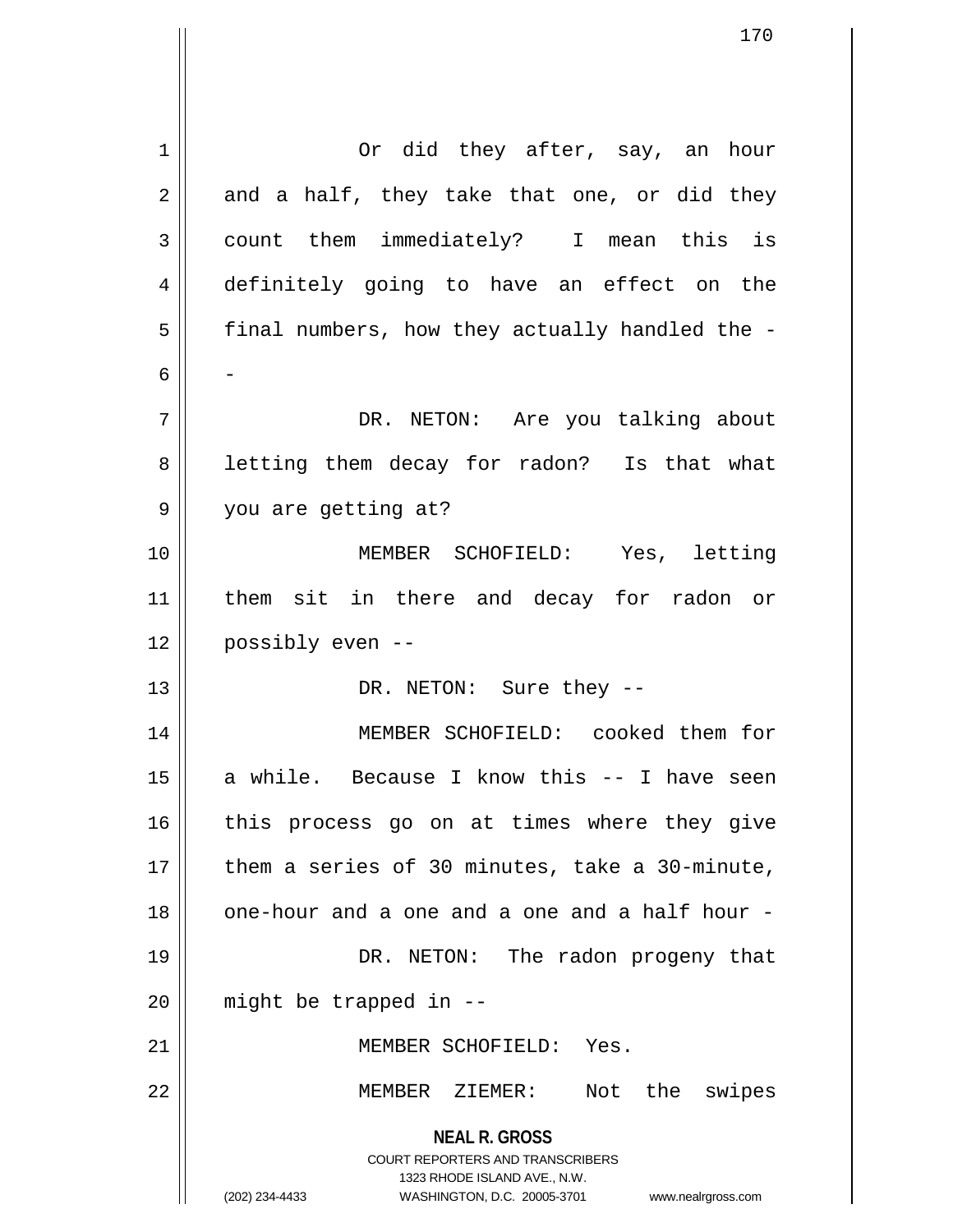$1 \parallel$  though, the --

| $\overline{2}$ | MR. STIVER: This is Stiver again.                                                                                                                                      |
|----------------|------------------------------------------------------------------------------------------------------------------------------------------------------------------------|
| 3              | There is some examples of, in some of the                                                                                                                              |
| 4              | historical references, where they were trying                                                                                                                          |
| 5              | to develop methods to really get a handle on                                                                                                                           |
| 6              | this using inhalation counting, that you would                                                                                                                         |
| 7              | see over time that if you recounted the                                                                                                                                |
| 8              | samples, it would go up, and that would                                                                                                                                |
| 9              | reflect the increasing amount of material that                                                                                                                         |
| 10             | was actually going into --                                                                                                                                             |
| 11             | MEMBER SCHOFIELD: Yes, I have                                                                                                                                          |
| 12             | actually seen this go on. So I mean I know it                                                                                                                          |
| 13             | was done some -- you know like I said, I can                                                                                                                           |
| 14             | only refer to LANL as having seen some of this                                                                                                                         |
| 15             | done and that's why I'm asking.                                                                                                                                        |
| 16             | MR. STIVER: Most of what I've                                                                                                                                          |
| 17             | seen in that regard is related to radon. You                                                                                                                           |
| 18             | wanted to -- you want the radon to stay away.                                                                                                                          |
| 19             | MEMBER SCHOFIELD: Just looking at                                                                                                                                      |
| 20             | radon? Okay. That's what I need to know.                                                                                                                               |
| 21             | CHAIR BEACH:<br>Joe, any other                                                                                                                                         |
| 22             | questions?                                                                                                                                                             |
|                | <b>NEAL R. GROSS</b><br><b>COURT REPORTERS AND TRANSCRIBERS</b><br>1323 RHODE ISLAND AVE., N.W.<br>(202) 234-4433<br>WASHINGTON, D.C. 20005-3701<br>www.nealrgross.com |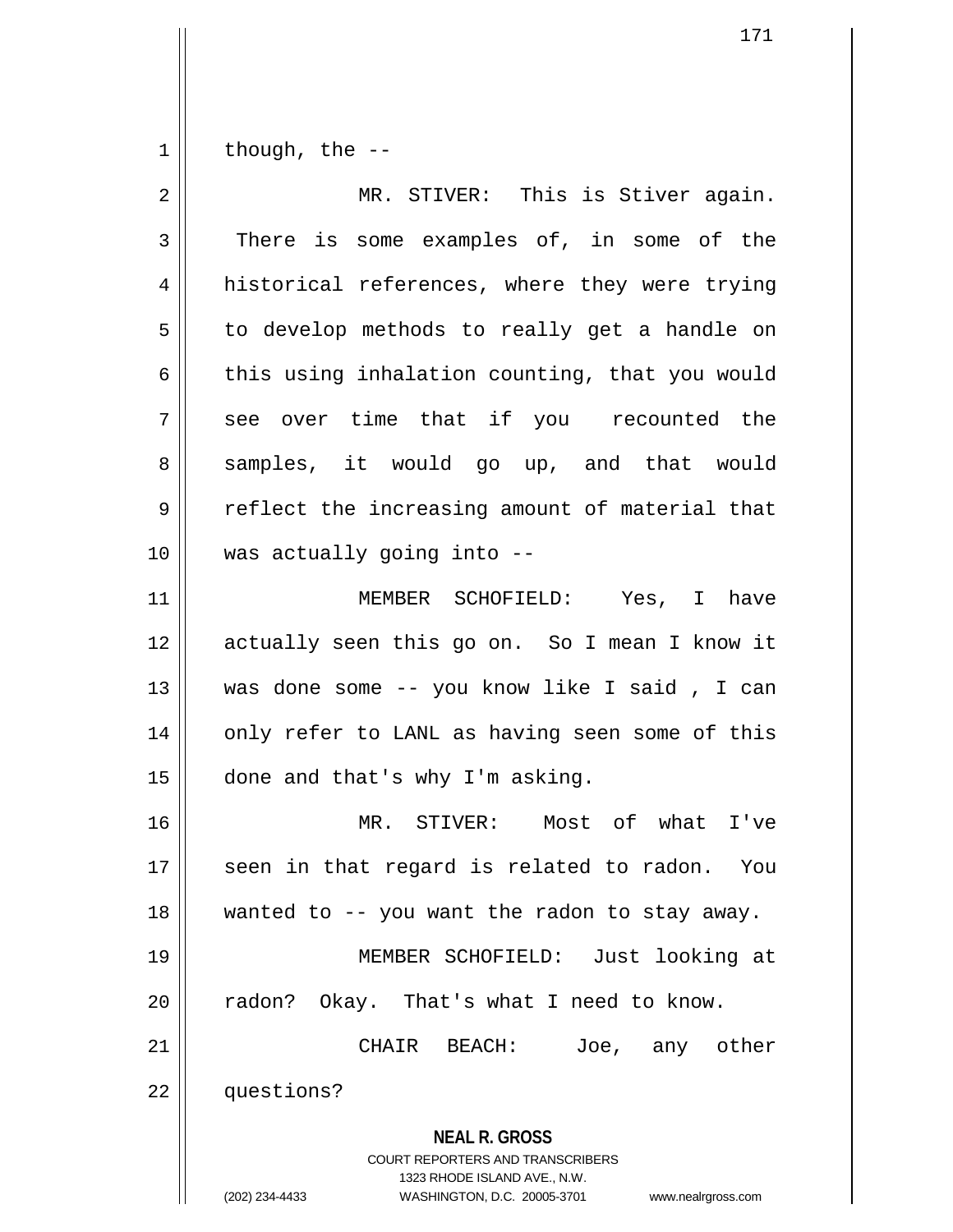| 1  | MR. FITZGERALD: No I think we                                                                       |
|----|-----------------------------------------------------------------------------------------------------|
| 2  | have got to go back since we have gotten into                                                       |
| 3  | the technical feasibility question. As far as                                                       |
| 4  | the completeness, I guess we have got to be                                                         |
| 5  | careful about dates and locations, but is                                                           |
| 6  | there any clarifying questions? We are in the                                                       |
| 7  | middle of writing up the analysis so again, we                                                      |
| 8  | are a little hesitant about trying to broach                                                        |
| 9  | things that were not fully -- fully developed                                                       |
| 10 | or fully vetted by DOE.                                                                             |
| 11 | Is there anything that we can add?                                                                  |
| 12 | Ron, Bob, John?                                                                                     |
| 13 | MR. STIVER: Bob Barton had put                                                                      |
| 14 | together kind of a data completeness summary                                                        |
| 15 | and I had made some handouts of that. It was                                                        |
| 16 | just the tables that -- look, it's the data                                                         |
| 17 | that are available --                                                                               |
| 18 | MR. FITZGERALD:<br>And again over                                                                   |
| 19 | the last couple of weeks what we have done is                                                       |
| 20 | looked at the spread of the data based on what                                                      |
| 21 | you have given us and one question, I know we                                                       |
| 22 | have had Brant, is the focus seems to be on                                                         |
|    | <b>NEAL R. GROSS</b>                                                                                |
|    | <b>COURT REPORTERS AND TRANSCRIBERS</b>                                                             |
|    | 1323 RHODE ISLAND AVE., N.W.<br>(202) 234-4433<br>WASHINGTON, D.C. 20005-3701<br>www.nealrgross.com |
|    |                                                                                                     |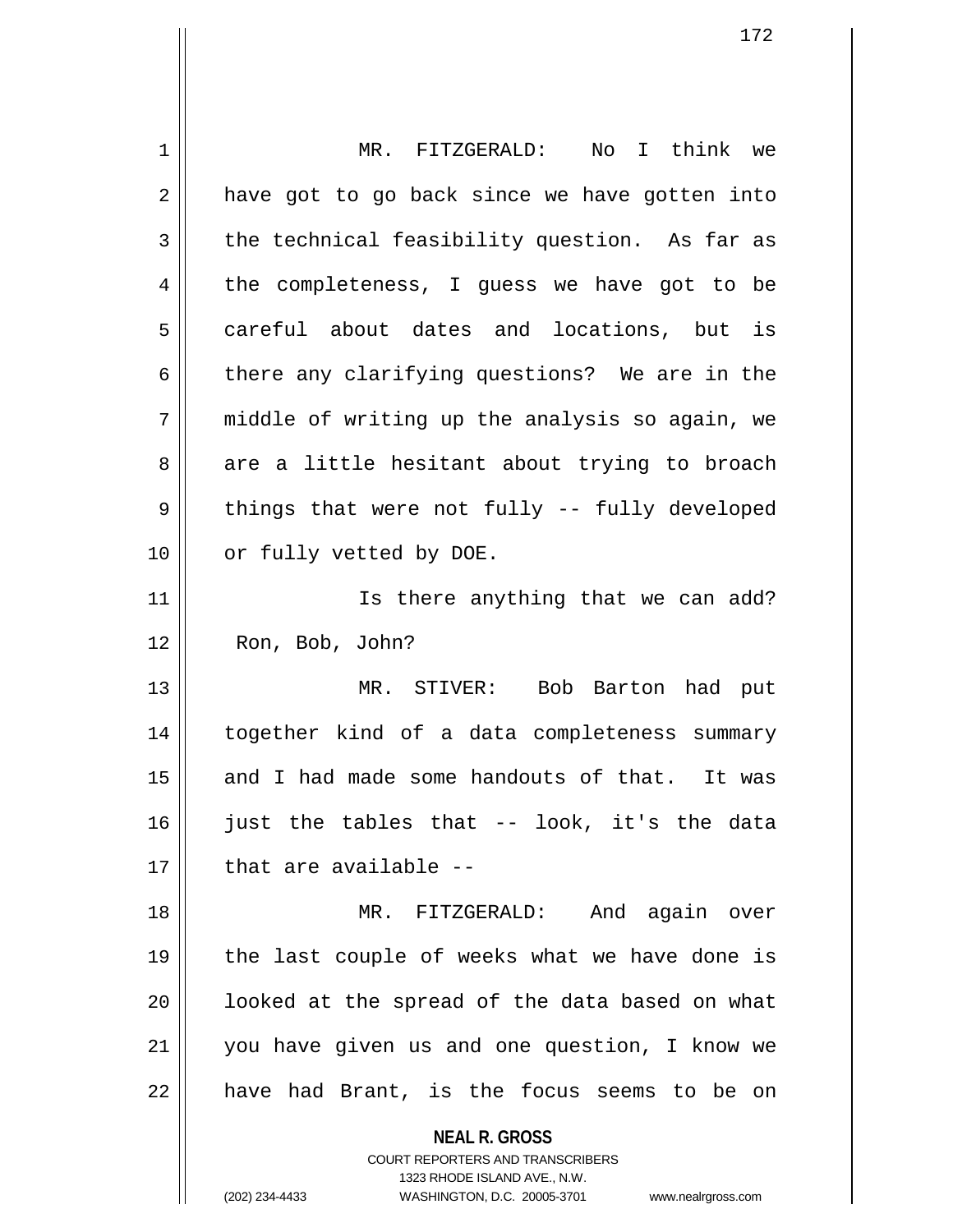1 | the individual swipe data from '85 to '89, I  $2 \parallel$  think that was the four years that were  $3 \parallel$  included, as I recall. 4 And you know the period in 5 question is '80 to 90, I think it is. And so  $6 \parallel$  my question is how representative is '85 to  $7 ||$  '89 for that 9 or 10 years that we are talking 8 | about. 9 I mean I can see where you -- you 10 took the swipe -- individual swipe data for 11 || those four years and that covers, I think it 12 covers pretty well the D&D era. But I'm -- we 13 are also concerned about whether it would 14 || encompass any operations as well, without 15 || getting into specifics obviously. 16 DR. ULSH: I'm trying to think 17 about what I can say. We chose the time 18 period that we chose because there is a 19 particular operation that was in question and 20 we chose the time period to encompass the 21 || operation locations where -- that were

 $22$  | relevant to that question.

**NEAL R. GROSS** COURT REPORTERS AND TRANSCRIBERS 1323 RHODE ISLAND AVE., N.W. (202) 234-4433 WASHINGTON, D.C. 20005-3701 www.nealrgross.com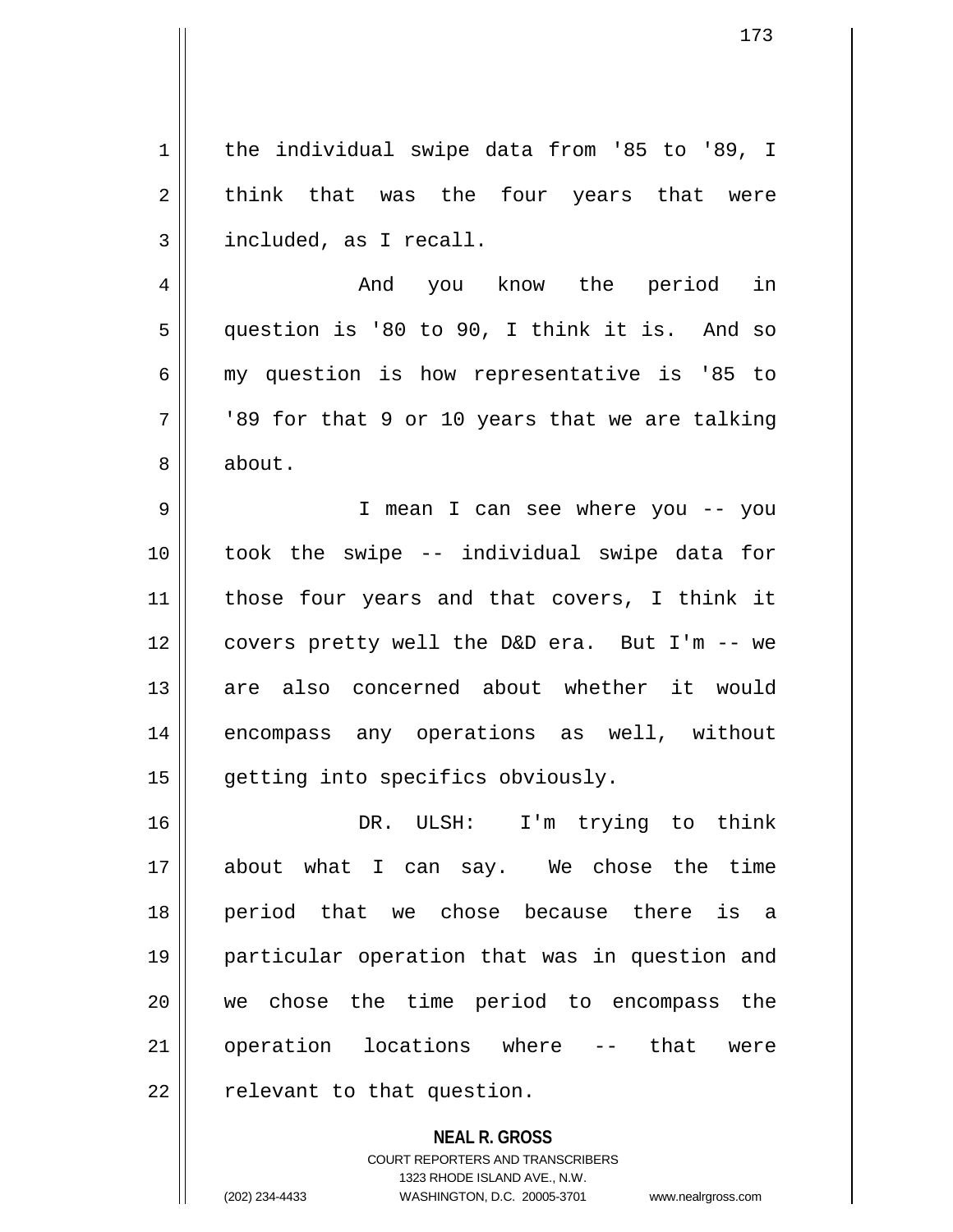**NEAL R. GROSS** COURT REPORTERS AND TRANSCRIBERS 1323 RHODE ISLAND AVE., N.W. (202) 234-4433 WASHINGTON, D.C. 20005-3701 www.nealrgross.com 1 || MR. STIVER: We have -- kind of 2 || wondering about that, because it looks like  $3 \parallel$  the year you chose, you actually had the 4 actual data, and some of the other years, I  $5 \parallel$  know in the early '80s, were just a high/low  $6 \parallel$  average and a number of samples. 7 || But just the summary data. So we  $8 \parallel$  are thinking that maybe that was part of the 9 || reason why you guys stuck with those years. 10 DR. ULSH: I understand your 11 question. Let's just note that that's a  $12$  | question and then we'll --13 MR. FITZGERALD: Something for 14 || later but that was one issue that came out of 15 || our initial look, to try to understand better 16 how that data -- why that data was being 17 | provided the way it was. 18 MR. STIVER: I'd like to move on 19  $\parallel$  to do the summary if --20 MR. FITZGERALD: Yes, because he -  $21$   $\parallel$  - he hasn't looked at sensitive stuff so he's  $22$  | fine. He can talk.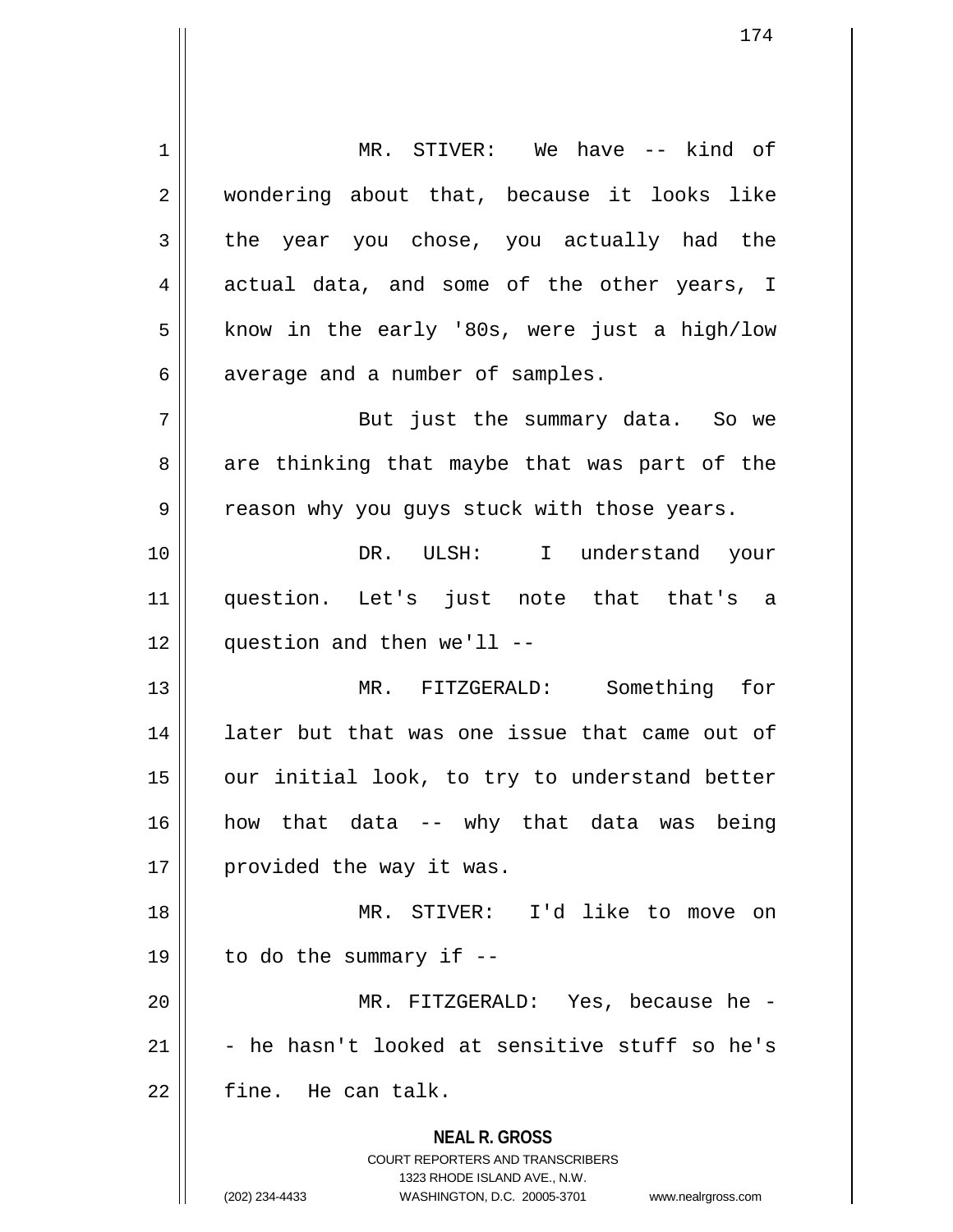| 1  | MR. STIVER: Yes, Bob are you on                                                                     |
|----|-----------------------------------------------------------------------------------------------------|
| 2  | the line?                                                                                           |
| 3  | MR. BARTON: Yes, I'm here.                                                                          |
| 4  | (Simultaneous speaking.)                                                                            |
| 5  | MR. BARTON: In addition to the                                                                      |
| 6  | data that NIOSH had compiled. For those like                                                        |
| 7  | Joe just mentioned, that NIOSH compiled data                                                        |
| 8  | for 1985 up through 1989, you have the full                                                         |
| 9  | year in some cases. In some cases there was                                                         |
| 10 | only half the year or something like that, and                                                      |
| 11 | we originally thought that was just -- because                                                      |
| 12 | those were reports that are available that                                                          |
| 13 | actually show you where in these particular                                                         |
| 14 | rooms this swipe was given.                                                                         |
| 15 | Beyond that, as John mentioned,                                                                     |
| 16 | there were reports that basically will tell                                                         |
| 17 | you on a daily basis how many swipes were                                                           |
| 18 | taken and what the high, the low and the                                                            |
| 19 | average for that day was.                                                                           |
| 20 | The only problem with those                                                                         |
| 21 | reports, if you don't know exactly where in                                                         |
| 22 | the room the swipes were taken, so you don't                                                        |
|    | <b>NEAL R. GROSS</b>                                                                                |
|    | <b>COURT REPORTERS AND TRANSCRIBERS</b>                                                             |
|    | 1323 RHODE ISLAND AVE., N.W.<br>(202) 234-4433<br>WASHINGTON, D.C. 20005-3701<br>www.nealrgross.com |

 $\overline{\phantom{a}}$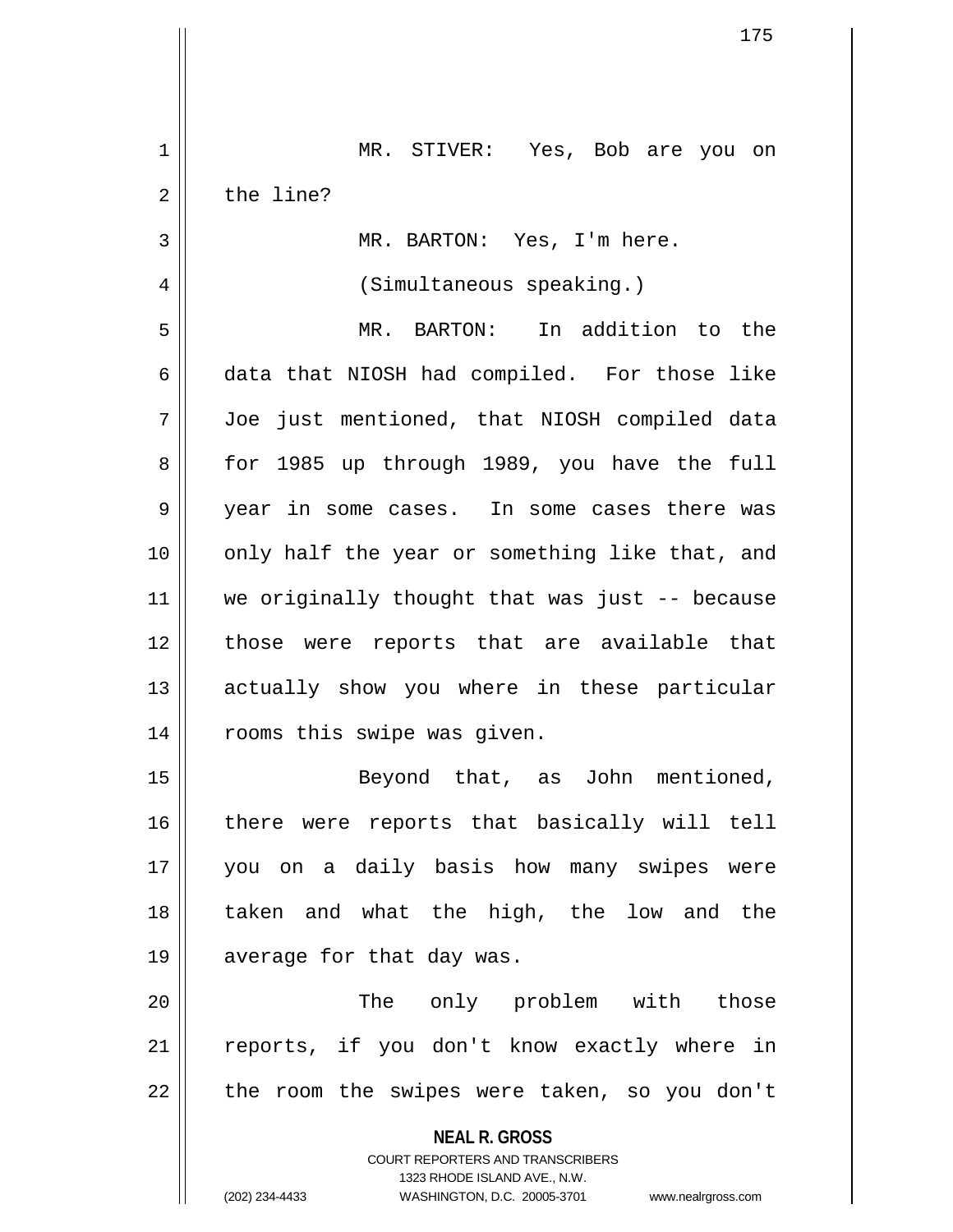| $\mathbf 1$    | know if they are on work stations or anything,                      |
|----------------|---------------------------------------------------------------------|
| $\overline{2}$ | but you could probably reasonably assume they                       |
| 3              | in similar locations as to the other<br>are                         |
| 4              | reports that NIOSH compiled.                                        |
| 5              | I know I am not supposed to get                                     |
| 6              | too specific about what the locations are, but                      |
| 7              | I can say that there's two rooms that we                            |
| 8              | looked at.                                                          |
| 9              | The first room really didn't have                                   |
| 10             | any swipe data we could find until about 1983                       |
| 11             | and the second room -- we checked that data                         |
| 12             | for all the years in the '80s except for 1981,                      |
| 13             | and typically you had sort of data almost                           |
| 14             | every single week of the year, and depending                        |
| 15             | on which room it was you had between 15-or 30-                      |
| 16             | some odd samples taken on a daily basis.                            |
| 17             | So I guess that would kind of sum                                   |
| 18             | up what available data we were able to find                         |
| 19             | anyway. Like I said before the problem years                        |
| 20             | appear to be '80 to '82 for one room and then                       |
| 21             | 1981 for the other room.                                            |
| 22             | But other than that there appears                                   |
|                | <b>NEAL R. GROSS</b>                                                |
|                | <b>COURT REPORTERS AND TRANSCRIBERS</b>                             |
|                | 1323 RHODE ISLAND AVE., N.W.                                        |
|                | WASHINGTON, D.C. 20005-3701<br>(202) 234-4433<br>www.nealrgross.com |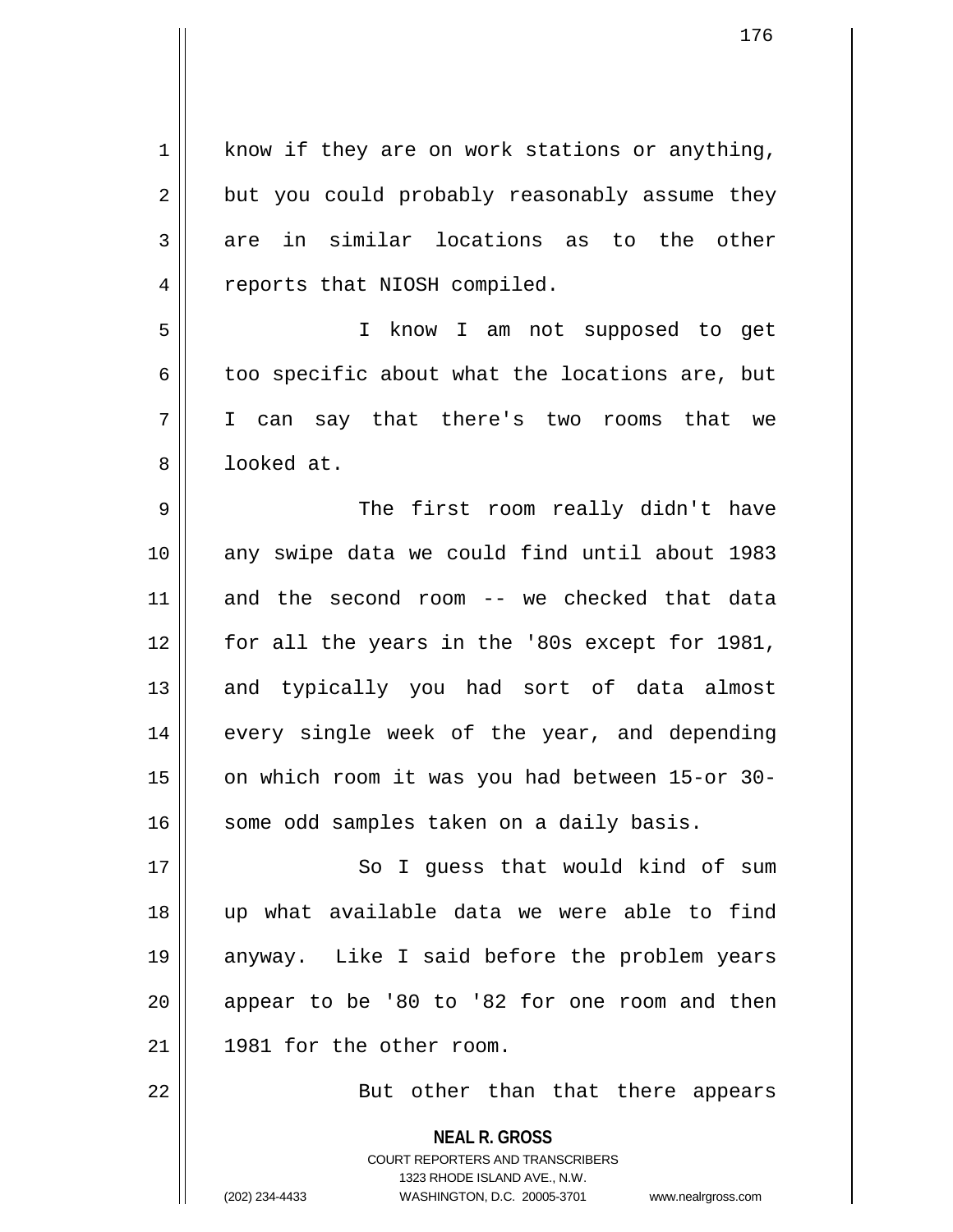1 | to be -- at least there's summary swipe data 2 || really on a daily basis for the remaining 3 years of the 1980s.

4 DR. MAURO:. This is John. I have  $5 \parallel$  a question regarding the swipe data. The  $6 \parallel$  presumption is that the airborne tritides are  $7 \parallel$  there as a result of resuspension, and not as 8 a result of let's say direct leakage or you 9 || know, being injected direct -- it's almost you 10 know, I think of it like a uranium facility 11 | that may be hammering or grinding uranium.

12 And if you are in a process of 13 doing that, you have airborne uranium 14 particulates from two sources -- the stuff 15 that is being resuspended, deposited, 16 accumulated over time, on surfaces and there's 17 material that is being injected directly into  $18$  | the air as you are performing your operation.

19 And of course, this is a 20 completely different operation but it's  $21$  conceptually what I have in my head right now. 22 And if you are using swipe samples

**NEAL R. GROSS**

COURT REPORTERS AND TRANSCRIBERS 1323 RHODE ISLAND AVE., N.W. (202) 234-4433 WASHINGTON, D.C. 20005-3701 www.nealrgross.com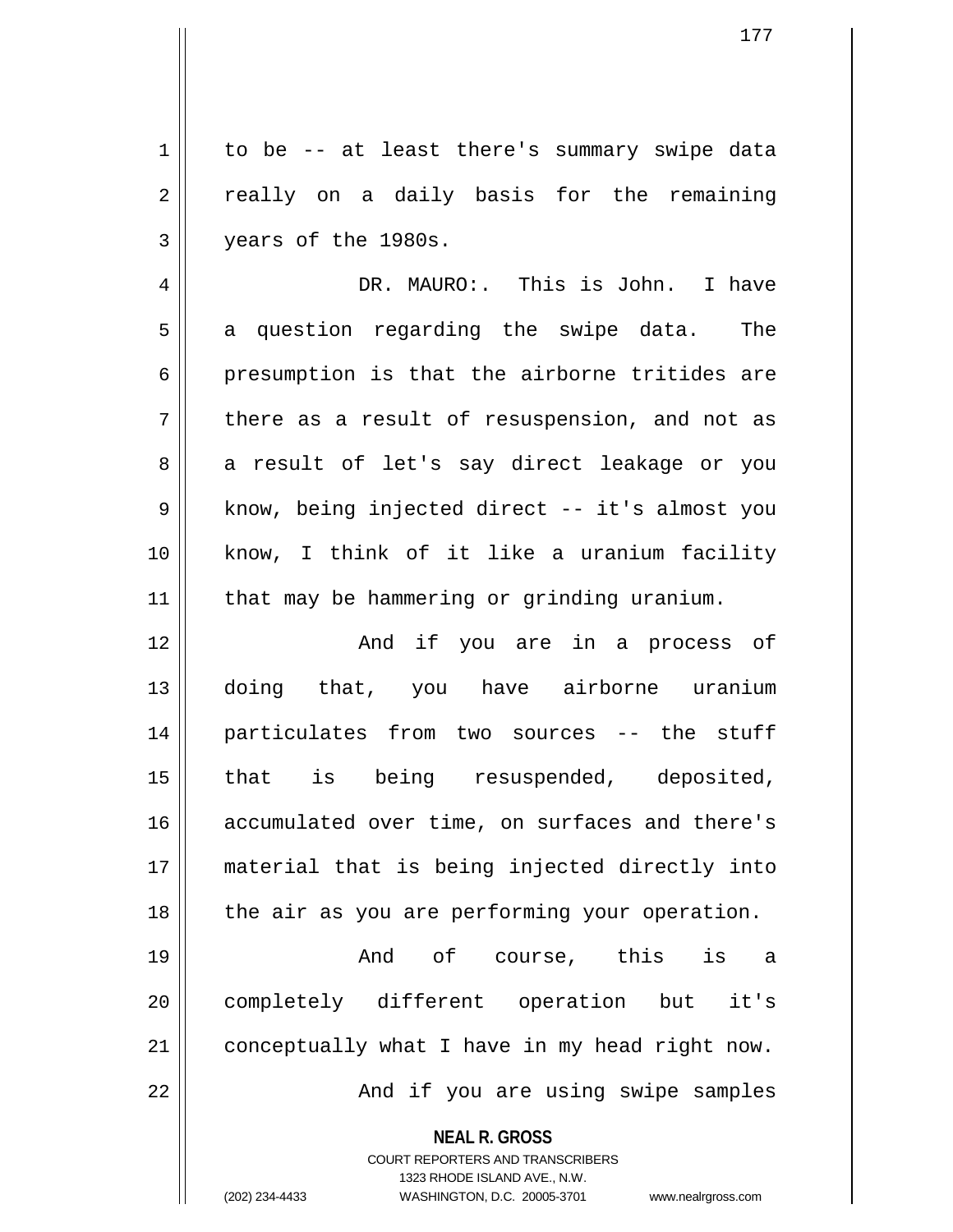1 and resuspension factors, the presumption is  $2 \parallel$  the predominant amount -- it's predominantly  $3 \parallel$  the airborne activity that the person might be 4 | breathing is from resuspension.

5 Now that being the case, let's 6 || just presume that for a moment, certainly if 7 you have sufficient swipe data that 8 characterizes the amount of surface 9 contamination, you certainly can apply a 10 conservative resuspension factor, and assuming 11 that the material on the surface is 12 predominantly tritides, or as Jim said, let's 13 || just default to the worst case, let's assume 14 it's all tritides.

15 Now to go back to the air sampling 16 data for a minute and the filter paper, Jim 17 you had mentioned that -- you are right, it's 18 || not breathing zone, but as you recall, in many 19 || of our other conversations regarding residual 20 period, and where you are using surface 21 contamination and then resuspension factors, 22 || you know we always argue 10 to the minus 6, 10

> **NEAL R. GROSS** COURT REPORTERS AND TRANSCRIBERS 1323 RHODE ISLAND AVE., N.W.

(202) 234-4433 WASHINGTON, D.C. 20005-3701 www.nealrgross.com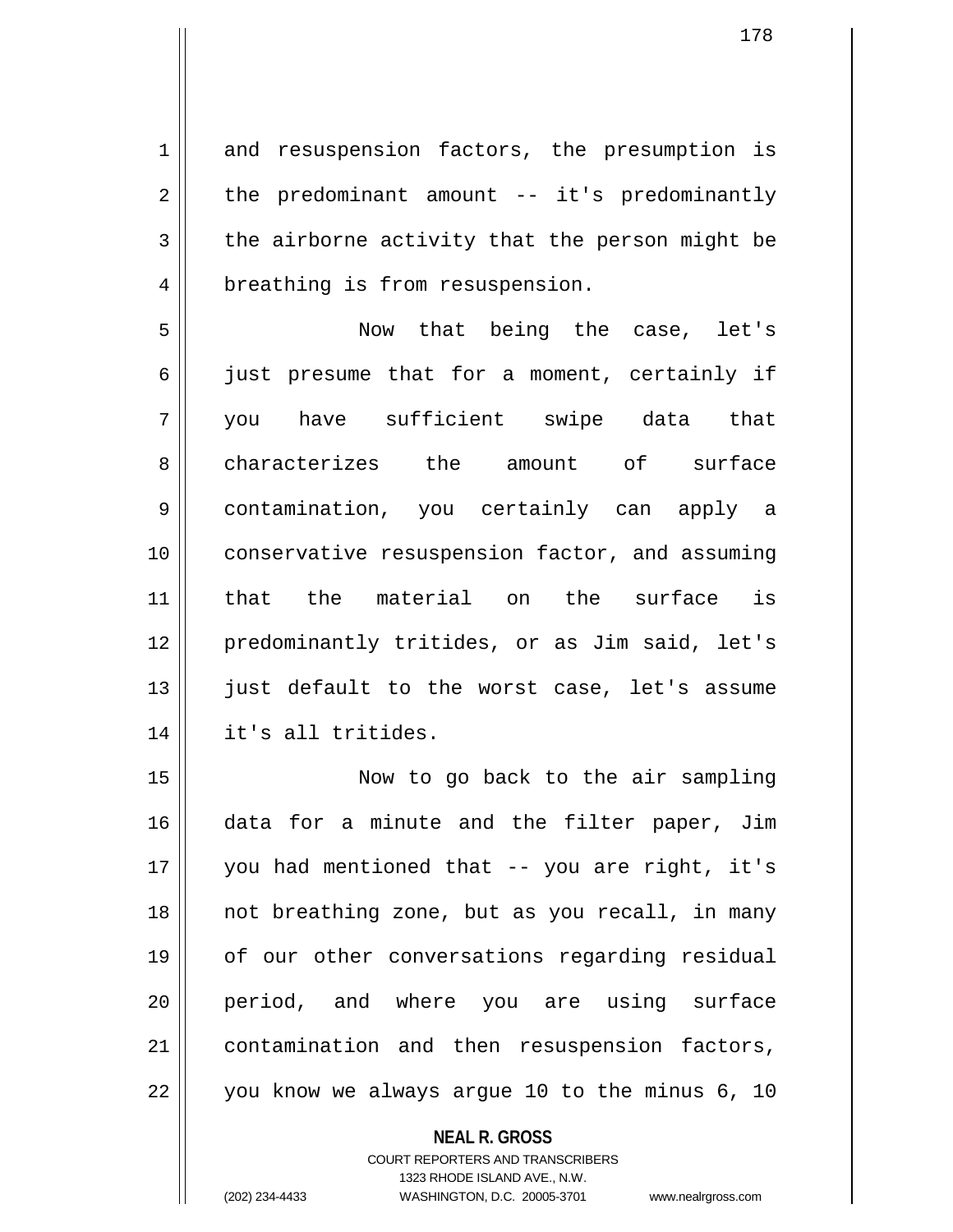$1 \parallel$  to the minus 5 per meter, but we were always 2 || in agreement that once you are in the mode 3 where the airborne activity that you are 4 | observing, that might be occurring is from 5 || resuspension, the general air samples are not 6 that bad. I'll explain what I am trying to  $7 \parallel$  say.

8 || If it turns out you have a general  $9 \parallel$  air sample, the reason being -- the problem 10 with having -- not having breathing zone 11 || samples occurs when a person might be close to 12 || the source of the material that is generating  $13$  and injecting the aerosol into the breathing  $14 \parallel$  zone.

15 || But once you are at a place where 16 || the source is a diffuse, widely dispersed 17 || surface contamination that is being kicked up 18 from mechanical disturbance, then the air 19 samples in combination -- the air sample that 20 you would measure, even with a general air 21 || sampler, would be generally representative of 22 || what's in the air from resuspension.

> **NEAL R. GROSS** COURT REPORTERS AND TRANSCRIBERS 1323 RHODE ISLAND AVE., N.W. (202) 234-4433 WASHINGTON, D.C. 20005-3701 www.nealrgross.com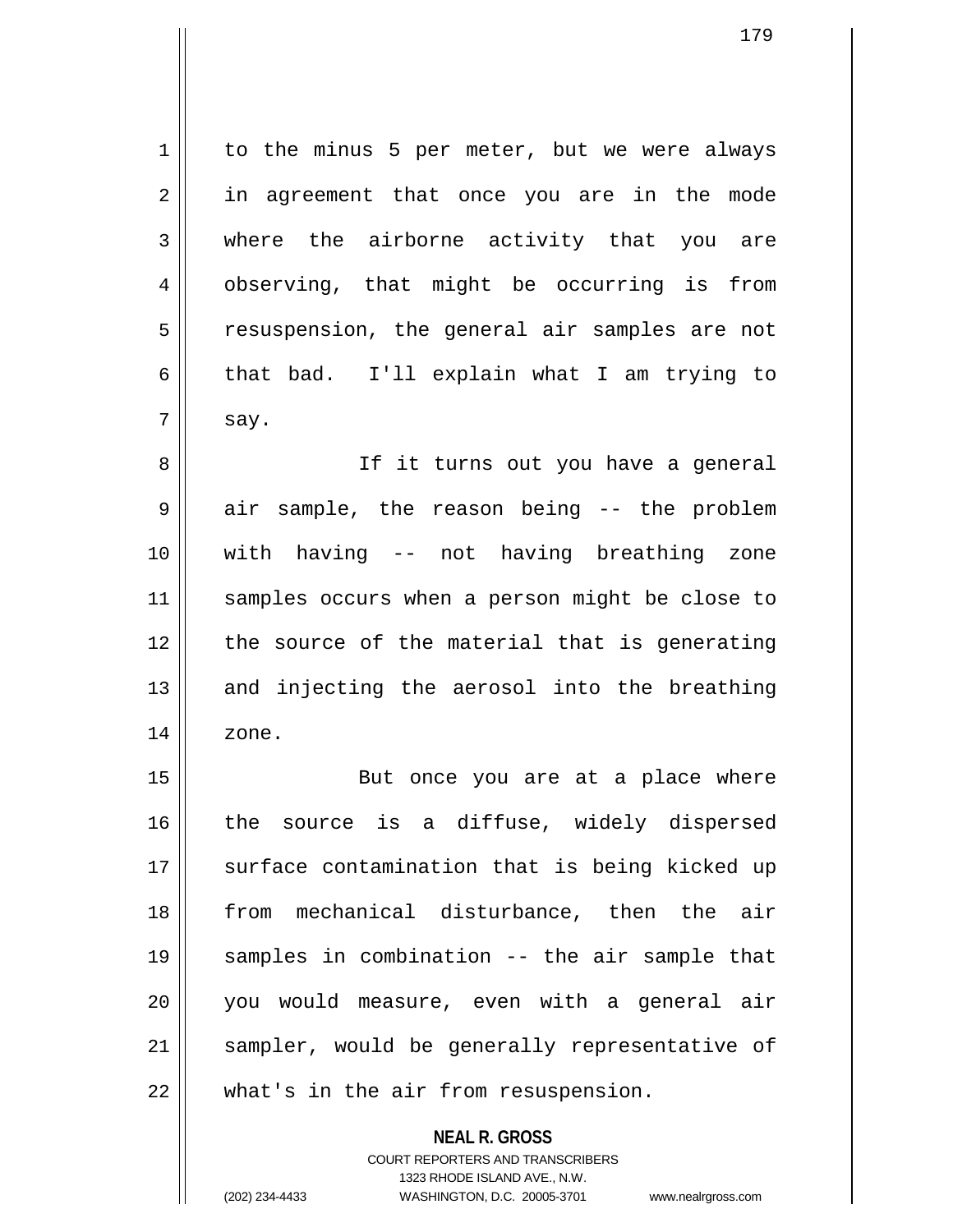| 1  | So, the question I guess I pose is             |
|----|------------------------------------------------|
| 2  | that, if there are air particulate samples,    |
| 3  | the pre-filters available, and where that was  |
| 4  | collected, and you are at a time period where  |
| 5  | there is a general consensus that the material |
| 6  | that is airborne is from resuspension, and you |
| 7  | have sufficient surface swipe sample data, you |
| 8  | are in a mode where you are starting to close  |
| 9  | down very nicely on the problem and you are    |
| 10 | starting to get the kinds of data that's       |
| 11 | really going to answer your question.          |
| 12 | So I go back to say that, you                  |
| 13 | know, given those sets of conditions I just    |
| 14 | described, the air particulate data, if it     |
| 15 | exists, might very well be useful.             |
| 16 | DR. NETON: Yes, I hear what you                |
| 17 | are saying John but I think that this might be |
| 18 | slightly different situation than<br>we<br>a   |
| 19 | normally encounter when we are talking about a |
| 20 | uranium facility, like a vast -- inside of a   |
| 21 | plant.                                         |
| 22 | This is a, in my impression, more              |
|    | <b>NEAL R. GROSS</b>                           |

COURT REPORTERS AND TRANSCRIBERS 1323 RHODE ISLAND AVE., N.W.

(202) 234-4433 WASHINGTON, D.C. 20005-3701 www.nealrgross.com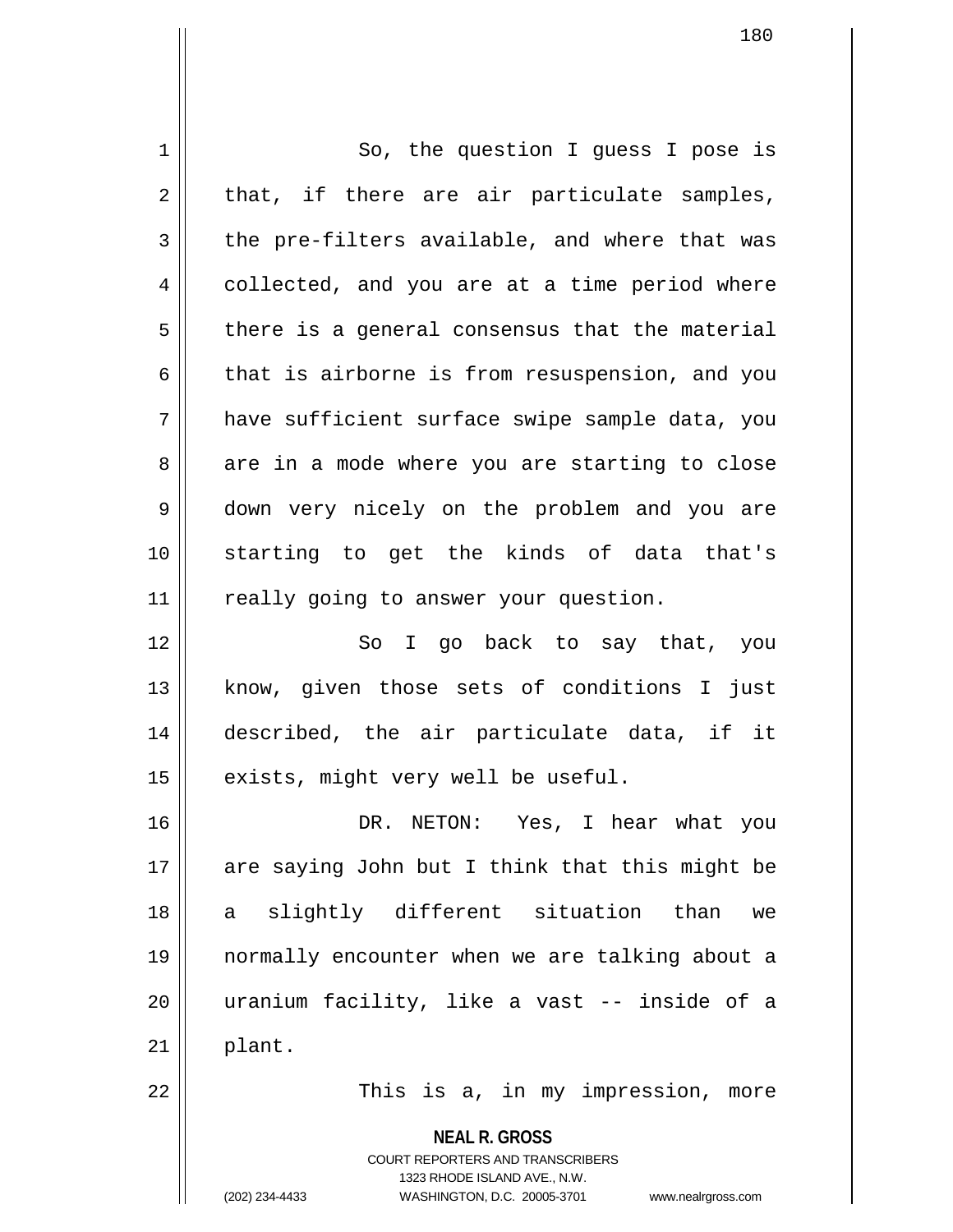**NEAL R. GROSS** COURT REPORTERS AND TRANSCRIBERS  $1$  like a laboratory type of a situation, like a 2 || room and you have contaminated work surfaces,  $3 \parallel$  lab benches, you know, all kind of stuff like  $4 \parallel$  that, where it's slightly different. 5 So any kind of mechanical  $6 \parallel$  agitation you know cleaning, wiping, you know,  $7 \parallel$  that sort of thing is very different, I think, 8 than when we have applied this at a very large 9 uranium type facility. That's my opinion. 10 DR. ULSH: I think I can provide a 11 little more background on why we chose the 12 || time frames that we did. Keep in mind we are 13 talking about a tritium compound here, so 14 remember our earlier discussion about radon  $15$  | and the R and SW buildings? 16 We are talking about those same 17 || areas, because that's where this happened. So 18 we were asked to focus on the post-1980 period 19 because we already have an SEC Class that goes 20 up to 1980 that would include tritium workers. 21 So there was a special concern  $22 \parallel$  about post-1980. I think I can also say that

1323 RHODE ISLAND AVE., N.W.

(202) 234-4433 WASHINGTON, D.C. 20005-3701 www.nealrgross.com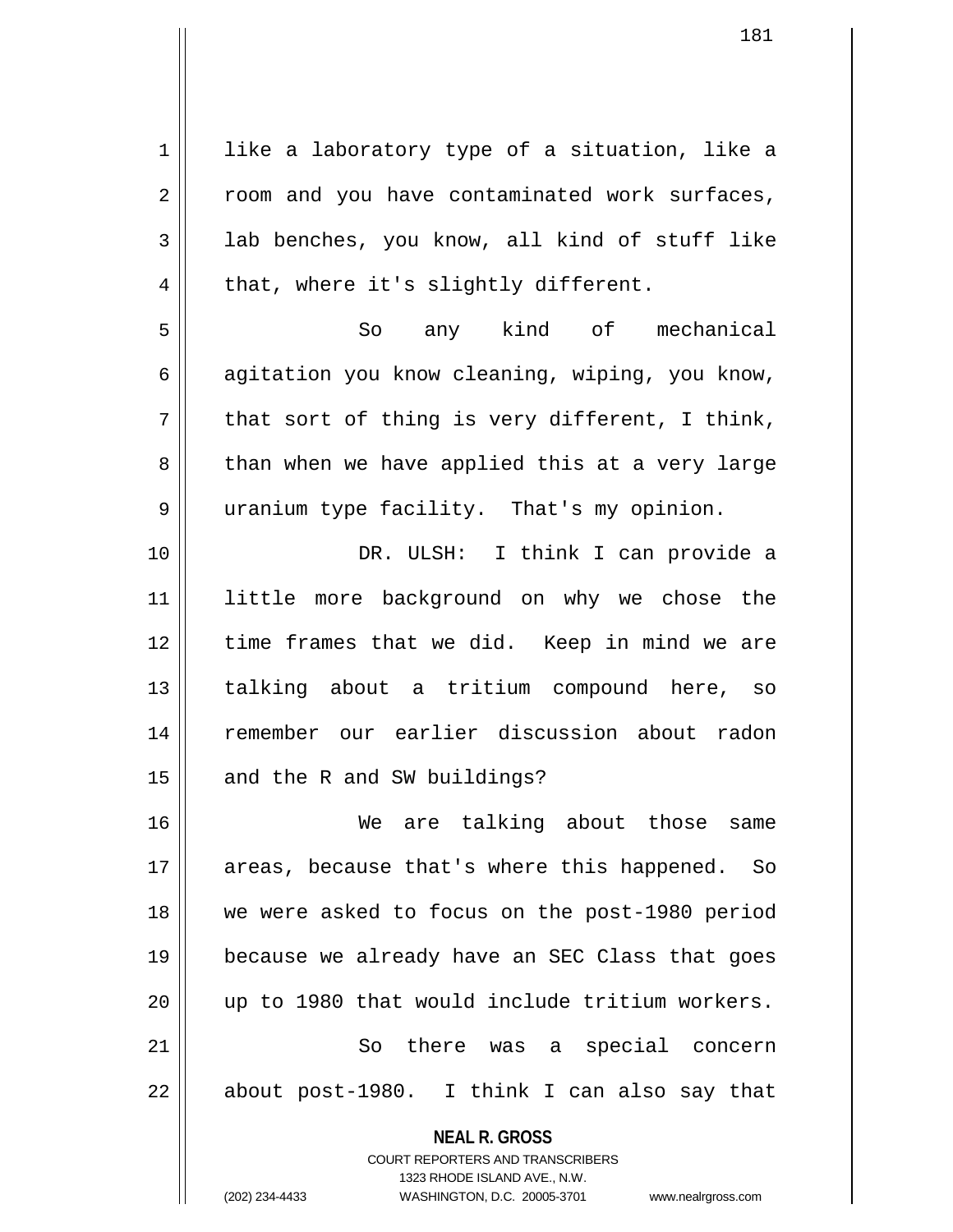**NEAL R. GROSS** COURT REPORTERS AND TRANSCRIBERS 1323 RHODE ISLAND AVE., N.W. (202) 234-4433 WASHINGTON, D.C. 20005-3701 www.nealrgross.com 1 || work with the troublesome compounds had 2 concluded by 1980, so we are talking about a  $3 \parallel$  period after when work with -- active work 4 | with those compounds was occurring. 5 That's not to say that there  $6 \parallel$  wasn't any of that material left on site. 7 They had some you know historical archive 8 samples, but the active work had concluded by  $9 \parallel 1980.$ 10 MEMBER ZIEMER: Which is to say 11 || then that this would be resuspension only, no 12 || source term generation per se. 13 DR. ULSH: Well, for the most 14 part. 15 MR. FITZGERALD: Yes, I would have  $16$  to qualify this and we can't get into details. 17 MEMBER ZIEMER: Okay, I 18 understand. 19 MR. FITZGERALD: There was 20 evolutions after 1980 that the Work Group 21 needs to look at along with NIOSH and SC&A  $22$  || that would help put this to bed and I don't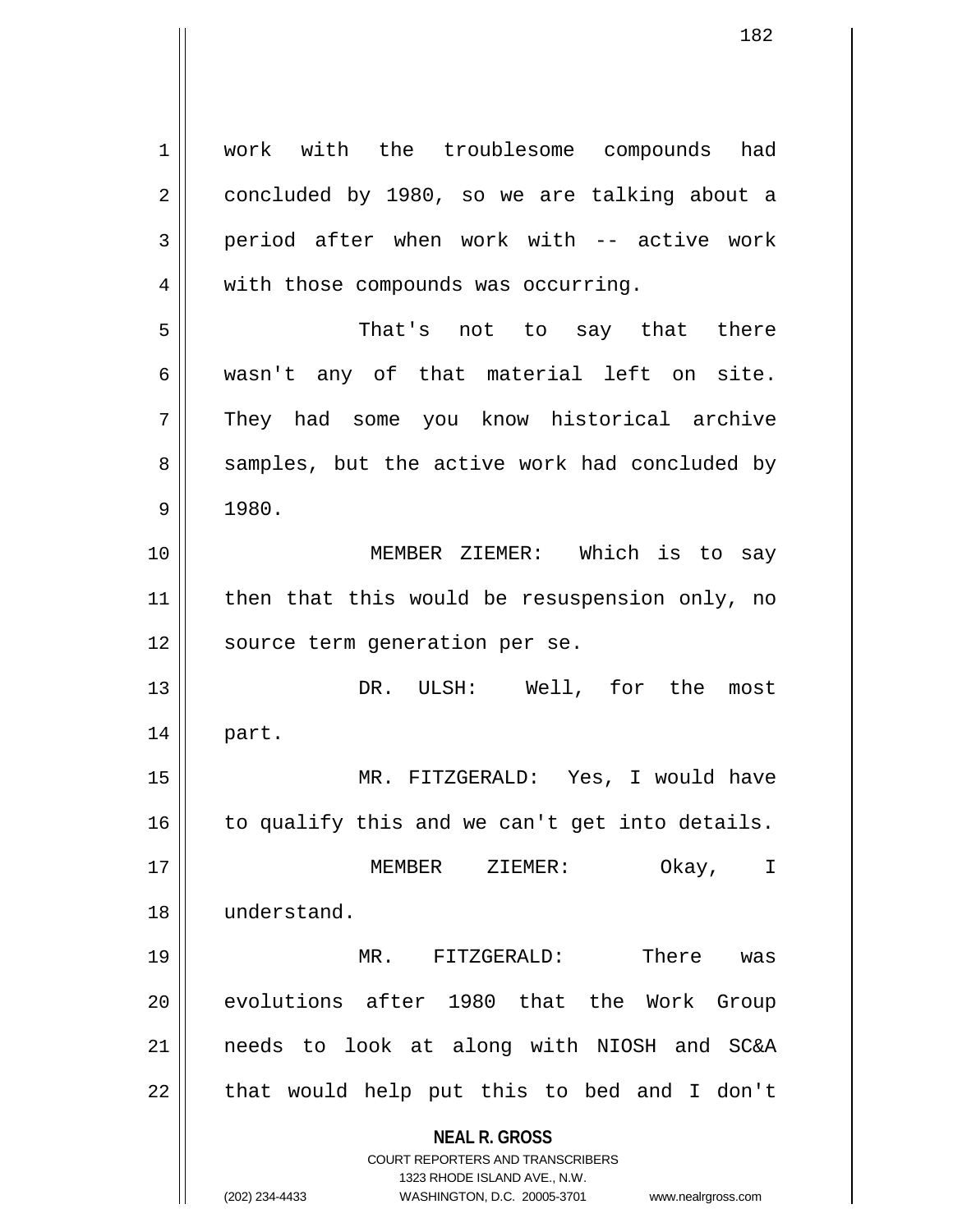$1 \parallel$  think we can do it here.

| $\overline{2}$ | MEMBER ZIEMER: Yes.                                                                                                                                                    |
|----------------|------------------------------------------------------------------------------------------------------------------------------------------------------------------------|
| 3              | DR. MAURO: I have one<br>more                                                                                                                                          |
| 4              | question, and something that was -- Joe, you                                                                                                                           |
| 5              | brought it up and maybe you could elaborate                                                                                                                            |
| 6              | because you know more about the facility.                                                                                                                              |
| 7              | But it's my understanding that                                                                                                                                         |
| 8              | where the tritides might be located might very                                                                                                                         |
| 9              | well be in duct work, and the exposures that                                                                                                                           |
| 10             | people might have experienced from                                                                                                                                     |
| 11             | resuspension, may very well have been during                                                                                                                           |
| 12             | maintenance, repair or dismantlement work,                                                                                                                             |
| 13             | where you are opening up an HVAC duct for                                                                                                                              |
| 14             | maintenance or removal.                                                                                                                                                |
| 15             | And that's where you are going to                                                                                                                                      |
| 16             | get your spoonful of a tritide as opposed to                                                                                                                           |
| 17             | let's say the swipes that you may routinely                                                                                                                            |
| 18             | take throughout a bench -- the surface of a                                                                                                                            |
| 19             | bench or the floor or the walls.                                                                                                                                       |
| 20             | my question goes toward the<br>So                                                                                                                                      |
| 21             | scenario, does NIOSH envision that there might                                                                                                                         |
| 22             | be some scenarios where workers are involved                                                                                                                           |
|                | <b>NEAL R. GROSS</b><br><b>COURT REPORTERS AND TRANSCRIBERS</b><br>1323 RHODE ISLAND AVE., N.W.<br>(202) 234-4433<br>WASHINGTON, D.C. 20005-3701<br>www.nealrgross.com |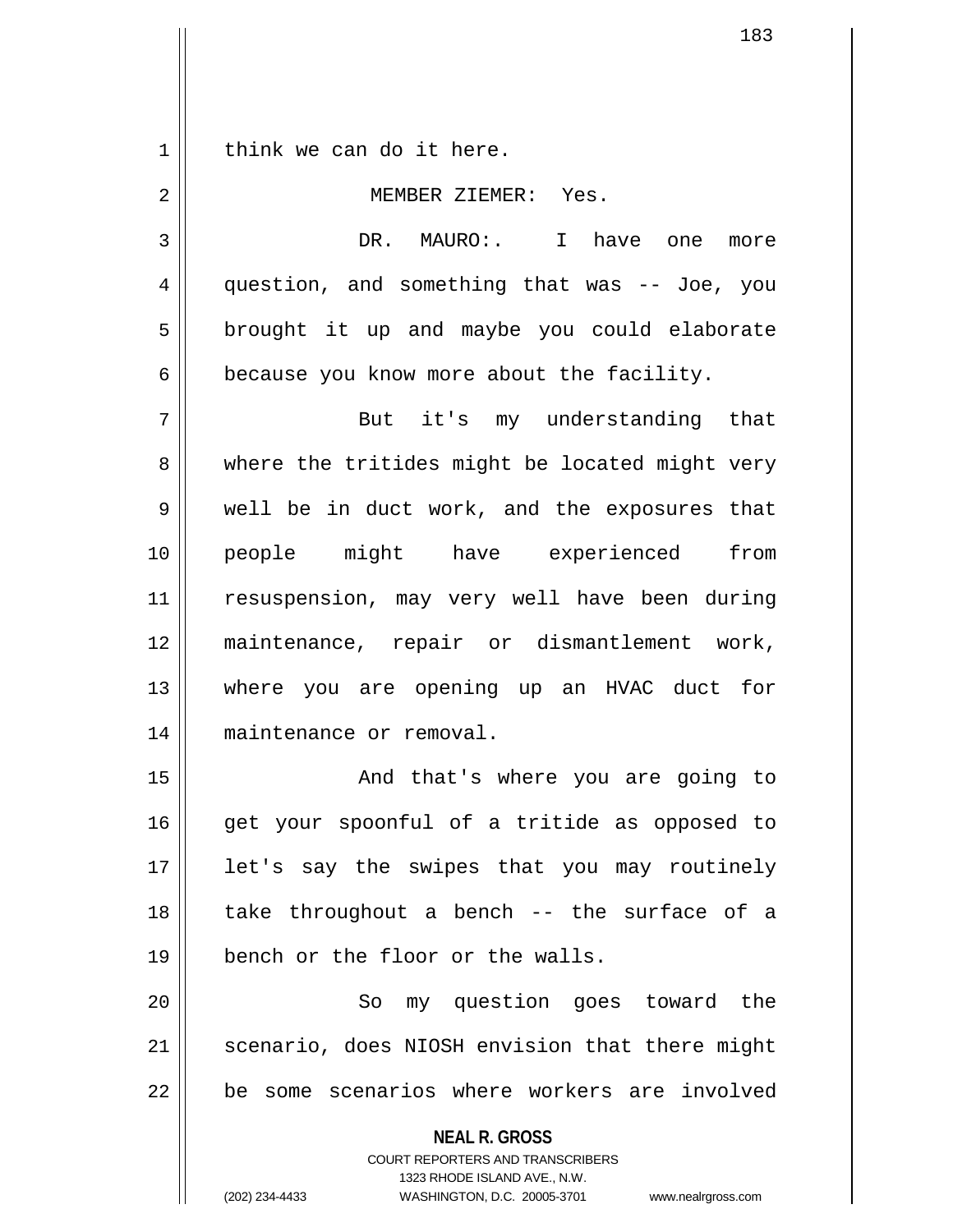1 || in doing their job where they could be exposed 2 || to uniquely high concentrations of tritides  $3 \parallel$  that are not captured by the swipe sample 4 data? 5 DR. ULSH: We have discussed this 6 || issue in the past and we interviewed a worker

7 who was involved with taking down the duct 8 work. His slant in this question, his answer 9 was, look, we had -- I think he said 100 CFM 10 airflow in the duct work.

11 If you are talking about 12 particulates that are respirable, it would 13 have been sucked out the duct and blown up the 14 | stack.

15 If you are talking about bigger 16 particulates, well then it's not really a 17 | concern from a respiratory standpoint.

18 So it seems like the -- you can 19 || say that the respirable fraction of whatever 20 || might have been up there, if anything, would 21 have been sucked out the duct work and blown  $22 \parallel$  away.

**NEAL R. GROSS**

COURT REPORTERS AND TRANSCRIBERS 1323 RHODE ISLAND AVE., N.W. (202) 234-4433 WASHINGTON, D.C. 20005-3701 www.nealrgross.com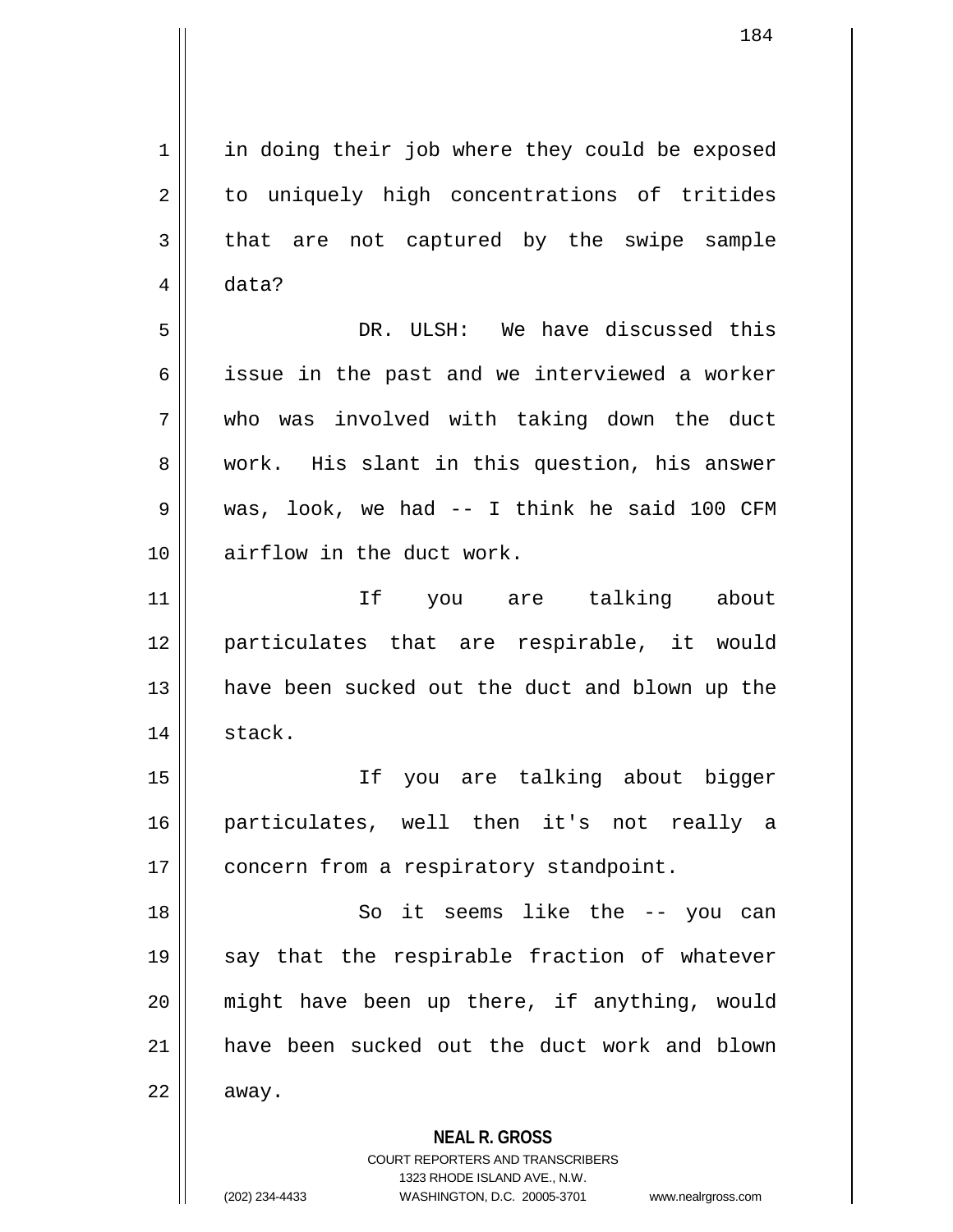| 1  | DR. MAURO: I guess I                           |
|----|------------------------------------------------|
| 2  | misunderstood. If you are working on the duct  |
| 3  | work, let's say for maintenance or repair or   |
| 4  | dismantlement, there wouldn't be any air       |
| 5  | moving through that duct work. Are you saying  |
| 6  | that any -- oh I think I see what you are      |
| 7  | saying. You are saying that you wouldn't       |
| 8  | expect there to be an accumulation in the duct |
| 9  | work of respirable particulates because they   |
| 10 | would have blown out during the time when      |
| 11 | there was an operation.                        |
| 12 | DR. ULSH: Well that was<br>his                 |
| 13 | answer to me.                                  |
| 14 | DR. MAURO:. Yes, I mean I have                 |
| 15 | got to say, my -- I guess my readings          |
| 16 | notwithstanding, the postulate that<br>any     |
| 17 | respirable particles would have been blown out |
| 18 | during operations when that duct was being     |
| 19 | run, with the 100 CFM, I have got to say I am  |
| 20 | a little concerned about that because I think  |
| 21 | that you do have buildup of particulates in    |
| 22 | duct work that later on when you -- and        |
|    |                                                |
|    | <b>NEAL R. GROSS</b>                           |

COURT REPORTERS AND TRANSCRIBERS 1323 RHODE ISLAND AVE., N.W.

 $\mathsf{I}$ 

(202) 234-4433 WASHINGTON, D.C. 20005-3701 www.nealrgross.com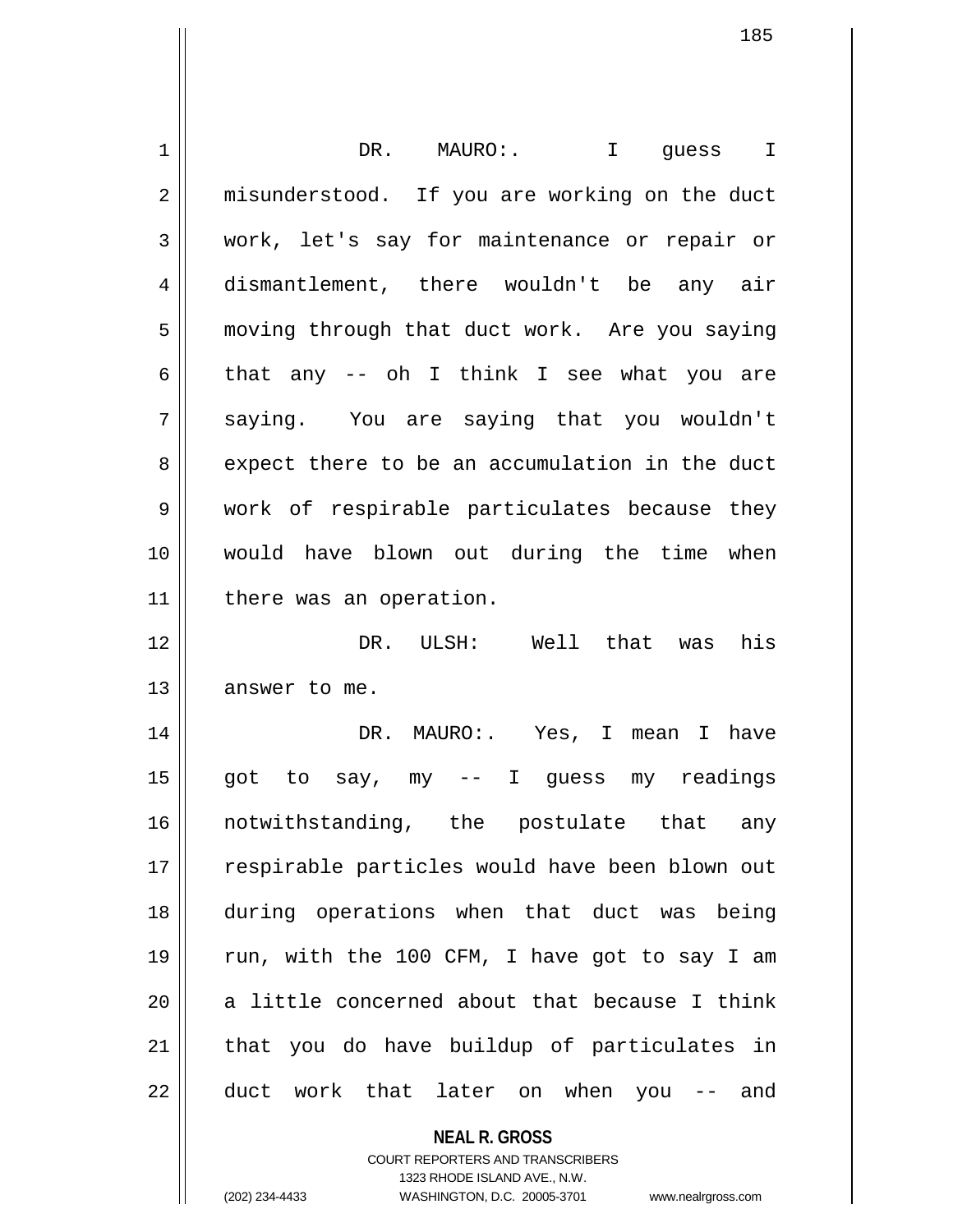**NEAL R. GROSS** COURT REPORTERS AND TRANSCRIBERS 1323 RHODE ISLAND AVE., N.W. 1 certainly the folks involved in maintenance  $2 \parallel$  could probably speak to this -- that no, there  $3 \parallel$  is an accumulation -- there may be filters, 4 there may be vents where you do accumulate 5 | particulates in duct work, and when you go and 6 | open them up, for D&D, you will see that yes,  $7 \parallel$  there is the potential for particulate 8 || inhalation when you are working with these 9 duct works, that there can be respirable 10 particles resuspended during that kind of 11 operation. 12 So I am not convinced that the 13 inside of a duct has been cleaned of any 14 respirable particles during operation. 15 DR. ULSH: Well, the second part 16 of his argument was that whenever they did  $17$  | that, to go up in D&D or take down duct work, 18 they did smear samples and they never saw 19 | anything. 20 MR. FITZGERALD: Yes let -- can I 21 || jump in because I think John is responding to 22 || something that I had identified. This was an

(202) 234-4433 WASHINGTON, D.C. 20005-3701 www.nealrgross.com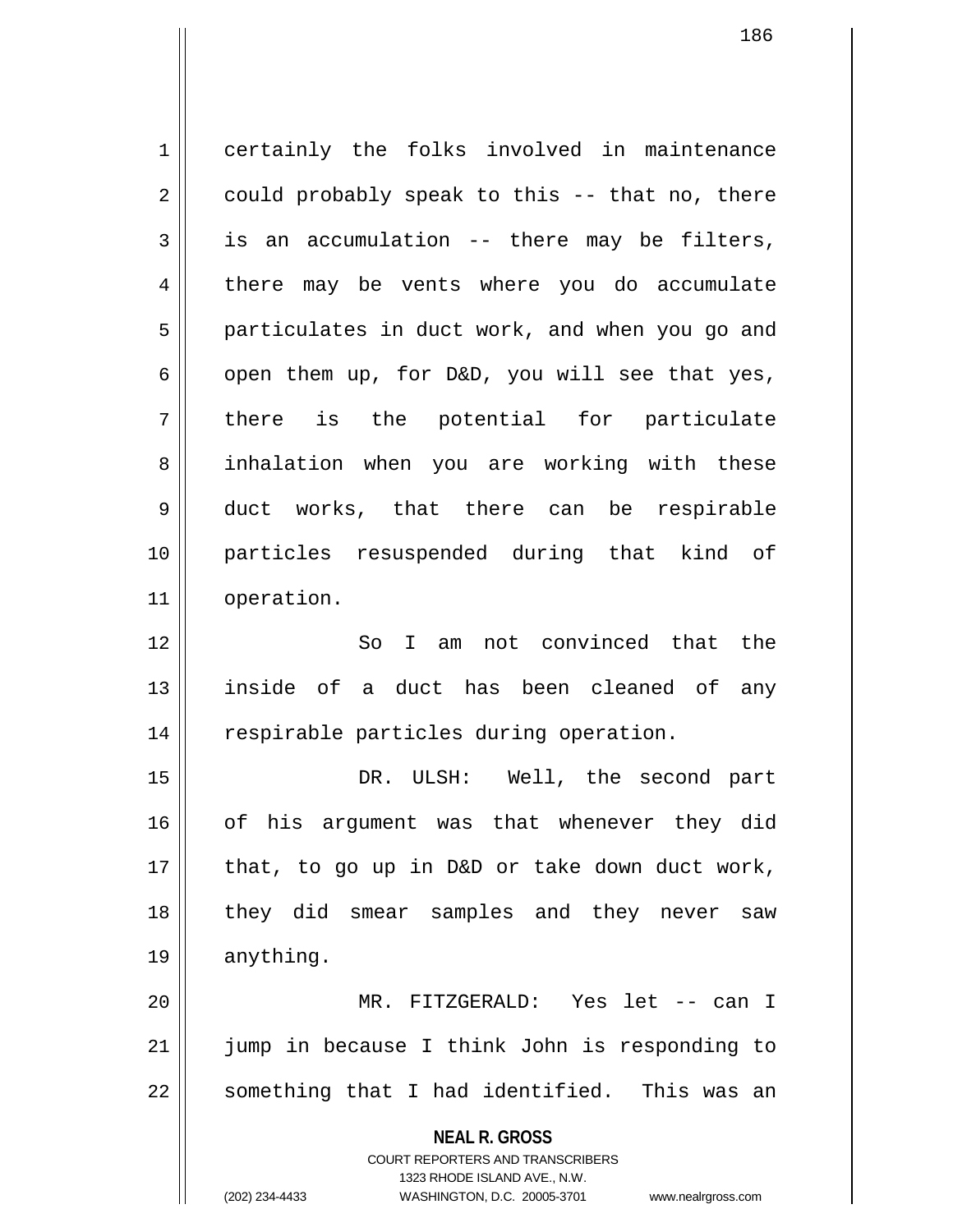1 | interview, and I can give you the name off the 2 || phone, where it was an incident where some 3 workers who were in fact were doing exactly  $4 \parallel$  this, were dismantling duct work on I think it 5 || was SW, were contaminated, had positive nose 6 swipes, and they thought it was Pu initially  $7 \parallel$  and then they did some analysis and realized 8 || it wasn't Pu, and in fact was tritium. 9 Now that realization was there and 10 it was after the fact. This was certainly  $11$  | later on. I think it was during the D&D phase 12 || actually. This was just in the '90s. 13 And I can give you that interview, 14 I mean we have done it already, and that's  $15$  || just an indicator of -- and you know this is -

20 || T just saw that one incident and 21 was questioning whether or not -- well, that 22 might be a more elevated case because

 $16$  - looking at just the representativeness, can

17 || one rely on the smears as a representative

18 || representation of what the workers may have

**NEAL R. GROSS** COURT REPORTERS AND TRANSCRIBERS 1323 RHODE ISLAND AVE., N.W. (202) 234-4433 WASHINGTON, D.C. 20005-3701 www.nealrgross.com

19 been exposed to.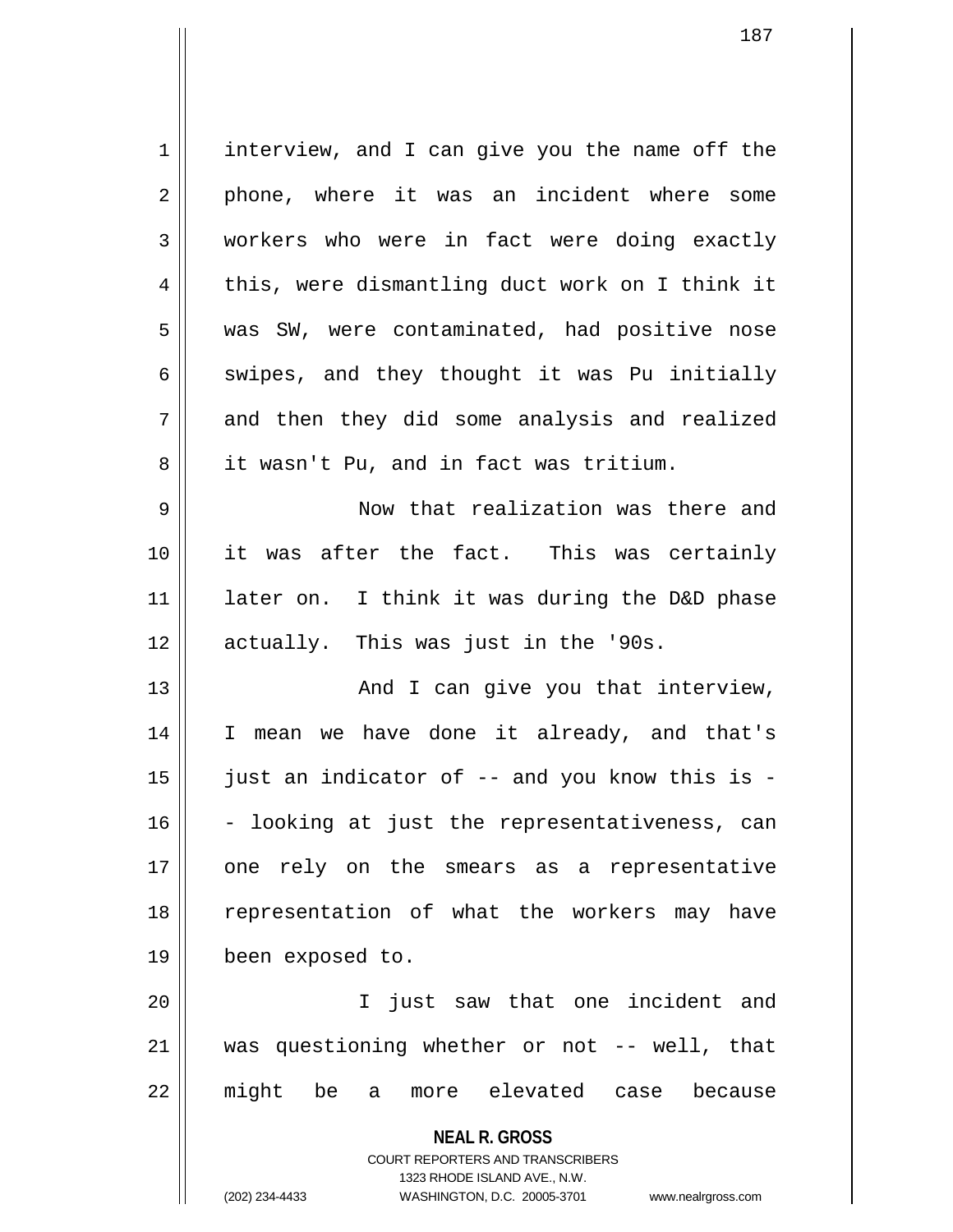**NEAL R. GROSS** COURT REPORTERS AND TRANSCRIBERS 1323 RHODE ISLAND AVE., N.W. 1 certainly duct work would have collected 2 || material over a length of time, and this was  $3 \parallel$  the actual exposure that took place in the 4 | incident. 5 || So that was the question mark.  $6 \parallel$  And again, we are very early in this process  $7 \parallel$  but that was a question that I would want to 8 a raise to your attention and just get some 9 | reaction. 10 DR. NETON: First of all I am 11 || very, very surprised that they would have 12 mistook tritium for plutonium contamination. 13 || I don't know how that would happen. 14 MR. FITZGERALD: I don't know 15 either. 16 DR. NETON: You have an alpha 17 particle you are mentioning versus an 18 || extremely weak beta --19 MR. FITZGERALD: I'll show you the  $20$  || interview. I was most puzzled by  $-$ -21 || (Simultaneous speaking.) 22 DR. NETON: But secondly I would

<sup>(202) 234-4433</sup> WASHINGTON, D.C. 20005-3701 www.nealrgross.com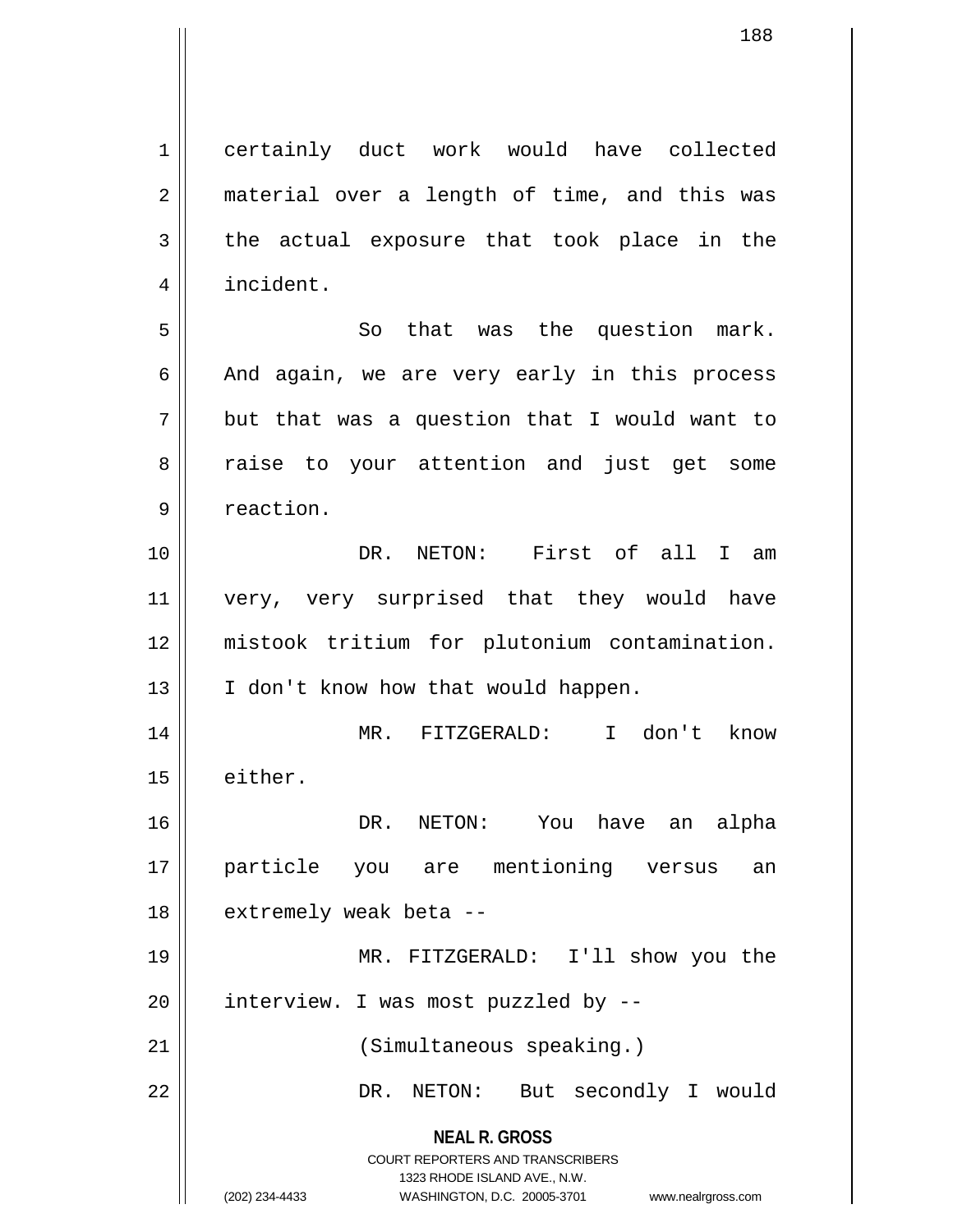**NEAL R. GROSS** COURT REPORTERS AND TRANSCRIBERS 1323 RHODE ISLAND AVE., N.W.  $1 \parallel$  suspect that this -- I can't believe that a 2 || person actually involved in dismantling duct 3 work would not be on some sort of a work 4 permit that would include -- well a 5 || respirator, but it would also include some  $6 \parallel$  sort of bioassay monitoring. 7 CHAIR BEACH: They do it all the 8 | time. 9 MR. FITZGERALD: This person was 10 in half mask. The people that were doing the 11 work were in half mask and I couldn't figure  $12$  | out how they came up positive to begin with. 13 DR. ULSH: Yes. 14 (Simultaneous speaking.) 15 MR. FITZGERALD: Something was 16 || screwy but I'll point you to the interview. I 17 was questioning -- 18 DR. NETON: I would be curious to 19 look at that and if it's possible we could  $20$  | even look at the RWP. 21 MR. FITZGERALD: Well the 22 || individual is one of the more prominent

(202) 234-4433 WASHINGTON, D.C. 20005-3701 www.nealrgross.com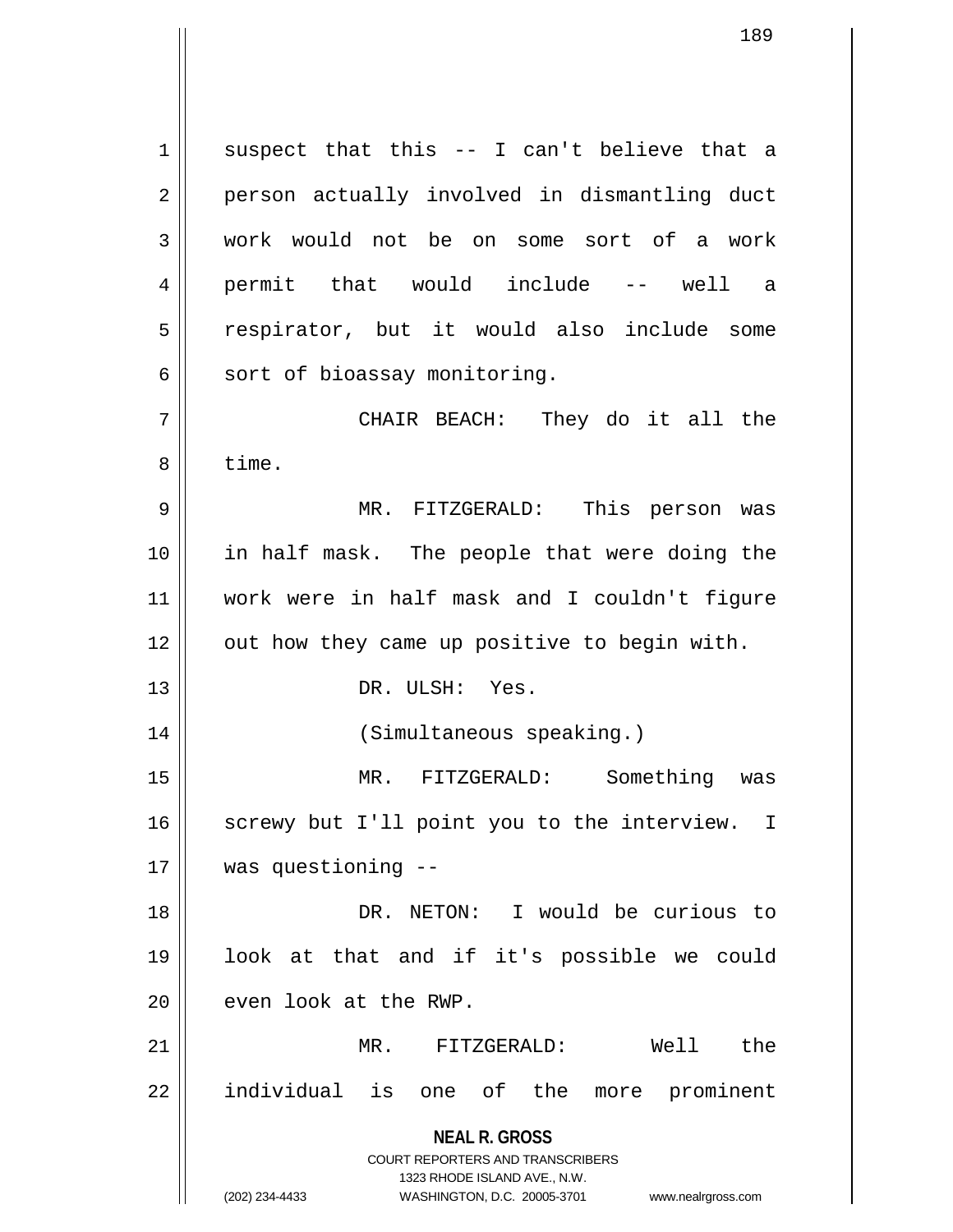**NEAL R. GROSS** COURT REPORTERS AND TRANSCRIBERS 1323 RHODE ISLAND AVE., N.W. 1 individuals we have talked to so it won't be 2 | difficult to go back and do a followup. 3 MEMBER ZIEMER: One other 4 comment, to pick up a little bit on what John 5 | Mauro said on bends in the duct work, the duct  $6 \parallel$  can act very much like a cascade. In fact we  $7 \parallel$  know that respirable particles can impact, 8 depending on the velocity of the air train and  $9 \parallel$  the curvatures. 10 So I don't think we can assume 11 || that all respirable stuff was swept out. It 12 could impact and then be loosened later so,  $13$  | just as a comment. 14 MR. STIVER: And I would like to 15 | kind of follow on about what Paul just said. 16 || I know when I was working on the NTPR program 17 where you investigated this issue of fallout 18 coming down through the duct work in chips 19 when they'd button the ship up. It actually 20 would go through some of these fallout 21 depositions. 22 And there was a lot of issue, at

(202) 234-4433 WASHINGTON, D.C. 20005-3701 www.nealrgross.com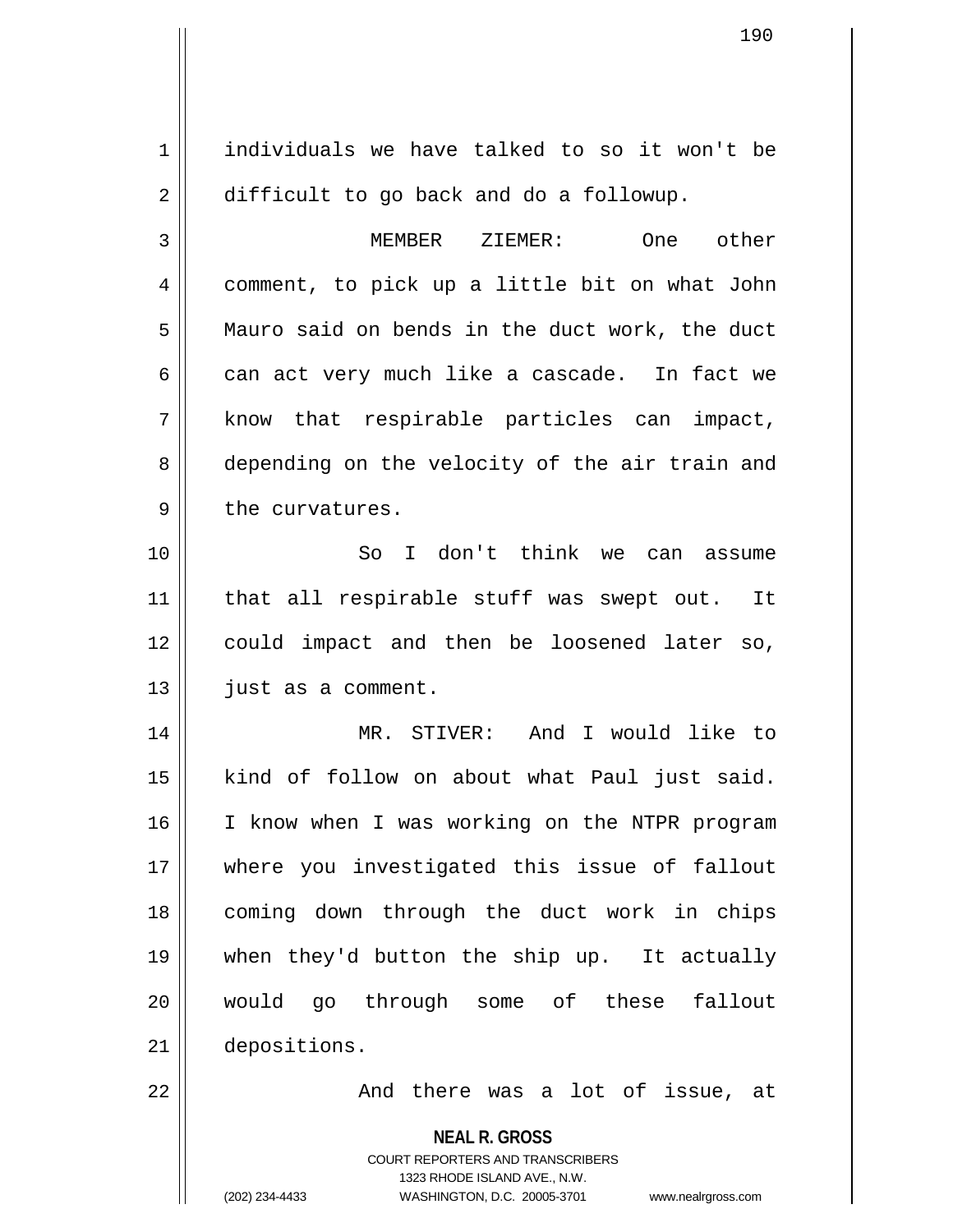1 || some point they would have to open these up  $2 \parallel$  again and a lot of the veterans would claim  $3 \parallel$  they got -- this stuff, it just came billowing 4 | out onto them.

5 And so we -- I did some 6 investigations and some analysis, as an  $7 \parallel$  aerosol scientist, I just had given the number  $8 \parallel$  of bends and flow rates and things.

9 And I don't recall the exact 10 numbers but you know, it's very specific to a 11 particular case, but there is a good fraction 12 of those small particles that played out in 13 the duct work.

14 || MEMBER CLAWSON: Also -- excuse me  $15$   $\vert$  -- but it also comes down to the size of the 16 || duct going out of there because you are  $17$  || talking 100,000 or 100 cubic feet per minute.

18 We run 97,000 cubic feet per 19 second and ours are highly contaminated, not  $20$  || that we can't ever get into a duct work until  $21$  | it's been through the HEPA filters because of  $22$  || the contamination. Also the HPs tell us, or

**NEAL R. GROSS**

COURT REPORTERS AND TRANSCRIBERS 1323 RHODE ISLAND AVE., N.W. (202) 234-4433 WASHINGTON, D.C. 20005-3701 www.nealrgross.com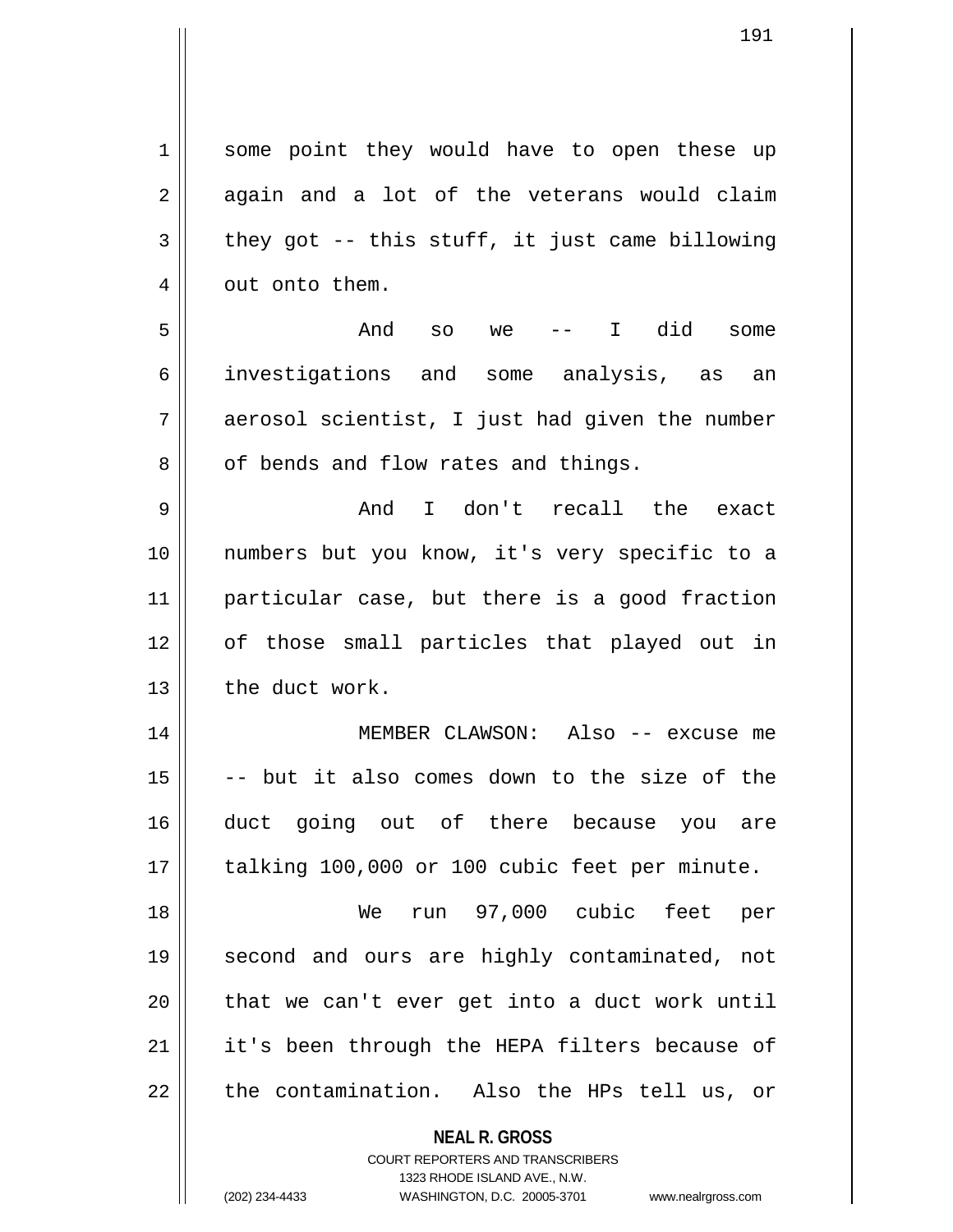**NEAL R. GROSS** COURT REPORTERS AND TRANSCRIBERS 1323 RHODE ISLAND AVE., N.W. (202) 234-4433 WASHINGTON, D.C. 20005-3701 www.nealrgross.com  $1 \parallel$  the RadCon techs, we get electrostatic charge 2 || sometimes from going to -- and it captures  $3 \parallel$  these. 4 CHAIR BEACH: Okay, so at this 5 || point I have one action item for SC&A to 6 || provide the interview notes to the Work Group  $7 \parallel$  and NIOSH. So that's it. Is there any more  $8 \parallel$  clarifying  $-$ 9 || MR. FITZGERALD: Interview notes. 10 CHAIR BEACH: For the -- 11 || MR. FITZGERALD: This issue? 12 CHAIR BEACH: This issue. For the  $13$  | positive sample for the individual  $-$ 14 MEMBER ZIEMER: And you're going  $15$  to have a formal analysis that you are working  $16 \parallel \text{on?}$ 17 MR. FITZGERALD: Oh yes, right, 18 || we're two weeks in, so it's --19 MEMBER ZIEMER: Are these things 20 || that were passed out part of that analysis? 21 || MR. FITZGERALD: That was part of  $22$   $\parallel$  the  $-$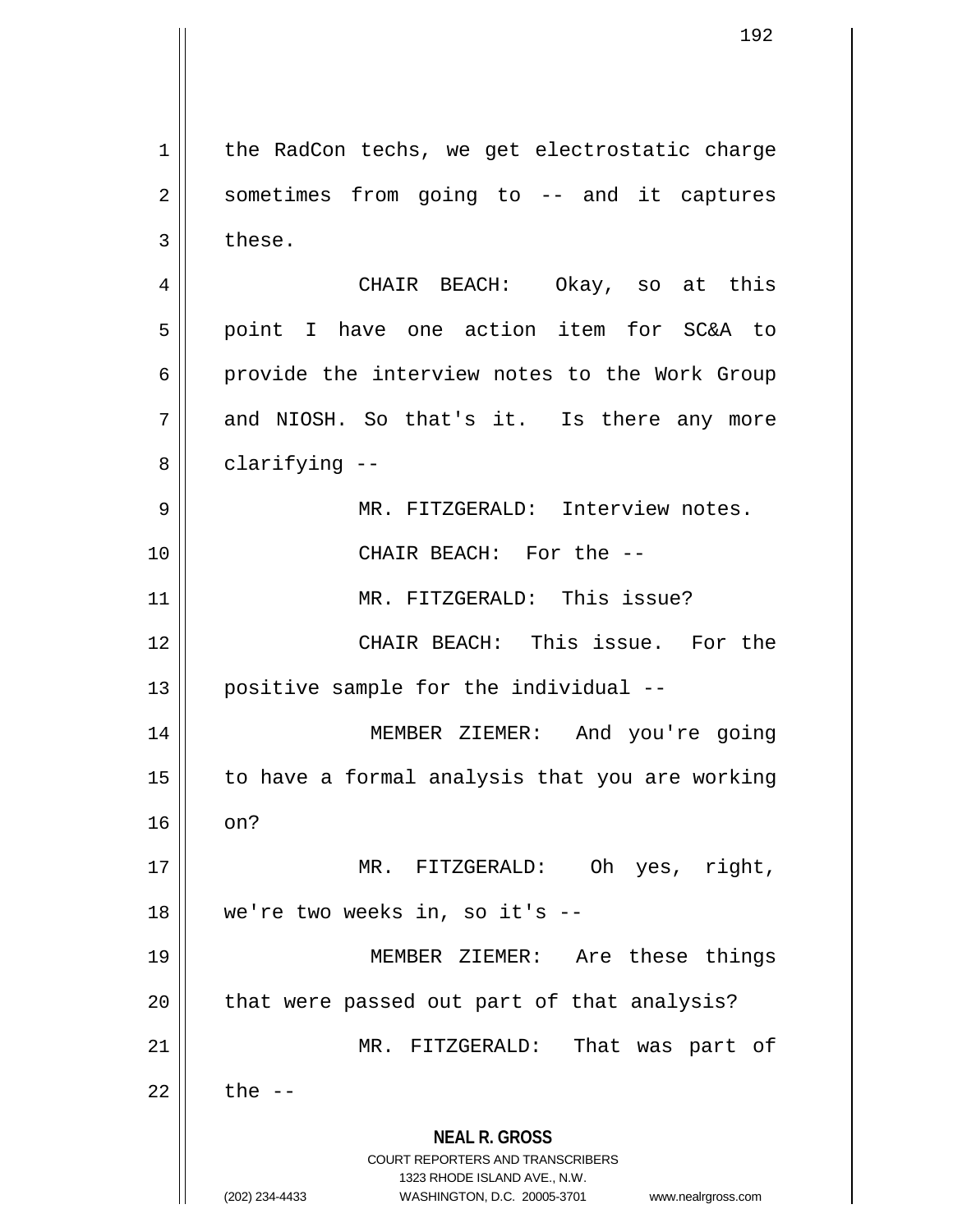**NEAL R. GROSS** COURT REPORTERS AND TRANSCRIBERS 1323 RHODE ISLAND AVE., N.W. (202) 234-4433 WASHINGTON, D.C. 20005-3701 www.nealrgross.com 1 || MEMBER ZIEMER: Because these  $2 \parallel$  aren't dated or labeled --3 MR. FITZGERALD: No, no, in the 4 || interests of just keeping things moving we  $5$  || gave you work in progress. 6 CHAIR BEACH: So we will see that  $7$  | again in a formal --8 MR. STIVER: You'll see that in a  $9 \parallel$  -- a subsection of the formal report. 10 MEMBER ZIEMER: Well what 11  $\parallel$  happened, they put these in the  $-$ -12 (Simultaneous speaking.) 13 DR. NETON: Where was this, when 14 was this, and what was this? 15 CHAIR BEACH: This came out of 16 || NIOSH's report. So --17 || DR. NETON: What did? 18 || (Simultaneous speaking.) 19 DR. MAURO:. This is John. By way  $20$  || of  $-$  if I can interject. It sounds like that 21 NIOSH folks have filed those files and I 22 || scanned over them and as you can see, our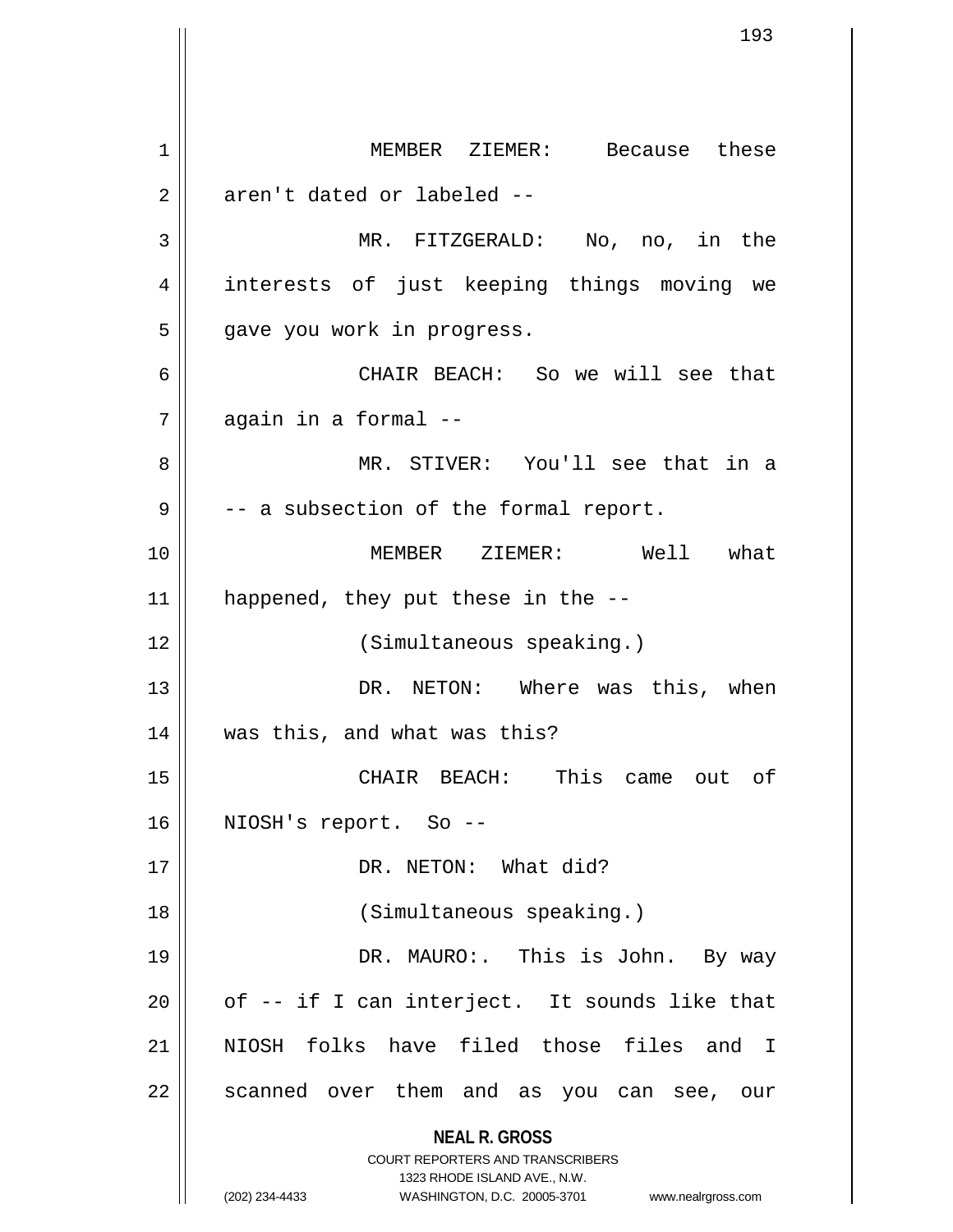1 || folks did too. But you are actually in the 2 || process of preparing an integrated report 3 telling your story and taking your position. 4 || Is there actually maybe a lot of the questions  $5 \parallel$  and concerns that we have been dabbling in. 6 DR. ULSH: Well actually, John,  $7 \parallel$  all the information that we plan to present in  $8 \parallel$  the White Paper is already in those files. We  $9 \parallel$  are just going to put it into a more coherent 10 framework. 11 || DR. NETON: Right now you have an  $12$  | email that sort of summarizes basically  $-$ 13 DR. MAURO:. Oh no, that's fine. 14 The only reason I bring it up is that -- so 15 for us to go forward, SC&A to go forward and 16 || prepare our White Paper on using the material  $17$  || that you had already sent us I guess last week 18 || some time, we are okay with that. Okay. 19 DR. NETON: Yes, I don't think 20 || there would be any reason to wait for our 21 formal, final report because it's not going to  $22$   $\parallel$  say anything different than what you have

**NEAL R. GROSS**

COURT REPORTERS AND TRANSCRIBERS

1323 RHODE ISLAND AVE., N.W. (202) 234-4433 WASHINGTON, D.C. 20005-3701 www.nealrgross.com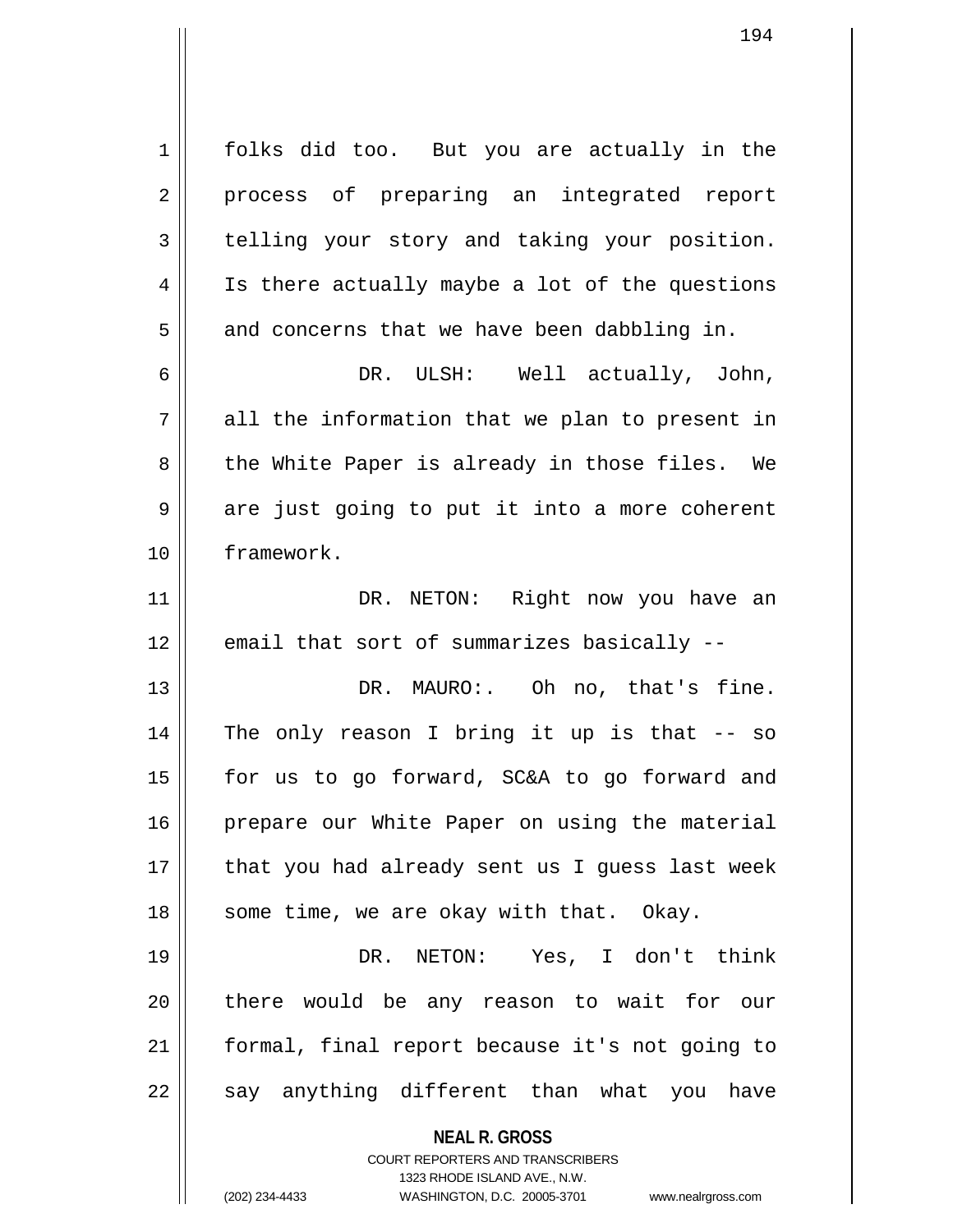**NEAL R. GROSS** COURT REPORTERS AND TRANSCRIBERS 1323 RHODE ISLAND AVE., N.W. (202) 234-4433 WASHINGTON, D.C. 20005-3701 www.nealrgross.com 1 already have. 2 || DR. MAURO: Okay. 3 MR. STIVER: There's no new 4 analysis or data. 5 CHAIR BEACH: How soon is your 6 | final report coming out? 7 DR. ULSH: I don't know. I'd have  $8 \parallel$  to look it up. Since the information was 9 || already presented to the Working Group and to 10 SC&A, I didn't put an extremely high priority 11 || on reassembling it into a White Paper, but if  $12$  | you desire that I do that, we can --13 MR. STIVER: Our real concern was 14 just that we wouldn't miss any new analysis. 15 DR. ULSH: No, we are not going to  $16$  | present new analysis in there. 17 MR. STIVER: If that's the case  $18$  || then we are fine. We are ready to go. 19 DR. NETON: Yes, I think you know  $20$ 21 CHAIR BEACH: So this means -- 22 || DR. NETON: They are moving things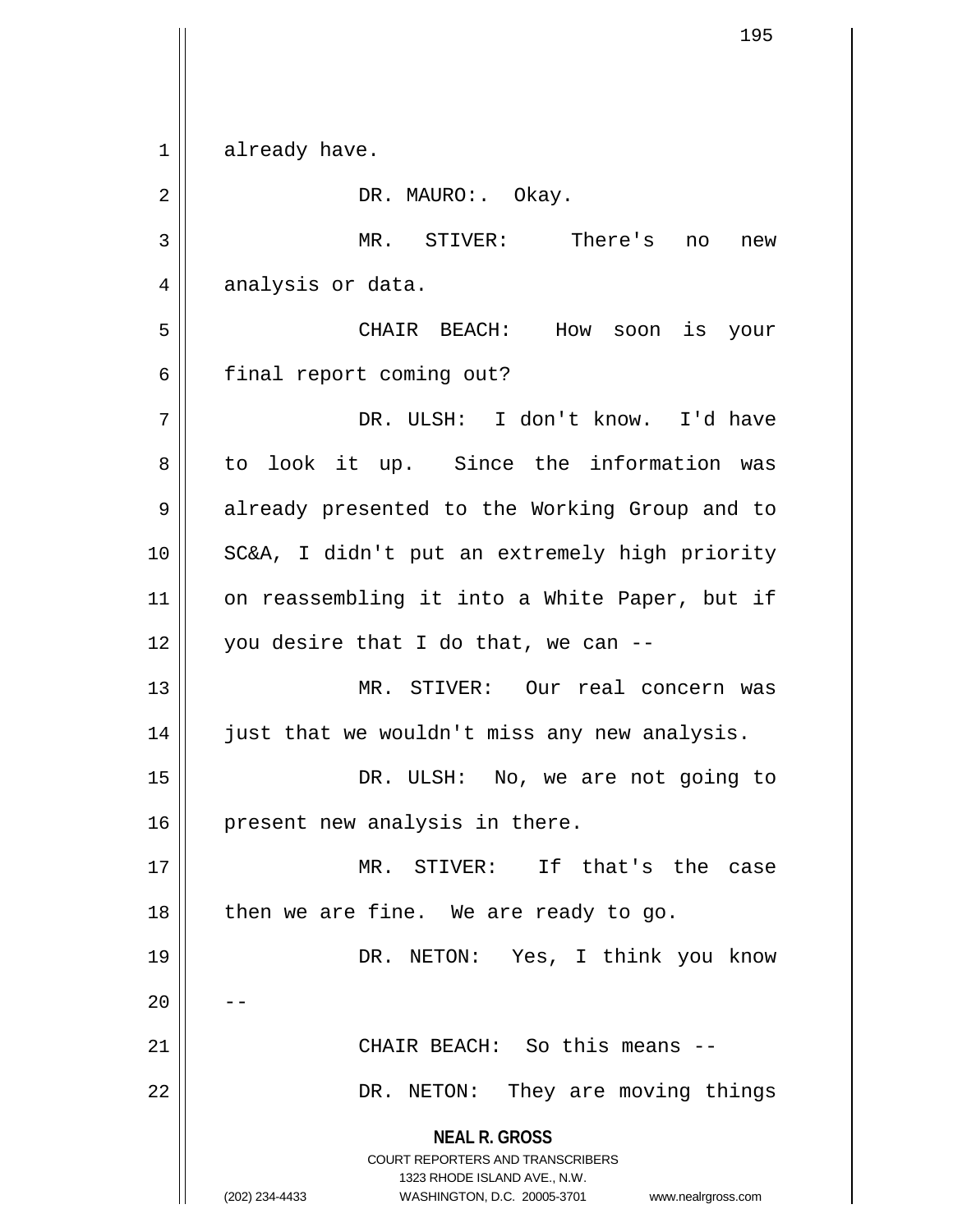$1 \parallel$  forward.

| $\overline{2}$ | MR. KATZ: So you're saying there                                                                                                                                       |
|----------------|------------------------------------------------------------------------------------------------------------------------------------------------------------------------|
| 3              | won't be a report, then?                                                                                                                                               |
| 4              | DR. ULSH: Well I'm almost                                                                                                                                              |
| 5              | wondering, if SC&A is going to prepare a                                                                                                                               |
| 6              | response to what we have already given you, I                                                                                                                          |
| 7              | am almost wondering if we shouldn't hold off                                                                                                                           |
| 8              | on issuing the White Paper, because then we                                                                                                                            |
| 9              | could respond to it in that White Paper.                                                                                                                               |
| 10             | MR. FITZGERALD: I think that                                                                                                                                           |
| 11             | would be more efficient.                                                                                                                                               |
| 12             | DR. NETON: Yes I -- in the spirit                                                                                                                                      |
| 13             | of efficiency I don't know that we need to                                                                                                                             |
| 14             | formalize this into a White Paper. I mean                                                                                                                              |
| 15             | it's there. You have all the relevant                                                                                                                                  |
| 16             | information.                                                                                                                                                           |
| 17             | DR.<br>Don't take that as<br>ULSH:<br>а                                                                                                                                |
| 18             | direction yet.                                                                                                                                                         |
| 19             | (Laughter.)                                                                                                                                                            |
| 20             | I think the concept is<br>DR. NETON:                                                                                                                                   |
| 21             | pretty straightforward, as you captured<br>it,                                                                                                                         |
| 22             | which is we have all this smear data, we have                                                                                                                          |
|                | <b>NEAL R. GROSS</b><br><b>COURT REPORTERS AND TRANSCRIBERS</b><br>1323 RHODE ISLAND AVE., N.W.<br>(202) 234-4433<br>WASHINGTON, D.C. 20005-3701<br>www.nealrgross.com |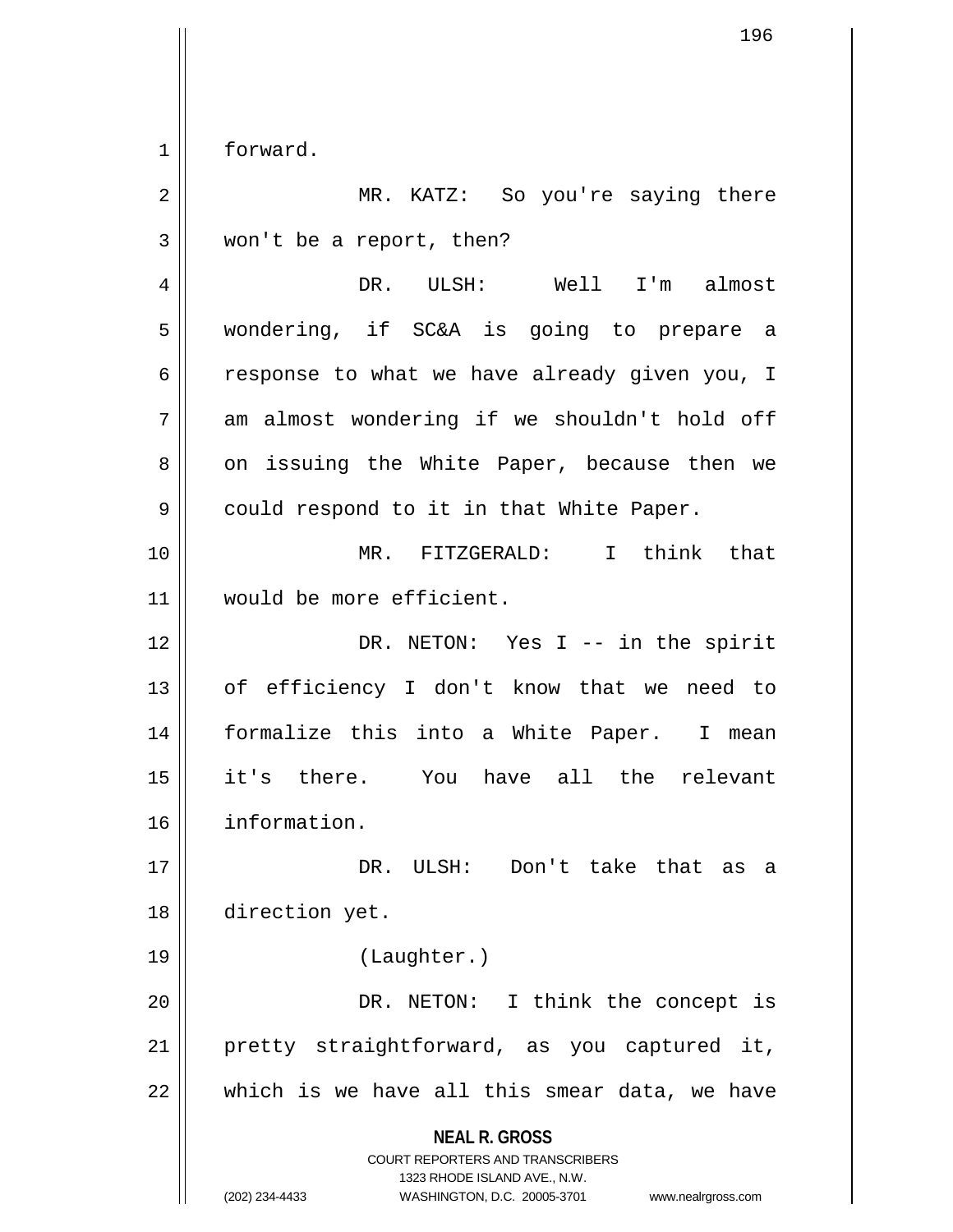1 analyzed the smear data, those are the dose  $2 \parallel$  rates that we came up with, if those are the 3 representative smears for this facility, 4 || that's our position now. You guys are  $5 \parallel$  starting to take a closer look about the 6 application of that and maybe various other  $7 \parallel$  wider activities or processes and what not --8 MR. FITZGERALD: One thing I think 9 we do need though before we would close on the 10 White Paper to you all is have a secure 11 meeting, because I think we can't really come 12 || to closure on the full response unless we have 13 || a candid discussion about time periods and 14 locations, which we will have to have in 15 | Germantown. 16 || So I would say we would signal

17 || when we had gotten to the point where we have 18 most of it together but haven't crossed those 19 Ts, and then maybe schedule something in 20 Germantown that would I think help close the  $21$   $\parallel$  thing out.

22 MR. KATZ: Can you give me just a

**NEAL R. GROSS** COURT REPORTERS AND TRANSCRIBERS

1323 RHODE ISLAND AVE., N.W.

(202) 234-4433 WASHINGTON, D.C. 20005-3701 www.nealrgross.com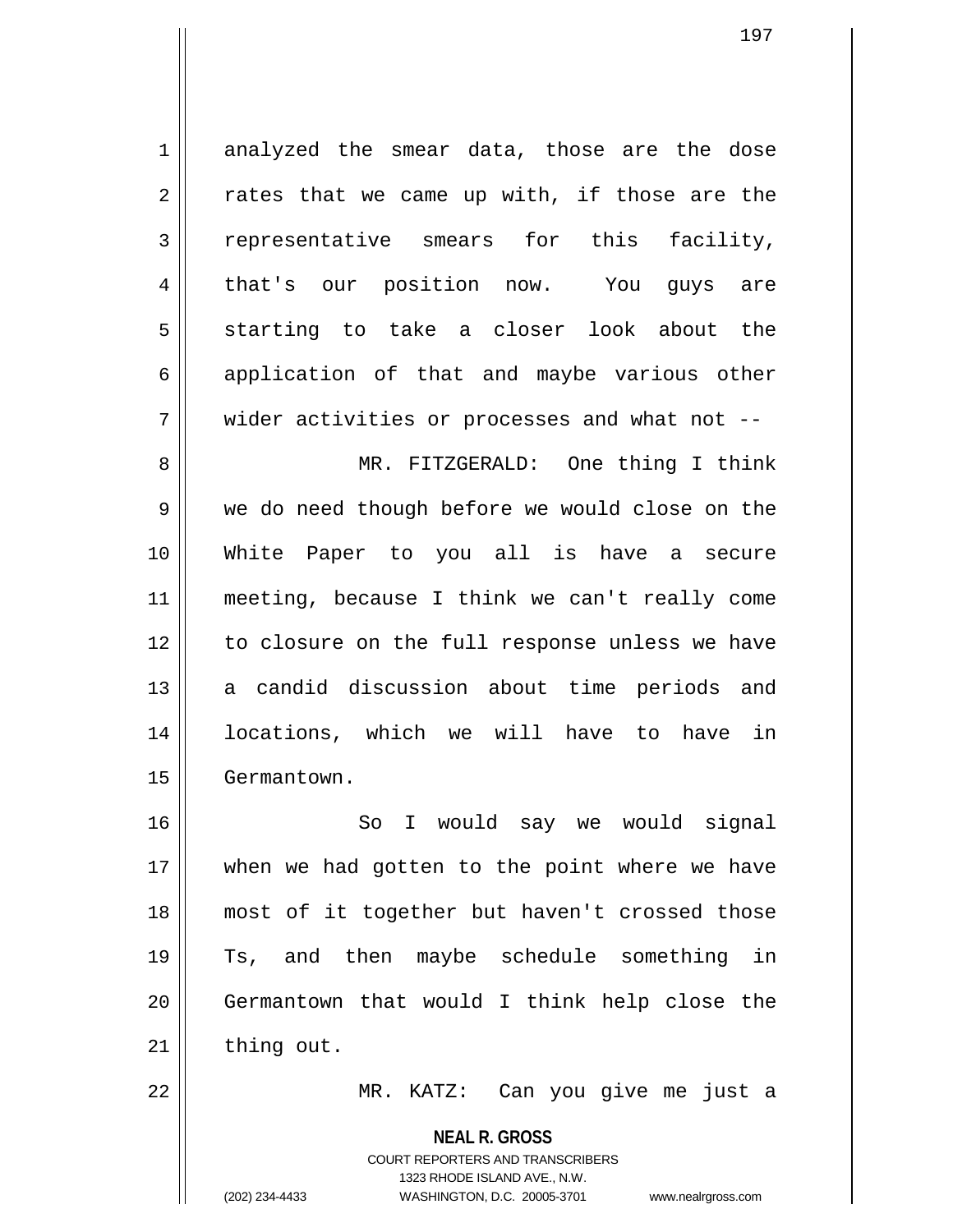| 1  | ballpark sense of calender there?                                                                   |
|----|-----------------------------------------------------------------------------------------------------|
| 2  | I mean, you give them out before                                                                    |
| 3  | you deliver your report, right?                                                                     |
| 4  | MR. FITZGERALD: Right.                                                                              |
| 5  | (Simultaneous speaking.)                                                                            |
| 6  | MR. FITZGERALD: This is the wrong                                                                   |
| 7  | time of year. I would say in January some                                                           |
| 8  | time.                                                                                               |
| 9  | MR. KATZ: Okay. Thanks.                                                                             |
| 10 | DR. MAURO:. This is John again.                                                                     |
| 11 | One of the things I am a little concerned                                                           |
| 12 | about is we had a lot of questions that we                                                          |
| 13 | posed based on looking at the data, some of                                                         |
| 14 | which, if we had answers to them, could                                                             |
| 15 | affect, you know, what we have to say in our                                                        |
| 16 | White Paper.                                                                                        |
| 17 | For example, I'll bring a couple                                                                    |
| 18 | of them up. I have heard some discussion                                                            |
| 19 | regarding measurements made post-1985 were                                                          |
| 20 | predominantly the basis for your calculations.                                                      |
| 21 | However as I understand it from                                                                     |
| 22 | listening to Bob Barton, there are a number of                                                      |
|    | <b>NEAL R. GROSS</b>                                                                                |
|    | <b>COURT REPORTERS AND TRANSCRIBERS</b>                                                             |
|    | 1323 RHODE ISLAND AVE., N.W.<br>WASHINGTON, D.C. 20005-3701<br>(202) 234-4433<br>www.nealrgross.com |

 $\overline{\phantom{a}}$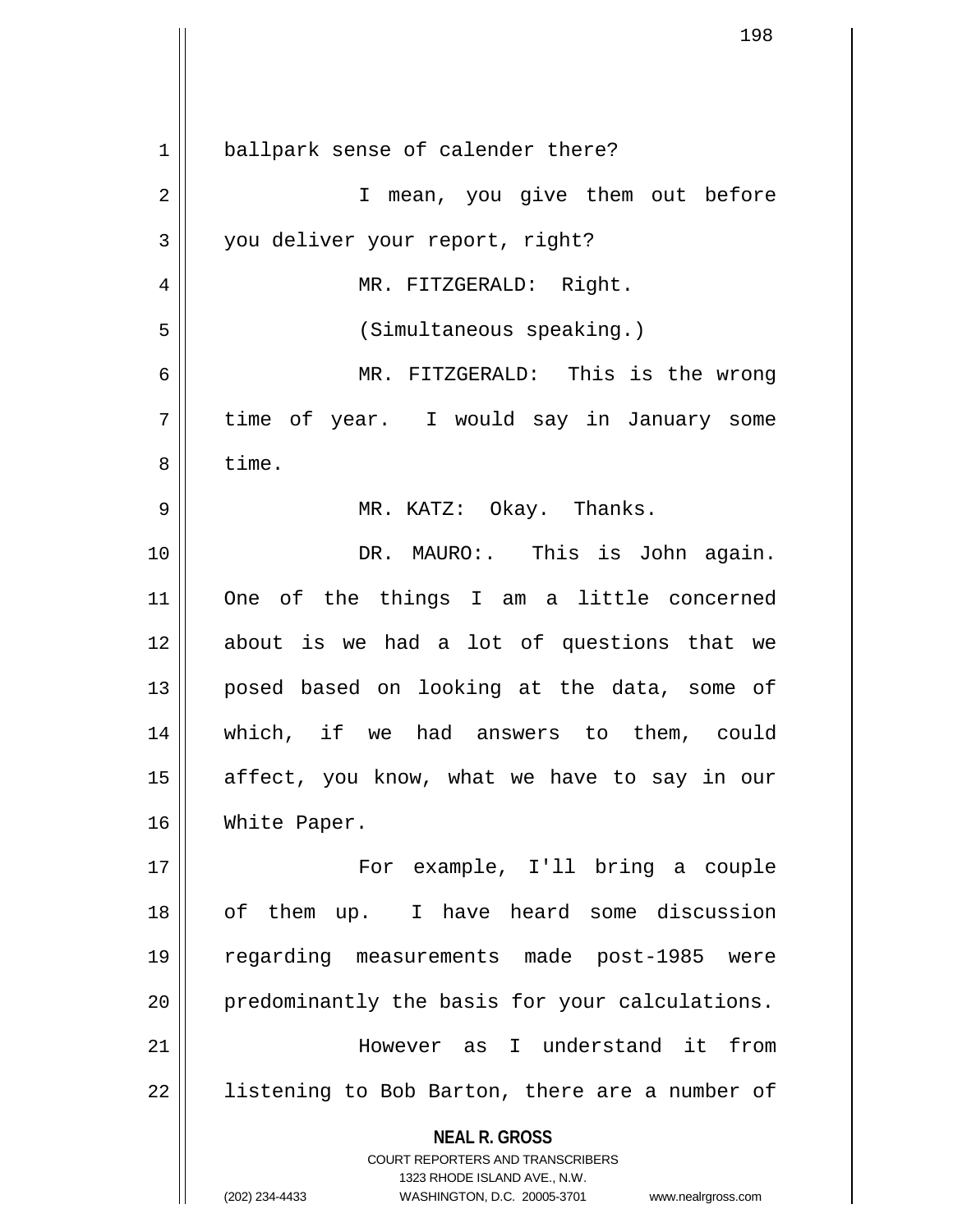| $\mathbf 1$    | measurements of a different nature I guess or                                                                                                                          |
|----------------|------------------------------------------------------------------------------------------------------------------------------------------------------------------------|
| $\overline{2}$ | level of granularity that were collected in                                                                                                                            |
| $\mathfrak{Z}$ | the 1980 to 1985 time period.                                                                                                                                          |
| 4              | Apparently there was<br>some                                                                                                                                           |
| 5              | rationale in your -- why you have elected to                                                                                                                           |
| 6              | use the post-1985 data and not use the pre-                                                                                                                            |
| 7              | 1985 data.                                                                                                                                                             |
| 8              | You know, that's -- and there's a                                                                                                                                      |
| 9              | question we had, I wonder why they didn't do                                                                                                                           |
| 10             | that if you know $-$ I don't know if the                                                                                                                               |
| 11             | logistics work out but that's like a question                                                                                                                          |
| 12             | that would help us understand because you can                                                                                                                          |
| 13             | envision, when we write our reports, we may                                                                                                                            |
| 14             | very well have a statement in it that says,                                                                                                                            |
| 15             | how come, lots of questions that we are                                                                                                                                |
| 16             | raising right now may still be with us.                                                                                                                                |
| 17             | And the extent to which some of                                                                                                                                        |
| 18             | these questions that came up during this                                                                                                                               |
| 19             | meeting can be answered, maybe easily, by                                                                                                                              |
| 20             | NIOSH to supplement what you have already                                                                                                                              |
| 21             | provided us.                                                                                                                                                           |
| 22             | Another question was mine, having                                                                                                                                      |
|                | <b>NEAL R. GROSS</b><br><b>COURT REPORTERS AND TRANSCRIBERS</b><br>1323 RHODE ISLAND AVE., N.W.<br>(202) 234-4433<br>WASHINGTON, D.C. 20005-3701<br>www.nealrgross.com |

 $\mathsf{I}$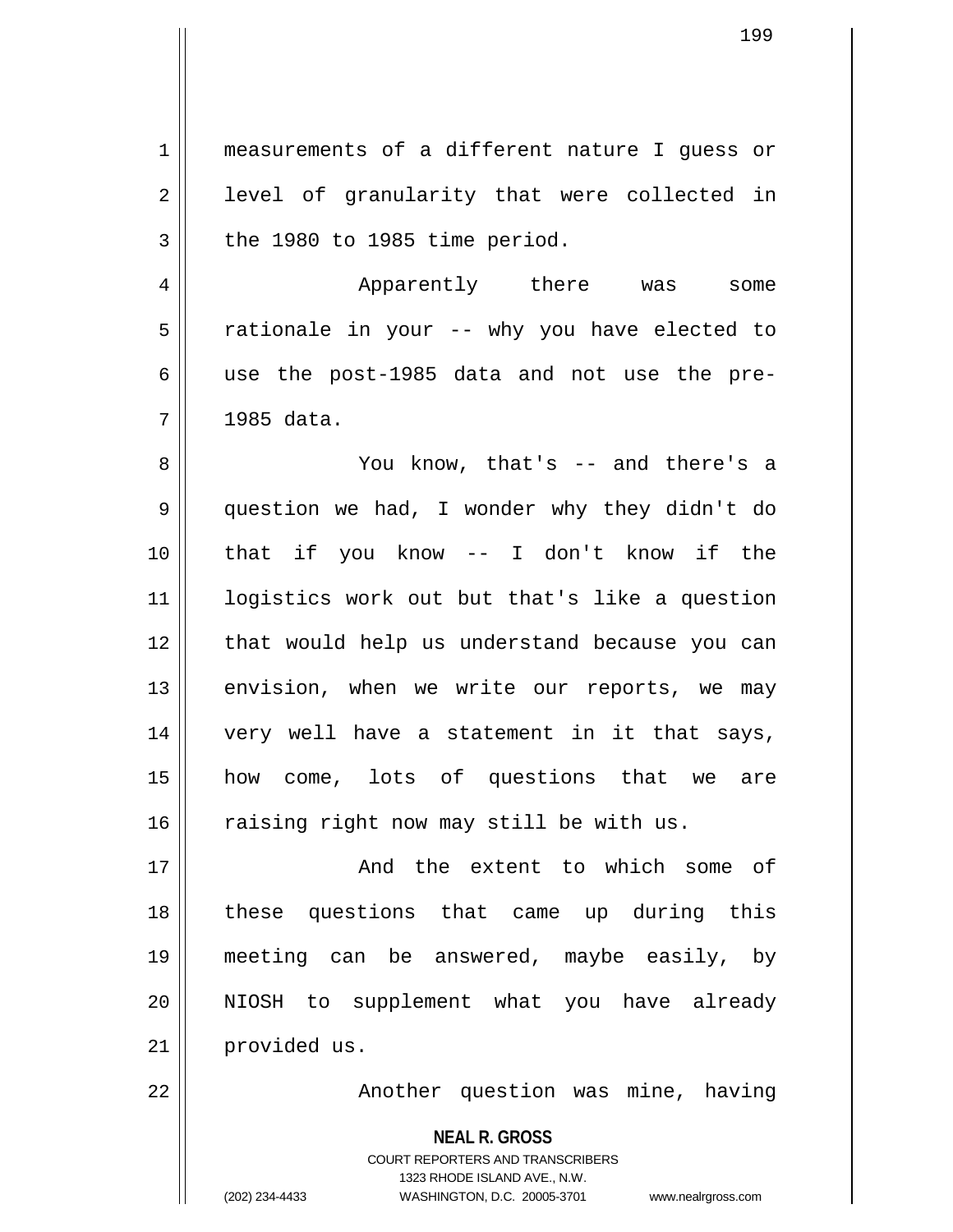$1 \parallel$  to do with the air pre-filters. I quess I did 2 || not hear a definitive answer whether those  $3$  | pre-filter samples data from the air samples 4 collected, whether they were counted or not,  $5 \parallel$  and whether there are data out there or not. 6 I know that I for one would be

 $7 \parallel$  very interested in seeing that data, if it  $8 \parallel$  exists. Again, that would be material that 9 may very well emerge in one of our reports 10 when we deliver it, but the extent to which 11 || you could address that before then, that would 12 be another supplemental information.

13 || The other words what I'm saying is 14 || that in light of the conversation we've had 15 || this morning, any supplemental information you 16 || could provide that would address some of these 17 questions and concerns we have raised, would 18 || certainly help us in writing our report.

19 CHAIR BEACH: Any idea if that 20 || pre-filter data exists?

21 DR. ULSH: No, we can look for it. 22 MR. STIVER: I for one would like

**NEAL R. GROSS**

COURT REPORTERS AND TRANSCRIBERS 1323 RHODE ISLAND AVE., N.W. (202) 234-4433 WASHINGTON, D.C. 20005-3701 www.nealrgross.com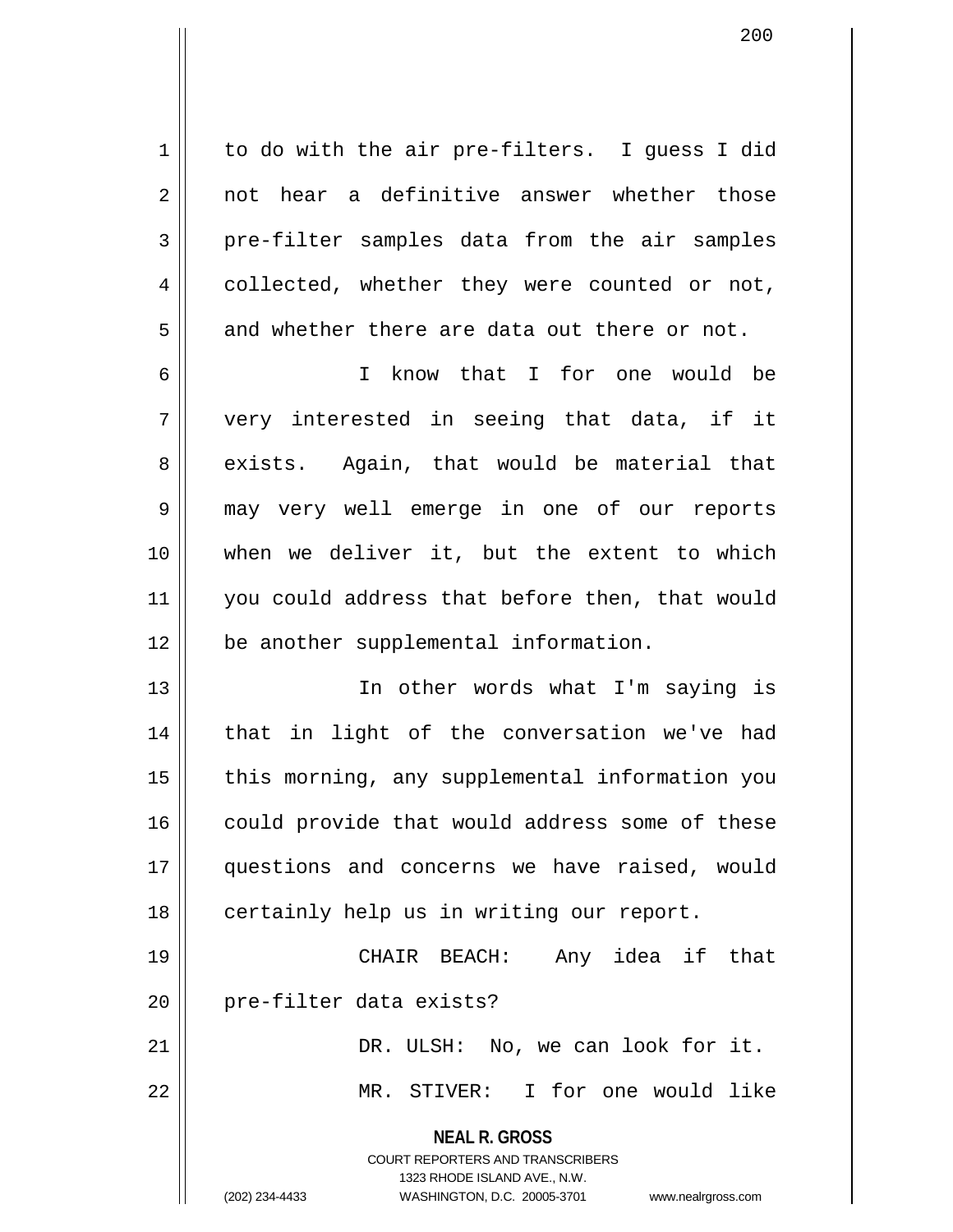$1 \parallel$  to see that.

| $\overline{2}$ | CHAIR BEACH: Okay, so action item                                                                                                                                      |
|----------------|------------------------------------------------------------------------------------------------------------------------------------------------------------------------|
| 3              | for NIOSH to look for pre-filter data. My                                                                                                                              |
| 4              | guess is they threw it away because that's not                                                                                                                         |
| 5              | what they were after but $-$ -                                                                                                                                         |
| 6              | DR. MAURO:. Yes.                                                                                                                                                       |
| 7              | CHAIR BEACH: I don't know for                                                                                                                                          |
| 8              | sure.                                                                                                                                                                  |
| 9              | MR. STIVER: More than likely,                                                                                                                                          |
| 10             | yes. But, John, the other issue of that time                                                                                                                           |
| 11             | frame I think is going to happen at the end of                                                                                                                         |
| 12             | the classification. It's going to have to be                                                                                                                           |
| 13             | -- it's not something we can deal with in an                                                                                                                           |
| 14             | open discussion.                                                                                                                                                       |
| 15             | CHAIR BEACH: So if we shoot for a                                                                                                                                      |
| 16             | January Germantown meeting, maybe a couple of                                                                                                                          |
| 17             | weeks after that we can look for SC&A's                                                                                                                                |
| 18             | report.                                                                                                                                                                |
| 19             | DR. MAURO: While you're                                                                                                                                                |
| 20             | scheduling that, I am sorry to interrupt                                                                                                                               |
| 21             | again, because there are things in my                                                                                                                                  |
| 22             | another question. This matter of airborne                                                                                                                              |
|                | <b>NEAL R. GROSS</b><br><b>COURT REPORTERS AND TRANSCRIBERS</b><br>1323 RHODE ISLAND AVE., N.W.<br>(202) 234-4433<br>WASHINGTON, D.C. 20005-3701<br>www.nealrgross.com |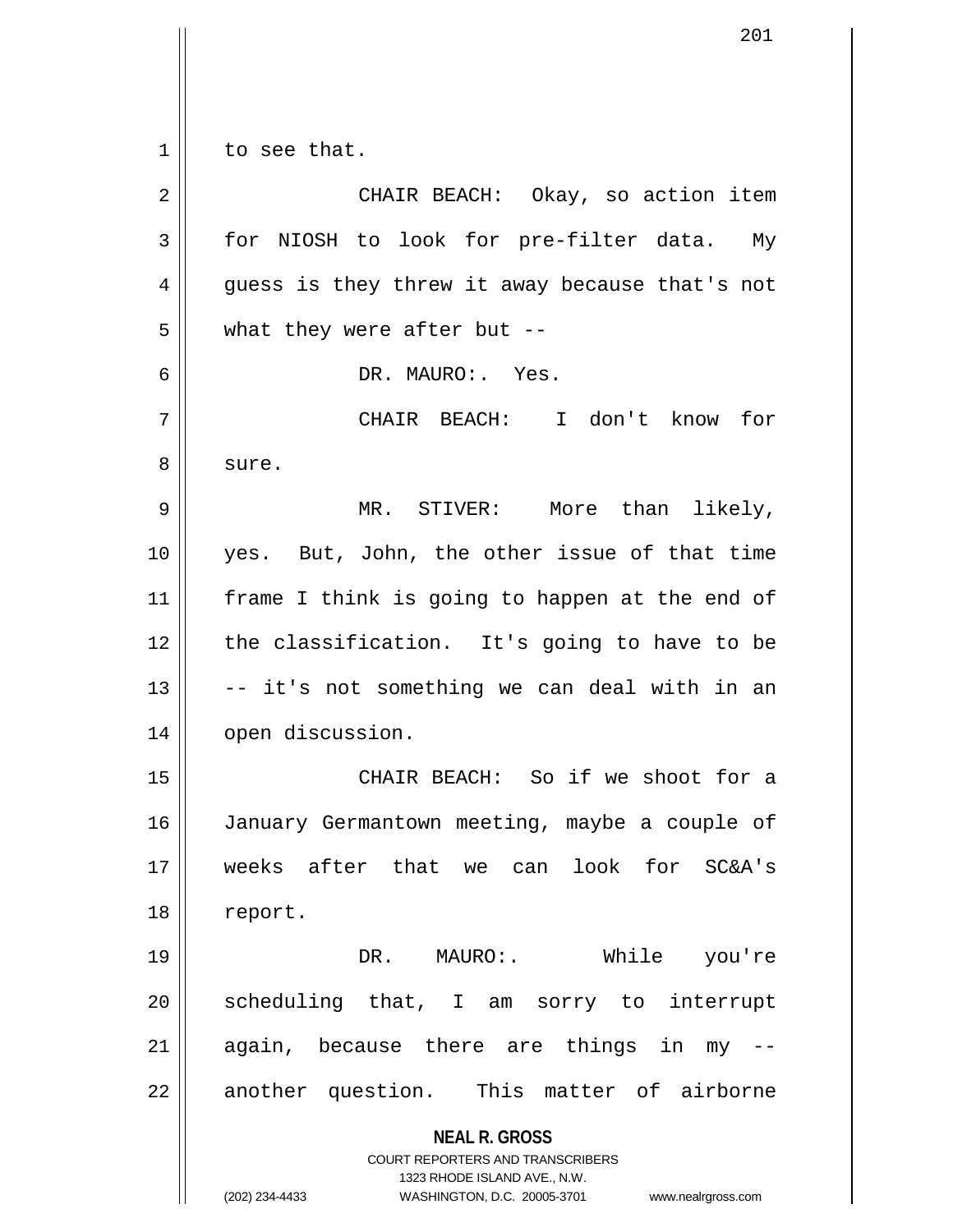$1$  | tritides that people might have been inhaling. 2 || As I mentioned earlier, they are from two  $3 \parallel$  sources, namely resuspension, and also direct 4 | injection.

**NEAL R. GROSS** COURT REPORTERS AND TRANSCRIBERS 5 Right now I believe the material 6 you send us is silent related to what 7 assurance do we have that applying the 8 cas 8 resuspension factor to surface contamination,  $9 \parallel$  the way in which you plan to do it, will also 10 appropriately bound inhalations that might 11 have occurred during time periods -- this is 12 the question -- were there any operations 13 || going on where you had direct injection of 14 tritides into the air in addition to 15 || resuspension for this time period of interest, 16 namely I guess post-1980, or are we dealing 17 with a time period when there was no 18 || operations and there was no direct injection, 19 of possible injection of tritides into the  $20$   $\parallel$  air? 21 DR. ULSH: Let's talk in 22 | Germantown.

1323 RHODE ISLAND AVE., N.W.

(202) 234-4433 WASHINGTON, D.C. 20005-3701 www.nealrgross.com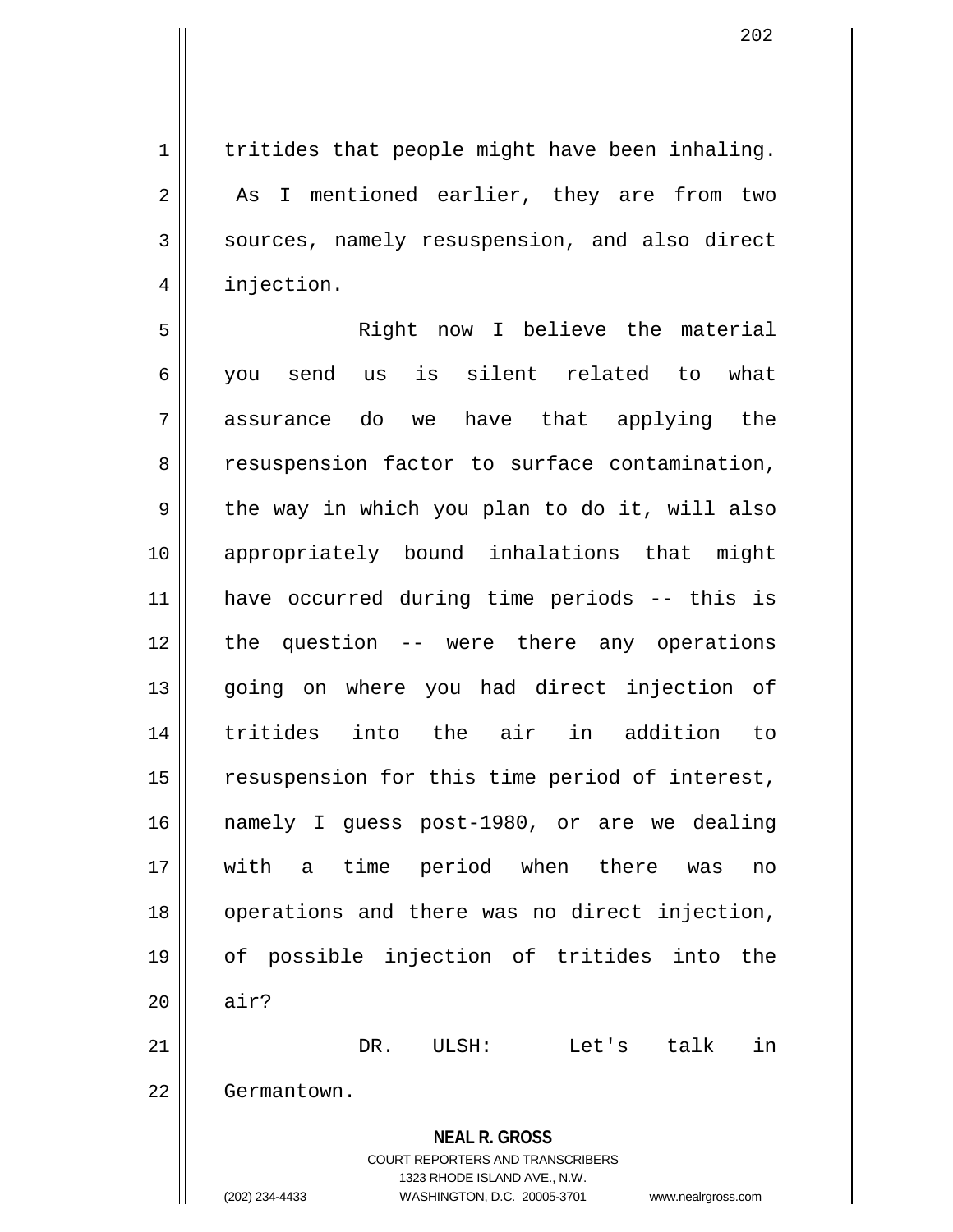1 CHAIR BEACH: Yes, that's a good 2 | topic for Germantown.

3 DR. MAURO:. Okay, if you could  $4 \parallel$  answer that, because as you can imagine, I am 5 || pretty familiar with the subject and the 6 | literature on tritides, and the resuspension 7 factor -- that's right, I'm sorry -- on 8 || resuspension factors, and in general, their  $9 \parallel$  intent is really for the pathway of you know, 10 surface contamination, although a lot of it, 11 quite frankly, a lot of the data that was 12 || collected on air samples and surface samples 13 || was collected actually during operations.

14 || So interestingly, some of the 15 higher-end resuspension factors that they 16 derive in the literature was actually derived 17 during operations, and they are reflected 18 both.

19 || But that's a complicating factor 20 || that you don't want to have to deal with if 21 you can avoid it.

22 You see where I'm headed? So the

**NEAL R. GROSS**

COURT REPORTERS AND TRANSCRIBERS 1323 RHODE ISLAND AVE., N.W. (202) 234-4433 WASHINGTON, D.C. 20005-3701 www.nealrgross.com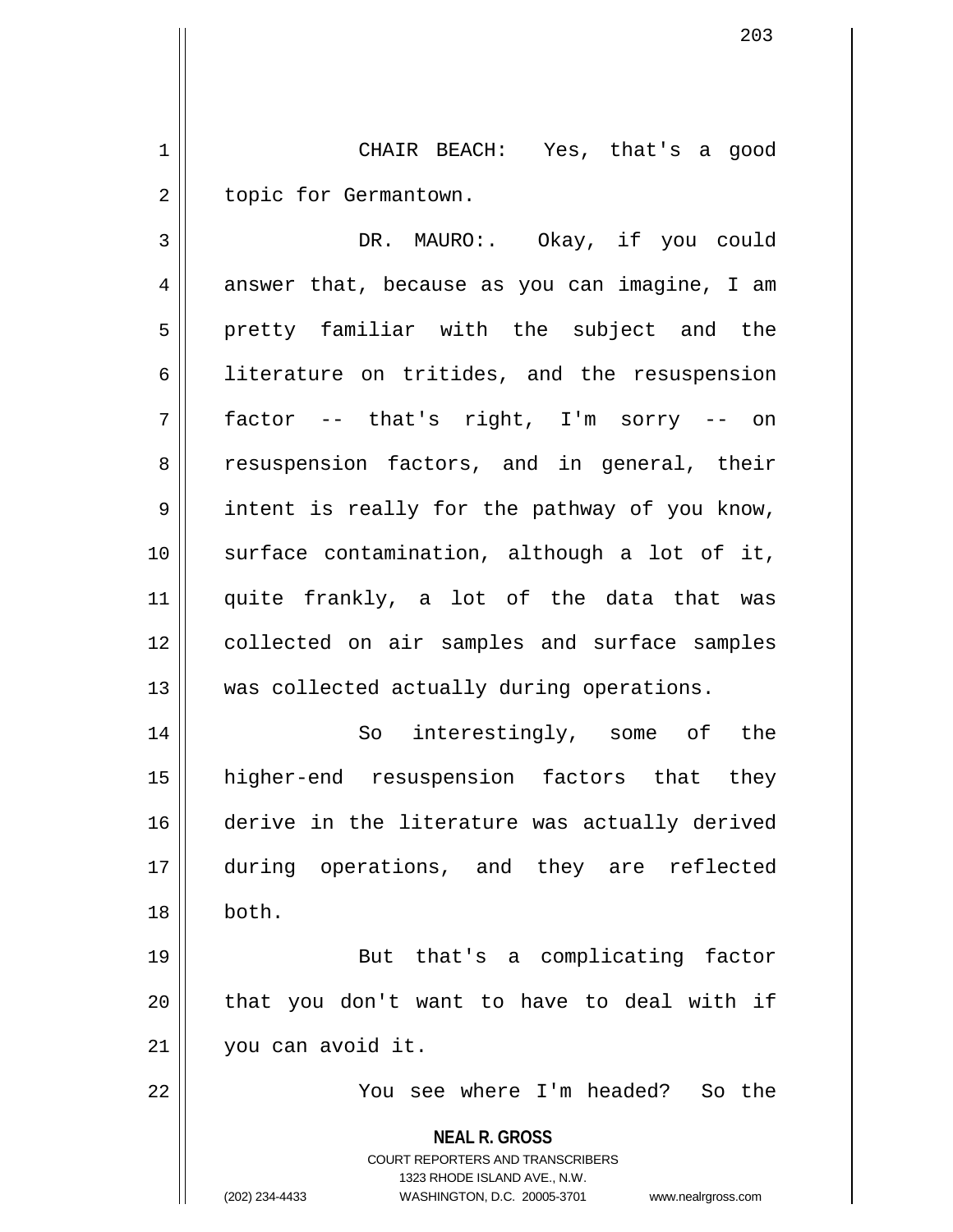| $\mathbf{1}$ | degree to which something could be said about  |
|--------------|------------------------------------------------|
| 2            | that, if you can, that would also help us in   |
| 3            | our deliberations.                             |
| 4            | MR. KATZ: Thank you, John.                     |
| 5            | CHAIR BEACH: Anything else?                    |
| 6            | MEMBER SCHOFIELD: I wouldn't be                |
| 7            | surprised if those numbers would be higher     |
| 8            | during the operation.                          |
| 9            | DR. MAURO:. Yes, during the                    |
| 10           | operation -- that's, you see, I've got to tell |
| 11           | you what we are thinking, if in fact there was |
| 12           | some operations going on when the swipe        |
| 13           | samples were collected and when the -- when we |
| 14           | are going to use them. In other words we are   |
| 15           | going to -- let's say it turns out in the      |
| 16           | early 1980s there were operations -- I'm       |
| 17           | making this up -- there were operations going  |
| 18           | on and any person working there that wasn't    |
| 19           | wearing any respiratory protection would say   |
| 20           | when he -- any inhalation he may have          |
| 21           | experienced would reflect what was directly    |
| 22           | injected from leakages or whatever the process |
|              |                                                |

COURT REPORTERS AND TRANSCRIBERS 1323 RHODE ISLAND AVE., N.W. (202) 234-4433 WASHINGTON, D.C. 20005-3701 www.nealrgross.com

**NEAL R. GROSS**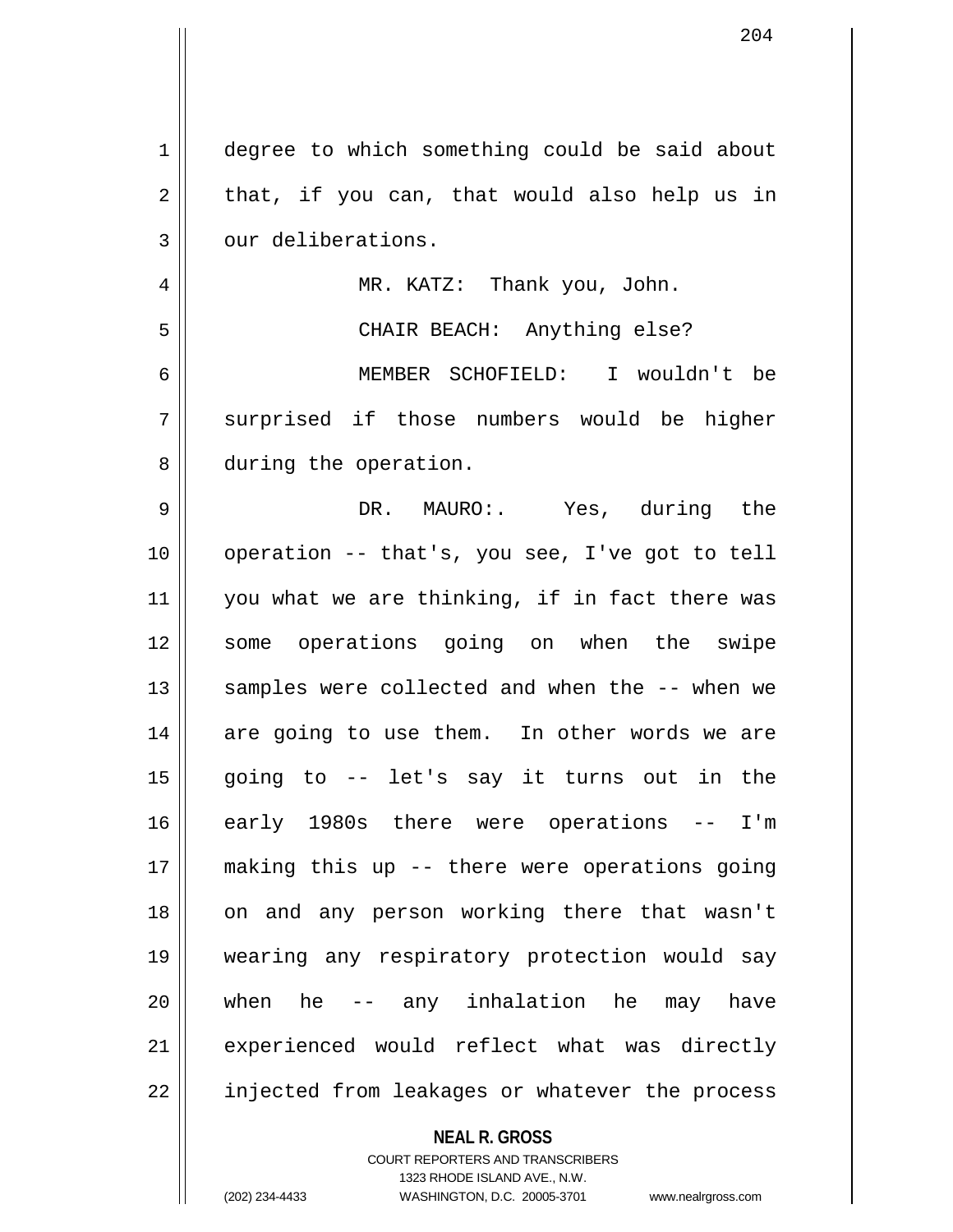$1 \parallel$  is, I'm not sure, and resuspension.

2 || Now, then you are in this 3 difficult situation of arguing that the 4 || resuspension factor that we are using and the 5 data we are using from surface contamination  $6 \parallel$  is more than adequate to cover the fact that 7 the person was exposed not only to 8 | resuspension, but direct airborne injection. 9 It's a complication that makes it 10 difficult to accept your method, if that 11 scenario was real. If it turns out that all 12 the exposures that people might have 13 || experienced of concern to us today are solely 14 from resuspension, well, that simplifies our 15 problem and it makes your approach a little 16 bit more compatible with what the intent of  $17$  | the resuspension factor is.

18 DR. ULSH: Well, I can maybe 19 provide some clarification right now, maybe, 20 if you don't ask me a whole lot of questions. 21 || These were not abandoned facilities where  $22$  || there was only residual contamination. These

**NEAL R. GROSS**

COURT REPORTERS AND TRANSCRIBERS 1323 RHODE ISLAND AVE., N.W. (202) 234-4433 WASHINGTON, D.C. 20005-3701 www.nealrgross.com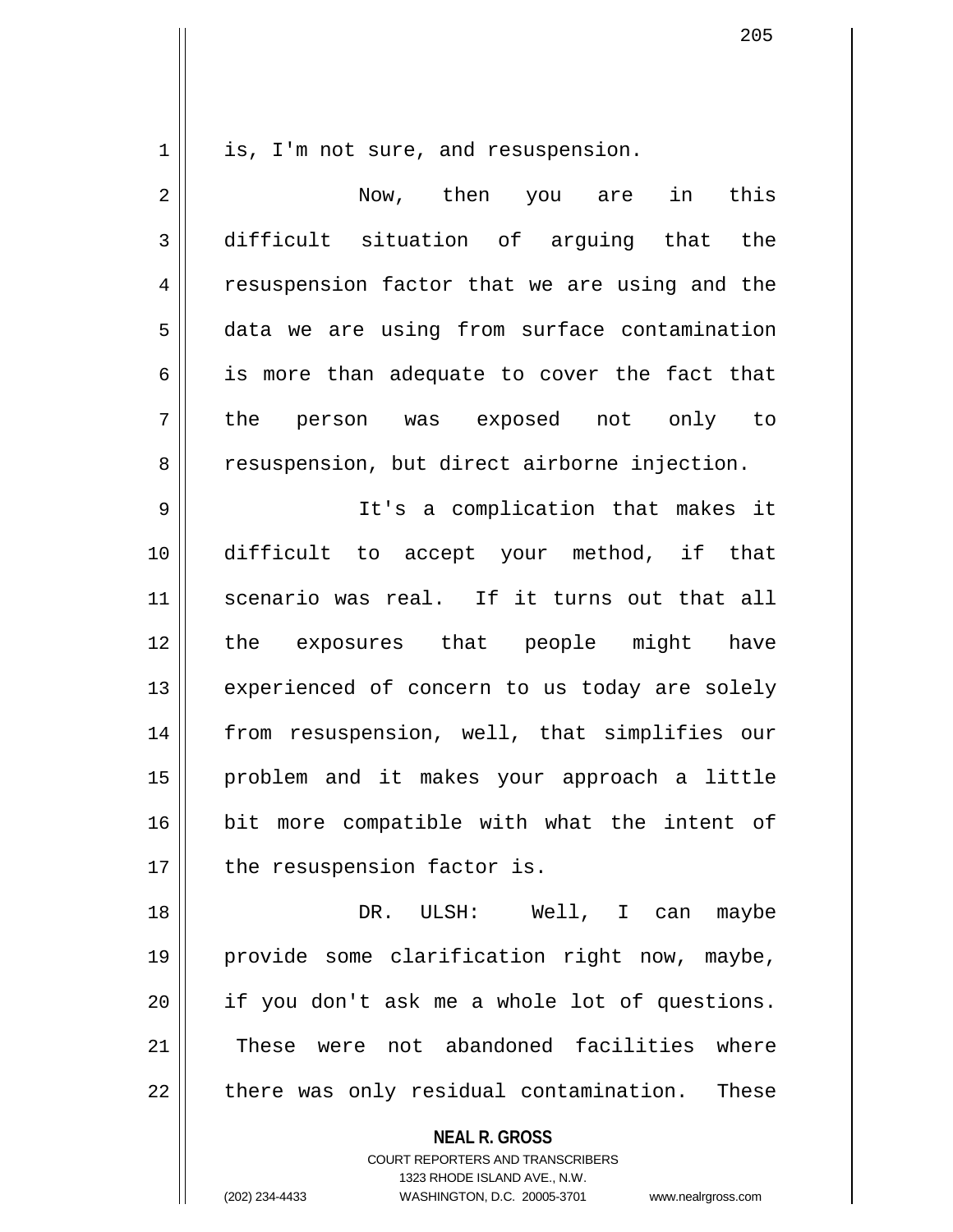**NEAL R. GROSS** COURT REPORTERS AND TRANSCRIBERS 1323 RHODE ISLAND AVE., N.W. (202) 234-4433 WASHINGTON, D.C. 20005-3701 www.nealrgross.com 1 are facilities where there was active work 2 || still going on, including active work with  $3 \parallel$  tritium. 4 DR. MAURO:. Okay. With tritium  $5$  | but not necessarily tritides. 6 DR. ULSH: There was active work  $7 \parallel$  going on  $-$ 8 || MEMBER SCHOFIELD: You're getting 9 in too far. 10 MEMBER ZIEMER: John, we 11 understand your point so -- 12 DR. MAURO:. You understand my  $13$  point  $-$ 14 || MEMBER ZIEMER: Yes. 15 || DR. MAURO: Okay. 16 MEMBER ZIEMER: I don't think we 17 need to discuss it further. 18 MR. STIVER: John, we might want 19  $\parallel$  to get you set up for a Q Clearance. 20 (Laughter.) 21 CHAIR BEACH: And one of the  $22$  | action items that SC&A had was to deliver the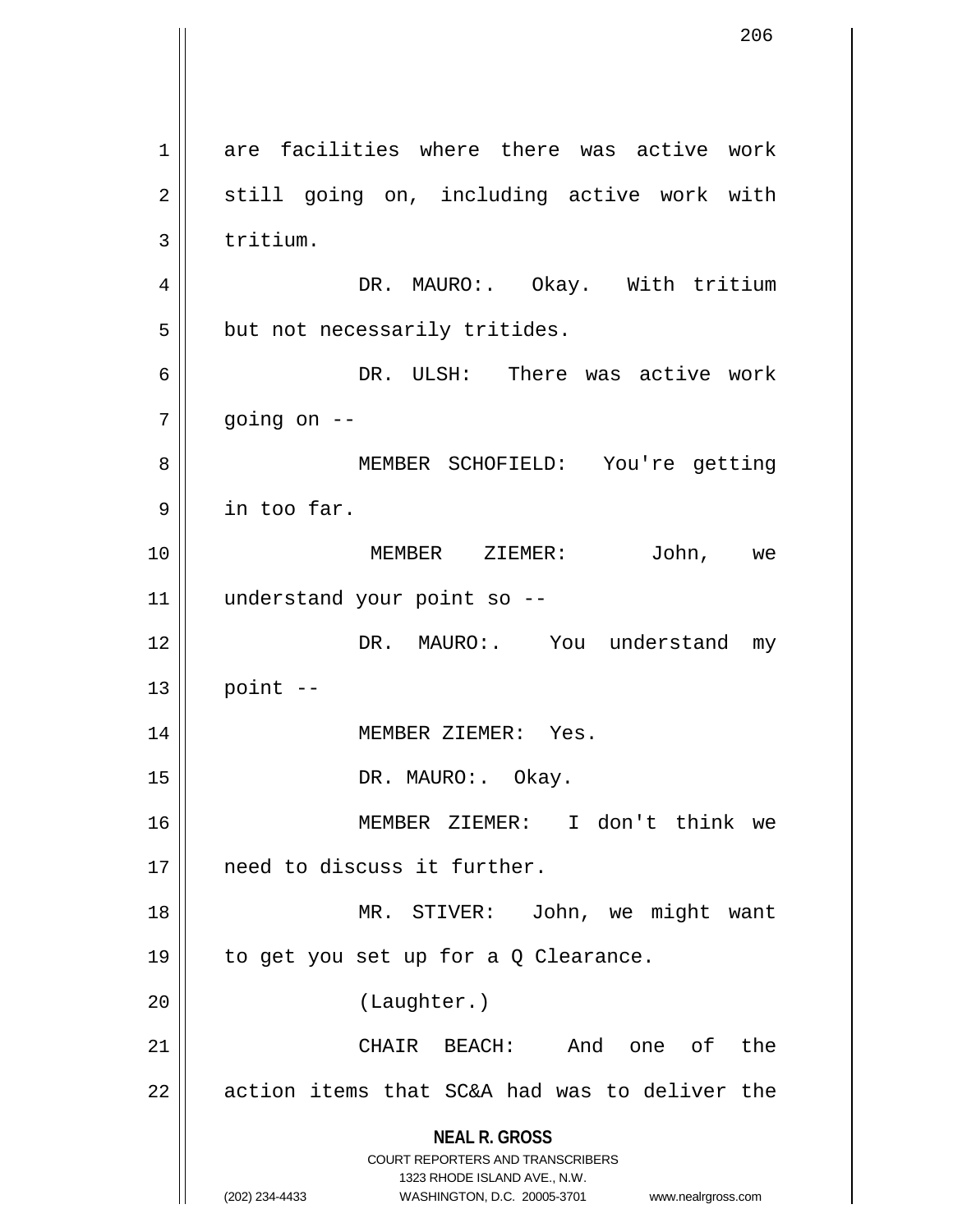**NEAL R. GROSS** COURT REPORTERS AND TRANSCRIBERS 1323 RHODE ISLAND AVE., N.W. (202) 234-4433 WASHINGTON, D.C. 20005-3701 www.nealrgross.com 1 | interview notes, which Joe just handed to Jim  $2 \parallel$  and so -- glanced at them. 3 Joe will make copies of them at 4 | lunchtime. 5 MR. FITZGERALD: I'll make copies. 6 CHAIR BEACH: So that's then. At  $7 \parallel$  this time is there anything else on tritium,  $8 \parallel$  tritides, and if not we'll go to lunch? 9 || (No response.) 10 || So let's break for an hour. 11 MR. KATZ: So we'll be back around 12 || quarter after one. Thank you everyone on the  $13$   $\parallel$   $1$  ine. 14 (Whereupon the above-entitled 15 matter went off the record at 12:12 p.m. and  $16$  | resumed at 1:16 p.m.) 17 18 19 20 21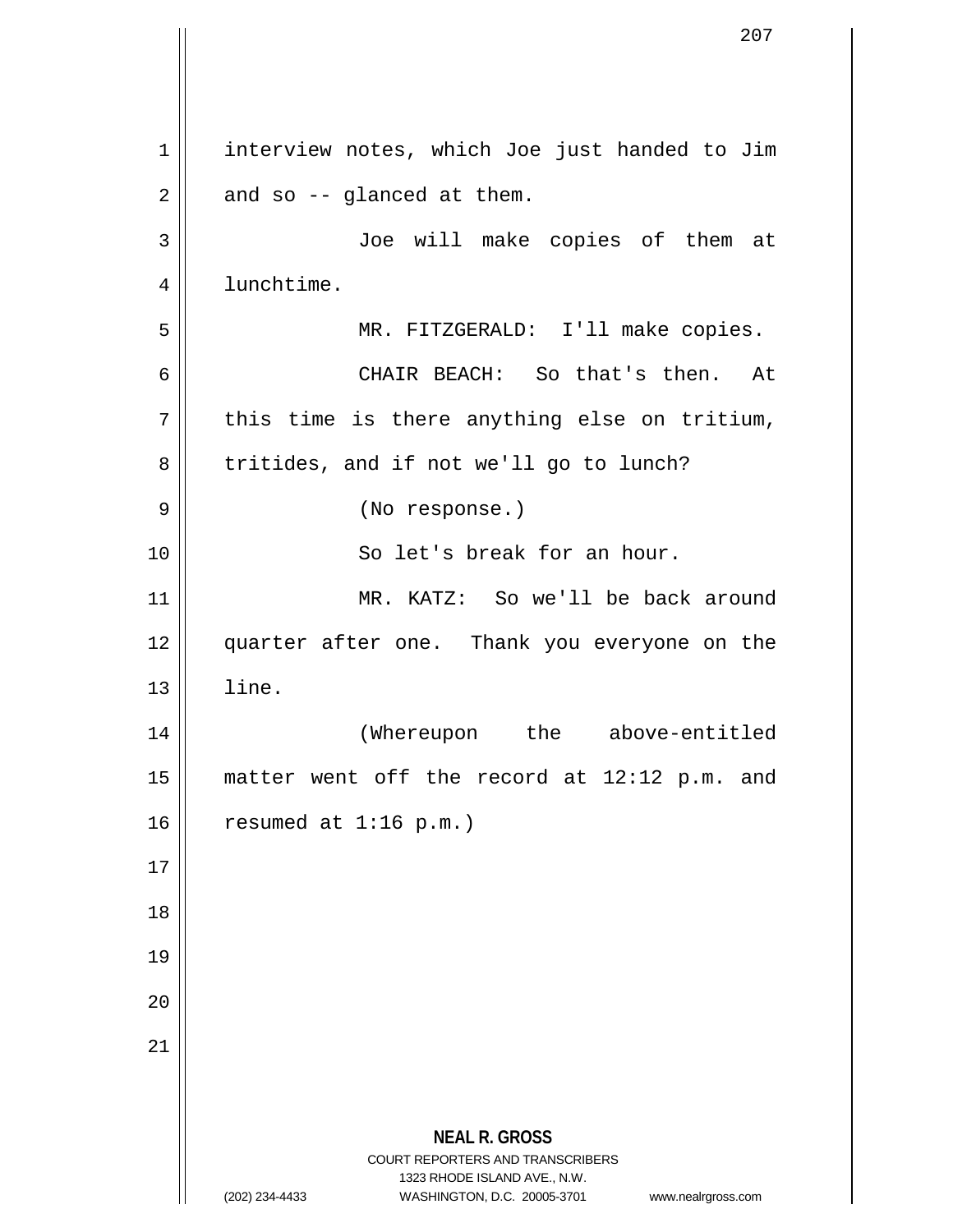**NEAL R. GROSS** COURT REPORTERS AND TRANSCRIBERS 1323 RHODE ISLAND AVE., N.W. 1 A-F-T-E-R-N-O-0-N S-E-S-S-I-O-N  $2 \parallel$  1:16 p.m. 3 MR. KATZ: This is the Advisory 4 | Board on Radiation and Worker Health, Mound 5 Work Group. We are just reconvening after a  $6 \parallel$  lunch break and we are ready to get started. 7 CHAIR BEACH: Okay, so are we 8 || completely finished up with the last issue of 9 || tritides or did anybody have any lingering 10 thoughts that they thought about during lunch? 11 (No response.) 12 No, okay. So our next discussion 13 will be on adequacy, completeness of internal 14 dosimetry and again, this paper that we got, 15 || SC&A delivered a White Paper, and I don't have  $16$  | the dates with me. 17 NIOSH came back with 111 data 18 points and NIOSH, or SC&A is not prepared to 19 close that out and just may do some discussion  $20$  | and clarifying questions again. 21 || The Contract Mand NIOSH, would you like to 22 | start, Brant?

(202) 234-4433 WASHINGTON, D.C. 20005-3701 www.nealrgross.com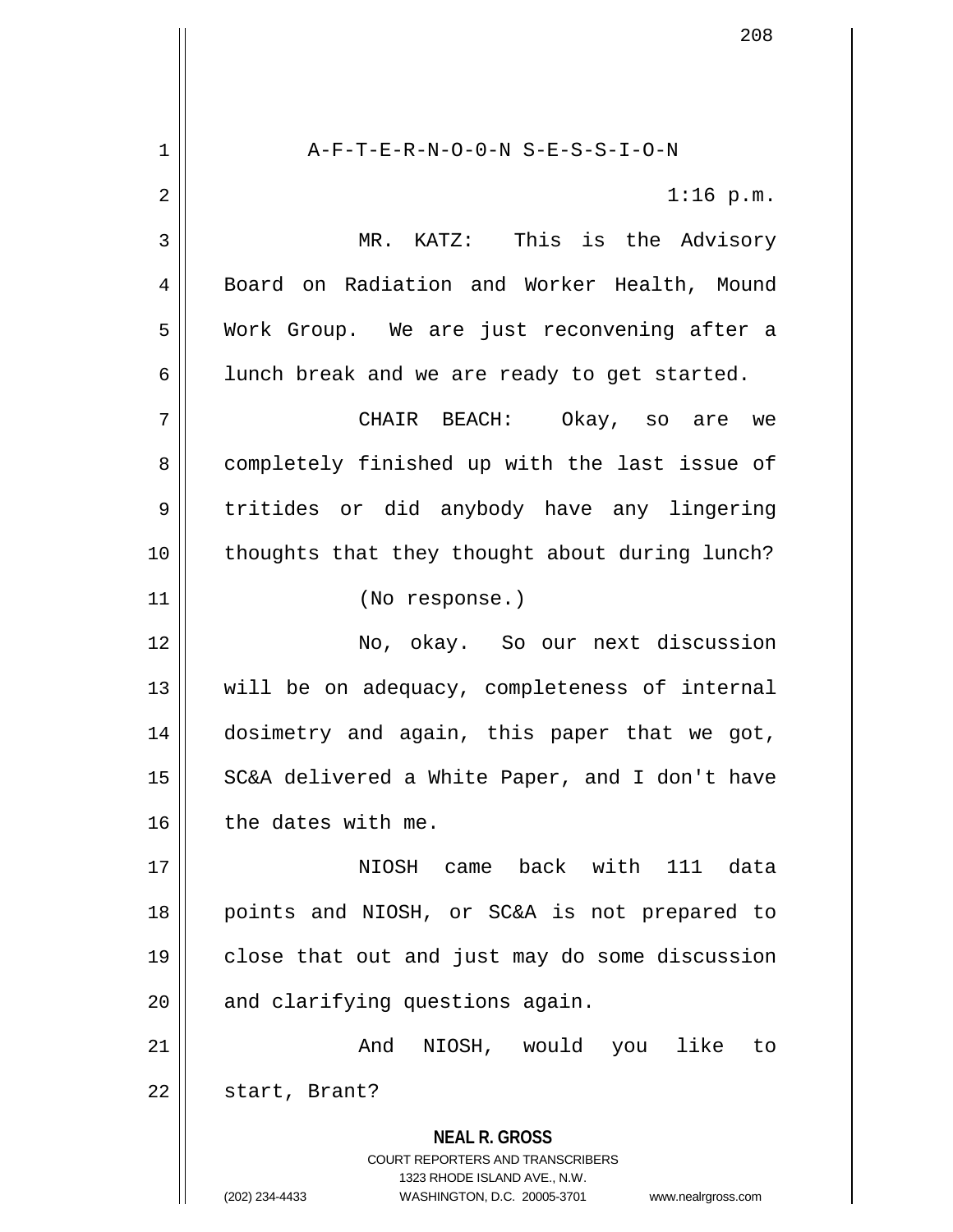|    | 209                                                                                      |
|----|------------------------------------------------------------------------------------------|
|    |                                                                                          |
|    |                                                                                          |
| 1  | DR. ULSH: I can.                                                                         |
| 2  | CHAIR BEACH: Okay, that would be                                                         |
| 3  | great.                                                                                   |
| 4  | DR. ULSH: It seems like we are                                                           |
| 5  | left with the issues that have been ongoing                                              |
| 6  | for, I don't know, years maybe, and this is                                              |
| 7  | certainly one of those.                                                                  |
| 8  | We've talked about this a number                                                         |
| 9  | of times in the intro to our report that we                                              |
| 10 | put out dated August of this year. I cover                                               |
| 11 | all the iterations that we have had on this                                              |
| 12 | issue.                                                                                   |
| 13 | And basically we focused at this                                                         |
| 14 | point on exposure to exotics and by exotics we                                           |
| 15 | are talking about, at Mound at least,                                                    |
| 16 | radionuclides other than the main ones that                                              |
| 17 | they had there, which were plutonium, polonium                                           |
| 18 | and tritium, so anything else, at least in the                                           |
| 19 | Mound context, we would call an exotic. It's                                             |
| 20 | kind of a loose term.                                                                    |
| 21 | SC&A has expressed a concern that                                                        |
| 22 | there were situations where workers had an                                               |
|    | <b>NEAL R. GROSS</b><br>COURT REPORTERS AND TRANSCRIBERS<br>1323 RHODE ISLAND AVE., N.W. |
|    | (202) 234-4433<br>WASHINGTON, D.C. 20005-3701<br>www.nealrgross.com                      |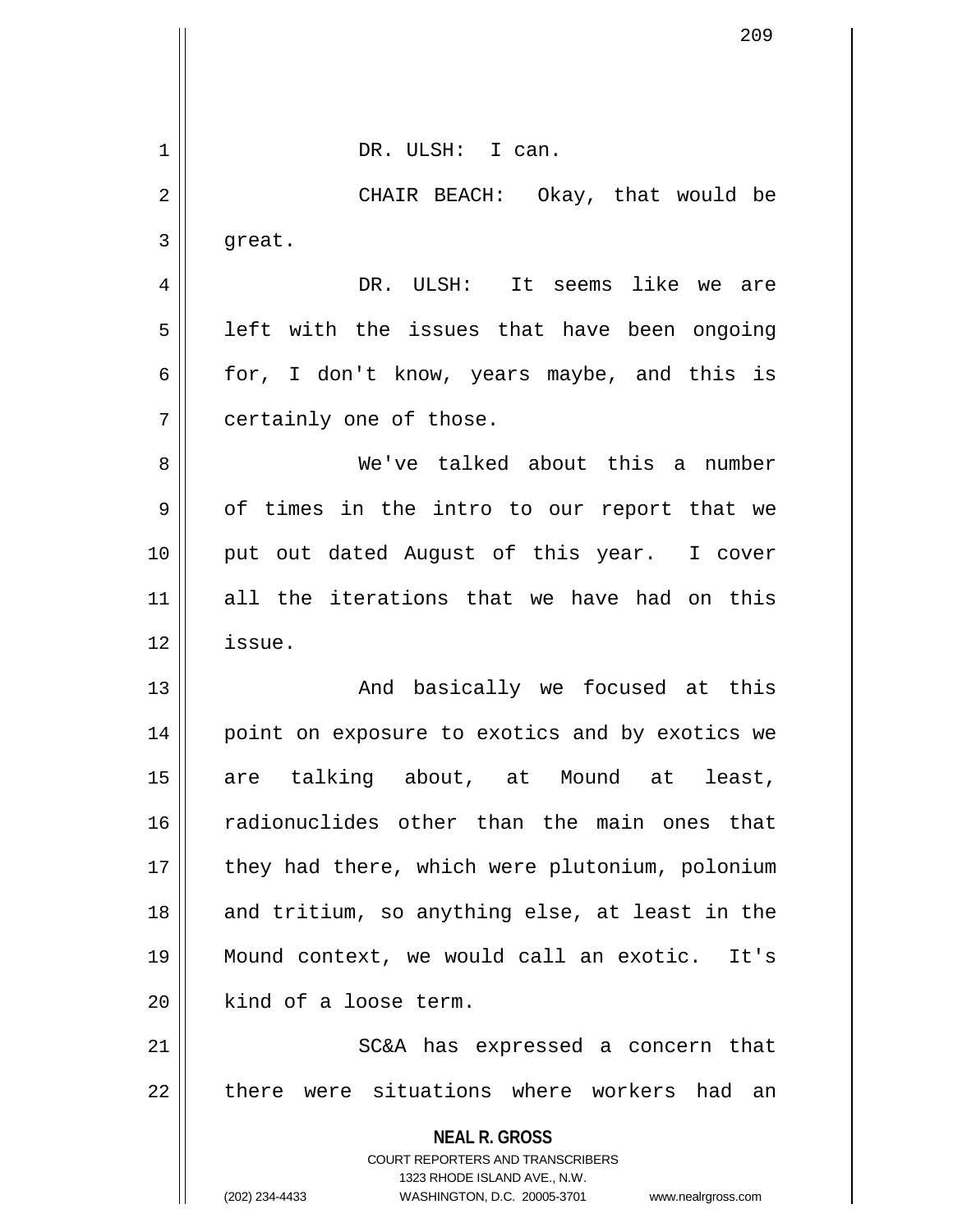1 exposure potential to some of these exotic 2 radionuclides for which there is not 3 corresponding bioassay and then they asked the 4 follow-on question, how are we going to do 5 dose reconstruction.

6 || So after a lot of back and forth  $7 \parallel$  on this issue at the last meeting, we finally 8 got to the situation where SC&A was going to 9 || provide some specific examples of what they 10 were talking about, so that we could -- NIOSH 11 could -- investigate those specific situations 12 and determine whether or not there was an 13 || issue for -- what we described for you, where 14 we couldn't reconstruct dosage from exotics.

15 || SC&A did provide some specific 16 situations in their last report, so in this 17 report that we just issued in August, 18 basically I took all of the specific 19 situations that were provided and we did a 20 number of things.

21 Number one, we looked at what 22 || radionuclide was involved. We looked at what

> **NEAL R. GROSS** COURT REPORTERS AND TRANSCRIBERS 1323 RHODE ISLAND AVE., N.W. (202) 234-4433 WASHINGTON, D.C. 20005-3701 www.nealrgross.com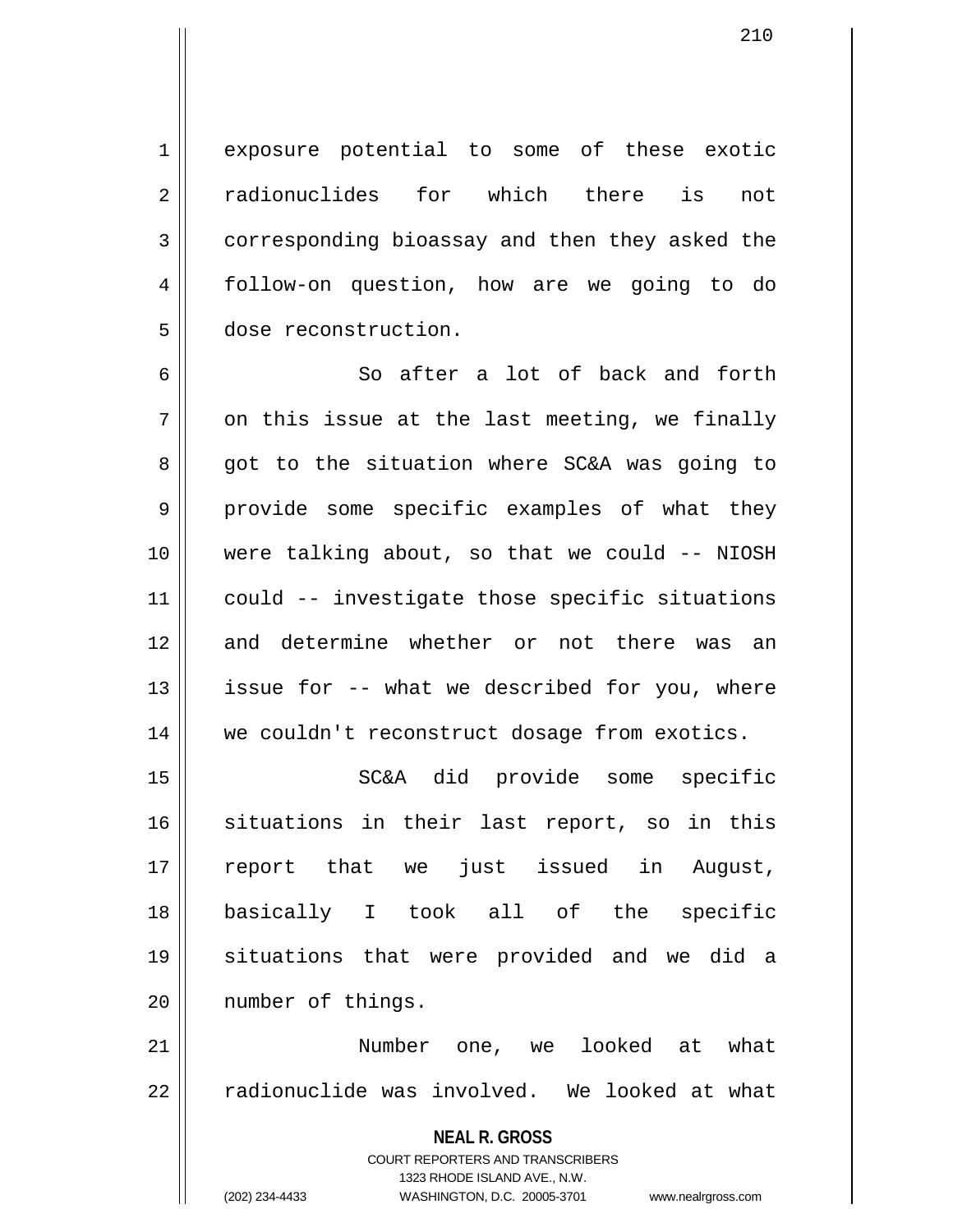1 | bioassay, if any, was done and we also looked  $2 \parallel$  at what the exposure potential was.

3 And we walked through every  $4 \parallel$  specific case that was provided and at the end  $5 \parallel$  of the day, NIOSH was left with the conclusion  $6 \parallel$  that we didn't see any examples here that 7 would indicate, certainly not a widespread 8 || exposure potential to exotics, and I would 9 contend that we didn't find an example that we 10 could point to and say you know, we've got an 11 || unmonitored exposure situation here.

12 || So our report was 79 pages long. 13 || I'd be happy to answer any specific questions. 14 I'm sure Joe's probably got some thoughts to 15 || offer on this, but that's truly kind of the 16 | long and short of it.

17 CHAIR BEACH: Okay, thanks.

18 MR. FITZGERALD: Yes, I -- we are 19 fairly far along, at least I am fairly far  $20$  along in going through this. And these issues 21 are not new issues so I think we will have 22 || something relatively soon, but I can't give

**NEAL R. GROSS**

COURT REPORTERS AND TRANSCRIBERS 1323 RHODE ISLAND AVE., N.W. (202) 234-4433 WASHINGTON, D.C. 20005-3701 www.nealrgross.com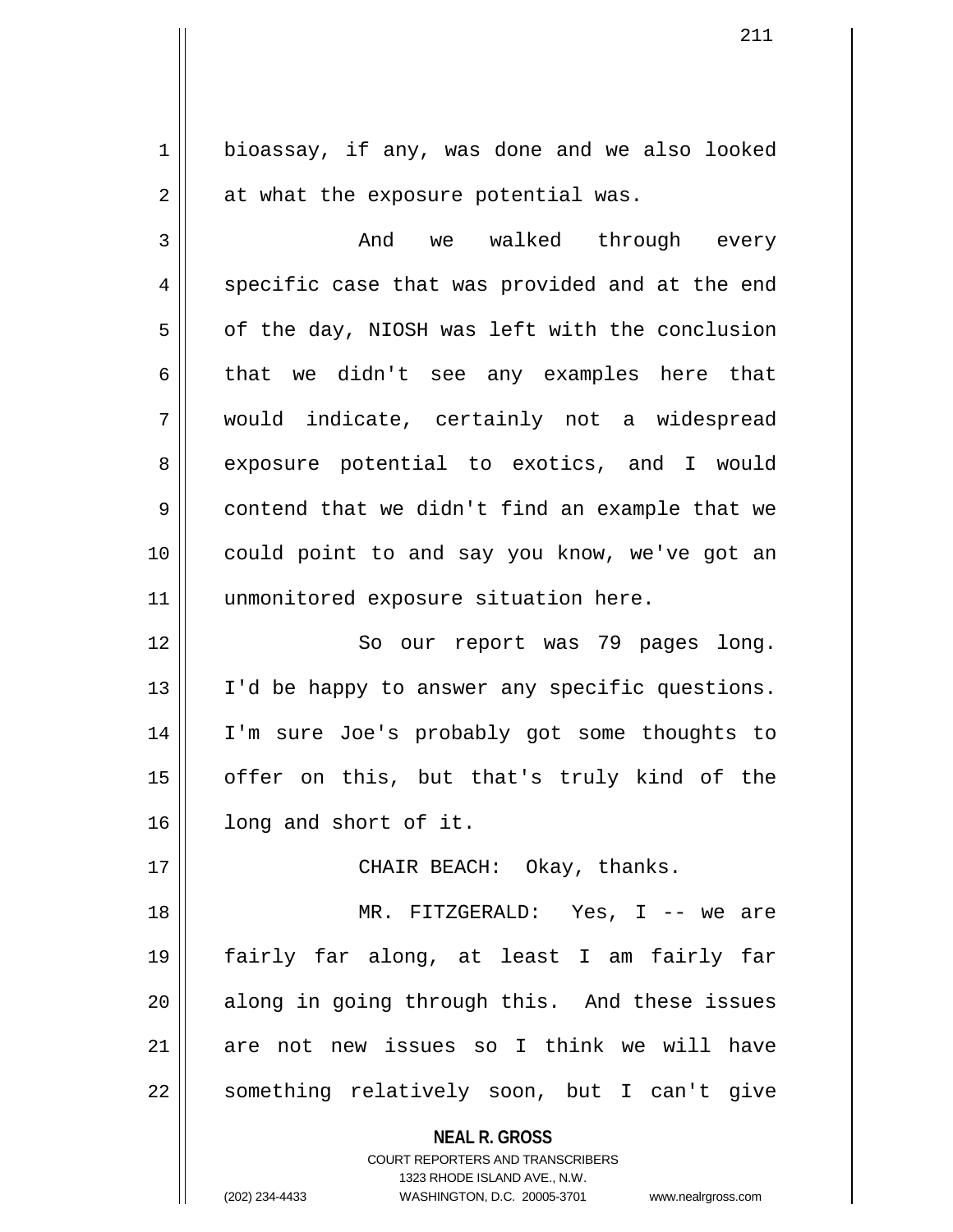1 || you a specific date. I think this is -- but I 2 wanted to walk through this, particularly for  $3 \parallel$  the people on the phone, just you know, it is  $4 \parallel$  a lengthy history, I agree with Brant, and so  $5 \parallel$  we have gone through a number of steps. 6 So I have kind of outlined some of  $7 \parallel$  them. The issue began as separate 8 deliberations on specific radionuclides -- $9 \parallel$  exposure potential to exotic radionuclides. 10 Okay, issue one from -- and this 11 derived from the Site Profile carried forward 12 into the SEC discussion -- was actinium and  $13$  | thorium after the initial SEC period. 14 Issue two was -- I think that was

15 radon, actually. Issue three was the 16 transuraniums other than plutonium, so 17 | americium-241, curium, neptunium.

18 Issue four was the various uranium 19 isotopes. Issue five was isotopes of Pu other  $20$  || than the weapon 239, 238. And then issue 21 | seven was fission activation products.

22 || And then we had issue eight, which

**NEAL R. GROSS** COURT REPORTERS AND TRANSCRIBERS

1323 RHODE ISLAND AVE., N.W.

(202) 234-4433 WASHINGTON, D.C. 20005-3701 www.nealrgross.com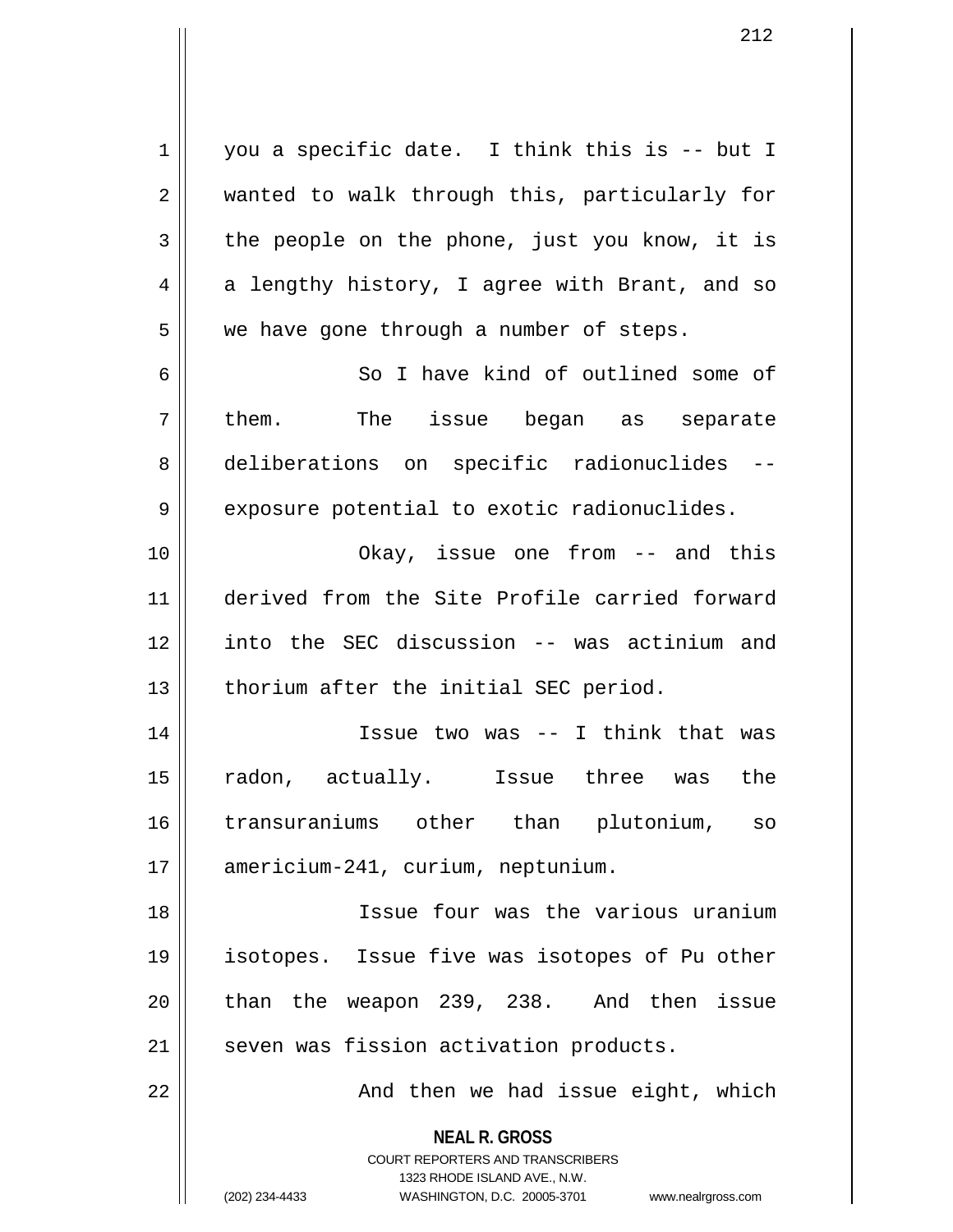1 || was sort of other radionuclides, exotics, 2 || beyond some of these others, and that was  $3 \parallel$  essentially what we started out with, is  $4 \parallel$  and I think, again, the -- and this is going 5 || back a couple of years, but the position I 6 think that NIOSH presented to us on some of  $7 \parallel$  those issues in the initial discussions that 8 you know, while some of these exotics were 9 handled in some quantities in the early '60s, 10 || pretty much in general with more bench scale 11 in the later years and '70s and '80s and I  $12$  | think that's kind of what the response was. 13 The second issue that arose early 14 || on was the so-called King report in terms of 15 you know, what the actual intent and use of  $16$  | that report was, and was it in fact a roadmap 17 for D&D or not, and I think the NIOSH position 18 was it didn't necessarily connote an exposure 19 potential by itself, that it required you 20 know, a corroboration via the quantities 21 involved and the dosimetric significance

22 involved.

**NEAL R. GROSS**

COURT REPORTERS AND TRANSCRIBERS 1323 RHODE ISLAND AVE., N.W. (202) 234-4433 WASHINGTON, D.C. 20005-3701 www.nealrgross.com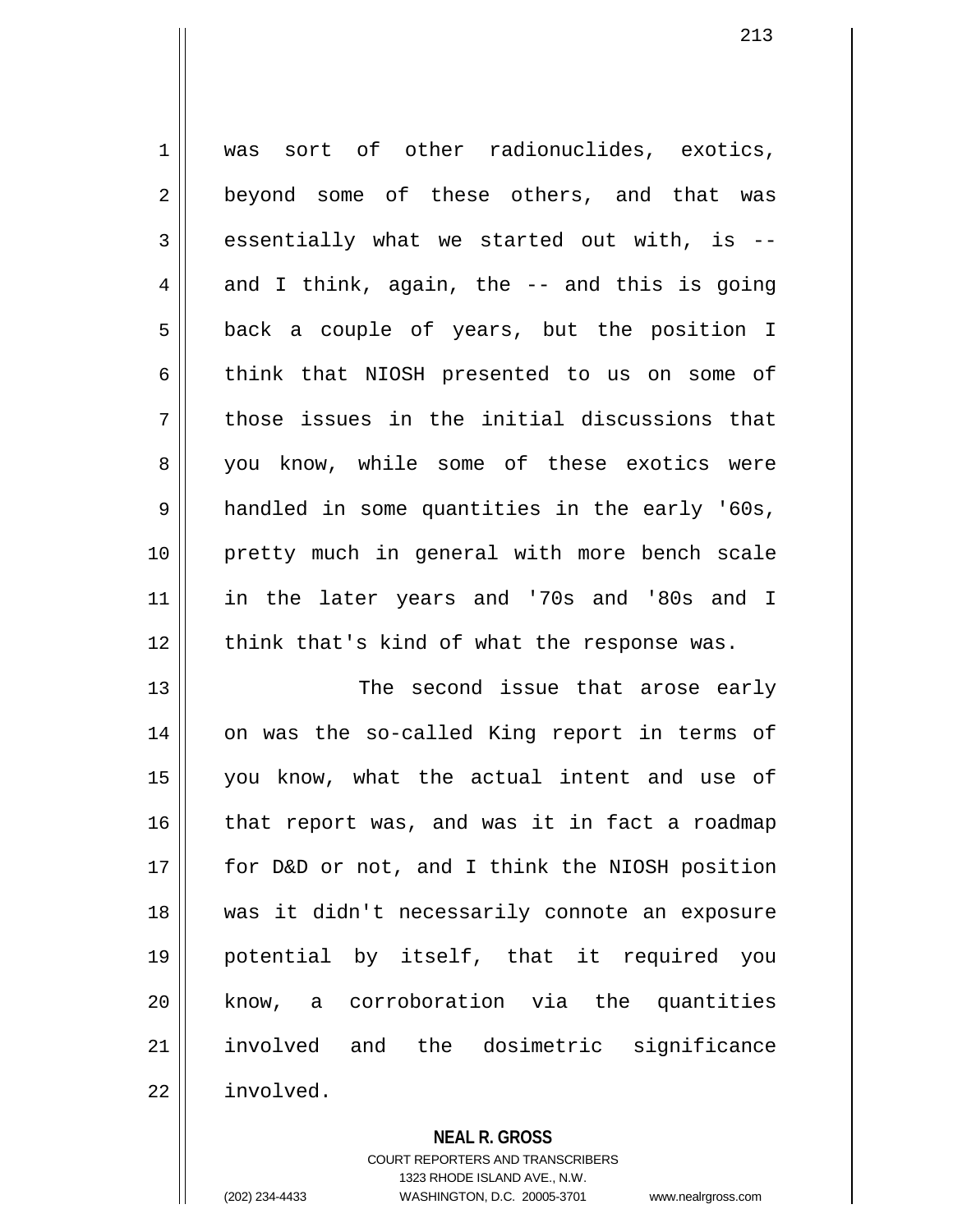**NEAL R. GROSS** COURT REPORTERS AND TRANSCRIBERS 1323 RHODE ISLAND AVE., N.W. (202) 234-4433 WASHINGTON, D.C. 20005-3701 www.nealrgross.com 1 So there was other additional 2 || information that was needed and not just  $3 \parallel$  simply a listing in the King report. 4 And I think a third aspect of that 5 discussion was that you know, there were some  $6 \parallel$  concerns about the historic use of gross alpha  $7 \parallel$  and whether or not that could distinguish some  $8 \parallel$  of the byproduct alpha, source nuclides that 9 were involved and whether those were masked by 10 || the process or not. 11 || And that's kind of where all this 12 sort of started. And we had other issues 13 which I'll get to, that sort of dealt with the 14 || classic data completeness and adequacy. 15 We initiated that as a separate 16 issues. And in the end I think a lot of these 17 issues kind of blended so the Work Group chose 18 to go ahead and make it one consolidated issue 19 dealing with the internal dose 20 | reconstructability. 21 || But after we got through that 22 || iteration, I think NIOSH introduced what has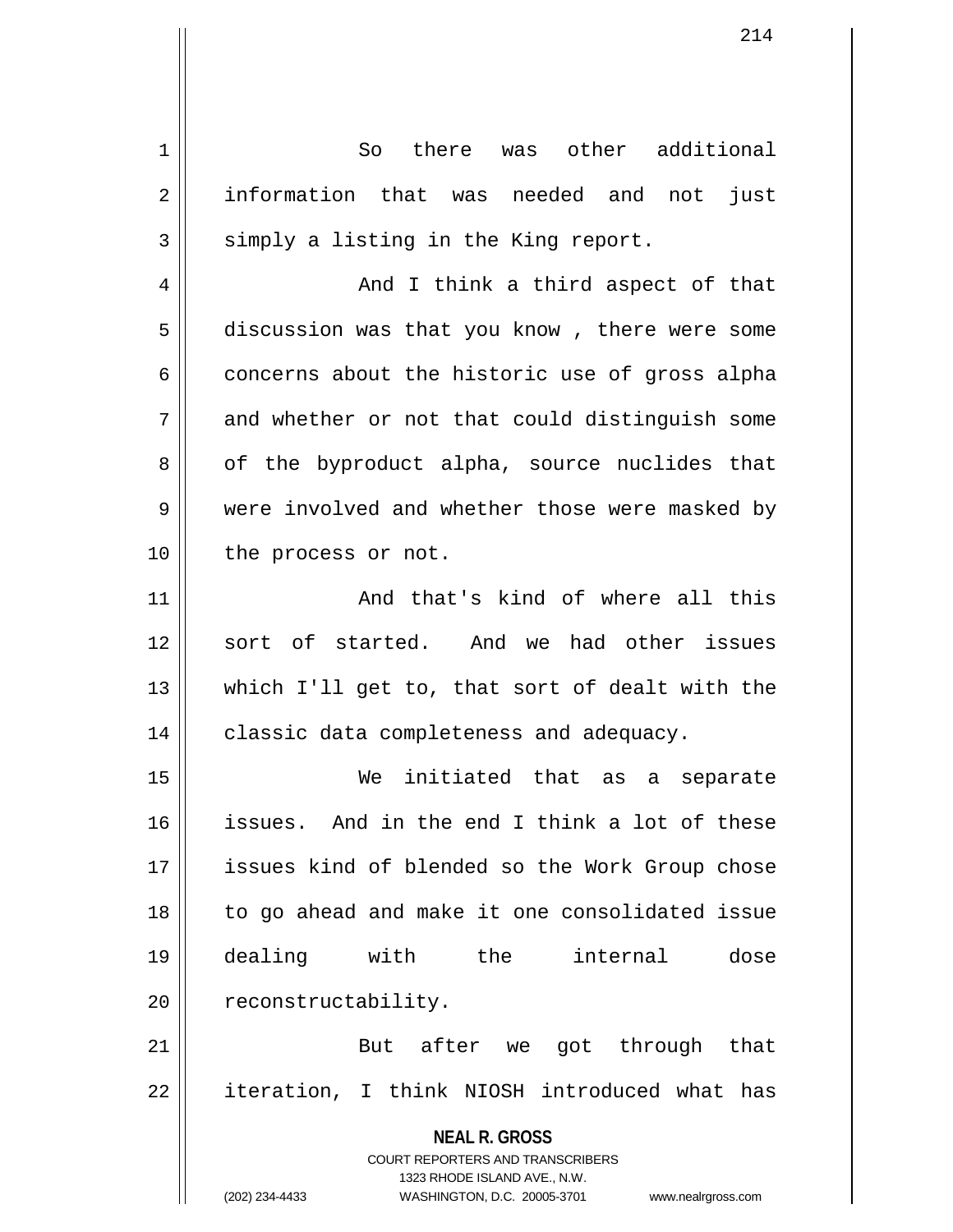1 been called or labeled the roadmap as a 2 || response to at least these airway issues and 3 what it was trying to do was match the 4 || radionuclides to location, time and bioassay  $5 \parallel$  availability, a sort of matrix.

6 6 And what became clear and what was 7 made clear was that based on the King and 8 Meyer reports, and it spoke to available 9 || bioassay procedures, and not necessarily that 10 they were employed under all applicable 11 | exposure conditions.

12 || So you know I think there was a  $13$  || lot of parsing outs to figure out what the 14 matrix really provided and what it didn't 15 provide, and I think what it provides is a 16 || pretty good graphic representation of the King 17 and Meyer documents in terms of where source 18 || terms existed over time, location, what have 19 you, but not necessarily whether or not there 20 would have been an exposure potential or a 21 need for bioassay during those particular time 22 frames and locations and I think that was

> **NEAL R. GROSS** COURT REPORTERS AND TRANSCRIBERS 1323 RHODE ISLAND AVE., N.W. (202) 234-4433 WASHINGTON, D.C. 20005-3701 www.nealrgross.com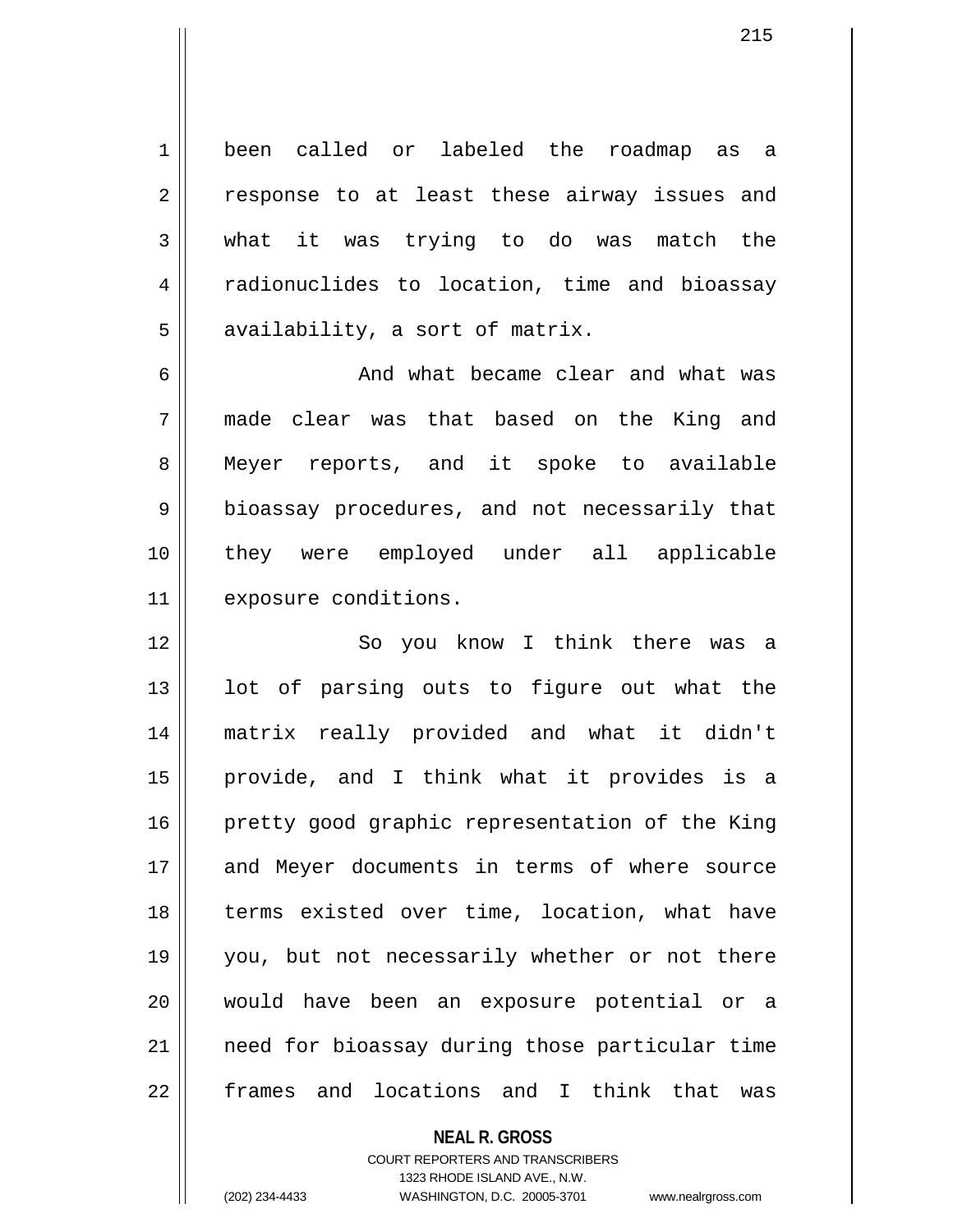1 || something that came out of the discussions. 2 And I think, as Brant pointed out, 3 there was some debate over that interpretation 4 because the terminology used in the King 5 || report on usage and some of the other 6 phraseology I thought was rather ambiguous on  $7 \parallel$  that point. 8 And there were subsequent 9 interviews that were done that I'm not sure 10 necessarily clarified everything, but 11 certainly suggested that there was a viable 12 point to be made that the context of the 13 document might have been more in line of 14 || pointing out source terms rather than pointing 15 | out exposure potential.

16 So you know, looking back over 17 this long litany I think it's a little 18 ambiguous exactly how in the end the King 19 report was being applied, but again this is 20 just a document, I don't disagree -- I don't 21 || think we disagree that corroboration of some 22 || sort would seem to be necessary if you are

> **NEAL R. GROSS** COURT REPORTERS AND TRANSCRIBERS 1323 RHODE ISLAND AVE., N.W. (202) 234-4433 WASHINGTON, D.C. 20005-3701 www.nealrgross.com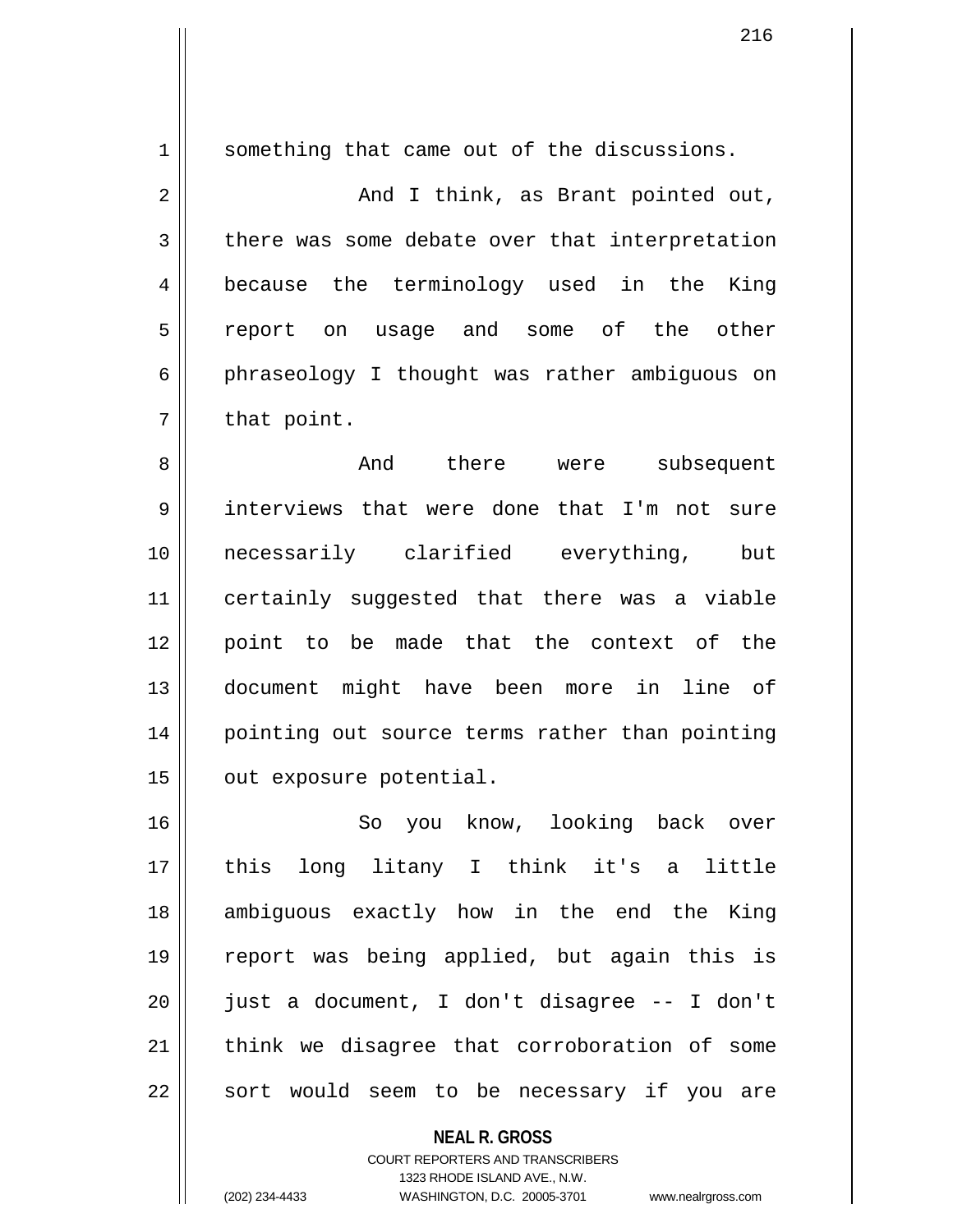1 dealing with something as consequential as 2 | determining an SEC Class.

3 || Beyond that, we have had some 4 exchanges on data completeness and adequacy 5 which is sort of a side issue which dealt with  $6 \parallel$  the alpha and beta, gross alpha-beta, analytic 7 | techniques and whether or not they adequately 8 || address the secondary nuclides and whether or 9 not they were masked and I think all that 10 process and we went to some lengths to find 11 people who would have been perhaps expert on 12 those processes, and I thought it was 13 || surprising at least from our standpoint, we 14 didn't find people that really had -- were 15 contemporary enough or really could walk 16 through those enough and we did make some 17 contacts.

18 || So I think that was left without a 19 firm conclusion as to whether or not there 20 were some issues and I think NIOSH presented 21 || some reasonable arguments about the fact that  $22$   $\parallel$  one could rely on and in fact were relied upon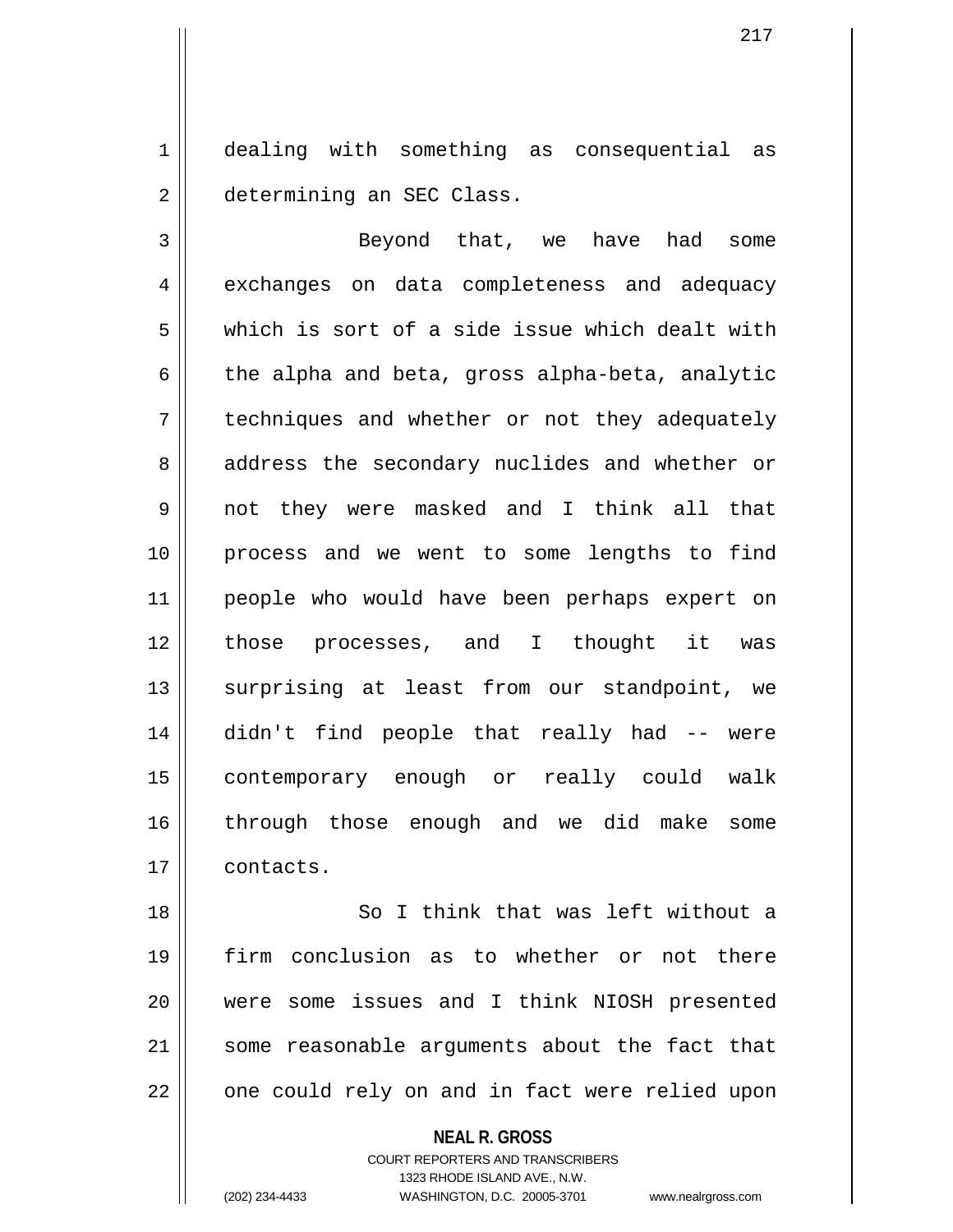$1 \parallel$  in others -- at other sites.

2 || So in general I think it kind of 3 was left, I thought it was resolved that we 4 didn't have any lingering issues on gross  $5 \parallel$  alpha and beta as far as the analytic side of  $6 \parallel$  that goes.

7 Now, that's a quick history over 8 about two and a half years. We get to the 9 final point, and you know, we sort of got into 10 || a final questioning of the King report roadmap 11 || that I think at the Work Group meetings early 12 || last year it was pretty clear to me that it 13 had evolved into a more qualitative, very 14 || subjective discussion of what the King report 15 did or didn't do, and whether exposure 16 || potential, really, may have been there or may 17 not have been there. We weren't making much 18 progress.

19 I think it was my suggestion to 20 || the Work Group that you know, listen, just to  $21$  bring this to a close, if we can't come up 22 with specific examples of exposure potential

**NEAL R. GROSS**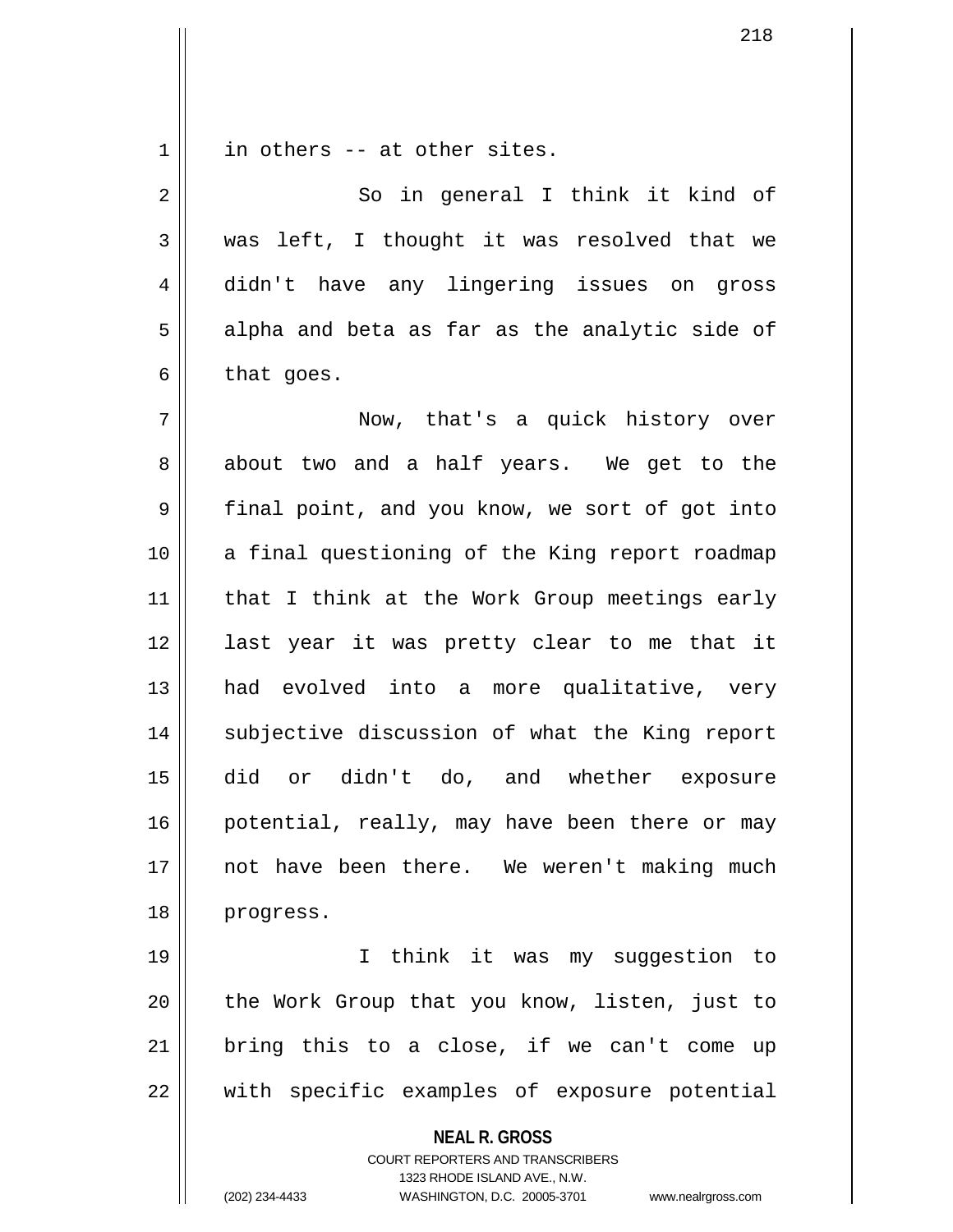1 | that would demonstrate that it's less 2 || subjective, then I think it's not compelling  $3 \parallel$  enough, and that was the genesis of  $-$  and we 4 didn't have any a priori sense of whether or  $5 \parallel$  not there were a lot of specific examples but  $6 \parallel$  we felt that we needed to look for those.

7 And that was the genesis of the 8 || June 2010 White Paper that we would try to 9 highlight what we could in terms of specific 10 examples and we have since now got a NIOSH 11 | response to that.

12 || Now, to bring that up to speed, I 13 do have some questions, clarifying questions, 14 on the response, Brant, and just to help me 15 understand where you are coming from, as I 16 || indicated you know, yes, on the King report I 17 think that isn't something that I find 18 compelling from the standpoint that I would 19 argue -- I wouldn't argue that you would need 20 || some corroborating information in order to 21 || apply it. It's not enough by itself.

22 || Think there's a lot of ambiguity

**NEAL R. GROSS** COURT REPORTERS AND TRANSCRIBERS 1323 RHODE ISLAND AVE., N.W.

(202) 234-4433 WASHINGTON, D.C. 20005-3701 www.nealrgross.com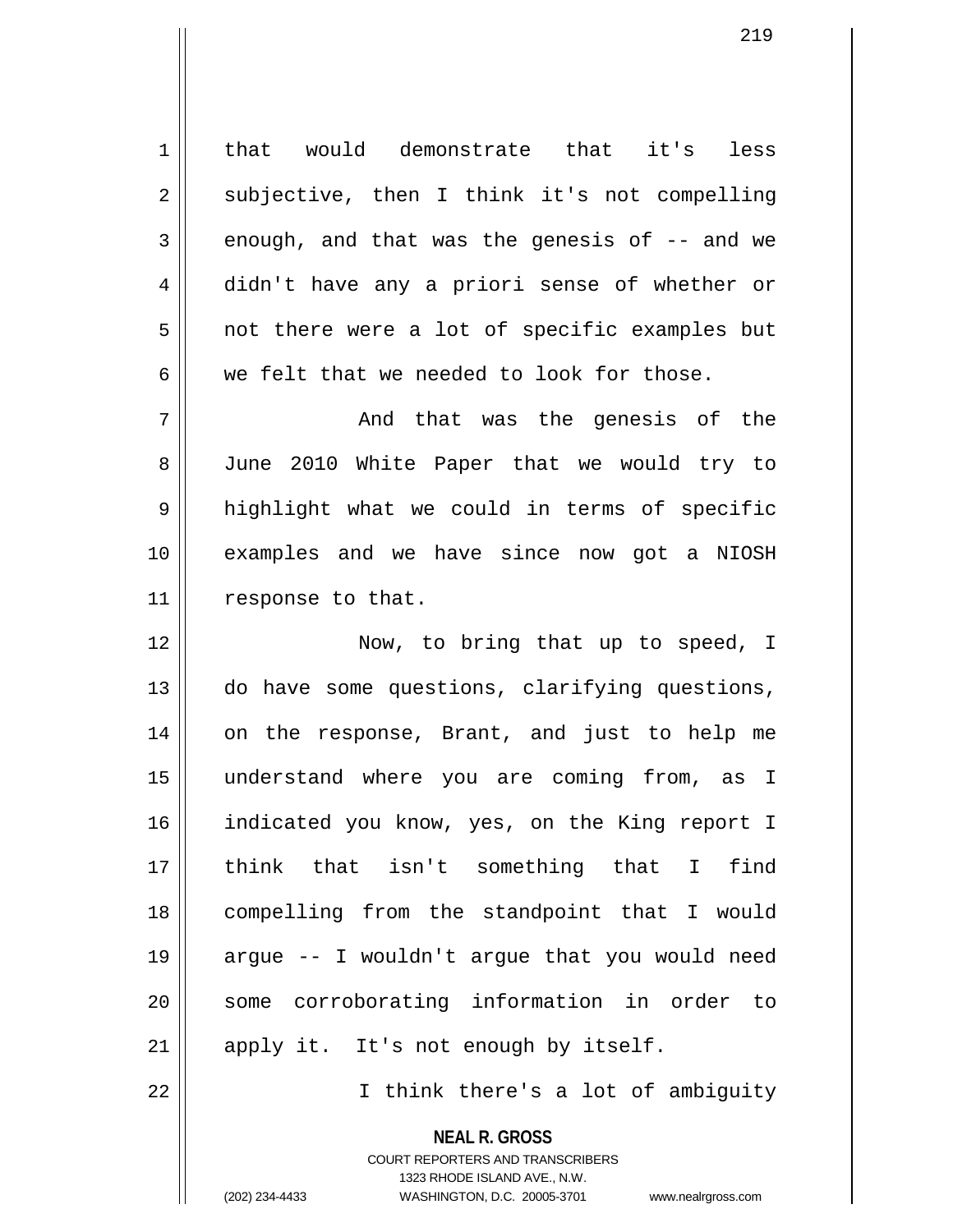1 about how it's framed and how some people have  $2 \parallel$  said it was implemented but I think there was  $3 \parallel$  enough of that that I would not see that as 4 | being a whole point.

5 I would recommend to the Work 6 Group that, as far as that goes, I think we 7 accept the fact that some degree of 8 corroboration seems to be necessary in order 9 || to apply what information is in the King 10 report, and I think that's actually a pretty 11 major leap for us.

12 || But I -- looking at this thing I 13 || think that's kind of where I am at at this  $14$  || stage. I think that's a reasonable approach.

15 || The second point I get from the  $16$  response is -- there's 111 of them, I have to 17 || say, it was many, many days in front of 18 various football games that I have gone 19 through these thing, all 111, and tried to 20 frame up all the responses in terms of what  $21$  kind of categories of responses.

22 || And one category of response that

**NEAL R. GROSS** COURT REPORTERS AND TRANSCRIBERS 1323 RHODE ISLAND AVE., N.W.

(202) 234-4433 WASHINGTON, D.C. 20005-3701 www.nealrgross.com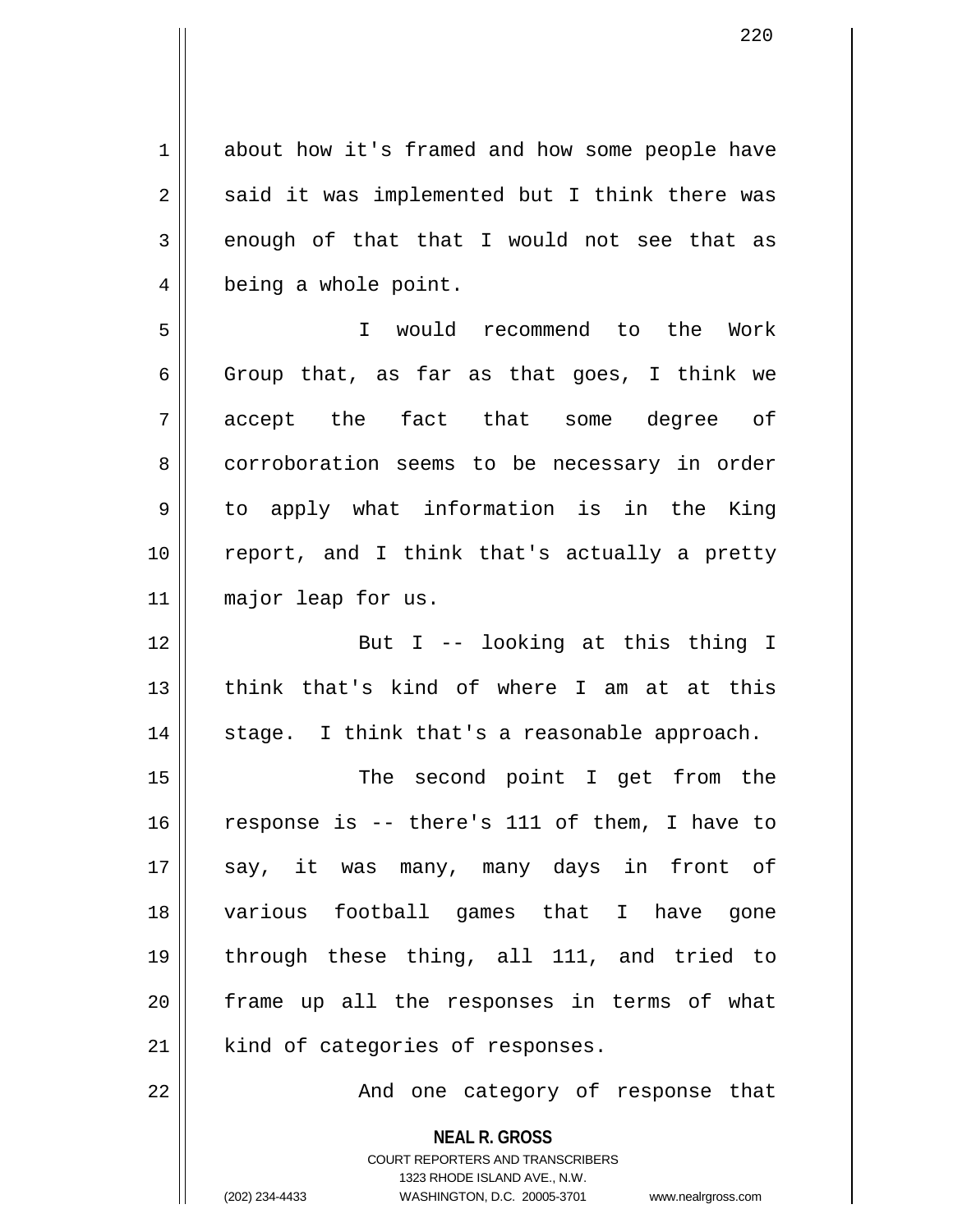1 || gives me some pause, there seems to be some  $2 \parallel$  reliance on a programmatic basis, meaning that  $3 \parallel$  sort of reliance on the program performance,  $4 \parallel$  and I'll give you some examples. 5 You know certainly you continue to 6 || point to Meyer's bioassay history in terms of  $7 \parallel$  the procedures that were in that document. 8 There's a reiteration of Mound laboratory 9 incident findings. 10 || You know, you have an incident at 11 a typical DOE site and you get a -- I don't 12 want to call it boilerplate but it sort of  $13$  sounds like a boilerplate response where they 14 say the incident did not result in any 15 injuries, radiation exposure to personnel or 16 | loss of equipment. 17 You get that same -- over time. 18 || And there was another response, just another 19 example I found in the -- and these were 20 || repeated over a number of these, that you have 21 faith in the researcher, supervisor or  $22 \parallel$  bioassays in making the correct calls in terms

> **NEAL R. GROSS** COURT REPORTERS AND TRANSCRIBERS 1323 RHODE ISLAND AVE., N.W.

(202) 234-4433 WASHINGTON, D.C. 20005-3701 www.nealrgross.com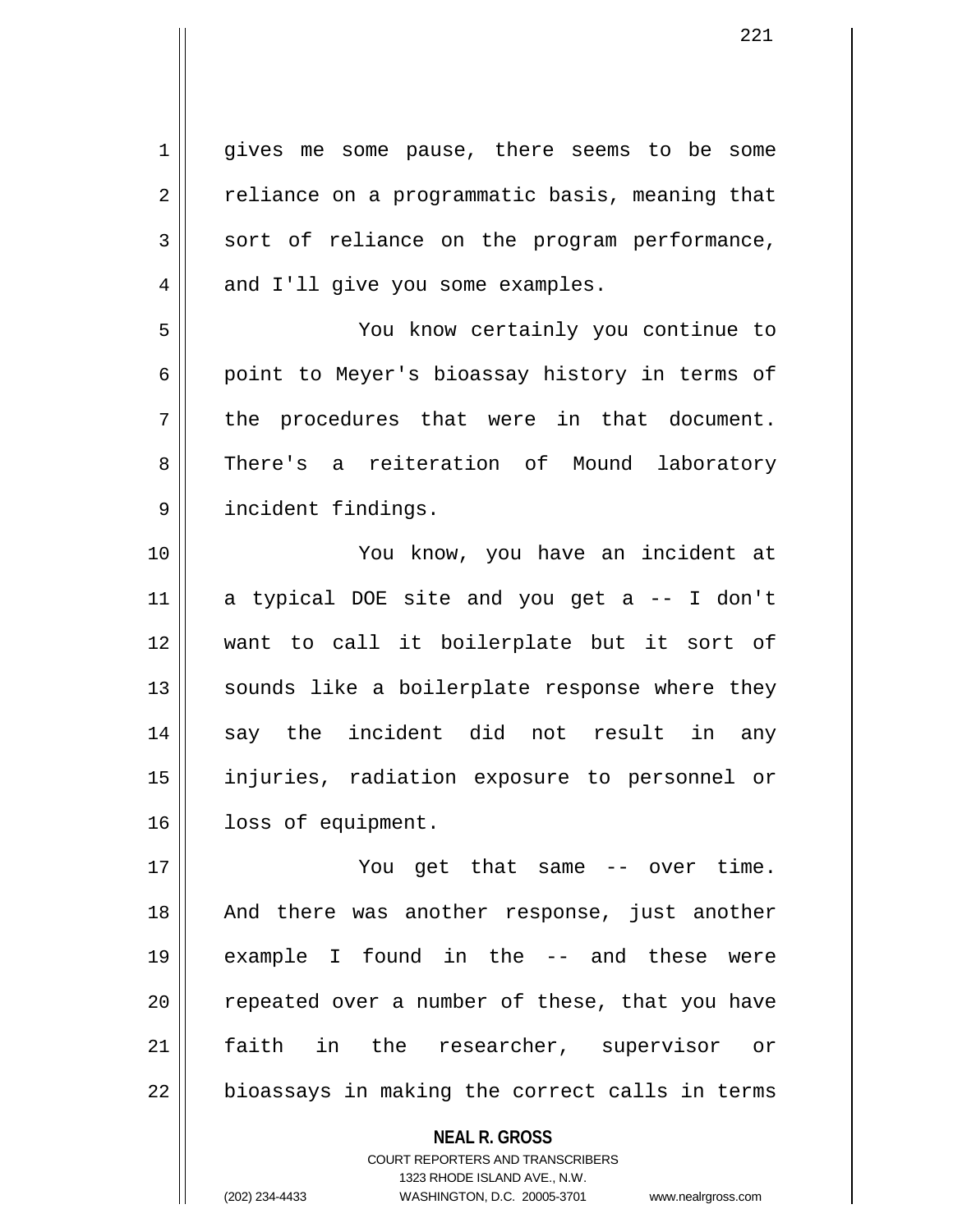1 of communicating the need for monitoring, that  $2 \parallel$  kind of thing.

 $3 \parallel$  The only thing I would say is I --4 you know, we have done this at other sites. 5 It's -- certainly it's helpful to have some  $6 \parallel$  faith and confidence in the early performance  $7 \parallel$  of the programs but I think, I always hesitate 8 because I think the reason the program was 9 || inaugurated was some of these programs, even 10 though they were staffed with expert HPs and 11 were managed well, they didn't always make the  $12$  right call.

13 So I'm a little concerned about 14 using a programmatic basis as a reason for the 15 exposure being handled correctly, and I'll  $16$  just use that in a general way.

17 || And then sort of turning it back 18 || to say well it's up to you to prove otherwise, 19 well, you know, I can't accept necessarily  $20$  || that the program did the right thing at face 21 value either, and recommend to the Work Group  $22$  | to accept it at face value.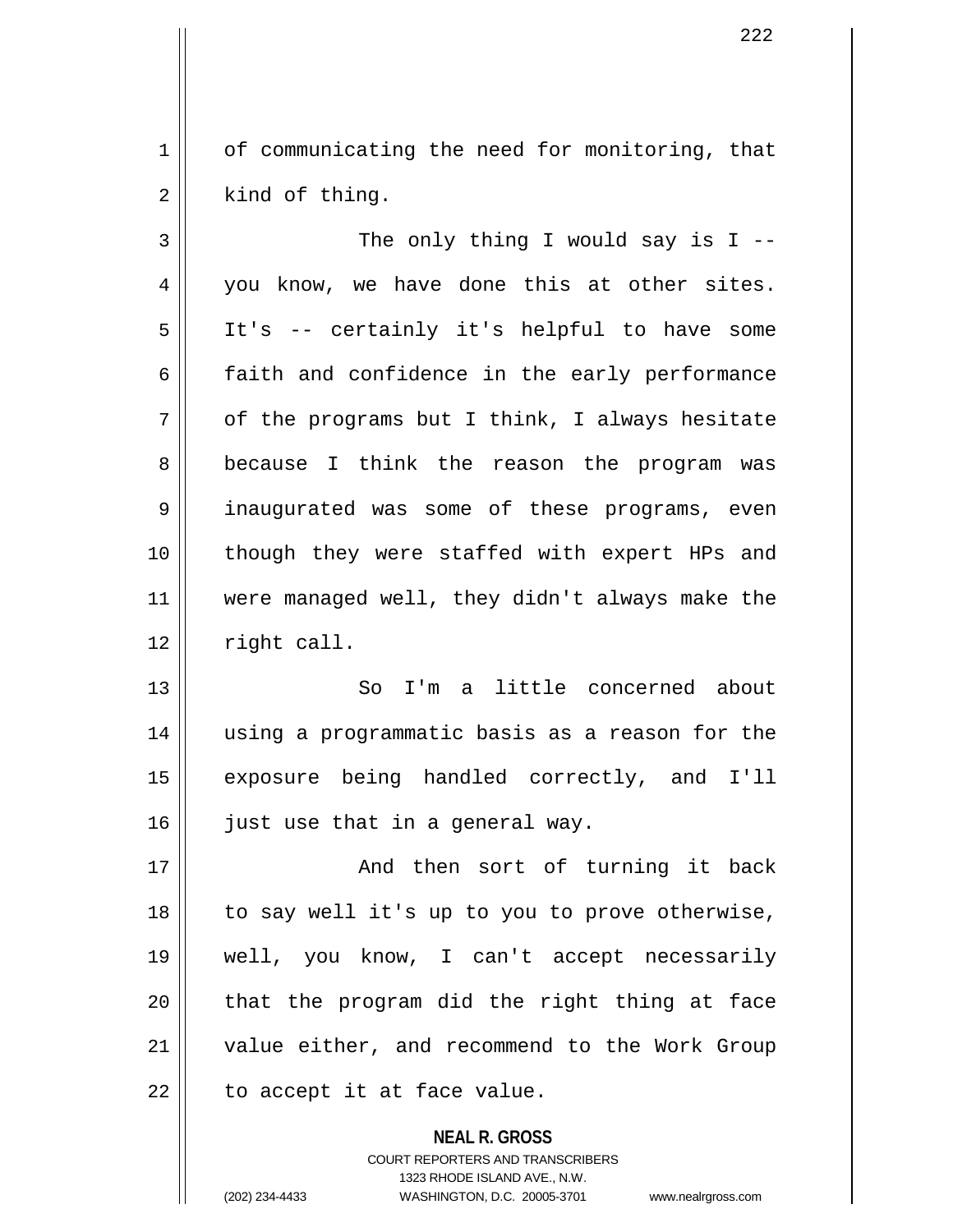| 1  | So this is just a $-$ we have only                       |
|----|----------------------------------------------------------|
| 2  | had this for a little while, but just a                  |
| 3  | reaction to some of those responses that a               |
| 4  | programmatic basis for again, claiming that              |
| 5  | the exposure potential was addressed or did              |
| 6  | not exist I think is a problem from our                  |
| 7  | standpoint.                                              |
| 8  | That doesn't apply to all of them.                       |
| 9  | It only applied to, like I said, I came up               |
| 10 | with a matrix just trying to figure out which            |
| 11 | ones had that kind of a response but that                |
| 12 | gives me some pause.                                     |
| 13 | And that doesn't impugn the                              |
| 14 | expertise and credibility of Mound's HP                  |
| 15 | community. It's just I think it's the reality            |
| 16 | of some of the historic practices at the                 |
|    |                                                          |
| 17 | sites.                                                   |
| 18 | Now the second thing, one standard                       |
| 19 | response was you are talking about the                   |
| 20 | primaries and not the exotics. I mean that               |
| 21 | was sort of a, what are you doing, the Work              |
| 22 | Group didn't ask you about you know, the                 |
|    | <b>NEAL R. GROSS</b><br>COURT REPORTERS AND TRANSCRIBERS |

1323 RHODE ISLAND AVE., N.W. (202) 234-4433 WASHINGTON, D.C. 20005-3701 www.nealrgross.com

 $\mathsf{I}$  $\prod_{i=1}^{n}$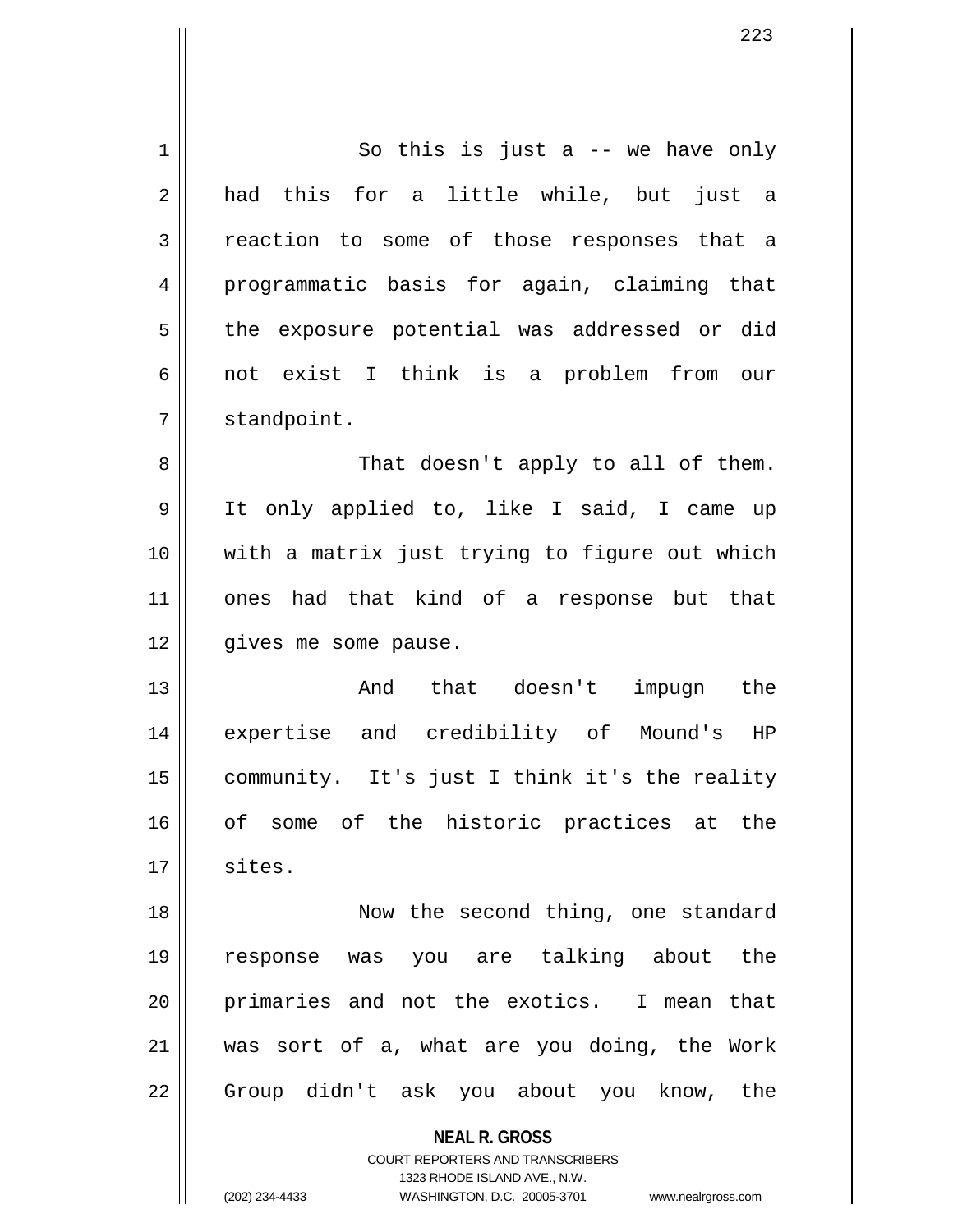1 poloniums and the what have you, Pu-238s. You  $2 \parallel$  are off-scope.

3 and actually, the original  $4 \parallel$  document had a -- I actually jotted the page  $5 \parallel$  number -- had a -- oh page 13 of our response  $6 \parallel$  pointed out that there was a section in the 7 White Paper that indicated that we are looking 8 at radiological controls, the integrity and 9 performance of radiological controls in 10 general, and for that section, we were 11 pointing out that the loss of control, even 12 for primaries, would have some implications, 13 understandably for the secondaries and I 14 wanted to draw that parallel.

15 || So you know, I think you sort of 16 || sliced the issues down to very specific issues 17 but I think that that qualifier got lost in 18 || the shuffle, that we certainly understood what 19 || the Work Group was asking in terms of exotics  $20$  || but wanted to at least draw that parallel that 21 for loss of radiological control, it would be  $22$  || useful just to point at some of the instances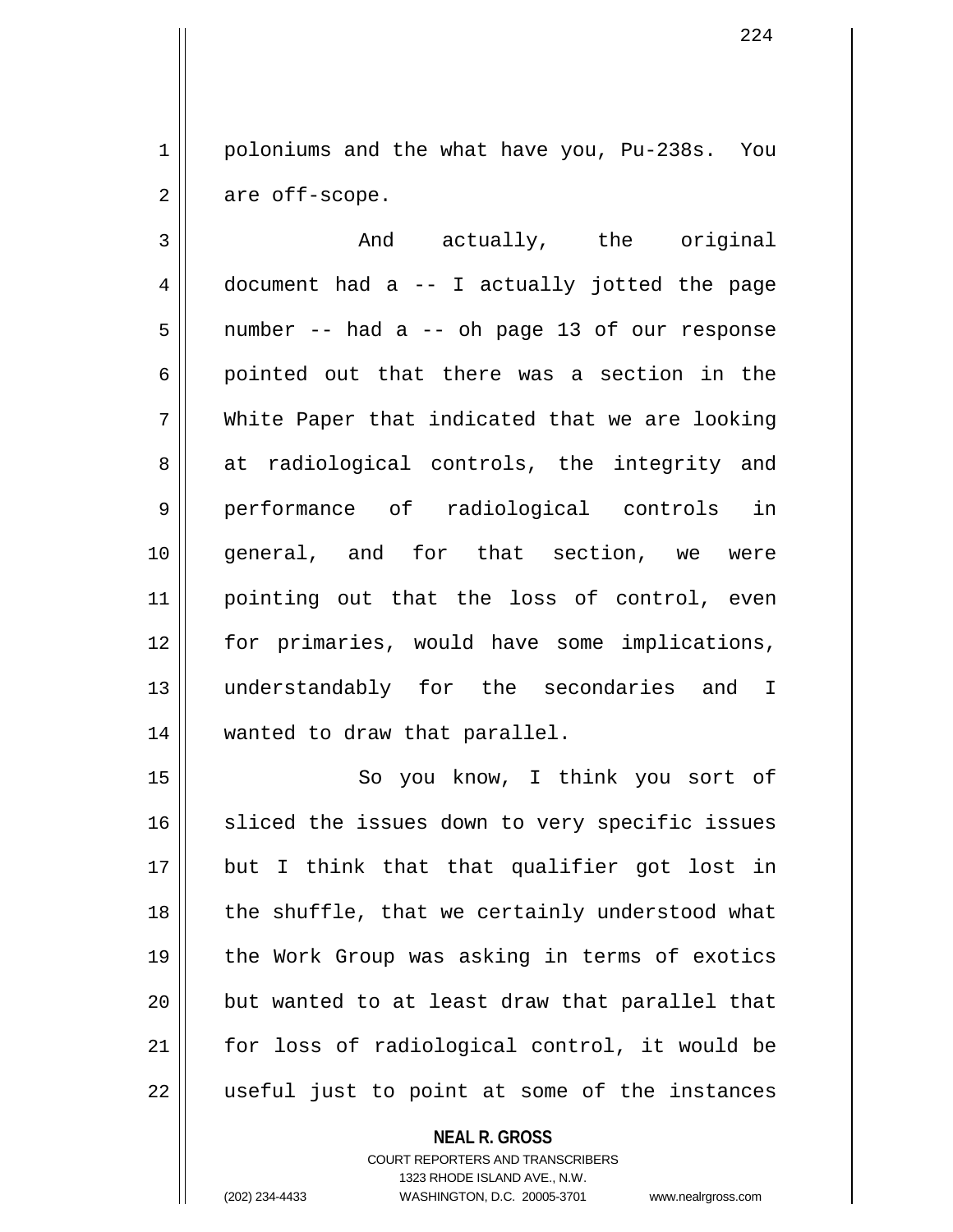225

1 || where that happened in a significant way for  $2 \parallel$  the primaries and we did so, and page 13 gives  $3 \parallel$  you that background before we got into that 4 discussion. 5 So somehow that got lost in the

 $6 \parallel$  context of the response to those issues. And  $7 \parallel$  there was a number of them that had that one 8 || response that you were off-message in terms of  $9 \parallel$  even thinking about primaries versus exotics.

10 There was another thing. I'm 11 || going to just throw these out because again, 12 we are in the midst of this and I think it 13 would be helpful to just give you some of the  $14$  | sense of what we are reading.

15 You note that instances cited by 16 SC&A with event-driven bioassays, in other 17 words that resulted in an event-driven 18 bioassays were not examples of, quote, 19 unmonitored exposure.

20 || But I guess my question is, we are 21 || looking at examples that are suggestive of an  $22$   $\parallel$  exposure potential and certainly we understand

**NEAL R. GROSS**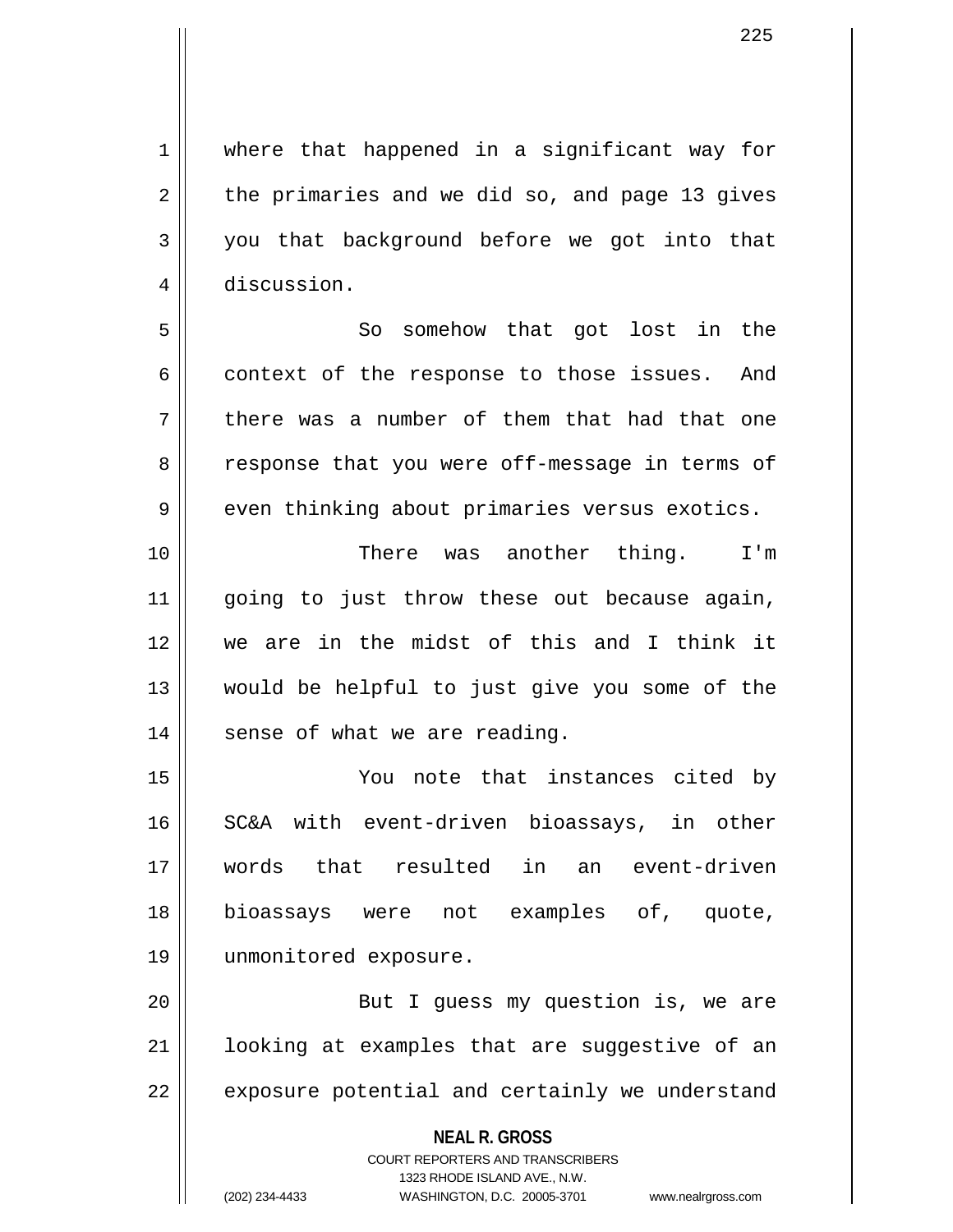**NEAL R. GROSS** COURT REPORTERS AND TRANSCRIBERS 1 | that these instances in most cases are cases 2 || where they are not unmonitored, they did have  $3 \parallel$  event bioassays, so prima facie, they did have  $4 \parallel$  a bioassay after the incident. 5 That wasn't the issue. I think  $6 \parallel$  the example was to illustrate that there were 7 in fact instances where the radiological 8 control was lost in that particular situation 9 || and resulted in a release and, yes, there was 10 a bioassay because that release was 11 | recognized. 12 || But it demonstrated the potential 13 || for that particular nuclide to be released and 14 || then the question becomes, well, did they in 15 fact report all incidences or in fact, only  $16$  the -- this is the case, a lot of sites, only 17 the ones that rose to a certain level of 18 significance or not, and I think those 19 examples were just to illustrate that there 20 || was this loss of control. 21 So it's not so much unmonitored 22 || exposure, it was whether or not they more

1323 RHODE ISLAND AVE., N.W.

(202) 234-4433 WASHINGTON, D.C. 20005-3701 www.nealrgross.com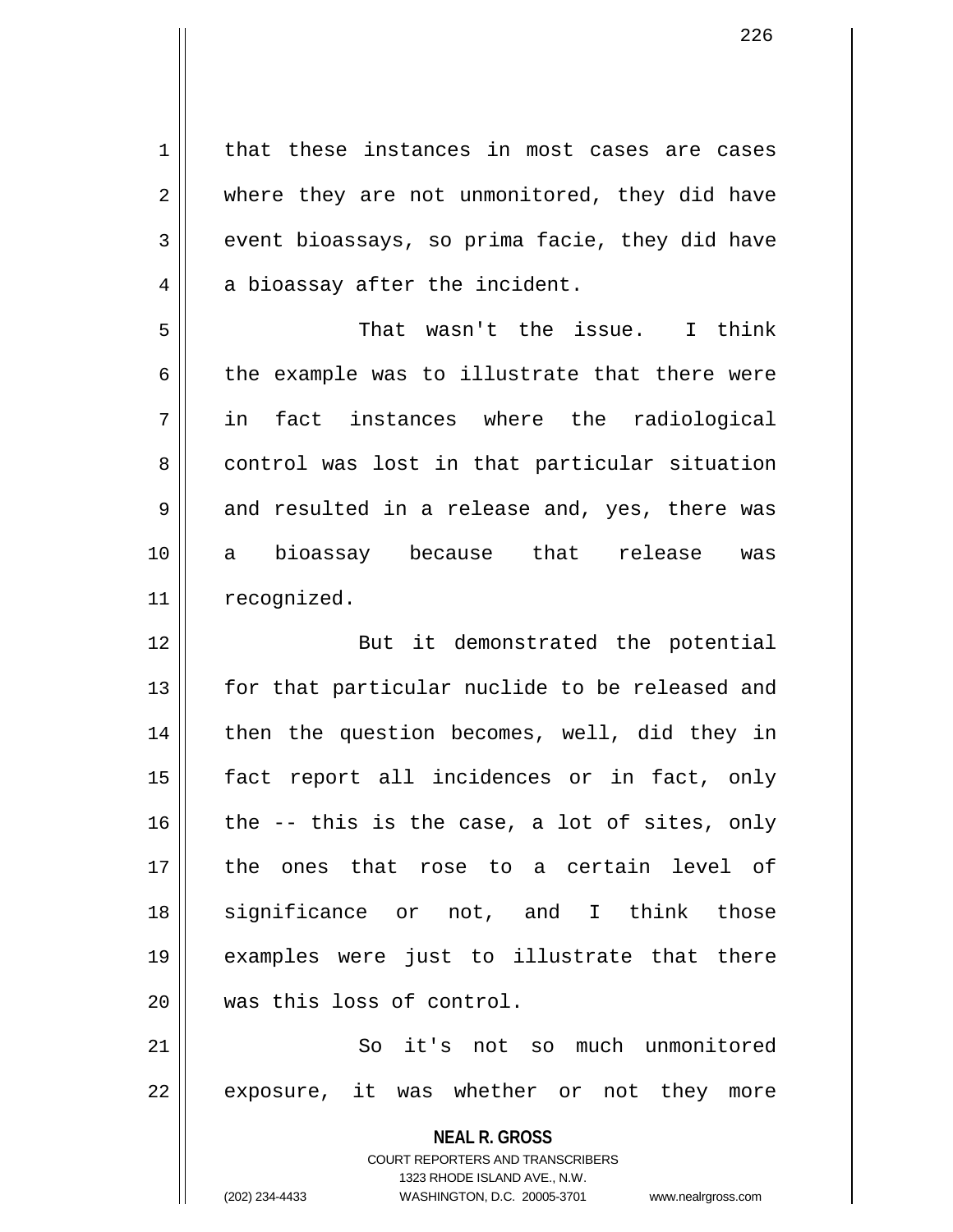1 | importantly showed an exposure potential by

 $2 \parallel$  virtue of these -- an example, failure to rad 3 -control to preclude worker exposure in those 4 instances.

5 And then some of the things I sort  $6 \parallel$  of picked up in the responses, certainly in 7 || several of the responses but specifically 8 || response number 64, you seem to agree with  $9$  | SC&A's contention in its June 10<sup>th</sup>, 2010 White 10 Paper that the existing -- and again, I am not 11 || sure how to address this very well because it 12 does have to do with actinium and thorium and 13 || radium, saying that the conditions for the 14 current Class, one could arque, existed eight 15 or nine months before, and I don't know where 16  $\parallel$  to take that except that, yes, I think there 17 || seems to be some convergence on the fact that 18 that is the case, and I wouldn't use this 19 vehicle to raise it but I guess I -- that 20 would be a question for you and Jim as to what 21 || happens to that particular point and the Work  $22$  | Group certainly needs to at least be aware of

## **NEAL R. GROSS**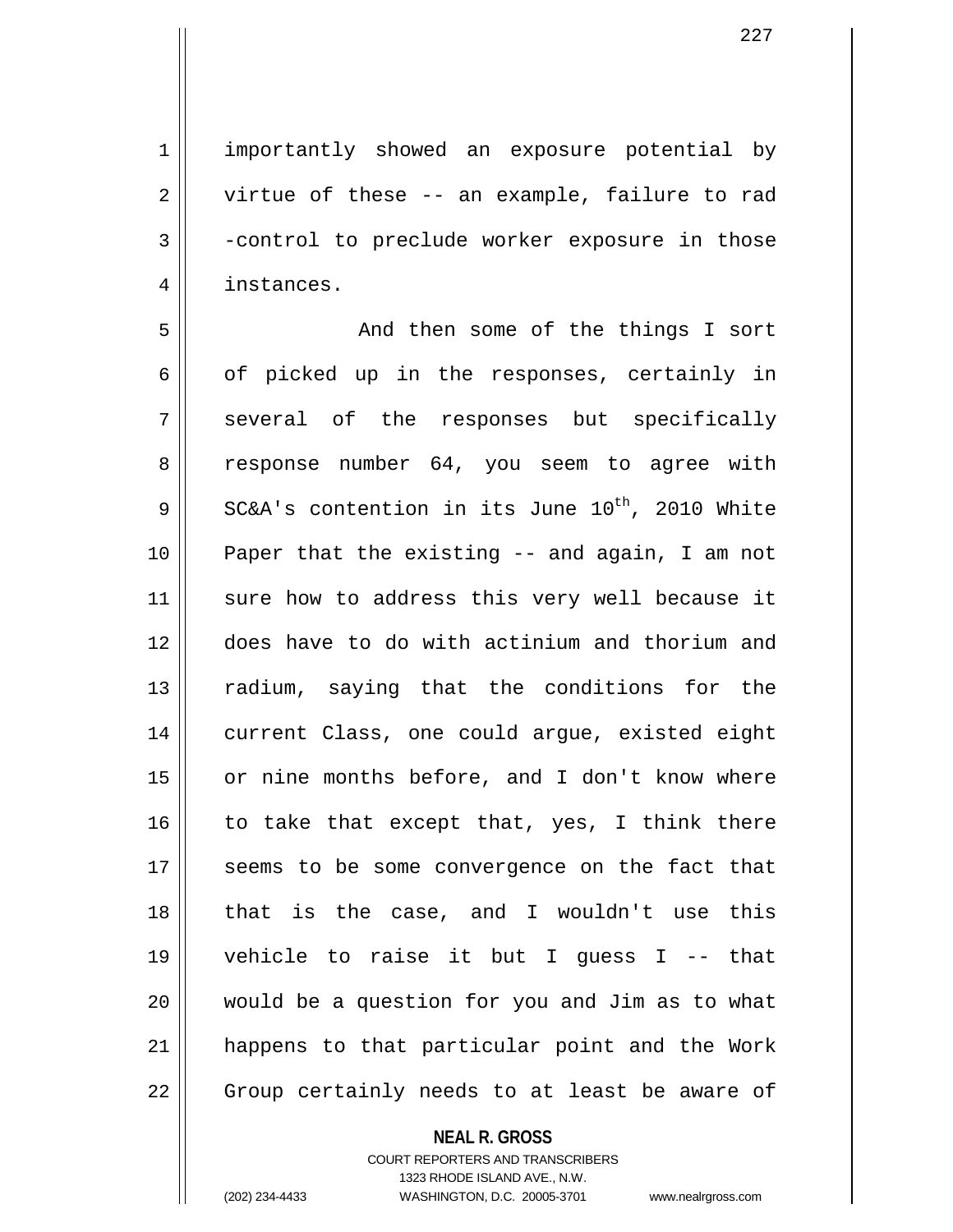| $\mathbf 1$ | that particular point in terms of that --     |
|-------------|-----------------------------------------------|
| 2           | whether the additional nine months or eight   |
| 3           | months, whatever it is, should be considered. |
| 4           | CHAIR BEACH: I believe that has               |
| 5           | come up in previous Work Group meetings.      |
| 6           | MR. FITZGERALD: It has come up.               |
| 7           | CHAIR BEACH: But it's never been              |
| 8           |                                               |
| 9           | MR. FITZGERALD: This has been I               |
| 10          | think - it looks like it's<br>-- we are       |
| 11          | converging. I'm not sure what it takes to go  |
| 12          | to the next step. I just sort of am           |
| 13          | mentioning that I saw that in a couple of the |
| 14          | responses.                                    |
| 15          | then there's, again, excuse<br>And            |
| 16          | this stream of consciousness, but going       |
| 17          | through the report at this point, there's     |
| 18          | another one where you point that SC&A is      |
| 19          | addressing issues that are already covered by |
| 20          | existing SEC Classes. You know I think this   |
| 21          | has come up before. Maybe counsel can help.   |
| 22          | But I think the fact that an issue is already |
|             | <b>NEAL R. GROSS</b>                          |

COURT REPORTERS AND TRANSCRIBERS 1323 RHODE ISLAND AVE., N.W.

 $\mathbf{I}$ 

(202) 234-4433 WASHINGTON, D.C. 20005-3701 www.nealrgross.com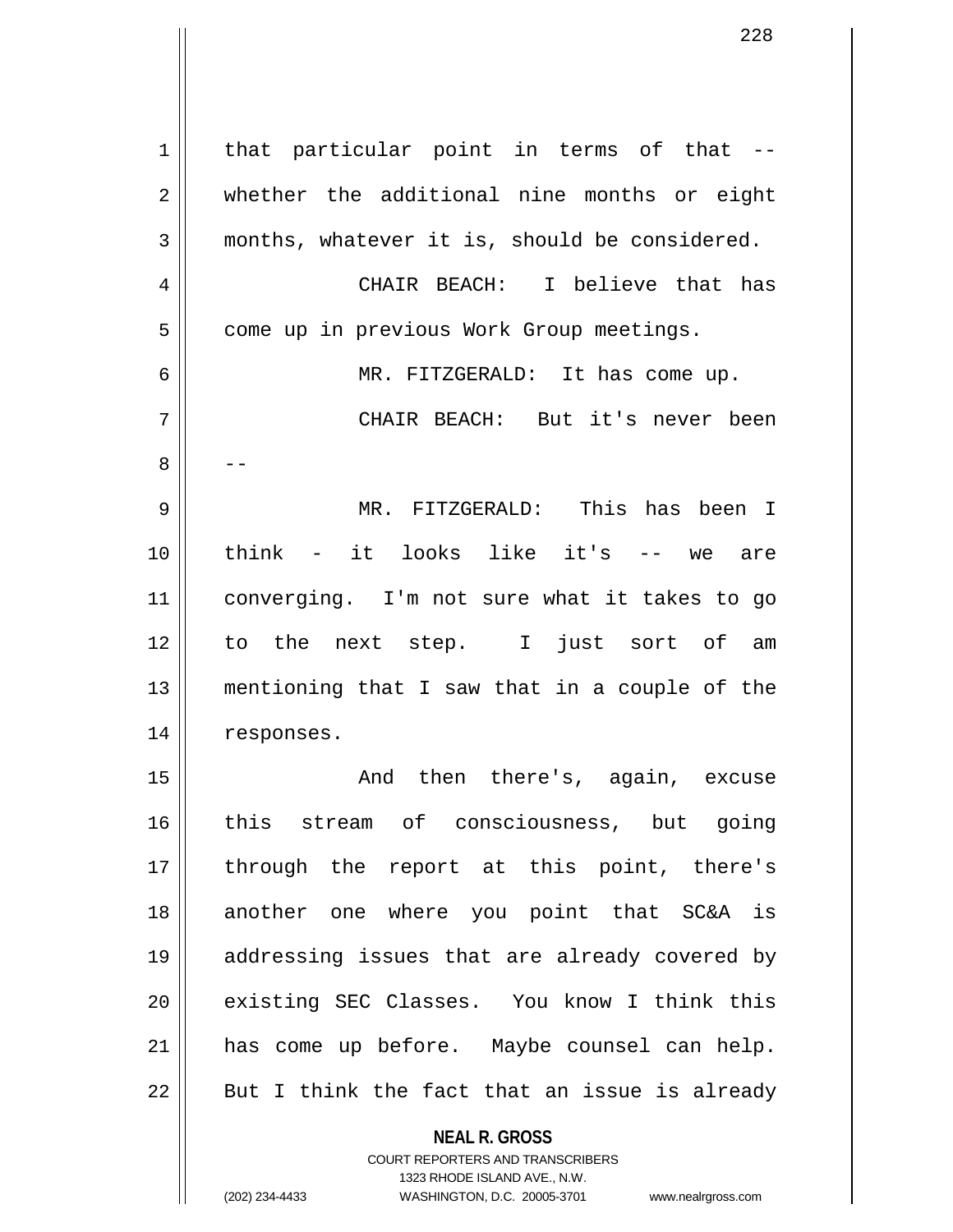1 covered in a current SEC Class doesn't 2 || preclude pursuing another SEC issue that might  $3 \parallel$  involve workers from that period.

4 || I thought that came up in a 5 different context and I remember somebody 6 || pointing out that you know, yes, I mean, you 7 shouldn't use an existing SEC Class to 8 preclude pursuing an issue that might in fact 9 go into that time period. But I can't 10 || remember the exact context.

11 || CHAIR BEACH: That was tritium. 12 MR. FITZGERALD: Is that tritium? 13 CHAIR BEACH: Yes, because the 14 radon Class had existed and tritium 15 | overlapped.

16 It was a brief discussion of -- 17 || yes, last year.

18 MS. LIN: I don't think that would  $19 \parallel$  be a legal issue.

20 DR. NETON: No, it's not a legal 21 issue, it's -- I think Ted pointed out 22 || earlier, every instance of reconstruction

**NEAL R. GROSS**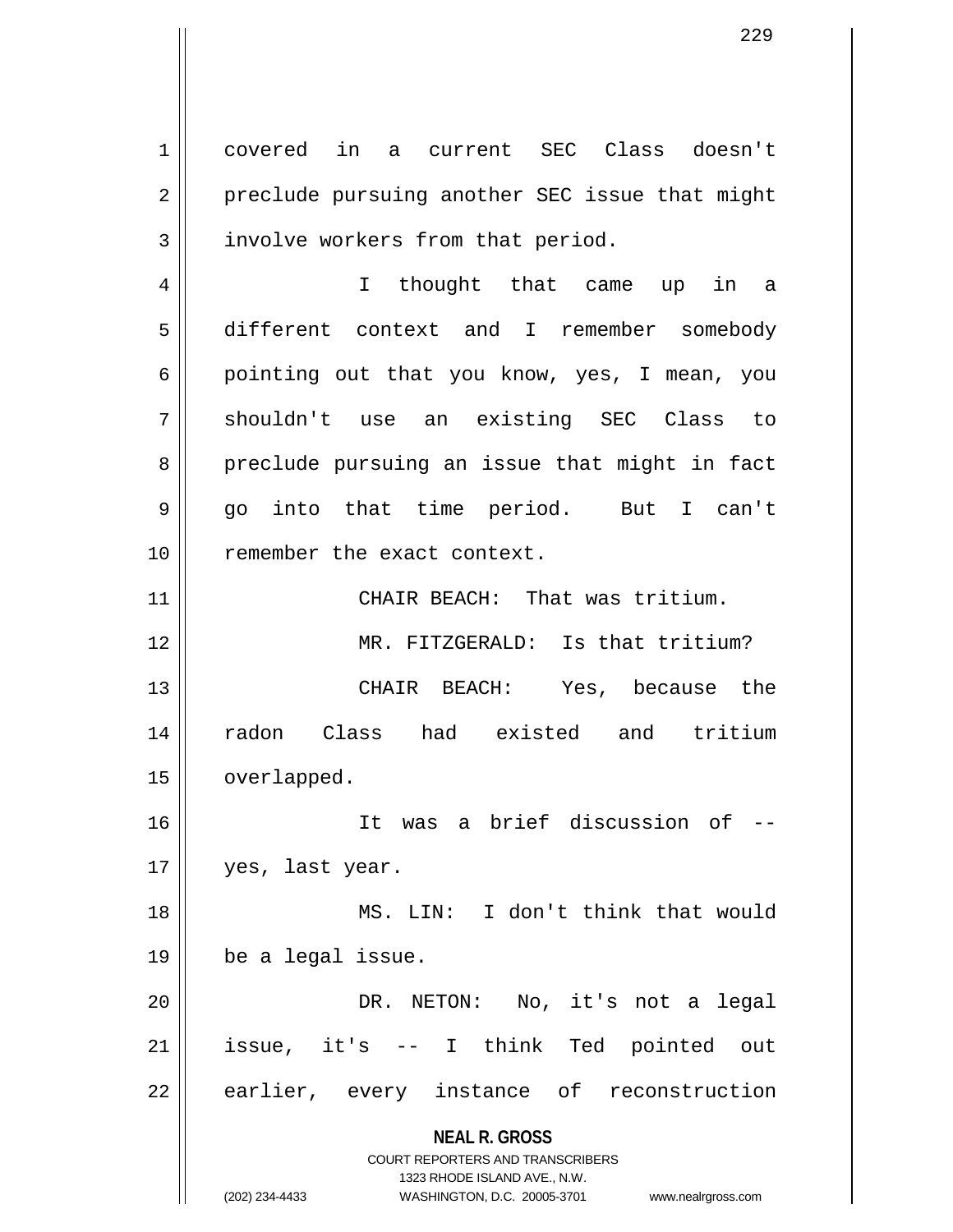**NEAL R. GROSS** COURT REPORTERS AND TRANSCRIBERS 1323 RHODE ISLAND AVE., N.W. (202) 234-4433 WASHINGTON, D.C. 20005-3701 www.nealrgross.com 1 || should be based on its merits. 2 CHAIR BEACH: And not whether -- 3 || MR. FITZGERALD: And not made moot 4 | by an existing Class. 5 DR. NETON: No, I mean it is  $6 \parallel$  sometimes -- there's a tendency to point that  $7 \parallel$  out in the sense that, well, then you leave no 8 || recourse for that. But technically there is  $9 \parallel$  no --10 || MR. KATZ: Right, I think the only 11 other nuance or element to that discussion was  $12$  | that if you have a Class that covers everyone 13 || who worked with tritium already and then you 14 have another issue and it's fully enveloped 15 within that Class, the Board can't recommend 16 another Class that's a subset of a Class that  $17 \parallel$  already exists because it --18 || MR. FITZGERALD: Yes, it's the 19 uranium -- 20 MR. KATZ: Right. So there's no - 21  $\vert$  - maybe that is the context but --22 MR. FITZGERALD: Yes, okay. But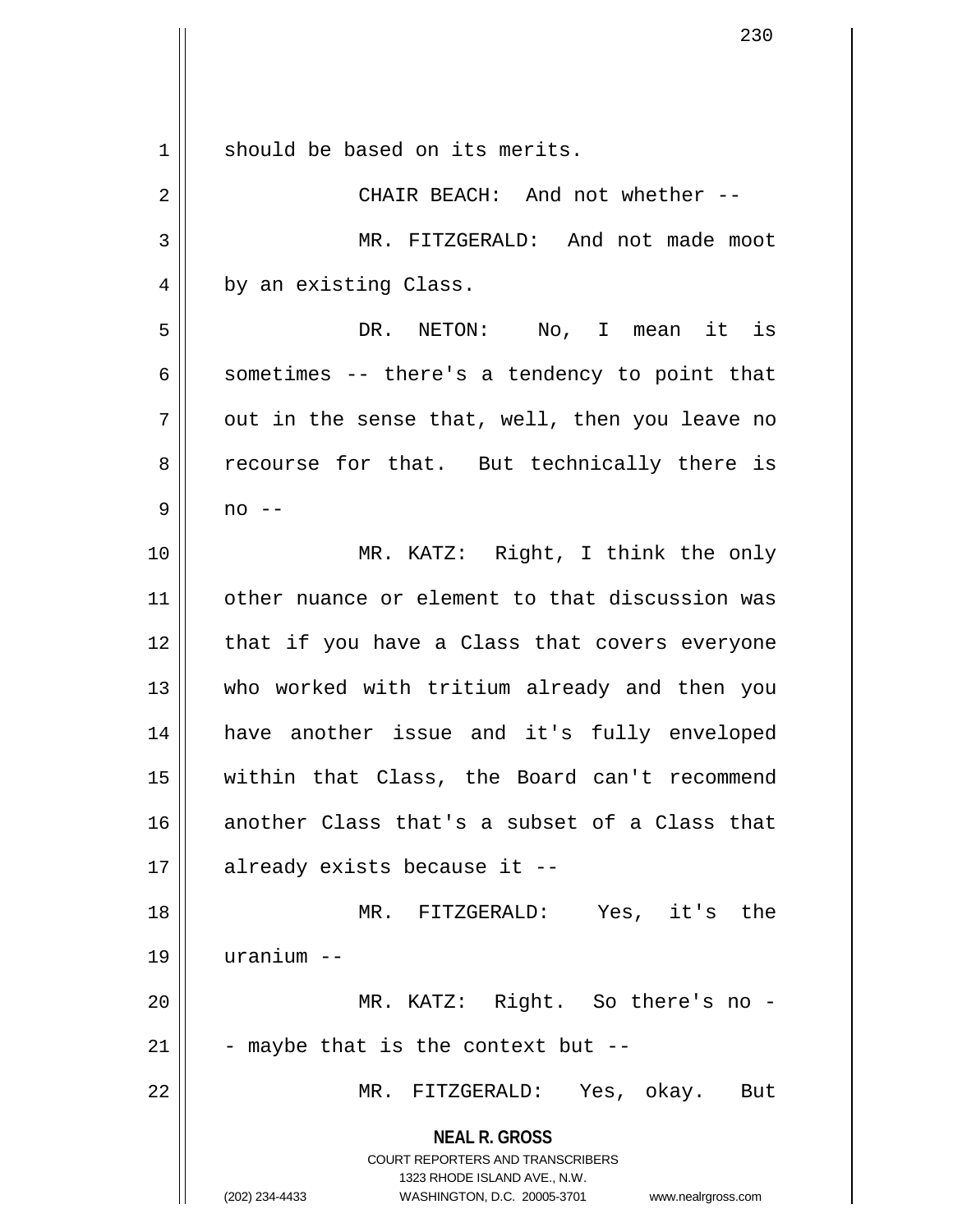1 | that was -- some of the responses spoke to  $2 \parallel$  that and I thought that was where it came out  $3 \parallel$  so I wasn't sure whether -- well, I remembered  $4 \parallel$  that that actually seemed to be certainly 5 justified but it seemed like it was a concern  $6 \parallel$  that we were doing that.

 $7$   $\parallel$  The other issue, it was a question 8 on thorium-232 when it was used as a 9 Substitute for Pu-238 in R&D analytic programs  $10$  and this is the '60s to '80, and that was  $-1$ 11 would put a space holder in there that you all 12 indicated that you were investigating a 13 || thorium issue, and the Work Group might want 14 to understand, if you can, what that means 15 because it didn't really say too much more 16 about it as far as the status of that.

17 || And that's again, pretty much an 18 || outline of, at least at this stage, the 19 takeaway. We are working on a response but  $20$  || those are some of the, I quess, reactions to 21 || the responses and certainly a pretty 22 || comprehensive, 111 specific issues so it takes

**NEAL R. GROSS**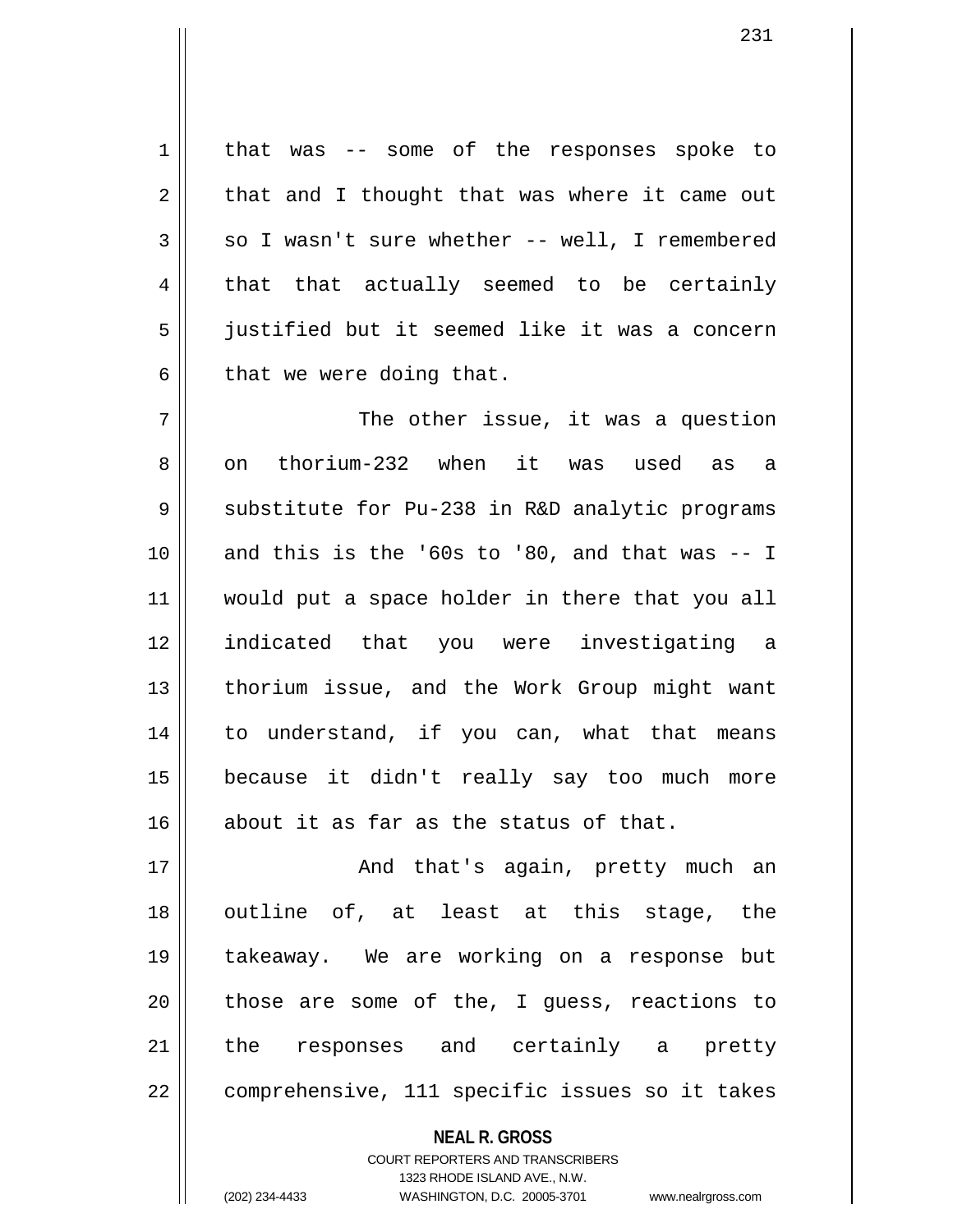$1 \parallel$  a little while to sort of get your arms around 2 l them all.

3 || But you know, I think it was a 4 || reasonable analysis on the specific examples  $5 \parallel$  that were provided, and we will certainly try  $6 \parallel$  to come back with a response.

7 DR. ULSH: I have got some 8 thoughts to offer Josie, if now is the 9 || appropriate time.

10 CHAIR BEACH: Yes, that would be  $11$  great.

12 DR. ULSH: I took some notes, as 13 you were talking there, Joe, and I captured 14 six points anyway. So I'd like to walk  $15$  | through and offer some responses on that.

16 The first one that you raised was 17 || the interpretation of incident reports and in 18 particular you characterize it as boilerplate 19 language.

20 The reason that I thought it was  $21$  || important to include those is that it was my 22 || understanding that SC&A was going to provide

> **NEAL R. GROSS** COURT REPORTERS AND TRANSCRIBERS 1323 RHODE ISLAND AVE., N.W. (202) 234-4433 WASHINGTON, D.C. 20005-3701 www.nealrgross.com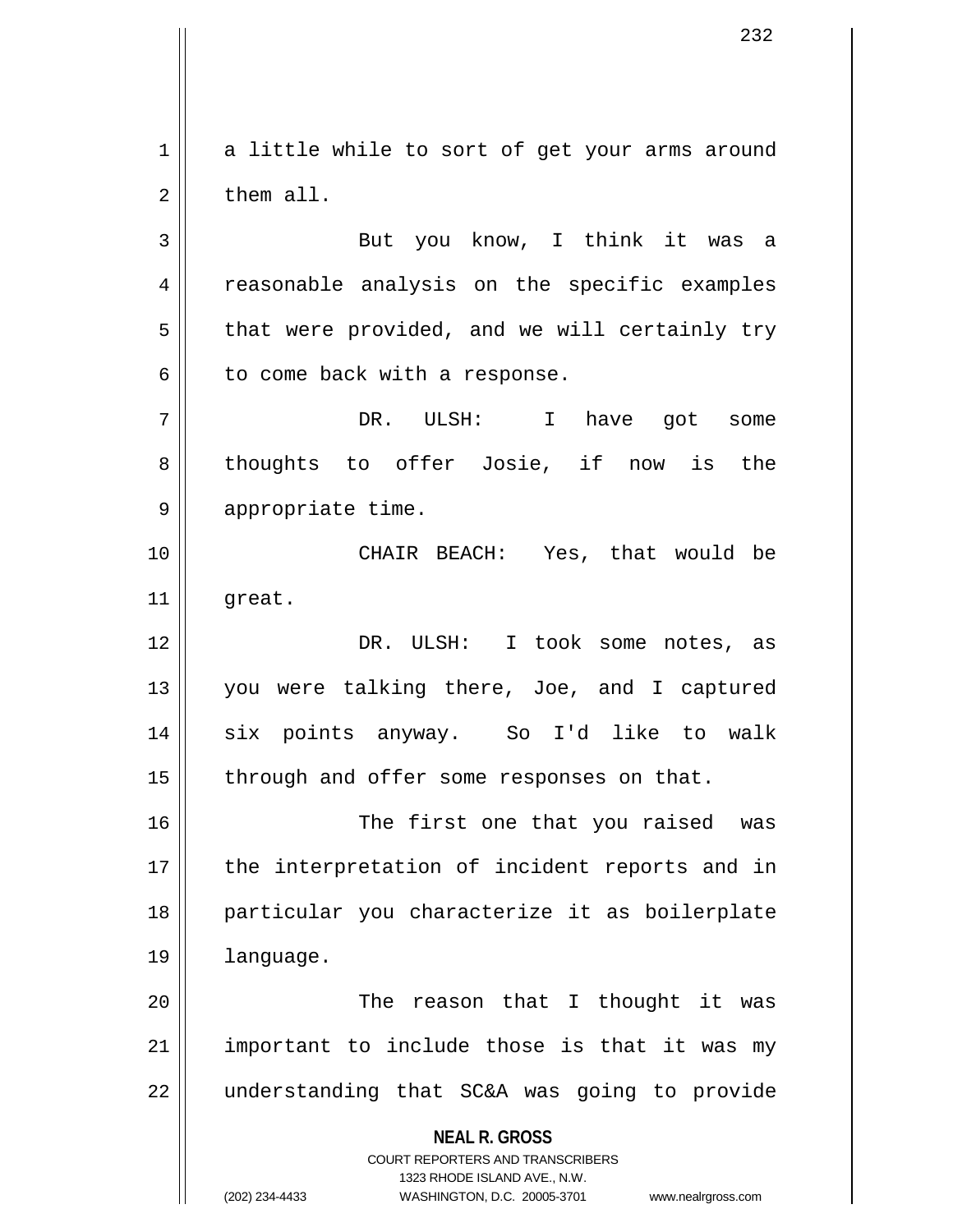**NEAL R. GROSS** 1 || examples of situations where there was a 2 | potential for unmonitored exposure to exotics. 3 || So I looked at each incident that 4 was provided, that was cited by SC&A as an 5 | example. And so number one, was it an exotic 6 cadionuclide, and that's another point that 7 you raise and I'll talk about later. Number 8 two, was it unmonitored, because if these 9 || incident reports are being offered in support  $10$  | of the case that, hey, here's a situation, we 11 are having unmonitored exposure, I think it's 12 || legitimate to point out in those situations, 13  $\parallel$  based on the reports that were cited, if they 14 || said there is no radionuclide exposure, I 15 || think that's an important point to know, 16 | because I would say that that's not an example  $17$  | of an unmonitored exposure to exotics. 18 || Now granted, if that was the only 19 thing that I offered, just this boilerplate 20 || language, you know you could take it for what  $21$  | it's worth. 22 But it was kind of a weight of

> COURT REPORTERS AND TRANSCRIBERS 1323 RHODE ISLAND AVE., N.W. (202) 234-4433 WASHINGTON, D.C. 20005-3701 www.nealrgross.com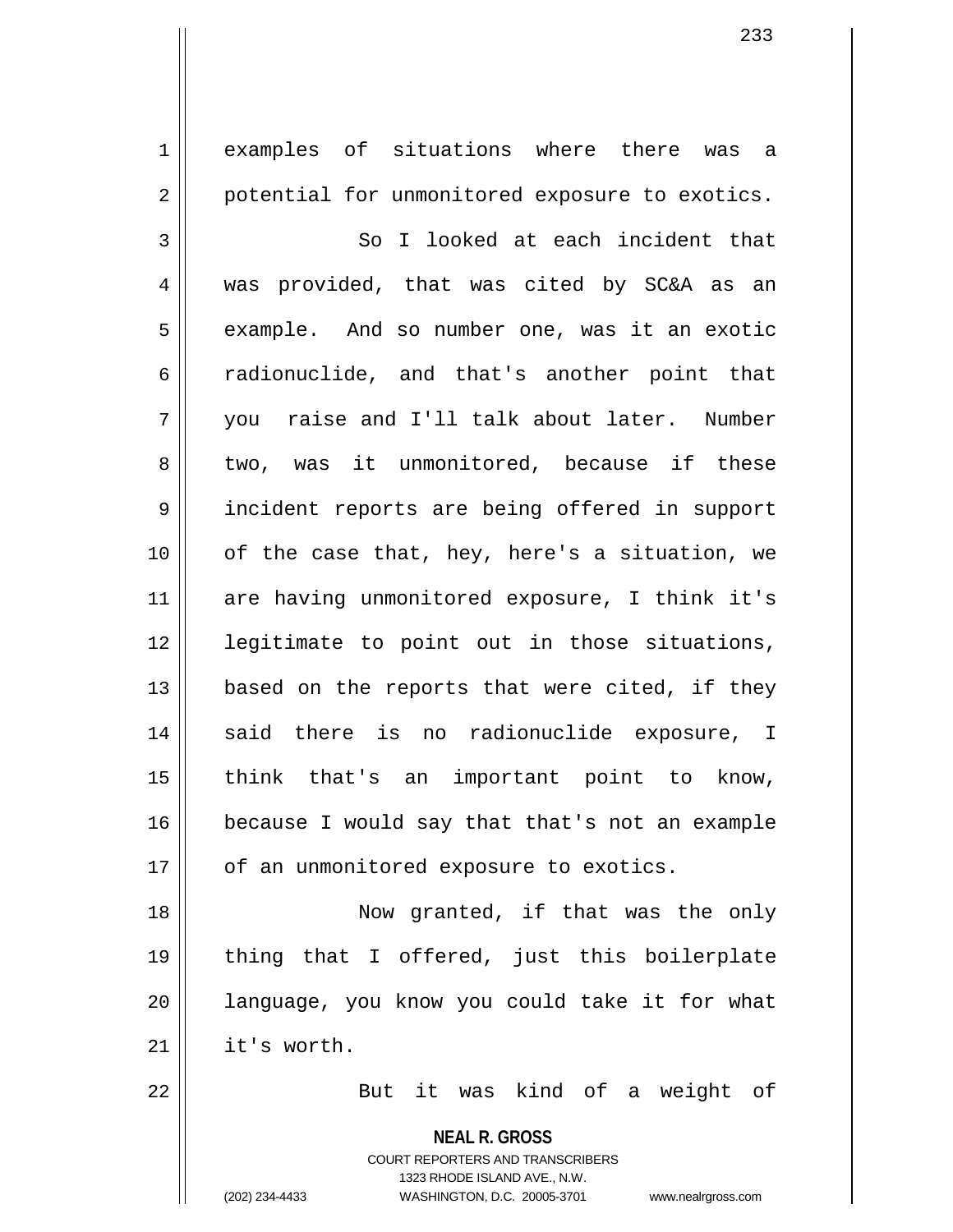1 || evidence approach, that number one, you are 2 citing this report as an example of an 3 unmonitored exposure when the report itself  $4 \parallel$  says there was no exposure.

5 I went on to look whether or not 6  $\parallel$  it was monitored, whether it was bioassay, et 7 cetera, but I thought it was a -- it's 8 || important to represent those cited reports 9 || accurately and that was in there, so that's 10 why I cited it.

11 MR. FITZGERALD: Well, before you 12 || leave the first point, I think there seems to 13 be, and I want to clarify this for our 14 response, a distinction between unmonitored 15 exposure, which I think in terms of the 16 || instances that were in fact reported, clearly 17 || the site responded and did, eventually, a 18 bioassay.

19 Of course you would have to, if 20 you had a formally notified incident, you 21 would have to respond and do your subsequent 22 | bioassays.

**NEAL R. GROSS**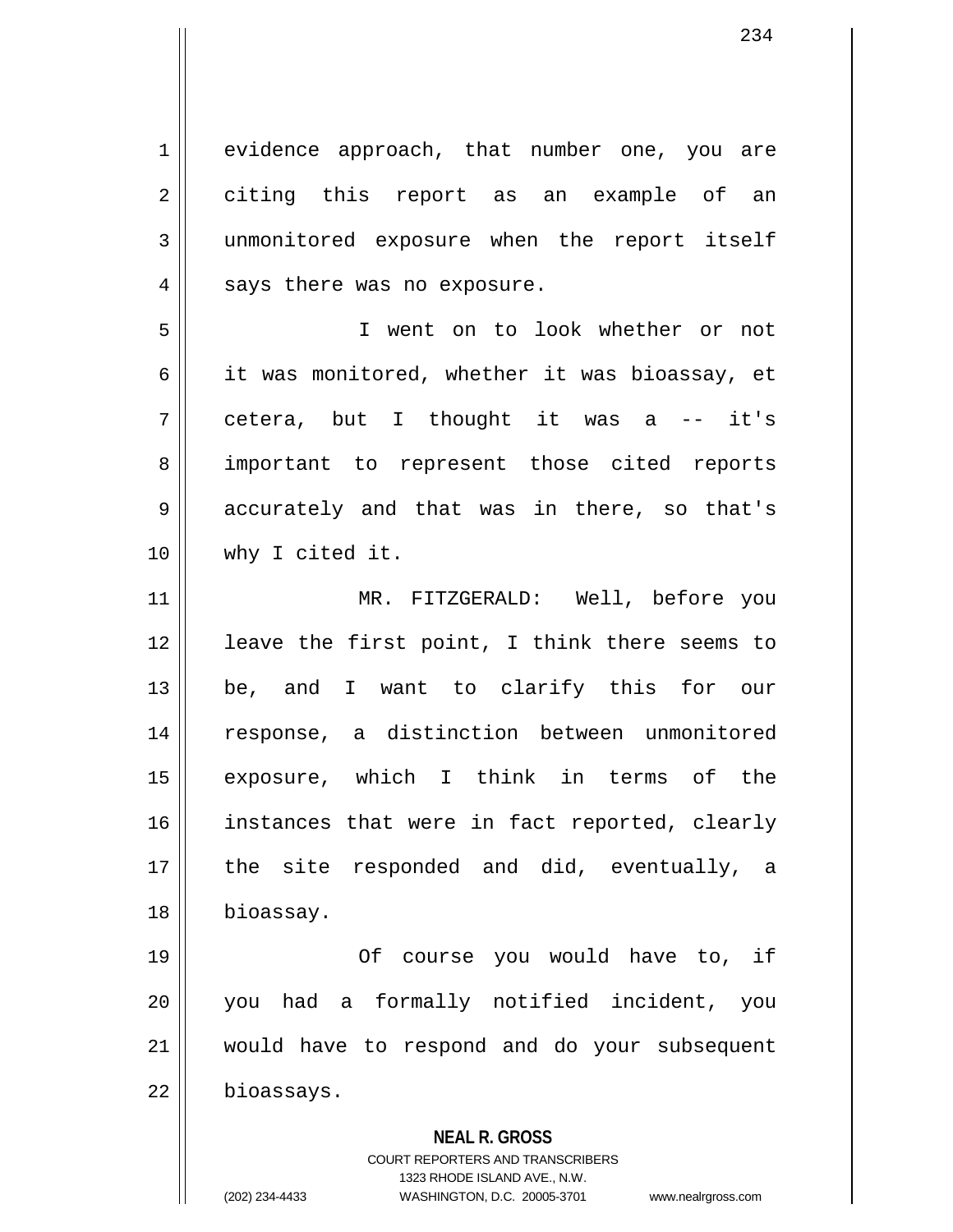**NEAL R. GROSS** COURT REPORTERS AND TRANSCRIBERS 1 || I think the original analysis  $2 \parallel$  tried to demonstrate that for the nuclides in 3 question, you obviously had a breakdown of 4 || some sort and had an exposure and this was 5 | indicative of an exposure potential. 6 Now, you know, the discussion of 7 whether that represented or was emblematic or 8 || an example of an exposure potential is the 9 issue I think we are trying to drive at. 10 Whether there was unmonitored exposure, I 11 don't think there's any question. Of course 12 it was -- if they had bioassays it wasn't an 13 | unmonitored exposure. 14 || So I think the whole thing was 15 driven by trying to come up with instances 16 where you could show for the nuclides in 17 question there was an exposure potential. 18 These instances did occur, and in that 19 context, I think what I am saying is that the 20 || only thing that gives me some pause in the 21 || response is I am uneasy about the sort of the  $22$  || blanket statement that the sites tend to do on

1323 RHODE ISLAND AVE., N.W.

(202) 234-4433 WASHINGTON, D.C. 20005-3701 www.nealrgross.com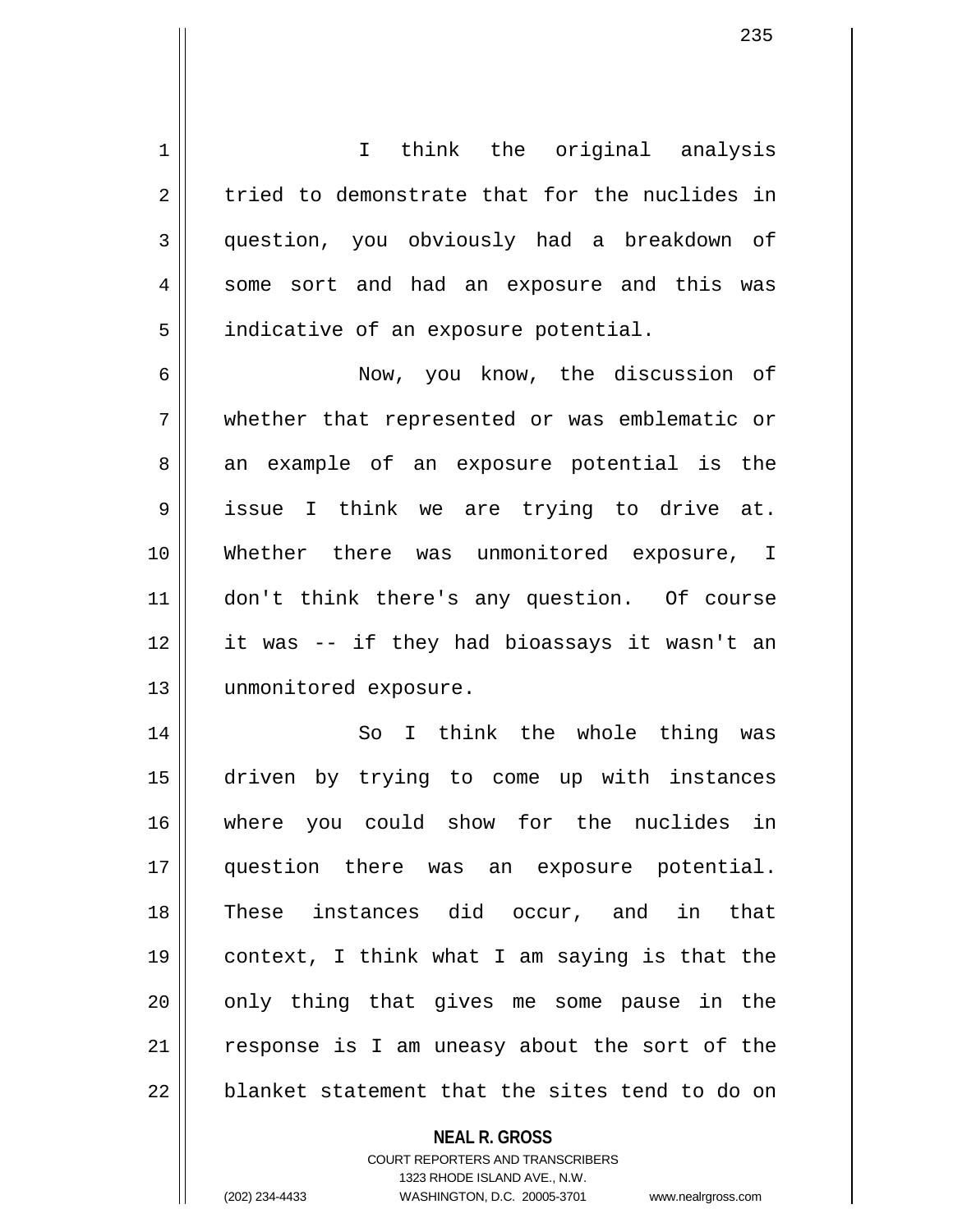**NEAL R. GROSS** COURT REPORTERS AND TRANSCRIBERS 1323 RHODE ISLAND AVE., N.W. (202) 234-4433 WASHINGTON, D.C. 20005-3701 www.nealrgross.com  $1 \parallel$  some of these that you know, ding ding ding  $2 \parallel$  ding, no exposure, none of this, none of that. 3 And I understand that's all you 4 have to work with. I am just pointing out  $5 \parallel$  that would be -- that would not answer my  $6 \parallel$  question about the exposure potential. 7 || But it would answer my question  $8 \parallel$  about the fact that it was in fact bioassay-9 monitored after the fact, and so it wasn't 10 || unmonitored exposure necessarily. 11 || But it shows exposure potential, 12 and I think that's kind of one of the things 13 I've noticed in the give and take is that we 14 may be talking past it a little bit, that the 15 task which I recommended to the Work Group  $16$  that we took on, was is there any way you can 17 actually get your arms around exposure 18 potential by looking at the operational 19 history and looking at history reports and 20 what have you. 21 And it's very difficult but what 22 || you have to work with, frankly, is the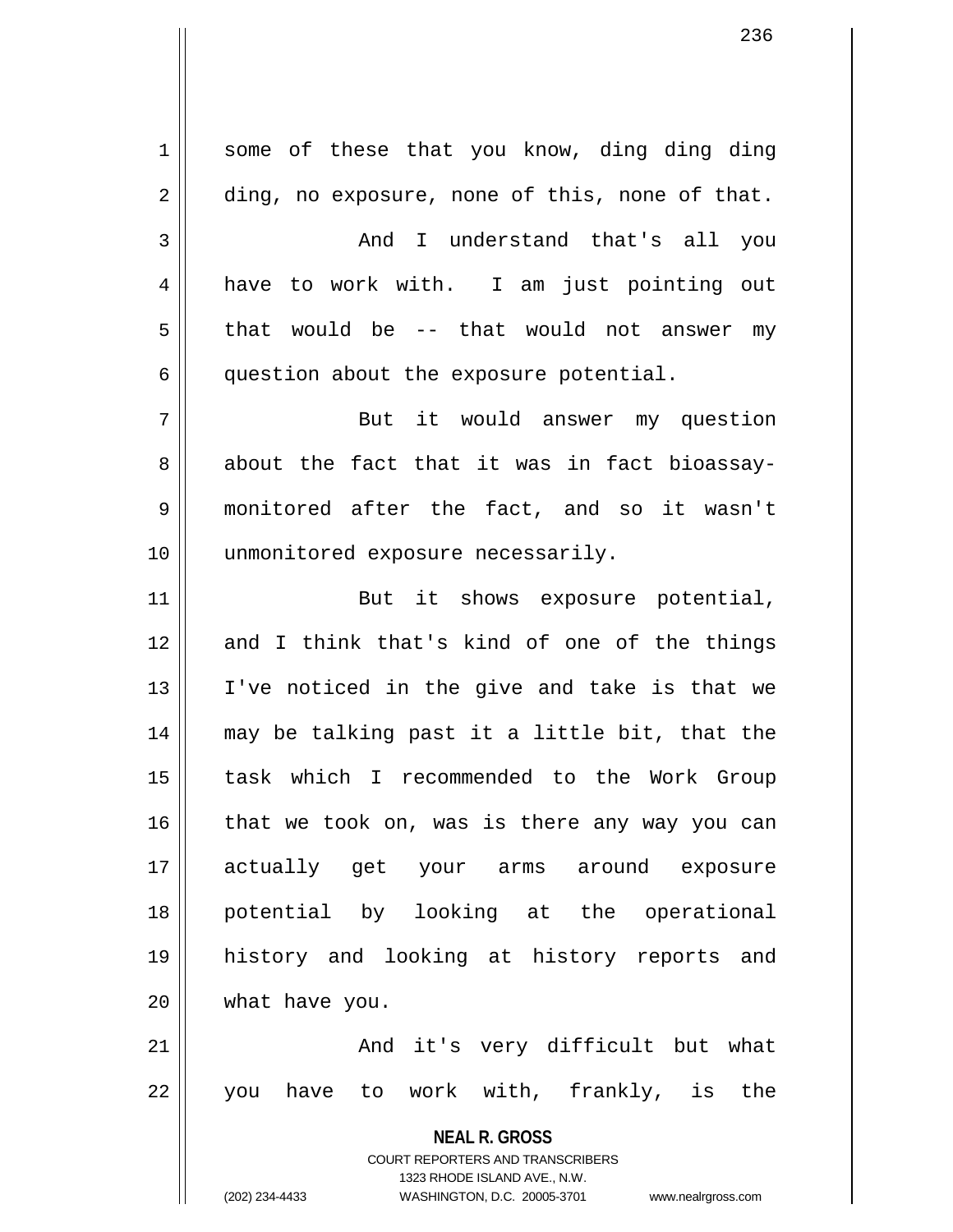**NEAL R. GROSS** COURT REPORTERS AND TRANSCRIBERS 1323 RHODE ISLAND AVE., N.W. 1 historic record of what incidences occurred, 2 | where you had breakdowns and what have you. 3 || They weren't reported. There's no 4 history. So it's either interviews or 5 | incident reports, which primarily make up your  $6 \parallel$  basis for pointing at breakdowns and whether  $7 \parallel$  or not these particular source terms can get 8 || out and be exposed -- workers could be  $9 \parallel$  exposed. 10 || So really I think the point there 11 is that we are not arguing unmonitored 12 || exposure, but we are trying to say these were 13 provided in the context of the exposure 14 || potential, that in fact the workers could have 15 been and in fact were exposed in some cases 16 and I am not sure I would write it off because 17 the site wrote it off in the '50s or '60s as, 18 you know, we didn't see any exposure, because 19 I think in some cases that might have been a 20 || pretty standard answer back in the day. 21 DR. ULSH: Well that leads to the  $22$  || second point that I heard you make, and that

(202) 234-4433 WASHINGTON, D.C. 20005-3701 www.nealrgross.com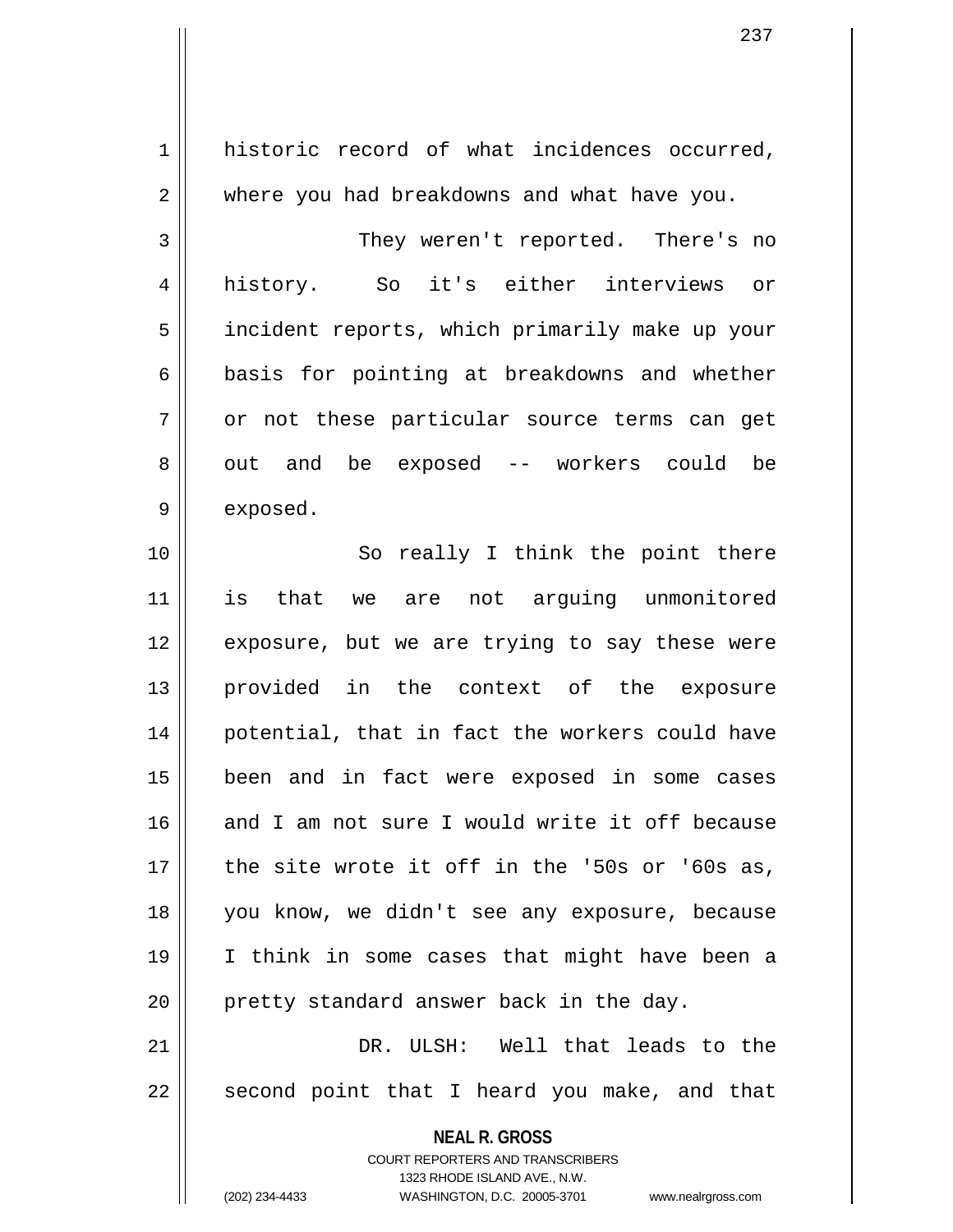1 || was primaries versus exotics and radiological 2 | controls.

3 And the reason that you gave in 4 || your White Paper for citing these instances --5 || incidents, many of which, I think most of 6 which involve primary radionuclides, was to 7 demonstrate a general loss of radiological 8 l controls.

9 And I think you said that that 10 kind of got lost. I didn't lose it. It's at  $11$  | the bottom of page 13 of our report.

12 I clipped out the text from SC&A's 13  $\parallel$  report that talks exactly about that, why they 14 cited these reports, and it's as Joe said, 15 demonstrate weaknesses in general radiological 16  $\parallel$  controls, and I responded to that on page 14, 17 || so it didn't get lost. It's in there.

18 And my problem with this approach 19 is that the logic seems to be that SC&A went  $20$  || to great pains to point out at that incidents 21 || happened and people were exposed. We have 22 || never said otherwise. We will posit that

**NEAL R. GROSS**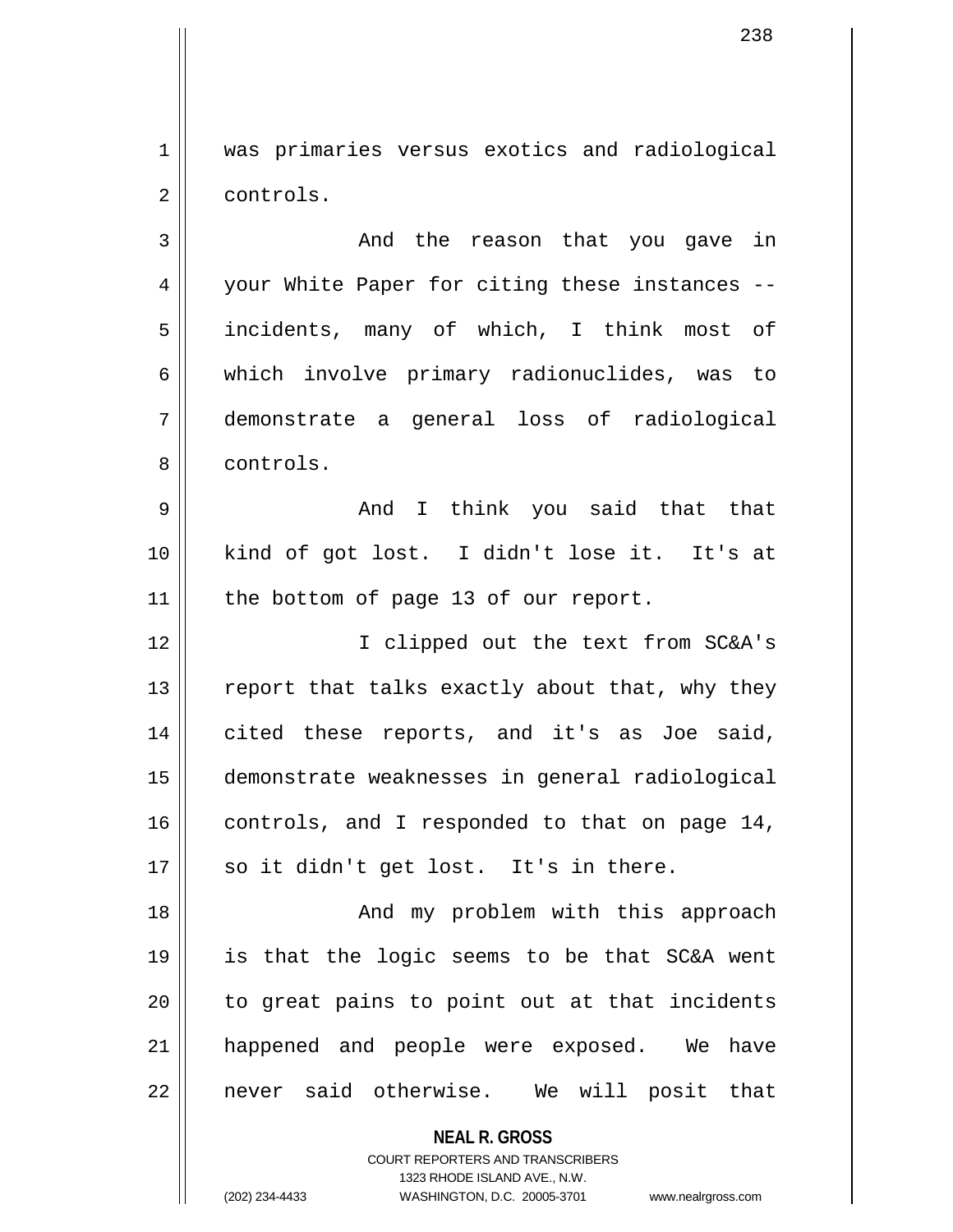1 | incidents happened and people were exposed in  $2 \parallel$  situations, well, with these general -- with  $3$  | these primary radionuclides.

4 || The problem is SC&A appears to  $5 \parallel$  then be extrapolating and saying, see, because 6 these incidents happened and people were 7 || exposed to these primary radionuclides, then 8 || incidents must have happened or there must 9 have been exposures to these other exotic 10 | radionuclides.

11 Well okay, fair enough. If you 12 || are going to extrapolate that way, then I  $13$  || think it's fair to extrapolate that, when 14 these incidents happened, exposures were 15 || monitored, bioassay was performed; why 16 wouldn't they then do that with the exotics? 17 MR. FITZGERALD: That was my 18 point.

19 DR. ULSH: Well again, I don't 20 || think that came across in the individual you  $21$  know -- the individual responses basically  $22$  || tactically, not generally, tactically address

**NEAL R. GROSS**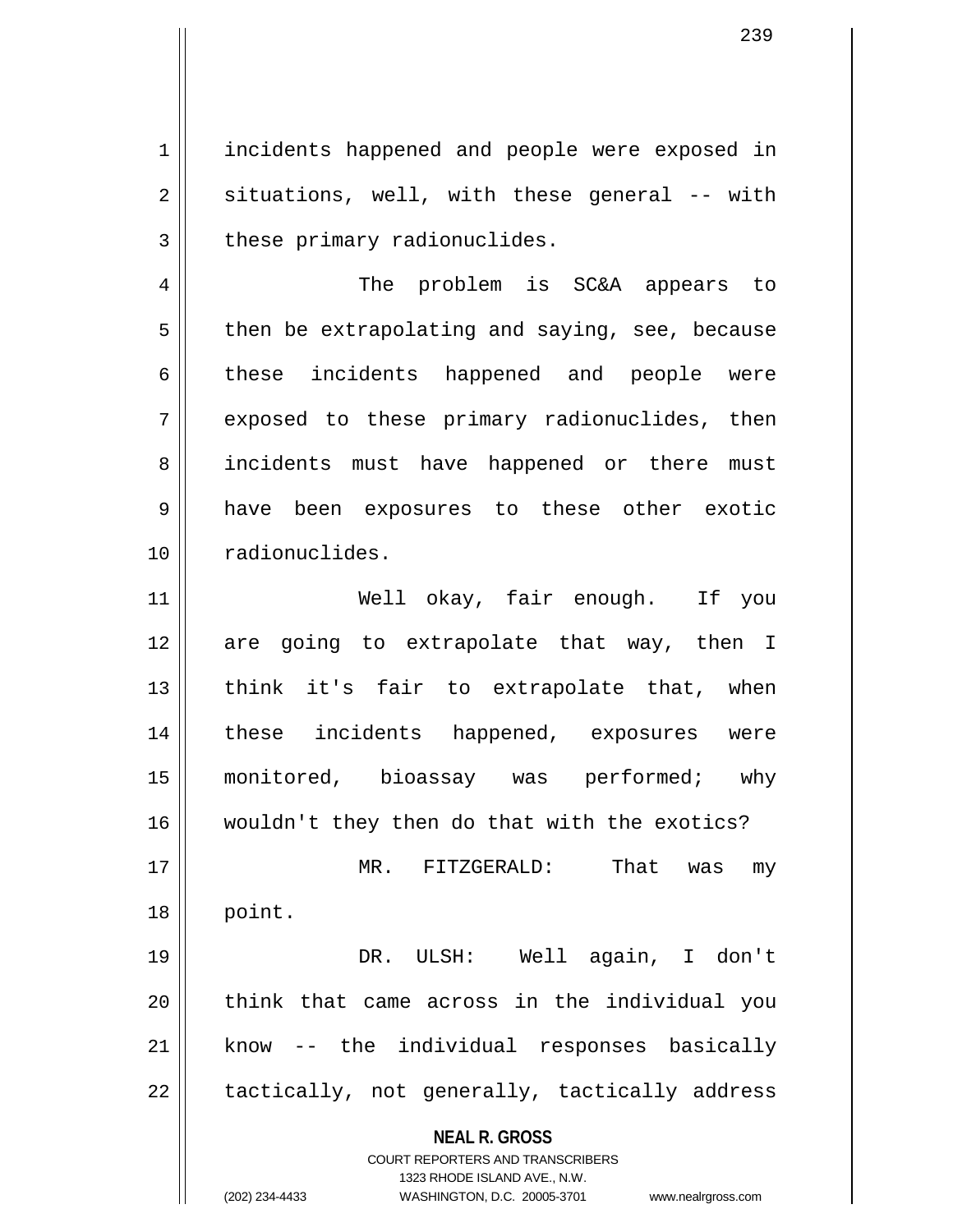**NEAL R. GROSS** COURT REPORTERS AND TRANSCRIBERS 1323 RHODE ISLAND AVE., N.W.  $1 \parallel$  and say this was a primary not exotic, that's  $2 \parallel$  the way the specific response was written. 3 I'm just saying that the context  $4 \parallel$  of that response -- the context of the issue  $5 \parallel$  is exactly the way we put it at the beginning,  $6 \parallel$  and you responded generically at the bottom of 7 page 13 in the report but you know, you go 8 through like 20 specific responses that  $9 \parallel$  basically say this is a primary not an exotic, 10 have you lost your mind type of thing. I'm  $11$  | just saying  $-$ 12 MR. FITZGERALD: I don't think I - 13 14 || DR. ULSH: I'm just saying --15 (Simultaneous speaking.) 16 MR. FITZGERALD: Listen, you know, 17 || I could come up with a generic response, no, I 18 mean we kind of explain why we are doing it, 19 you can argue that, but as I was reflecting on  $20$  || the report, I said well, you know, I think 21 || it's understood why those were raised and  $22$  || there may be some real legitimate differences

(202) 234-4433 WASHINGTON, D.C. 20005-3701 www.nealrgross.com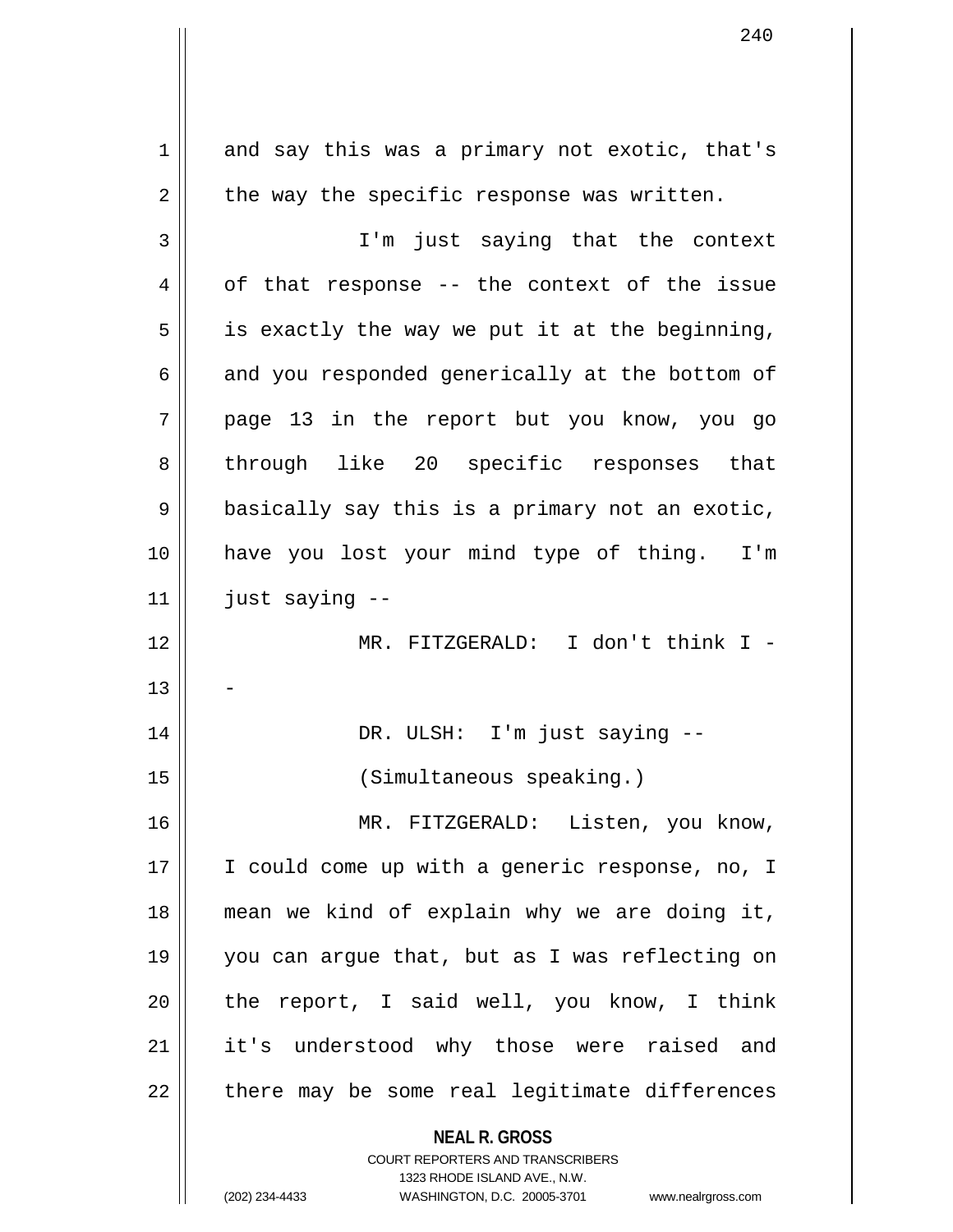1 on that point. But I'm just sort of  $2 \parallel$  advertising when we get into this thing that 3 we are not going to arque each and every one 4 of these responses because clearly you know 5 where we are coming from and you may differ  $6 \parallel$  from it generally, but we didn't miss the 7 mark. We purposely wanted to raise those. So 8 | --9 And that was quite a few, like I 10 said I went through this matrix, and I said 11 well okay, I understand why there's this 12 difference, but it does make for a lot of  $13$  specific disagreements when in fact, I think 14 it was just a general misunderstanding, 15 | perhaps. 16 DR. ULSH: So I will posit, on the 17 || record, we agree that incidents happened, and 18 || there were exposure potentials, certainly over 19 || the course of Mound, certainly with plutonium, 20 polonium, and I won't even say -- I'm not 21 || trying to say that there are zero incidents  $22$   $\parallel$  that occurred with exotic radionuclides.

> **NEAL R. GROSS** COURT REPORTERS AND TRANSCRIBERS 1323 RHODE ISLAND AVE., N.W.

(202) 234-4433 WASHINGTON, D.C. 20005-3701 www.nealrgross.com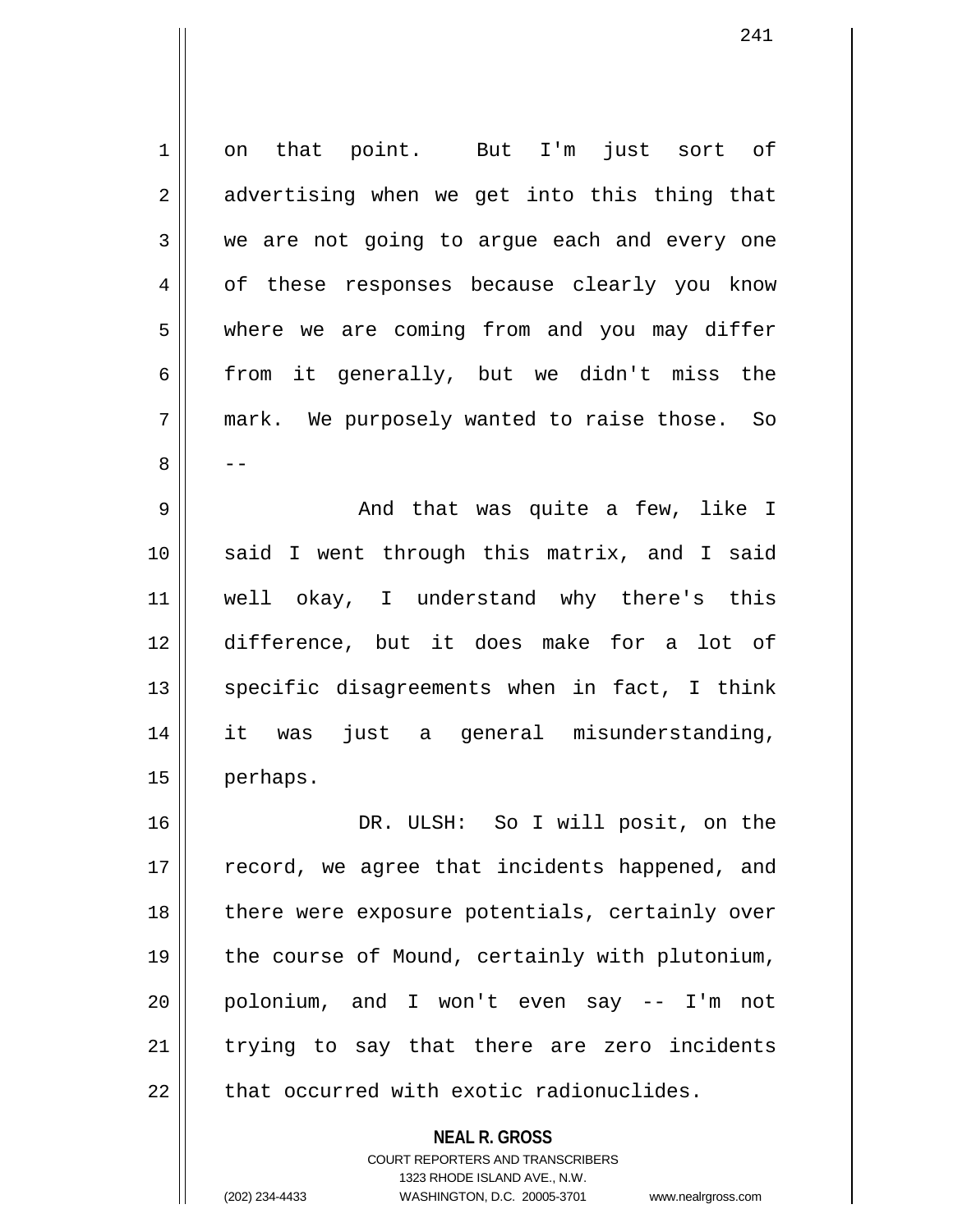| $\mathbf 1$ | What I'm saying is, based on the               |
|-------------|------------------------------------------------|
| 2           | evidence that has been provided, it appears    |
| 3           | that, when those exposures happened, Mound     |
| 4           | performed bioassay.                            |
| 5           | That's what the evidence shows                 |
| 6           | here.                                          |
| 7           | MR. FITZGERALD: And I think -- I               |
| 8           | don't think we disagree.                       |
| 9           | DR. ULSH: Okay.                                |
| 10          | MR. FITZGERALD: I think this give              |
| 11          | and take -- you know this was something that   |
| 12          | wasn't clear to me when I proposed this a year |
| 13          | ago, you know, we would go and look at these   |
| 14          | things and see whether or not -- again, not so |
| 15          | much whether it was unmonitored exposure but   |
| 16          | whether or not these would suggest an exposure |
| 17          | potential that may have been missed for these  |
| 18          | specific nuclides and I think two things came  |
| 19          | out of the analysis, one of which is what you  |
| 20          | just said. Basically for every incident you    |
| 21          | could demonstrate that they did have an event- |
| 22          | driven bioassay and follow-up that<br>was      |
|             | <b>NEAL R. GROSS</b>                           |

COURT REPORTERS AND TRANSCRIBERS 1323 RHODE ISLAND AVE., N.W.

 $\mathsf{II}$ 

(202) 234-4433 WASHINGTON, D.C. 20005-3701 www.nealrgross.com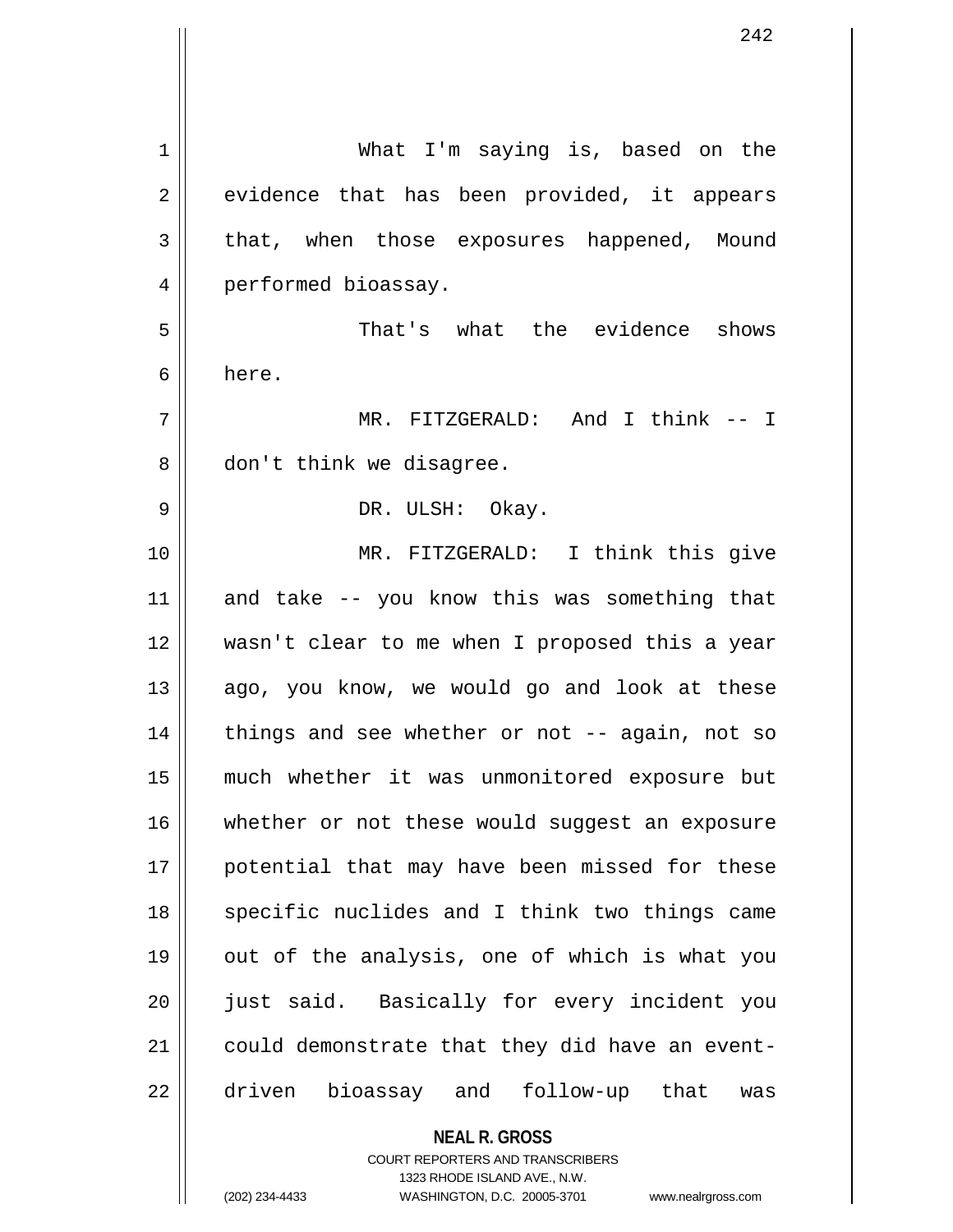| $\mathbf 1$    | adequate apparently, and in terms of exposure                                            |
|----------------|------------------------------------------------------------------------------------------|
| $\overline{2}$ | potential, you know I think, as you said also,                                           |
| 3              | it's clear it was an exposure potential but it                                           |
| $\overline{4}$ | was addressed with the event-driven bioassay.                                            |
| 5              | And that's about as far as you can                                                       |
| 6              | take it with the record. So I don't think we                                             |
| 7              | have any disagreement there.                                                             |
| 8              | DR. ULSH: Okay. Well let's move                                                          |
| 9              | to another one where we don't have a<br>on                                               |
| 10             | disagreement. You mentioned the radium,                                                  |
| 11             | actinium, thorium and the time frame February                                            |
| 12             | through September to '49. Oh here it is, yes,                                            |
| 13             | comment 64.                                                                              |
| 14             | Kathy raised this issue, pointed                                                         |
| 15             | out this gap, a long time ago. To kind of set                                            |
| 16             | the stage for it, we have an SEC for Monsanto                                            |
| 17             | which was the predecessor for Mound that goes                                            |
| 18             | up through, oh gosh, I'm going to say it wrong                                           |
| 19             | if I say it specifically, I think it goes up                                             |
| 20             | to 1949.                                                                                 |
| 21             | We designated the radon $-$ sorry,                                                       |
| 22             | radium, actinium, thorium Class from February,                                           |
|                | <b>NEAL R. GROSS</b><br>COURT REPORTERS AND TRANSCRIBERS<br>1323 RHODE ISLAND AVE., N.W. |
|                | (202) 234-4433<br>WASHINGTON, D.C. 20005-3701<br>www.nealrgross.com                      |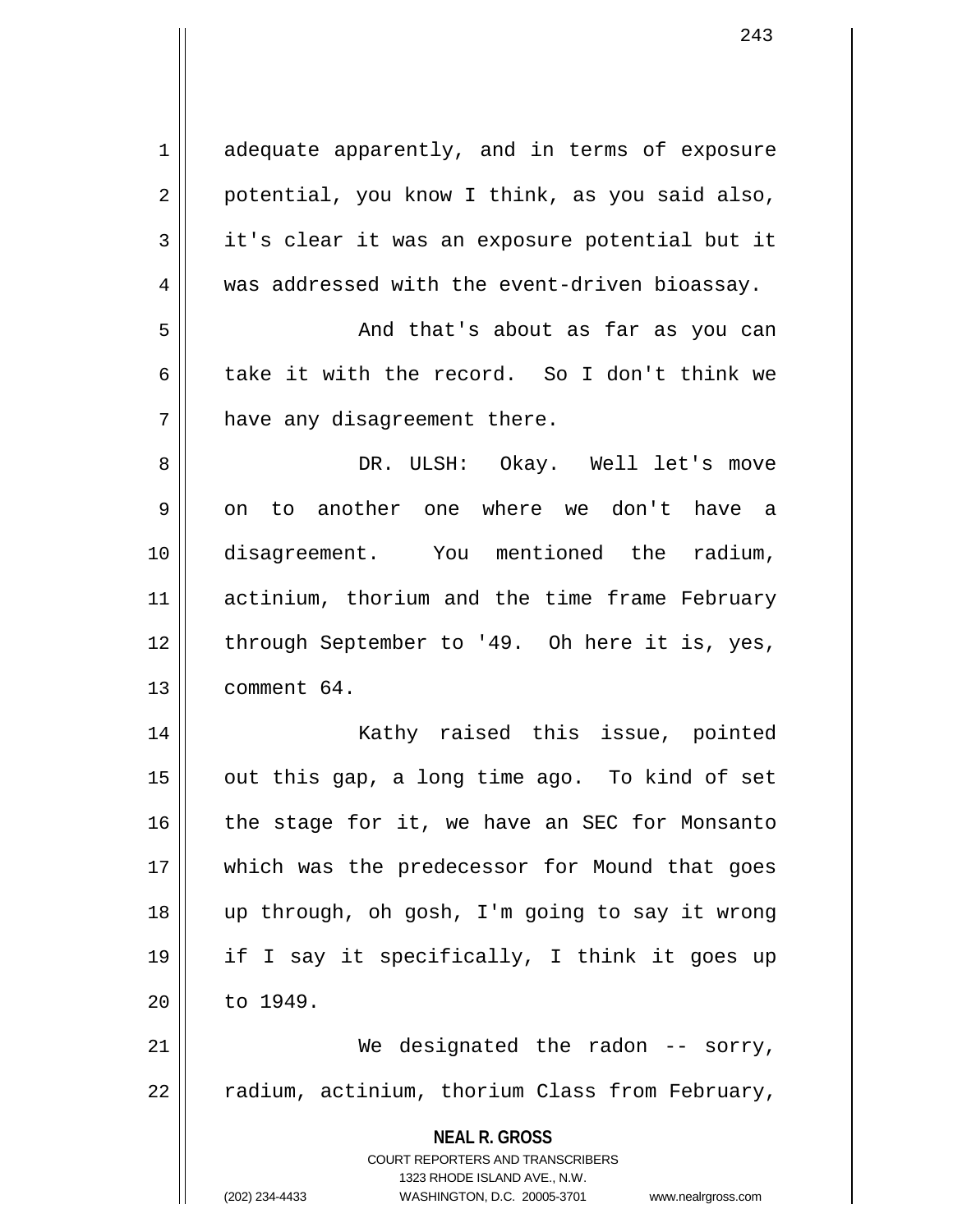$1$  sorry, from September 30<sup>th</sup> 1949 up through  $2 \parallel 1959.$ 

3 The reason we picked that start 4 date was because that was when the material 5 involved arrived at the Mound site so that's  $6 \parallel$  why we picked that particular start time.

7 Kathy has pointed out that there 8 || was a gap between the end of the Monsanto SEC  $9 \parallel$  and the beginning of the Mound SEC, and at the 10 time, I thought that was a good observation 11 and I thought that we might want to expand 12 either the Monsanto Class or the Mound Class 13  $\parallel$  to cover that gap, and I still think that.

14 With regards to procedurally how 15 we go forward, I don't know, my thought was, 16 || let's wait until the dust settles and there 17 || will probably be a list of things that we want 18 | to address.

19 || But I think that certainly this is  $20$  || one of them. I wouldn't arque that there 21  $\parallel$  should be a gap. I mean, that's how it came 22 || about, but now that Kathy has pointed out that

**NEAL R. GROSS**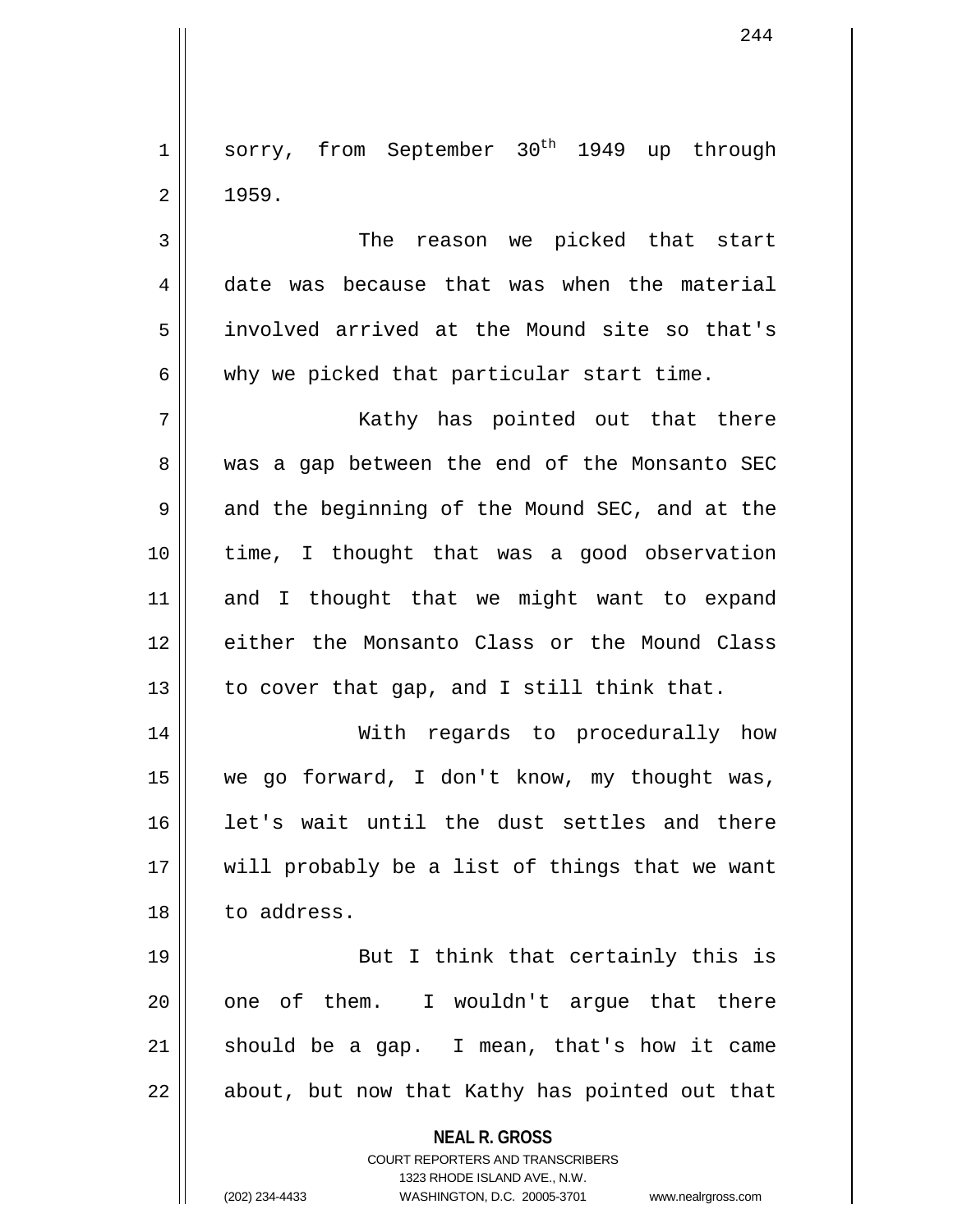**NEAL R. GROSS** COURT REPORTERS AND TRANSCRIBERS 1323 RHODE ISLAND AVE., N.W.  $1 \parallel$  there is a gap, I think we need to address  $2 \parallel$  that. 3 CHAIR BEACH: I guess I wonder why 4 you'd wait for the dust to settle. If you've  $5 \parallel$  seen it and you know it exists why not 83.14 6 and move forward. 7 DR. ULSH: We could, well I assume 8 we could. That's for Ted and Jim to say. But 9 I think we could do that. It would be cleaner 10 just to do one big one and kind of cover all 11 | the bases but I don't know  $-$ -12 MR. KATZ: One big -- it depends  $13$  | if you have other  $-$ 14 DR. ULSH: Right exactly, let's  $15$  say at the end of the day you have got three 16 or four issues where you think the SEC needs 17 to be expanded, well, wouldn't it just be 18 || easier just to cover that all at once? 19 || MR. KATZ: If they are independent 20 || of each other then I don't think that's 21 || necessarily -- they are independent Classes, I 22 || don't think so. Then you could go ahead and

(202) 234-4433 WASHINGTON, D.C. 20005-3701 www.nealrgross.com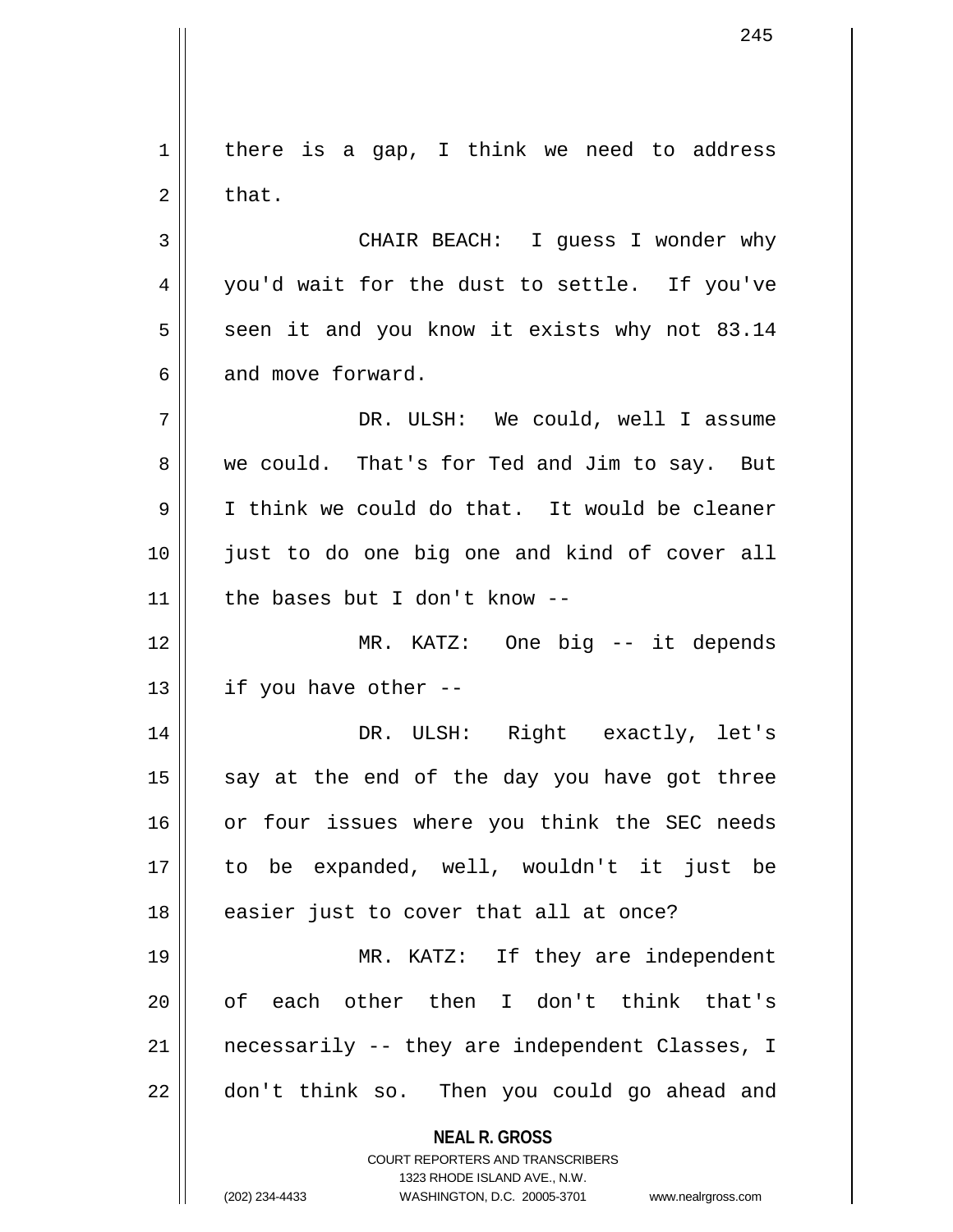**NEAL R. GROSS** COURT REPORTERS AND TRANSCRIBERS 1323 RHODE ISLAND AVE., N.W. (202) 234-4433 WASHINGTON, D.C. 20005-3701 www.nealrgross.com 1 | do this. But if they overlap or intermingle  $2 \parallel$  somehow, that would be different. 3 DR. NETON: This is -- I agree. 4 This is something that we need to take up 5 | independently and we are looking at it. This 6 is also sort of coincidental with a  $7$   $\parallel$  redefinition of the Mound site at this time by 8 | Department of Labor or Energy. 9 I believe -- I hope I'm not 10 getting this wrong -- but I believe it's 11 changed -- reverting to a DOE site at some 12 point in earlier years now. There's some 13 movement going on about some redesignation. 14 || MEMBER ZIEMER: Because of what? 15 DR. NETON: Well, proprietary 16  $\parallel$  ownership I think, though I might not -- I may 17 be misremembering. 18 DR. ULSH: Mound site. 19 DR. NETON: Not the Mound, maybe  $20$  || the Monsanto; I don't know. I need to  $-$ 21 || there's some movement with this early time 22 || period right now. I am not clear on it so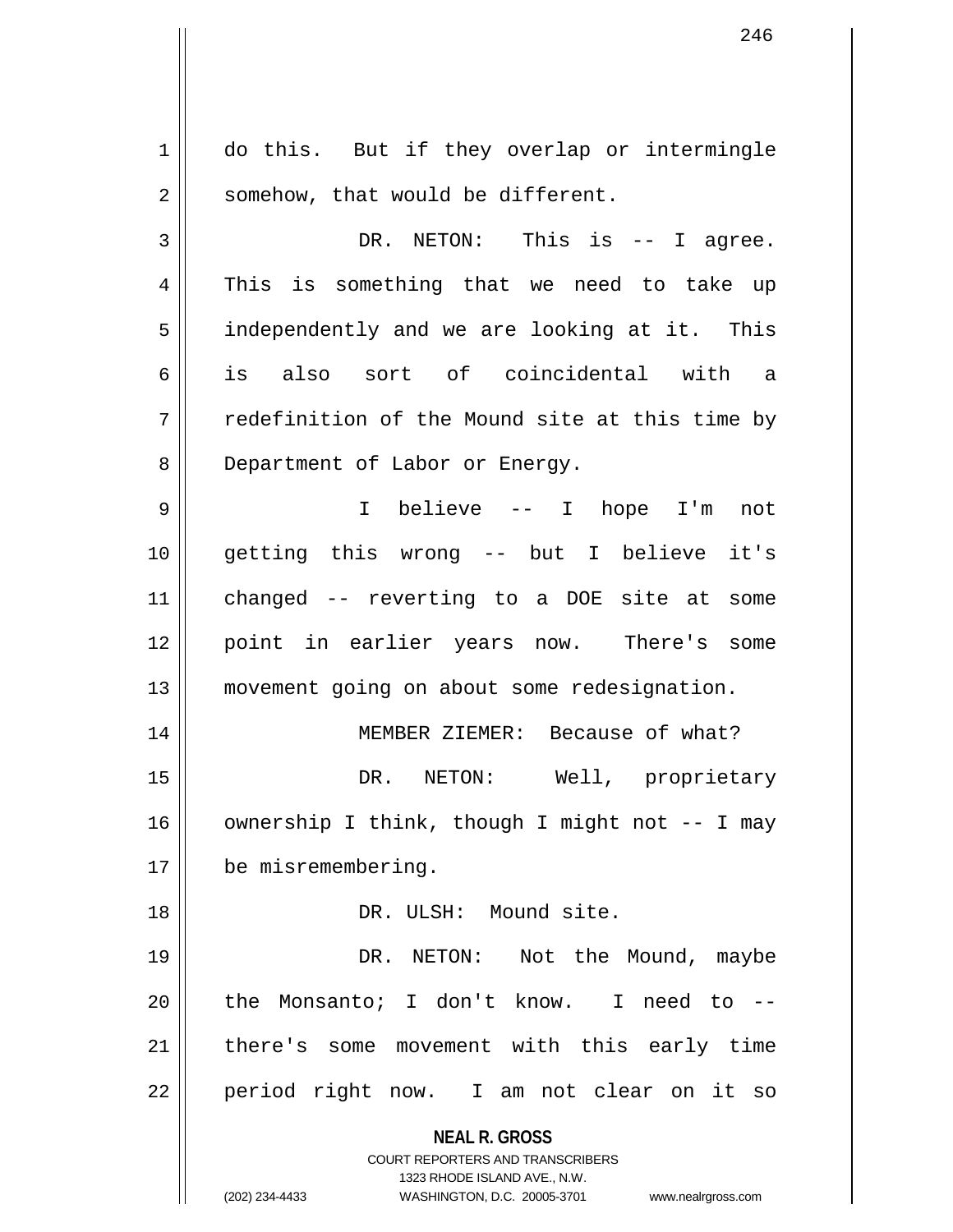$1 \parallel$  just take that for what it's worth. 2 || But I think that I do agree that  $3 \parallel$  this is something that we need to take up 4 | ourselves, an independent effort, maybe 5 | outside of this discussion. 6 DR. ULSH: Okay, so there are some 7 procedural questions about how to move 8 forward, but I think on this particular sub-9 issue we are in agreement that somehow or 10 || other, that gap should be closed. 11 || The terms of existing SEC classes 12 and issues that are entirely enveloped, I'm 13 not necessarily arguing that that's a 14 || legitimate basis for dropping an issue, but I 15 do know that I want the Working Group and the 16 Advisory Board to be informed about what the 17 | outcome would be. 18 || So for instance, just to give you 19 an example that's not from this report, the 20 || neutrons issue that we talked about earlier, 21 where I said look, this is not going to result

 $22$  || in the addition of anyone to the Class. That

**NEAL R. GROSS** COURT REPORTERS AND TRANSCRIBERS

1323 RHODE ISLAND AVE., N.W.

(202) 234-4433 WASHINGTON, D.C. 20005-3701 www.nealrgross.com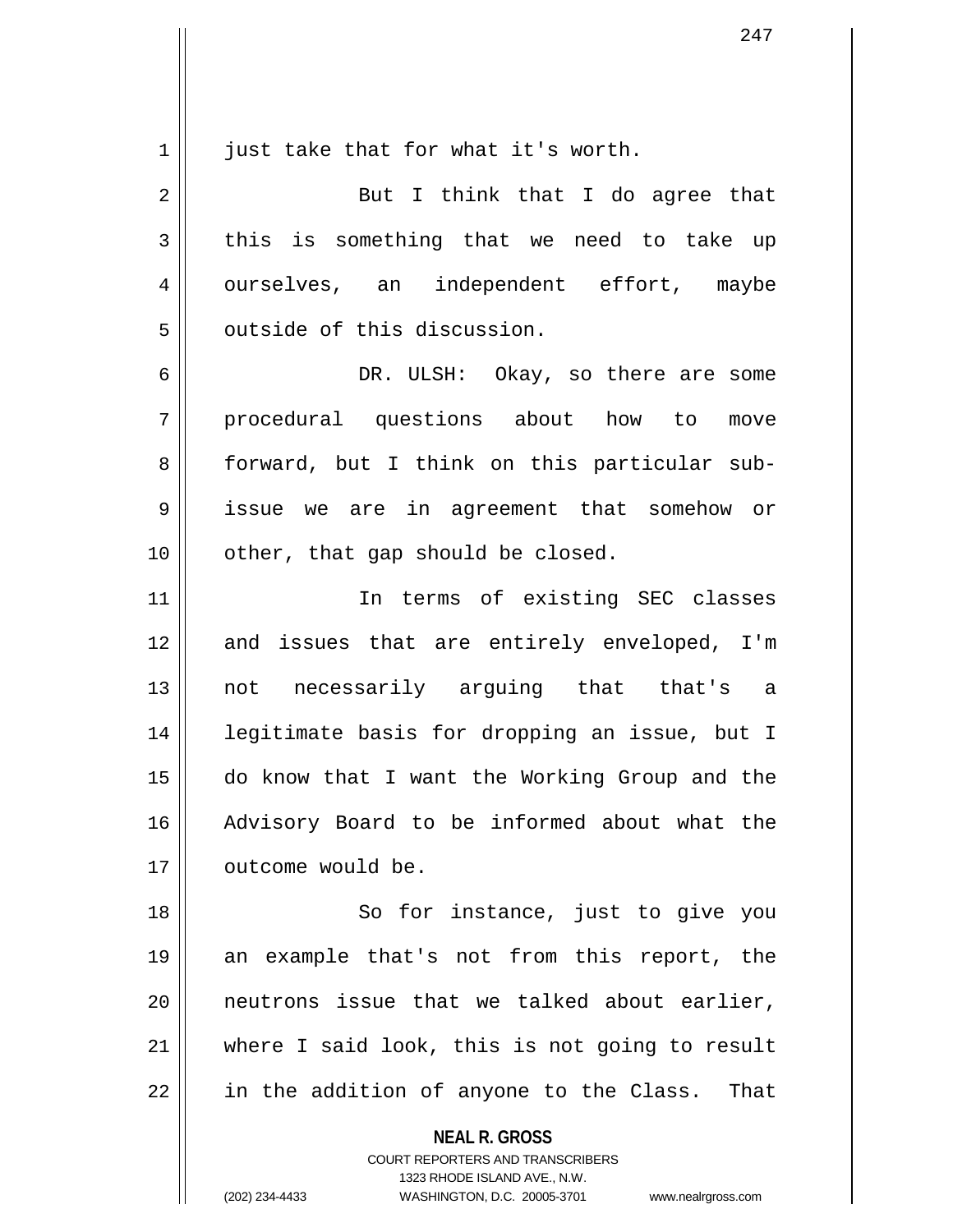| 1  | doesn't mean it's not a legitimate issue or it                          |
|----|-------------------------------------------------------------------------|
| 2  | is a legitimate issue. It's just when you                               |
| 3  | think about, you know, what's the effect going                          |
| 4  | to be.                                                                  |
| 5  | And you know you could choose not                                       |
| 6  | to consider that, or if the law doesn't allow                           |
| 7  | you to consider that, fine. But --                                      |
| 8  | MR. FITZGERALD:<br>I mean<br>I'11                                       |
| 9  | accept, certainly I think it's what Jim said                            |
| 10 | earlier and what you are saying now, is a                               |
| 11 | piece of additional information or perspective                          |
| 12 | and that's all.                                                         |
| 13 | DR. ULSH: Yes, exactly.                                                 |
| 14 | MR. FITZGERALD: $I$ -- some cases,                                      |
| 15 | and I read the response, was saying I don't                             |
| 16 | think that's a message to us not to go there,                           |
| 17 | it's just sort of an additional perspective                             |
| 18 | just to be aware of.                                                    |
| 19 | DR. ULSH: And the last issue was                                        |
| 20 | thorium-232. The reason I went ahead and                                |
| 21 | issued this report was because it's already 79                          |
| 22 | pages and I didn't want to hold it up while we                          |
|    | <b>NEAL R. GROSS</b>                                                    |
|    | <b>COURT REPORTERS AND TRANSCRIBERS</b><br>1323 RHODE ISLAND AVE., N.W. |
|    | (202) 234-4433<br>WASHINGTON, D.C. 20005-3701<br>www.nealrgross.com     |

 $\overline{\mathbf{1}}$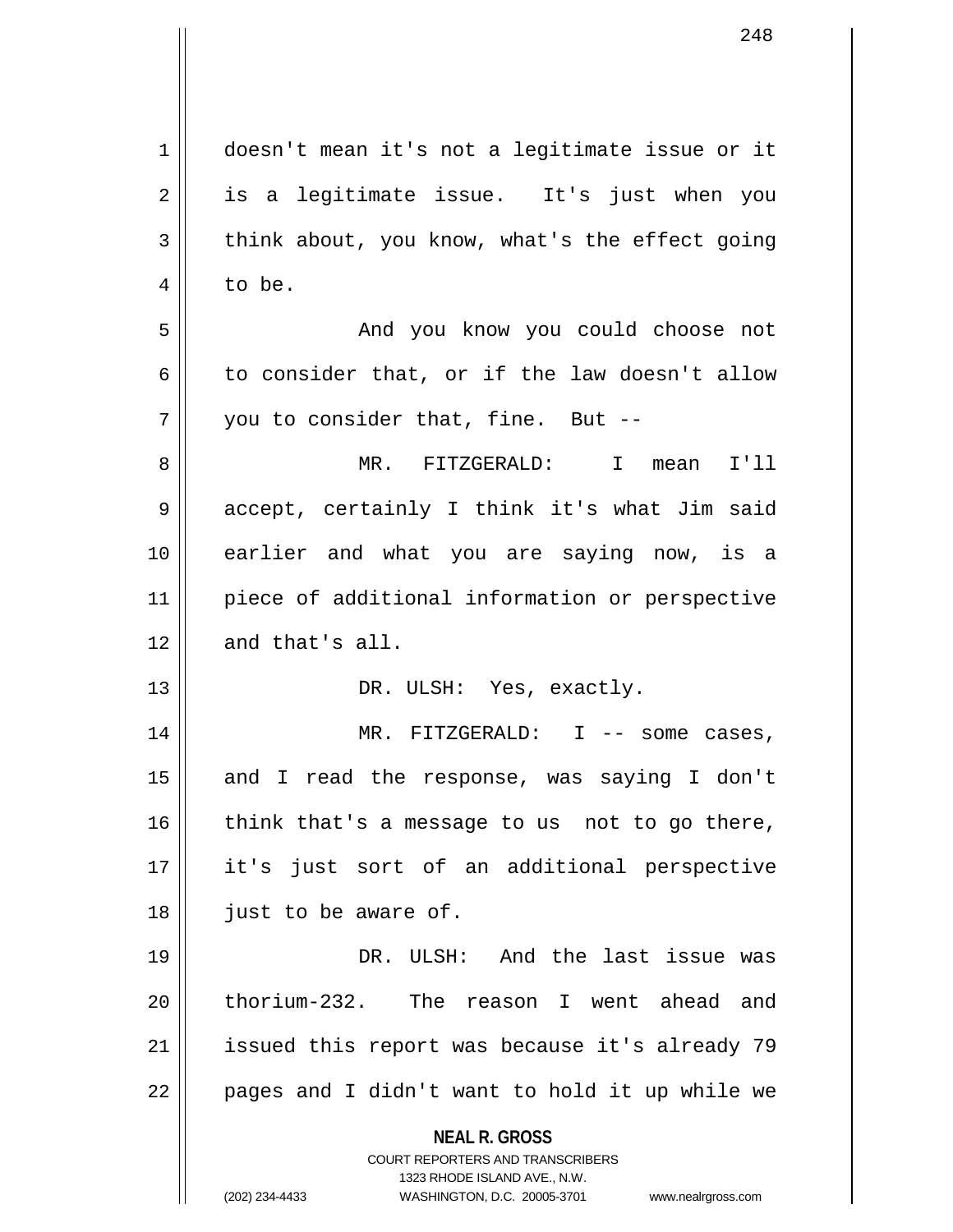1 have internal discussions about how to handle  $2 \parallel$  the thorium issue.

 $3 \parallel$  So at the time that I issued this,  $4 \parallel$  that was and still is an outstanding issue, 5 how to handle thorium-232. At Mound largely 6  $\parallel$  this is a question of the gazillion oxides and  $7 \parallel$  oxalates -- the residues that Mound received 8 || in the '50s in advance of an anticipated pilot 9 || program to process that into fuel for the 10 breeder reactor program. 11 Basically Mound received all this  $12$  stuff, about 1,000 drums of it or so, in 1955  $13$  || and then --14 CHAIR BEACH: That was the stuff 15 | they were continually re-drumming. Correct? 16 DR. ULSH: Yes. They received it 17 || in I think the winter of '54, '55, and shortly 18 || after that, I think that summer, the pilot 19 program was cancelled. So there was Mound  $20$  sitting there with all these drums of stuff, 21  $\parallel$  and they didn't have anything to do with it. 22 And as Josie said, over the next

**NEAL R. GROSS**

COURT REPORTERS AND TRANSCRIBERS 1323 RHODE ISLAND AVE., N.W. (202) 234-4433 WASHINGTON, D.C. 20005-3701 www.nealrgross.com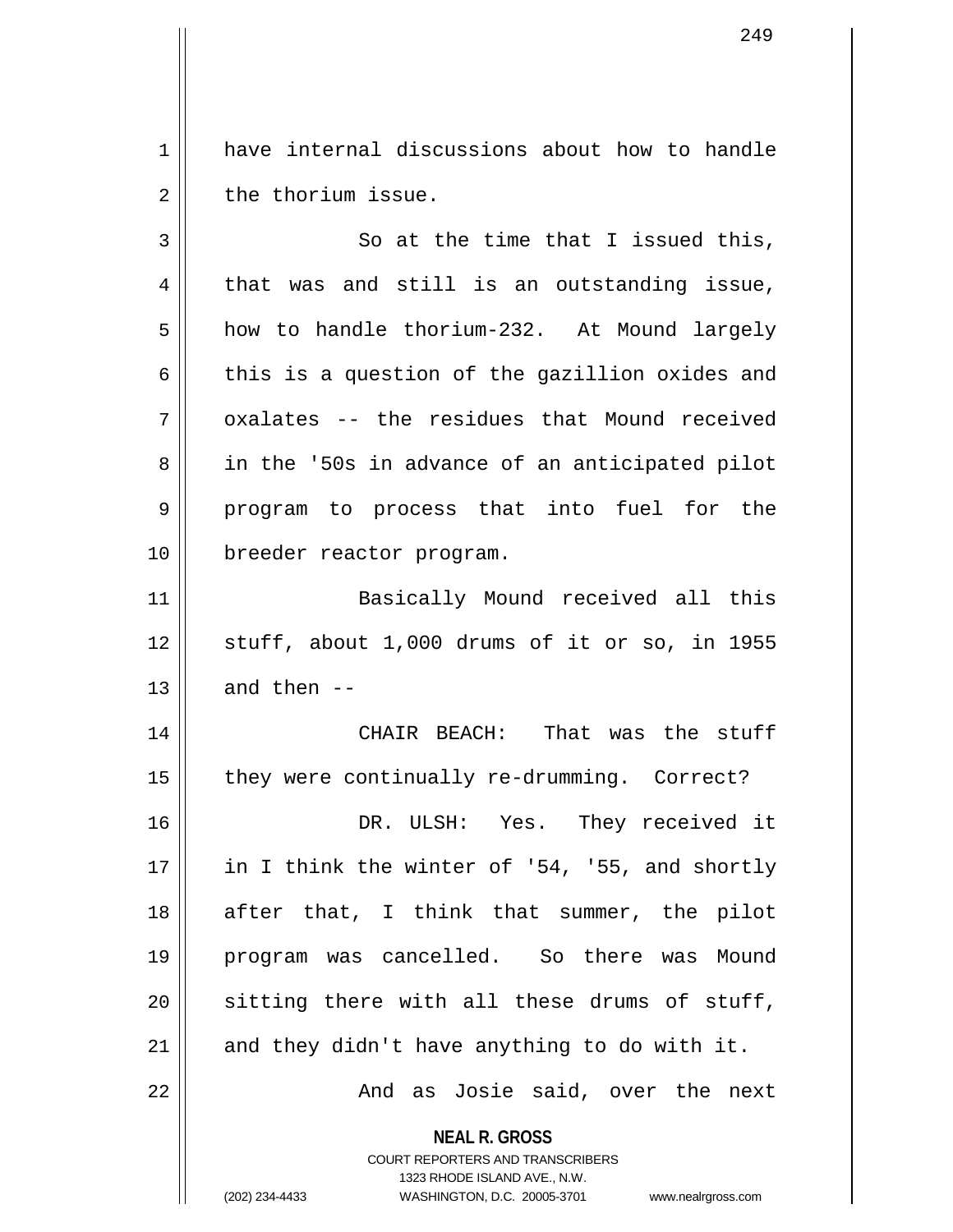**NEAL R. GROSS** COURT REPORTERS AND TRANSCRIBERS 1323 RHODE ISLAND AVE., N.W.  $1 \parallel 10$  or so years, the drums deteriorated because  $2 \parallel$  they were stored outside and they had to be 3 || repackaged a couple of times. 4 And then finally they were emptied  $5 \parallel$  into building 21 and stored there until they 6 were removed from the site in 1975. 7 || So anyway you have got this rather 8 all large collection of thorium residues and Jim  $9 \parallel$  and I have been talking and some of the other 10 members of the ORAU team have been talking 11 about how we handle thorium dose 12 reconstruction. We haven't come to a 13 conclusion yet. We are still talking about 14 it. I would present it as an outstanding 15 issue. But geez, if that was the only one 16 left out of these 79 pages I think that would 17 | be a monumental step forward. 18 || I will point out that back in the 19 1990s, early 2000 period, MJW -- part of the 20 || ORAU team -- but separately from that, even 21 before this program started, MJW did a 22 || reconstruction for Mound workers, dose

(202) 234-4433 WASHINGTON, D.C. 20005-3701 www.nealrgross.com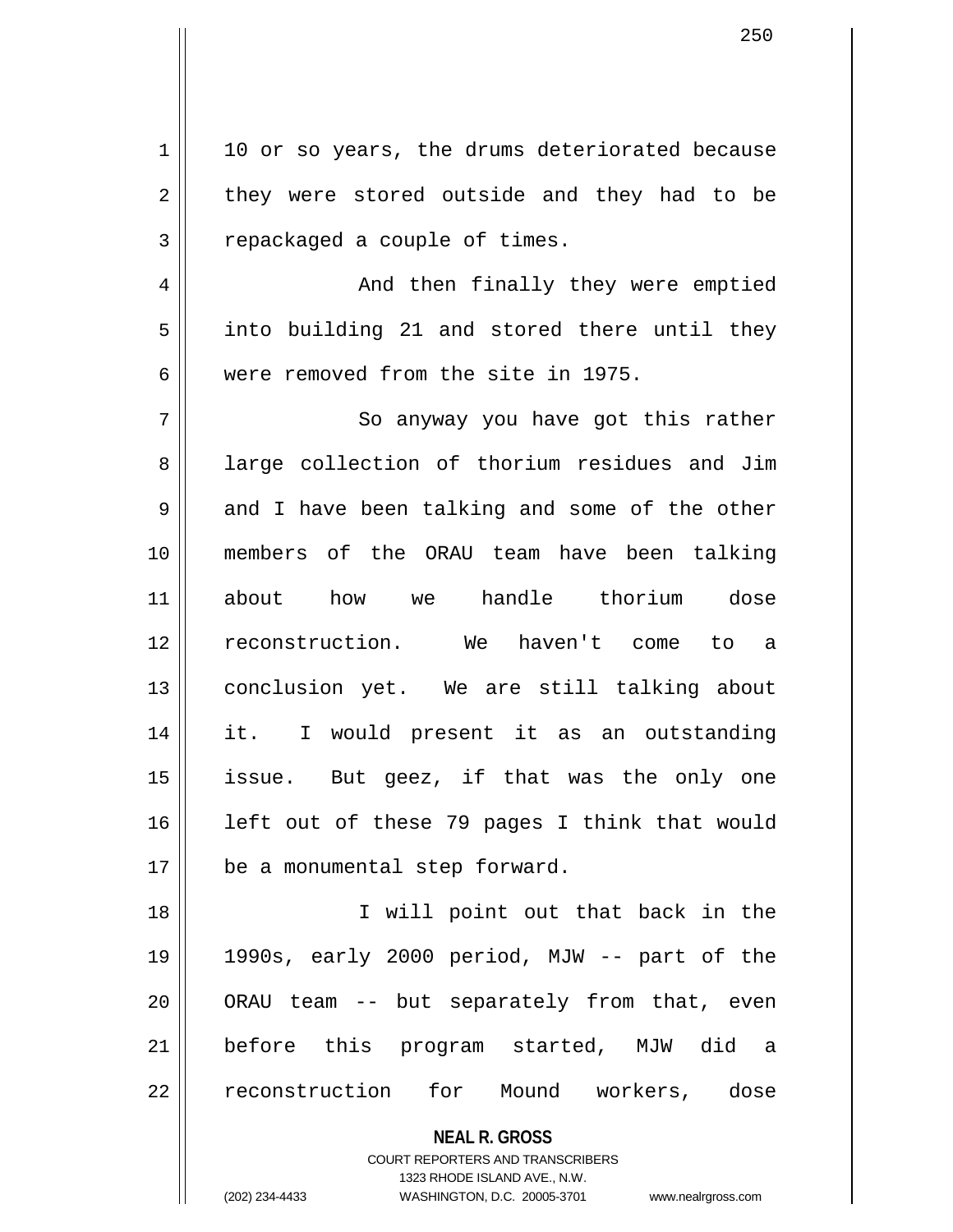**NEAL R. GROSS** 1 | reconstruction for Mound workers, and they 2 || were able to reconstruct thorium dose for 3 Mound. We might take a look at that and 4 decide that it's not appropriate for what we 5 do or we might say it's okay, I don't know, we  $6 \parallel$  are just not there yet. 7 || So I would characterize that as an 8 | outstanding issue. 9 CHAIR BEACH: Any idea when you 10 will have some formal response? 11 || DR. ULSH: How much work are you 12 willing to do on others? 13 CHAIR BEACH: Well I think this is 14 our last item, so you have already got your 15 work. 16 MEMBER SCHOFIELD: Just one 17 question for you, Brant, in the documentation 18 || they are looking to, do you know if, after the 19 incidents, it sounds like they might have  $20$  || actually had a fairly good program  $-$  what the  $21$  | levels or what the drivers were for reportable  $22$  || incidents where they did bioassay and did the

> COURT REPORTERS AND TRANSCRIBERS 1323 RHODE ISLAND AVE., N.W.

(202) 234-4433 WASHINGTON, D.C. 20005-3701 www.nealrgross.com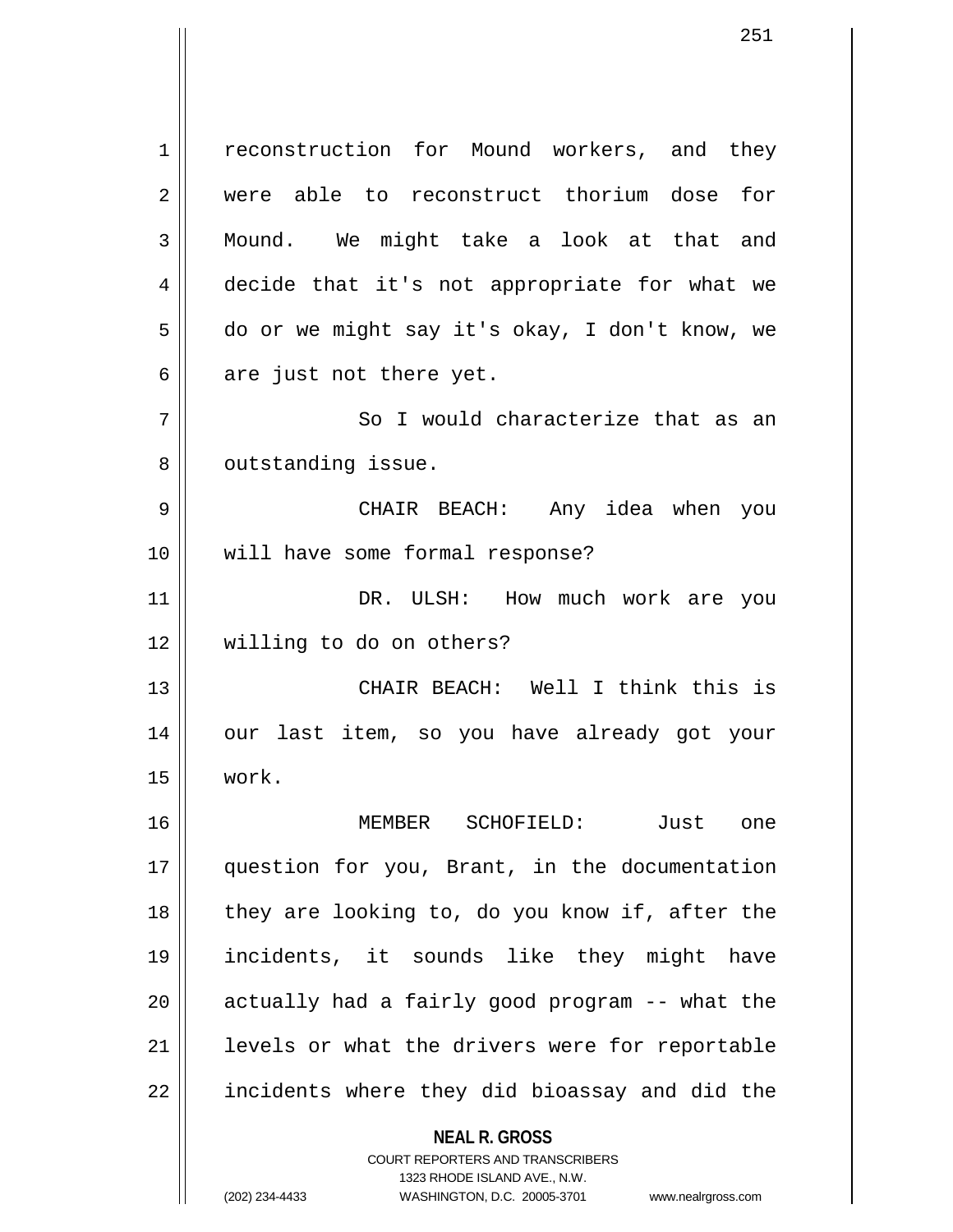1 -- were the decon crews under a bioassay 2 | program?

3 MR. FITZGERALD: What would the 4 trigger be an event-driven bioassay? I don't  $5$  know that I can give you an exhaustive list,  $6 \parallel$  but certainly, if the air monitors alarmed  $7 \parallel$  during a job, that would be a trigger. If 8 they took nasal swabs and those came up  $9 \parallel$  positive, that would certainly be a trigger.

10 || In general, these folks are going 11 to be on a routine bioassay program. The 12 incident bioassay is going to be layered on  $13$  | top of that because you are going to want to 14 get a result quicker than you might get with a 15 | routine bioassay program.

16 || So I would say those are some of 17 || the precipitating events. Jim, I don't know  $18$  || if you have  $-$ 

19 DR. NETON: Yes, I guess I think 20 when you pose the question more in the realm 21 || of the exotics where they might have not had a  $22$  | routine program, but I think the same trigger

**NEAL R. GROSS**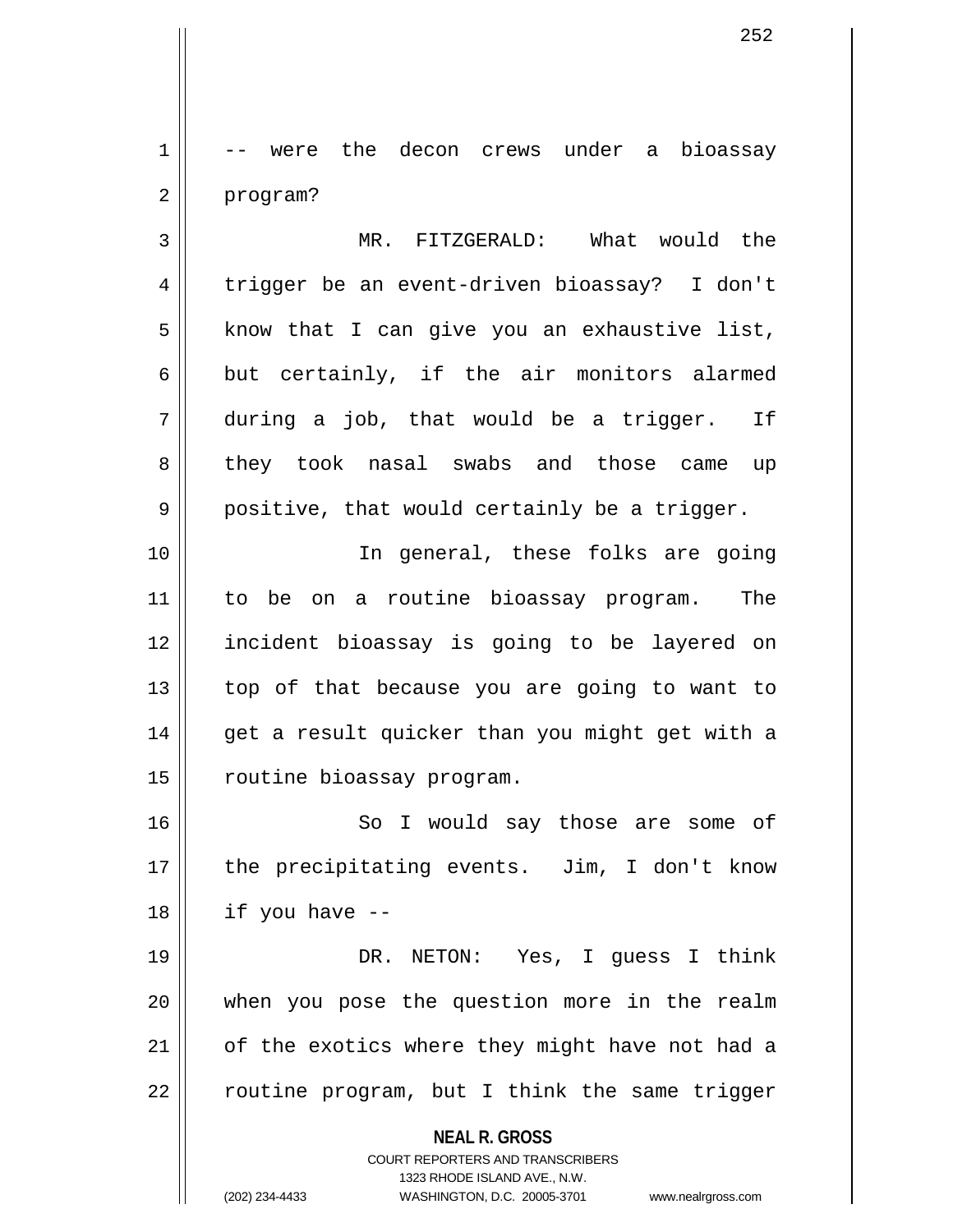$1 \parallel$  criteria would be in place, and that is --2 the discovery of contamination outside of 3 where you would expect it to be. I mean, 4 Someone would detect contamination outside of 5 || the hood where they were working with it or  $6 \parallel$  something to that effect.

7 But I don't know in this earlier 8 || time period that there were formal criteria 9 || like there are now. That's certainly true.

10 DR. ULSH: I don't know. I would 11 have to go back and look.

12 MEMBER CLAWSON: I guess I need to 13  $\parallel$  jump back to the very first one that I wanted, 14 because I thought when we got into this, you 15 showed me an example where they had the 16 || potential for exposure, because I know in the 17 earlier years, these exotics, they really 18 weren't looking for, and I believe SC&A did 19 just what the Work Group says, we'll show you  $20$  || examples of where there were releases.

21 I don't think that they were 22 | monitoring for the exotics because if you had

> **NEAL R. GROSS** COURT REPORTERS AND TRANSCRIBERS

> > 1323 RHODE ISLAND AVE., N.W.

(202) 234-4433 WASHINGTON, D.C. 20005-3701 www.nealrgross.com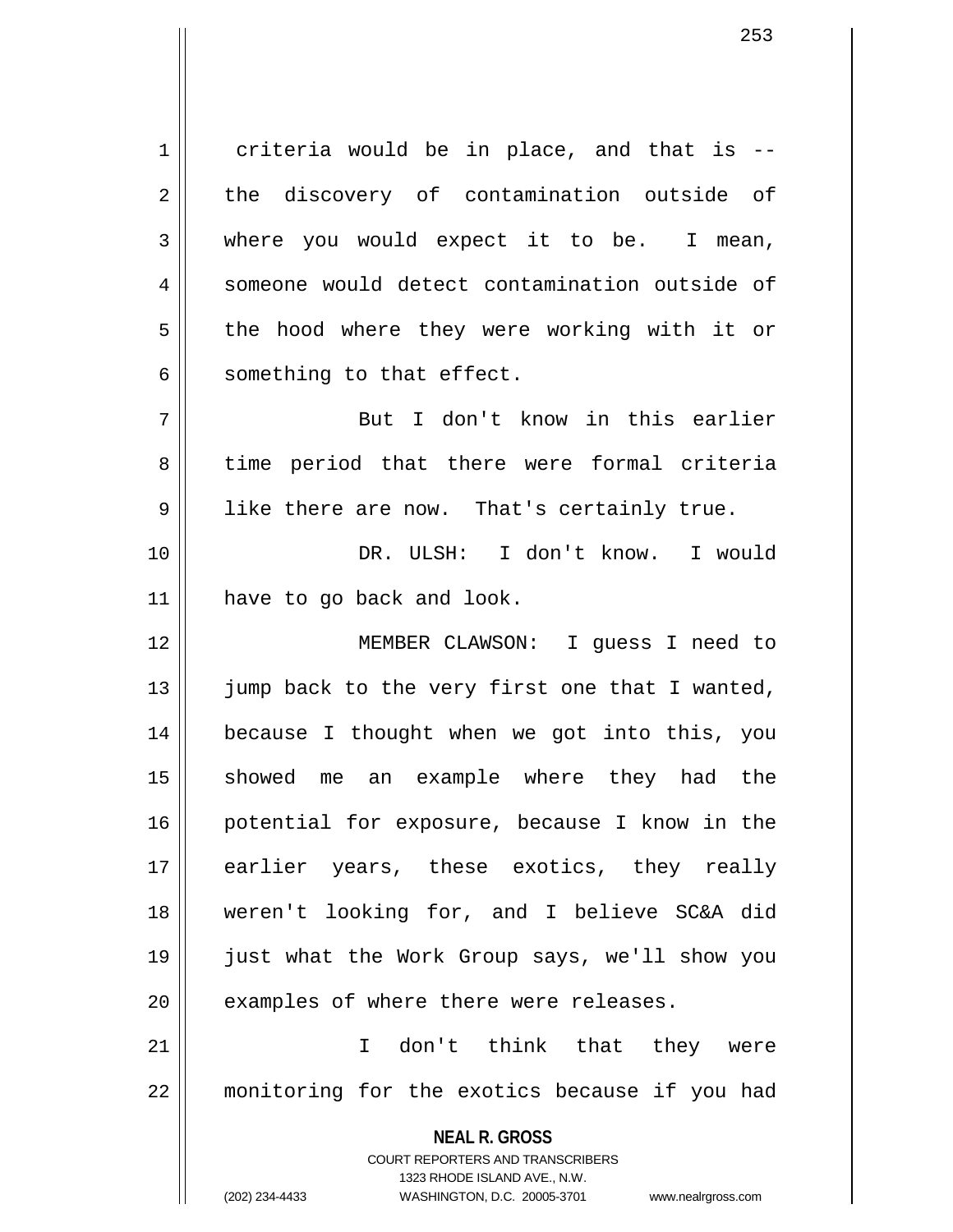1 || uranium, plutonium, you would probably have  $2 \parallel$  some of the other stuff, because that's what  $3$  | they were working for.

4 And I think the point that SC&A  $5 \parallel$  was trying to make and that I agreed with was  $6 \parallel$  we wanted to be able to show that there were  $7 \parallel$  releases, unmonitored, monitored or whatever, 8 the potential for releases and the potential  $9$   $\parallel$  for these exotics are there.

10 Now if we don't have the 11 information, if we didn't monitor for those  $12$   $\parallel$  exotics, that in itself is an issue.

13 DR. NETON: I tend to agree with 14 you, Brad. I think the question is, were 15 || there potentials for routine releases such  $16$  | that a routine bioassay program was necessary.

17 You know, and I think -- one can 18 demonstrate -- this sort of goes along the 19 line of what Joe and I had talked about a year  $20$  | or two ago at the Board meeting that you know, 21 || because exotics were there, you need to 22 || demonstrate that there was enough potential

> **NEAL R. GROSS** COURT REPORTERS AND TRANSCRIBERS 1323 RHODE ISLAND AVE., N.W. (202) 234-4433 WASHINGTON, D.C. 20005-3701 www.nealrgross.com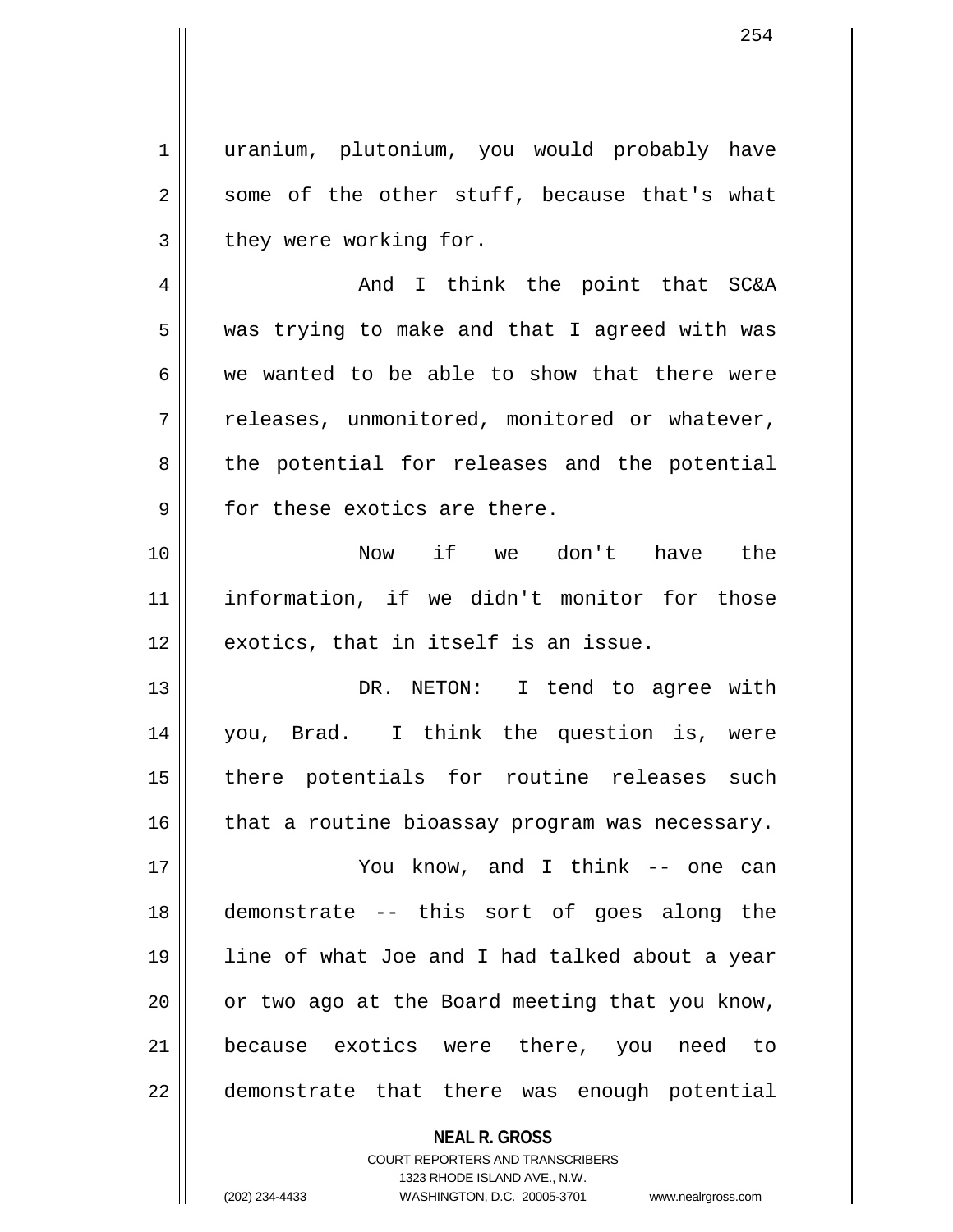1 | there for them routinely to be dispersed in  $2 \parallel$  the workplace where you would have to be on 3 like an upper routine frequency and I don't  $4 \parallel$  know that this really answers the question,  $5 \parallel$  that they were monitored, there was -- I agree  $6 \parallel$  that it demonstrates a potential for exposure.

7 || But I think at some point, we also  $8 \parallel$  are trying to describe what those potentials 9 were on a more routine basis. I mean it's 10 possible they could have had some experiment 11 || ongoing that was not routine where things kind 12 of went awry, but if for instance, I don't  $13$  | know what, pick a nuclide, curium or something 14 || like that, if they had a very small quantity, 15 it was confined to hoods, they didn't do 16 || anything outside of wet chemistry experiments 17 || with it, I would argue that one doesn't need a 18 || routine bioassay program for something of that 19  $\parallel$  nature. That's -- you need -- I agree that we 20 need to describe that, those conditions, to 21 | some degree.

22 DR. ULSH: And I think we have in

**NEAL R. GROSS**

COURT REPORTERS AND TRANSCRIBERS 1323 RHODE ISLAND AVE., N.W. (202) 234-4433 WASHINGTON, D.C. 20005-3701 www.nealrgross.com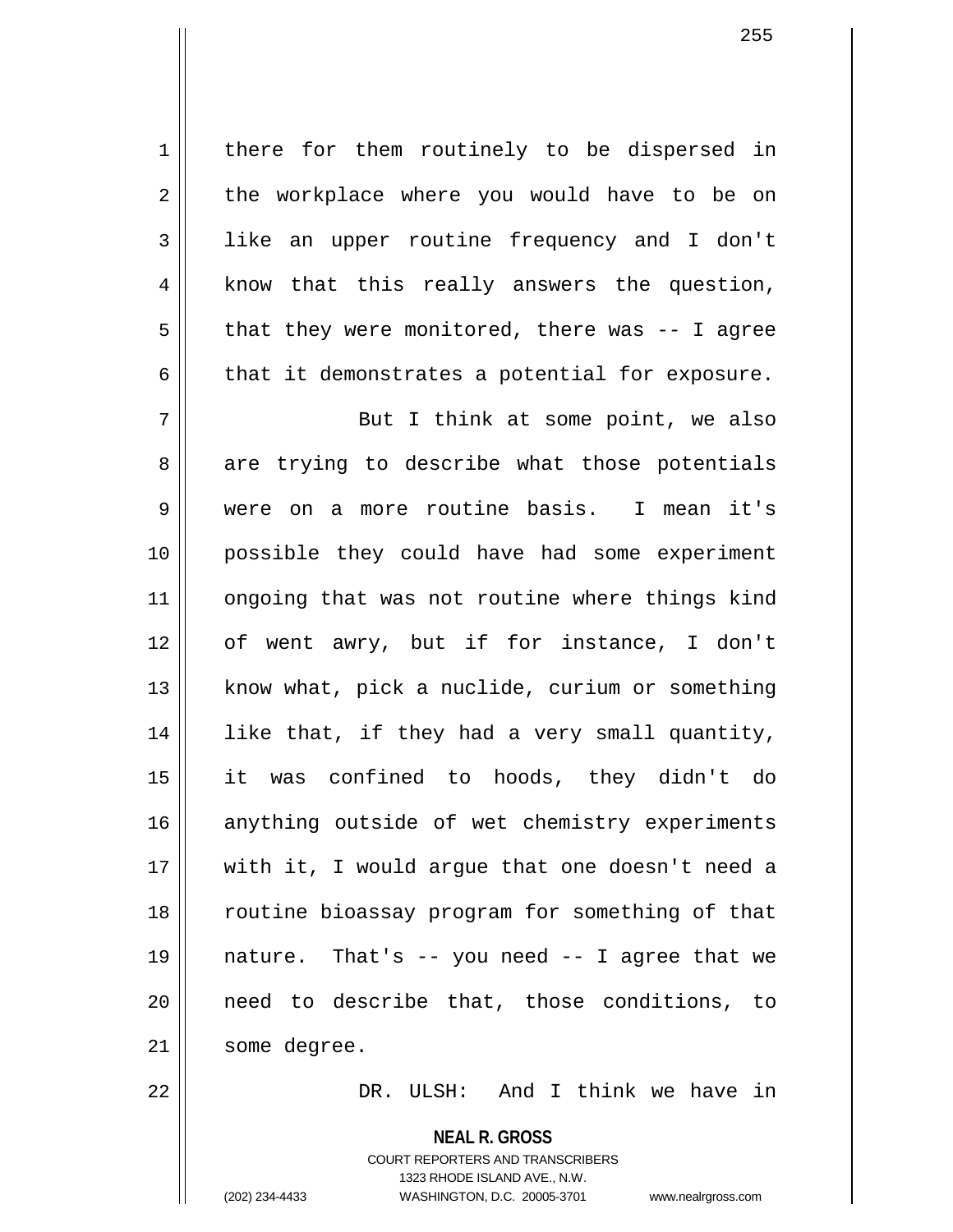$1 \parallel$  here.

| $\overline{2}$ | DR. NETON: You see that's where -                                                                                                                                      |
|----------------|------------------------------------------------------------------------------------------------------------------------------------------------------------------------|
| 3              | - we haven't heard that discussion yet, about                                                                                                                          |
| 4              | the potential outside of these sort of                                                                                                                                 |
| 5              | incidents that might have occurred.                                                                                                                                    |
| 6              | MR. FITZGERALD: Well I think the                                                                                                                                       |
| 7              | -- we went to the instances, the examples                                                                                                                              |
| 8              | because we were having a sort of qualitative                                                                                                                           |
| 9              | discussion about what the program of control                                                                                                                           |
| 10             | was for exotics and it wasn't getting us very                                                                                                                          |
| 11             | far because it was like proving a negative, it                                                                                                                         |
| 12             | was sort of like you know, how do you know you                                                                                                                         |
| 13             | have a substantial or lengthy enough program                                                                                                                           |
| 14             | that involves exposure potential such that you                                                                                                                         |
| 15             | have a routine program or not, and since there                                                                                                                         |
| 16             | wasn't any bioassay data being collected, we                                                                                                                           |
| 17             | didn't have routine programs, so you<br>are                                                                                                                            |
| 18             | trying to find if that were --                                                                                                                                         |
| 19             | DR. NETON: Well yes.                                                                                                                                                   |
| 20             | ULSH: You are trying to<br>DR.                                                                                                                                         |
| 21             | figure out okay, if it wasn't anything there,                                                                                                                          |
| 22             | was that because there was no need for one or                                                                                                                          |
|                | <b>NEAL R. GROSS</b><br><b>COURT REPORTERS AND TRANSCRIBERS</b><br>1323 RHODE ISLAND AVE., N.W.<br>(202) 234-4433<br>WASHINGTON, D.C. 20005-3701<br>www.nealrgross.com |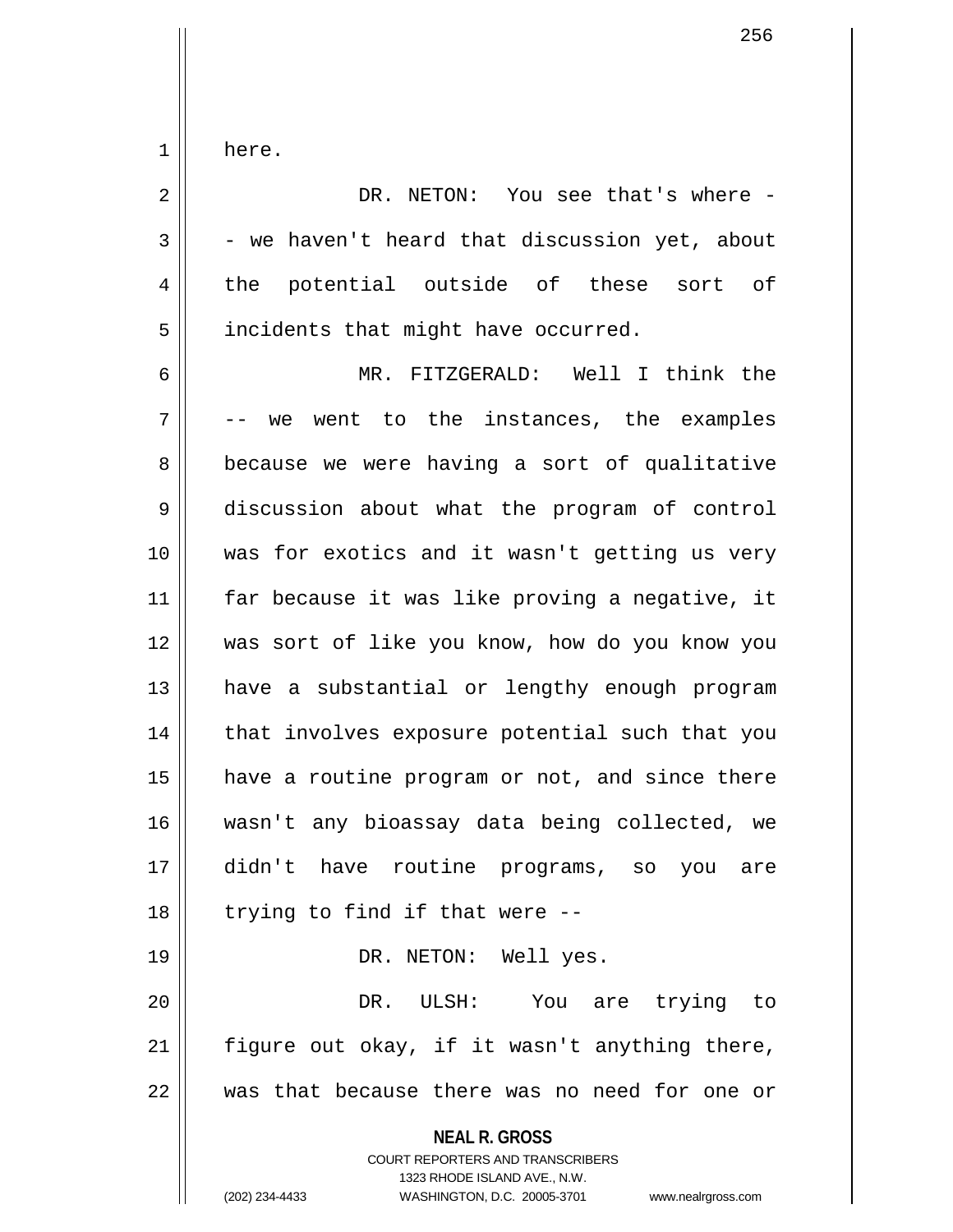**NEAL R. GROSS** COURT REPORTERS AND TRANSCRIBERS 1323 RHODE ISLAND AVE., N.W. (202) 234-4433 WASHINGTON, D.C. 20005-3701 www.nealrgross.com 1 | because they neglected to do it when they  $2 \parallel$  should have done it, if you can see where I am  $3 \parallel$  going with it. 4 DR. NETON: It's a chicken or egg  $5 \parallel$  kind of thing. 6 DR. ULSH: Chicken or egg so okay, 7 we went back and forth on that for almost a 8 year, and finally said let's look for 9 || instances where it's pretty clear that there 10 was an exposure potential but there was no 11 || routine program in place and there should have 12 been, and quite frankly, it was the last  $13$  straw, there was no other  $-$  I couldn't think 14 || of any other way to really get a handle on  $15$  | that particular question so --16 MR. KATZ: So wouldn't you have 17 || program information that would say they were 18 doing X, Y, Z in this building? 19 MR. FITZGERALD: We did. You had  $20$  | the Meyer report, you had procedures and stuff  $21$  like that. 22 MR. KATZ: So if you know that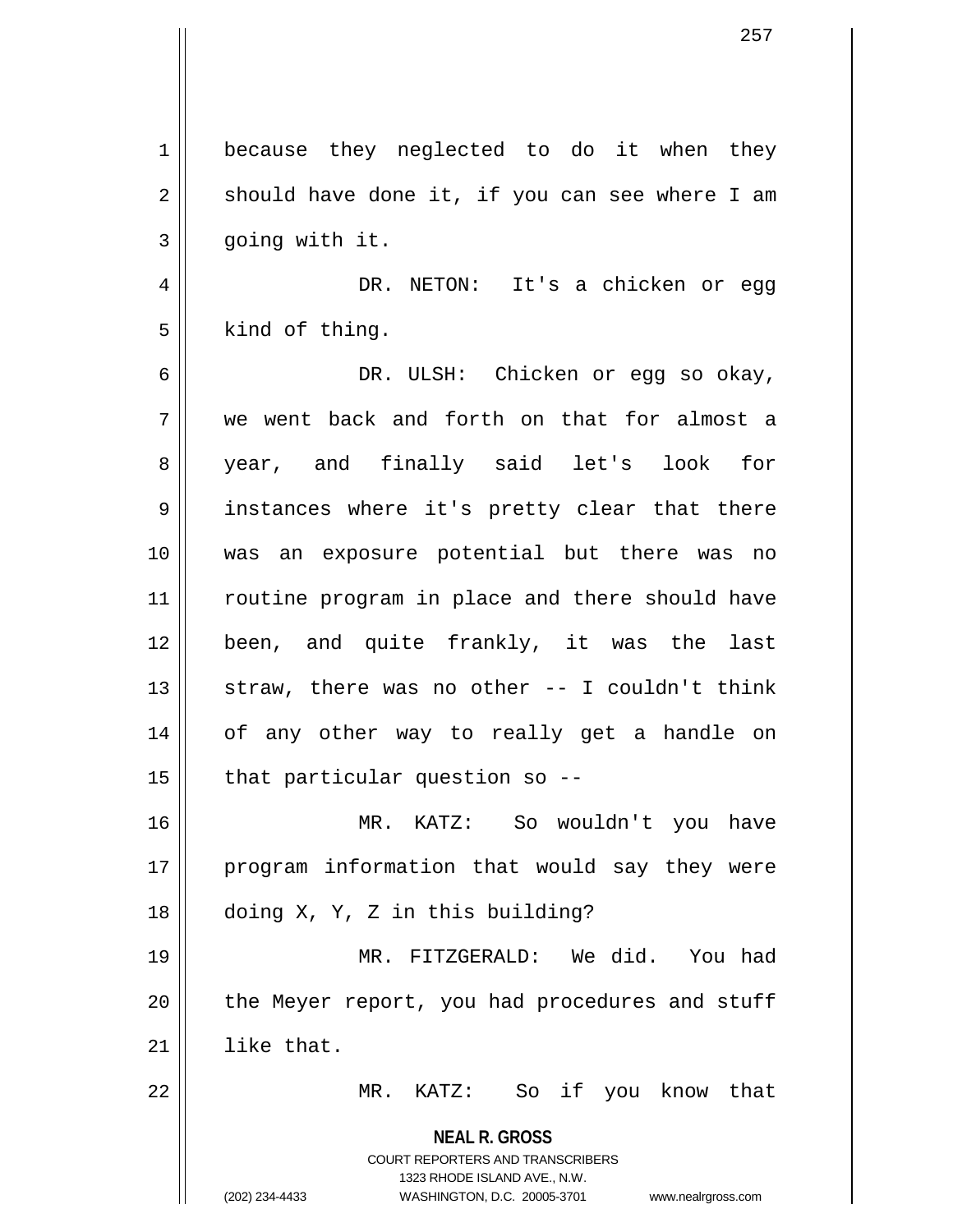$1 \parallel$  they were doing X, Y, Z in this building with  $2 \parallel$  this radionuclide, this radioactive material 3 whatever, and you also can show that there was 4 || no monitoring, that would be an instance  $5 \parallel$  right, that you were looking for.

6 MR. FITZGERALD: No, because we  $7 \parallel$  had -- here's the dilemma, is that -- this is 8 why we spent so much time on the King report. 9 We were looking for some documentation that 10 would define an operational activity other 11 || than bench scale by time and location such 12 || that you know there was a program that has a 13 || source term that one could say it should have 14 been routinely bioassayed.

15 But I think we did get hung up on 16 || the King report in the sense that it wasn't 17 clear the fact that that did provide that 18 information.

19 And there were certainly 20 || procedures in the Meyer's report that says you 21 || know they did have techniques and did these  $22$  || kinds of things, but then the question became

**NEAL R. GROSS**

COURT REPORTERS AND TRANSCRIBERS 1323 RHODE ISLAND AVE., N.W. (202) 234-4433 WASHINGTON, D.C. 20005-3701 www.nealrgross.com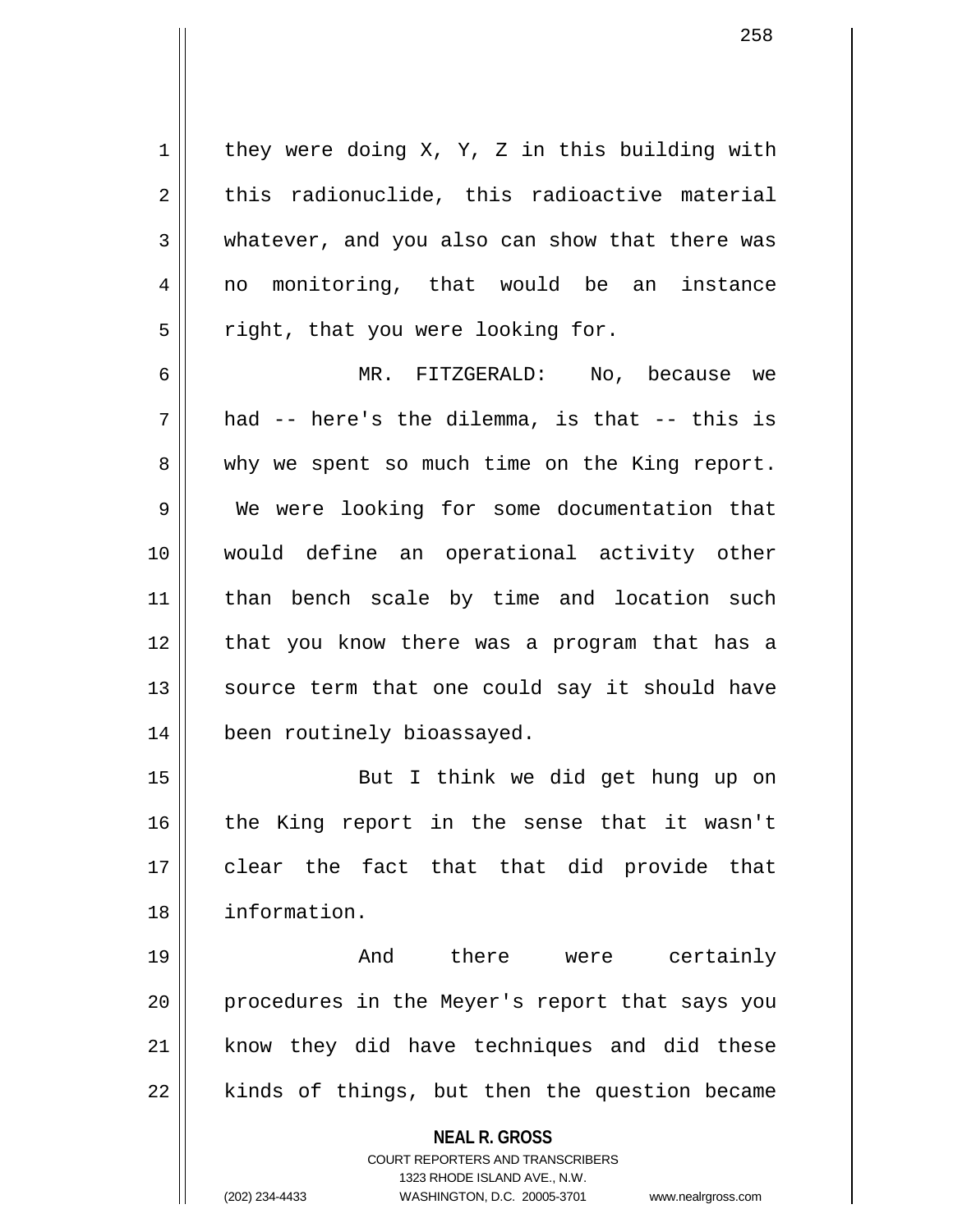1 did they actually apply them and use them in 2 || instances where you had an actual activity  $3 \parallel$  that would have entailed not just an events-4 driven thing which would have been maybe a 5 || small bench scale operation but something a 6 little more extensive.

7 DR. NETON: But then I think that 8 || gets into the routine alpha monitoring program 9 and what they were really measuring with the 10 urine samples, right?

11 DR. ULSH: The first part of 12 SC&A's report was talking about specific 13 incidents. The second part of SC&A's report 14 || talked about specifics, what they termed 15 programs, so for instance the Cotter 16 concentrate activities, the activities with 17 uranium, the ionium program.

18 || That was in SC&A's report and we 19 responded to that. We have shown where Meyer 20 || talked about here's the bioassay techniques  $21$  | that were available, and we have talked about  $22$   $\parallel$  what bioassay was taken. So that's covered in

**NEAL R. GROSS**

COURT REPORTERS AND TRANSCRIBERS 1323 RHODE ISLAND AVE., N.W. (202) 234-4433 WASHINGTON, D.C. 20005-3701 www.nealrgross.com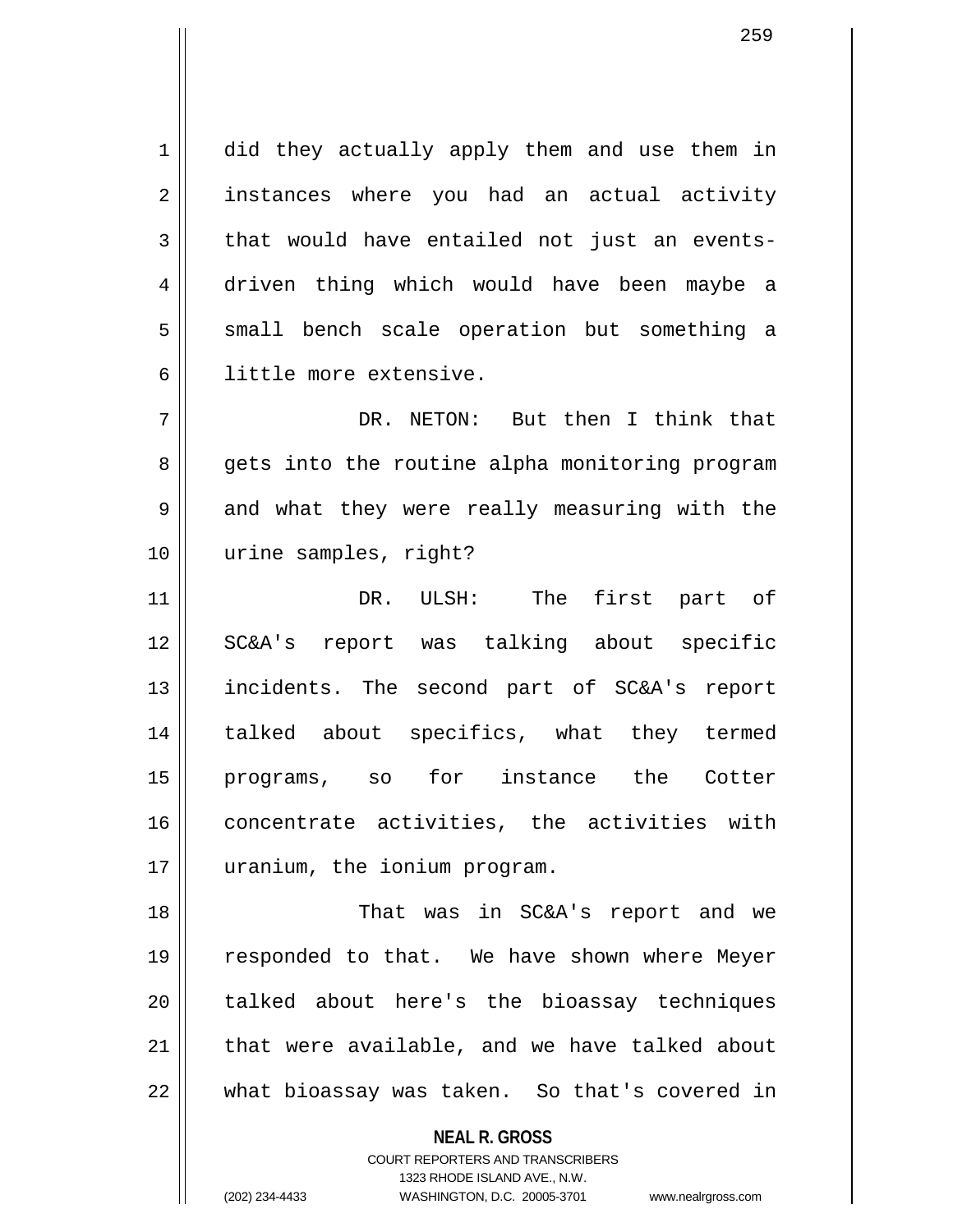**NEAL R. GROSS** COURT REPORTERS AND TRANSCRIBERS 1323 RHODE ISLAND AVE., N.W. (202) 234-4433 WASHINGTON, D.C. 20005-3701 www.nealrgross.com 1 | here. We do have specific situations like  $2 \parallel$  that. 3 MEMBER ZIEMER: Were they working 4 || with the work permit process in those 5 | programs? 6 MR. FITZGERALD: Not in -- 7 DR. ULSH: I can tell you that 8 || they were in later days but I don't know when  $9 \parallel$  they started. 10 (Simultaneous speaking.) 11 MR. FITZGERALD: Not in the 12 earlier years but --13 MEMBER SCHOFIELD: You did what 14 | you wanted. 15 MEMBER CLAWSON: It's the same as 16 all the other sites, about 1985, you start 17 || seeing the difference. 18 MR. FITZGERALD: But you know, not 19 putting too fine a point on it, I think you 20 || know everybody did due diligence on the issue, 21 to answer your question, and I certainly at 22 || this stage wouldn't advise the Work Group that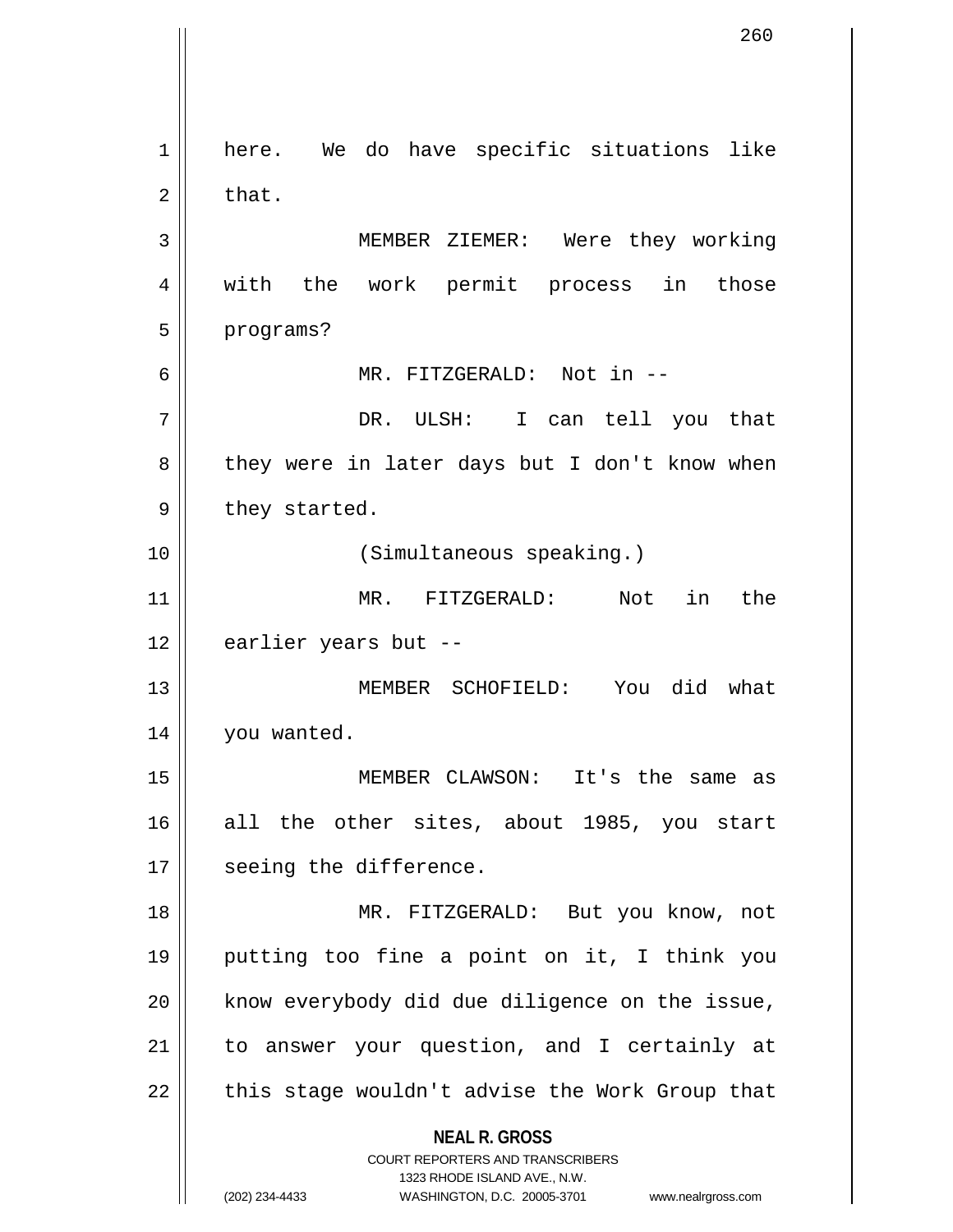$1 \parallel$  we have found a salient enough example sorry,  $2 \parallel$  but -- I'm not advertising -- of exposure 3 potential that would have required you know, a 4 | routine bioassay.

5 Now, I didn't have that pre-6 judgement going into this. I think that had  $7 \parallel$  to be tested and that's what we wanted to do, 8 || and looking at both the examples that Kathy 9 came up with, and the responses, I am not that 10 far apart from Brant in the sense that you 11 know, I still have some questions and some 12 concerns, but overall, I don't think there's 13  $\parallel$  anything that's glaring that suggests that we 14 || missed something.

15 MR. KATZ: That's all I was  $16$  | reflecting  $-$ 

17 MR. FITZGERALD: But this is such 18 a convoluted thing because you are trying to 19 prove -- you are trying to actually validate  $20$  | something and there's a, you know  $-$ 

21 MR. KATZ: But we have had that 22 || other side, we have definitely come across

> **NEAL R. GROSS** COURT REPORTERS AND TRANSCRIBERS

> > 1323 RHODE ISLAND AVE., N.W.

(202) 234-4433 WASHINGTON, D.C. 20005-3701 www.nealrgross.com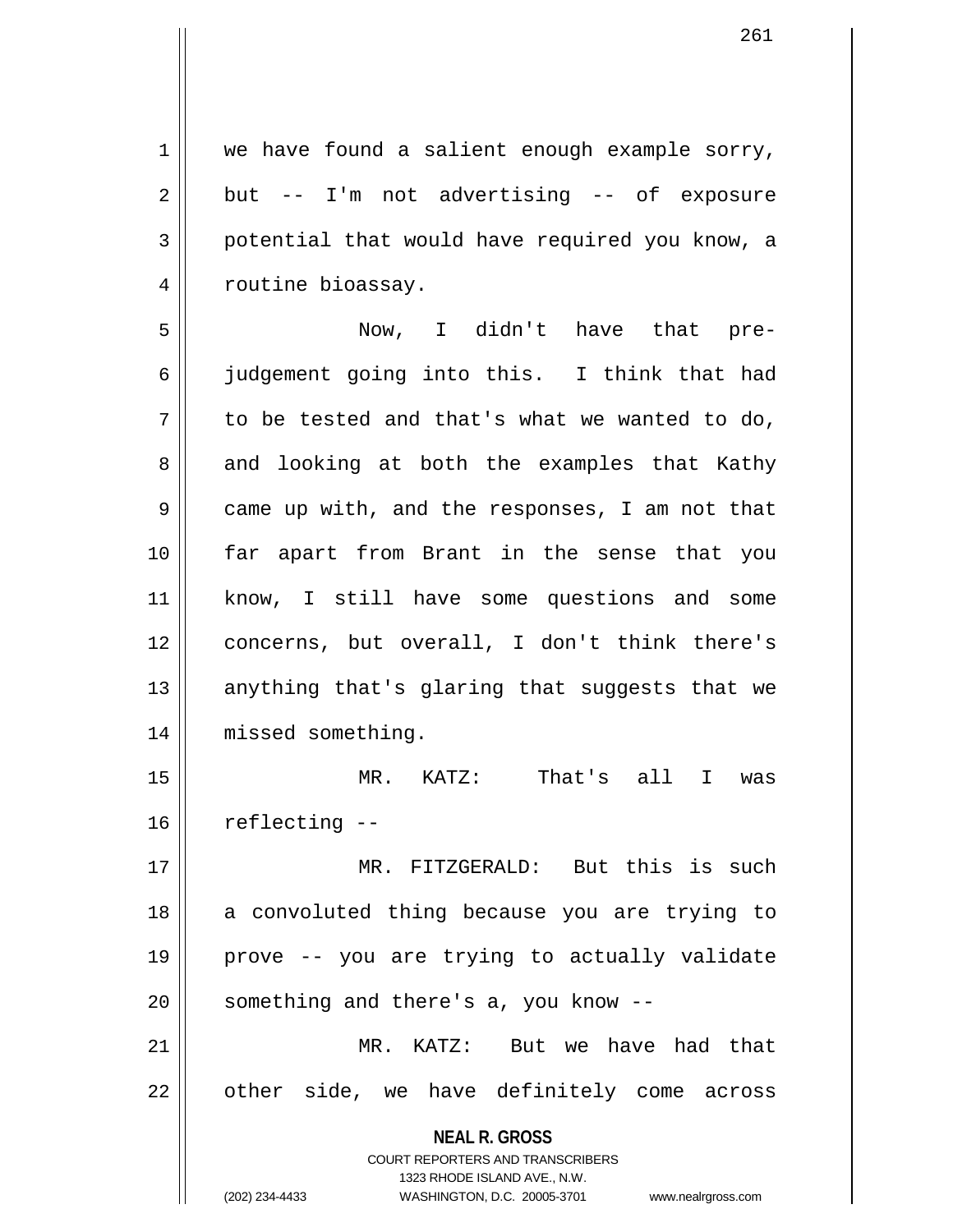1 | these situations where there was a whole  $2 \parallel$  process and then --

3 MR. FITZGERALD: I think what  $4 \parallel$  skewed this thing is that we had this 5 wonderful, I think we had this wonderful King 6 ceport that, for once, somebody historically 7 went back and mapped everything and so you had 8 || place, location, time, nuclides, available 9 || bioassay, and sort of like end of story, and 10 then when you compared that against the actual 11 || bioassays that were taken, you say, well, wait 12 a minute.

13 And I think that kind of threw 14 || things off for a bit and then we realized that 15 || that wasn't necessarily going to deliver the  $16$  goods and then you had to go back and say, 17 || well, what can you do beyond that.

18 || And I think this is about all you 19 || can do and so you know, we will write this up  $20$  || but that's kind of where I'm  $-$ - I think where 21 we come out at this point.

22 CHAIR BEACH: So out of this we

**NEAL R. GROSS** COURT REPORTERS AND TRANSCRIBERS 1323 RHODE ISLAND AVE., N.W. (202) 234-4433 WASHINGTON, D.C. 20005-3701 www.nealrgross.com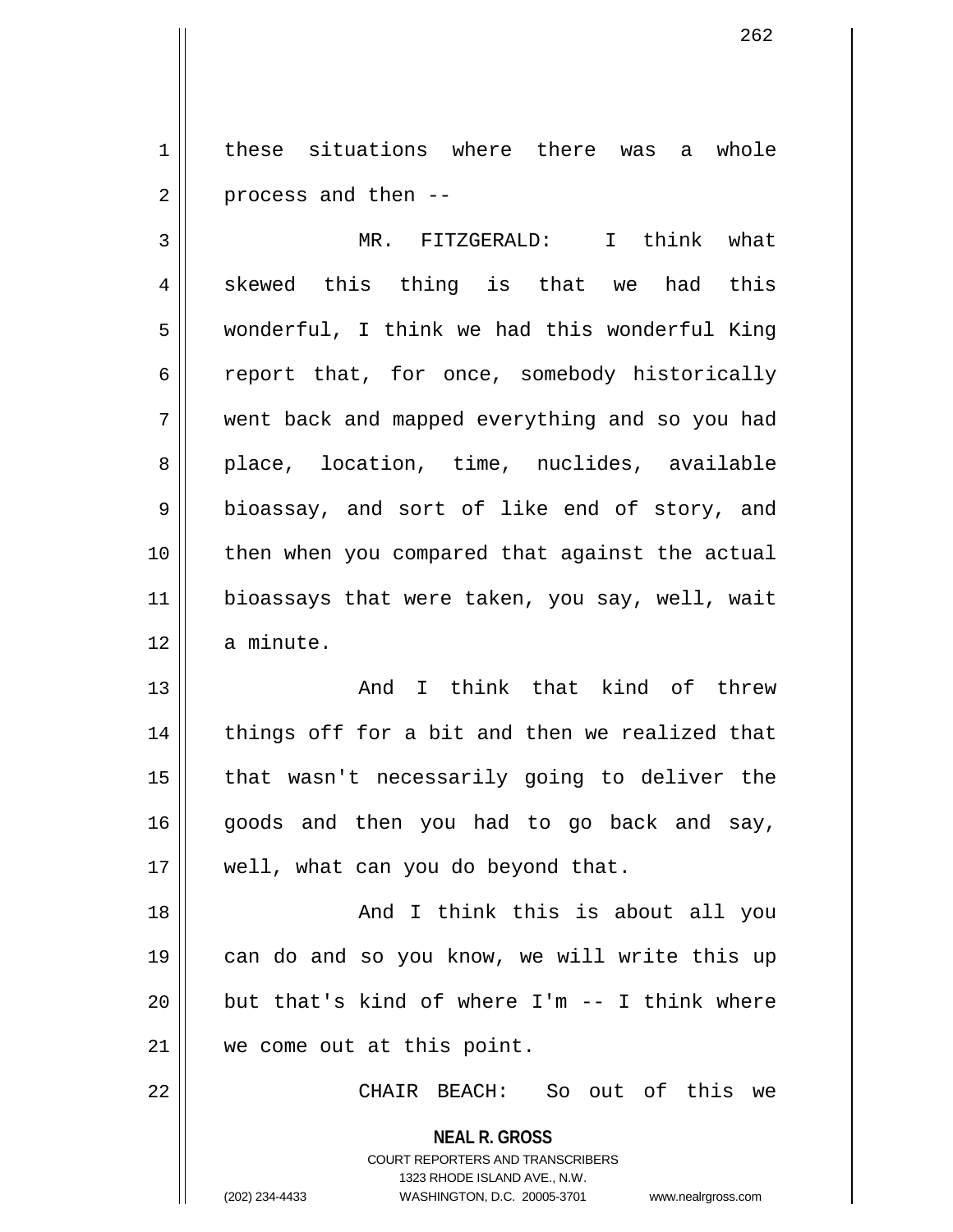**NEAL R. GROSS** COURT REPORTERS AND TRANSCRIBERS 1323 RHODE ISLAND AVE., N.W. 1 have SC&A's response due to NIOSH's White 2 || Paper and for NIOSH, the action items are to 3 complete that thorium-232 report and I think 4 || that the Work Group would like to track that 5 | issue about framing up that time frame from 6 | February  $1^{st}$  '49 to September 30<sup>th</sup> '49. That 7 did come out of this Work Group, so we would  $8$  || like to follow that through. 9 DR. NETON: I'll take that as an 10 action item and follow up with our folks 11 | internally. 12 CHAIR BEACH: So really where we 13  $\parallel$  are is -- what I'd like to know is if we can 14 || get our secure meeting in mid-January, a Work 15 || Group scheduled at the end of January, and 16 | report out -- or the  $1^{st}$  of February at our 17 || next Board meeting, and be finished with Mound 18 || by the end of February. 19 MR. KATZ: Yes, that's when the 20 Board meeting is. We should give SC&A enough 21 || time following the secure meeting, since there  $22 \parallel$  are some questions that have a bearing on  $-$ 

(202) 234-4433 WASHINGTON, D.C. 20005-3701 www.nealrgross.com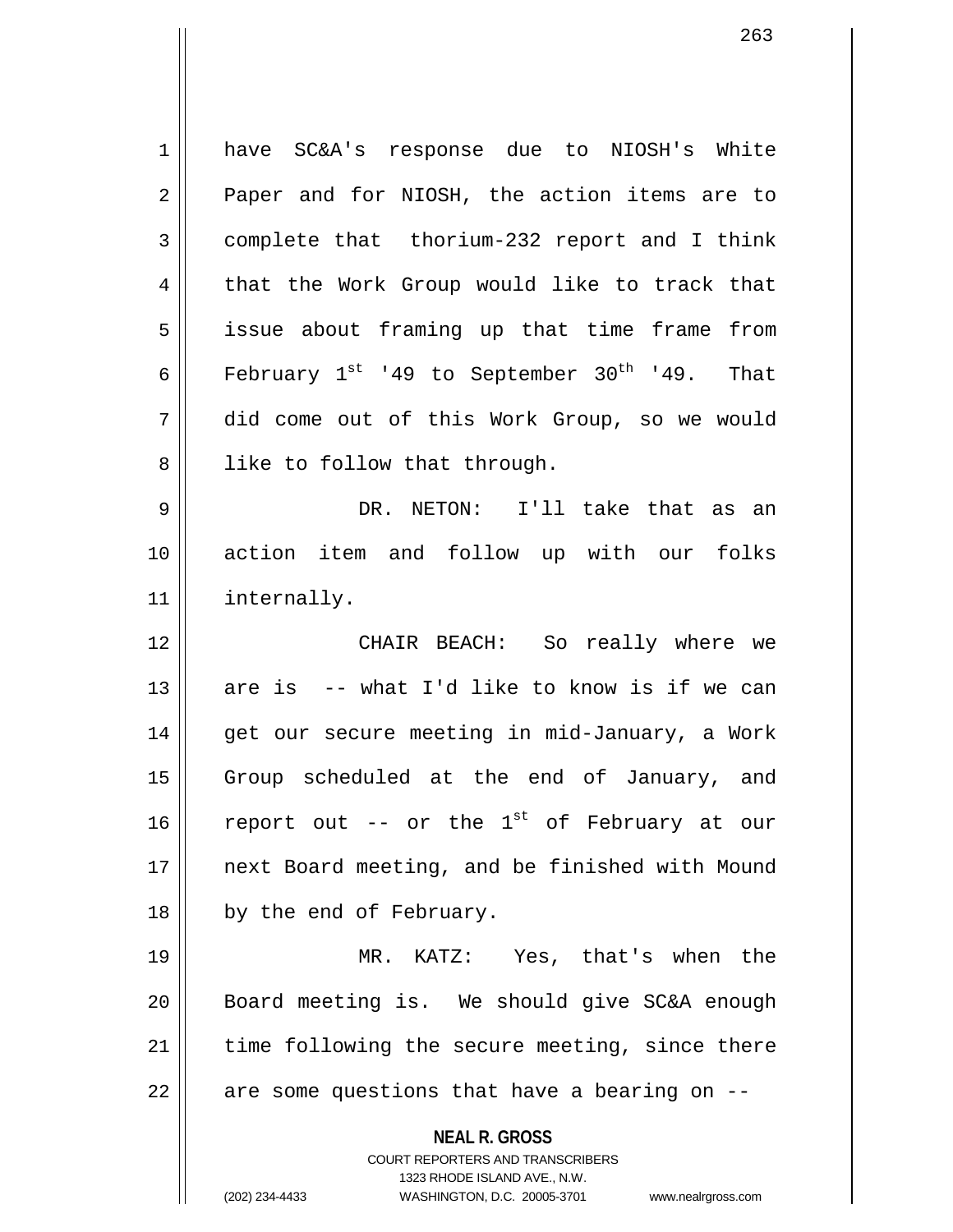**NEAL R. GROSS** COURT REPORTERS AND TRANSCRIBERS 1323 RHODE ISLAND AVE., N.W. (202) 234-4433 WASHINGTON, D.C. 20005-3701 www.nealrgross.com 1 || MR. FITZGERALD: Well we have to  $2 \parallel$  go through DOE clearance === 3 MR. KATZ: And that itself is 4  $\parallel$  another --5 CHAIR BEACH: We need to push for  $6 \parallel$  that secure meeting as --7 MR. KATZ: So I think relatively 8 early in January if it's possible would be 9 || better if you are trying to make an end of 10 February Board meeting. I think it's sounding  $11$  a little bit tight. 12 MR. FITZGERALD: Well, the meeting 13 || in Germantown can be done fairly readily. I 14 mean I think we can get that arranged and I  $15$  || think it's just the timing of how that feeds 16 || into our final response but we surely can move 17 to make that earlier rather than later in 18 January. 19 CHAIR BEACH: Well I'd say the 20 || first week of January,  $1^{st}$  to  $2^{nd}$ . Or the 21 | second. 22 MR. KATZ: First week is tough for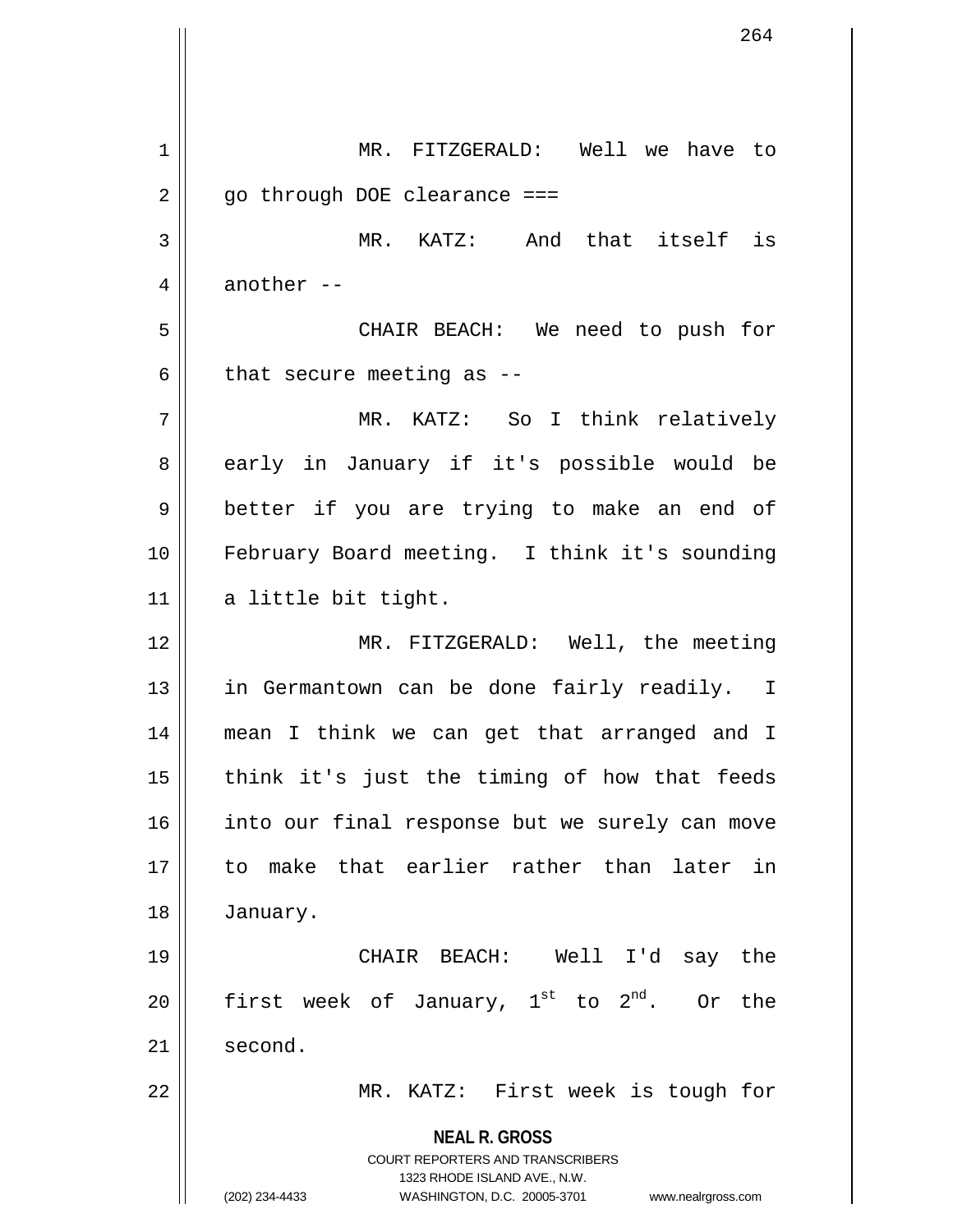**NEAL R. GROSS** COURT REPORTERS AND TRANSCRIBERS 1323 RHODE ISLAND AVE., N.W. (202) 234-4433 WASHINGTON, D.C. 20005-3701 www.nealrgross.com  $1 \parallel$  people in terms of --2 CHAIR BEACH: Oh, what's the -- 3 (Simultaneous speaking.) 4 MR. KATZ: Well actually this year 5 it's isn't because December, it comes at the  $6 \parallel$  end of a pay period or whatever, there is no 7 January use or lose -- 8 CHAIR BEACH: No. 9 (Simultaneous speaking.) 10 CHAIR BEACH: So I'm thinking end 11 || of the first week, beginning of the second 12 week. 13 MR. KATZ: Do you want to look at  $14$  | the calender --15 || CHAIR BEACH: Yes. 16 MR. KATZ: Because do you want to 17 || send something to Greg soon to sort of set  $18$  | this up? 19 || MR. FITZGERALD: We can do that. 20 MEMBER ZIEMER: I think I'll be  $21$  | through the DOE process by then. 22 || MR. KATZ: Yes, I hope so.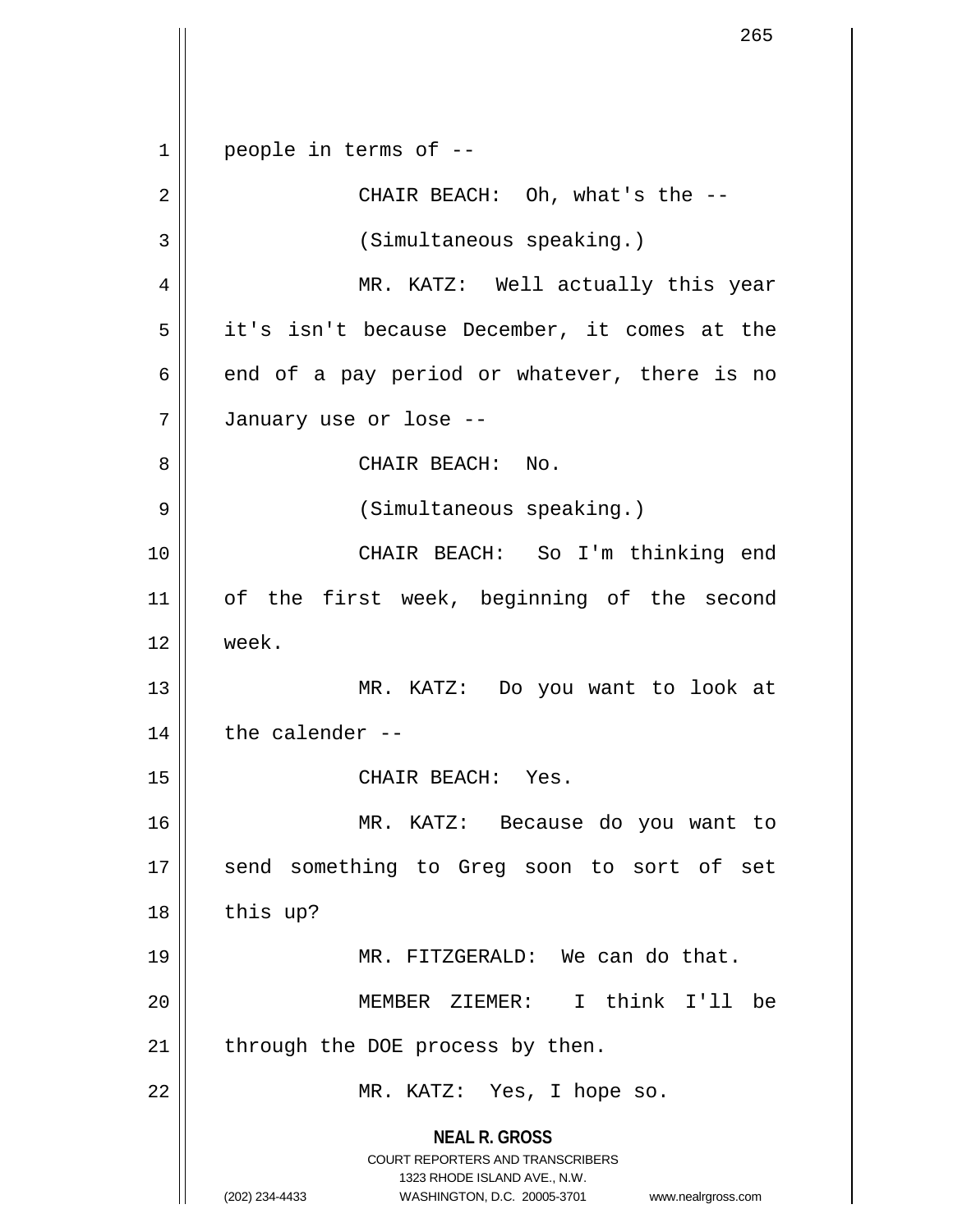**NEAL R. GROSS** COURT REPORTERS AND TRANSCRIBERS 1323 RHODE ISLAND AVE., N.W. (202) 234-4433 WASHINGTON, D.C. 20005-3701 www.nealrgross.com 1 MEMBER ZIEMER: All my stuff's  $2 \parallel$  been in for quite a while. 3 MR. FITZGERALD: Tritides takes a 4 || while for some reason up there. 5 MR. KATZ: No no, Paul has his 6 clearance. 7 | (Simultaneous speaking.) 8 DR. ULSH: The second week is not 9 great for me. There is a Procedures 10 | Subcommittee meeting on January  $9^{th}$ . 11 CHAIR BEACH: How does the 5th/6th  $12 \parallel$   $100k$ ? 13 MR. FITZGERALD: Fifth or sixth? 14 || CHAIR BEACH: Yes. 15 MEMBER CLAWSON: I'm just getting 16 back from Hawaii. 17 || MR. FITZGERALD: The sympathy is 18 | overwhelming. 19 MEMBER CLAWSON: I can tell that. 20 MR. KATZ: When do you get back  $21$  Brad? 22 MEMBER CLAWSON: I get back on the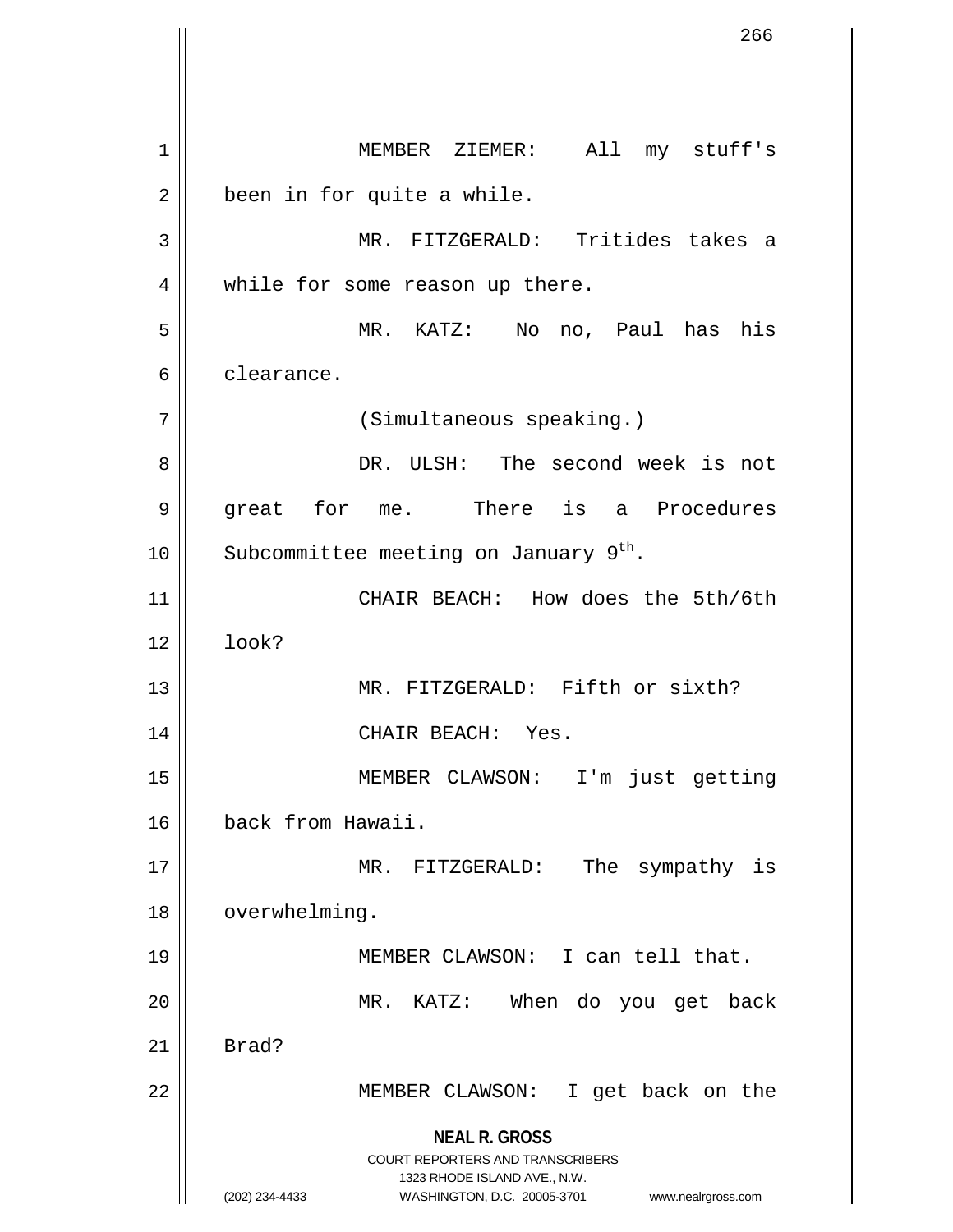**NEAL R. GROSS** COURT REPORTERS AND TRANSCRIBERS 1323 RHODE ISLAND AVE., N.W. (202) 234-4433 WASHINGTON, D.C. 20005-3701 www.nealrgross.com  $1 \parallel 4^{\text{th}}.$ 2 || MR. KATZ: That's a long flight. 3 DR. NETON: You can just fly all  $4 \parallel$  the way back to Washington. 5 CHAIR BEACH: There you go. 6 MR. KATZ: That's a little bit 7 cruel. 8 MEMBER CLAWSON: Dump my wife off 9 | on the end there. 10 || CHAIR BEACH: Well, if the meeting  $11$  is on the sixth you have got the fifth to fly. 12 (Laughter.) 13 CHAIR BEACH: What's next then? 14  $\parallel$  Let's see then, the week of the 9<sup>th</sup> is no good 15 | for Brant, the whole week? 16 DR. ULSH: Well, there's the 17 || Procedures meeting on Monday that -- I'm 18 || supposed to go to Savannah River the rest of  $19$  || that week but --20 || CHAIR BEACH: Yes. 21 || MR. KATZ: Okay, but then that's  $22$  | pushing everything for  $-$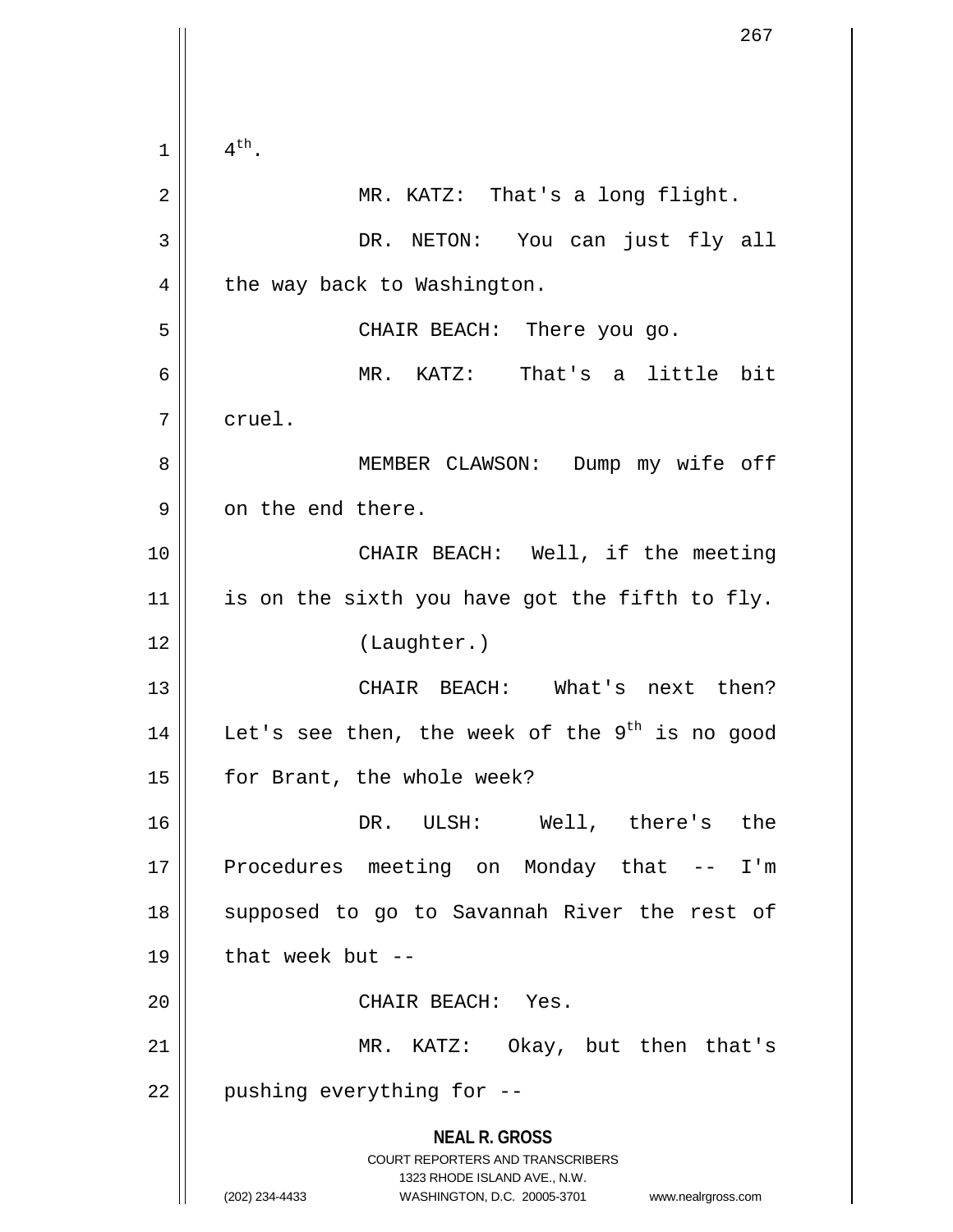**NEAL R. GROSS** COURT REPORTERS AND TRANSCRIBERS 1323 RHODE ISLAND AVE., N.W. (202) 234-4433 WASHINGTON, D.C. 20005-3701 www.nealrgross.com 1 || CHAIR BEACH: It's -- that's why  $2 \parallel$  I'm saying if Brad can agree to do the  $6^{th}$  --3 | MEMBER CLAWSON: You know what,  $4 \parallel$  bottom line is you guys go look for fast --5 CHAIR BEACH: You should be rested  $6 \parallel$  up. 7 MEMBER CLAWSON: I would go for 8 the 5<sup>th</sup> or 6<sup>th</sup> and --9 CHAIR BEACH: I understand that if 10  $\parallel$  we wait until the 16<sup>th</sup> then SC&A is not going  $11$  | to --12 MEMBER CLAWSON: I understand -- 13 MR. KATZ: Why don't we at least 14  $\parallel$  do the 6<sup>th</sup>, which makes it at least possible 15 theoretically that you could make it, but 16 whether you want to do that to yourself is a 17 | separate question. 18 MEMBER CLAWSON: Well, yes, I've 19 || got some other things on the plate there, so 20  $\parallel$  what I would do is I would set up on the 6<sup>th</sup>  $21$  and we'll shoot for that and go from there. 22 CHAIR BEACH: What's a second date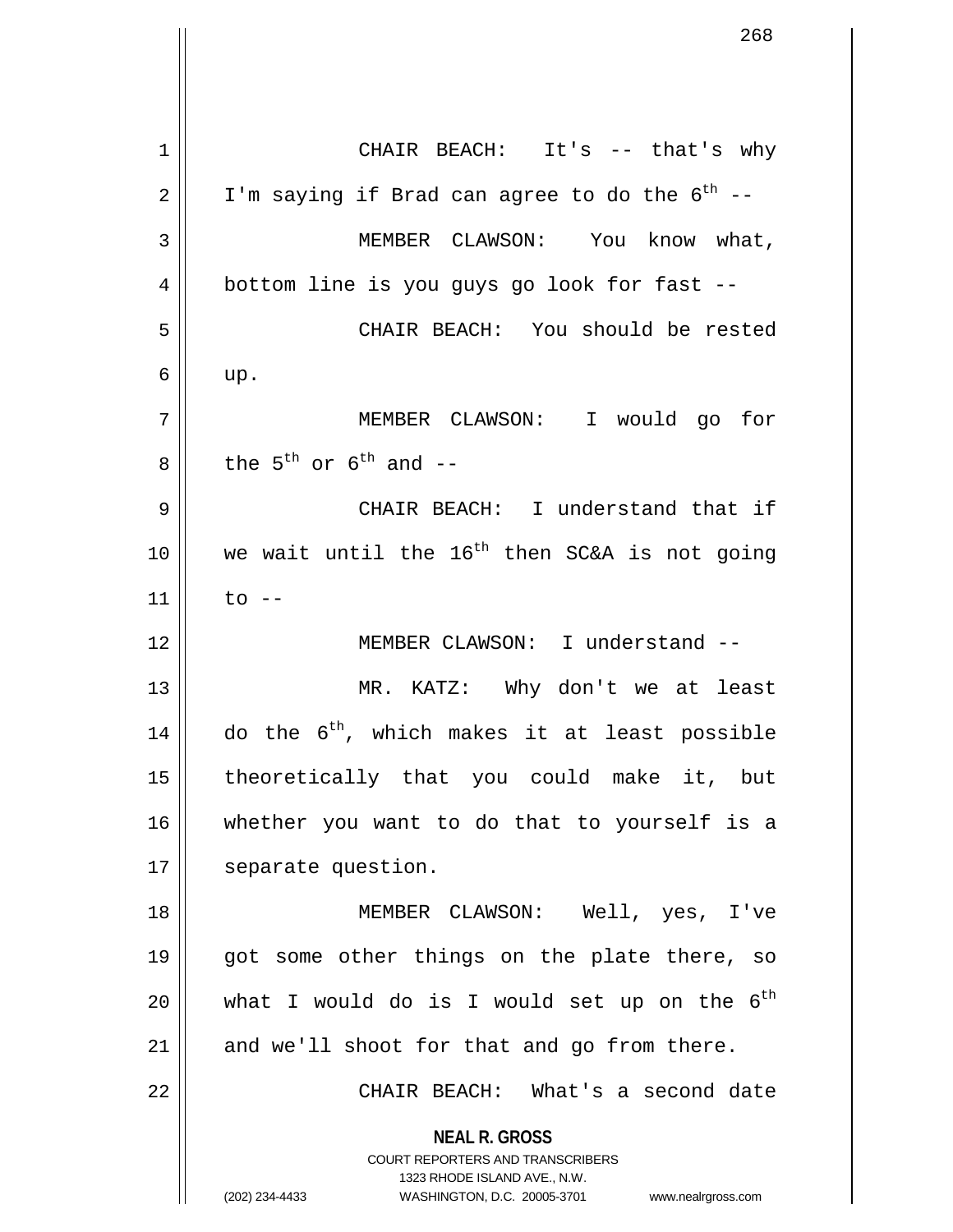**NEAL R. GROSS** COURT REPORTERS AND TRANSCRIBERS 1323 RHODE ISLAND AVE., N.W. (202) 234-4433 WASHINGTON, D.C. 20005-3701 www.nealrgross.com  $1 \parallel$  in case that doesn't work? Is there any flex 2 | in your Savannah River or would we have to go  $3 \parallel$  clear to the --4 DR. ULSH: Well, the third week. 5 (Simultaneous speaking.) 6 MEMBER ZIEMER: Well the 7 | Procedures Subcommittee, but I would think if 8 worse came to worst we could move that one  $9 \parallel$  Ted. 10 MR. KATZ: What date do we -- we 11 have that for the -- 12 MEMBER ZIEMER: I don't know 13 || there's anything pressing for Procedures. 14 MR. KATZ: Wait which day are you 15 | talking about? 16  $\parallel$  DR. ULSH: January 9<sup>th</sup>. 17 CHAIR BEACH: Oh, the Procedures 18 Subcommittee. 19 MR. KATZ: Oh not, but that  $20$  | doesn't -- oh I see. You are saying --21 MEMBER ZIEMER: No I'm saying, 22 || what if Procedures could move theirs. I mean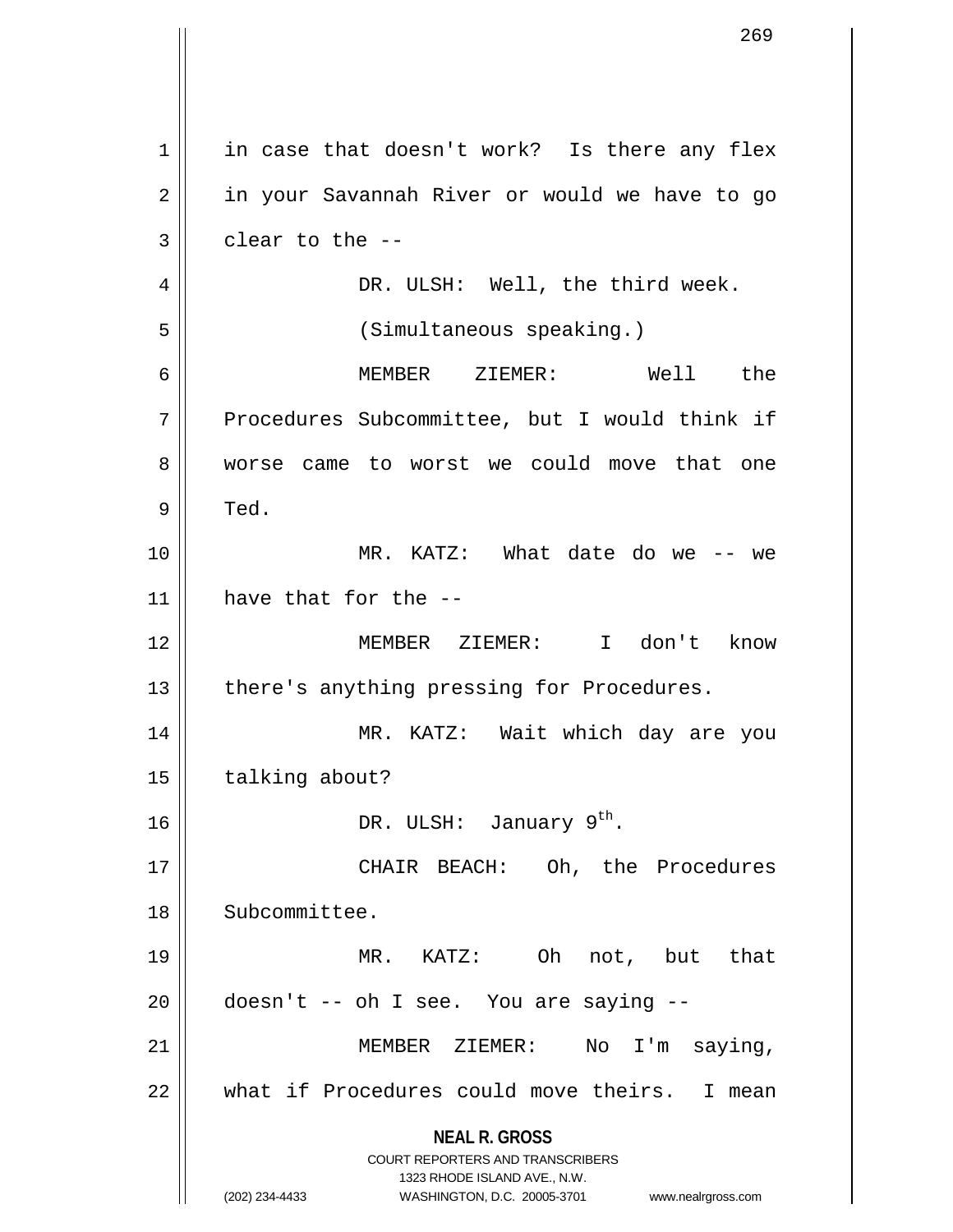**NEAL R. GROSS** COURT REPORTERS AND TRANSCRIBERS 1323 RHODE ISLAND AVE., N.W. (202) 234-4433 WASHINGTON, D.C. 20005-3701 www.nealrgross.com  $1 \parallel$  there --2 || MR. KATZ: It's possible. 3 MEMBER ZIEMER: It's sort of a 4 | routine meeting. 5 || MR. KATZ: They're all routine. 6 MEMBER ZIEMER: I mean they don't  $7$  | have things that are pressing like SEC. 8 CHAIR BEACH: Okay, well let's 9 Shoot for the  $6^{th}$  and check for the 9<sup>th</sup>, Ted,  $10$  || if that  $-$ 11 ||  $MR. KATZ: Okay. And 6<sup>th</sup>, 9<sup>th</sup>$  $12$  alternate. And this would  $-$  let me  $-$  I will 13 || send an email to Greg about this. This would 14 | be Board Members and who, Brant? 15 || DR. ULSH: Probably Mel. 16 MR. KATZ: Mel. 17 || DR. ULSH: Mel and Karin. 18 MR. KATZ: Karin. Okay and then  $19 \parallel$  Joe, you. 20 || MR. FITZGERALD: Myself, John 21 Stiver. 22 MS. LIN: Do you need legal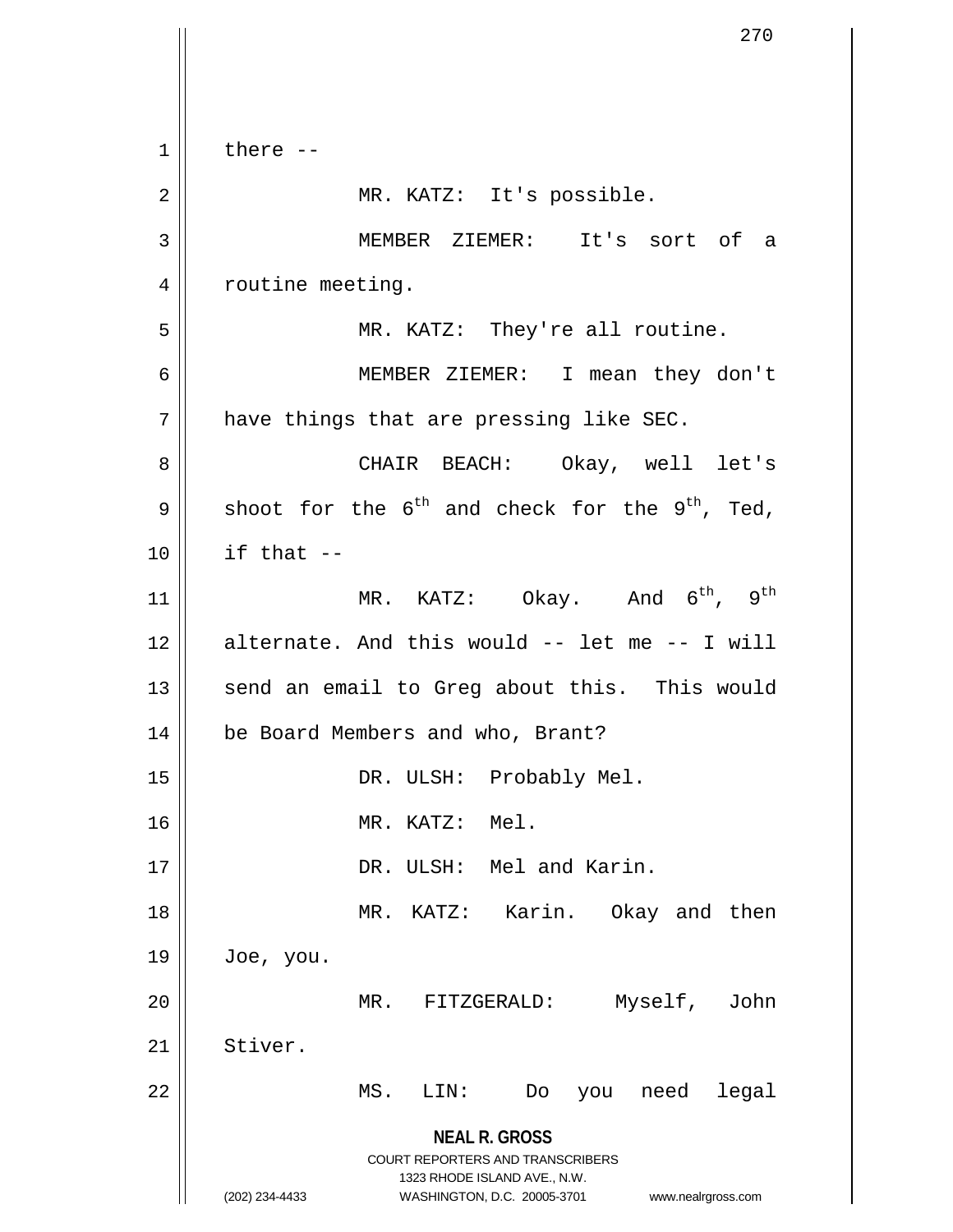|    | 271                                                                 |
|----|---------------------------------------------------------------------|
|    |                                                                     |
| 1  | counsel there?                                                      |
| 2  | MR. KATZ: Probably not. But you                                     |
| 3  | are there in Washington, so if you want to --                       |
| 4  | it's Germantown.                                                    |
| 5  | MS. LIN: It would be Rob.                                           |
| 6  | MR. KATZ: It would be Rob.                                          |
| 7  | MS. LIN: Yes.                                                       |
| 8  | MR. KATZ: I don't think we need                                     |
| 9  | him, really, for this. I don't think there's                        |
| 10 | anything very tricky about this at all.                             |
| 11 | MEMBER CLAWSON: Whenever we do it                                   |
| 12 | we have Isaf is $-$                                                 |
| 13 | MR. KATZ: Isaf. Greg can look at                                    |
| 14 | that, cover that. Okay. So I will -- anyway                         |
| 15 | I will this week send Greg an email, try to                         |
| 16 | set this up.                                                        |
| 17 | CHAIR BEACH: Do we want to try to                                   |
| 18 | go for our Work Group meeting?                                      |
| 19 | MR. KATZ: And for that, let me                                      |
| 20 | just ask before we finish on that topic, they                       |
| 21 | don't need any specific materials to<br>be                          |
| 22 | available for that, or they do?                                     |
|    | <b>NEAL R. GROSS</b><br><b>COURT REPORTERS AND TRANSCRIBERS</b>     |
|    | 1323 RHODE ISLAND AVE., N.W.                                        |
|    | (202) 234-4433<br>WASHINGTON, D.C. 20005-3701<br>www.nealrgross.com |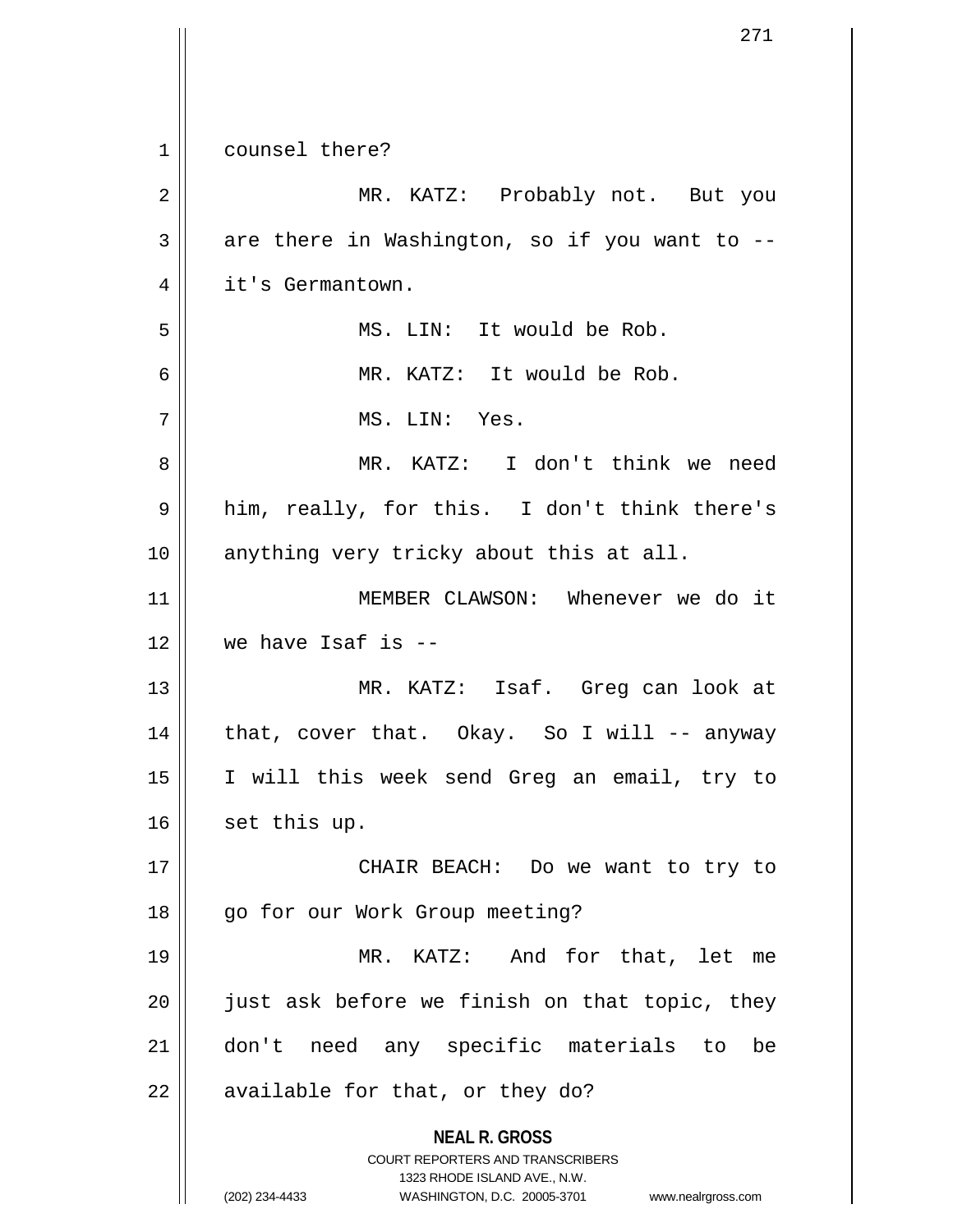**NEAL R. GROSS** COURT REPORTERS AND TRANSCRIBERS 1323 RHODE ISLAND AVE., N.W. (202) 234-4433 WASHINGTON, D.C. 20005-3701 www.nealrgross.com 1 || MEMBER CLAWSON: The classified  $2 \parallel$  wing. 3 MR. FITZGERALD: We have 4 classified documents already stored in 5 Germantown that deal with this issue from our 6 past work. I don't see adding to that 7 | collection at this point. 8 MR. KATZ: So those would be -- 9 MR. FITZGERALD: They are already 10 ll there. 11 CHAIR BEACH: You could just  $12$  | provide a list for what  $-$ 13 MR. KATZ: So Joe, you will give  $14$  | them a list of what you want. 15 MR. FITZGERALD: We'd just ask for  $16$  the folder. I looked at the folder last week, 17 || it's still all there, your notes, my notes. 18 MR. KATZ: And you are talking 19 about the Mound folder, the -- how do you 20 | identify that to them? 21 MR. FITZGERALD: It's the Mound 22 | tritides folder.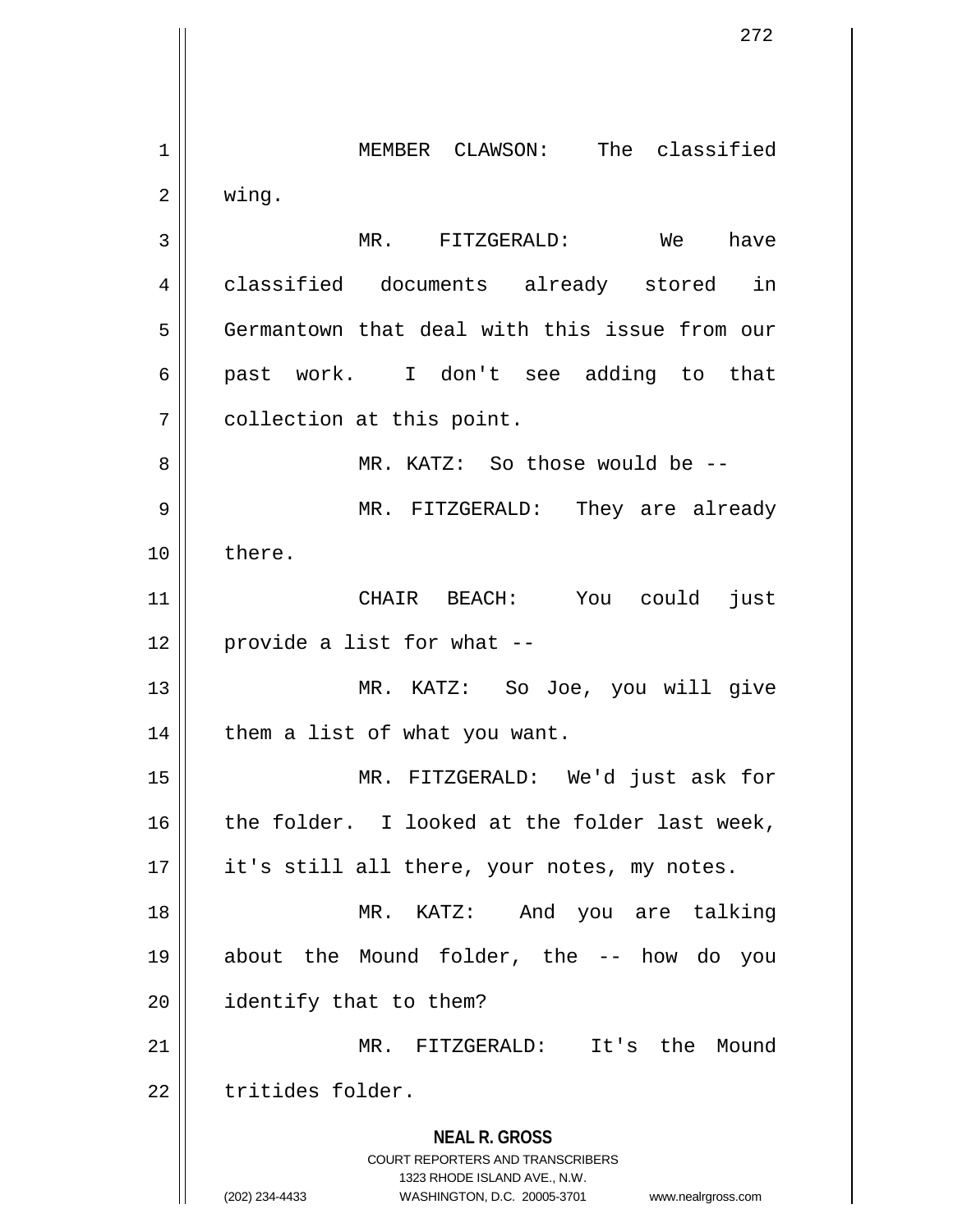|    | 273                                                                 |
|----|---------------------------------------------------------------------|
|    |                                                                     |
| 1  | MR. KATZ: Okay. Thanks.                                             |
| 2  | MR. FITZGERALD: They know what                                      |
| 3  | that is.                                                            |
| 4  | MR. KATZ: Okay. That's good to                                      |
| 5  | know. Okay. So I'll take care of that                               |
| 6  | probably tomorrow and keep you abreast.                             |
| 7  | CHAIR BEACH: And then do we want                                    |
| 8  | to try and shoot for a Work Group date?                             |
| 9  | MR. KATZ: Yes so let's do that.                                     |
| 10 | So that $--$                                                        |
| 11 | CHAIR BEACH: How much time do you                                   |
| 12 | think SC&A, you -- I mean, Joe, would you                           |
| 13 | need?                                                               |
| 14 | After<br>$MR$ .<br>FITZGERALD:<br>this                              |
| 15 | meeting?                                                            |
| 16 | CHAIR BEACH: Well, and then we                                      |
| 17 | need to know --                                                     |
| 18 | MR. KATZ: We need clearance --                                      |
| 19 | CHAIR BEACH:<br>some of<br>your                                     |
| 20 | items because I would like to have all the                          |
| 21 | action items available, so that means --                            |
| 22 | DR. ULSH: Radon is not going to                                     |
|    | <b>NEAL R. GROSS</b>                                                |
|    | COURT REPORTERS AND TRANSCRIBERS<br>1323 RHODE ISLAND AVE., N.W.    |
|    | (202) 234-4433<br>WASHINGTON, D.C. 20005-3701<br>www.nealrgross.com |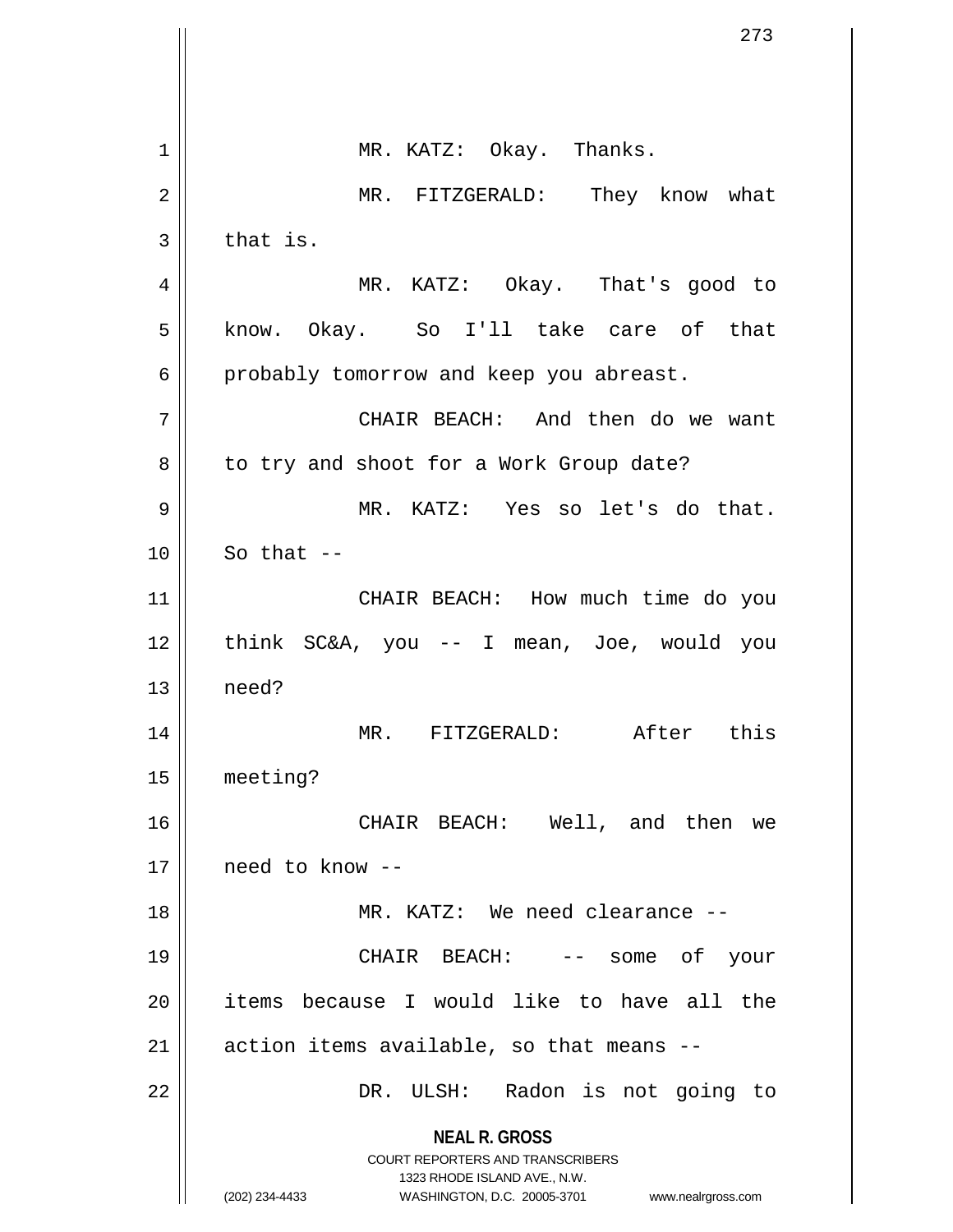| 1  | be a problem.                                                                                                                                                          |
|----|------------------------------------------------------------------------------------------------------------------------------------------------------------------------|
| 2  | CHAIR BEACH: Okay so radon should                                                                                                                                      |
| 3  | be easy.                                                                                                                                                               |
| 4  | DR. ULSH: Thorium may not be                                                                                                                                           |
| 5  | easy.                                                                                                                                                                  |
| 6  | DR. NETON: I don't think so. It                                                                                                                                        |
| 7  | depends. It could be quick. It could be --                                                                                                                             |
| 8  | it's not going to be in between.                                                                                                                                       |
| 9  | CHAIR BEACH: So I don't mind                                                                                                                                           |
| 10 | giving a little extra time.                                                                                                                                            |
| 11 | MR. KATZ: Oh absolutely, we have                                                                                                                                       |
| 12 | some time to play with here, I mean the Board                                                                                                                          |
| 13 | meeting is at the very end of February.                                                                                                                                |
| 14 | MR.<br>FITZGERALD:<br>I think we can                                                                                                                                   |
| 15 | get the tritide response in to DOE certainly                                                                                                                           |
| 16 | in a couple of weeks after that meeting. The                                                                                                                           |
| 17 | joker in the deck, I think, is DOE, but I                                                                                                                              |
| 18 | think we can, with Greg, try to expedite that                                                                                                                          |
| 19 | as much as possible knowing that we need it                                                                                                                            |
| 20 | sooner than later and hope that will work. We                                                                                                                          |
| 21 | don't have as much control in that. It might                                                                                                                           |
| 22 | take a couple of weeks to get out.                                                                                                                                     |
|    | <b>NEAL R. GROSS</b><br><b>COURT REPORTERS AND TRANSCRIBERS</b><br>1323 RHODE ISLAND AVE., N.W.<br>(202) 234-4433<br>WASHINGTON, D.C. 20005-3701<br>www.nealrgross.com |

Ħ  $\mathop{\text{||}}$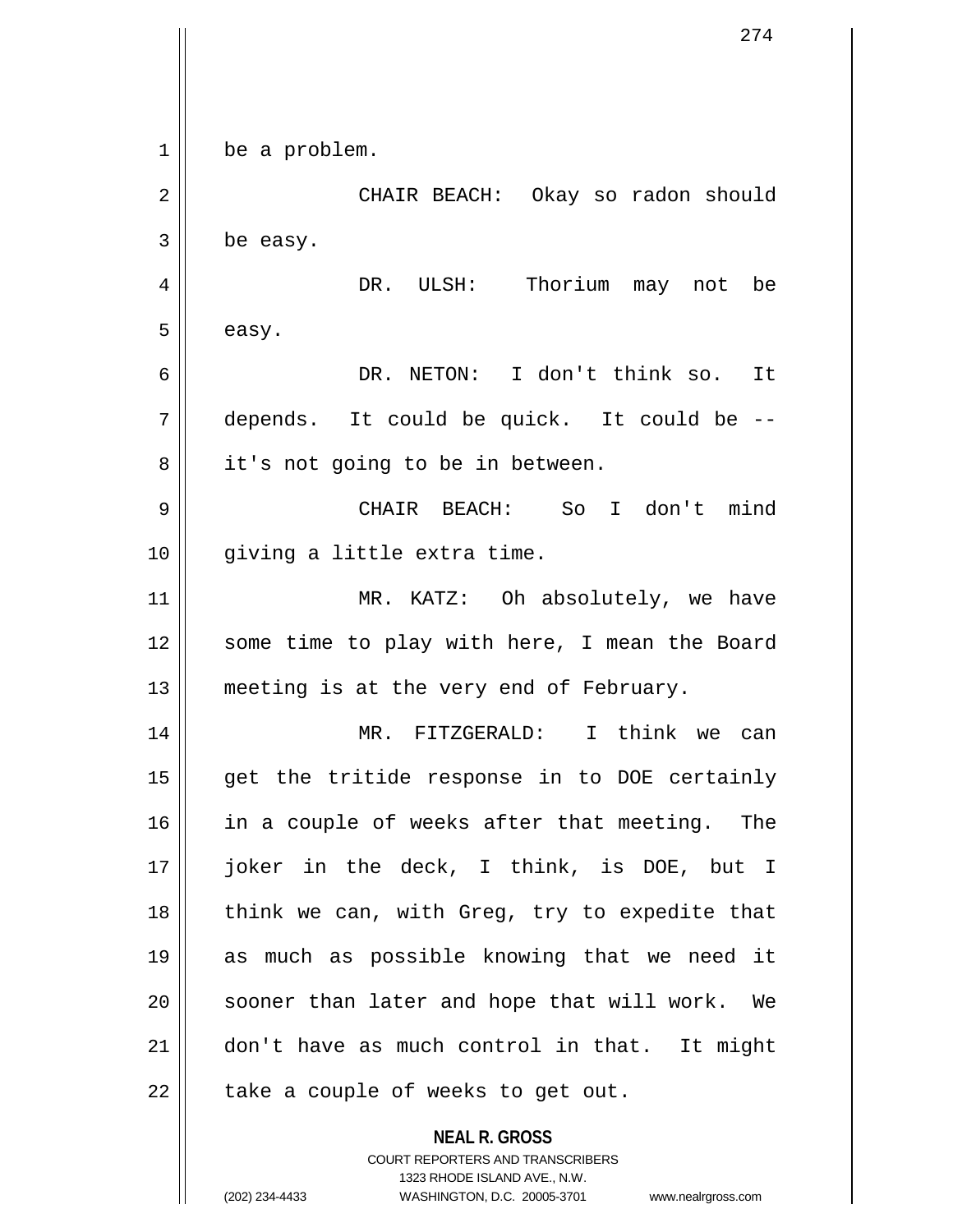**NEAL R. GROSS** COURT REPORTERS AND TRANSCRIBERS 1323 RHODE ISLAND AVE., N.W. (202) 234-4433 WASHINGTON, D.C. 20005-3701 www.nealrgross.com 1 MR. KATZ: So what about the week  $2 \parallel$  of -- I just lost my calender -- I was going  $3 \parallel$  to say the week of February 15<sup>th</sup>. How does  $4 \parallel$  that work? 5 DR. NETON: There is no week of 6  $\parallel$  February -- $7 \parallel$  CHAIR BEACH: It's February  $13^{\text{th}}$ . 8 MR. KATZ: Yes, well whatever you 9 want to call it. 10 CHAIR BEACH: President's Day is a 11 holiday so we don't want to get into that. I  $12$  | think it's a holiday. 13 MR. FITZGERALD: Some time during  $14$   $\parallel$  this week. 15 CHAIR BEACH: Yes, the week of the  $16$  |  $13<sup>th</sup>$  is fine.  $17$  |  $\sqrt{DR}$ . ULSH: It's the 20<sup>th</sup> that's 18 || President's Day. 19 MR. FITZGERALD: Week of February 20  $\| 13^{th}$ . 21 || DR. ULSH: Oh you are really going 22 | to go on Valentine's Day?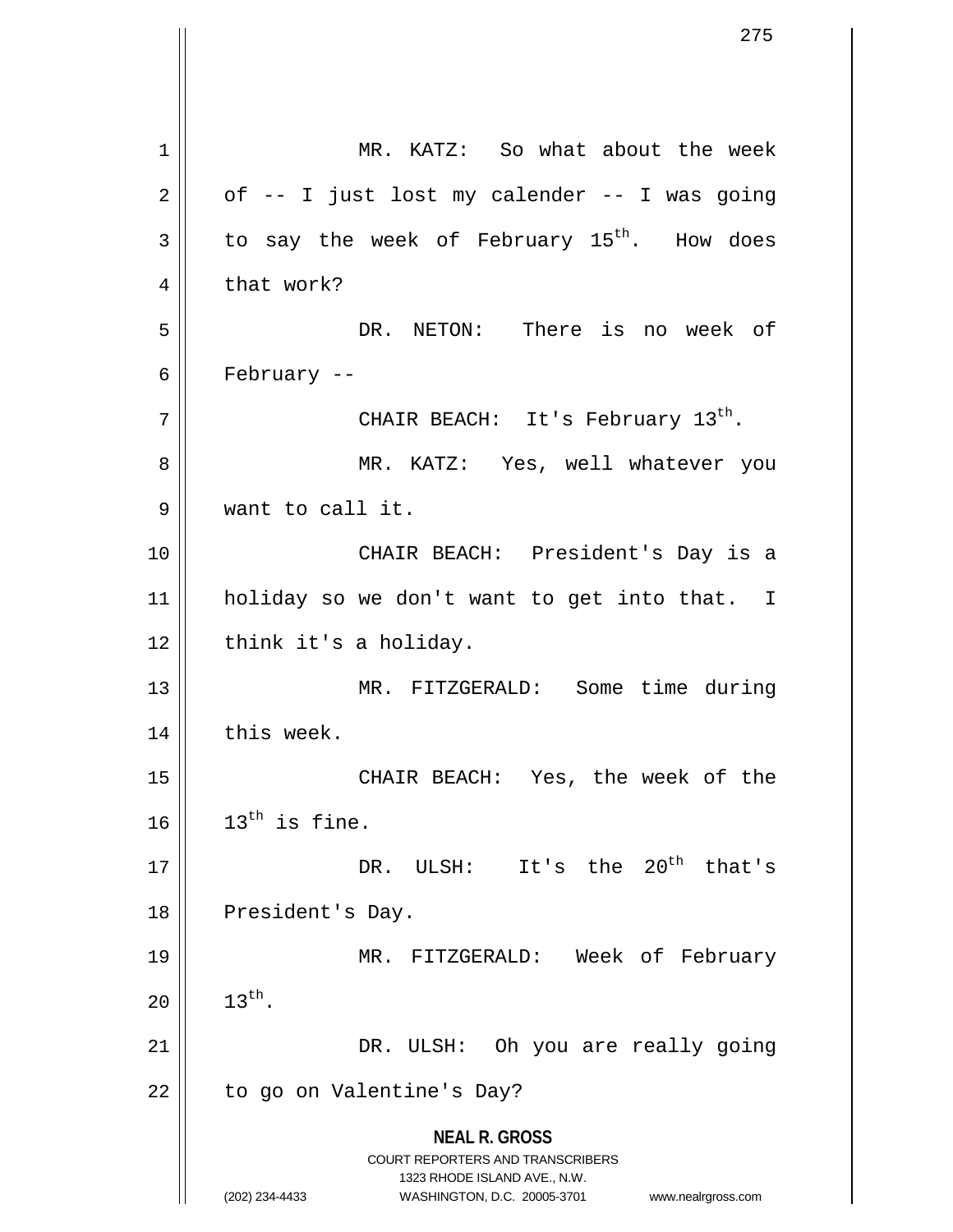**NEAL R. GROSS** COURT REPORTERS AND TRANSCRIBERS 1323 RHODE ISLAND AVE., N.W. (202) 234-4433 WASHINGTON, D.C. 20005-3701 www.nealrgross.com 1 || MEMBER ZIEMER: Valentine's Day,  $2 \parallel$  that's the  $-$ 3 CHAIR BEACH: Well, a week is a 4 | week. And we only need one --5 (Simultaneous speaking.) 6 CHAIR BEACH: We can shoot for the  $7 \parallel 15^{\text{th}} 16^{\text{th}}$ ,  $17^{\text{th}}$ . 8 || MR. FITZGERALD: Yes, the end of  $9 \parallel$  that week. 10  $\parallel$  DR. NETON: The 16<sup>th</sup> is better for 11 me. 12 CHAIR BEACH: Let's try to stay 13 || away from Monday. And what date, does 14 Thursday the  $16^{th}$  or Friday the  $17^{th}$ ? 15 MR. KATZ: Friday is probably 16 worst for you right? You'd like to get home  $17 \parallel$  before  $-$ 18 || CHAIR BEACH: No I just don't want 19 | to travel on Sunday. 20  $\parallel$  DR. NETON: The  $16^{th}$  is good for  $21$  me. 22  $\parallel$  CHAIR BEACH: The 16<sup>th</sup> is fine.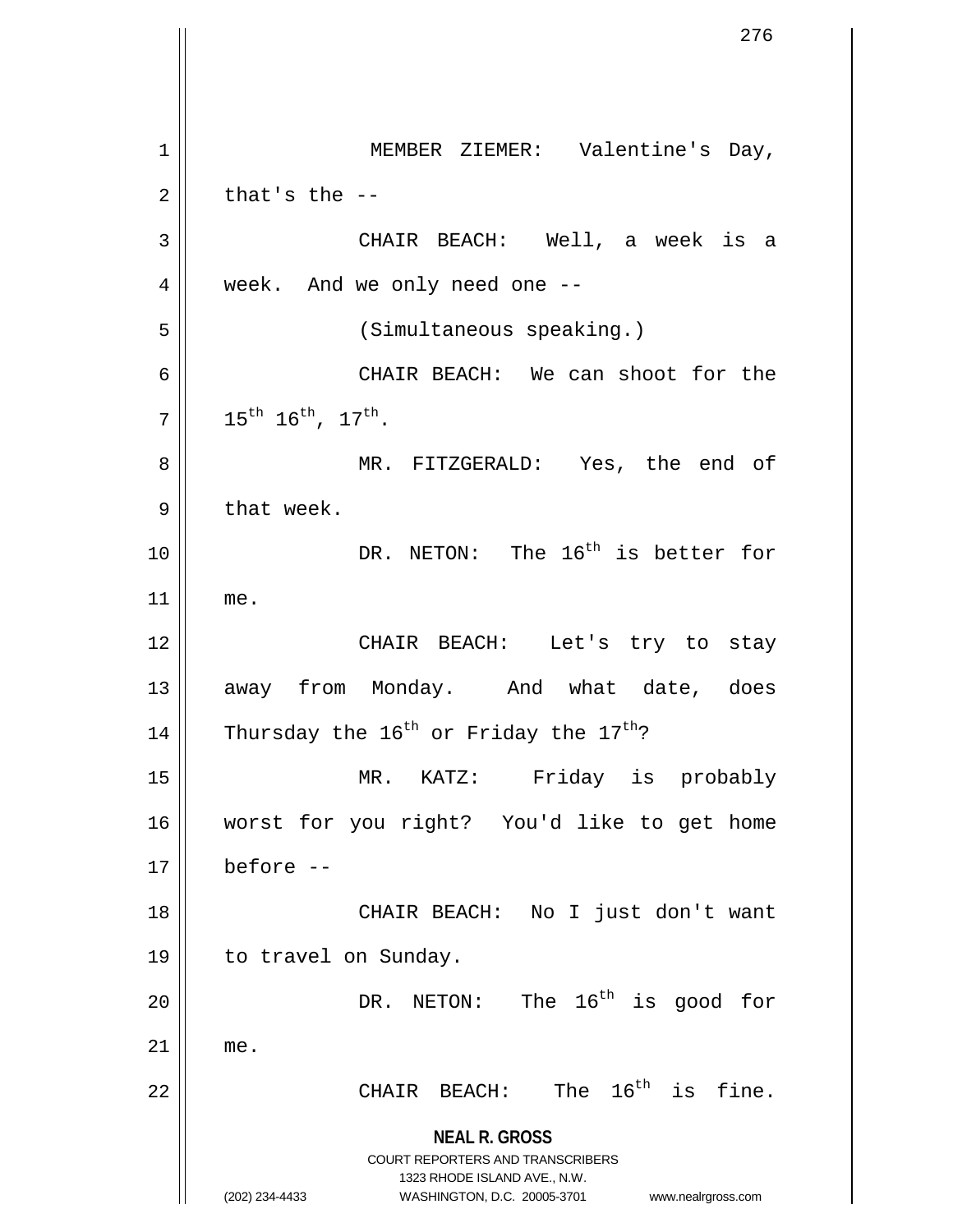**NEAL R. GROSS** COURT REPORTERS AND TRANSCRIBERS 1323 RHODE ISLAND AVE., N.W. (202) 234-4433 WASHINGTON, D.C. 20005-3701 www.nealrgross.com  $1$  The  $17<sup>th</sup>$  is fine. Sometimes I have Fridays  $2 \parallel$  off.  $3 \parallel$  MR. FITZGERALD: The  $16^{th}$  would 4 | probably be the ideal.  $\overline{5}$  | MR. KATZ: So  $16^{th}$ . 6 CHAIR BEACH: Okay. 7 MR. KATZ: Okay, let's book that  $8 \parallel$  then. So February 16<sup>th</sup>. Here, right? Here? 9 MEMBER SCHOFIELD: No, actually 10 | Tampa Bay. 11 MR. KATZ: You'll get your Tampa 12 | thing soon enough. 13 MEMBER SCHOFIELD: I'm just 14 || thinking of the weather. It might be easier  $15$  | for us to get in and out of Florida than here. 16 MR. KATZ: Cincinnati is really  $17$  || not that brutal. I mean the airport is right  $18$  || there and we don't get that much real winter 19 here. 20 || (Simultaneous speaking.) 21 || CHAIR BEACH: Okay so anything  $22 \parallel$  else?